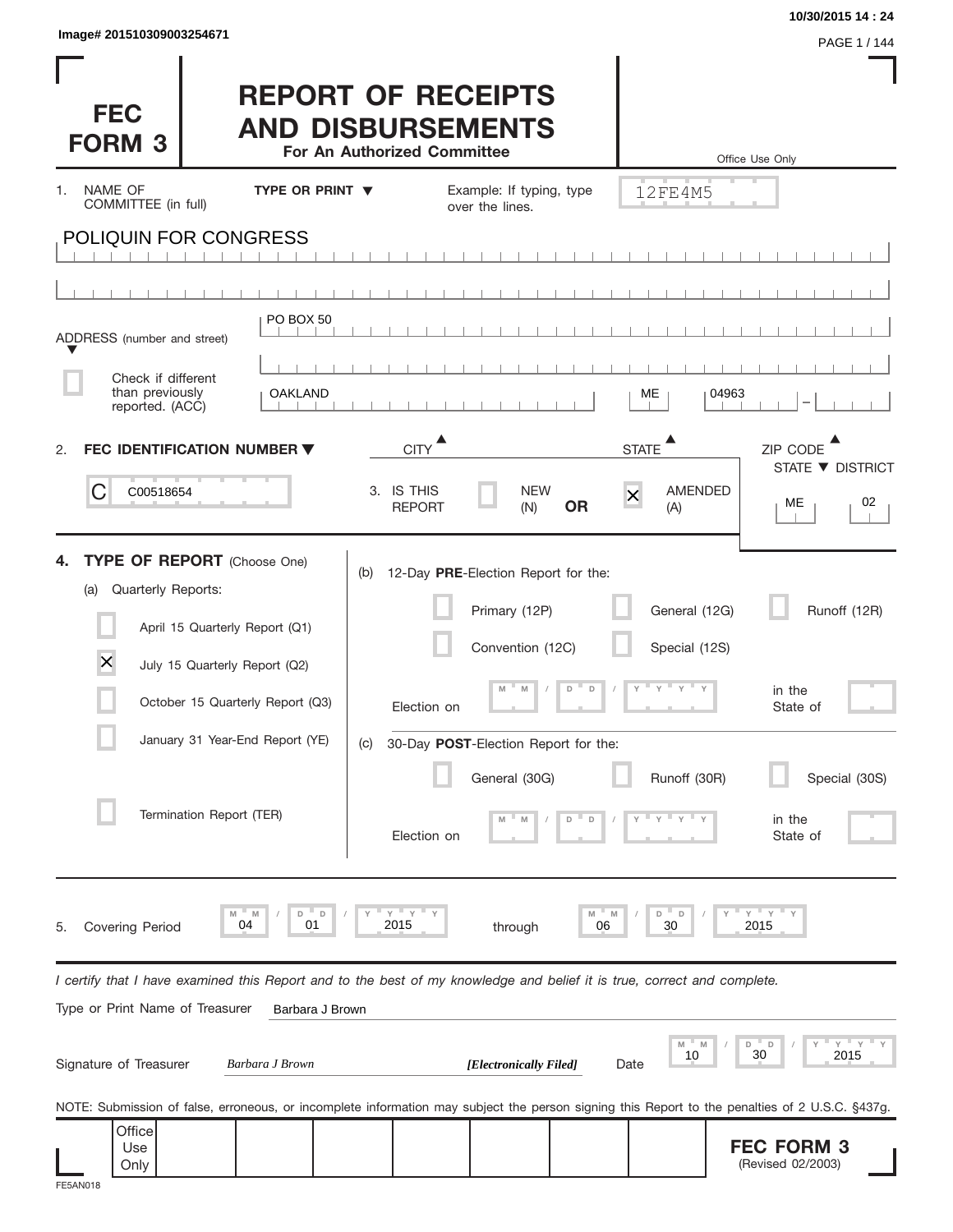## Write or Type Committee Name

|    |     | Image# 201510309003254672                                                                           |                                                           |                                                     |
|----|-----|-----------------------------------------------------------------------------------------------------|-----------------------------------------------------------|-----------------------------------------------------|
|    |     | FEC Form 3 (Revised 02/2003)                                                                        | <b>SUMMARY PAGE</b><br>of Receipts and Disbursements      | PAGE 2 / 144                                        |
|    |     | Write or Type Committee Name<br>POLIQUIN FOR CONGRESS                                               |                                                           |                                                     |
|    |     | Report Covering the Period:<br>From:                                                                | Y<br>$Y =$<br>M<br>D<br>D<br>M<br>04<br>01<br>2015<br>To: | $Y = Y + Y$<br>M<br>D<br>D<br>M<br>30<br>06<br>2015 |
| 6. |     | Net Contributions (other than loans)                                                                | <b>COLUMN A</b><br><b>This Period</b>                     | <b>COLUMN B</b><br><b>Election Cycle-to-Date</b>    |
|    | (a) | <b>Total Contributions</b><br>(other than loans) (from Line 11(e))                                  | 378715.50                                                 | 1105695.39                                          |
|    | (b) | <b>Total Contribution Refunds</b>                                                                   | 0.00                                                      | 0.00                                                |
|    | (C) | Net Contributions (other than loans)<br>(subtract Line 6(b) from Line 6(a))                         | 378715.50                                                 | 1105695.39                                          |
| 7. |     | Net Operating Expenditures                                                                          |                                                           |                                                     |
|    | (a) | <b>Total Operating Expenditures</b>                                                                 | 98415.10                                                  | 198233.99                                           |
|    | (b) | Total Offsets to Operating<br>Expenditures (from Line 14)                                           | 0.00                                                      | 0.00                                                |
|    | (C) | Net Operating Expenditures<br>(subtract Line 7(b) from Line 7(a))                                   | 98415.10                                                  | 198233.99                                           |
| 8  |     | Cash on Hand at Close of<br>Reporting Period (from Line 27)                                         | 949010.91                                                 |                                                     |
| 9. |     | Debts and Obligations Owed TO<br>the Committee (Itemize all on<br>Schedule C and/or Schedule D)     | 0.00                                                      |                                                     |
|    |     | 10. Debts and Obligations Owed BY<br>the Committee (Itemize all on<br>Schedule C and/or Schedule D) | 248000.00                                                 |                                                     |

## **For further information contact:**

Federal Election Commission 999 E Street, NW Washington, DC 20463

> Toll Free 800-424-9530 Local 202-694-1100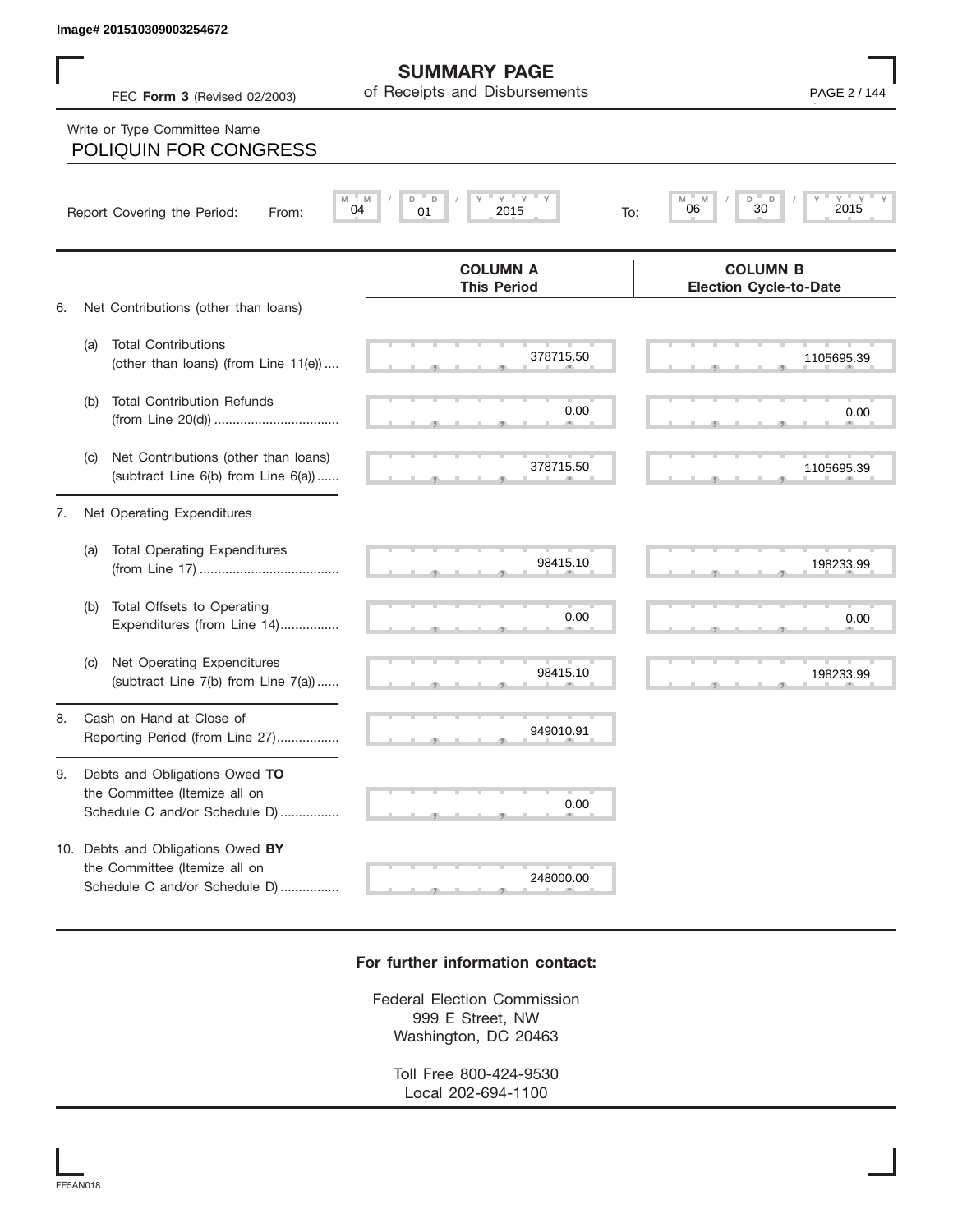| Image# 201510309003254673                                                                          |                                                    |                                                  |
|----------------------------------------------------------------------------------------------------|----------------------------------------------------|--------------------------------------------------|
|                                                                                                    | <b>DETAILED SUMMARY PAGE</b>                       |                                                  |
| FEC Form 3 (Revised 12/2003)                                                                       | of Receipts                                        | PAGE 3 / 144                                     |
| Write or Type Committee Name                                                                       |                                                    |                                                  |
| <b>POLIQUIN FOR CONGRESS</b>                                                                       |                                                    |                                                  |
|                                                                                                    | $-\gamma + \gamma + \gamma$<br>$M = M$<br>D<br>- D | $Y$ $Y$ $Y$ $Y$<br>M<br>D                        |
| Report Covering the Period:<br>From:                                                               | 2015<br>04<br>01<br>To:                            | 30<br>06<br>2015                                 |
| <b>I. RECEIPTS</b>                                                                                 | <b>COLUMN A</b><br><b>Total This Period</b>        | <b>COLUMN B</b><br><b>Election Cycle-to-Date</b> |
| 11. CONTRIBUTIONS (other than loans) FROM:                                                         |                                                    |                                                  |
| Individuals/Persons Other Than<br>(a)<br><b>Political Committees</b>                               |                                                    |                                                  |
| Itemized (use Schedule A)<br>(i)                                                                   | 213920.00                                          | 626226.00                                        |
| (ii)                                                                                               | 965.00                                             | 1163.11                                          |
| (iii) TOTAL of contributions<br>from individuals                                                   | 214885.00                                          | 627389.11                                        |
| Political Party Committees<br>(b)                                                                  | 0.00                                               | 0.00                                             |
| <b>Other Political Committees</b><br>(c)                                                           | 163456.76                                          | 474789.88                                        |
|                                                                                                    | 373.74                                             | 3516.40                                          |
| (d)<br>TOTAL CONTRIBUTIONS<br>(e)                                                                  |                                                    |                                                  |
| (other than loans)<br>(add Lines 11(a)(iii), (b), (c), and (d))                                    | 378715.50                                          | 1105695.39                                       |
| 12. TRANSFERS FROM OTHER                                                                           |                                                    |                                                  |
| AUTHORIZED COMMITTEES                                                                              | 479.11                                             | 12489.03                                         |
| 13. LOANS:                                                                                         |                                                    |                                                  |
| (a)<br>Made or Guaranteed by the                                                                   | 0.00                                               | 0.00                                             |
| (b)                                                                                                | 0.00                                               | 0.00                                             |
| TOTAL LOANS<br>(c)                                                                                 | 0.00                                               | 0.00                                             |
| (add Lines 13(a) and (b))                                                                          |                                                    |                                                  |
| 14. OFFSETS TO OPERATING<br><b>EXPENDITURES</b>                                                    |                                                    |                                                  |
| (Refunds, Rebates, etc.)                                                                           | 0.00                                               | 0.00                                             |
| 15. OTHER RECEIPTS                                                                                 |                                                    |                                                  |
|                                                                                                    | 0.00                                               | 0.00                                             |
| 16. TOTAL RECEIPTS (add Lines<br>11(e), 12, 13(c), 14, and 15)<br>(Carry Total to Line 24, page 4) | 379194.61                                          | 1118184.42                                       |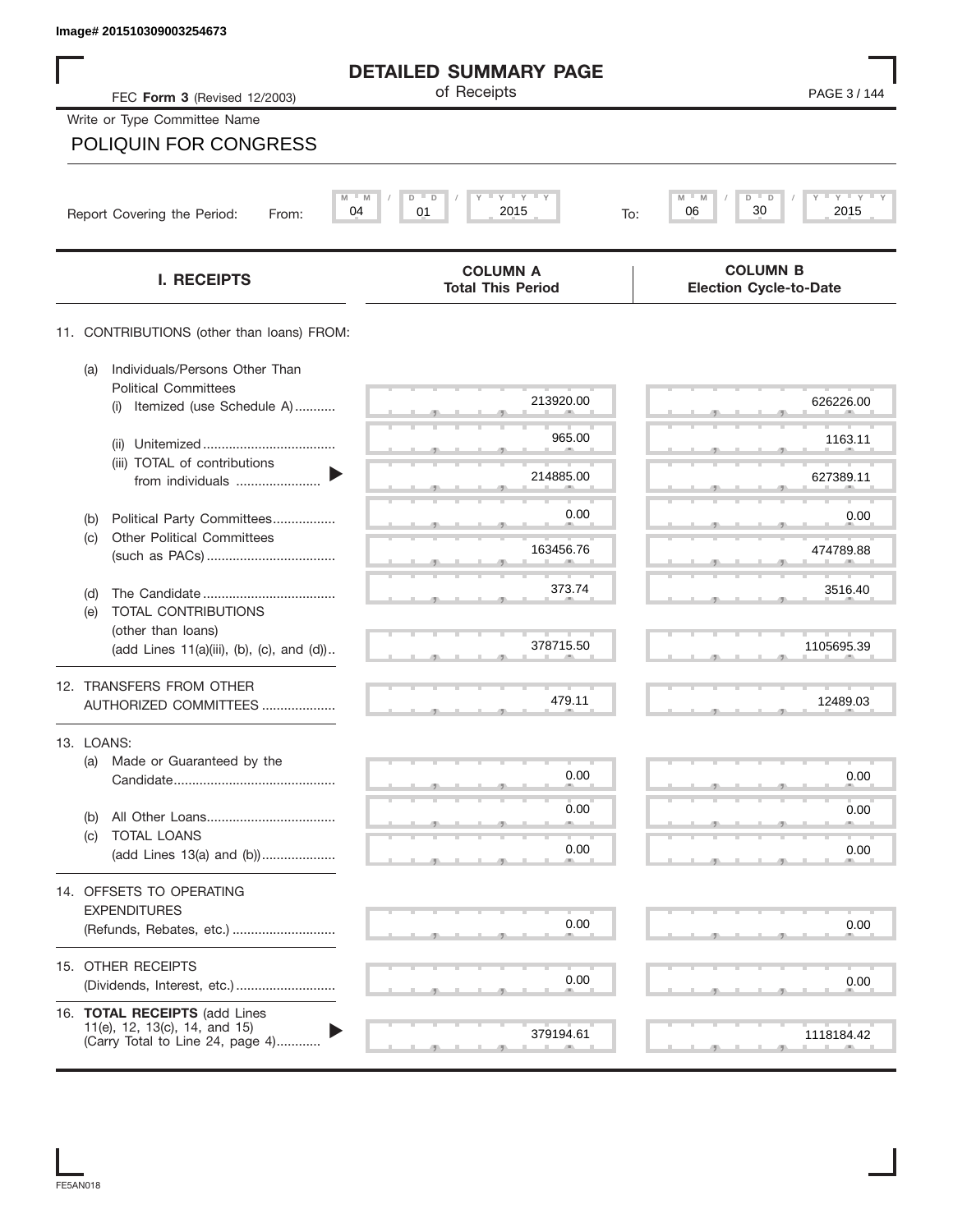| FEC Form 3 (Revised 02/2003)                                                                      | <b>DETAILED SUMMARY PAGE</b><br>of Disbursements | PAGE 4 / 144                                     |
|---------------------------------------------------------------------------------------------------|--------------------------------------------------|--------------------------------------------------|
| <b>II. DISBURSEMENTS</b>                                                                          | <b>COLUMN A</b><br><b>Total This Period</b>      | <b>COLUMN B</b><br><b>Election Cycle-to-Date</b> |
| 17. OPERATING EXPENDITURES                                                                        | 98415.10                                         | 198233.99                                        |
| 18. TRANSFERS TO OTHER<br>AUTHORIZED COMMITTEES                                                   | 0.00                                             | 0.00                                             |
| 19. LOAN REPAYMENTS:<br>(a) Of Loans Made or Guaranteed                                           | 0.00                                             | 0.00                                             |
| Of All Other Loans<br>(b)                                                                         | 0.00                                             | 0.00                                             |
| TOTAL LOAN REPAYMENTS<br>(c)<br>(add Lines 19(a) and (b))                                         | 0.00                                             | 0.00                                             |
| 20. REFUNDS OF CONTRIBUTIONS TO:<br>Individuals/Persons Other<br>(a)<br>Than Political Committees | 0.00                                             | 0.00                                             |
| Political Party Committees<br>(b)                                                                 | 0.00                                             | 0.00                                             |
| <b>Other Political Committees</b><br>(c)                                                          | 0.00                                             | 0.00                                             |
| TOTAL CONTRIBUTION REFUNDS<br>(d)<br>(add Lines 20(a), (b), and (c))                              | 0.00                                             | 0.00                                             |
| 21. OTHER DISBURSEMENTS                                                                           | 0.00                                             | 0.00                                             |
| 22. TOTAL DISBURSEMENTS<br>(add Lines 17, 18, 19(c), 20(d), and 21)                               | 98415.10                                         | 198233.99                                        |
| <b>III. CASH SUMMARY</b>                                                                          |                                                  |                                                  |
|                                                                                                   |                                                  | 668231.40                                        |
| 24                                                                                                |                                                  | 379194.61                                        |
|                                                                                                   |                                                  | 1047426.01                                       |
|                                                                                                   |                                                  | 98415.10                                         |
| 27. CASH ON HAND AT CLOSE OF REPORTING PERIOD                                                     |                                                  | 949010.91                                        |

## **III. CASH SUMMARY**

|                                               |  |  |  | 668231.40  |
|-----------------------------------------------|--|--|--|------------|
|                                               |  |  |  | 379194.61  |
|                                               |  |  |  | 1047426.01 |
|                                               |  |  |  | 98415.10   |
| 27. CASH ON HAND AT CLOSE OF REPORTING PERIOD |  |  |  | 949010.91  |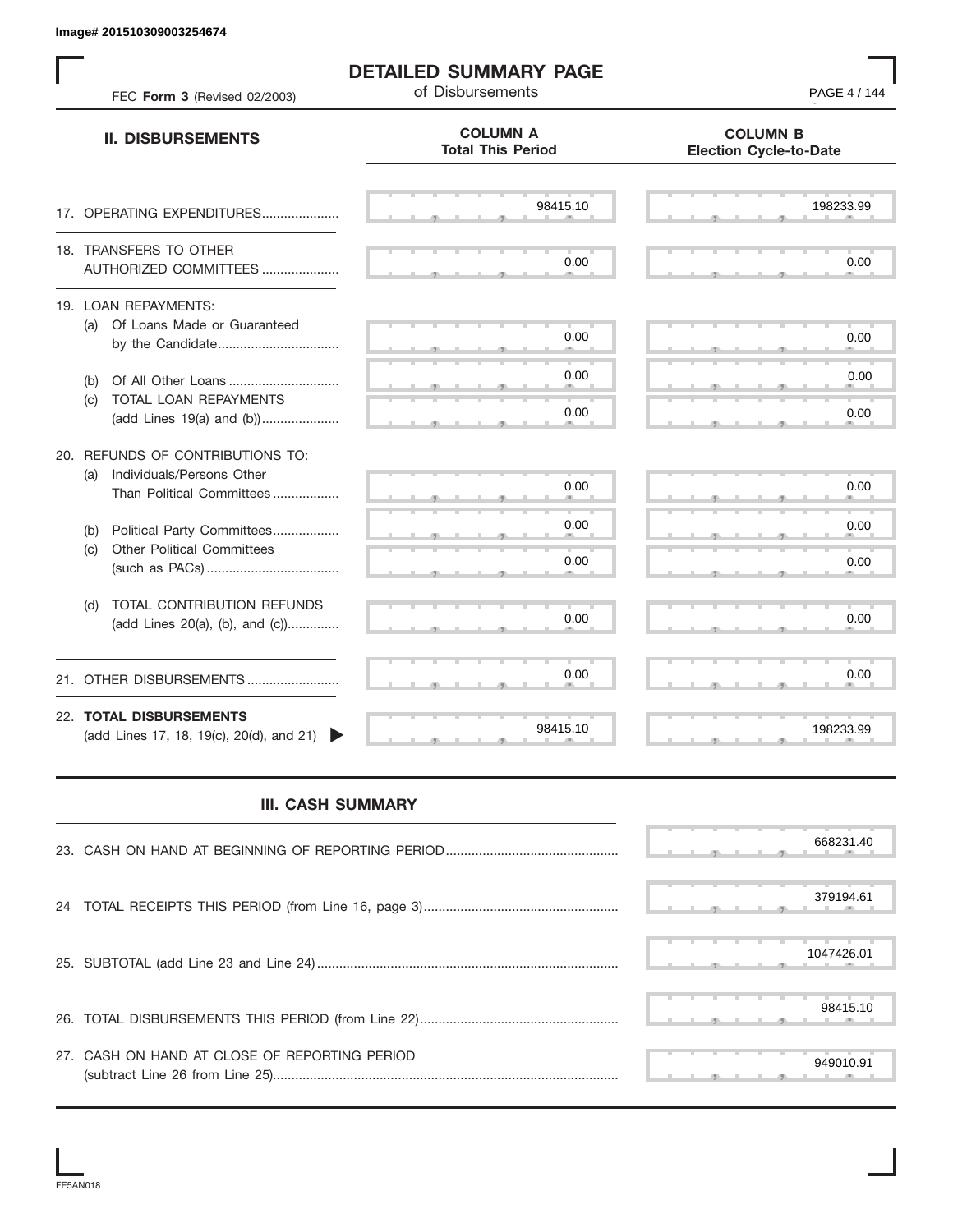|           | Image# 201510309003254675                                       |                                |                                                   |                                                                                                                                                                                                                                                                                                                                     |
|-----------|-----------------------------------------------------------------|--------------------------------|---------------------------------------------------|-------------------------------------------------------------------------------------------------------------------------------------------------------------------------------------------------------------------------------------------------------------------------------------------------------------------------------------|
|           | <b>SCHEDULE A (FEC Form 3)</b>                                  |                                | Use separate schedule(s)                          | PAGE<br>OF<br>5<br>144<br>FOR LINE NUMBER:<br>(check only one)                                                                                                                                                                                                                                                                      |
|           | <b>ITEMIZED RECEIPTS</b>                                        |                                | for each category of the<br>Detailed Summary Page | ×<br>11a<br>11 <sub>b</sub><br>11c<br>11d                                                                                                                                                                                                                                                                                           |
|           |                                                                 |                                |                                                   | 12<br>13a<br>14<br>13 <sub>b</sub><br>15<br>Any information copied from such Reports and Statements may not be sold or used by any person for the purpose of soliciting contributions<br>or for commercial purposes, other than using the name and address of any political committee to solicit contributions from such committee. |
|           | NAME OF COMMITTEE (In Full)<br><b>POLIQUIN FOR CONGRESS</b>     |                                |                                                   |                                                                                                                                                                                                                                                                                                                                     |
| Α.        | Full Name (Last, First, Middle Initial)<br>Telford M Allen III  |                                |                                                   | Date of Receipt                                                                                                                                                                                                                                                                                                                     |
|           | Mailing Address 50 Aarons Way                                   |                                |                                                   | $M - M$<br><b>LYLYLY</b><br>$D$ $D$<br>06<br>24<br>2015                                                                                                                                                                                                                                                                             |
|           | City<br>Hampden                                                 | State<br>ME                    | Zip Code<br>04444                                 | Transaction ID: SA11AI.9202                                                                                                                                                                                                                                                                                                         |
|           | FEC ID number of contributing<br>federal political committee.   | C                              |                                                   | Amount of Each Receipt this Period<br>2500.00                                                                                                                                                                                                                                                                                       |
|           | Name of Employer<br>Self                                        | Occupation<br>Aircraft Leasing |                                                   |                                                                                                                                                                                                                                                                                                                                     |
|           | Receipt For: 2016<br>Primary<br>General<br>Other (specify)      |                                | Election Cycle-to-Date<br>2500.00                 |                                                                                                                                                                                                                                                                                                                                     |
| <b>B.</b> | Full Name (Last, First, Middle Initial)<br><b>Peter Anastos</b> |                                |                                                   | Date of Receipt                                                                                                                                                                                                                                                                                                                     |
|           | Mailing Address 56 Spruce Point Rd                              |                                |                                                   | $M - M$<br>$D$ $D$<br><b>LYLYLY</b><br>05<br>28<br>2015                                                                                                                                                                                                                                                                             |
|           | City<br>Yarmouth                                                | State<br>ME                    | Zip Code<br>04096                                 | Transaction ID: SA11AI.9203                                                                                                                                                                                                                                                                                                         |
|           | FEC ID number of contributing<br>federal political committee.   | C                              |                                                   | Amount of Each Receipt this Period                                                                                                                                                                                                                                                                                                  |
|           | Name of Employer                                                | Occupation                     |                                                   | 2700.00                                                                                                                                                                                                                                                                                                                             |
|           | Maine Course Hospitality Group<br>Receipt For: 2016             | Hotel owner                    |                                                   |                                                                                                                                                                                                                                                                                                                                     |
|           |                                                                 |                                | Election Cycle-to-Date                            |                                                                                                                                                                                                                                                                                                                                     |
|           | Primary<br>General<br>Other (specify)                           |                                | 5400.00                                           |                                                                                                                                                                                                                                                                                                                                     |
| C.        | Full Name (Last, First, Middle Initial)<br>Diane W Anderson     |                                |                                                   | Date of Receipt                                                                                                                                                                                                                                                                                                                     |
|           | Mailing Address PO Box 116                                      |                                |                                                   | <b>LY LY LY</b><br>$M - M$<br>$D$ $D$<br>06<br>2015<br>30                                                                                                                                                                                                                                                                           |
|           | City<br>PHIPPSBURG                                              | State<br>ME                    | Zip Code<br>04562                                 | Transaction ID: SA11AI.9205                                                                                                                                                                                                                                                                                                         |
|           | FEC ID number of contributing<br>federal political committee.   | С                              |                                                   | Amount of Each Receipt this Period                                                                                                                                                                                                                                                                                                  |
|           | Name of Employer<br>N/A                                         | Occupation<br><b>RETIRED</b>   |                                                   | 20.00                                                                                                                                                                                                                                                                                                                               |
|           | Receipt For: 2016<br>Primary<br>General<br>Other (specify)      |                                | Election Cycle-to-Date<br>20.00                   |                                                                                                                                                                                                                                                                                                                                     |
|           |                                                                 |                                |                                                   | 5220.00                                                                                                                                                                                                                                                                                                                             |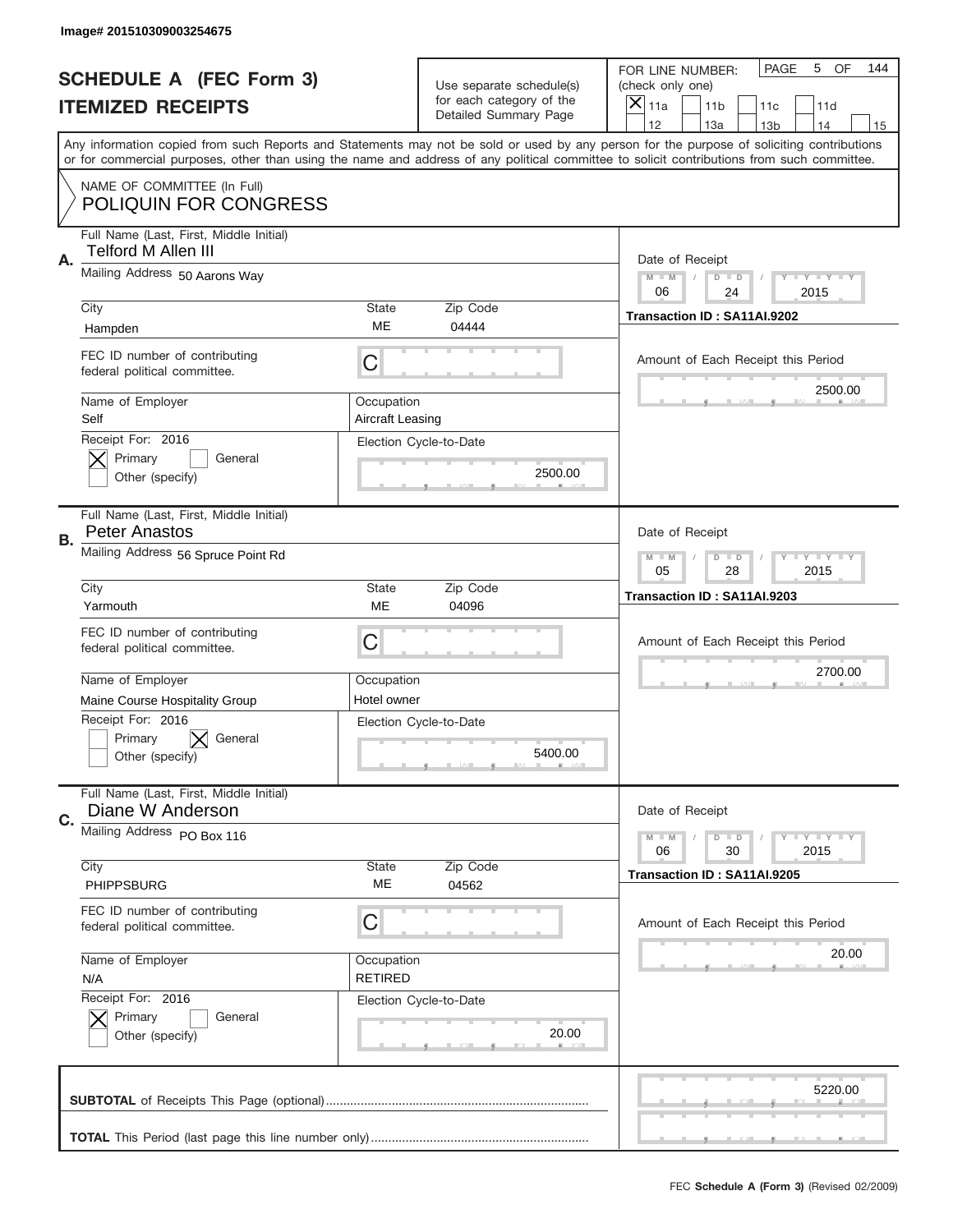|           | Image# 201510309003254676                                       |                         |                                                   |                                                                                                                                                                                                                                                                                                                                     |
|-----------|-----------------------------------------------------------------|-------------------------|---------------------------------------------------|-------------------------------------------------------------------------------------------------------------------------------------------------------------------------------------------------------------------------------------------------------------------------------------------------------------------------------------|
|           | <b>SCHEDULE A (FEC Form 3)</b>                                  |                         | Use separate schedule(s)                          | PAGE<br>OF<br>6<br>144<br>FOR LINE NUMBER:<br>(check only one)                                                                                                                                                                                                                                                                      |
|           | <b>ITEMIZED RECEIPTS</b>                                        |                         | for each category of the<br>Detailed Summary Page | ×<br>11a<br>11 <sub>b</sub><br>11c<br>11d                                                                                                                                                                                                                                                                                           |
|           |                                                                 |                         |                                                   | 12<br>13a<br>14<br>13 <sub>b</sub><br>15<br>Any information copied from such Reports and Statements may not be sold or used by any person for the purpose of soliciting contributions<br>or for commercial purposes, other than using the name and address of any political committee to solicit contributions from such committee. |
|           | NAME OF COMMITTEE (In Full)<br><b>POLIQUIN FOR CONGRESS</b>     |                         |                                                   |                                                                                                                                                                                                                                                                                                                                     |
| Α.        | Full Name (Last, First, Middle Initial)<br>Mike Annatone        |                         |                                                   | Date of Receipt                                                                                                                                                                                                                                                                                                                     |
|           | Mailing Address 3 Edith way                                     |                         |                                                   | $M - M$<br><b>LYLYLY</b><br>$D$ $D$<br>06<br>30<br>2015                                                                                                                                                                                                                                                                             |
|           | City<br><b>NORTH HAVEN</b>                                      | State<br><b>CT</b>      | Zip Code<br>06473                                 | Transaction ID: SA11AI.9207                                                                                                                                                                                                                                                                                                         |
|           | FEC ID number of contributing<br>federal political committee.   | C                       |                                                   | Amount of Each Receipt this Period<br>500.00                                                                                                                                                                                                                                                                                        |
|           | Name of Employer<br><b>Executive lands</b><br>Receipt For: 2016 | Occupation<br>President |                                                   |                                                                                                                                                                                                                                                                                                                                     |
|           | Primary<br>General<br>Other (specify)                           |                         | Election Cycle-to-Date<br>500.00                  |                                                                                                                                                                                                                                                                                                                                     |
| <b>B.</b> | Full Name (Last, First, Middle Initial)<br><b>Adam Arens</b>    |                         |                                                   | Date of Receipt                                                                                                                                                                                                                                                                                                                     |
|           | Mailing Address 769 Portland Rd                                 |                         |                                                   | $M - M$<br>$D$ $D$<br><b>LYLYLY</b><br>06<br>04<br>2015                                                                                                                                                                                                                                                                             |
|           | City<br>Saco                                                    | State<br>ME             | Zip Code<br>04072                                 | Transaction ID: SA11AI.9209                                                                                                                                                                                                                                                                                                         |
|           | FEC ID number of contributing<br>federal political committee.   | C                       |                                                   | Amount of Each Receipt this Period                                                                                                                                                                                                                                                                                                  |
|           | Name of Employer<br>Patriot Subaru                              | Occupation<br>Executive |                                                   | 500.00                                                                                                                                                                                                                                                                                                                              |
|           | Receipt For: 2016                                               |                         | Election Cycle-to-Date                            |                                                                                                                                                                                                                                                                                                                                     |
|           | General<br>Primary<br>Other (specify)                           |                         | 500.00                                            |                                                                                                                                                                                                                                                                                                                                     |
| C.        | Full Name (Last, First, Middle Initial)<br>Paul Arnold          |                         |                                                   | Date of Receipt                                                                                                                                                                                                                                                                                                                     |
|           | Mailing Address 619 10th Ave                                    |                         |                                                   | <b>LY LY LY</b><br>$M - M$<br>$D$ $D$<br>06<br>22<br>2015                                                                                                                                                                                                                                                                           |
|           | City<br>Covington                                               | State<br>LA             | Zip Code<br>70433                                 | Transaction ID: SA11AI.9210                                                                                                                                                                                                                                                                                                         |
|           | FEC ID number of contributing<br>federal political committee.   | C                       |                                                   | Amount of Each Receipt this Period                                                                                                                                                                                                                                                                                                  |
|           | Name of Employer<br>Cort Furniture Rental                       | Occupation<br>CEO       |                                                   | 1000.00                                                                                                                                                                                                                                                                                                                             |
|           | Receipt For: 2016<br>Primary<br>General<br>Other (specify)      |                         | Election Cycle-to-Date<br>1000.00                 |                                                                                                                                                                                                                                                                                                                                     |
|           |                                                                 |                         |                                                   | 2000.00                                                                                                                                                                                                                                                                                                                             |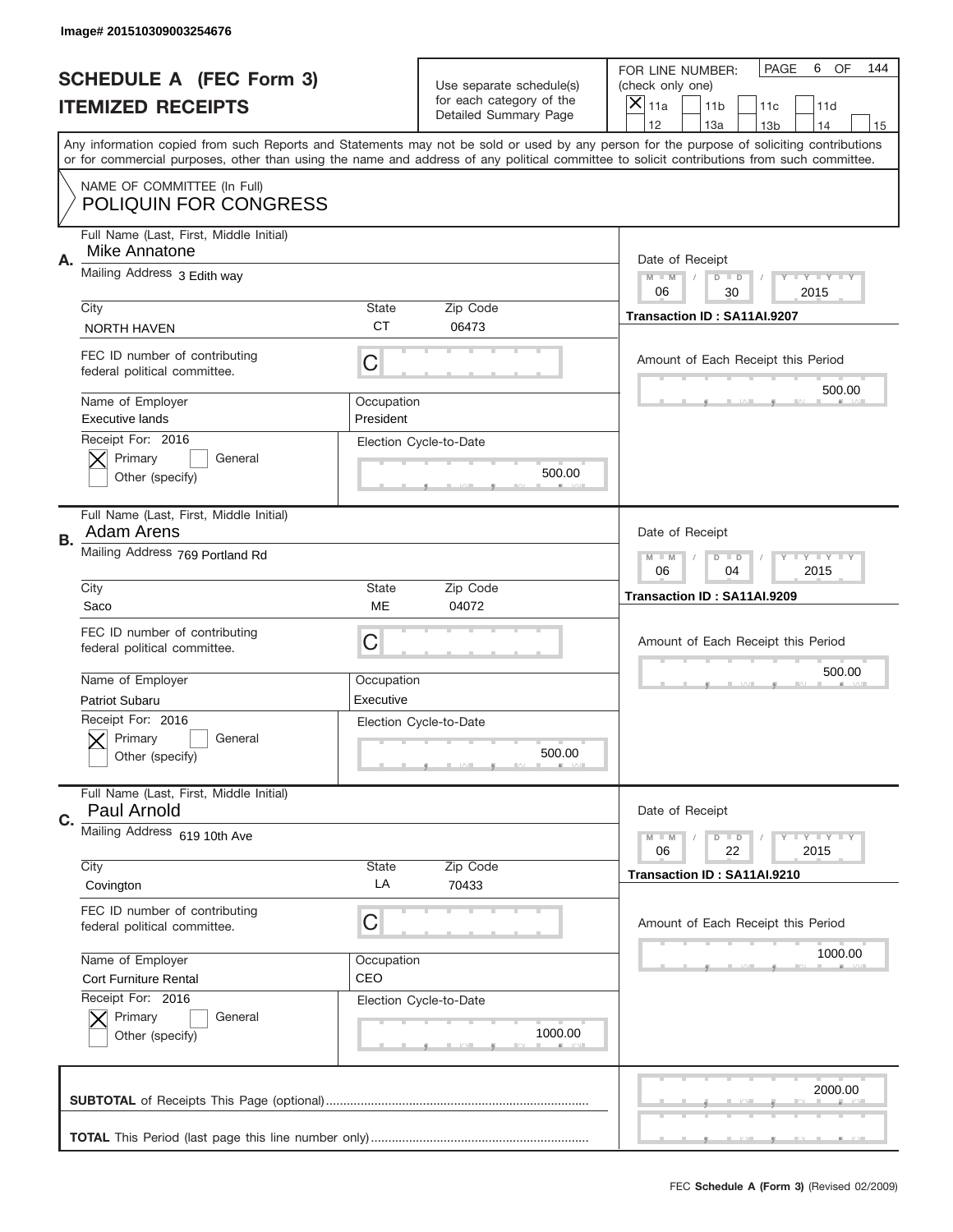|    | Image# 201510309003254677                                      |                                  |                                                   |                                                                                                                                                                                                                                                                                         |
|----|----------------------------------------------------------------|----------------------------------|---------------------------------------------------|-----------------------------------------------------------------------------------------------------------------------------------------------------------------------------------------------------------------------------------------------------------------------------------------|
|    | <b>SCHEDULE A (FEC Form 3)</b>                                 |                                  | Use separate schedule(s)                          | OF<br><b>PAGE</b><br>$\overline{7}$<br>144<br>FOR LINE NUMBER:<br>(check only one)                                                                                                                                                                                                      |
|    | <b>ITEMIZED RECEIPTS</b>                                       |                                  | for each category of the<br>Detailed Summary Page | ×<br>11a<br>11 <sub>b</sub><br>11c<br>11d                                                                                                                                                                                                                                               |
|    |                                                                |                                  |                                                   | 12<br>13a<br>14<br>13 <sub>b</sub><br>15                                                                                                                                                                                                                                                |
|    |                                                                |                                  |                                                   | Any information copied from such Reports and Statements may not be sold or used by any person for the purpose of soliciting contributions<br>or for commercial purposes, other than using the name and address of any political committee to solicit contributions from such committee. |
|    | NAME OF COMMITTEE (In Full)                                    |                                  |                                                   |                                                                                                                                                                                                                                                                                         |
|    | <b>POLIQUIN FOR CONGRESS</b>                                   |                                  |                                                   |                                                                                                                                                                                                                                                                                         |
| Α. | Full Name (Last, First, Middle Initial)<br>Elizabeth Astor     |                                  |                                                   | Date of Receipt                                                                                                                                                                                                                                                                         |
|    | Mailing Address 305 Commercial Street #412                     |                                  |                                                   | $M - M$<br><b>LYLYLY</b><br>$D$ $D$<br>05<br>2015<br>23                                                                                                                                                                                                                                 |
|    | City                                                           | State                            | Zip Code                                          | Transaction ID: SA11AI.9212                                                                                                                                                                                                                                                             |
|    | Portland                                                       | ME                               | 04101                                             |                                                                                                                                                                                                                                                                                         |
|    | FEC ID number of contributing<br>federal political committee.  | C                                |                                                   | Amount of Each Receipt this Period                                                                                                                                                                                                                                                      |
|    | Name of Employer<br>Self                                       | Occupation<br><b>Real Estate</b> |                                                   | 250.00                                                                                                                                                                                                                                                                                  |
|    | Receipt For: 2016<br>Primary<br>General<br>Other (specify)     |                                  | Election Cycle-to-Date<br>250.00                  |                                                                                                                                                                                                                                                                                         |
| В. | Full Name (Last, First, Middle Initial)<br>Paul D Aubrey       |                                  |                                                   | Date of Receipt                                                                                                                                                                                                                                                                         |
|    | Mailing Address 26 Ocean View Rd                               |                                  |                                                   | $M - M$<br>$D$ $D$<br><b>LYLYLY</b><br>06<br>25<br>2015                                                                                                                                                                                                                                 |
|    | City                                                           | State                            | Zip Code                                          | Transaction ID: SA11AI.9213                                                                                                                                                                                                                                                             |
|    | Scarborough                                                    | <b>ME</b>                        | 04074                                             |                                                                                                                                                                                                                                                                                         |
|    | FEC ID number of contributing<br>federal political committee.  | C                                |                                                   | Amount of Each Receipt this Period                                                                                                                                                                                                                                                      |
|    | Name of Employer                                               | Occupation                       |                                                   | 500.00                                                                                                                                                                                                                                                                                  |
|    | <b>Technical Support Inc</b>                                   | <b>Consulting Eng</b>            |                                                   |                                                                                                                                                                                                                                                                                         |
|    | Receipt For: 2016<br>General<br>Primary<br>Other (specify)     |                                  | Election Cycle-to-Date<br>500.00                  |                                                                                                                                                                                                                                                                                         |
| C. | Full Name (Last, First, Middle Initial)<br><b>Thomas Auger</b> |                                  |                                                   | Date of Receipt                                                                                                                                                                                                                                                                         |
|    | Mailing Address 8 Ledge Rd                                     |                                  |                                                   | <b>LYLYLY</b><br>$M - M$<br>$D$ $D$<br>05<br>2015<br>28                                                                                                                                                                                                                                 |
|    | City                                                           | State                            | Zip Code                                          | Transaction ID: SA11AI.9214                                                                                                                                                                                                                                                             |
|    | <b>Cumberland Foreside</b>                                     | МE                               | 04110                                             |                                                                                                                                                                                                                                                                                         |
|    |                                                                |                                  |                                                   |                                                                                                                                                                                                                                                                                         |
|    | FEC ID number of contributing<br>federal political committee.  | C                                |                                                   | Amount of Each Receipt this Period                                                                                                                                                                                                                                                      |
|    | Name of Employer                                               | Occupation                       |                                                   | 250.00                                                                                                                                                                                                                                                                                  |
|    | Eastern Technology Group                                       | Software Engineer                |                                                   |                                                                                                                                                                                                                                                                                         |
|    | Receipt For: 2016<br>Primary<br>General<br>Other (specify)     |                                  | Election Cycle-to-Date<br>250.00                  |                                                                                                                                                                                                                                                                                         |
|    |                                                                |                                  |                                                   | 1000.00                                                                                                                                                                                                                                                                                 |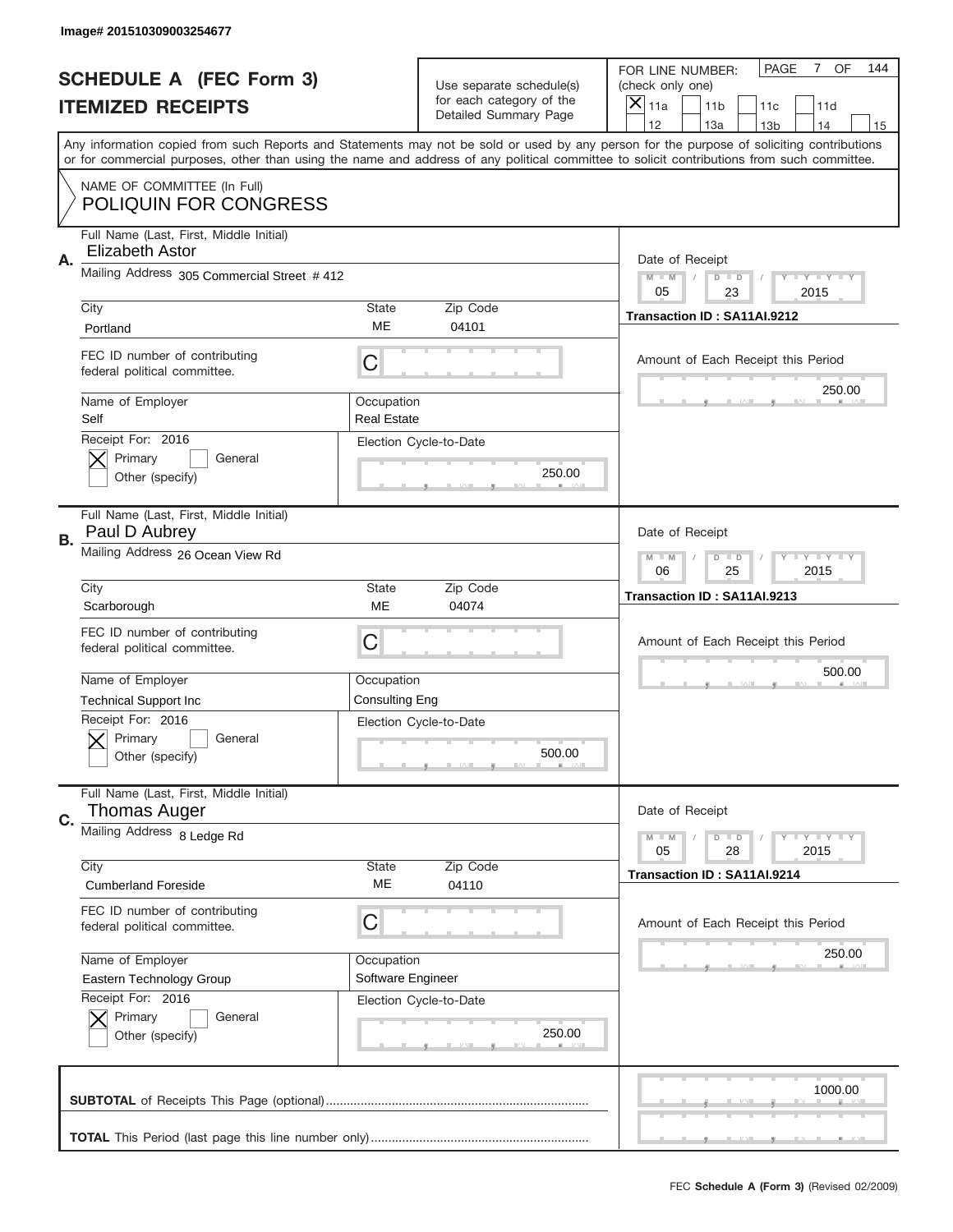|    | Image# 201510309003254678                                        |                              |                                                   |                                                                                                                                                                                                                                                                                                                                     |
|----|------------------------------------------------------------------|------------------------------|---------------------------------------------------|-------------------------------------------------------------------------------------------------------------------------------------------------------------------------------------------------------------------------------------------------------------------------------------------------------------------------------------|
|    | <b>SCHEDULE A (FEC Form 3)</b>                                   |                              | Use separate schedule(s)                          | PAGE<br>OF<br>8<br>144<br>FOR LINE NUMBER:<br>(check only one)                                                                                                                                                                                                                                                                      |
|    | <b>ITEMIZED RECEIPTS</b>                                         |                              | for each category of the<br>Detailed Summary Page | ×<br>11a<br>11 <sub>b</sub><br>11c<br>11d                                                                                                                                                                                                                                                                                           |
|    |                                                                  |                              |                                                   | 12<br>13a<br>14<br>13 <sub>b</sub><br>15<br>Any information copied from such Reports and Statements may not be sold or used by any person for the purpose of soliciting contributions<br>or for commercial purposes, other than using the name and address of any political committee to solicit contributions from such committee. |
|    | NAME OF COMMITTEE (In Full)<br><b>POLIQUIN FOR CONGRESS</b>      |                              |                                                   |                                                                                                                                                                                                                                                                                                                                     |
| Α. | Full Name (Last, First, Middle Initial)<br>Jonathan Ayers        |                              |                                                   | Date of Receipt                                                                                                                                                                                                                                                                                                                     |
|    | Mailing Address 83 Vaughan St                                    |                              |                                                   | $M - M$<br><b>LYLYLY</b><br>$D$ $D$<br>06<br>29<br>2015                                                                                                                                                                                                                                                                             |
|    | City<br>Portland                                                 | State<br>ME                  | Zip Code<br>04102                                 | Transaction ID: SA11AI.9215                                                                                                                                                                                                                                                                                                         |
|    | FEC ID number of contributing<br>federal political committee.    | C                            |                                                   | Amount of Each Receipt this Period<br>2000.00                                                                                                                                                                                                                                                                                       |
|    | Name of Employer<br><b>IDEXX Laboratories</b>                    | Occupation<br>executive      |                                                   |                                                                                                                                                                                                                                                                                                                                     |
|    | Receipt For: 2016<br>X.<br>Primary<br>General<br>Other (specify) |                              | Election Cycle-to-Date<br>4500.00                 |                                                                                                                                                                                                                                                                                                                                     |
| В. | Full Name (Last, First, Middle Initial)<br>John L Babb           |                              |                                                   | Date of Receipt                                                                                                                                                                                                                                                                                                                     |
|    | Mailing Address 257 Prescott Rd.                                 |                              |                                                   | $M - M$<br>$D$ $D$<br><b>LYLYLY</b><br>06<br>24<br>2015                                                                                                                                                                                                                                                                             |
|    | City<br>Manchester                                               | State<br>ME                  | Zip Code<br>04351                                 | Transaction ID: SA11AI.9216                                                                                                                                                                                                                                                                                                         |
|    | FEC ID number of contributing<br>federal political committee.    | C                            |                                                   | Amount of Each Receipt this Period                                                                                                                                                                                                                                                                                                  |
|    |                                                                  |                              |                                                   | 100.00                                                                                                                                                                                                                                                                                                                              |
|    | Name of Employer<br><b>J&amp;S Oil</b>                           | Occupation<br>Managment      |                                                   |                                                                                                                                                                                                                                                                                                                                     |
|    | Receipt For: 2016<br>General<br>Primary<br>Other (specify)       |                              | Election Cycle-to-Date<br>100.00                  |                                                                                                                                                                                                                                                                                                                                     |
| C. | Full Name (Last, First, Middle Initial)<br>Carrie E Baker        |                              |                                                   | Date of Receipt                                                                                                                                                                                                                                                                                                                     |
|    | Mailing Address 20 Knight St                                     |                              |                                                   | <b>LY LY LY</b><br>$M - M$<br>$D$ $D$<br>05<br>2015<br>28                                                                                                                                                                                                                                                                           |
|    | City<br>Falmouth                                                 | State<br>ME                  | Zip Code<br>04105                                 | Transaction ID: SA11AI.9218                                                                                                                                                                                                                                                                                                         |
|    | FEC ID number of contributing<br>federal political committee.    | С                            |                                                   | Amount of Each Receipt this Period                                                                                                                                                                                                                                                                                                  |
|    | Name of Employer<br>Retired                                      | Occupation<br><b>RETIRED</b> |                                                   | 500.00                                                                                                                                                                                                                                                                                                                              |
|    | Receipt For: 2016<br>Primary<br>General<br>Other (specify)       |                              | Election Cycle-to-Date<br>500.00                  |                                                                                                                                                                                                                                                                                                                                     |
|    |                                                                  |                              |                                                   | 2600.00                                                                                                                                                                                                                                                                                                                             |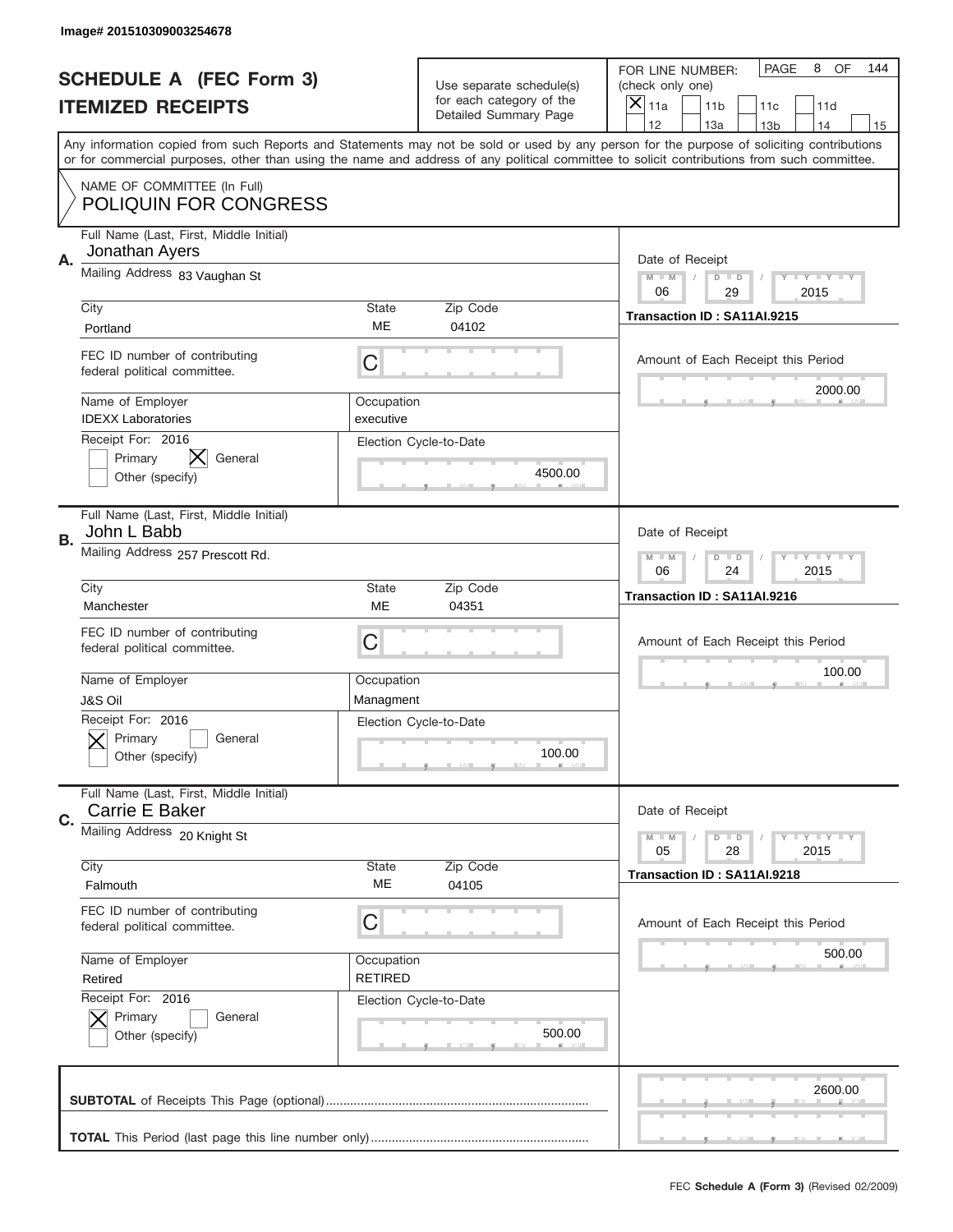|    | Image# 201510309003254679                                     |                              |                                                   |                                                                                                                                                                                                                                                                                         |
|----|---------------------------------------------------------------|------------------------------|---------------------------------------------------|-----------------------------------------------------------------------------------------------------------------------------------------------------------------------------------------------------------------------------------------------------------------------------------------|
|    | <b>SCHEDULE A (FEC Form 3)</b>                                |                              | Use separate schedule(s)                          | PAGE<br>OF<br>9<br>144<br>FOR LINE NUMBER:<br>(check only one)                                                                                                                                                                                                                          |
|    | <b>ITEMIZED RECEIPTS</b>                                      |                              | for each category of the<br>Detailed Summary Page | ×<br>11a<br>11 <sub>b</sub><br>11c<br>11d                                                                                                                                                                                                                                               |
|    |                                                               |                              |                                                   | 12<br>13a<br>14<br>13 <sub>b</sub><br>15                                                                                                                                                                                                                                                |
|    |                                                               |                              |                                                   | Any information copied from such Reports and Statements may not be sold or used by any person for the purpose of soliciting contributions<br>or for commercial purposes, other than using the name and address of any political committee to solicit contributions from such committee. |
|    | NAME OF COMMITTEE (In Full)<br><b>POLIQUIN FOR CONGRESS</b>   |                              |                                                   |                                                                                                                                                                                                                                                                                         |
| Α. | Full Name (Last, First, Middle Initial)<br>M.E. Bannon        |                              |                                                   | Date of Receipt                                                                                                                                                                                                                                                                         |
|    | Mailing Address 13 Pine Cone Dr                               |                              |                                                   | $M - M$<br><b>LYLYLY</b><br>$D$ $D$<br>06<br>2015<br>30                                                                                                                                                                                                                                 |
|    | City                                                          | State                        | Zip Code                                          | Transaction ID: SA11AI.9220                                                                                                                                                                                                                                                             |
|    | <b>ALFRED</b>                                                 | ME                           | 04002                                             |                                                                                                                                                                                                                                                                                         |
|    | FEC ID number of contributing<br>federal political committee. | C                            |                                                   | Amount of Each Receipt this Period                                                                                                                                                                                                                                                      |
|    | Name of Employer<br>N/A                                       | Occupation<br><b>RETIRED</b> |                                                   | 10.00                                                                                                                                                                                                                                                                                   |
|    | Receipt For: 2016<br>Primary<br>General<br>Other (specify)    |                              | Election Cycle-to-Date<br>10.00                   |                                                                                                                                                                                                                                                                                         |
| В. | Full Name (Last, First, Middle Initial)<br>David Barber       |                              |                                                   | Date of Receipt                                                                                                                                                                                                                                                                         |
|    | Mailing Address 505 Spurwink Ave                              |                              |                                                   | <b>LY LY LY</b><br>$M - M$<br>$D$ $D$<br>05<br>28<br>2015                                                                                                                                                                                                                               |
|    | City                                                          | State                        | Zip Code                                          | Transaction ID: SA11AI.9221                                                                                                                                                                                                                                                             |
|    | Cape Elizabeth                                                | ME                           | 04107                                             |                                                                                                                                                                                                                                                                                         |
|    |                                                               |                              |                                                   |                                                                                                                                                                                                                                                                                         |
|    | FEC ID number of contributing<br>federal political committee. | C                            |                                                   | Amount of Each Receipt this Period                                                                                                                                                                                                                                                      |
|    | Name of Employer                                              | Occupation                   |                                                   | 250.00                                                                                                                                                                                                                                                                                  |
|    | <b>Barber Foods</b>                                           | Advisor                      |                                                   |                                                                                                                                                                                                                                                                                         |
|    | Receipt For: 2016<br>General<br>Primary<br>Other (specify)    |                              | Election Cycle-to-Date<br>250.00                  |                                                                                                                                                                                                                                                                                         |
| C. | Full Name (Last, First, Middle Initial)<br>Julie A Barber     |                              |                                                   | Date of Receipt                                                                                                                                                                                                                                                                         |
|    | Mailing Address One Cliff St                                  |                              |                                                   | <b>LY LY LY</b><br>$M - M$<br>$D$ $D$<br>06<br>2015<br>27                                                                                                                                                                                                                               |
|    | City<br>Scarborough                                           | State<br>ME                  | Zip Code<br>04074                                 | Transaction ID: SA11AI.9222                                                                                                                                                                                                                                                             |
|    | FEC ID number of contributing<br>federal political committee. | С                            |                                                   | Amount of Each Receipt this Period                                                                                                                                                                                                                                                      |
|    | Name of Employer                                              | Occupation                   |                                                   | 1000.00                                                                                                                                                                                                                                                                                 |
|    | Retired                                                       | Retired                      |                                                   |                                                                                                                                                                                                                                                                                         |
|    | Receipt For: 2016<br>Primary<br>General<br>Other (specify)    |                              | Election Cycle-to-Date<br>1000.00                 |                                                                                                                                                                                                                                                                                         |
|    |                                                               |                              |                                                   | 1260.00                                                                                                                                                                                                                                                                                 |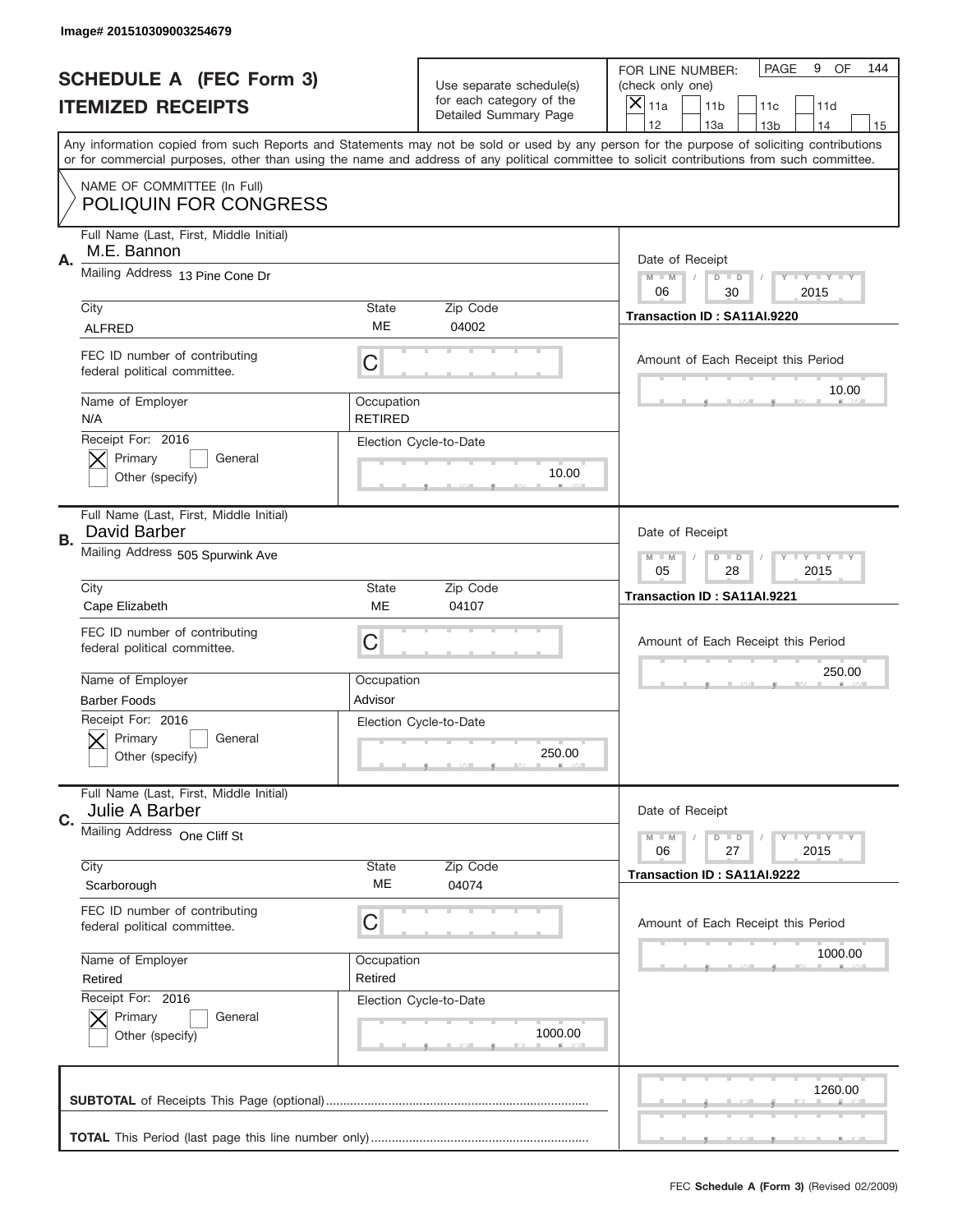|    | Image# 201510309003254680                                                                |                                       |                                                   |                                                                                                                                                                                                                                                                                                                                     |
|----|------------------------------------------------------------------------------------------|---------------------------------------|---------------------------------------------------|-------------------------------------------------------------------------------------------------------------------------------------------------------------------------------------------------------------------------------------------------------------------------------------------------------------------------------------|
|    | <b>SCHEDULE A (FEC Form 3)</b>                                                           |                                       | Use separate schedule(s)                          | PAGE<br>10 OF<br>144<br>FOR LINE NUMBER:<br>(check only one)                                                                                                                                                                                                                                                                        |
|    | <b>ITEMIZED RECEIPTS</b>                                                                 |                                       | for each category of the<br>Detailed Summary Page | ×<br>11a<br>11 <sub>b</sub><br>11c<br>11d                                                                                                                                                                                                                                                                                           |
|    |                                                                                          |                                       |                                                   | 12<br>13a<br>14<br>13 <sub>b</sub><br>15<br>Any information copied from such Reports and Statements may not be sold or used by any person for the purpose of soliciting contributions<br>or for commercial purposes, other than using the name and address of any political committee to solicit contributions from such committee. |
|    | NAME OF COMMITTEE (In Full)<br><b>POLIQUIN FOR CONGRESS</b>                              |                                       |                                                   |                                                                                                                                                                                                                                                                                                                                     |
| Α. | Full Name (Last, First, Middle Initial)<br><b>Haley Barbour</b>                          |                                       |                                                   | Date of Receipt                                                                                                                                                                                                                                                                                                                     |
|    | Mailing Address 648 Dogwood Dr                                                           |                                       |                                                   | $M - M$<br><b>LYLYLY</b><br>$D$ $D$<br>06<br>2015<br>05                                                                                                                                                                                                                                                                             |
|    | City<br>Yazoo City                                                                       | State<br><b>MS</b>                    | Zip Code<br>39194                                 | Transaction ID: SA11AI.9223                                                                                                                                                                                                                                                                                                         |
|    | FEC ID number of contributing<br>federal political committee.                            | C                                     |                                                   | Amount of Each Receipt this Period<br>500.00                                                                                                                                                                                                                                                                                        |
|    | Name of Employer<br>Self                                                                 | Occupation<br><b>Media Consultant</b> |                                                   |                                                                                                                                                                                                                                                                                                                                     |
|    | Receipt For: 2016<br>Primary<br>General<br>Other (specify)                               |                                       | Election Cycle-to-Date<br>500.00                  |                                                                                                                                                                                                                                                                                                                                     |
| В. | Full Name (Last, First, Middle Initial)<br><b>Arthur Batson</b>                          |                                       |                                                   | Date of Receipt                                                                                                                                                                                                                                                                                                                     |
|    | Mailing Address 2 Shady Lane                                                             |                                       |                                                   | <b>LY LY LY</b><br>$M - M$<br>$D$ $D$<br>06<br>30<br>2015                                                                                                                                                                                                                                                                           |
|    | City<br><b>FALMOUTH</b>                                                                  | State<br>ME                           | Zip Code<br>04105                                 | Transaction ID: SA11AI.9225                                                                                                                                                                                                                                                                                                         |
|    | FEC ID number of contributing<br>federal political committee.                            | C                                     |                                                   | Amount of Each Receipt this Period                                                                                                                                                                                                                                                                                                  |
|    |                                                                                          |                                       |                                                   |                                                                                                                                                                                                                                                                                                                                     |
|    | Name of Employer                                                                         | Occupation                            |                                                   | 1000.00                                                                                                                                                                                                                                                                                                                             |
|    | John Lucas Tree Expert Co.<br>Receipt For: 2016<br>General<br>Primary<br>Other (specify) | Arborist                              | Election Cycle-to-Date<br>1000.00                 |                                                                                                                                                                                                                                                                                                                                     |
| C. | Full Name (Last, First, Middle Initial)<br><b>William Becker</b>                         |                                       |                                                   | Date of Receipt                                                                                                                                                                                                                                                                                                                     |
|    | Mailing Address 16 Aster Lane                                                            |                                       |                                                   | <b>LY LY LY</b><br>$M - M$<br>$D$ $D$<br>05<br>2015<br>28                                                                                                                                                                                                                                                                           |
|    | City<br>Falmouth                                                                         | <b>State</b><br>ME                    | Zip Code<br>04105                                 | Transaction ID: SA11AI.9227                                                                                                                                                                                                                                                                                                         |
|    | FEC ID number of contributing<br>federal political committee.                            | С                                     |                                                   | Amount of Each Receipt this Period                                                                                                                                                                                                                                                                                                  |
|    | Name of Employer<br>key Bank                                                             | Occupation<br>Banker                  |                                                   | 250.00                                                                                                                                                                                                                                                                                                                              |
|    | Receipt For: 2016<br>Primary<br>General<br>Other (specify)                               |                                       | Election Cycle-to-Date<br>250.00                  |                                                                                                                                                                                                                                                                                                                                     |
|    |                                                                                          |                                       |                                                   | 1750.00                                                                                                                                                                                                                                                                                                                             |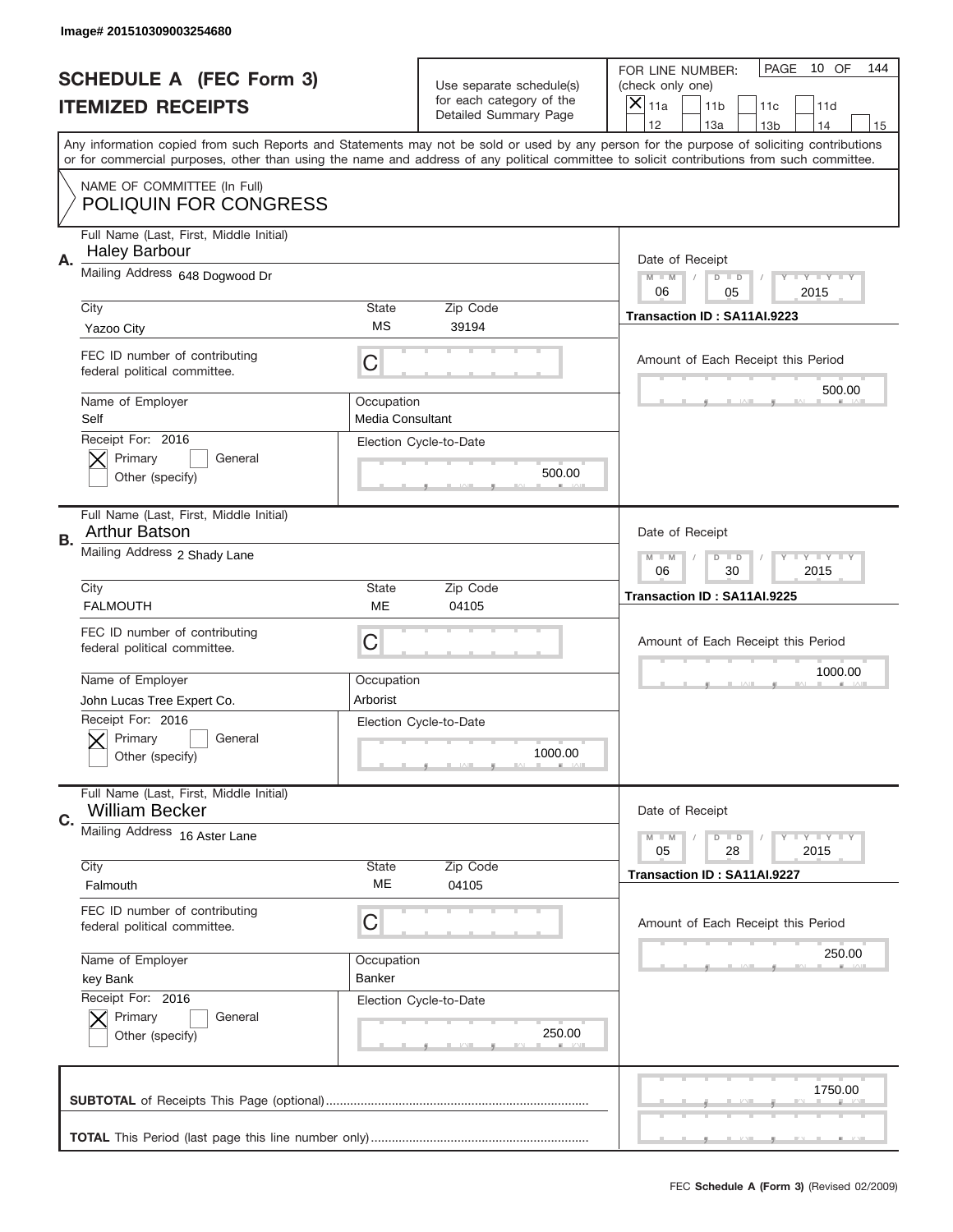|    | Image# 201510309003254681                                             |                              |                                                   |                                                                                                                                                                                                                                                                                                                                     |
|----|-----------------------------------------------------------------------|------------------------------|---------------------------------------------------|-------------------------------------------------------------------------------------------------------------------------------------------------------------------------------------------------------------------------------------------------------------------------------------------------------------------------------------|
|    | <b>SCHEDULE A (FEC Form 3)</b>                                        |                              | Use separate schedule(s)                          | PAGE<br>11 OF<br>144<br>FOR LINE NUMBER:<br>(check only one)                                                                                                                                                                                                                                                                        |
|    | <b>ITEMIZED RECEIPTS</b>                                              |                              | for each category of the<br>Detailed Summary Page | $\overline{X} _{11a}$<br>11 <sub>b</sub><br>11c<br>11d                                                                                                                                                                                                                                                                              |
|    |                                                                       |                              |                                                   | 12<br>13a<br>14<br>13 <sub>b</sub><br>15<br>Any information copied from such Reports and Statements may not be sold or used by any person for the purpose of soliciting contributions<br>or for commercial purposes, other than using the name and address of any political committee to solicit contributions from such committee. |
|    | NAME OF COMMITTEE (In Full)<br><b>POLIQUIN FOR CONGRESS</b>           |                              |                                                   |                                                                                                                                                                                                                                                                                                                                     |
| Α. | Full Name (Last, First, Middle Initial)<br>John Beckett               |                              |                                                   | Date of Receipt                                                                                                                                                                                                                                                                                                                     |
|    | Mailing Address 10 University Place                                   |                              |                                                   | $M$ $M$<br>$D$ $D$<br>Y I Y I Y I Y<br>06<br>2015<br>30                                                                                                                                                                                                                                                                             |
|    | City<br>Orono                                                         | <b>State</b><br>ME           | Zip Code<br>04473                                 | Transaction ID: SA11AI.9229                                                                                                                                                                                                                                                                                                         |
|    | FEC ID number of contributing<br>federal political committee.         | C                            |                                                   | Amount of Each Receipt this Period<br>50.00                                                                                                                                                                                                                                                                                         |
|    | Name of Employer<br>Varney Agency, Inc                                | Occupation                   | Director of Alternative Markets                   |                                                                                                                                                                                                                                                                                                                                     |
|    | Receipt For: 2016<br>Primary<br>General<br>Other (specify)            |                              | Election Cycle-to-Date<br>50.00                   |                                                                                                                                                                                                                                                                                                                                     |
| В. | Full Name (Last, First, Middle Initial)<br>Louis R Bergesch           |                              |                                                   | Date of Receipt                                                                                                                                                                                                                                                                                                                     |
|    | Mailing Address 102 Anderson Ave                                      |                              |                                                   | $M - M$<br>$D$ $D$<br><b>THEY THEY</b><br>06<br>29<br>2015                                                                                                                                                                                                                                                                          |
|    | City<br>Yarmouth                                                      | <b>State</b><br>ME           | Zip Code<br>04096                                 | Transaction ID: SA11AI.9230                                                                                                                                                                                                                                                                                                         |
|    | FEC ID number of contributing<br>federal political committee.         | C                            |                                                   | Amount of Each Receipt this Period                                                                                                                                                                                                                                                                                                  |
|    | Name of Employer<br>N/A                                               | Occupation<br><b>RETIRED</b> |                                                   | 25.00                                                                                                                                                                                                                                                                                                                               |
|    | Receipt For: 2016<br>General<br>Primary<br>Other (specify)            |                              | Election Cycle-to-Date<br>25.00                   |                                                                                                                                                                                                                                                                                                                                     |
| C. | Full Name (Last, First, Middle Initial)<br>William Wade Boeschenstein |                              |                                                   | Date of Receipt                                                                                                                                                                                                                                                                                                                     |
|    | Mailing Address 2 Manor Way                                           |                              |                                                   | <b>LYLYLY</b><br>$M - M$<br>$D$ $D$<br>06<br>30<br>2015                                                                                                                                                                                                                                                                             |
|    | City<br>Cape Elizabeth                                                | <b>State</b><br>ME           | Zip Code<br>04107                                 | Transaction ID: SA11AI.9231                                                                                                                                                                                                                                                                                                         |
|    | FEC ID number of contributing<br>federal political committee.         | C                            |                                                   | Amount of Each Receipt this Period                                                                                                                                                                                                                                                                                                  |
|    | Name of Employer<br>Self Employed                                     | Occupation<br>Investor       |                                                   | 500.00                                                                                                                                                                                                                                                                                                                              |
|    | Receipt For: 2016<br>Primary<br>General<br>Other (specify)            |                              | Election Cycle-to-Date<br>500.00                  |                                                                                                                                                                                                                                                                                                                                     |
|    |                                                                       |                              |                                                   | 575.00                                                                                                                                                                                                                                                                                                                              |
|    |                                                                       |                              |                                                   |                                                                                                                                                                                                                                                                                                                                     |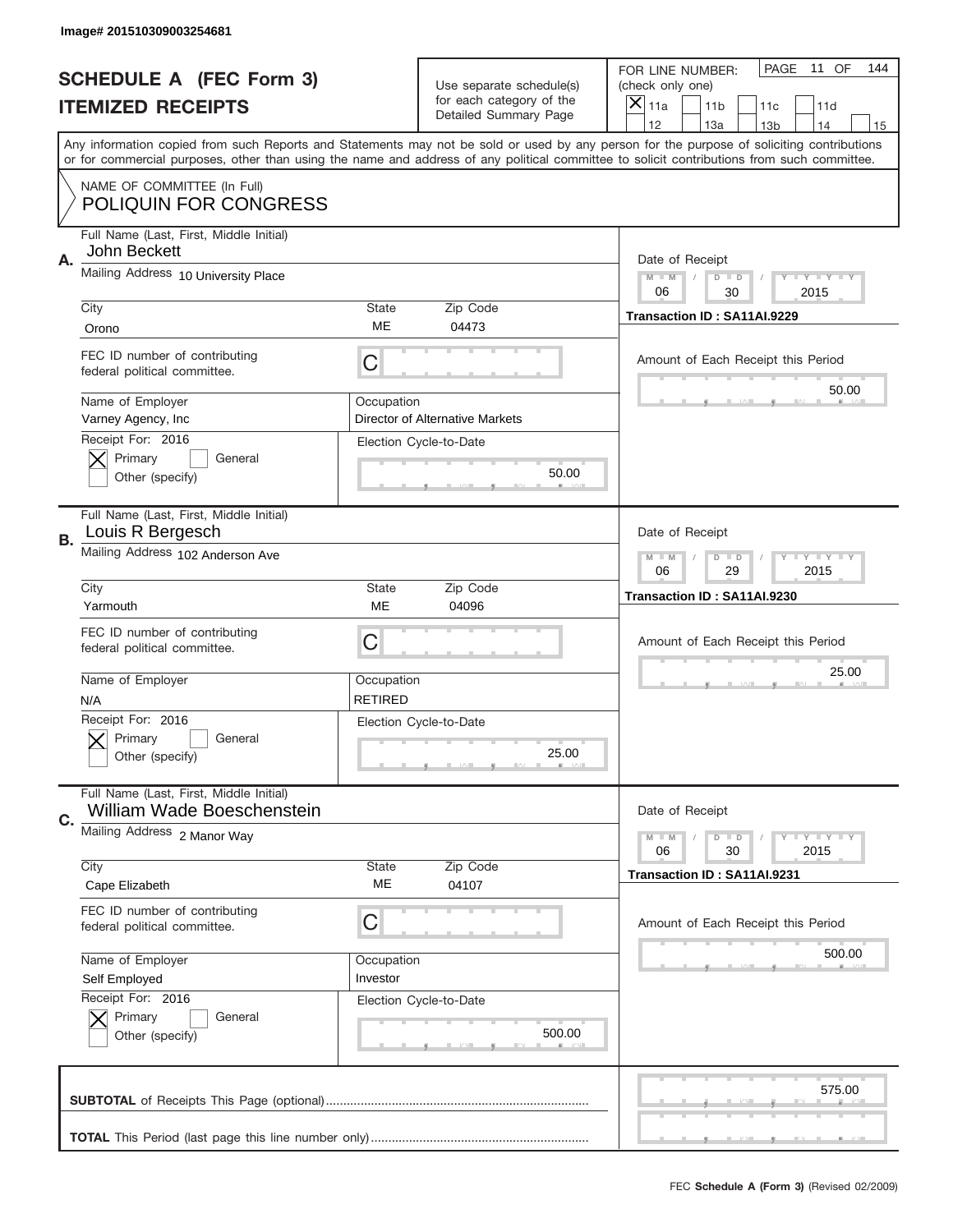|           | Image# 201510309003254682                                     |                              |                                                          |                                                                                                                                                                                                                                                                                         |
|-----------|---------------------------------------------------------------|------------------------------|----------------------------------------------------------|-----------------------------------------------------------------------------------------------------------------------------------------------------------------------------------------------------------------------------------------------------------------------------------------|
|           | <b>SCHEDULE A (FEC Form 3)</b>                                |                              | Use separate schedule(s)                                 | PAGE<br>12 OF<br>144<br>FOR LINE NUMBER:<br>(check only one)                                                                                                                                                                                                                            |
|           | <b>ITEMIZED RECEIPTS</b>                                      |                              | for each category of the<br><b>Detailed Summary Page</b> | $\overline{X} _{11a}$<br>11 <sub>b</sub><br>11c<br>11d                                                                                                                                                                                                                                  |
|           |                                                               |                              |                                                          | 12<br>13a<br>14<br>13 <sub>b</sub><br>15                                                                                                                                                                                                                                                |
|           |                                                               |                              |                                                          | Any information copied from such Reports and Statements may not be sold or used by any person for the purpose of soliciting contributions<br>or for commercial purposes, other than using the name and address of any political committee to solicit contributions from such committee. |
|           | NAME OF COMMITTEE (In Full)<br><b>POLIQUIN FOR CONGRESS</b>   |                              |                                                          |                                                                                                                                                                                                                                                                                         |
| Α.        | Full Name (Last, First, Middle Initial)<br>Karen S Bogart     |                              |                                                          | Date of Receipt                                                                                                                                                                                                                                                                         |
|           | Mailing Address 5548 Camino Cerralvo                          |                              |                                                          | $M$ $M$<br>$D$ $D$<br>Y I Y I Y I Y<br>06<br>29<br>2015                                                                                                                                                                                                                                 |
|           | City                                                          | State                        | Zip Code                                                 | Transaction ID: SA11AI.9232                                                                                                                                                                                                                                                             |
|           | Santa Barbara                                                 | CA                           | 93111                                                    |                                                                                                                                                                                                                                                                                         |
|           | FEC ID number of contributing<br>federal political committee. | C                            |                                                          | Amount of Each Receipt this Period                                                                                                                                                                                                                                                      |
|           | Name of Employer<br>Smith Bogart Consulting                   | Occupation<br>consultant     |                                                          | 100.00                                                                                                                                                                                                                                                                                  |
|           | Receipt For: 2016<br>Primary<br>General<br>Other (specify)    |                              | Election Cycle-to-Date<br>100.00                         |                                                                                                                                                                                                                                                                                         |
| <b>B.</b> | Full Name (Last, First, Middle Initial)<br>Joseph Boulos      |                              |                                                          | Date of Receipt                                                                                                                                                                                                                                                                         |
|           | Mailing Address 18 Menikoe Point Rd                           |                              |                                                          | $M - M$<br>$D$ $D$<br>Y I Y I Y I Y<br>05<br>31<br>2015                                                                                                                                                                                                                                 |
|           | City<br>Falmouth                                              | <b>State</b><br>ME           | Zip Code<br>04105                                        | Transaction ID: SA11AI.9233                                                                                                                                                                                                                                                             |
|           | FEC ID number of contributing<br>federal political committee. | C                            |                                                          | Amount of Each Receipt this Period                                                                                                                                                                                                                                                      |
|           | Name of Employer                                              | Occupation                   |                                                          | 2700.00                                                                                                                                                                                                                                                                                 |
|           | <b>SJ Realty</b>                                              | Partner                      |                                                          |                                                                                                                                                                                                                                                                                         |
|           | Receipt For: 2016<br>Primary<br>General<br>Other (specify)    |                              | Election Cycle-to-Date<br>5200.00                        |                                                                                                                                                                                                                                                                                         |
| C.        | Full Name (Last, First, Middle Initial)<br>Joan L Briggs      |                              |                                                          | Date of Receipt                                                                                                                                                                                                                                                                         |
|           | Mailing Address 12718 Stone Ridge Place                       |                              |                                                          | <b>LYLYLY</b><br>$M - M$<br>$D$ $D$<br>06<br>30<br>2015                                                                                                                                                                                                                                 |
|           | City<br>Lakewood Ranch                                        | <b>State</b><br>FL           | Zip Code<br>34202                                        | Transaction ID: SA11AI.9234                                                                                                                                                                                                                                                             |
|           | FEC ID number of contributing<br>federal political committee. | C                            |                                                          | Amount of Each Receipt this Period                                                                                                                                                                                                                                                      |
|           | Name of Employer<br>N/A                                       | Occupation<br><b>RETIRED</b> |                                                          | 50.00                                                                                                                                                                                                                                                                                   |
|           | Receipt For: 2016<br>Primary<br>General<br>Other (specify)    |                              | Election Cycle-to-Date<br>100.00                         |                                                                                                                                                                                                                                                                                         |
|           |                                                               |                              |                                                          | 2850.00                                                                                                                                                                                                                                                                                 |
|           |                                                               |                              |                                                          |                                                                                                                                                                                                                                                                                         |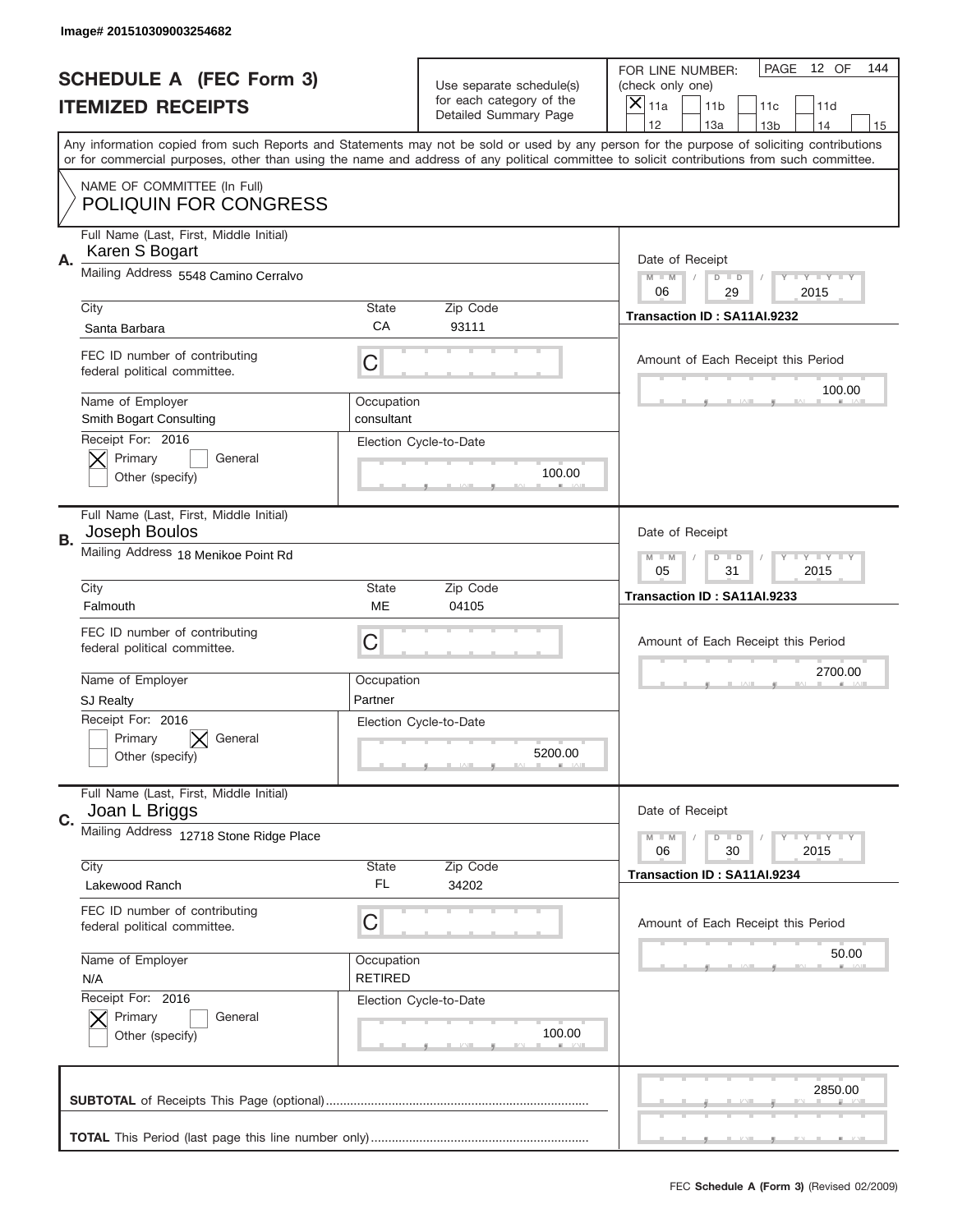|    | Image# 201510309003254683                                                                  |                              |                                                   |                                                                                                                                                                                                                                                                                                                                     |
|----|--------------------------------------------------------------------------------------------|------------------------------|---------------------------------------------------|-------------------------------------------------------------------------------------------------------------------------------------------------------------------------------------------------------------------------------------------------------------------------------------------------------------------------------------|
|    | <b>SCHEDULE A (FEC Form 3)</b>                                                             |                              | Use separate schedule(s)                          | PAGE<br>13 OF<br>144<br>FOR LINE NUMBER:<br>(check only one)                                                                                                                                                                                                                                                                        |
|    | <b>ITEMIZED RECEIPTS</b>                                                                   |                              | for each category of the<br>Detailed Summary Page | ×<br>11a<br>11 <sub>b</sub><br>11c<br>11d                                                                                                                                                                                                                                                                                           |
|    |                                                                                            |                              |                                                   | 12<br>13a<br>14<br>13 <sub>b</sub><br>15<br>Any information copied from such Reports and Statements may not be sold or used by any person for the purpose of soliciting contributions<br>or for commercial purposes, other than using the name and address of any political committee to solicit contributions from such committee. |
|    | NAME OF COMMITTEE (In Full)<br><b>POLIQUIN FOR CONGRESS</b>                                |                              |                                                   |                                                                                                                                                                                                                                                                                                                                     |
| Α. | Full Name (Last, First, Middle Initial)<br>Chris Brochu                                    |                              |                                                   | Date of Receipt                                                                                                                                                                                                                                                                                                                     |
|    | Mailing Address 32 Cold Stream Ln                                                          |                              |                                                   | $M - M$<br><b>LYLYLY</b><br>$D$ $D$<br>06<br>2015<br>29                                                                                                                                                                                                                                                                             |
|    | City<br>Lowell                                                                             | State<br>ME                  | Zip Code<br>04493                                 | Transaction ID: SA11AI.9235                                                                                                                                                                                                                                                                                                         |
|    | FEC ID number of contributing<br>federal political committee.                              | C                            |                                                   | Amount of Each Receipt this Period<br>500.00                                                                                                                                                                                                                                                                                        |
|    | Name of Employer<br><b>Pleasant River Lumber</b>                                           | Occupation<br>Co-President   |                                                   |                                                                                                                                                                                                                                                                                                                                     |
|    | Receipt For: 2016<br>Primary<br>General<br>Other (specify)                                 |                              | Election Cycle-to-Date<br>2001.00                 |                                                                                                                                                                                                                                                                                                                                     |
| В. | Full Name (Last, First, Middle Initial)<br>Jason Brochu                                    |                              |                                                   | Date of Receipt                                                                                                                                                                                                                                                                                                                     |
|    | Mailing Address 707 Bear Hill Road                                                         |                              |                                                   | $M - M$<br>$D$ $D$<br><b>LYLYLY</b><br>06<br>29<br>2015                                                                                                                                                                                                                                                                             |
|    | City<br>Dover-Foxcroft                                                                     | State<br><b>ME</b>           | Zip Code<br>04426                                 | Transaction ID: SA11AI.9236                                                                                                                                                                                                                                                                                                         |
|    | FEC ID number of contributing<br>federal political committee.                              | C                            |                                                   | Amount of Each Receipt this Period                                                                                                                                                                                                                                                                                                  |
|    |                                                                                            |                              |                                                   |                                                                                                                                                                                                                                                                                                                                     |
|    | Name of Employer                                                                           | Occupation                   |                                                   | 500.00                                                                                                                                                                                                                                                                                                                              |
|    | <b>Pleasant River Lumber</b><br>Receipt For: 2016<br>General<br>Primary<br>Other (specify) | Manager                      | Election Cycle-to-Date<br>2000.00                 |                                                                                                                                                                                                                                                                                                                                     |
| C. | Full Name (Last, First, Middle Initial)<br><b>Alison Brown</b>                             |                              |                                                   | Date of Receipt                                                                                                                                                                                                                                                                                                                     |
|    | Mailing Address 345 West Gray Rd                                                           |                              |                                                   | <b>LYLYLY</b><br>$M - M$<br>$D$ $D$<br>06<br>25<br>2015                                                                                                                                                                                                                                                                             |
|    | City<br>Gray                                                                               | State<br>МE                  | Zip Code<br>04039                                 | Transaction ID: SA11AI.9237                                                                                                                                                                                                                                                                                                         |
|    | FEC ID number of contributing<br>federal political committee.                              | C                            |                                                   | Amount of Each Receipt this Period                                                                                                                                                                                                                                                                                                  |
|    | Name of Employer<br>N/A                                                                    | Occupation<br><b>RETIRED</b> |                                                   | 100.00                                                                                                                                                                                                                                                                                                                              |
|    | Receipt For: 2016<br>Primary<br>General<br>Other (specify)                                 |                              | Election Cycle-to-Date<br>200.00                  |                                                                                                                                                                                                                                                                                                                                     |
|    |                                                                                            |                              |                                                   | 1100.00                                                                                                                                                                                                                                                                                                                             |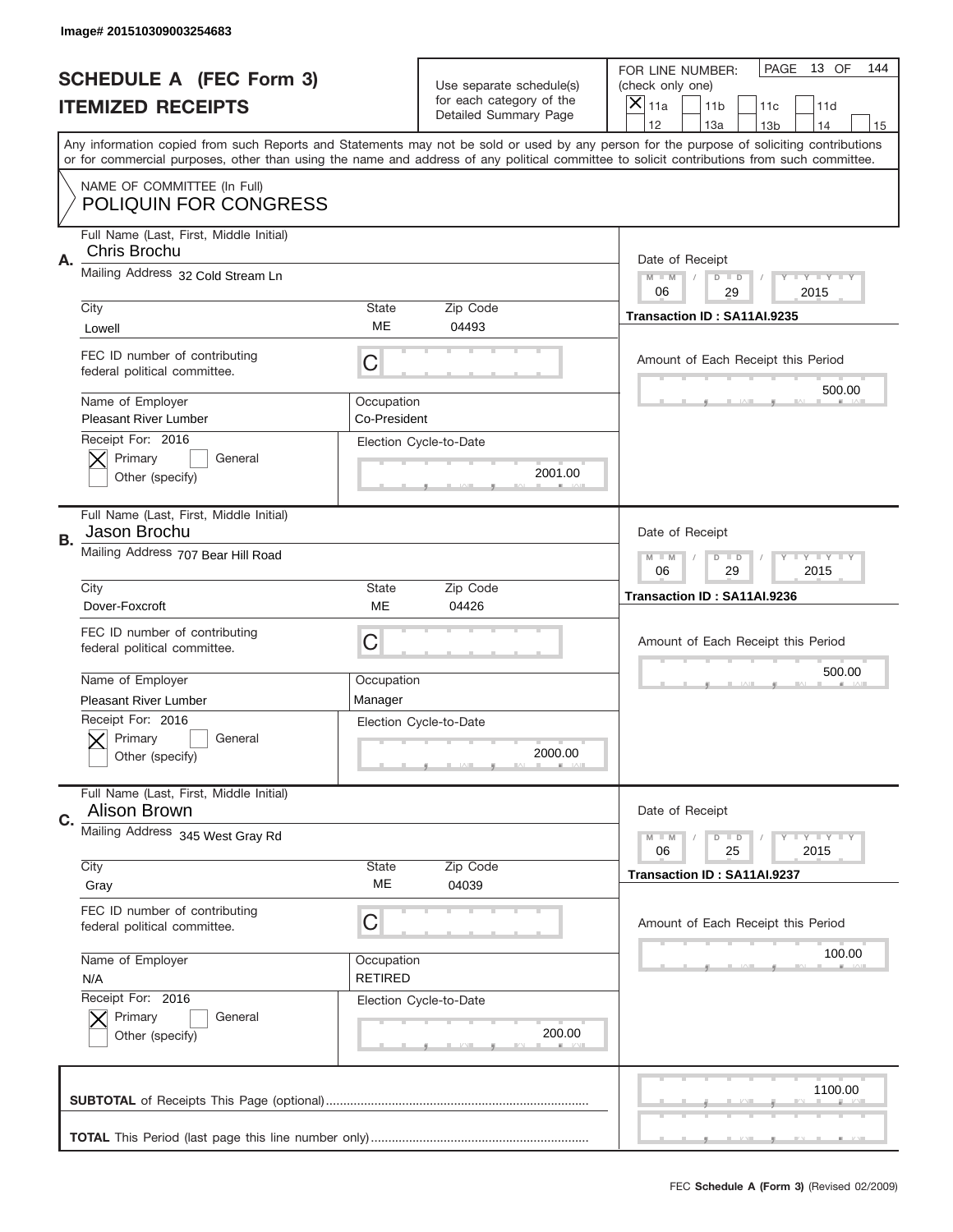|           | Image# 201510309003254684                                        |            |                                                   |                                                                                                                                                                                                                                                                                         |
|-----------|------------------------------------------------------------------|------------|---------------------------------------------------|-----------------------------------------------------------------------------------------------------------------------------------------------------------------------------------------------------------------------------------------------------------------------------------------|
|           | <b>SCHEDULE A (FEC Form 3)</b>                                   |            | Use separate schedule(s)                          | PAGE<br>14 OF<br>144<br>FOR LINE NUMBER:<br>(check only one)                                                                                                                                                                                                                            |
|           | <b>ITEMIZED RECEIPTS</b>                                         |            | for each category of the<br>Detailed Summary Page | ×<br>11a<br>11 <sub>b</sub><br>11c<br>11d                                                                                                                                                                                                                                               |
|           |                                                                  |            |                                                   | 12<br>13a<br>14<br>13 <sub>b</sub><br>15                                                                                                                                                                                                                                                |
|           |                                                                  |            |                                                   | Any information copied from such Reports and Statements may not be sold or used by any person for the purpose of soliciting contributions<br>or for commercial purposes, other than using the name and address of any political committee to solicit contributions from such committee. |
|           | NAME OF COMMITTEE (In Full)<br><b>POLIQUIN FOR CONGRESS</b>      |            |                                                   |                                                                                                                                                                                                                                                                                         |
| Α.        | Full Name (Last, First, Middle Initial)<br>Darryl N Brown        |            |                                                   | Date of Receipt                                                                                                                                                                                                                                                                         |
|           | Mailing Address 445 Moose Hill Road                              |            |                                                   | $M - M$<br><b>LYLYLY</b><br>$D$ $D$<br>06<br>29<br>2015                                                                                                                                                                                                                                 |
|           | City                                                             | State      | Zip Code                                          | Transaction ID: SA11AI.9238                                                                                                                                                                                                                                                             |
|           | <b>Livermore Falls</b>                                           | ME         | 04254                                             |                                                                                                                                                                                                                                                                                         |
|           | FEC ID number of contributing<br>federal political committee.    | C          |                                                   | Amount of Each Receipt this Period                                                                                                                                                                                                                                                      |
|           | Name of Employer<br>Cianbro Corp.                                | Occupation | Senior Program Manager                            | 250.00                                                                                                                                                                                                                                                                                  |
|           | Receipt For: 2016                                                |            | Election Cycle-to-Date                            |                                                                                                                                                                                                                                                                                         |
|           | Primary<br>General<br>Other (specify)                            |            | 250.00                                            |                                                                                                                                                                                                                                                                                         |
| <b>B.</b> | Full Name (Last, First, Middle Initial)<br><b>William Browne</b> |            |                                                   | Date of Receipt                                                                                                                                                                                                                                                                         |
|           | Mailing Address 793 Webber Pond Rd                               |            |                                                   | $M - M$<br>$D$ $D$<br><b>LYLYLY</b><br>06<br>12<br>2015                                                                                                                                                                                                                                 |
|           | City                                                             | State      | Zip Code                                          | Transaction ID: SA11AI.9240                                                                                                                                                                                                                                                             |
|           | Vassalboro                                                       | ME         | 04989                                             |                                                                                                                                                                                                                                                                                         |
|           | FEC ID number of contributing<br>federal political committee.    | C          |                                                   | Amount of Each Receipt this Period                                                                                                                                                                                                                                                      |
|           |                                                                  | Occupation |                                                   | 50.00                                                                                                                                                                                                                                                                                   |
|           | Name of Employer                                                 |            |                                                   |                                                                                                                                                                                                                                                                                         |
|           | Receipt For: 2016                                                |            | Election Cycle-to-Date                            |                                                                                                                                                                                                                                                                                         |
|           | General<br>Primary<br>Other (specify)                            |            | 50.00                                             |                                                                                                                                                                                                                                                                                         |
|           | Full Name (Last, First, Middle Initial)<br><b>Timothy Bryant</b> |            |                                                   | Date of Receipt                                                                                                                                                                                                                                                                         |
| C.        | Mailing Address 23 Fieldstone Lane                               |            |                                                   | <b>LYLYLY</b><br>$M - M$<br>$D$ $D$<br>05<br>2015<br>28                                                                                                                                                                                                                                 |
|           | City                                                             | State      | Zip Code                                          | Transaction ID: SA11AI.9242                                                                                                                                                                                                                                                             |
|           | Falmouth                                                         | ME         | 04105                                             |                                                                                                                                                                                                                                                                                         |
|           | FEC ID number of contributing<br>federal political committee.    | С          |                                                   | Amount of Each Receipt this Period                                                                                                                                                                                                                                                      |
|           | Name of Employer                                                 | Occupation |                                                   | 1000.00                                                                                                                                                                                                                                                                                 |
|           | Preti Flaherty                                                   | Partner    |                                                   |                                                                                                                                                                                                                                                                                         |
|           | Receipt For: 2016                                                |            | Election Cycle-to-Date                            |                                                                                                                                                                                                                                                                                         |
|           | Primary<br>General<br>Other (specify)                            |            | 1000.00                                           |                                                                                                                                                                                                                                                                                         |
|           |                                                                  |            |                                                   | 1300.00                                                                                                                                                                                                                                                                                 |
|           |                                                                  |            |                                                   |                                                                                                                                                                                                                                                                                         |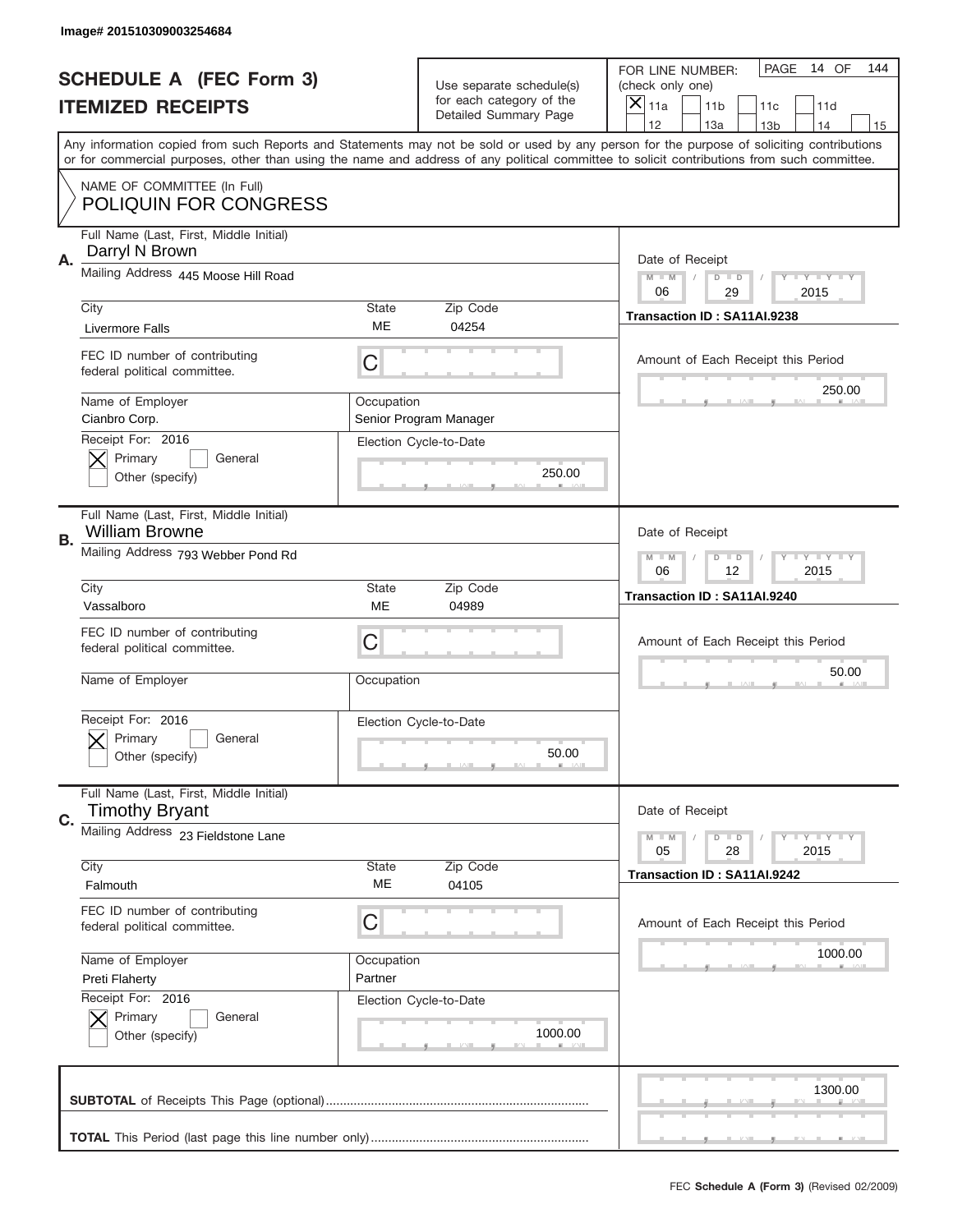|    | Image# 201510309003254685                                        |                              |                                                   |                                                                                                                                                                                                                                                                                                                                     |
|----|------------------------------------------------------------------|------------------------------|---------------------------------------------------|-------------------------------------------------------------------------------------------------------------------------------------------------------------------------------------------------------------------------------------------------------------------------------------------------------------------------------------|
|    | <b>SCHEDULE A (FEC Form 3)</b>                                   |                              | Use separate schedule(s)                          | PAGE<br>15 OF<br>144<br>FOR LINE NUMBER:<br>(check only one)                                                                                                                                                                                                                                                                        |
|    | <b>ITEMIZED RECEIPTS</b>                                         |                              | for each category of the<br>Detailed Summary Page | ×<br>11a<br>11 <sub>b</sub><br>11c<br>11d                                                                                                                                                                                                                                                                                           |
|    |                                                                  |                              |                                                   | 12<br>13a<br>14<br>13 <sub>b</sub><br>15<br>Any information copied from such Reports and Statements may not be sold or used by any person for the purpose of soliciting contributions<br>or for commercial purposes, other than using the name and address of any political committee to solicit contributions from such committee. |
|    | NAME OF COMMITTEE (In Full)<br><b>POLIQUIN FOR CONGRESS</b>      |                              |                                                   |                                                                                                                                                                                                                                                                                                                                     |
| Α. | Full Name (Last, First, Middle Initial)<br><b>Thomas Burgess</b> |                              |                                                   | Date of Receipt                                                                                                                                                                                                                                                                                                                     |
|    | Mailing Address 49 North End Road                                |                              |                                                   | $M - M$<br><b>LYLYLY</b><br>$D$ $D$<br>06<br>2015<br>30                                                                                                                                                                                                                                                                             |
|    | City<br>Georgetown                                               | State<br>ME                  | Zip Code<br>04548                                 | Transaction ID: SA11AI.9243                                                                                                                                                                                                                                                                                                         |
|    | FEC ID number of contributing<br>federal political committee.    | C                            |                                                   | Amount of Each Receipt this Period<br>25.00                                                                                                                                                                                                                                                                                         |
|    | Name of Employer<br>Retired<br>Receipt For: 2016                 | Occupation<br>Retired        |                                                   |                                                                                                                                                                                                                                                                                                                                     |
|    | Primary<br>General<br>Other (specify)                            |                              | Election Cycle-to-Date<br>25.00                   |                                                                                                                                                                                                                                                                                                                                     |
| В. | Full Name (Last, First, Middle Initial)<br>Jeremiah Burns        |                              |                                                   | Date of Receipt                                                                                                                                                                                                                                                                                                                     |
|    | Mailing Address 157 Foreside Rd                                  |                              |                                                   | $M - M$<br>$D$ $D$<br><b>LYLYLY</b><br>06<br>16<br>2015                                                                                                                                                                                                                                                                             |
|    | City<br>Falmouth                                                 | State<br>ME                  | Zip Code<br>04105                                 | Transaction ID: SA11AI.9245                                                                                                                                                                                                                                                                                                         |
|    |                                                                  |                              |                                                   |                                                                                                                                                                                                                                                                                                                                     |
|    | FEC ID number of contributing<br>federal political committee.    | C                            |                                                   | Amount of Each Receipt this Period                                                                                                                                                                                                                                                                                                  |
|    | Name of Employer                                                 | Occupation                   |                                                   | 500.00                                                                                                                                                                                                                                                                                                                              |
|    | Morgan Stanley                                                   |                              | Portfolio Management Director                     |                                                                                                                                                                                                                                                                                                                                     |
|    | Receipt For: 2016<br>General<br>Primary<br>Other (specify)       |                              | Election Cycle-to-Date<br>500.00                  |                                                                                                                                                                                                                                                                                                                                     |
| C. | Full Name (Last, First, Middle Initial)<br>Susan Burns           |                              |                                                   | Date of Receipt                                                                                                                                                                                                                                                                                                                     |
|    | Mailing Address 157 Foreside Rd                                  |                              |                                                   | <b>LY LY LY</b><br>$M - M$<br>$D$ $D$<br>06<br>2015<br>16                                                                                                                                                                                                                                                                           |
|    | City<br>Falmouth                                                 | State<br>ME                  | Zip Code<br>04105                                 | Transaction ID: SA11AI.9246                                                                                                                                                                                                                                                                                                         |
|    | FEC ID number of contributing<br>federal political committee.    | С                            |                                                   | Amount of Each Receipt this Period                                                                                                                                                                                                                                                                                                  |
|    | Name of Employer<br>N/A                                          | Occupation<br><b>RETIRED</b> |                                                   | 500.00                                                                                                                                                                                                                                                                                                                              |
|    | Receipt For: 2016<br>Primary<br>General<br>Other (specify)       |                              | Election Cycle-to-Date<br>500.00                  |                                                                                                                                                                                                                                                                                                                                     |
|    |                                                                  |                              |                                                   | 1025.00                                                                                                                                                                                                                                                                                                                             |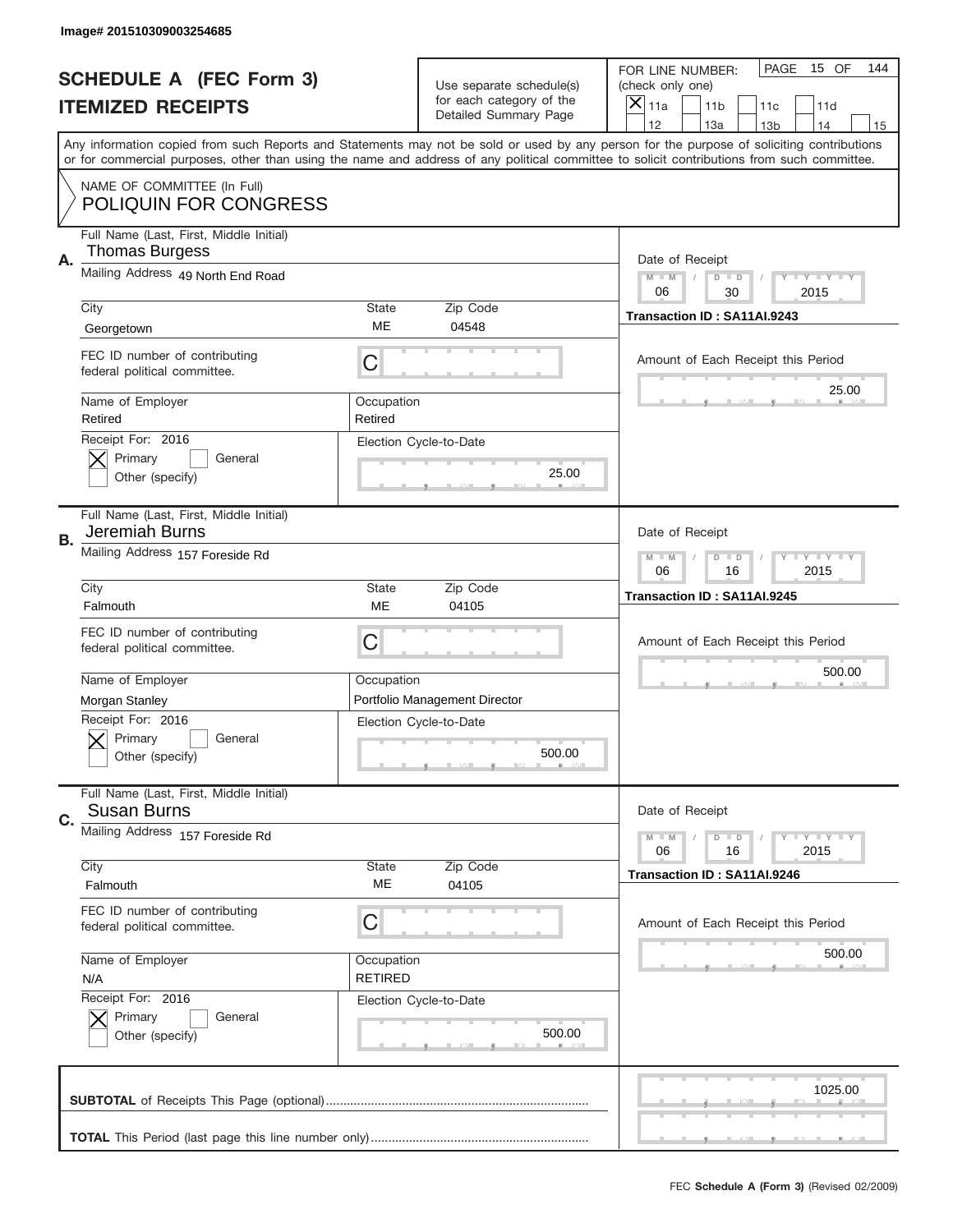|           | Image# 201510309003254686                                     |                              |                                                   |                                                                                                                                                                                                                                                                                         |
|-----------|---------------------------------------------------------------|------------------------------|---------------------------------------------------|-----------------------------------------------------------------------------------------------------------------------------------------------------------------------------------------------------------------------------------------------------------------------------------------|
|           | <b>SCHEDULE A (FEC Form 3)</b>                                |                              | Use separate schedule(s)                          | PAGE<br>16 OF<br>144<br>FOR LINE NUMBER:<br>(check only one)                                                                                                                                                                                                                            |
|           | <b>ITEMIZED RECEIPTS</b>                                      |                              | for each category of the<br>Detailed Summary Page | ×<br>11a<br>11 <sub>b</sub><br>11c<br>11d                                                                                                                                                                                                                                               |
|           |                                                               |                              |                                                   | 12<br>13a<br>14<br>13 <sub>b</sub><br>15                                                                                                                                                                                                                                                |
|           |                                                               |                              |                                                   | Any information copied from such Reports and Statements may not be sold or used by any person for the purpose of soliciting contributions<br>or for commercial purposes, other than using the name and address of any political committee to solicit contributions from such committee. |
|           | NAME OF COMMITTEE (In Full)<br><b>POLIQUIN FOR CONGRESS</b>   |                              |                                                   |                                                                                                                                                                                                                                                                                         |
|           | Full Name (Last, First, Middle Initial)<br>Alan Burton        |                              |                                                   |                                                                                                                                                                                                                                                                                         |
| Α.        | Mailing Address 29 Corbett Lane                               |                              |                                                   | Date of Receipt<br>$M - M$<br><b>LYLYLY</b><br>$D$ $D$<br>06<br>22<br>2015                                                                                                                                                                                                              |
|           | City                                                          | State                        | Zip Code                                          | Transaction ID: SA11AI.9248                                                                                                                                                                                                                                                             |
|           | Winslow                                                       | ME                           | 04901                                             |                                                                                                                                                                                                                                                                                         |
|           | FEC ID number of contributing<br>federal political committee. | C                            |                                                   | Amount of Each Receipt this Period                                                                                                                                                                                                                                                      |
|           | Name of Employer<br>The Cianbro Companies                     | Occupation<br>Vice President |                                                   | 250.00                                                                                                                                                                                                                                                                                  |
|           | Receipt For: 2016<br>Primary<br>General<br>Other (specify)    |                              | Election Cycle-to-Date<br>250.00                  |                                                                                                                                                                                                                                                                                         |
| <b>B.</b> | Full Name (Last, First, Middle Initial)<br>Rodney Buswell Sr. |                              |                                                   | Date of Receipt                                                                                                                                                                                                                                                                         |
|           | Mailing Address PO Box 129                                    |                              |                                                   | $M - M$<br>$D$ $D$<br><b>LYLYLY</b><br>06<br>30<br>2015                                                                                                                                                                                                                                 |
|           | City                                                          | State                        | Zip Code                                          | Transaction ID: SA11AI.9250                                                                                                                                                                                                                                                             |
|           | <b>EDDINGTON</b>                                              | <b>ME</b>                    | 04428                                             |                                                                                                                                                                                                                                                                                         |
|           | FEC ID number of contributing<br>federal political committee. | C                            |                                                   | Amount of Each Receipt this Period                                                                                                                                                                                                                                                      |
|           | Name of Employer                                              |                              |                                                   | 50.00                                                                                                                                                                                                                                                                                   |
|           |                                                               | Occupation                   |                                                   |                                                                                                                                                                                                                                                                                         |
|           | Peavey Manufacturing Company                                  |                              | Mill Owner / Manager                              |                                                                                                                                                                                                                                                                                         |
|           | Receipt For: 2016<br>General<br>Primary<br>Other (specify)    |                              | Election Cycle-to-Date<br>50.00                   |                                                                                                                                                                                                                                                                                         |
| C.        | Full Name (Last, First, Middle Initial)<br>James Butera       |                              |                                                   | Date of Receipt                                                                                                                                                                                                                                                                         |
|           | Mailing Address 499 Capirol St SW # 600                       |                              |                                                   | <b>LYLYLY</b><br>$M - M$<br>$D$ $D$<br>05<br>2015<br>14                                                                                                                                                                                                                                 |
|           | City<br>Washington                                            | State<br>DC                  | Zip Code<br>20003                                 | Transaction ID: SA11AI.9252                                                                                                                                                                                                                                                             |
|           | FEC ID number of contributing<br>federal political committee. | С                            |                                                   | Amount of Each Receipt this Period                                                                                                                                                                                                                                                      |
|           | Name of Employer                                              | Occupation                   |                                                   | 500.00                                                                                                                                                                                                                                                                                  |
|           | Jones Walker LLP                                              | Attorney                     |                                                   |                                                                                                                                                                                                                                                                                         |
|           | Receipt For: 2016<br>Primary<br>General<br>Other (specify)    |                              | Election Cycle-to-Date<br>500.00                  |                                                                                                                                                                                                                                                                                         |
|           |                                                               |                              |                                                   | 800.00                                                                                                                                                                                                                                                                                  |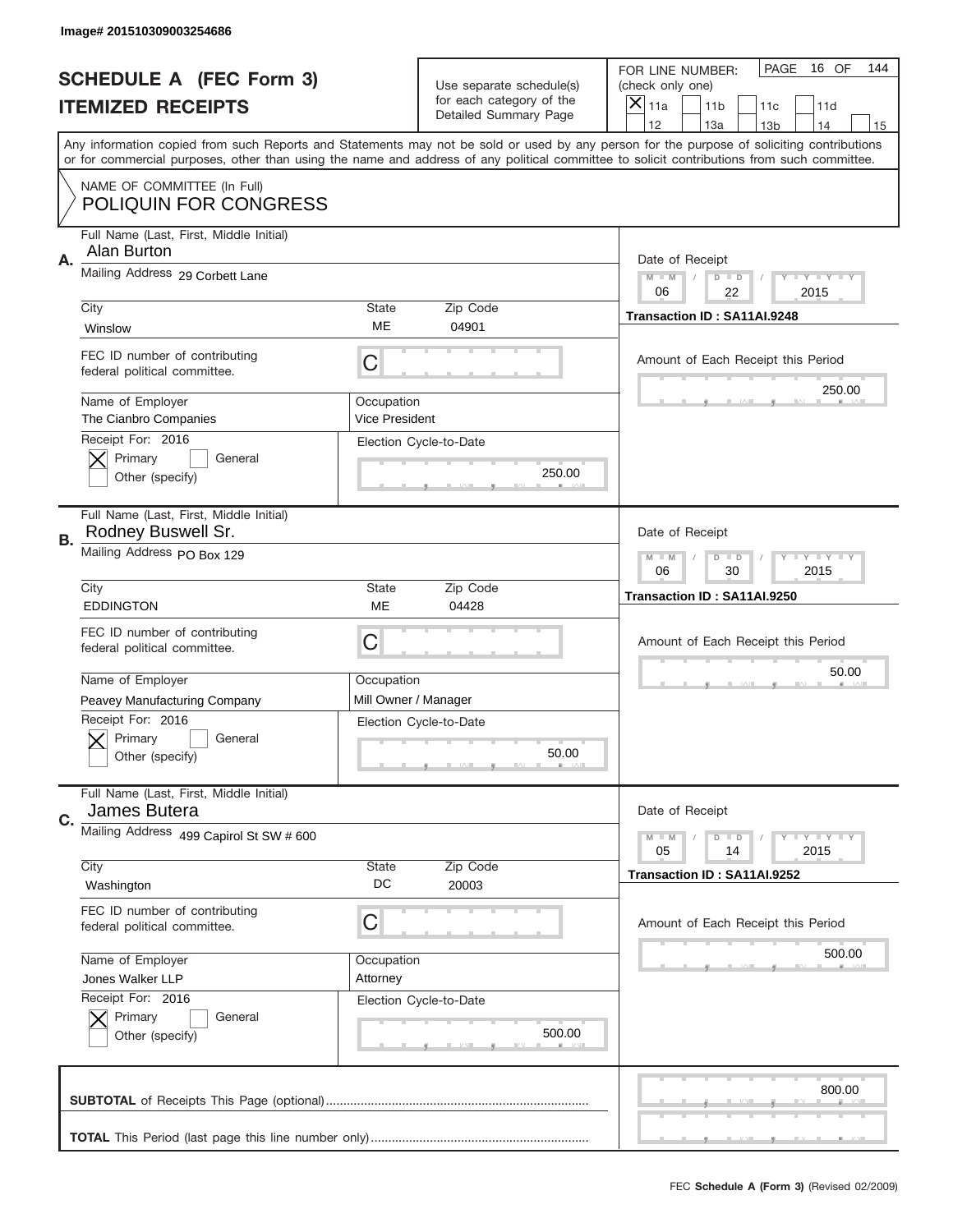|    | Image# 201510309003254687                                        |                        |                                                   |                                                                                                                                                                                       |
|----|------------------------------------------------------------------|------------------------|---------------------------------------------------|---------------------------------------------------------------------------------------------------------------------------------------------------------------------------------------|
|    | <b>SCHEDULE A (FEC Form 3)</b>                                   |                        | Use separate schedule(s)                          | PAGE<br>17 OF<br>144<br>FOR LINE NUMBER:<br>(check only one)                                                                                                                          |
|    | <b>ITEMIZED RECEIPTS</b>                                         |                        | for each category of the<br>Detailed Summary Page | ×<br>11a<br>11 <sub>b</sub><br>11c<br>11d                                                                                                                                             |
|    |                                                                  |                        |                                                   | 12<br>13a<br>14<br>13 <sub>b</sub><br>15<br>Any information copied from such Reports and Statements may not be sold or used by any person for the purpose of soliciting contributions |
|    |                                                                  |                        |                                                   | or for commercial purposes, other than using the name and address of any political committee to solicit contributions from such committee.                                            |
|    | NAME OF COMMITTEE (In Full)<br><b>POLIQUIN FOR CONGRESS</b>      |                        |                                                   |                                                                                                                                                                                       |
| Α. | Full Name (Last, First, Middle Initial)<br>Elaine Cannon         |                        |                                                   | Date of Receipt                                                                                                                                                                       |
|    | Mailing Address 8 Fox Run Drive                                  |                        |                                                   | $M - M$<br><b>LYLYLY</b><br>$D$ $D$<br>06<br>2015<br>30                                                                                                                               |
|    | City                                                             | State                  | Zip Code                                          | Transaction ID: SA11AI.9253                                                                                                                                                           |
|    | Easton                                                           | <b>CT</b>              | 06612                                             |                                                                                                                                                                                       |
|    | FEC ID number of contributing<br>federal political committee.    | C                      |                                                   | Amount of Each Receipt this Period                                                                                                                                                    |
|    | Name of Employer<br>none                                         | Occupation<br>none     |                                                   | 2700.00                                                                                                                                                                               |
|    | Receipt For: 2016<br>Primary<br>General<br>Other (specify)       |                        | Election Cycle-to-Date<br>5400.00                 |                                                                                                                                                                                       |
| В. | Full Name (Last, First, Middle Initial)<br>Kevin Cannon          |                        |                                                   | Date of Receipt                                                                                                                                                                       |
|    | Mailing Address 8 Fox Run Dr                                     |                        |                                                   | $M - M$<br>$D$ $D$<br><b>LYLYLY</b><br>06<br>30<br>2015                                                                                                                               |
|    | City<br>Easton                                                   | State<br><b>CT</b>     | Zip Code<br>06612                                 | Transaction ID: SA11AI.9254                                                                                                                                                           |
|    |                                                                  |                        |                                                   |                                                                                                                                                                                       |
|    | FEC ID number of contributing<br>federal political committee.    | C                      |                                                   | Amount of Each Receipt this Period                                                                                                                                                    |
|    | Name of Employer                                                 | Occupation             |                                                   | 2700.00                                                                                                                                                                               |
|    | Zweig - DiMenna Group                                            | <b>Investment Mgmt</b> |                                                   |                                                                                                                                                                                       |
|    | Receipt For: 2016<br>General<br>Primary<br>Other (specify)       |                        | Election Cycle-to-Date<br>5400.00                 |                                                                                                                                                                                       |
| C. | Full Name (Last, First, Middle Initial)<br><b>Michael Carney</b> |                        |                                                   | Date of Receipt                                                                                                                                                                       |
|    | Mailing Address PO Box 331                                       |                        |                                                   | <b>LY LY LY</b><br>$M - M$<br>$D$ $D$<br>08<br>2015<br>05                                                                                                                             |
|    | City<br>Lincoln                                                  | State<br>МE            | Zip Code<br>04457                                 | Transaction ID: SA11AI.9256                                                                                                                                                           |
|    | FEC ID number of contributing<br>federal political committee.    | C                      |                                                   | Amount of Each Receipt this Period                                                                                                                                                    |
|    | Name of Employer                                                 | Occupation             |                                                   | 200.00                                                                                                                                                                                |
|    | self                                                             | consultant             |                                                   |                                                                                                                                                                                       |
|    | Receipt For: 2016<br>Primary<br>General<br>Other (specify)       |                        | Election Cycle-to-Date<br>200.00                  |                                                                                                                                                                                       |
|    |                                                                  |                        |                                                   | 5600.00                                                                                                                                                                               |
|    |                                                                  |                        |                                                   |                                                                                                                                                                                       |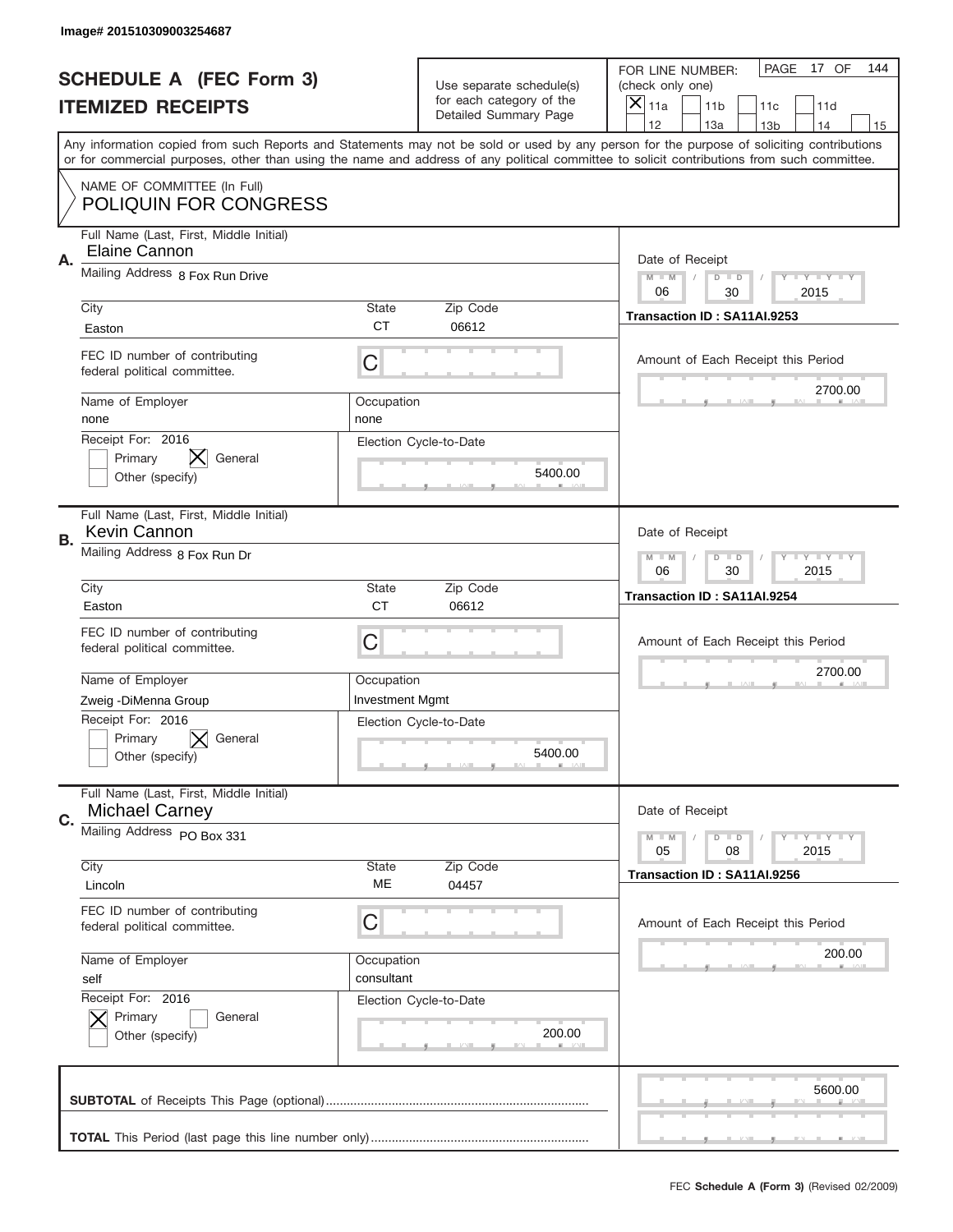|    | Image# 201510309003254688                                     |                                 |                                                   |                                                                                                                                                                                                                                                                                                                                     |
|----|---------------------------------------------------------------|---------------------------------|---------------------------------------------------|-------------------------------------------------------------------------------------------------------------------------------------------------------------------------------------------------------------------------------------------------------------------------------------------------------------------------------------|
|    | <b>SCHEDULE A (FEC Form 3)</b>                                |                                 | Use separate schedule(s)                          | PAGE<br>18 OF<br>144<br>FOR LINE NUMBER:<br>(check only one)                                                                                                                                                                                                                                                                        |
|    | <b>ITEMIZED RECEIPTS</b>                                      |                                 | for each category of the<br>Detailed Summary Page | ×<br>11a<br>11 <sub>b</sub><br>11c<br>11d                                                                                                                                                                                                                                                                                           |
|    |                                                               |                                 |                                                   | 12<br>13a<br>14<br>13 <sub>b</sub><br>15<br>Any information copied from such Reports and Statements may not be sold or used by any person for the purpose of soliciting contributions<br>or for commercial purposes, other than using the name and address of any political committee to solicit contributions from such committee. |
|    | NAME OF COMMITTEE (In Full)<br><b>POLIQUIN FOR CONGRESS</b>   |                                 |                                                   |                                                                                                                                                                                                                                                                                                                                     |
| Α. | Full Name (Last, First, Middle Initial)<br>Douglas A Carnrick |                                 |                                                   | Date of Receipt                                                                                                                                                                                                                                                                                                                     |
|    | Mailing Address 3 Pinehurst Ave                               |                                 |                                                   | $M - M$<br><b>LYLYLY</b><br>$D$ $D$<br>06<br>29<br>2015                                                                                                                                                                                                                                                                             |
|    | City<br>Winslow                                               | State<br>ME                     | Zip Code<br>04901                                 | Transaction ID: SA11AI.9257                                                                                                                                                                                                                                                                                                         |
|    | FEC ID number of contributing<br>federal political committee. | C                               |                                                   | Amount of Each Receipt this Period<br>500.00                                                                                                                                                                                                                                                                                        |
|    | Name of Employer<br>self-employed                             | Occupation<br>camp rental owner |                                                   |                                                                                                                                                                                                                                                                                                                                     |
|    | Receipt For: 2016<br>Primary<br>General<br>Other (specify)    |                                 | Election Cycle-to-Date<br>500.00                  |                                                                                                                                                                                                                                                                                                                                     |
| В. | Full Name (Last, First, Middle Initial)<br>Tania R Carnrick   |                                 |                                                   | Date of Receipt                                                                                                                                                                                                                                                                                                                     |
|    | Mailing Address 3 Pinehurst Ave                               |                                 |                                                   | $M - M$<br>$D$ $D$<br><b>LYLYLY</b><br>06<br>29<br>2015                                                                                                                                                                                                                                                                             |
|    | City<br>Winslow                                               | <b>State</b><br>ME              | Zip Code<br>04901                                 | Transaction ID: SA11AI.9258                                                                                                                                                                                                                                                                                                         |
|    | FEC ID number of contributing<br>federal political committee. | C                               |                                                   | Amount of Each Receipt this Period                                                                                                                                                                                                                                                                                                  |
|    | Name of Employer<br>Self-Employed                             | Occupation<br>Camp Rental Owner |                                                   | 500.00                                                                                                                                                                                                                                                                                                                              |
|    | Receipt For: 2016                                             |                                 | Election Cycle-to-Date                            |                                                                                                                                                                                                                                                                                                                                     |
|    | General<br>Primary<br>Other (specify)                         |                                 | 500.00                                            |                                                                                                                                                                                                                                                                                                                                     |
| C. | Full Name (Last, First, Middle Initial)<br>Debra L Carter     |                                 |                                                   | Date of Receipt                                                                                                                                                                                                                                                                                                                     |
|    | Mailing Address 7 Birchwood Circle                            |                                 |                                                   | <b>LYLYLY</b><br>$M - M$<br>$D$ $D$<br>06<br>2015<br>30                                                                                                                                                                                                                                                                             |
|    | City<br>Falmouth                                              | State<br>ME                     | Zip Code<br>04105                                 | Transaction ID: SA11AI.9259                                                                                                                                                                                                                                                                                                         |
|    | FEC ID number of contributing<br>federal political committee. | С                               |                                                   | Amount of Each Receipt this Period                                                                                                                                                                                                                                                                                                  |
|    | Name of Employer<br>SDC Inc                                   | Occupation<br>Training          |                                                   | 50.00                                                                                                                                                                                                                                                                                                                               |
|    | Receipt For: 2016<br>Primary<br>General<br>Other (specify)    |                                 | Election Cycle-to-Date<br>50.00                   |                                                                                                                                                                                                                                                                                                                                     |
|    |                                                               |                                 |                                                   | 1050.00                                                                                                                                                                                                                                                                                                                             |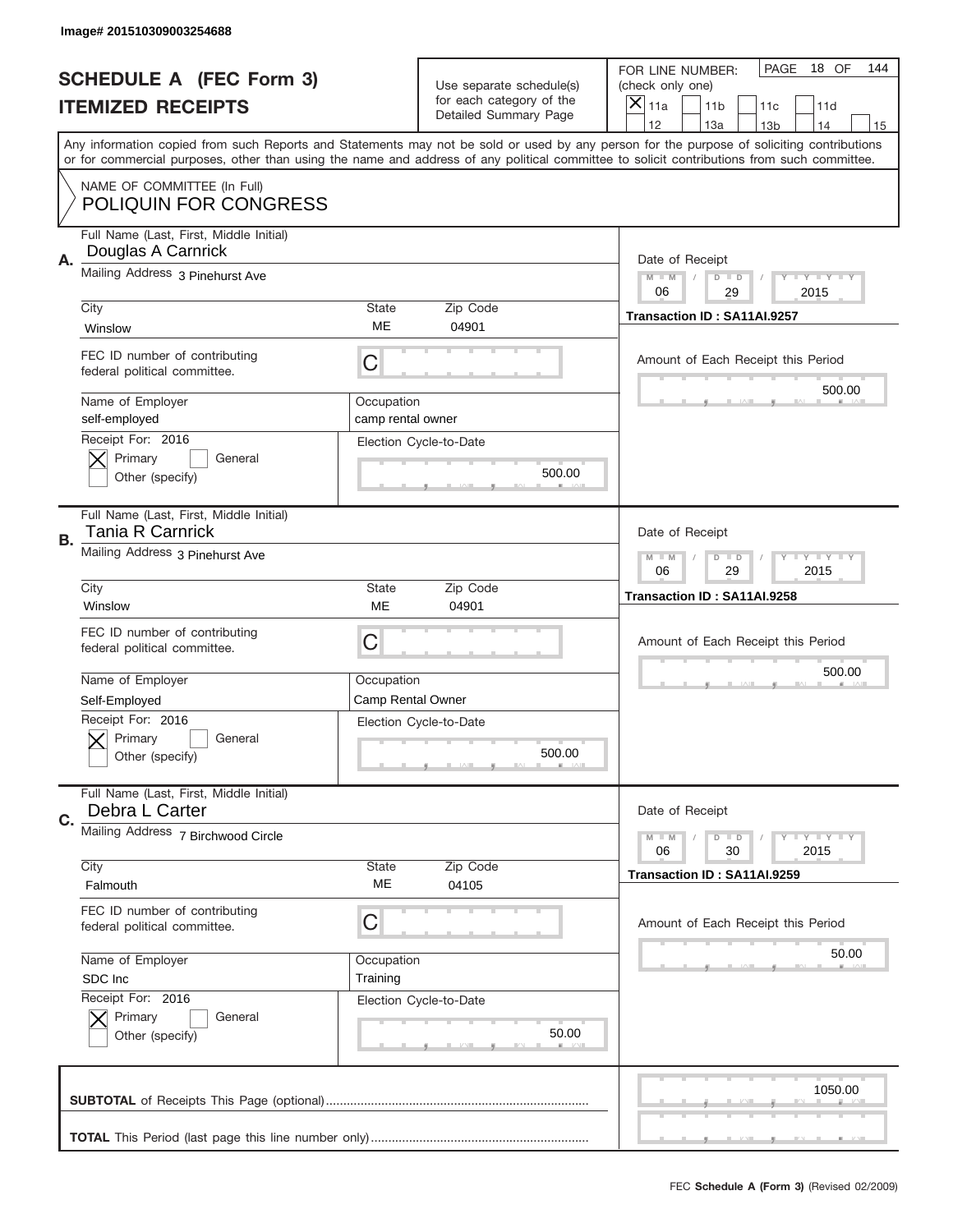|           | Image# 201510309003254689                                                                         |                          |                                                   |                                                                                                                                                                                                                                                                                                                                     |
|-----------|---------------------------------------------------------------------------------------------------|--------------------------|---------------------------------------------------|-------------------------------------------------------------------------------------------------------------------------------------------------------------------------------------------------------------------------------------------------------------------------------------------------------------------------------------|
|           | <b>SCHEDULE A (FEC Form 3)</b>                                                                    |                          | Use separate schedule(s)                          | PAGE<br>19 OF<br>144<br>FOR LINE NUMBER:<br>(check only one)                                                                                                                                                                                                                                                                        |
|           | <b>ITEMIZED RECEIPTS</b>                                                                          |                          | for each category of the<br>Detailed Summary Page | ×<br>11a<br>11 <sub>b</sub><br>11c<br>11d                                                                                                                                                                                                                                                                                           |
|           |                                                                                                   |                          |                                                   | 12<br>13a<br>14<br>13 <sub>b</sub><br>15<br>Any information copied from such Reports and Statements may not be sold or used by any person for the purpose of soliciting contributions<br>or for commercial purposes, other than using the name and address of any political committee to solicit contributions from such committee. |
|           | NAME OF COMMITTEE (In Full)<br><b>POLIQUIN FOR CONGRESS</b>                                       |                          |                                                   |                                                                                                                                                                                                                                                                                                                                     |
| Α.        | Full Name (Last, First, Middle Initial)<br><b>Kirsten Chadwick</b>                                |                          |                                                   | Date of Receipt                                                                                                                                                                                                                                                                                                                     |
|           | Mailing Address 601 President Ford Lane                                                           |                          |                                                   | $M - M$<br><b>LYLYLY</b><br>$D$ $D$<br>06<br>2015<br>28                                                                                                                                                                                                                                                                             |
|           | City<br><b>ALEXANDRIA</b>                                                                         | State<br>VA              | Zip Code<br>22302                                 | Transaction ID: SA11AI.9261                                                                                                                                                                                                                                                                                                         |
|           | FEC ID number of contributing<br>federal political committee.                                     | C                        |                                                   | Amount of Each Receipt this Period<br>500.00                                                                                                                                                                                                                                                                                        |
|           | Name of Employer<br><b>Fierce Government Relations</b><br>Receipt For: 2016                       | Occupation<br>consultant |                                                   |                                                                                                                                                                                                                                                                                                                                     |
|           | Primary<br>General<br>Other (specify)                                                             |                          | Election Cycle-to-Date<br>500.00                  |                                                                                                                                                                                                                                                                                                                                     |
| <b>B.</b> | Full Name (Last, First, Middle Initial)<br>Peter E Chalke                                         |                          |                                                   | Date of Receipt                                                                                                                                                                                                                                                                                                                     |
|           | Mailing Address 88 Fairway Dr                                                                     |                          |                                                   | $M - M$<br>$D$ $D$<br>$T - Y = Y - T Y$<br>06<br>22<br>2015                                                                                                                                                                                                                                                                         |
|           | City<br>Auburn                                                                                    | State<br>ME              | Zip Code<br>04210                                 | Transaction ID: SA11AI.9263                                                                                                                                                                                                                                                                                                         |
|           |                                                                                                   |                          |                                                   |                                                                                                                                                                                                                                                                                                                                     |
|           | FEC ID number of contributing<br>federal political committee.                                     | C                        |                                                   | Amount of Each Receipt this Period                                                                                                                                                                                                                                                                                                  |
|           | Name of Employer                                                                                  | Occupation               |                                                   | 1000.00                                                                                                                                                                                                                                                                                                                             |
|           | <b>Central Maine Medical Center</b><br>Receipt For: 2016<br>General<br>Primary<br>Other (specify) | President                | Election Cycle-to-Date<br>1000.00                 |                                                                                                                                                                                                                                                                                                                                     |
| C.        | Full Name (Last, First, Middle Initial)<br>David Champoux                                         |                          |                                                   | Date of Receipt                                                                                                                                                                                                                                                                                                                     |
|           | Mailing Address 46 Colonial Drive                                                                 |                          |                                                   | <b>LYLYLY</b><br>$M - M$<br>$D$ $D$<br>05<br>2015<br>28                                                                                                                                                                                                                                                                             |
|           | City<br>North Yarmouth                                                                            | State<br>ME              | Zip Code<br>04097                                 | Transaction ID: SA11AI.9264                                                                                                                                                                                                                                                                                                         |
|           | FEC ID number of contributing<br>federal political committee.                                     | С                        |                                                   | Amount of Each Receipt this Period                                                                                                                                                                                                                                                                                                  |
|           | Name of Employer<br>Pierce Atwood LLP                                                             | Occupation<br>Attorney   |                                                   | 250.00                                                                                                                                                                                                                                                                                                                              |
|           | Receipt For: 2016<br>Primary<br>General<br>Other (specify)                                        |                          | Election Cycle-to-Date<br>250.00                  |                                                                                                                                                                                                                                                                                                                                     |
|           |                                                                                                   |                          |                                                   | 1750.00                                                                                                                                                                                                                                                                                                                             |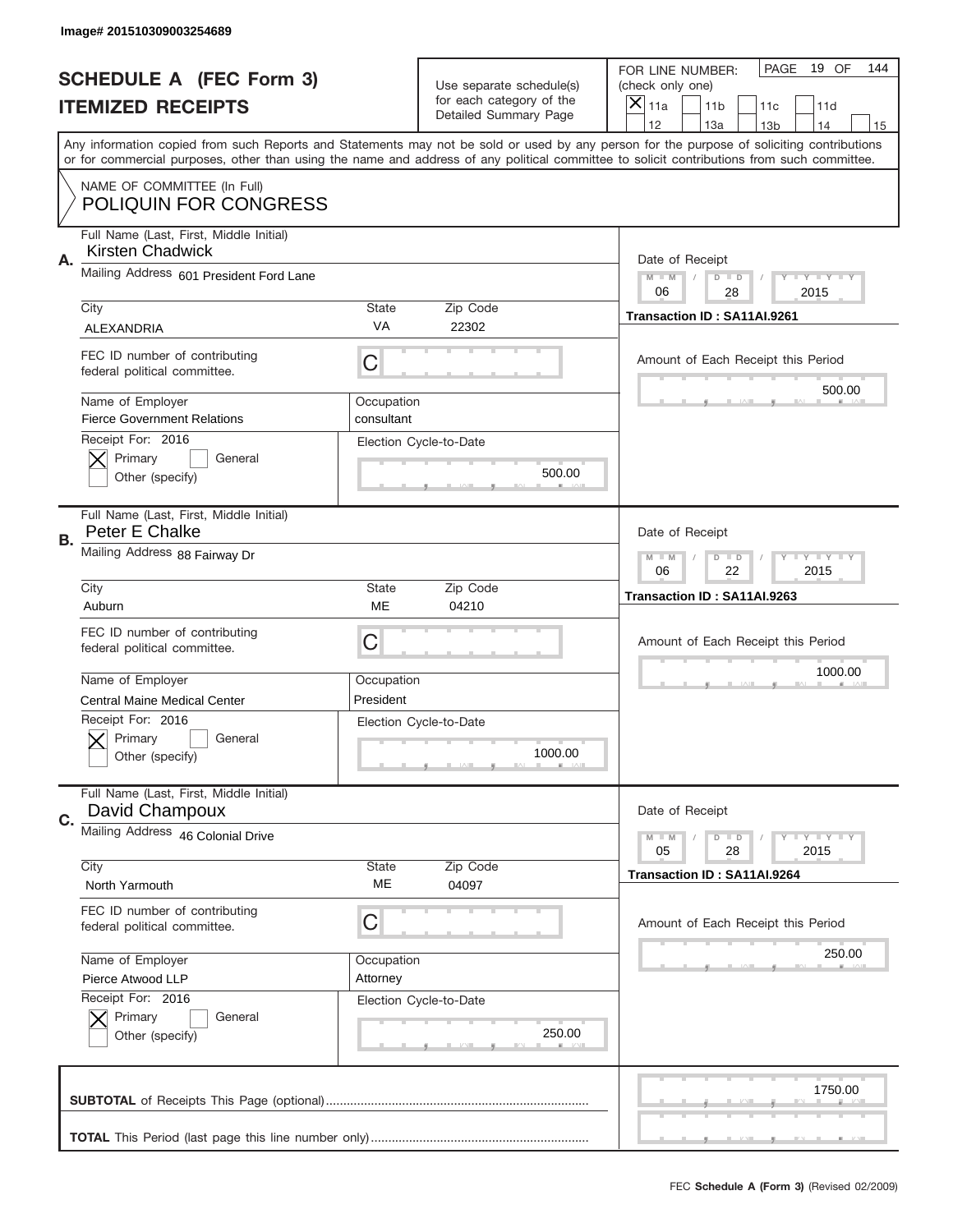|    | Image# 201510309003254690                                       |                              |                                                   |                                                                                                                                                                                                                                                                                                                                     |
|----|-----------------------------------------------------------------|------------------------------|---------------------------------------------------|-------------------------------------------------------------------------------------------------------------------------------------------------------------------------------------------------------------------------------------------------------------------------------------------------------------------------------------|
|    | <b>SCHEDULE A (FEC Form 3)</b>                                  |                              | Use separate schedule(s)                          | PAGE 20 OF<br>144<br>FOR LINE NUMBER:<br>(check only one)                                                                                                                                                                                                                                                                           |
|    | <b>ITEMIZED RECEIPTS</b>                                        |                              | for each category of the<br>Detailed Summary Page | ×<br>11a<br>11 <sub>b</sub><br>11c<br>11d                                                                                                                                                                                                                                                                                           |
|    |                                                                 |                              |                                                   | 12<br>13a<br>14<br>13 <sub>b</sub><br>15<br>Any information copied from such Reports and Statements may not be sold or used by any person for the purpose of soliciting contributions<br>or for commercial purposes, other than using the name and address of any political committee to solicit contributions from such committee. |
|    | NAME OF COMMITTEE (In Full)<br><b>POLIQUIN FOR CONGRESS</b>     |                              |                                                   |                                                                                                                                                                                                                                                                                                                                     |
| Α. | Full Name (Last, First, Middle Initial)<br><b>AUSTIN CHILDS</b> |                              |                                                   | Date of Receipt                                                                                                                                                                                                                                                                                                                     |
|    | Mailing Address 24 SAMOSET RD                                   |                              |                                                   | $M - M$<br><b>THEY THEY</b><br>$D$ $D$<br>06<br>25<br>2015                                                                                                                                                                                                                                                                          |
|    | City<br><b>ROCKLAND</b>                                         | State<br>ME                  | Zip Code<br>04841                                 | Transaction ID: SA11AI.9266                                                                                                                                                                                                                                                                                                         |
|    | FEC ID number of contributing<br>federal political committee.   | C                            |                                                   | Amount of Each Receipt this Period<br>50.00                                                                                                                                                                                                                                                                                         |
|    | Name of Employer<br>N/A<br>Receipt For: 2016                    | Occupation<br><b>RETIRED</b> |                                                   |                                                                                                                                                                                                                                                                                                                                     |
|    | Primary<br>General<br>Other (specify)                           |                              | Election Cycle-to-Date<br>50.00                   |                                                                                                                                                                                                                                                                                                                                     |
| В. | Full Name (Last, First, Middle Initial)<br>Joe Cimino           |                              |                                                   | Date of Receipt                                                                                                                                                                                                                                                                                                                     |
|    | Mailing Address 481 Maine st.                                   |                              |                                                   | $M - M$<br>$D$ $D$<br><b>LYLYLY</b><br>06<br>30<br>2015                                                                                                                                                                                                                                                                             |
|    | City<br><b>POLAND</b>                                           | State<br>ME                  | Zip Code<br>04274                                 | Transaction ID: SA11AI.9268                                                                                                                                                                                                                                                                                                         |
|    | FEC ID number of contributing                                   | C                            |                                                   | Amount of Each Receipt this Period                                                                                                                                                                                                                                                                                                  |
|    | federal political committee.                                    |                              |                                                   |                                                                                                                                                                                                                                                                                                                                     |
|    | Name of Employer<br>Self                                        | Occupation<br>Top gun        |                                                   | 100.00                                                                                                                                                                                                                                                                                                                              |
|    | Receipt For: 2016<br>General<br>Primary<br>Other (specify)      |                              | Election Cycle-to-Date<br>100.00                  |                                                                                                                                                                                                                                                                                                                                     |
| C. | Full Name (Last, First, Middle Initial)<br><b>Bruce Clark</b>   |                              |                                                   | Date of Receipt                                                                                                                                                                                                                                                                                                                     |
|    | Mailing Address 80 Maddocks Ave                                 |                              |                                                   | <b>LY LY LY</b><br>$M - M$<br>$D$ $D$<br>06<br>2015<br>29                                                                                                                                                                                                                                                                           |
|    | City<br><b>ELLSWORTH</b>                                        | State<br>ME                  | Zip Code<br>04605                                 | Transaction ID: SA11AI.9270                                                                                                                                                                                                                                                                                                         |
|    | FEC ID number of contributing<br>federal political committee.   | С                            |                                                   | Amount of Each Receipt this Period                                                                                                                                                                                                                                                                                                  |
|    | Name of Employer<br><b>RETIRED</b>                              | Occupation<br><b>RETIRED</b> |                                                   | 25.00                                                                                                                                                                                                                                                                                                                               |
|    | Receipt For: 2016<br>Primary<br>General<br>Other (specify)      |                              | Election Cycle-to-Date<br>25.00                   |                                                                                                                                                                                                                                                                                                                                     |
|    |                                                                 |                              |                                                   | 175.00                                                                                                                                                                                                                                                                                                                              |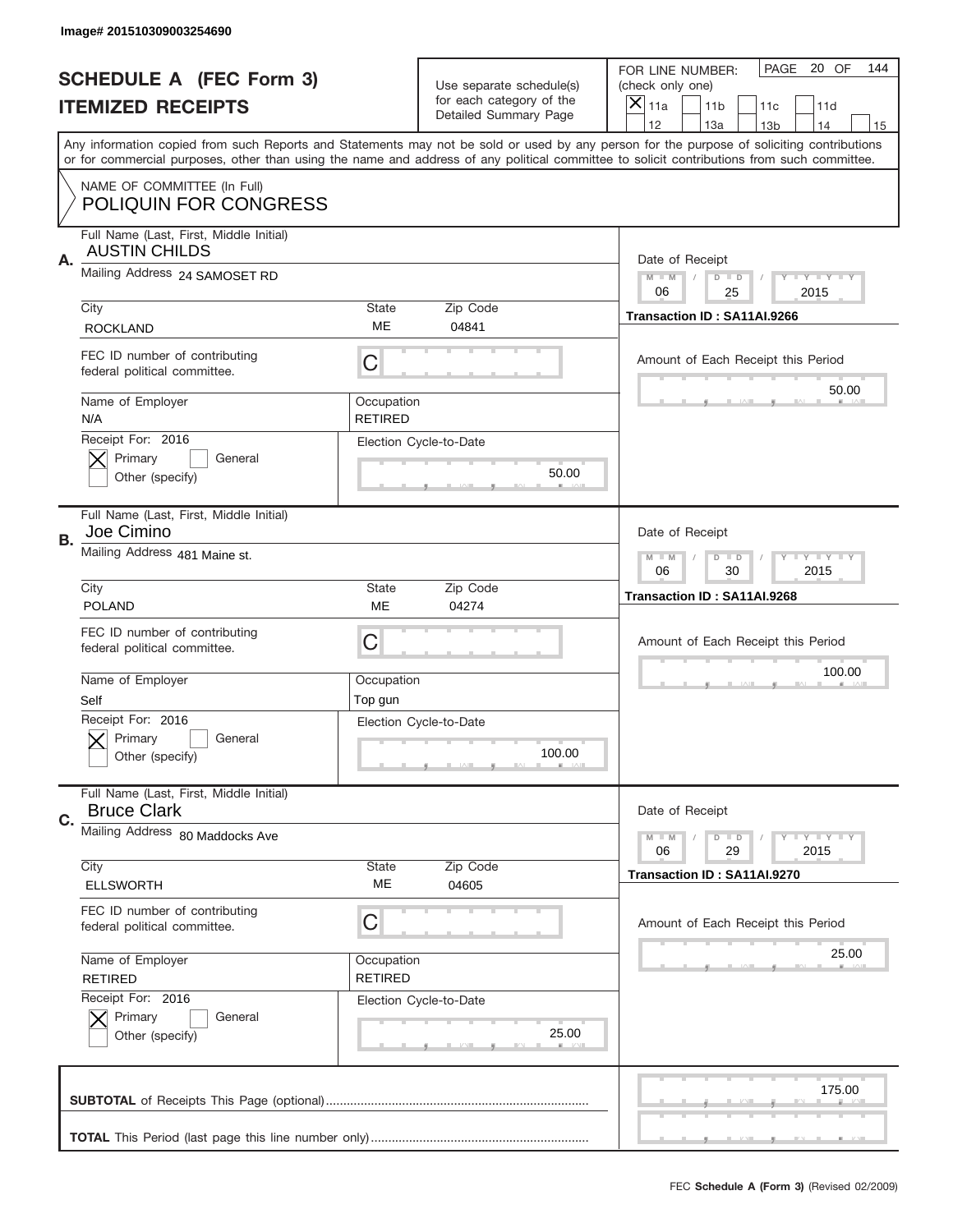|           | Image# 201510309003254691                                         |                                          |                                  |                                                                                                                                                                                                                                                                                         |
|-----------|-------------------------------------------------------------------|------------------------------------------|----------------------------------|-----------------------------------------------------------------------------------------------------------------------------------------------------------------------------------------------------------------------------------------------------------------------------------------|
|           | <b>SCHEDULE A (FEC Form 3)</b>                                    |                                          | Use separate schedule(s)         | PAGE 21 OF<br>144<br>FOR LINE NUMBER:<br>(check only one)                                                                                                                                                                                                                               |
|           | <b>ITEMIZED RECEIPTS</b>                                          |                                          | for each category of the         | $\overline{X} _{11a}$<br>11 <sub>b</sub><br>11c<br>11d                                                                                                                                                                                                                                  |
|           |                                                                   |                                          | Detailed Summary Page            | 12<br>13a<br>14<br>13 <sub>b</sub><br>15                                                                                                                                                                                                                                                |
|           |                                                                   |                                          |                                  | Any information copied from such Reports and Statements may not be sold or used by any person for the purpose of soliciting contributions<br>or for commercial purposes, other than using the name and address of any political committee to solicit contributions from such committee. |
|           | NAME OF COMMITTEE (In Full)<br><b>POLIQUIN FOR CONGRESS</b>       |                                          |                                  |                                                                                                                                                                                                                                                                                         |
| Α.        | Full Name (Last, First, Middle Initial)<br>Judith Clough          |                                          |                                  | Date of Receipt                                                                                                                                                                                                                                                                         |
|           | Mailing Address 5 Ottowa Woods Rd                                 |                                          |                                  | $M$ $M$<br>$D$ $D$<br>Y I Y I Y I Y<br>06<br>29<br>2015                                                                                                                                                                                                                                 |
|           | City<br>Scarborough                                               | <b>State</b><br>ME                       | Zip Code<br>04074                | Transaction ID: SA11AI.9272                                                                                                                                                                                                                                                             |
|           | FEC ID number of contributing<br>federal political committee.     | C                                        |                                  | Amount of Each Receipt this Period<br>500.00                                                                                                                                                                                                                                            |
|           | Name of Employer<br>Retired                                       | Occupation<br><b>RETIRED</b>             |                                  |                                                                                                                                                                                                                                                                                         |
|           | Receipt For: 2016<br>Primary<br>General<br>Other (specify)        |                                          | Election Cycle-to-Date<br>500.00 |                                                                                                                                                                                                                                                                                         |
| <b>B.</b> | Full Name (Last, First, Middle Initial)<br>Daniel Coffey          |                                          |                                  | Date of Receipt                                                                                                                                                                                                                                                                         |
|           | Mailing Address 97 Eaton Ridge Dr                                 |                                          |                                  | $M - M$<br>$D$ $D$<br>Y I Y I Y I Y<br>06<br>22<br>2015                                                                                                                                                                                                                                 |
|           | City<br>Holden                                                    | <b>State</b><br>ME                       | Zip Code<br>04429                | Transaction ID: SA11AI.9274                                                                                                                                                                                                                                                             |
|           | FEC ID number of contributing<br>federal political committee.     | C                                        |                                  | Amount of Each Receipt this Period                                                                                                                                                                                                                                                      |
|           | Name of Employer<br><b>EMHS</b>                                   | Occupation<br><b>CEO Acadia Hospital</b> |                                  | 500.00                                                                                                                                                                                                                                                                                  |
|           | Receipt For: 2016<br>General<br>Primary<br>Other (specify)        |                                          | Election Cycle-to-Date<br>500.00 |                                                                                                                                                                                                                                                                                         |
| C.        | Full Name (Last, First, Middle Initial)<br><b>Michael Collins</b> |                                          |                                  | Date of Receipt                                                                                                                                                                                                                                                                         |
|           | Mailing Address #7 Tamarack Lane                                  |                                          |                                  | $D$ $D$<br><b>LYLYLY</b><br>$M - M$<br>05<br>28<br>2015                                                                                                                                                                                                                                 |
|           | City<br>Scarborough                                               | <b>State</b><br>ME                       | Zip Code<br>04074                | Transaction ID: SA11AI.9276                                                                                                                                                                                                                                                             |
|           | FEC ID number of contributing<br>federal political committee.     | C                                        |                                  | Amount of Each Receipt this Period                                                                                                                                                                                                                                                      |
|           | Name of Employer<br>Collins & Sons                                | Occupation<br>Landscape Design           |                                  | 125.00                                                                                                                                                                                                                                                                                  |
|           | Receipt For: 2016<br>Primary<br>General<br>Other (specify)        |                                          | Election Cycle-to-Date<br>125.00 |                                                                                                                                                                                                                                                                                         |
|           |                                                                   |                                          |                                  | 1125.00                                                                                                                                                                                                                                                                                 |
|           |                                                                   |                                          |                                  | _                                                                                                                                                                                                                                                                                       |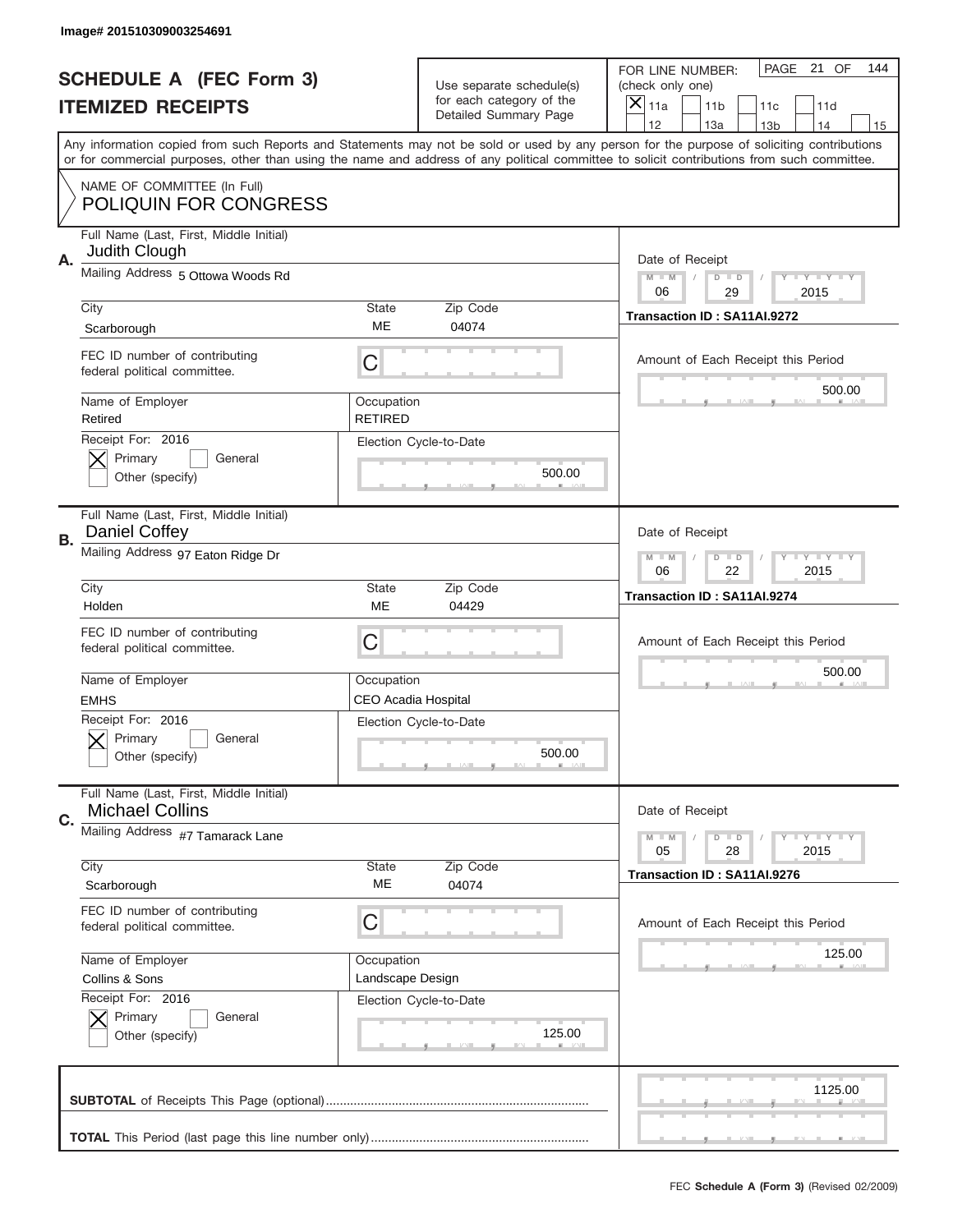|           | Image# 201510309003254692                                         |                           |                                                   |                                                                                                                                                                                                                                                                                                                                     |
|-----------|-------------------------------------------------------------------|---------------------------|---------------------------------------------------|-------------------------------------------------------------------------------------------------------------------------------------------------------------------------------------------------------------------------------------------------------------------------------------------------------------------------------------|
|           | <b>SCHEDULE A (FEC Form 3)</b>                                    |                           | Use separate schedule(s)                          | PAGE 22 OF<br>144<br>FOR LINE NUMBER:<br>(check only one)                                                                                                                                                                                                                                                                           |
|           | <b>ITEMIZED RECEIPTS</b>                                          |                           | for each category of the<br>Detailed Summary Page | ×<br>11a<br>11 <sub>b</sub><br>11c<br>11d                                                                                                                                                                                                                                                                                           |
|           |                                                                   |                           |                                                   | 12<br>13a<br>14<br>13 <sub>b</sub><br>15<br>Any information copied from such Reports and Statements may not be sold or used by any person for the purpose of soliciting contributions<br>or for commercial purposes, other than using the name and address of any political committee to solicit contributions from such committee. |
|           | NAME OF COMMITTEE (In Full)<br><b>POLIQUIN FOR CONGRESS</b>       |                           |                                                   |                                                                                                                                                                                                                                                                                                                                     |
| Α.        | Full Name (Last, First, Middle Initial)<br>Moira Collins          |                           |                                                   | Date of Receipt                                                                                                                                                                                                                                                                                                                     |
|           | Mailing Address #7 Tamarack Lane                                  |                           |                                                   | $M - M$<br><b>LYLYLY</b><br>$D$ $D$<br>05<br>2015<br>28                                                                                                                                                                                                                                                                             |
|           | City<br>Scarborough                                               | State<br>ME               | Zip Code<br>04074                                 | Transaction ID: SA11AI.9278                                                                                                                                                                                                                                                                                                         |
|           | FEC ID number of contributing<br>federal political committee.     | C                         |                                                   | Amount of Each Receipt this Period<br>125.00                                                                                                                                                                                                                                                                                        |
|           | Name of Employer<br>Mercy Hospital                                | Occupation<br>Nurse       |                                                   |                                                                                                                                                                                                                                                                                                                                     |
|           | Receipt For: 2016<br>Primary<br>General<br>Other (specify)        |                           | Election Cycle-to-Date<br>125.00                  |                                                                                                                                                                                                                                                                                                                                     |
| <b>B.</b> | Full Name (Last, First, Middle Initial)<br><b>Bruce E. Conant</b> |                           |                                                   | Date of Receipt                                                                                                                                                                                                                                                                                                                     |
|           | Mailing Address 130 Merrill Hill Road                             |                           |                                                   | $M - M$<br>$D$ $D$<br><b>LYLYLY</b><br>06<br>29<br>2015                                                                                                                                                                                                                                                                             |
|           | City<br>Hebron                                                    | <b>State</b><br>ME        | Zip Code<br>04238                                 | Transaction ID: SA11AI.9279                                                                                                                                                                                                                                                                                                         |
|           | FEC ID number of contributing<br>federal political committee.     | C                         |                                                   | Amount of Each Receipt this Period                                                                                                                                                                                                                                                                                                  |
|           | Name of Employer<br>self                                          | Occupation<br>book seller |                                                   | 25.00                                                                                                                                                                                                                                                                                                                               |
|           | Receipt For: 2016                                                 |                           | Election Cycle-to-Date                            |                                                                                                                                                                                                                                                                                                                                     |
|           | General<br>Primary<br>Other (specify)                             |                           | 25.00                                             |                                                                                                                                                                                                                                                                                                                                     |
| C.        | Full Name (Last, First, Middle Initial)<br><b>Daniel Cote</b>     |                           |                                                   | Date of Receipt                                                                                                                                                                                                                                                                                                                     |
|           | Mailing Address 4 Hidden Valley Drive                             |                           |                                                   | <b>LYLYLY</b><br>$M - M$<br>$D$ $D$<br>06<br>2015<br>30                                                                                                                                                                                                                                                                             |
|           | City<br>Lewiston                                                  | State<br>ME               | Zip Code<br>04240                                 | Transaction ID: SA11AI.9280                                                                                                                                                                                                                                                                                                         |
|           | FEC ID number of contributing<br>federal political committee.     | С                         |                                                   | Amount of Each Receipt this Period                                                                                                                                                                                                                                                                                                  |
|           | Name of Employer<br>The Cote Corporation                          | Occupation<br>Engineer    |                                                   | 1000.00                                                                                                                                                                                                                                                                                                                             |
|           | Receipt For: 2016<br>Primary<br>General<br>Other (specify)        |                           | Election Cycle-to-Date<br>1000.00                 |                                                                                                                                                                                                                                                                                                                                     |
|           |                                                                   |                           |                                                   | 1150.00                                                                                                                                                                                                                                                                                                                             |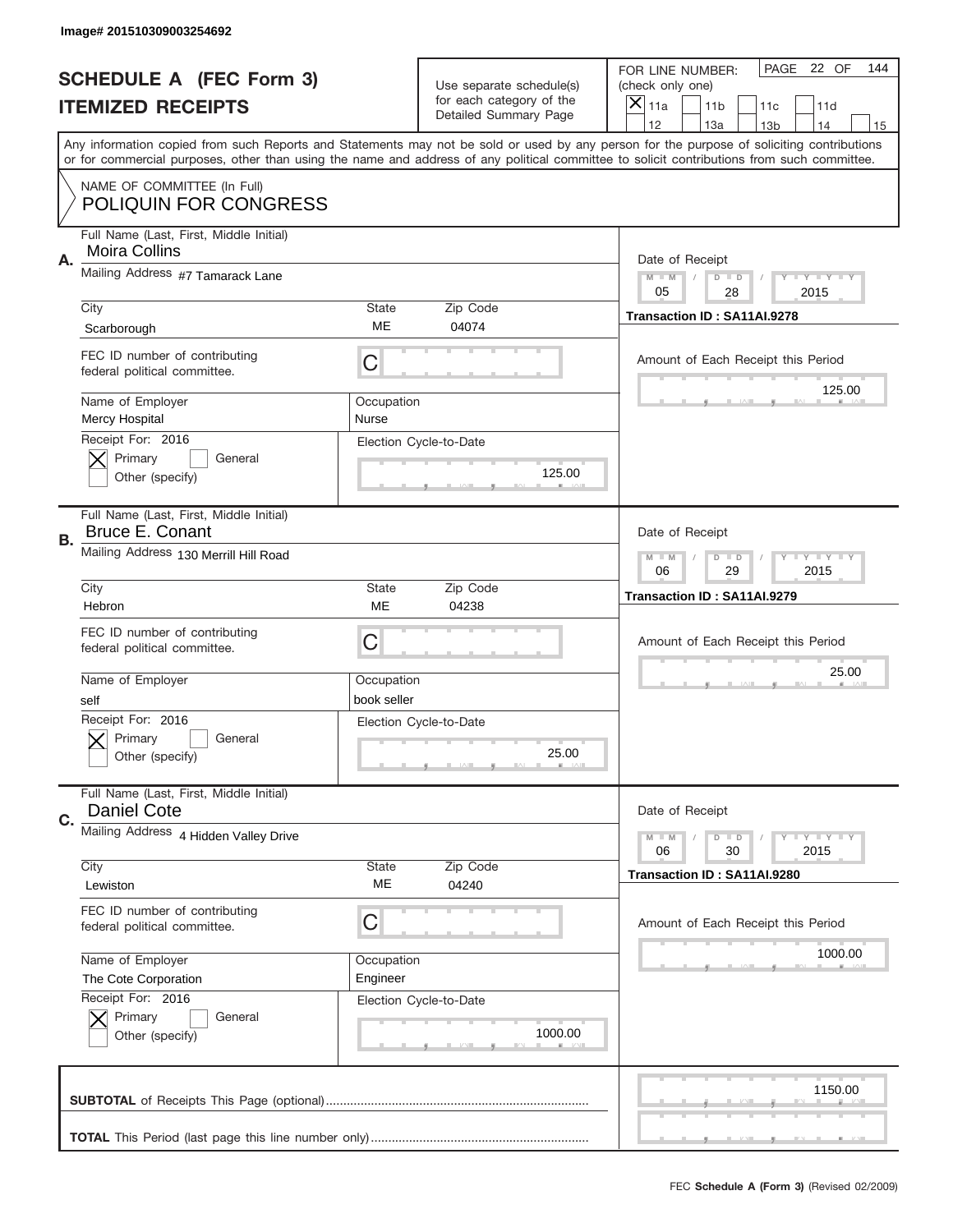|    | Image# 201510309003254693                                     |                        |                                                      |                                                                                                                                                                                                                                                                                                                                     |
|----|---------------------------------------------------------------|------------------------|------------------------------------------------------|-------------------------------------------------------------------------------------------------------------------------------------------------------------------------------------------------------------------------------------------------------------------------------------------------------------------------------------|
|    | <b>SCHEDULE A (FEC Form 3)</b>                                |                        | Use separate schedule(s)<br>for each category of the | PAGE 23 OF<br>144<br>FOR LINE NUMBER:<br>(check only one)                                                                                                                                                                                                                                                                           |
|    | <b>ITEMIZED RECEIPTS</b>                                      |                        | Detailed Summary Page                                | $\times$<br>11a<br>11 <sub>b</sub><br>11c<br>11d                                                                                                                                                                                                                                                                                    |
|    |                                                               |                        |                                                      | 12<br>13a<br>14<br>13 <sub>b</sub><br>15<br>Any information copied from such Reports and Statements may not be sold or used by any person for the purpose of soliciting contributions<br>or for commercial purposes, other than using the name and address of any political committee to solicit contributions from such committee. |
|    | NAME OF COMMITTEE (In Full)<br><b>POLIQUIN FOR CONGRESS</b>   |                        |                                                      |                                                                                                                                                                                                                                                                                                                                     |
| Α. | Full Name (Last, First, Middle Initial)<br>Kimberly S Couch   |                        |                                                      | Date of Receipt                                                                                                                                                                                                                                                                                                                     |
|    | Mailing Address 17 Indian Way                                 |                        |                                                      | $M - M$<br>$D$ $D$<br>Y I Y I Y I Y<br>05<br>28<br>2015                                                                                                                                                                                                                                                                             |
|    | City<br>Falmouth                                              | State<br>ME            | Zip Code<br>04105                                    | Transaction ID: SA11AI.9282                                                                                                                                                                                                                                                                                                         |
|    | FEC ID number of contributing<br>federal political committee. | C                      |                                                      | Amount of Each Receipt this Period<br>250.00                                                                                                                                                                                                                                                                                        |
|    | Name of Employer<br>Verrill Dana LLP                          | Occupation<br>Attorney |                                                      |                                                                                                                                                                                                                                                                                                                                     |
|    | Receipt For: 2016<br>Primary<br>General<br>Other (specify)    |                        | Election Cycle-to-Date<br>250.00                     |                                                                                                                                                                                                                                                                                                                                     |
| В. | Full Name (Last, First, Middle Initial)<br>Paul G Coulombe    |                        |                                                      | Date of Receipt                                                                                                                                                                                                                                                                                                                     |
|    | Mailing Address 26135 Fawnwood Ct                             |                        |                                                      | $M - M$<br>$D$ $D$<br>Y I Y I Y I Y<br>06<br>30<br>2015                                                                                                                                                                                                                                                                             |
|    | City<br><b>Bonita Springs</b>                                 | <b>State</b><br>FL.    | Zip Code<br>34134                                    | Transaction ID: SA11AI.9283                                                                                                                                                                                                                                                                                                         |
|    | FEC ID number of contributing<br>federal political committee. | C                      |                                                      | Amount of Each Receipt this Period                                                                                                                                                                                                                                                                                                  |
|    | Name of Employer<br>None                                      | Occupation<br>None     |                                                      | 2700.00                                                                                                                                                                                                                                                                                                                             |
|    | Receipt For: 2016<br>General<br>Primary<br>Other (specify)    |                        | Election Cycle-to-Date<br>2700.00                    |                                                                                                                                                                                                                                                                                                                                     |
| C. | Full Name (Last, First, Middle Initial)<br>Jo Craemer         |                        |                                                      | Date of Receipt                                                                                                                                                                                                                                                                                                                     |
|    | Mailing Address PO Box 70<br>or 505 Eustis Ridge Road<br>City | State                  | Zip Code                                             | <b>LYLYLY</b><br>$M - M$<br>$D$ $D$<br>06<br>23<br>2015                                                                                                                                                                                                                                                                             |
|    | Eustis                                                        | ME                     | 04936                                                | Transaction ID: SA11AI.9284                                                                                                                                                                                                                                                                                                         |
|    | FEC ID number of contributing<br>federal political committee. | C                      |                                                      | Amount of Each Receipt this Period                                                                                                                                                                                                                                                                                                  |
|    | Name of Employer<br>Retired                                   | Occupation<br>retired  |                                                      | 20.00                                                                                                                                                                                                                                                                                                                               |
|    | Receipt For: 2016<br>Primary<br>General<br>Other (specify)    |                        | Election Cycle-to-Date<br>40.00                      |                                                                                                                                                                                                                                                                                                                                     |
|    |                                                               |                        |                                                      | 2970.00                                                                                                                                                                                                                                                                                                                             |
|    |                                                               |                        |                                                      |                                                                                                                                                                                                                                                                                                                                     |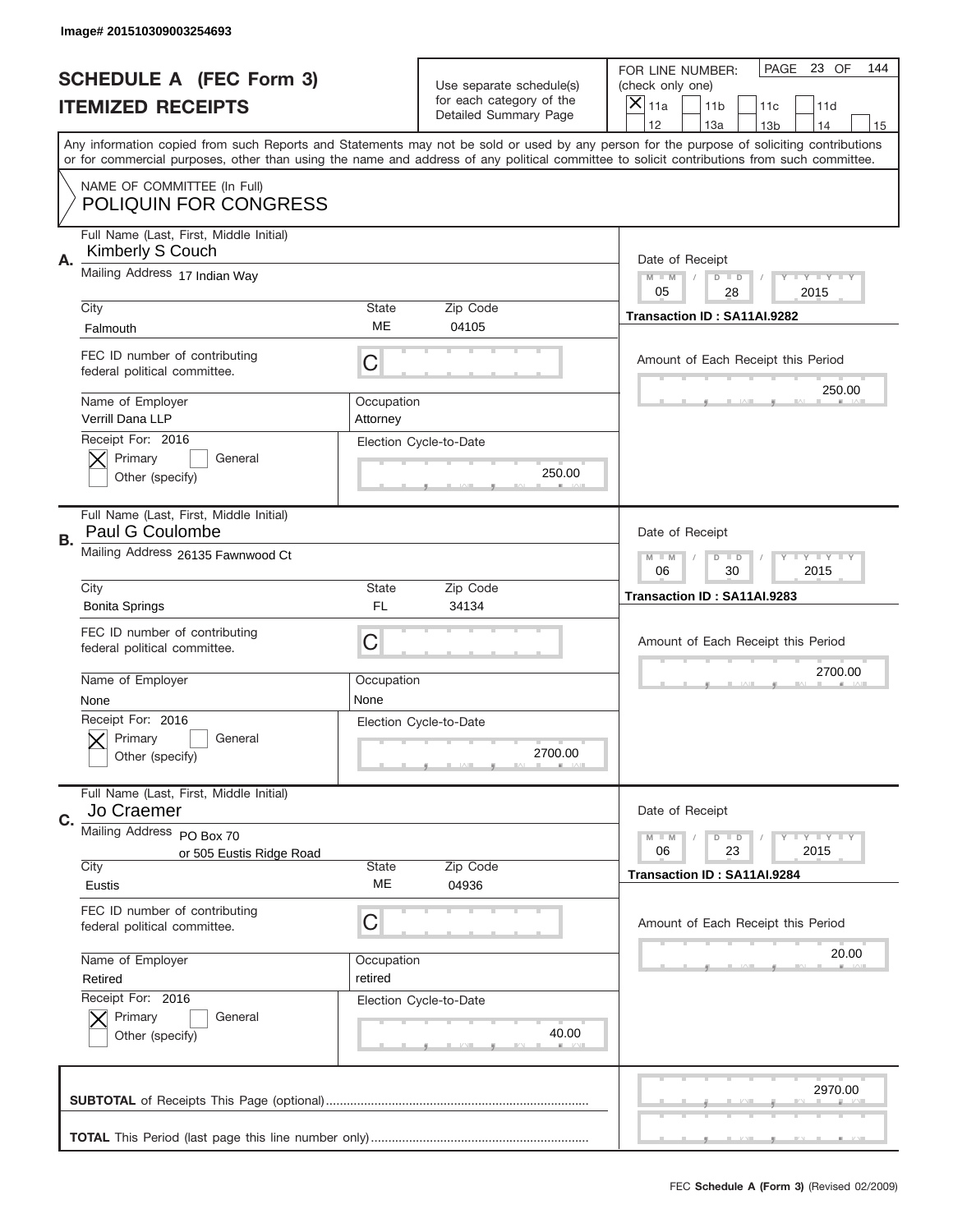|           | Image# 201510309003254694                                        |                          |                                                          |                                                                                                                                                                                                                                                                                         |
|-----------|------------------------------------------------------------------|--------------------------|----------------------------------------------------------|-----------------------------------------------------------------------------------------------------------------------------------------------------------------------------------------------------------------------------------------------------------------------------------------|
|           | <b>SCHEDULE A (FEC Form 3)</b>                                   |                          | Use separate schedule(s)                                 | PAGE 24 OF<br>144<br>FOR LINE NUMBER:<br>(check only one)                                                                                                                                                                                                                               |
|           | <b>ITEMIZED RECEIPTS</b>                                         |                          | for each category of the<br><b>Detailed Summary Page</b> | $\overline{X} _{11a}$<br>11 <sub>b</sub><br>11c<br>11d                                                                                                                                                                                                                                  |
|           |                                                                  |                          |                                                          | 12<br>13a<br>14<br>13 <sub>b</sub><br>15                                                                                                                                                                                                                                                |
|           |                                                                  |                          |                                                          | Any information copied from such Reports and Statements may not be sold or used by any person for the purpose of soliciting contributions<br>or for commercial purposes, other than using the name and address of any political committee to solicit contributions from such committee. |
|           | NAME OF COMMITTEE (In Full)                                      |                          |                                                          |                                                                                                                                                                                                                                                                                         |
|           | <b>POLIQUIN FOR CONGRESS</b>                                     |                          |                                                          |                                                                                                                                                                                                                                                                                         |
| Α.        | Full Name (Last, First, Middle Initial)<br>Dale J Crafts         |                          |                                                          | Date of Receipt                                                                                                                                                                                                                                                                         |
|           | Mailing Address 2 Passing Ln                                     |                          |                                                          | $M$ $M$<br>$D$ $D$<br>Y I Y I Y I Y<br>06<br>23<br>2015                                                                                                                                                                                                                                 |
|           | City                                                             | <b>State</b>             | Zip Code                                                 | Transaction ID: SA11AI.9285                                                                                                                                                                                                                                                             |
|           | <b>Lisbon Falls</b>                                              | ME                       | 04252                                                    |                                                                                                                                                                                                                                                                                         |
|           | FEC ID number of contributing<br>federal political committee.    | C                        |                                                          | Amount of Each Receipt this Period                                                                                                                                                                                                                                                      |
|           | Name of Employer<br>State of Maine                               | Occupation<br>Legislator |                                                          | 100.00                                                                                                                                                                                                                                                                                  |
|           | Receipt For: 2016                                                |                          | Election Cycle-to-Date                                   |                                                                                                                                                                                                                                                                                         |
|           | Primary<br>General                                               |                          | 100.00                                                   |                                                                                                                                                                                                                                                                                         |
|           | Other (specify)                                                  |                          |                                                          |                                                                                                                                                                                                                                                                                         |
| <b>B.</b> | Full Name (Last, First, Middle Initial)<br><b>Michael Cronin</b> |                          |                                                          | Date of Receipt                                                                                                                                                                                                                                                                         |
|           | Mailing Address 72 Cliff Rd                                      |                          |                                                          | $M - M$<br>$D$ $D$<br>Y I Y I Y I Y                                                                                                                                                                                                                                                     |
|           |                                                                  | <b>State</b>             | Zip Code                                                 | 05<br>28<br>2015                                                                                                                                                                                                                                                                        |
|           | City<br>Weston                                                   | МA                       | 02493                                                    | Transaction ID: SA11AI.9287                                                                                                                                                                                                                                                             |
|           | FEC ID number of contributing                                    |                          |                                                          |                                                                                                                                                                                                                                                                                         |
|           | federal political committee.                                     | C                        |                                                          | Amount of Each Receipt this Period                                                                                                                                                                                                                                                      |
|           | Name of Employer                                                 | Occupation               |                                                          | 2700.00                                                                                                                                                                                                                                                                                 |
|           | <b>Weston Presidiu</b>                                           | Venture Capital          |                                                          |                                                                                                                                                                                                                                                                                         |
|           | Receipt For: 2016                                                |                          | Election Cycle-to-Date                                   |                                                                                                                                                                                                                                                                                         |
|           | General<br>Primary                                               |                          |                                                          |                                                                                                                                                                                                                                                                                         |
|           | Other (specify)                                                  |                          | 2700.00                                                  |                                                                                                                                                                                                                                                                                         |
|           | Full Name (Last, First, Middle Initial)<br><b>Michael Cronin</b> |                          |                                                          | Date of Receipt                                                                                                                                                                                                                                                                         |
| C.        | Mailing Address 72 Cliff Rd                                      |                          |                                                          | $D$ $D$<br><b>LYLYLY</b><br>$M - M$                                                                                                                                                                                                                                                     |
|           |                                                                  |                          |                                                          | 05<br>28<br>2015                                                                                                                                                                                                                                                                        |
|           | City<br>Weston                                                   | <b>State</b><br>МA       | Zip Code<br>02493                                        | Transaction ID: SA11AI.9288                                                                                                                                                                                                                                                             |
|           | FEC ID number of contributing                                    |                          |                                                          |                                                                                                                                                                                                                                                                                         |
|           | federal political committee.                                     | C                        |                                                          | Amount of Each Receipt this Period                                                                                                                                                                                                                                                      |
|           | Name of Employer                                                 | Occupation               |                                                          | 300.00                                                                                                                                                                                                                                                                                  |
|           | <b>Weston Presidiu</b>                                           | Venture Capital          |                                                          |                                                                                                                                                                                                                                                                                         |
|           | Receipt For: 2016                                                |                          | Election Cycle-to-Date                                   |                                                                                                                                                                                                                                                                                         |
|           | Primary<br>General                                               |                          |                                                          |                                                                                                                                                                                                                                                                                         |
|           | Other (specify)                                                  |                          | 3000.00                                                  |                                                                                                                                                                                                                                                                                         |
|           |                                                                  |                          |                                                          |                                                                                                                                                                                                                                                                                         |
|           |                                                                  |                          |                                                          | 3100.00                                                                                                                                                                                                                                                                                 |
|           |                                                                  |                          |                                                          |                                                                                                                                                                                                                                                                                         |
|           |                                                                  |                          |                                                          |                                                                                                                                                                                                                                                                                         |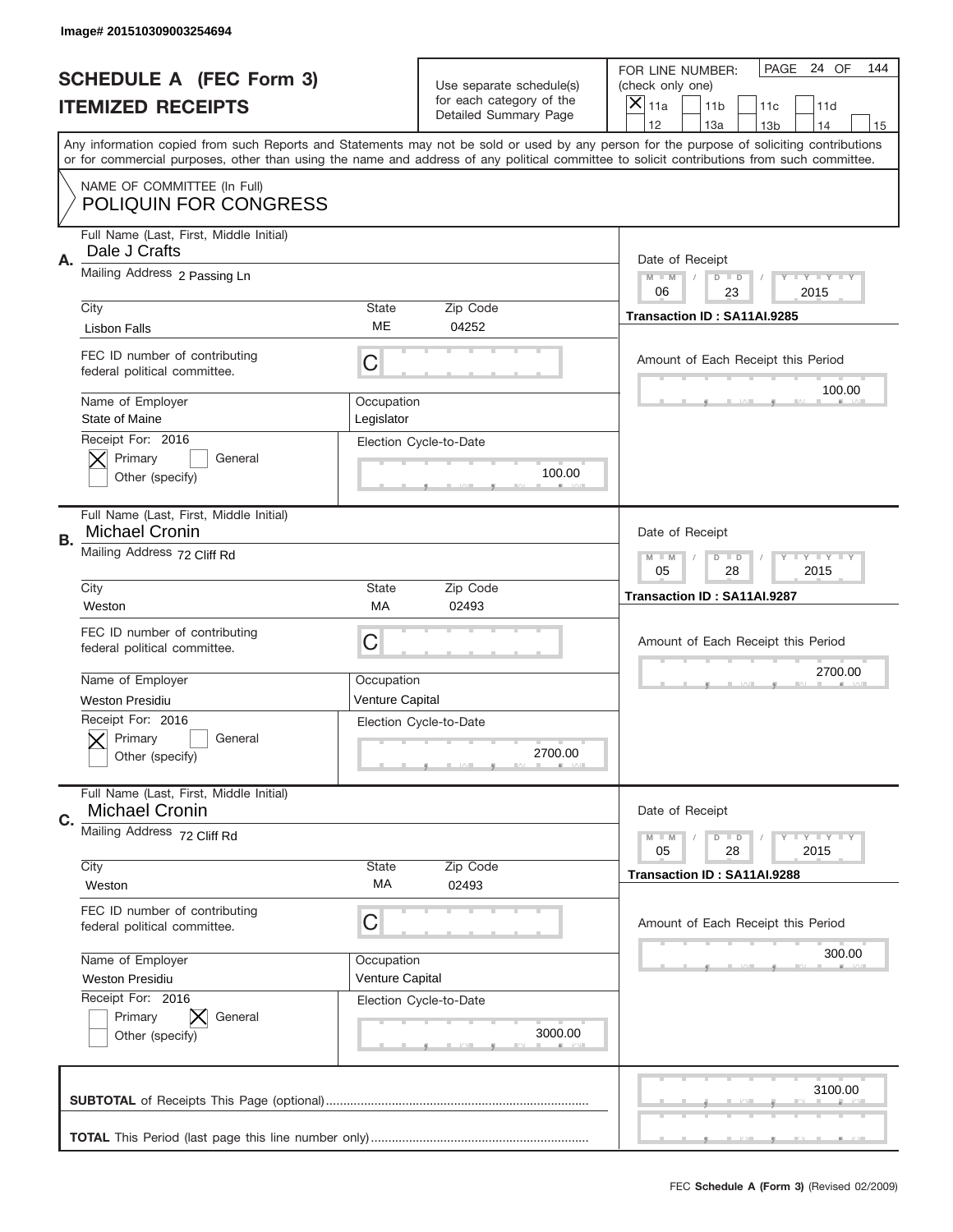|    | Image# 201510309003254695                                      |                                        |                                                   |                                                                                                                                                                                                                                                                                                                                     |
|----|----------------------------------------------------------------|----------------------------------------|---------------------------------------------------|-------------------------------------------------------------------------------------------------------------------------------------------------------------------------------------------------------------------------------------------------------------------------------------------------------------------------------------|
|    | <b>SCHEDULE A (FEC Form 3)</b>                                 |                                        | Use separate schedule(s)                          | PAGE 25 OF<br>144<br>FOR LINE NUMBER:<br>(check only one)                                                                                                                                                                                                                                                                           |
|    | <b>ITEMIZED RECEIPTS</b>                                       |                                        | for each category of the<br>Detailed Summary Page | ×<br>11a<br>11 <sub>b</sub><br>11c<br>11d                                                                                                                                                                                                                                                                                           |
|    |                                                                |                                        |                                                   | 12<br>13a<br>14<br>13 <sub>b</sub><br>15<br>Any information copied from such Reports and Statements may not be sold or used by any person for the purpose of soliciting contributions<br>or for commercial purposes, other than using the name and address of any political committee to solicit contributions from such committee. |
|    | NAME OF COMMITTEE (In Full)<br><b>POLIQUIN FOR CONGRESS</b>    |                                        |                                                   |                                                                                                                                                                                                                                                                                                                                     |
| Α. | Full Name (Last, First, Middle Initial)<br><b>Erin Crotty</b>  |                                        |                                                   | Date of Receipt                                                                                                                                                                                                                                                                                                                     |
|    | Mailing Address 183 Lower Main St., #302                       |                                        |                                                   | $M - M$<br><b>LYLYLY</b><br>$D$ $D$<br>05<br>27<br>2015                                                                                                                                                                                                                                                                             |
|    | City<br>Freeport                                               | State<br>ME                            | Zip Code<br>04032                                 | Transaction ID: SA11AI.9290                                                                                                                                                                                                                                                                                                         |
|    | FEC ID number of contributing<br>federal political committee.  | С                                      |                                                   | Amount of Each Receipt this Period<br>250.00                                                                                                                                                                                                                                                                                        |
|    | Name of Employer<br>Mast Landing Capital LLC                   | Occupation<br>Principal                |                                                   |                                                                                                                                                                                                                                                                                                                                     |
|    | Receipt For: 2016<br>Primary<br>General<br>Other (specify)     |                                        | Election Cycle-to-Date<br>250.00                  |                                                                                                                                                                                                                                                                                                                                     |
| В. | Full Name (Last, First, Middle Initial)<br>Carrie S Cruz       |                                        |                                                   | Date of Receipt                                                                                                                                                                                                                                                                                                                     |
|    | Mailing Address 161 Hudson St #4D                              |                                        |                                                   | $M - M$<br>$D$ $D$<br><b>LYLYLY</b><br>06<br>07<br>2015                                                                                                                                                                                                                                                                             |
|    | City<br>New York                                               | State<br>NY                            | Zip Code<br>10013                                 | Transaction ID: SA11AI.9291                                                                                                                                                                                                                                                                                                         |
|    | FEC ID number of contributing<br>federal political committee.  | C                                      |                                                   | Amount of Each Receipt this Period                                                                                                                                                                                                                                                                                                  |
|    | Name of Employer<br>self                                       | Occupation                             | Banking and Investing                             | 2700.00                                                                                                                                                                                                                                                                                                                             |
|    | Receipt For: 2016<br>Primary<br>General                        |                                        | Election Cycle-to-Date                            |                                                                                                                                                                                                                                                                                                                                     |
|    | Other (specify)                                                |                                        | 5400.00                                           |                                                                                                                                                                                                                                                                                                                                     |
| C. | Full Name (Last, First, Middle Initial)<br><b>Ernesto Cruz</b> |                                        |                                                   | Date of Receipt                                                                                                                                                                                                                                                                                                                     |
|    | Mailing Address 161 Hudson St #4D                              |                                        |                                                   | $D$ $D$<br><b>LY LY LY</b><br>$M - M$<br>06<br>2015<br>07                                                                                                                                                                                                                                                                           |
|    | City<br>New York                                               | State<br><b>NY</b>                     | Zip Code<br>10013                                 | Transaction ID: SA11AI.9292                                                                                                                                                                                                                                                                                                         |
|    | FEC ID number of contributing<br>federal political committee.  | С                                      |                                                   | Amount of Each Receipt this Period                                                                                                                                                                                                                                                                                                  |
|    | Name of Employer<br>Credit-Suisse First Boston                 | Occupation<br><b>Investment Banker</b> |                                                   | 2700.00                                                                                                                                                                                                                                                                                                                             |
|    | Receipt For: 2016<br>Primary<br>General<br>Other (specify)     |                                        | Election Cycle-to-Date<br>5400.00                 |                                                                                                                                                                                                                                                                                                                                     |
|    |                                                                |                                        |                                                   | 5650.00                                                                                                                                                                                                                                                                                                                             |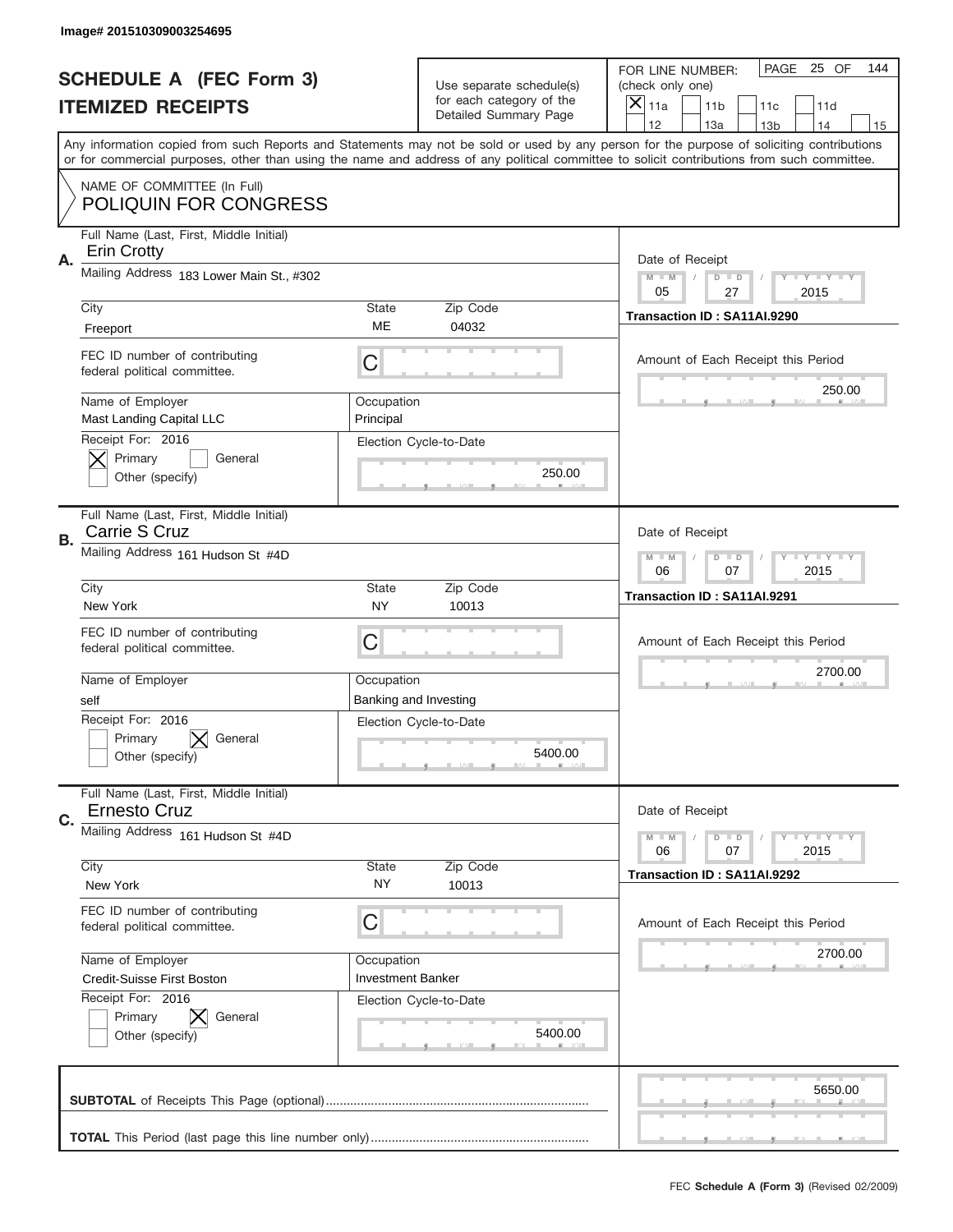|           | Image# 201510309003254696                                     |                              |                                                          |                                                                                                                                                                                                                                                                                                                                     |
|-----------|---------------------------------------------------------------|------------------------------|----------------------------------------------------------|-------------------------------------------------------------------------------------------------------------------------------------------------------------------------------------------------------------------------------------------------------------------------------------------------------------------------------------|
|           | <b>SCHEDULE A (FEC Form 3)</b>                                |                              | Use separate schedule(s)                                 | PAGE<br>26 OF<br>144<br>FOR LINE NUMBER:<br>(check only one)                                                                                                                                                                                                                                                                        |
|           | <b>ITEMIZED RECEIPTS</b>                                      |                              | for each category of the<br><b>Detailed Summary Page</b> | $\overline{X} _{11a}$<br>11 <sub>b</sub><br>11c<br>11d                                                                                                                                                                                                                                                                              |
|           |                                                               |                              |                                                          | 12<br>13a<br>14<br>13 <sub>b</sub><br>15<br>Any information copied from such Reports and Statements may not be sold or used by any person for the purpose of soliciting contributions<br>or for commercial purposes, other than using the name and address of any political committee to solicit contributions from such committee. |
|           | NAME OF COMMITTEE (In Full)<br><b>POLIQUIN FOR CONGRESS</b>   |                              |                                                          |                                                                                                                                                                                                                                                                                                                                     |
| Α.        | Full Name (Last, First, Middle Initial)<br>James A Cyr        |                              |                                                          | Date of Receipt                                                                                                                                                                                                                                                                                                                     |
|           | Mailing Address 9 Smith Street                                |                              |                                                          | Y TY TY TY<br>$M$ $M$<br>$D$ $D$<br>06<br>2015<br>30                                                                                                                                                                                                                                                                                |
|           | City<br>Caribou                                               | <b>State</b><br>ME           | Zip Code<br>04736                                        | Transaction ID: SA11AI.9293                                                                                                                                                                                                                                                                                                         |
|           | FEC ID number of contributing<br>federal political committee. | C                            |                                                          | Amount of Each Receipt this Period<br>50.00                                                                                                                                                                                                                                                                                         |
|           | Name of Employer<br>The Northern Lighthouse Inc.              | Occupation<br>therapist      |                                                          |                                                                                                                                                                                                                                                                                                                                     |
|           | Receipt For: 2016<br>Primary<br>General<br>Other (specify)    |                              | Election Cycle-to-Date<br>50.00                          |                                                                                                                                                                                                                                                                                                                                     |
| <b>B.</b> | Full Name (Last, First, Middle Initial)<br>Raymond L Cyr      |                              |                                                          | Date of Receipt                                                                                                                                                                                                                                                                                                                     |
|           | Mailing Address PO Box 354                                    |                              |                                                          | $M - M$<br>$D$ $D$<br>Y I Y I Y I Y<br>06<br>25<br>2015                                                                                                                                                                                                                                                                             |
|           | City<br><b>PORTAGE</b>                                        | <b>State</b><br>ME           | Zip Code<br>04768                                        | Transaction ID: SA11AI.9294                                                                                                                                                                                                                                                                                                         |
|           | FEC ID number of contributing<br>federal political committee. | C                            |                                                          | Amount of Each Receipt this Period                                                                                                                                                                                                                                                                                                  |
|           | Name of Employer<br>N/A                                       | Occupation<br><b>RETIRED</b> |                                                          | 50.00                                                                                                                                                                                                                                                                                                                               |
|           | Receipt For: 2016<br>General<br>Primary<br>Other (specify)    |                              | Election Cycle-to-Date<br>50.00                          |                                                                                                                                                                                                                                                                                                                                     |
| C.        | Full Name (Last, First, Middle Initial)<br><b>Richard Cyr</b> |                              |                                                          | Date of Receipt                                                                                                                                                                                                                                                                                                                     |
|           | Mailing Address 537 Billings Rd                               |                              |                                                          | <b>LYLYLY</b><br>$M - M$<br>$D$ $D$<br>06<br>30<br>2015                                                                                                                                                                                                                                                                             |
|           | City<br><b>BANGOR</b>                                         | <b>State</b><br>МE           | Zip Code<br>04401                                        | Transaction ID: SA11AI.9296                                                                                                                                                                                                                                                                                                         |
|           | FEC ID number of contributing<br>federal political committee. | С                            |                                                          | Amount of Each Receipt this Period                                                                                                                                                                                                                                                                                                  |
|           | Name of Employer<br>N/A<br>Receipt For: 2016                  | Occupation<br><b>RETIRED</b> |                                                          | 50.00                                                                                                                                                                                                                                                                                                                               |
|           | Primary<br>General<br>Other (specify)                         |                              | Election Cycle-to-Date<br>50.00                          |                                                                                                                                                                                                                                                                                                                                     |
|           |                                                               |                              |                                                          | 150.00                                                                                                                                                                                                                                                                                                                              |
|           |                                                               |                              |                                                          |                                                                                                                                                                                                                                                                                                                                     |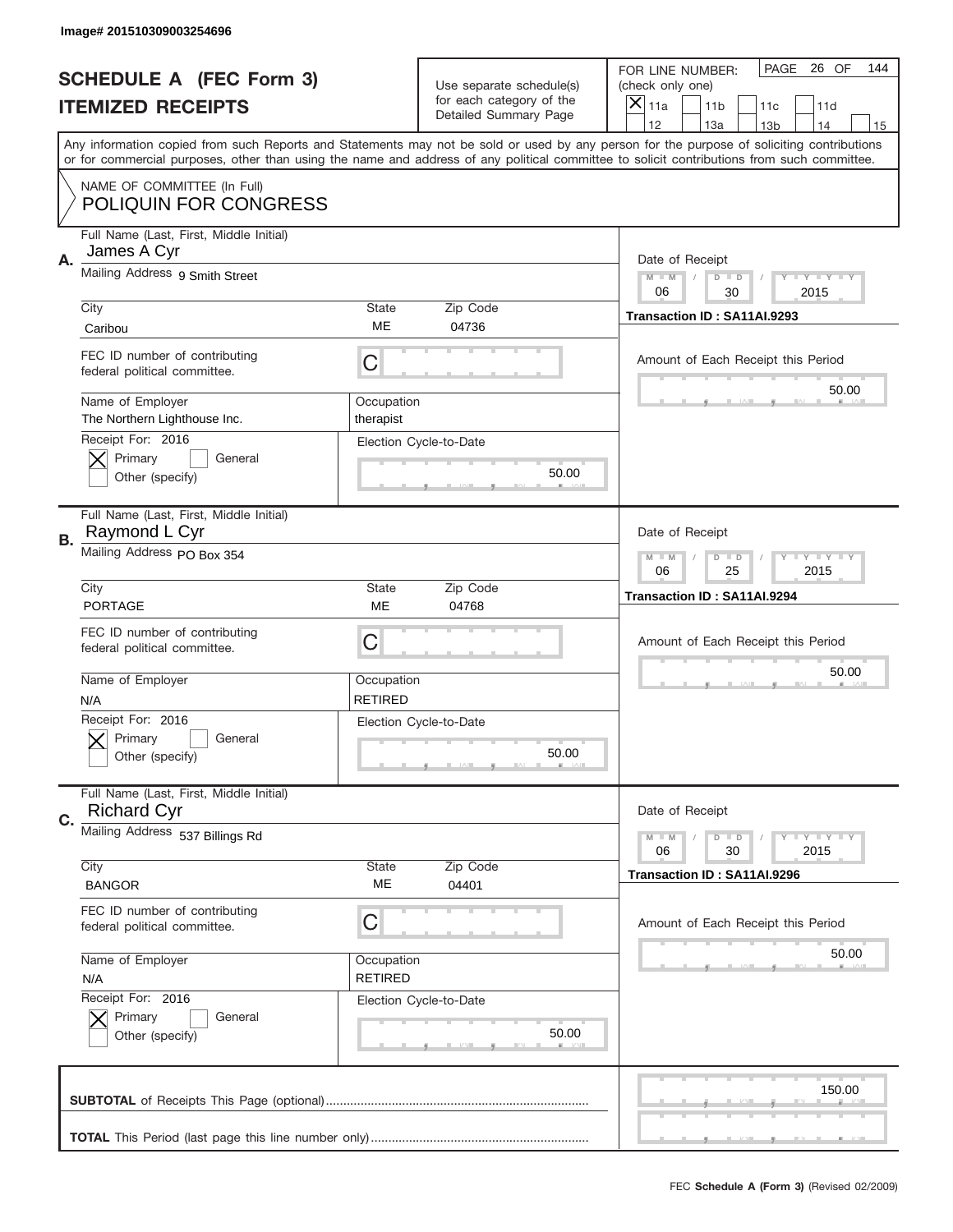| Image# 201510309003254697                                           |                         |                                                   |                                                                                                                                                                                       |
|---------------------------------------------------------------------|-------------------------|---------------------------------------------------|---------------------------------------------------------------------------------------------------------------------------------------------------------------------------------------|
| <b>SCHEDULE A (FEC Form 3)</b>                                      |                         | Use separate schedule(s)                          | PAGE 27 OF<br>144<br>FOR LINE NUMBER:<br>(check only one)                                                                                                                             |
| <b>ITEMIZED RECEIPTS</b>                                            |                         | for each category of the<br>Detailed Summary Page | ×<br>11a<br>11 <sub>b</sub><br>11c<br>11d                                                                                                                                             |
|                                                                     |                         |                                                   | 12<br>13a<br>14<br>13 <sub>b</sub><br>15<br>Any information copied from such Reports and Statements may not be sold or used by any person for the purpose of soliciting contributions |
|                                                                     |                         |                                                   | or for commercial purposes, other than using the name and address of any political committee to solicit contributions from such committee.                                            |
| NAME OF COMMITTEE (In Full)<br><b>POLIQUIN FOR CONGRESS</b>         |                         |                                                   |                                                                                                                                                                                       |
| Full Name (Last, First, Middle Initial)<br>Suzanne M Cyr<br>Α.      |                         |                                                   | Date of Receipt                                                                                                                                                                       |
| Mailing Address 284 Brunswick St                                    |                         |                                                   | $M - M$<br><b>LYLYLY</b><br>$D$ $D$<br>06<br>05<br>2015                                                                                                                               |
| City                                                                | State                   | Zip Code                                          | Transaction ID: SA11AI.9297                                                                                                                                                           |
| Old Town                                                            | ME                      | 04488                                             |                                                                                                                                                                                       |
| FEC ID number of contributing<br>federal political committee.       | C                       |                                                   | Amount of Each Receipt this Period                                                                                                                                                    |
| Name of Employer<br>none                                            | Occupation<br>homemaker |                                                   | 2700.00                                                                                                                                                                               |
| Receipt For: 2016<br>Primary<br>General<br>Other (specify)          |                         | Election Cycle-to-Date<br>5400.00                 |                                                                                                                                                                                       |
| Full Name (Last, First, Middle Initial)<br>Mark R Daigle<br>В.      |                         |                                                   | Date of Receipt                                                                                                                                                                       |
| Mailing Address 24 Gilbert Drive                                    |                         |                                                   | $M - M$<br>$D$ $D$<br><b>LYLYLY</b><br>06<br>23<br>2015                                                                                                                               |
| City                                                                | State                   | Zip Code                                          | Transaction ID: SA11AI.9298                                                                                                                                                           |
| Manchester                                                          | ME                      | 04351                                             |                                                                                                                                                                                       |
| FEC ID number of contributing<br>federal political committee.       | C                       |                                                   | Amount of Each Receipt this Period                                                                                                                                                    |
| Name of Employer                                                    | Occupation              |                                                   | 30.00                                                                                                                                                                                 |
| Minerals Technologies Inc.                                          |                         | <b>Business Development Manager</b>               |                                                                                                                                                                                       |
| Receipt For: 2016<br>General<br>Primary<br>Other (specify)          |                         | Election Cycle-to-Date<br>30.00                   |                                                                                                                                                                                       |
| Full Name (Last, First, Middle Initial)<br><b>Justin Daly</b><br>C. |                         |                                                   | Date of Receipt                                                                                                                                                                       |
| Mailing Address PO Box 1301                                         |                         |                                                   | <b>LYLYLY</b><br>$M - M$<br>$D$ $D$<br>06<br>29<br>2015                                                                                                                               |
| City                                                                | State                   | Zip Code                                          |                                                                                                                                                                                       |
| <b>GREAT FALLS</b>                                                  | VA                      | 22066                                             | Transaction ID: SA11AI.9300                                                                                                                                                           |
| FEC ID number of contributing<br>federal political committee.       | C                       |                                                   | Amount of Each Receipt this Period                                                                                                                                                    |
| Name of Employer                                                    | Occupation              |                                                   | 500.00                                                                                                                                                                                |
| daly consulting group                                               | owner                   |                                                   |                                                                                                                                                                                       |
| Receipt For: 2016<br>Primary<br>General<br>Other (specify)          |                         | Election Cycle-to-Date<br>500.00                  |                                                                                                                                                                                       |
|                                                                     |                         |                                                   | 3230.00                                                                                                                                                                               |
|                                                                     |                         |                                                   |                                                                                                                                                                                       |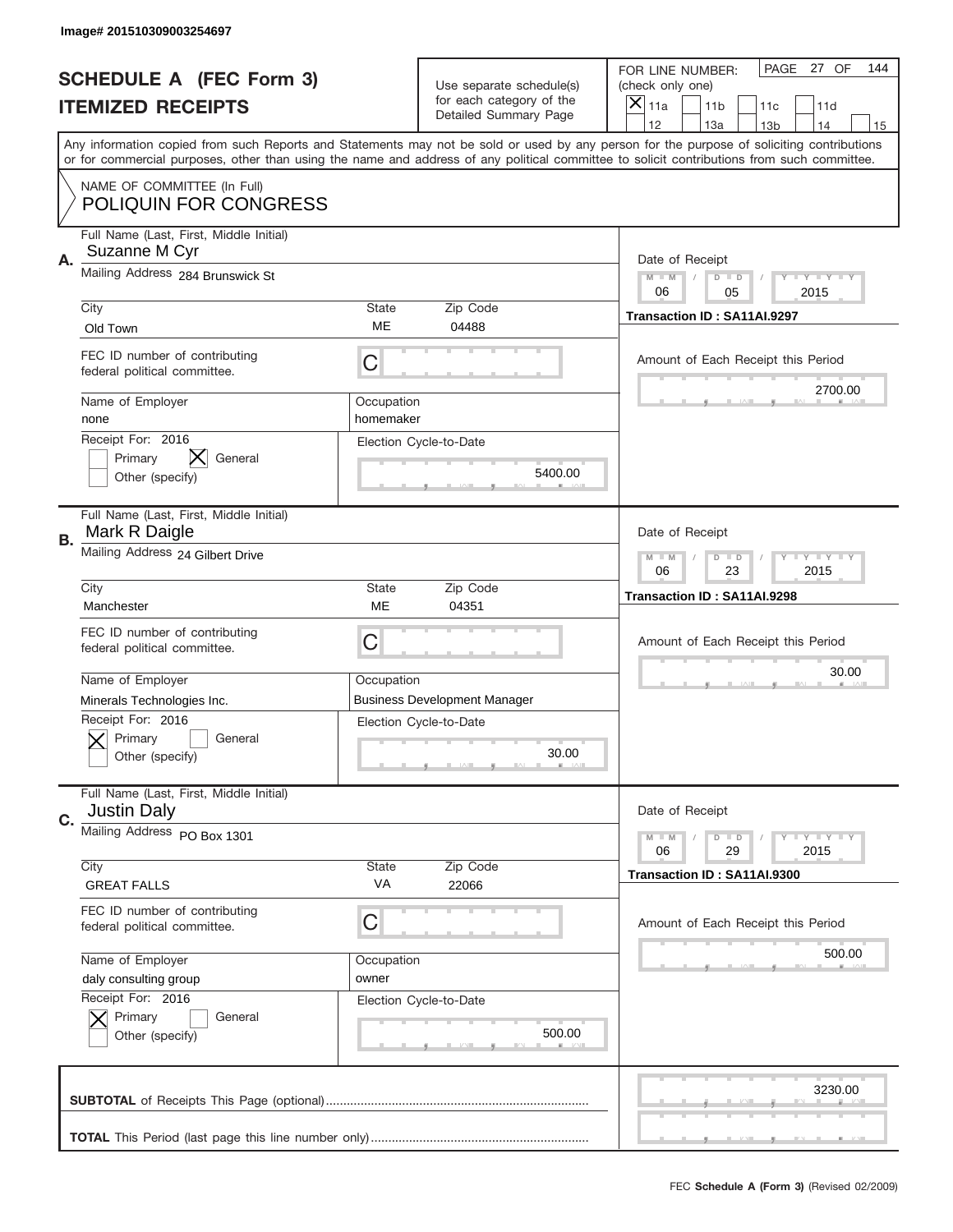|           | Image# 201510309003254698                                                                         |                       |                                                   |                                                                                                                                                                                                                                                                                                                                     |
|-----------|---------------------------------------------------------------------------------------------------|-----------------------|---------------------------------------------------|-------------------------------------------------------------------------------------------------------------------------------------------------------------------------------------------------------------------------------------------------------------------------------------------------------------------------------------|
|           | <b>SCHEDULE A (FEC Form 3)</b>                                                                    |                       | Use separate schedule(s)                          | PAGE 28 OF<br>144<br>FOR LINE NUMBER:<br>(check only one)                                                                                                                                                                                                                                                                           |
|           | <b>ITEMIZED RECEIPTS</b>                                                                          |                       | for each category of the<br>Detailed Summary Page | ×<br>11a<br>11 <sub>b</sub><br>11c<br>11d                                                                                                                                                                                                                                                                                           |
|           |                                                                                                   |                       |                                                   | 12<br>13a<br>14<br>13 <sub>b</sub><br>15<br>Any information copied from such Reports and Statements may not be sold or used by any person for the purpose of soliciting contributions<br>or for commercial purposes, other than using the name and address of any political committee to solicit contributions from such committee. |
|           | NAME OF COMMITTEE (In Full)<br><b>POLIQUIN FOR CONGRESS</b>                                       |                       |                                                   |                                                                                                                                                                                                                                                                                                                                     |
| Α.        | Full Name (Last, First, Middle Initial)<br>Howard H Dana Jr                                       |                       |                                                   | Date of Receipt                                                                                                                                                                                                                                                                                                                     |
|           | Mailing Address 41 Bowdoin St                                                                     |                       |                                                   | $M - M$<br><b>LYLYLY</b><br>$D$ $D$<br>06<br>26<br>2015                                                                                                                                                                                                                                                                             |
|           | City<br>Portland                                                                                  | State<br>ME           | Zip Code<br>04102                                 | Transaction ID: SA11AI.9301                                                                                                                                                                                                                                                                                                         |
|           | FEC ID number of contributing<br>federal political committee.                                     | C                     |                                                   | Amount of Each Receipt this Period<br>2000.00                                                                                                                                                                                                                                                                                       |
|           | Name of Employer<br>N/A                                                                           | Occupation<br>Retired |                                                   |                                                                                                                                                                                                                                                                                                                                     |
|           | Receipt For: 2016<br>Primary<br>General<br>Other (specify)                                        |                       | Election Cycle-to-Date<br>2000.00                 |                                                                                                                                                                                                                                                                                                                                     |
| <b>B.</b> | Full Name (Last, First, Middle Initial)<br>Bryan Dench                                            |                       |                                                   | Date of Receipt                                                                                                                                                                                                                                                                                                                     |
|           | Mailing Address 295 Foreside Road                                                                 |                       |                                                   | $M - M$<br>$D$ $D$<br><b>LYLYLY</b><br>05<br>28<br>2015                                                                                                                                                                                                                                                                             |
|           | City<br>Falmouth                                                                                  | State<br>ME           | Zip Code<br>04105                                 | Transaction ID: SA11AI.9302                                                                                                                                                                                                                                                                                                         |
|           | FEC ID number of contributing<br>federal political committee.                                     | C                     |                                                   | Amount of Each Receipt this Period                                                                                                                                                                                                                                                                                                  |
|           |                                                                                                   |                       |                                                   |                                                                                                                                                                                                                                                                                                                                     |
|           | Name of Employer                                                                                  | Occupation            |                                                   | 250.00                                                                                                                                                                                                                                                                                                                              |
|           | <b>Skelton Taintor &amp; Abbott</b><br>Receipt For: 2016<br>General<br>Primary<br>Other (specify) | Attorney              | Election Cycle-to-Date<br>250.00                  |                                                                                                                                                                                                                                                                                                                                     |
| C.        | Full Name (Last, First, Middle Initial)<br><b>Scott Dillon</b>                                    |                       |                                                   | Date of Receipt                                                                                                                                                                                                                                                                                                                     |
|           | Mailing Address PO Box 296                                                                        |                       |                                                   | <b>LYLYLY</b><br>$M - M$<br>$D$ $D$<br>06<br>2015<br>01                                                                                                                                                                                                                                                                             |
|           | City<br>Anson                                                                                     | State<br>ME           | Zip Code<br>04911                                 | Transaction ID: SA11AI.9304                                                                                                                                                                                                                                                                                                         |
|           | FEC ID number of contributing<br>federal political committee.                                     | С                     |                                                   | Amount of Each Receipt this Period                                                                                                                                                                                                                                                                                                  |
|           | Name of Employer                                                                                  | Occupation            |                                                   | 2700.00                                                                                                                                                                                                                                                                                                                             |
|           | <b>Dillon Investments LLC</b><br>Receipt For: 2016<br>Primary<br>General<br>Other (specify)       | owner                 | Election Cycle-to-Date<br>2700.00                 |                                                                                                                                                                                                                                                                                                                                     |
|           |                                                                                                   |                       |                                                   | 4950.00                                                                                                                                                                                                                                                                                                                             |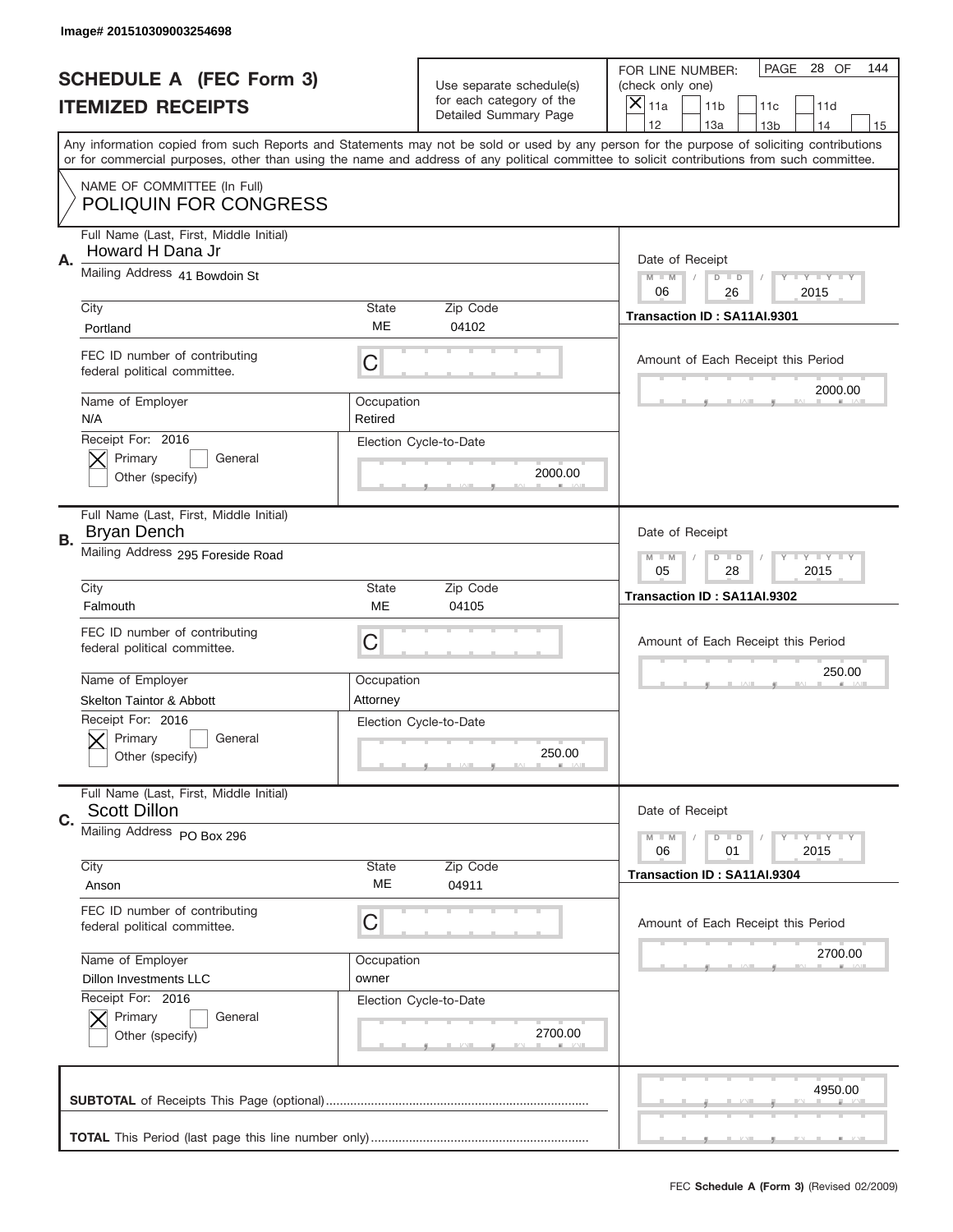|    | Image# 201510309003254699                                        |                     |                                                   |                                                                                                                                                                                                                                                                                                                                     |
|----|------------------------------------------------------------------|---------------------|---------------------------------------------------|-------------------------------------------------------------------------------------------------------------------------------------------------------------------------------------------------------------------------------------------------------------------------------------------------------------------------------------|
|    | <b>SCHEDULE A (FEC Form 3)</b>                                   |                     | Use separate schedule(s)                          | PAGE 29 OF<br>144<br>FOR LINE NUMBER:<br>(check only one)                                                                                                                                                                                                                                                                           |
|    | <b>ITEMIZED RECEIPTS</b>                                         |                     | for each category of the<br>Detailed Summary Page | ×<br>11a<br>11 <sub>b</sub><br>11c<br>11d                                                                                                                                                                                                                                                                                           |
|    |                                                                  |                     |                                                   | 12<br>13a<br>14<br>13 <sub>b</sub><br>15<br>Any information copied from such Reports and Statements may not be sold or used by any person for the purpose of soliciting contributions<br>or for commercial purposes, other than using the name and address of any political committee to solicit contributions from such committee. |
|    | NAME OF COMMITTEE (In Full)<br><b>POLIQUIN FOR CONGRESS</b>      |                     |                                                   |                                                                                                                                                                                                                                                                                                                                     |
| Α. | Full Name (Last, First, Middle Initial)<br><b>Scott Dillon</b>   |                     |                                                   | Date of Receipt                                                                                                                                                                                                                                                                                                                     |
|    | Mailing Address PO Box 296                                       |                     |                                                   | $M - M$<br><b>LYLYLY</b><br>$D$ $D$<br>06<br>2015<br>01                                                                                                                                                                                                                                                                             |
|    | City<br>Anson                                                    | State<br>ME         | Zip Code<br>04911                                 | Transaction ID: SA11AI.9305                                                                                                                                                                                                                                                                                                         |
|    | FEC ID number of contributing<br>federal political committee.    | C                   |                                                   | Amount of Each Receipt this Period<br>2700.00                                                                                                                                                                                                                                                                                       |
|    | Name of Employer<br><b>Dillon Investments LLC</b>                | Occupation<br>owner |                                                   |                                                                                                                                                                                                                                                                                                                                     |
|    | Receipt For: 2016<br>X.<br>Primary<br>General<br>Other (specify) |                     | Election Cycle-to-Date<br>5400.00                 |                                                                                                                                                                                                                                                                                                                                     |
| В. | Full Name (Last, First, Middle Initial)<br>Thomas Dillon         |                     |                                                   | Date of Receipt                                                                                                                                                                                                                                                                                                                     |
|    | Mailing Address PO Box 296                                       |                     |                                                   | $M - M$<br>$D$ $D$<br><b>THEY THEY</b><br>06<br>01<br>2015                                                                                                                                                                                                                                                                          |
|    | City<br>Anson                                                    | State<br>ME         | Zip Code<br>04911                                 | Transaction ID: SA11AI.9307                                                                                                                                                                                                                                                                                                         |
|    | FEC ID number of contributing<br>federal political committee.    | C                   |                                                   | Amount of Each Receipt this Period                                                                                                                                                                                                                                                                                                  |
|    | Name of Employer<br>Dillon Investments LLC                       | Occupation<br>owner |                                                   | 2700.00                                                                                                                                                                                                                                                                                                                             |
|    | Receipt For: 2016<br>General<br>Primary<br>Other (specify)       |                     | Election Cycle-to-Date<br>2700.00                 |                                                                                                                                                                                                                                                                                                                                     |
| C. | Full Name (Last, First, Middle Initial)<br><b>Thomas Dillon</b>  |                     |                                                   | Date of Receipt                                                                                                                                                                                                                                                                                                                     |
|    | Mailing Address PO Box 296                                       |                     |                                                   | <b>LYLYLY</b><br>$M - M$<br>$D$ $D$<br>06<br>2015<br>01                                                                                                                                                                                                                                                                             |
|    | City<br>Anson                                                    | State<br>ME         | Zip Code<br>04911                                 | Transaction ID: SA11AI.9308                                                                                                                                                                                                                                                                                                         |
|    |                                                                  |                     |                                                   |                                                                                                                                                                                                                                                                                                                                     |
|    | FEC ID number of contributing<br>federal political committee.    | С                   |                                                   | Amount of Each Receipt this Period                                                                                                                                                                                                                                                                                                  |
|    | Name of Employer<br><b>Dillon Investments LLC</b>                | Occupation<br>owner |                                                   | 2700.00                                                                                                                                                                                                                                                                                                                             |
|    | Receipt For: 2016<br>Primary<br>General<br>Other (specify)       |                     | Election Cycle-to-Date<br>5400.00                 |                                                                                                                                                                                                                                                                                                                                     |
|    |                                                                  |                     |                                                   | 8100.00                                                                                                                                                                                                                                                                                                                             |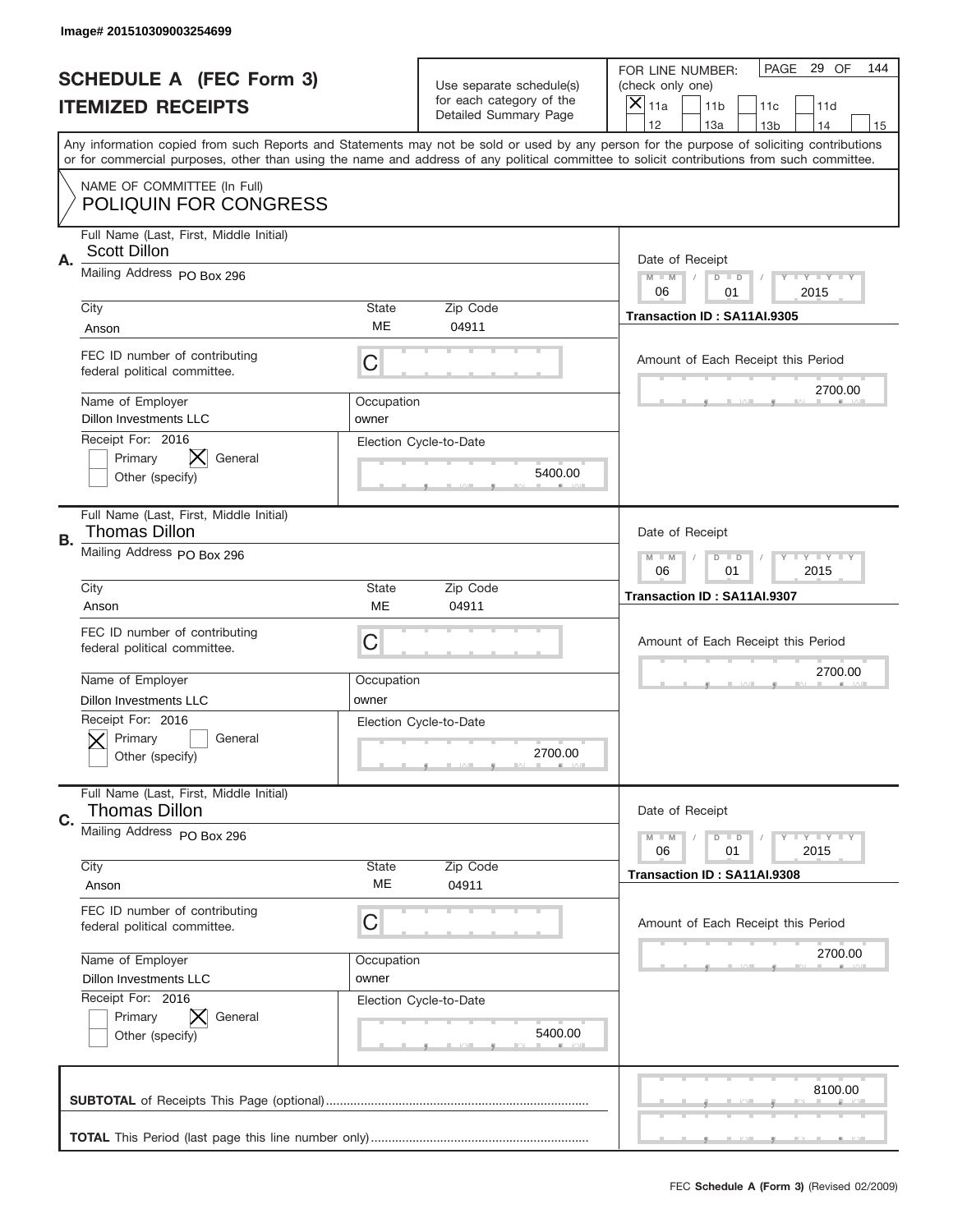|    | Image# 201510309003254700                                     |                                         |                                                   |                                                                                                                                                                                                                                                                                                                                     |
|----|---------------------------------------------------------------|-----------------------------------------|---------------------------------------------------|-------------------------------------------------------------------------------------------------------------------------------------------------------------------------------------------------------------------------------------------------------------------------------------------------------------------------------------|
|    | <b>SCHEDULE A (FEC Form 3)</b>                                |                                         | Use separate schedule(s)                          | PAGE<br>30 OF<br>144<br>FOR LINE NUMBER:<br>(check only one)                                                                                                                                                                                                                                                                        |
|    | <b>ITEMIZED RECEIPTS</b>                                      |                                         | for each category of the<br>Detailed Summary Page | ×<br>11a<br>11 <sub>b</sub><br>11c<br>11d                                                                                                                                                                                                                                                                                           |
|    |                                                               |                                         |                                                   | 12<br>13a<br>14<br>13 <sub>b</sub><br>15<br>Any information copied from such Reports and Statements may not be sold or used by any person for the purpose of soliciting contributions<br>or for commercial purposes, other than using the name and address of any political committee to solicit contributions from such committee. |
|    | NAME OF COMMITTEE (In Full)<br><b>POLIQUIN FOR CONGRESS</b>   |                                         |                                                   |                                                                                                                                                                                                                                                                                                                                     |
| Α. | Full Name (Last, First, Middle Initial)<br>William C Dow      |                                         |                                                   | Date of Receipt                                                                                                                                                                                                                                                                                                                     |
|    | Mailing Address 11 Fern Ave                                   |                                         |                                                   | $M - M$<br><b>LYLYLY</b><br>$D$ $D$<br>05<br>28<br>2015                                                                                                                                                                                                                                                                             |
|    | City<br>Falmouth                                              | State<br>ME                             | Zip Code<br>04105                                 | Transaction ID: SA11AI.9309                                                                                                                                                                                                                                                                                                         |
|    | FEC ID number of contributing<br>federal political committee. | C                                       |                                                   | Amount of Each Receipt this Period<br>1000.00                                                                                                                                                                                                                                                                                       |
|    | Name of Employer<br>Dow Capital Management                    | Occupation<br><b>Investment Advisor</b> |                                                   |                                                                                                                                                                                                                                                                                                                                     |
|    | Receipt For: 2016<br>Primary<br>General<br>Other (specify)    |                                         | Election Cycle-to-Date<br>1000.00                 |                                                                                                                                                                                                                                                                                                                                     |
| В. | Full Name (Last, First, Middle Initial)<br>Gregory A Dufour   |                                         |                                                   | Date of Receipt                                                                                                                                                                                                                                                                                                                     |
|    | Mailing Address 35 Ashley Terrace                             |                                         |                                                   | $M - M$<br>$D$ $D$<br><b>LYLYLY</b><br>04<br>16<br>2015                                                                                                                                                                                                                                                                             |
|    | City<br>Rockport                                              | <b>State</b><br>ME                      | Zip Code<br>04856                                 | Transaction ID: SA11AI.9311                                                                                                                                                                                                                                                                                                         |
|    | FEC ID number of contributing<br>federal political committee. | C                                       |                                                   | Amount of Each Receipt this Period                                                                                                                                                                                                                                                                                                  |
|    | Name of Employer<br><b>Camden National Bank</b>               | Occupation<br><b>Community Banker</b>   |                                                   | 500.00                                                                                                                                                                                                                                                                                                                              |
|    |                                                               |                                         |                                                   |                                                                                                                                                                                                                                                                                                                                     |
|    | Receipt For: 2016<br>General<br>Primary<br>Other (specify)    | Election Cycle-to-Date                  | 500.00                                            |                                                                                                                                                                                                                                                                                                                                     |
| C. | Full Name (Last, First, Middle Initial)<br>Sandi Dunham       |                                         |                                                   | Date of Receipt                                                                                                                                                                                                                                                                                                                     |
|    | Mailing Address 11 Becky's Cove Lane                          |                                         |                                                   | <b>LYLYLY</b><br>$M - M$<br>$D$ $D$<br>05<br>2015<br>28                                                                                                                                                                                                                                                                             |
|    | City<br>Cape Elizabeth                                        | State<br>ME                             | Zip Code<br>04107                                 | Transaction ID: SA11AI.9312                                                                                                                                                                                                                                                                                                         |
|    | FEC ID number of contributing<br>federal political committee. | С                                       |                                                   | Amount of Each Receipt this Period                                                                                                                                                                                                                                                                                                  |
|    | Name of Employer<br>N/A                                       | Occupation<br><b>RETIRED</b>            |                                                   | 250.00                                                                                                                                                                                                                                                                                                                              |
|    | Receipt For: 2016<br>Primary<br>General<br>Other (specify)    |                                         | Election Cycle-to-Date<br>250.00                  |                                                                                                                                                                                                                                                                                                                                     |
|    |                                                               |                                         |                                                   | 1750.00                                                                                                                                                                                                                                                                                                                             |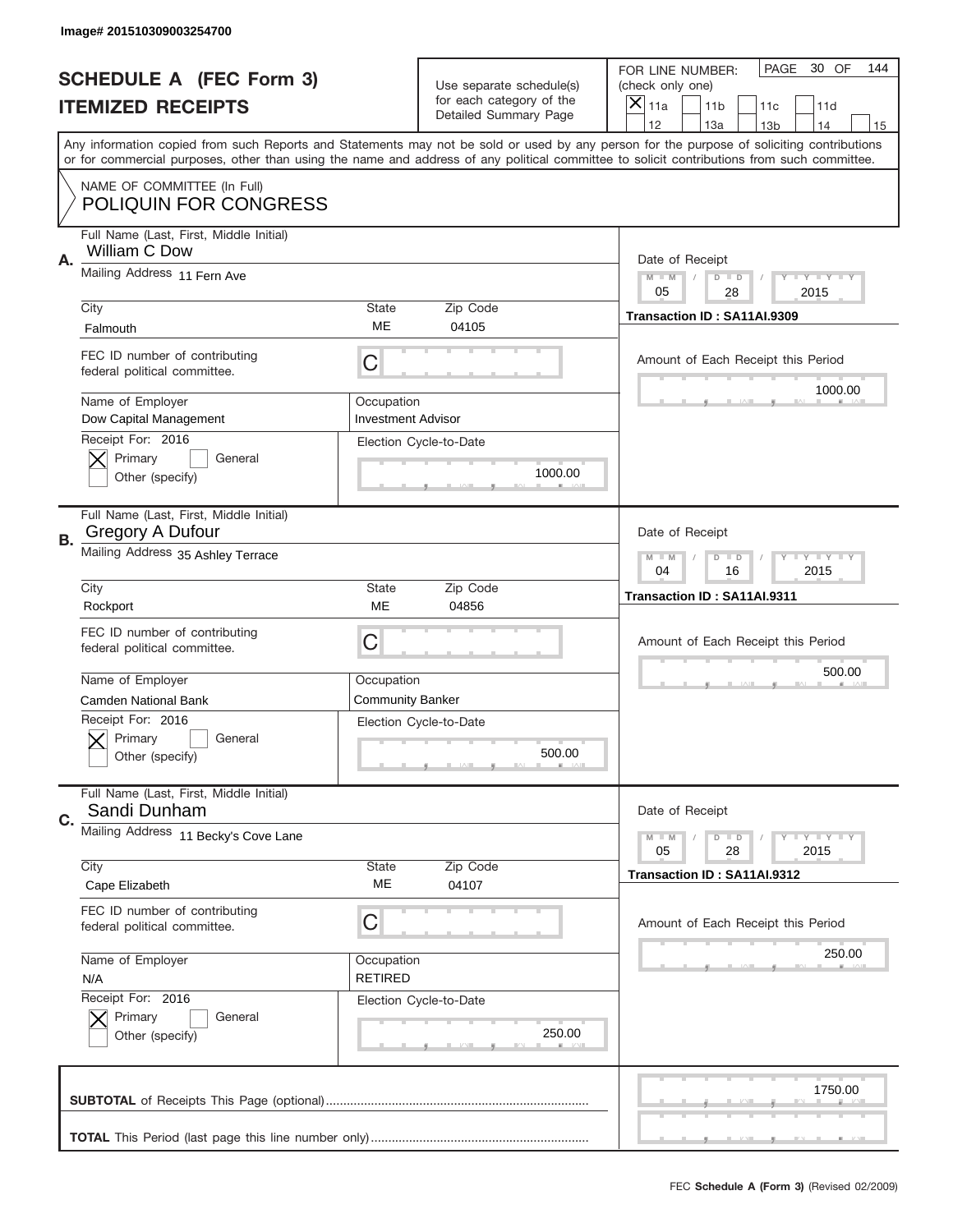|    | Image# 201510309003254701                                      |                                  |                                                   |                                                                                                                                                                                                                                                                                                                                     |
|----|----------------------------------------------------------------|----------------------------------|---------------------------------------------------|-------------------------------------------------------------------------------------------------------------------------------------------------------------------------------------------------------------------------------------------------------------------------------------------------------------------------------------|
|    | <b>SCHEDULE A (FEC Form 3)</b>                                 |                                  | Use separate schedule(s)                          | PAGE<br>31 OF<br>144<br>FOR LINE NUMBER:<br>(check only one)                                                                                                                                                                                                                                                                        |
|    | <b>ITEMIZED RECEIPTS</b>                                       |                                  | for each category of the<br>Detailed Summary Page | $\overline{X} _{11a}$<br>11 <sub>b</sub><br>11c<br>11d                                                                                                                                                                                                                                                                              |
|    |                                                                |                                  |                                                   | 12<br>13a<br>14<br>13 <sub>b</sub><br>15<br>Any information copied from such Reports and Statements may not be sold or used by any person for the purpose of soliciting contributions<br>or for commercial purposes, other than using the name and address of any political committee to solicit contributions from such committee. |
|    | NAME OF COMMITTEE (In Full)<br><b>POLIQUIN FOR CONGRESS</b>    |                                  |                                                   |                                                                                                                                                                                                                                                                                                                                     |
| Α. | Full Name (Last, First, Middle Initial)<br>Thomas Dunham       |                                  |                                                   | Date of Receipt                                                                                                                                                                                                                                                                                                                     |
|    | Mailing Address 11 Becky's Cove Lane                           |                                  |                                                   | $M$ $M$<br>$D$ $D$<br>Y I Y I Y I Y<br>05<br>28<br>2015                                                                                                                                                                                                                                                                             |
|    | City<br>Cape Elizabeth                                         | State<br>ME                      | Zip Code<br>04107                                 | Transaction ID: SA11AI.9313                                                                                                                                                                                                                                                                                                         |
|    | FEC ID number of contributing<br>federal political committee.  | C                                |                                                   | Amount of Each Receipt this Period                                                                                                                                                                                                                                                                                                  |
|    | Name of Employer<br>NAI The Dunham Group                       | Occupation<br><b>Real Estate</b> |                                                   | 250.00                                                                                                                                                                                                                                                                                                                              |
|    | Receipt For: 2016<br>Primary<br>General<br>Other (specify)     |                                  | Election Cycle-to-Date<br>250.00                  |                                                                                                                                                                                                                                                                                                                                     |
| В. | Full Name (Last, First, Middle Initial)<br>Lawrence E Dwight   |                                  |                                                   | Date of Receipt                                                                                                                                                                                                                                                                                                                     |
|    | Mailing Address 46 PARSONS bEACH Rd                            |                                  |                                                   | $M - M$<br>$D$ $D$<br>Y I Y I Y I Y<br>05<br>28<br>2015                                                                                                                                                                                                                                                                             |
|    | City<br>Kennebunk                                              | <b>State</b><br>ME               | Zip Code<br>04043                                 | Transaction ID: SA11AI.9314                                                                                                                                                                                                                                                                                                         |
|    | FEC ID number of contributing<br>federal political committee.  | C                                |                                                   | Amount of Each Receipt this Period                                                                                                                                                                                                                                                                                                  |
|    | Name of Employer<br>N/A                                        | Occupation<br><b>RETIRED</b>     |                                                   | 250.00                                                                                                                                                                                                                                                                                                                              |
|    | Receipt For: 2016<br>General<br>Primary<br>Other (specify)     |                                  | Election Cycle-to-Date<br>250.00                  |                                                                                                                                                                                                                                                                                                                                     |
| C. | Full Name (Last, First, Middle Initial)<br><b>Richard Dyke</b> |                                  |                                                   | Date of Receipt                                                                                                                                                                                                                                                                                                                     |
|    | Mailing Address PO Box 1385                                    |                                  |                                                   | $D$ $D$<br><b>LYLYLY</b><br>$M - M$<br>06<br>09<br>2015                                                                                                                                                                                                                                                                             |
|    | City<br>Windham                                                | <b>State</b><br>МE               | Zip Code<br>04062                                 | Transaction ID: SA11AI.9316                                                                                                                                                                                                                                                                                                         |
|    | FEC ID number of contributing<br>federal political committee.  | С                                |                                                   | Amount of Each Receipt this Period                                                                                                                                                                                                                                                                                                  |
|    | Name of Employer<br>Self<br>Receipt For: 2016                  | Occupation<br>manufacturer       |                                                   | 2700.00                                                                                                                                                                                                                                                                                                                             |
|    | Primary<br>General<br>Other (specify)                          |                                  | Election Cycle-to-Date<br>2700.00                 |                                                                                                                                                                                                                                                                                                                                     |
|    |                                                                |                                  |                                                   | 3200.00                                                                                                                                                                                                                                                                                                                             |
|    |                                                                |                                  |                                                   |                                                                                                                                                                                                                                                                                                                                     |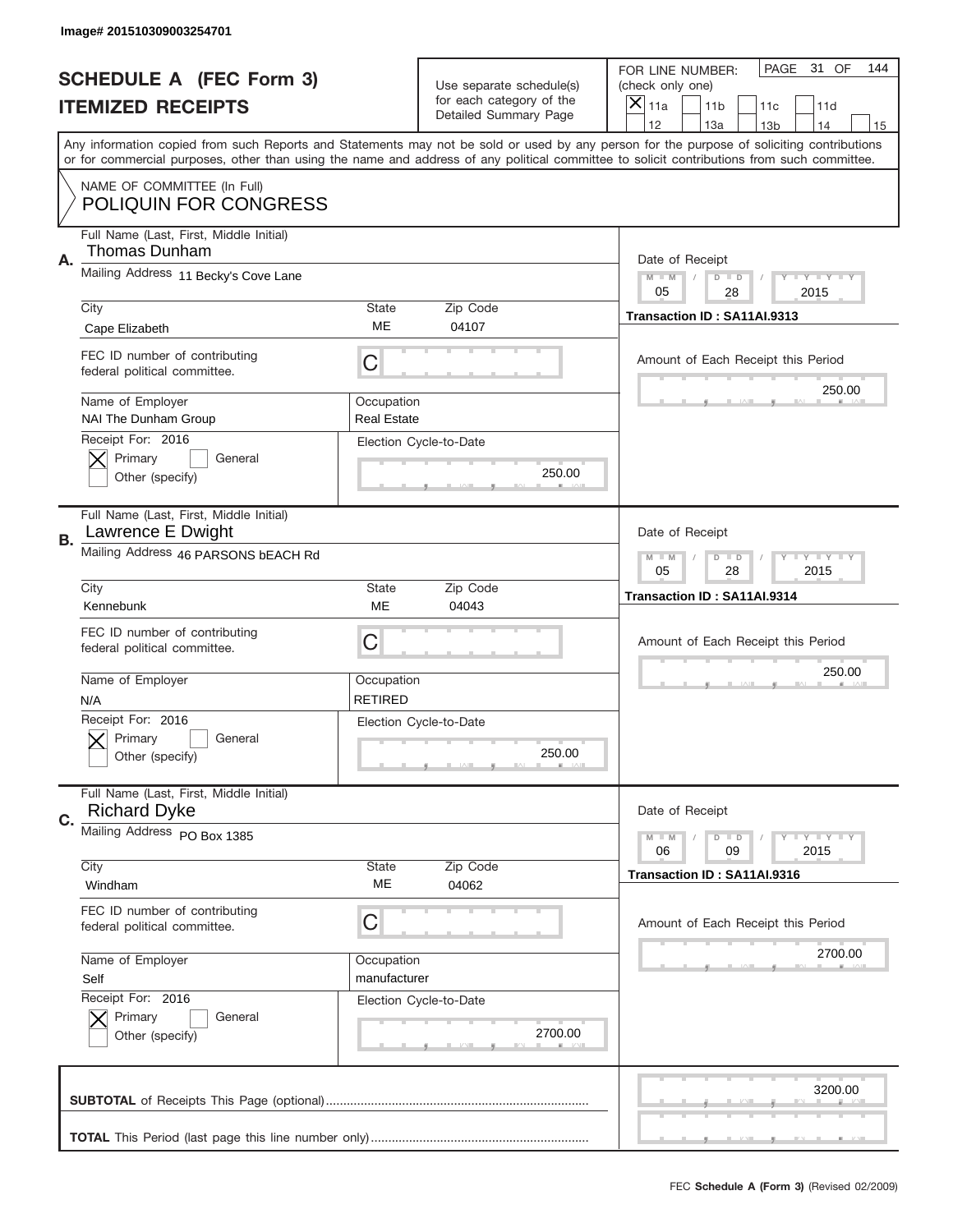|    | Image# 201510309003254702                                     |                  |                                                   |                                                                                                                                                                                                                                                                                         |
|----|---------------------------------------------------------------|------------------|---------------------------------------------------|-----------------------------------------------------------------------------------------------------------------------------------------------------------------------------------------------------------------------------------------------------------------------------------------|
|    | <b>SCHEDULE A (FEC Form 3)</b>                                |                  | Use separate schedule(s)                          | PAGE 32 OF<br>144<br>FOR LINE NUMBER:<br>(check only one)                                                                                                                                                                                                                               |
|    | <b>ITEMIZED RECEIPTS</b>                                      |                  | for each category of the<br>Detailed Summary Page | ×<br>11a<br>11 <sub>b</sub><br>11c<br>11d                                                                                                                                                                                                                                               |
|    |                                                               |                  |                                                   | 12<br>13a<br>14<br>13 <sub>b</sub><br>15                                                                                                                                                                                                                                                |
|    |                                                               |                  |                                                   | Any information copied from such Reports and Statements may not be sold or used by any person for the purpose of soliciting contributions<br>or for commercial purposes, other than using the name and address of any political committee to solicit contributions from such committee. |
|    | NAME OF COMMITTEE (In Full)<br><b>POLIQUIN FOR CONGRESS</b>   |                  |                                                   |                                                                                                                                                                                                                                                                                         |
| Α. | Full Name (Last, First, Middle Initial)<br>David Edsall       |                  |                                                   | Date of Receipt                                                                                                                                                                                                                                                                         |
|    | Mailing Address 248 Branchview dr                             |                  |                                                   | $M - M$<br><b>LYLYLY</b><br>$D$ $D$<br>06<br>2015<br>30                                                                                                                                                                                                                                 |
|    | City                                                          | State            | Zip Code                                          | Transaction ID: SA11AI.9318                                                                                                                                                                                                                                                             |
|    | Ellsworth                                                     | ME               | 04605                                             |                                                                                                                                                                                                                                                                                         |
|    | FEC ID number of contributing<br>federal political committee. | C                |                                                   | Amount of Each Receipt this Period                                                                                                                                                                                                                                                      |
|    | Name of Employer<br>emmc                                      | Occupation<br>MD |                                                   | 50.00                                                                                                                                                                                                                                                                                   |
|    | Receipt For: 2016<br>Primary<br>General                       |                  | Election Cycle-to-Date                            |                                                                                                                                                                                                                                                                                         |
|    | Other (specify)                                               |                  | 50.00                                             |                                                                                                                                                                                                                                                                                         |
| В. | Full Name (Last, First, Middle Initial)<br>Dana A. Edwards    |                  |                                                   | Date of Receipt                                                                                                                                                                                                                                                                         |
|    | Mailing Address P.O. Box 692                                  |                  |                                                   | $M - M$<br>$D$ $D$<br><b>LYLYLY</b><br>05<br>28<br>2015                                                                                                                                                                                                                                 |
|    | City                                                          | State            | Zip Code                                          | Transaction ID: SA11AI.9319                                                                                                                                                                                                                                                             |
|    | Hampden                                                       | ME               | 04444                                             |                                                                                                                                                                                                                                                                                         |
|    |                                                               |                  |                                                   |                                                                                                                                                                                                                                                                                         |
|    | FEC ID number of contributing<br>federal political committee. | C                |                                                   | Amount of Each Receipt this Period                                                                                                                                                                                                                                                      |
|    | Name of Employer                                              | Occupation       |                                                   | 1000.00                                                                                                                                                                                                                                                                                 |
|    | Self                                                          | Retail           |                                                   |                                                                                                                                                                                                                                                                                         |
|    | Receipt For: 2016<br>General<br>Primary<br>Other (specify)    |                  | Election Cycle-to-Date<br>1000.00                 |                                                                                                                                                                                                                                                                                         |
|    | Full Name (Last, First, Middle Initial)                       |                  |                                                   | Date of Receipt                                                                                                                                                                                                                                                                         |
| C. | Jeremy Edwards<br>Mailing Address PO Box 634                  |                  |                                                   | <b>LYLYLY</b><br>$M - M$<br>$D$ $D$                                                                                                                                                                                                                                                     |
|    | City                                                          | State            | Zip Code                                          | 06<br>2015<br>01                                                                                                                                                                                                                                                                        |
|    | Hampden                                                       | ME               | 04444                                             | Transaction ID: SA11AI.9321                                                                                                                                                                                                                                                             |
|    | FEC ID number of contributing<br>federal political committee. | С                |                                                   | Amount of Each Receipt this Period                                                                                                                                                                                                                                                      |
|    | Name of Employer                                              | Occupation       |                                                   | 1000.00                                                                                                                                                                                                                                                                                 |
|    | <b>J&amp;J Edwards Properties</b>                             | Owner            |                                                   |                                                                                                                                                                                                                                                                                         |
|    | Receipt For: 2016                                             |                  | Election Cycle-to-Date                            |                                                                                                                                                                                                                                                                                         |
|    | Primary<br>General<br>Other (specify)                         |                  | 1000.00                                           |                                                                                                                                                                                                                                                                                         |
|    |                                                               |                  |                                                   | 2050.00                                                                                                                                                                                                                                                                                 |
|    |                                                               |                  |                                                   |                                                                                                                                                                                                                                                                                         |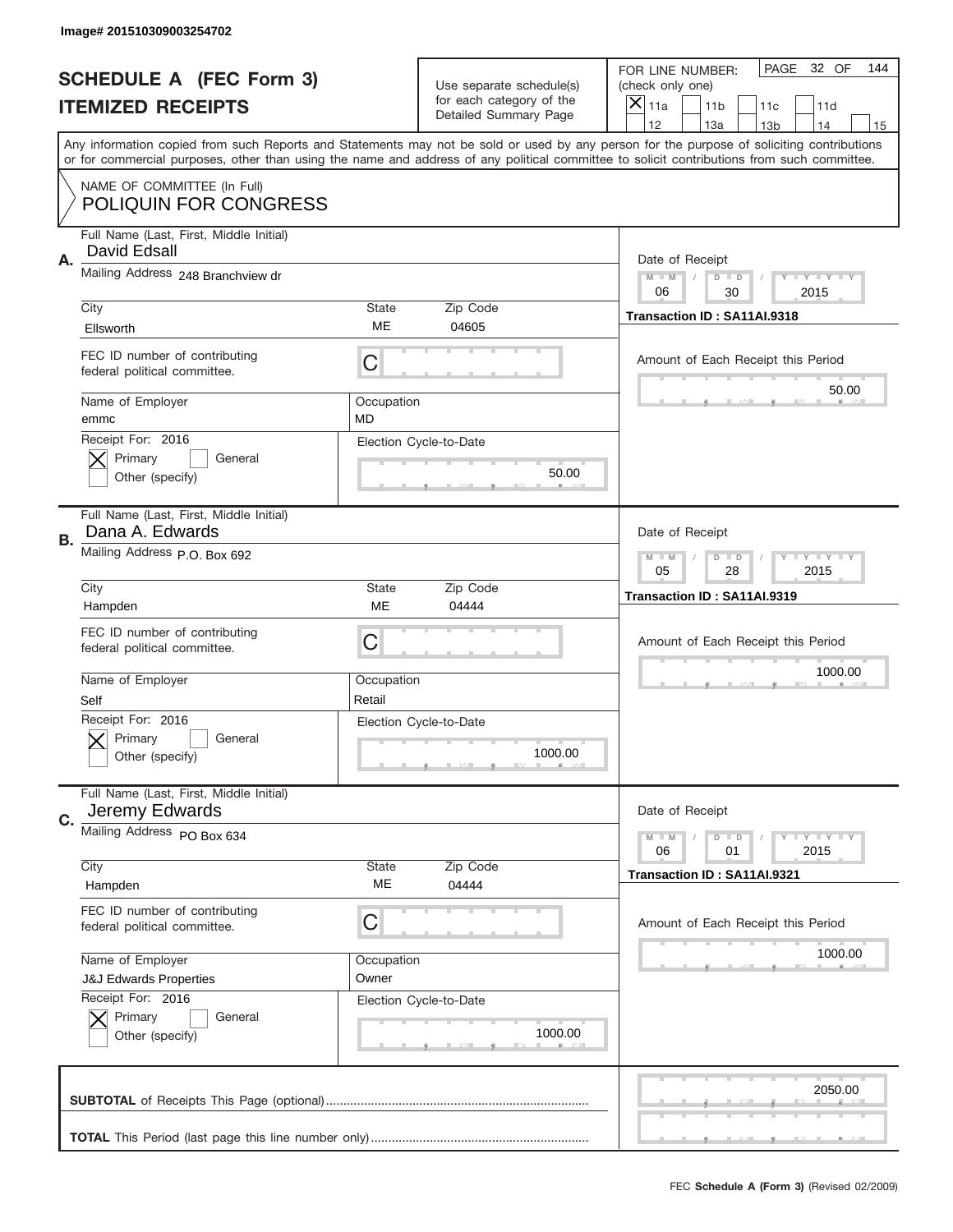|           | Image# 201510309003254703                                          |                     |                                                   |                                                                                                                                                                                                                                                                                                                                     |
|-----------|--------------------------------------------------------------------|---------------------|---------------------------------------------------|-------------------------------------------------------------------------------------------------------------------------------------------------------------------------------------------------------------------------------------------------------------------------------------------------------------------------------------|
|           | <b>SCHEDULE A (FEC Form 3)</b>                                     |                     | Use separate schedule(s)                          | PAGE 33 OF<br>144<br>FOR LINE NUMBER:<br>(check only one)                                                                                                                                                                                                                                                                           |
|           | <b>ITEMIZED RECEIPTS</b>                                           |                     | for each category of the<br>Detailed Summary Page | ×<br>11a<br>11 <sub>b</sub><br>11c<br>11d                                                                                                                                                                                                                                                                                           |
|           |                                                                    |                     |                                                   | 12<br>13a<br>14<br>13 <sub>b</sub><br>15<br>Any information copied from such Reports and Statements may not be sold or used by any person for the purpose of soliciting contributions<br>or for commercial purposes, other than using the name and address of any political committee to solicit contributions from such committee. |
|           | NAME OF COMMITTEE (In Full)<br><b>POLIQUIN FOR CONGRESS</b>        |                     |                                                   |                                                                                                                                                                                                                                                                                                                                     |
| Α.        | Full Name (Last, First, Middle Initial)<br>Tom Ellis               |                     |                                                   | Date of Receipt                                                                                                                                                                                                                                                                                                                     |
|           | Mailing Address 2402 Route 2                                       |                     |                                                   | $M - M$<br><b>THEY THEY</b><br>$D$ $D$<br>06<br>25<br>2015                                                                                                                                                                                                                                                                          |
|           | City<br>Hermon                                                     | State<br>ME         | Zip Code<br>04401                                 | Transaction ID: SA11AI.9323                                                                                                                                                                                                                                                                                                         |
|           | FEC ID number of contributing<br>federal political committee.      | C                   |                                                   | Amount of Each Receipt this Period<br>500.00                                                                                                                                                                                                                                                                                        |
|           | Name of Employer<br>E-con                                          | Occupation<br>Owner |                                                   |                                                                                                                                                                                                                                                                                                                                     |
|           | Receipt For: 2016<br>Primary<br>General<br>Other (specify)         |                     | Election Cycle-to-Date<br>500.00                  |                                                                                                                                                                                                                                                                                                                                     |
| <b>B.</b> | Full Name (Last, First, Middle Initial)<br><b>Michelle Emerson</b> |                     |                                                   | Date of Receipt                                                                                                                                                                                                                                                                                                                     |
|           | Mailing Address 370 Maple Hill Rd                                  |                     |                                                   | <b>LY LY LY</b><br>$M - M$<br>$D$ $D$<br>06<br>30<br>2015                                                                                                                                                                                                                                                                           |
|           | City<br>Auburn                                                     | State<br>ME         | Zip Code<br>04210                                 | Transaction ID: SA11AI.9582                                                                                                                                                                                                                                                                                                         |
|           | FEC ID number of contributing<br>federal political committee.      | C                   |                                                   | Amount of Each Receipt this Period                                                                                                                                                                                                                                                                                                  |
|           |                                                                    |                     |                                                   |                                                                                                                                                                                                                                                                                                                                     |
|           | Name of Employer<br>None                                           | Occupation<br>None  |                                                   | 2700.00                                                                                                                                                                                                                                                                                                                             |
|           | Receipt For: 2016<br>General<br>Primary<br>Other (specify)         |                     | Election Cycle-to-Date<br>2700.00                 |                                                                                                                                                                                                                                                                                                                                     |
| C.        | Full Name (Last, First, Middle Initial)<br>Michelle Emerson        |                     |                                                   | Date of Receipt                                                                                                                                                                                                                                                                                                                     |
|           | Mailing Address 370 Maple Hill Rd                                  |                     |                                                   | <b>LYLYLY</b><br>$M - M$<br>$D$ $D$<br>06<br>2015<br>30                                                                                                                                                                                                                                                                             |
|           | City<br>Auburn                                                     | State<br>ME         | Zip Code<br>04210                                 | Transaction ID: SA11AI.9583                                                                                                                                                                                                                                                                                                         |
|           | FEC ID number of contributing<br>federal political committee.      | C                   |                                                   | Amount of Each Receipt this Period                                                                                                                                                                                                                                                                                                  |
|           | Name of Employer<br>None                                           | Occupation<br>None  |                                                   | 2700.00                                                                                                                                                                                                                                                                                                                             |
|           | Receipt For: 2016<br>Primary<br>General<br>Other (specify)         |                     | Election Cycle-to-Date<br>5400.00                 |                                                                                                                                                                                                                                                                                                                                     |
|           |                                                                    |                     |                                                   | 5900.00                                                                                                                                                                                                                                                                                                                             |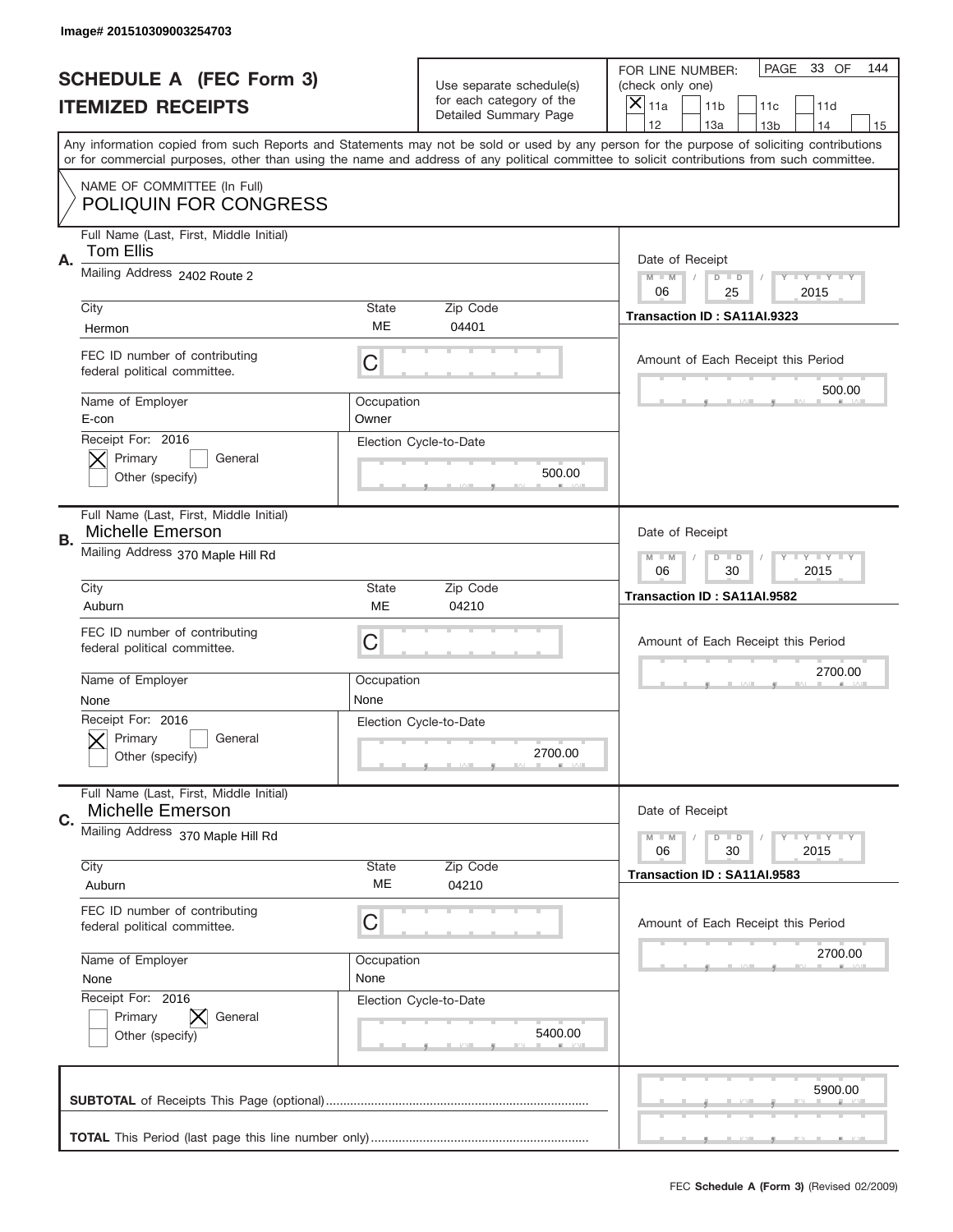|    | Image# 201510309003254704                                        |                              |                                                   |                                                                                                                                                                                       |
|----|------------------------------------------------------------------|------------------------------|---------------------------------------------------|---------------------------------------------------------------------------------------------------------------------------------------------------------------------------------------|
|    | <b>SCHEDULE A (FEC Form 3)</b>                                   |                              | Use separate schedule(s)                          | PAGE 34 OF<br>144<br>FOR LINE NUMBER:<br>(check only one)                                                                                                                             |
|    | <b>ITEMIZED RECEIPTS</b>                                         |                              | for each category of the<br>Detailed Summary Page | ×<br>11a<br>11 <sub>b</sub><br>11c<br>11d                                                                                                                                             |
|    |                                                                  |                              |                                                   | 12<br>13a<br>14<br>13 <sub>b</sub><br>15<br>Any information copied from such Reports and Statements may not be sold or used by any person for the purpose of soliciting contributions |
|    |                                                                  |                              |                                                   | or for commercial purposes, other than using the name and address of any political committee to solicit contributions from such committee.                                            |
|    | NAME OF COMMITTEE (In Full)<br><b>POLIQUIN FOR CONGRESS</b>      |                              |                                                   |                                                                                                                                                                                       |
| Α. | Full Name (Last, First, Middle Initial)<br>Amos Eno              |                              |                                                   | Date of Receipt                                                                                                                                                                       |
|    | Mailing Address 74 Lunt Road, Suite 300-302                      |                              |                                                   | $M - M$<br><b>LYLYLY</b><br>$D$ $D$<br>06<br>2015<br>25                                                                                                                               |
|    | City<br><b>FALMOUTH</b>                                          | State<br>ME                  | Zip Code<br>04105                                 | Transaction ID: SA11AI.9325                                                                                                                                                           |
|    | FEC ID number of contributing<br>federal political committee.    | C                            |                                                   | Amount of Each Receipt this Period                                                                                                                                                    |
|    | Name of Employer<br><b>RFG IIc</b>                               | Occupation<br>conservation   |                                                   | 50.00                                                                                                                                                                                 |
|    | Receipt For: 2016<br>Primary<br>General<br>Other (specify)       |                              | Election Cycle-to-Date<br>50.00                   |                                                                                                                                                                                       |
| В. | Full Name (Last, First, Middle Initial)<br>John Evangelakos      |                              |                                                   | Date of Receipt                                                                                                                                                                       |
|    | Mailing Address 1220 Park Avenue                                 |                              |                                                   | $M - M$<br>$D$ $D$<br><b>LYLYLY</b><br>06<br>30<br>2015                                                                                                                               |
|    | City<br><b>NEW YORK</b>                                          | State<br>NY.                 | Zip Code<br>10128                                 | Transaction ID: SA11AI.9327                                                                                                                                                           |
|    | FEC ID number of contributing<br>federal political committee.    | C                            |                                                   | Amount of Each Receipt this Period                                                                                                                                                    |
|    |                                                                  |                              |                                                   |                                                                                                                                                                                       |
|    | Name of Employer                                                 | Occupation                   |                                                   | 1000.00                                                                                                                                                                               |
|    | Sullivan & Cromwell LLP                                          | Attorney                     |                                                   |                                                                                                                                                                                       |
|    | Receipt For: 2016<br>General<br>Primary<br>Other (specify)       |                              | Election Cycle-to-Date<br>1000.00                 |                                                                                                                                                                                       |
| C. | Full Name (Last, First, Middle Initial)<br><b>Judy Fairbanks</b> |                              |                                                   | Date of Receipt                                                                                                                                                                       |
|    | Mailing Address 1103 Industry Rd                                 |                              |                                                   | <b>LYLYLY</b><br>$M - M$<br>$D$ $D$<br>06<br>29<br>2015                                                                                                                               |
|    | City<br>Industry                                                 | State<br>МE                  | Zip Code<br>04938                                 | Transaction ID: SA11AI.9329                                                                                                                                                           |
|    | FEC ID number of contributing<br>federal political committee.    | C                            |                                                   | Amount of Each Receipt this Period                                                                                                                                                    |
|    | Name of Employer<br>N/A                                          | Occupation<br><b>RETIRED</b> |                                                   | 50.00                                                                                                                                                                                 |
|    | Receipt For: 2016<br>Primary<br>General<br>Other (specify)       |                              | Election Cycle-to-Date<br>50.00                   |                                                                                                                                                                                       |
|    |                                                                  |                              |                                                   | 1100.00                                                                                                                                                                               |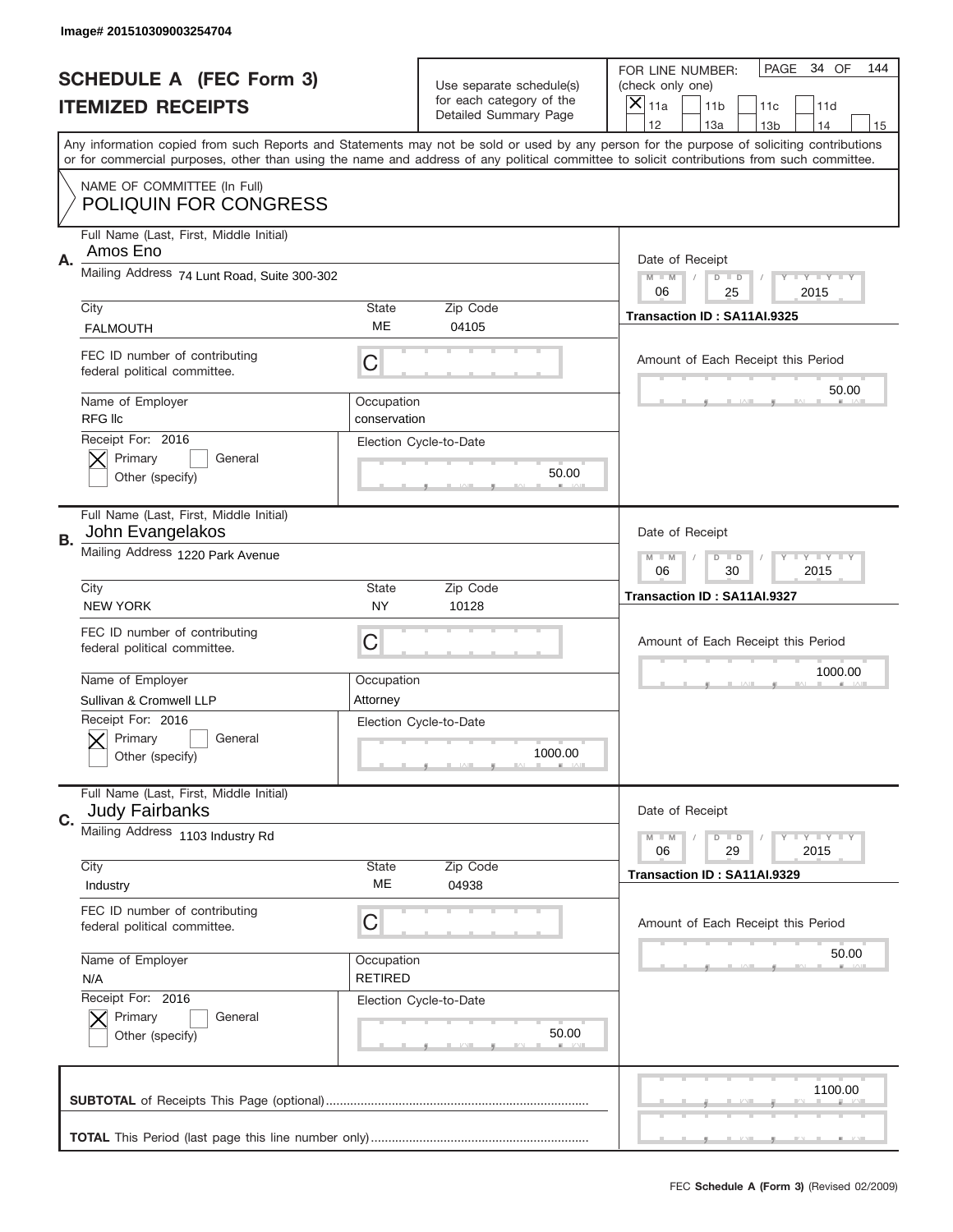|                                | Image# 201510309003254705                                            |                              |                                                   |                                                                                                                                                                                                                                                                                                                                     |  |  |
|--------------------------------|----------------------------------------------------------------------|------------------------------|---------------------------------------------------|-------------------------------------------------------------------------------------------------------------------------------------------------------------------------------------------------------------------------------------------------------------------------------------------------------------------------------------|--|--|
| <b>SCHEDULE A (FEC Form 3)</b> |                                                                      |                              | Use separate schedule(s)                          | PAGE 35 OF<br>144<br>FOR LINE NUMBER:<br>(check only one)                                                                                                                                                                                                                                                                           |  |  |
|                                | <b>ITEMIZED RECEIPTS</b>                                             |                              | for each category of the<br>Detailed Summary Page | ×<br>11a<br>11 <sub>b</sub><br>11c<br>11d                                                                                                                                                                                                                                                                                           |  |  |
|                                |                                                                      |                              |                                                   | 12<br>13a<br>14<br>13 <sub>b</sub><br>15<br>Any information copied from such Reports and Statements may not be sold or used by any person for the purpose of soliciting contributions<br>or for commercial purposes, other than using the name and address of any political committee to solicit contributions from such committee. |  |  |
|                                | NAME OF COMMITTEE (In Full)<br><b>POLIQUIN FOR CONGRESS</b>          |                              |                                                   |                                                                                                                                                                                                                                                                                                                                     |  |  |
| Α.                             | Full Name (Last, First, Middle Initial)<br>Mark Fasold               |                              |                                                   | Date of Receipt                                                                                                                                                                                                                                                                                                                     |  |  |
|                                | Mailing Address 65 Starboard Reach                                   |                              |                                                   | $M - M$<br><b>THEY THEY</b><br>$D$ $D$<br>06<br>05<br>2015                                                                                                                                                                                                                                                                          |  |  |
|                                | City<br>Yarmouth                                                     | State<br>ME                  | Zip Code<br>04096                                 | Transaction ID: SA11AI.9330                                                                                                                                                                                                                                                                                                         |  |  |
|                                | FEC ID number of contributing<br>federal political committee.        | C                            |                                                   | Amount of Each Receipt this Period<br>500.00                                                                                                                                                                                                                                                                                        |  |  |
|                                | Name of Employer<br>LL Bean                                          | Occupation<br>Executive      |                                                   |                                                                                                                                                                                                                                                                                                                                     |  |  |
|                                | Receipt For: 2016<br>Primary<br>General<br>Other (specify)           |                              | Election Cycle-to-Date<br>500.00                  |                                                                                                                                                                                                                                                                                                                                     |  |  |
| В.                             | Full Name (Last, First, Middle Initial)<br>Harry Faulkner            |                              |                                                   | Date of Receipt                                                                                                                                                                                                                                                                                                                     |  |  |
|                                | Mailing Address 320 Paradise rd                                      |                              |                                                   | $M - M$<br>$D$ $D$<br><b>LYLYLY</b><br>06<br>29<br>2015                                                                                                                                                                                                                                                                             |  |  |
|                                | City<br><b>BETHEL</b>                                                | State<br>ME                  | Zip Code<br>04217                                 | Transaction ID: SA11AI.9332                                                                                                                                                                                                                                                                                                         |  |  |
|                                | FEC ID number of contributing<br>federal political committee.        | C                            |                                                   | Amount of Each Receipt this Period                                                                                                                                                                                                                                                                                                  |  |  |
|                                | Name of Employer<br>N/A                                              | Occupation<br><b>RETIRED</b> |                                                   | 100.00                                                                                                                                                                                                                                                                                                                              |  |  |
|                                | Receipt For: 2016<br>General<br>Primary<br>Other (specify)           |                              | Election Cycle-to-Date<br>100.00                  |                                                                                                                                                                                                                                                                                                                                     |  |  |
| C.                             | Full Name (Last, First, Middle Initial)<br><b>Margaret Fenderson</b> |                              |                                                   | Date of Receipt                                                                                                                                                                                                                                                                                                                     |  |  |
|                                | Mailing Address 17 Stony Ridge Rd                                    |                              |                                                   | <b>LYLYLY</b><br>$M - M$<br>$D$ $D$<br>05<br>2015<br>28                                                                                                                                                                                                                                                                             |  |  |
|                                | City<br><b>Cumberland Foreside</b>                                   | State<br>ME                  | Zip Code<br>04110                                 | Transaction ID: SA11AI.9333                                                                                                                                                                                                                                                                                                         |  |  |
|                                | FEC ID number of contributing<br>federal political committee.        | С                            |                                                   | Amount of Each Receipt this Period                                                                                                                                                                                                                                                                                                  |  |  |
|                                | Name of Employer                                                     | Occupation                   |                                                   | 250.00                                                                                                                                                                                                                                                                                                                              |  |  |
|                                | Retired                                                              | Retired                      |                                                   |                                                                                                                                                                                                                                                                                                                                     |  |  |
|                                | Receipt For: 2016<br>Primary<br>General<br>Other (specify)           |                              | Election Cycle-to-Date<br>250.00                  |                                                                                                                                                                                                                                                                                                                                     |  |  |
|                                |                                                                      |                              |                                                   | 850.00                                                                                                                                                                                                                                                                                                                              |  |  |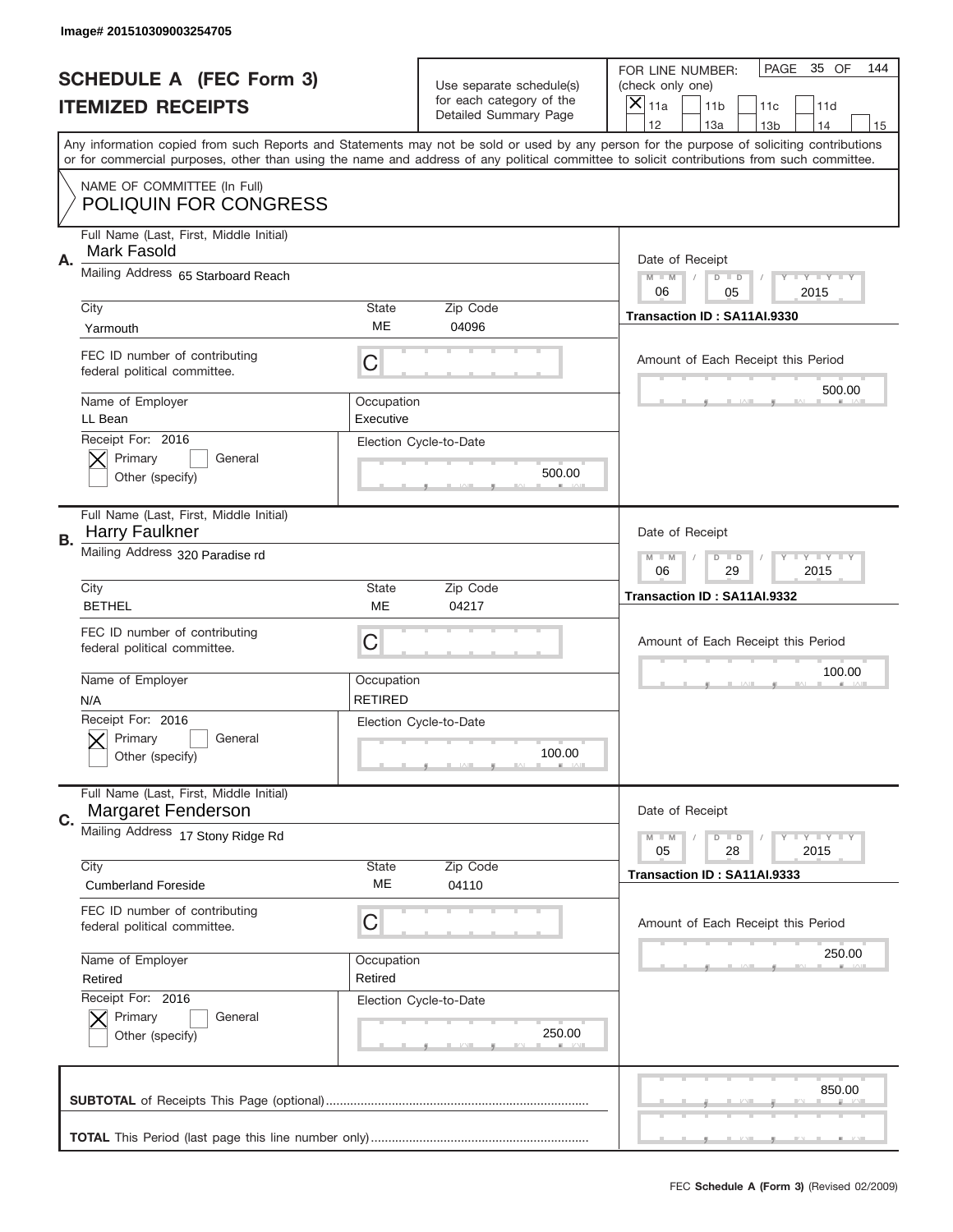|                                | Image# 201510309003254706                                                                       |                          |                                                   |                                                                                                                                                                                                                                                                                                                                     |  |
|--------------------------------|-------------------------------------------------------------------------------------------------|--------------------------|---------------------------------------------------|-------------------------------------------------------------------------------------------------------------------------------------------------------------------------------------------------------------------------------------------------------------------------------------------------------------------------------------|--|
| <b>SCHEDULE A (FEC Form 3)</b> |                                                                                                 |                          | Use separate schedule(s)                          | PAGE<br>36 OF<br>144<br>FOR LINE NUMBER:<br>(check only one)                                                                                                                                                                                                                                                                        |  |
|                                | <b>ITEMIZED RECEIPTS</b>                                                                        |                          | for each category of the<br>Detailed Summary Page | ×<br>11a<br>11 <sub>b</sub><br>11c<br>11d                                                                                                                                                                                                                                                                                           |  |
|                                |                                                                                                 |                          |                                                   | 12<br>13a<br>14<br>13 <sub>b</sub><br>15<br>Any information copied from such Reports and Statements may not be sold or used by any person for the purpose of soliciting contributions<br>or for commercial purposes, other than using the name and address of any political committee to solicit contributions from such committee. |  |
|                                | NAME OF COMMITTEE (In Full)<br><b>POLIQUIN FOR CONGRESS</b>                                     |                          |                                                   |                                                                                                                                                                                                                                                                                                                                     |  |
| Α.                             | Full Name (Last, First, Middle Initial)<br><b>Thomas Ferent</b>                                 |                          |                                                   | Date of Receipt                                                                                                                                                                                                                                                                                                                     |  |
|                                | Mailing Address PO Box 970                                                                      |                          |                                                   | $M - M$<br><b>LYLYLY</b><br>$D$ $D$<br>06<br>2015<br>30                                                                                                                                                                                                                                                                             |  |
|                                | City<br>SOUTH CASCO                                                                             | State<br>ME              | Zip Code<br>04077                                 | Transaction ID: SA11AI.9335                                                                                                                                                                                                                                                                                                         |  |
|                                | FEC ID number of contributing<br>federal political committee.                                   | C                        |                                                   | Amount of Each Receipt this Period<br>50.00                                                                                                                                                                                                                                                                                         |  |
|                                | Name of Employer<br>Mr Lakefront Inc                                                            | Occupation<br>Realtor    |                                                   |                                                                                                                                                                                                                                                                                                                                     |  |
|                                | Receipt For: 2016<br>Primary<br>General<br>Other (specify)                                      |                          | Election Cycle-to-Date<br>50.00                   |                                                                                                                                                                                                                                                                                                                                     |  |
| <b>B.</b>                      | Full Name (Last, First, Middle Initial)<br>Joshua Filler                                        |                          |                                                   | Date of Receipt                                                                                                                                                                                                                                                                                                                     |  |
|                                | Mailing Address 34 Farm Gate Road                                                               |                          |                                                   | $M - M$<br>$D$ $D$<br><b>LYLYLY</b><br>05<br>26<br>2015                                                                                                                                                                                                                                                                             |  |
|                                | City<br>Falmouth                                                                                | State<br>ME              | Zip Code<br>04105                                 | Transaction ID: SA11AI.9336                                                                                                                                                                                                                                                                                                         |  |
|                                |                                                                                                 |                          |                                                   |                                                                                                                                                                                                                                                                                                                                     |  |
|                                | FEC ID number of contributing<br>federal political committee.                                   | C                        |                                                   | Amount of Each Receipt this Period                                                                                                                                                                                                                                                                                                  |  |
|                                | Name of Employer                                                                                | Occupation               |                                                   | 1000.00                                                                                                                                                                                                                                                                                                                             |  |
|                                | <b>Filler Security Strategies</b><br>Receipt For: 2016<br>General<br>Primary<br>Other (specify) | Consultant               | Election Cycle-to-Date<br>1000.00                 |                                                                                                                                                                                                                                                                                                                                     |  |
| C.                             | Full Name (Last, First, Middle Initial)<br><b>Mark Filler</b>                                   |                          |                                                   | Date of Receipt                                                                                                                                                                                                                                                                                                                     |  |
|                                | Mailing Address 132 Beacon St                                                                   |                          |                                                   | <b>LY LY LY</b><br>$M - M$<br>$D$ $D$<br>05<br>2015<br>28                                                                                                                                                                                                                                                                           |  |
|                                | City<br>Portland                                                                                | State<br>ME              | Zip Code<br>04103                                 | Transaction ID: SA11AI.9338                                                                                                                                                                                                                                                                                                         |  |
|                                | FEC ID number of contributing<br>federal political committee.                                   | С                        |                                                   | Amount of Each Receipt this Period                                                                                                                                                                                                                                                                                                  |  |
|                                | Name of Employer<br>Filler & Associates                                                         | Occupation<br><b>CPA</b> |                                                   | 125.00                                                                                                                                                                                                                                                                                                                              |  |
|                                | Receipt For: 2016<br>Primary<br>General<br>Other (specify)                                      |                          | Election Cycle-to-Date<br>125.00                  |                                                                                                                                                                                                                                                                                                                                     |  |
|                                |                                                                                                 |                          |                                                   | 1175.00                                                                                                                                                                                                                                                                                                                             |  |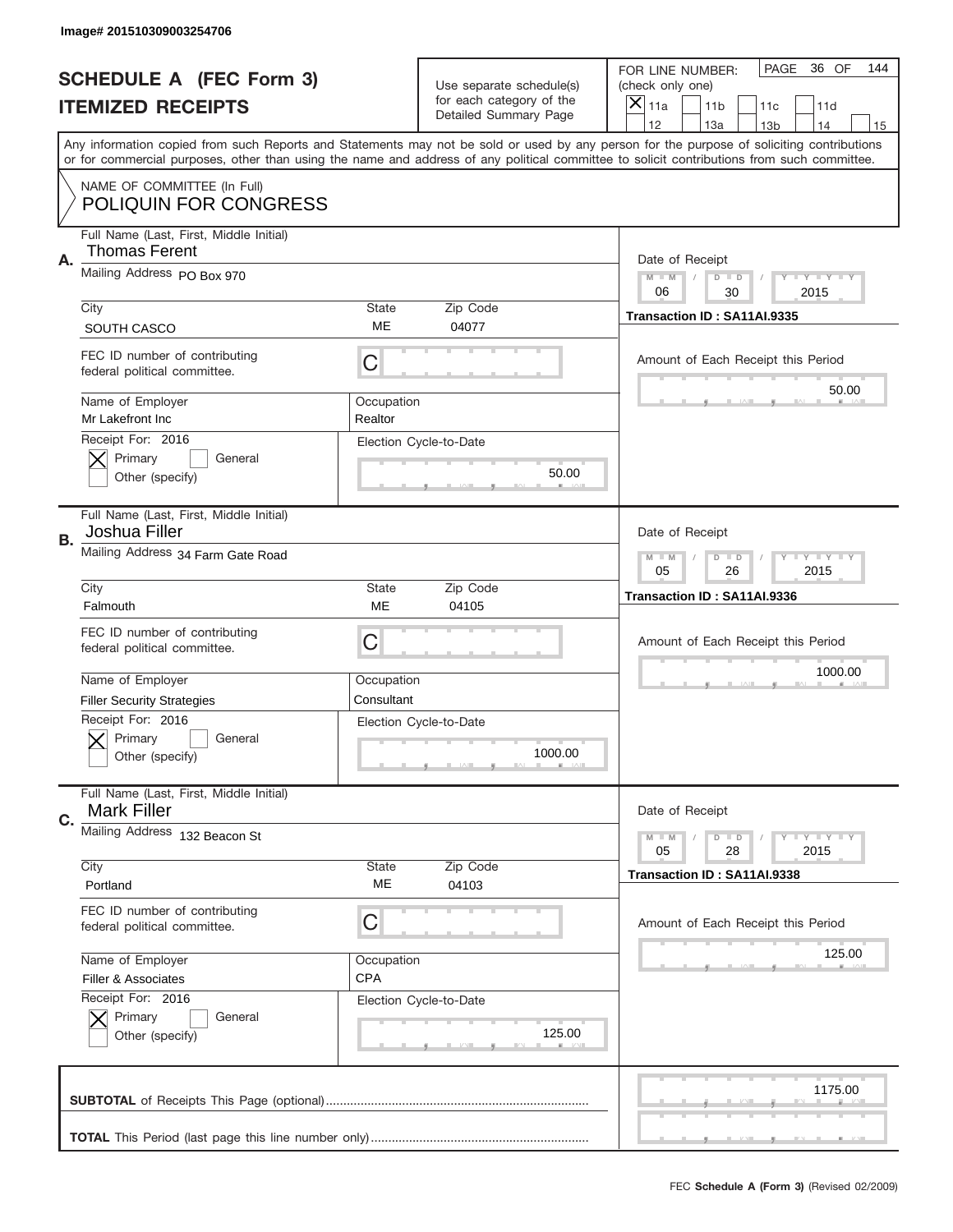|    | Image# 201510309003254707                                     |                                  |                                                      |                                                                                                                                                                                                                                                                                                                                     |
|----|---------------------------------------------------------------|----------------------------------|------------------------------------------------------|-------------------------------------------------------------------------------------------------------------------------------------------------------------------------------------------------------------------------------------------------------------------------------------------------------------------------------------|
|    | <b>SCHEDULE A (FEC Form 3)</b>                                |                                  | Use separate schedule(s)<br>for each category of the | PAGE 37 OF<br>144<br>FOR LINE NUMBER:<br>(check only one)                                                                                                                                                                                                                                                                           |
|    | <b>ITEMIZED RECEIPTS</b>                                      |                                  | Detailed Summary Page                                | ×<br>11a<br>11 <sub>b</sub><br>11c<br>11d                                                                                                                                                                                                                                                                                           |
|    |                                                               |                                  |                                                      | 12<br>13a<br>14<br>13 <sub>b</sub><br>15<br>Any information copied from such Reports and Statements may not be sold or used by any person for the purpose of soliciting contributions<br>or for commercial purposes, other than using the name and address of any political committee to solicit contributions from such committee. |
|    | NAME OF COMMITTEE (In Full)<br>POLIQUIN FOR CONGRESS          |                                  |                                                      |                                                                                                                                                                                                                                                                                                                                     |
| Α. | Full Name (Last, First, Middle Initial)<br>Norma Filler       |                                  |                                                      | Date of Receipt                                                                                                                                                                                                                                                                                                                     |
|    | Mailing Address 132 Beacon St                                 |                                  |                                                      | $M - M$<br><b>LYLYLY</b><br>$D$ $D$<br>05<br>2015<br>28                                                                                                                                                                                                                                                                             |
|    | City<br>Portland                                              | State<br>ME                      | Zip Code<br>04103                                    | Transaction ID: SA11AI.9340                                                                                                                                                                                                                                                                                                         |
|    | FEC ID number of contributing<br>federal political committee. | C                                |                                                      | Amount of Each Receipt this Period<br>125.00                                                                                                                                                                                                                                                                                        |
|    | Name of Employer<br>Filler & Associates                       | Occupation<br><b>Bus Manager</b> |                                                      |                                                                                                                                                                                                                                                                                                                                     |
|    | Receipt For: 2016<br>Primary<br>General<br>Other (specify)    |                                  | Election Cycle-to-Date<br>125.00                     |                                                                                                                                                                                                                                                                                                                                     |
| В. | Full Name (Last, First, Middle Initial)<br>John Fortier       |                                  |                                                      | Date of Receipt                                                                                                                                                                                                                                                                                                                     |
|    | Mailing Address 16 Silver St                                  |                                  |                                                      | <b>LY LY LY</b><br>$M - M$<br>$D$ $D$<br>06<br>09<br>2015                                                                                                                                                                                                                                                                           |
|    | City<br>Waterville                                            | State<br>ME                      | Zip Code<br>04901                                    | Transaction ID: SA11AI.9341                                                                                                                                                                                                                                                                                                         |
|    | FEC ID number of contributing<br>federal political committee. | C                                |                                                      | Amount of Each Receipt this Period                                                                                                                                                                                                                                                                                                  |
|    | Name of Employer                                              | Occupation                       |                                                      | 1000.00                                                                                                                                                                                                                                                                                                                             |
|    | Self                                                          | Insurance Agent                  |                                                      |                                                                                                                                                                                                                                                                                                                                     |
|    | Receipt For: 2016<br>General<br>Primary<br>Other (specify)    |                                  | Election Cycle-to-Date<br>1000.00                    |                                                                                                                                                                                                                                                                                                                                     |
| C. | Full Name (Last, First, Middle Initial)<br><b>Paul Fortin</b> |                                  |                                                      | Date of Receipt                                                                                                                                                                                                                                                                                                                     |
|    | Mailing Address 103 Russell Rd                                |                                  |                                                      | <b>LYLYLY</b><br>$M - M$<br>$D$ $D$<br>06<br>05<br>2015                                                                                                                                                                                                                                                                             |
|    | City<br>Madison                                               | State<br>МE                      | Zip Code<br>04950                                    | Transaction ID: SA11AI.9343                                                                                                                                                                                                                                                                                                         |
|    | FEC ID number of contributing<br>federal political committee. | C                                |                                                      | Amount of Each Receipt this Period                                                                                                                                                                                                                                                                                                  |
|    | Name of Employer<br>PR Fortin & Sons                          | Occupation<br>Owner              |                                                      | 2700.00                                                                                                                                                                                                                                                                                                                             |
|    | Receipt For: 2016<br>Primary<br>General<br>Other (specify)    |                                  | Election Cycle-to-Date<br>2700.00                    |                                                                                                                                                                                                                                                                                                                                     |
|    |                                                               |                                  |                                                      | 3825.00                                                                                                                                                                                                                                                                                                                             |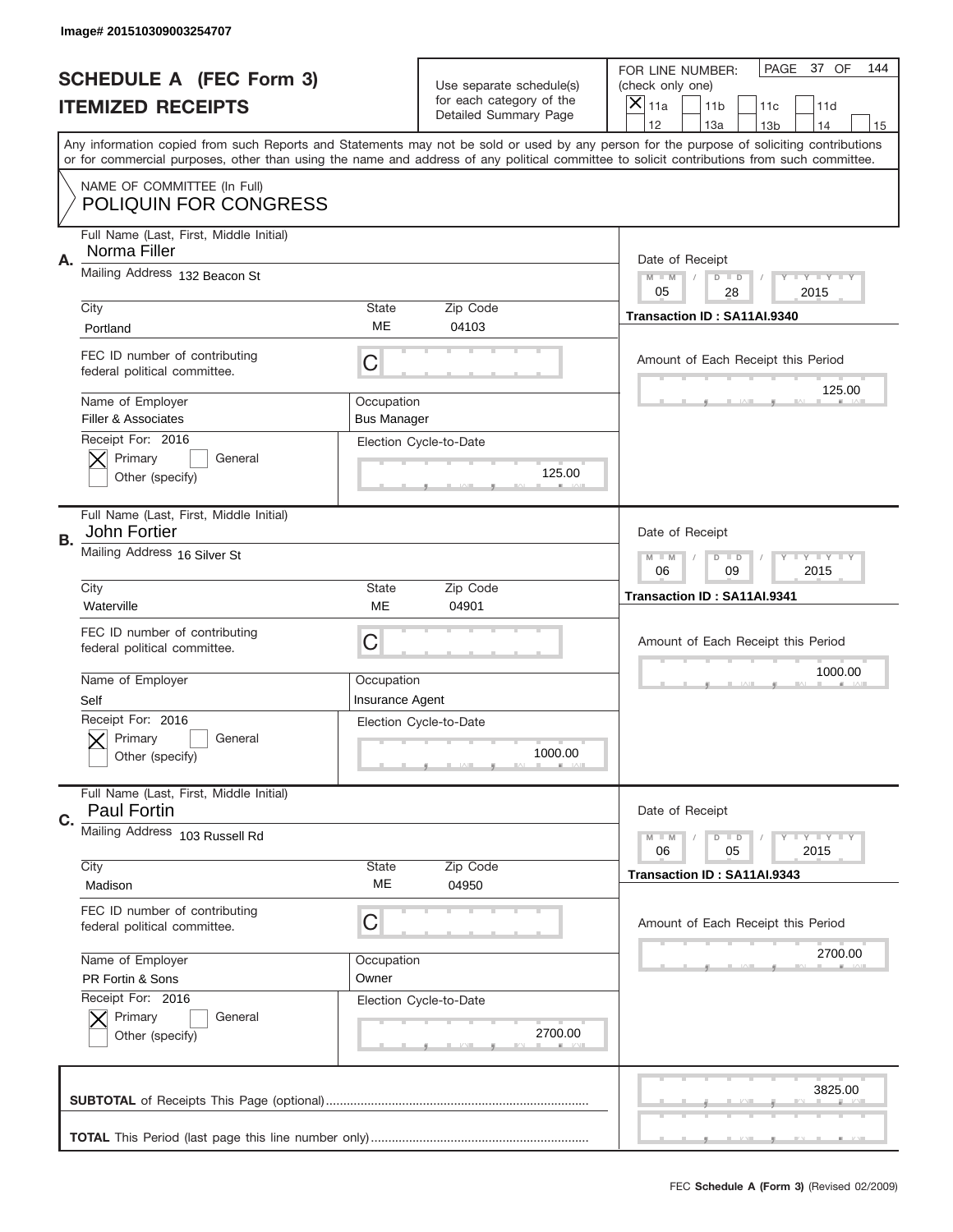|    | Image# 201510309003254708                                         |                                                                   |                                                   |                                                                                                                                                                                                                                                                                         |
|----|-------------------------------------------------------------------|-------------------------------------------------------------------|---------------------------------------------------|-----------------------------------------------------------------------------------------------------------------------------------------------------------------------------------------------------------------------------------------------------------------------------------------|
|    | <b>SCHEDULE A (FEC Form 3)</b>                                    |                                                                   | Use separate schedule(s)                          | PAGE<br>38 OF<br>144<br>FOR LINE NUMBER:<br>(check only one)                                                                                                                                                                                                                            |
|    | <b>ITEMIZED RECEIPTS</b>                                          |                                                                   | for each category of the<br>Detailed Summary Page | ×<br>11a<br>11 <sub>b</sub><br>11c<br>11d                                                                                                                                                                                                                                               |
|    |                                                                   |                                                                   |                                                   | 12<br>13a<br>14<br>13 <sub>b</sub><br>15                                                                                                                                                                                                                                                |
|    |                                                                   |                                                                   |                                                   | Any information copied from such Reports and Statements may not be sold or used by any person for the purpose of soliciting contributions<br>or for commercial purposes, other than using the name and address of any political committee to solicit contributions from such committee. |
|    | NAME OF COMMITTEE (In Full)<br><b>POLIQUIN FOR CONGRESS</b>       |                                                                   |                                                   |                                                                                                                                                                                                                                                                                         |
| Α. | Full Name (Last, First, Middle Initial)<br><b>Paul Fortin</b>     |                                                                   |                                                   | Date of Receipt                                                                                                                                                                                                                                                                         |
|    | Mailing Address 103 Russell Rd                                    |                                                                   |                                                   | $M - M$<br><b>LYLYLY</b><br>$D$ $D$<br>06<br>05<br>2015                                                                                                                                                                                                                                 |
|    | City                                                              | State                                                             | Zip Code                                          | Transaction ID: SA11AI.9344                                                                                                                                                                                                                                                             |
|    | Madison                                                           | ME                                                                | 04950                                             |                                                                                                                                                                                                                                                                                         |
|    | FEC ID number of contributing<br>federal political committee.     | C                                                                 |                                                   | Amount of Each Receipt this Period                                                                                                                                                                                                                                                      |
|    | Name of Employer<br>PR Fortin & Sons                              | Occupation<br>Owner                                               |                                                   | 2700.00                                                                                                                                                                                                                                                                                 |
|    | Receipt For: 2016<br>IХ.<br>Primary<br>General<br>Other (specify) |                                                                   | Election Cycle-to-Date<br>5400.00                 |                                                                                                                                                                                                                                                                                         |
| В. | Full Name (Last, First, Middle Initial)<br>David Fox              |                                                                   |                                                   | Date of Receipt                                                                                                                                                                                                                                                                         |
|    | Mailing Address 141 W. Jackson Blvd. Suite 3844                   | $T$ $Y$ $T$ $Y$ $T$ $Y$<br>$M - M$<br>$D$ $D$<br>06<br>22<br>2015 |                                                   |                                                                                                                                                                                                                                                                                         |
|    | City<br>Chicago                                                   | State<br>IL                                                       | Zip Code<br>60604                                 | Transaction ID: SA11AI.9345                                                                                                                                                                                                                                                             |
|    |                                                                   |                                                                   |                                                   |                                                                                                                                                                                                                                                                                         |
|    | FEC ID number of contributing<br>federal political committee.     | C                                                                 |                                                   | Amount of Each Receipt this Period                                                                                                                                                                                                                                                      |
|    |                                                                   |                                                                   |                                                   |                                                                                                                                                                                                                                                                                         |
|    | Name of Employer                                                  | Occupation                                                        |                                                   | 2700.00                                                                                                                                                                                                                                                                                 |
|    | LaSalle Asset Management                                          | Trader                                                            |                                                   |                                                                                                                                                                                                                                                                                         |
|    | Receipt For: 2016<br>General<br>Primary<br>Other (specify)        |                                                                   | Election Cycle-to-Date<br>2700.00                 |                                                                                                                                                                                                                                                                                         |
| C. | Full Name (Last, First, Middle Initial)<br>David Fox              |                                                                   |                                                   | Date of Receipt                                                                                                                                                                                                                                                                         |
|    | Mailing Address 141 W. Jackson Blvd. Suite 3844                   |                                                                   |                                                   | $M - M$<br>$D$ $D$<br><b>LY LY LY</b>                                                                                                                                                                                                                                                   |
|    | City                                                              | State                                                             | Zip Code                                          | 06<br>22<br>2015                                                                                                                                                                                                                                                                        |
|    | Chicago                                                           | IL                                                                | 60604                                             | Transaction ID: SA11AI.9346                                                                                                                                                                                                                                                             |
|    | FEC ID number of contributing<br>federal political committee.     | С                                                                 |                                                   | Amount of Each Receipt this Period                                                                                                                                                                                                                                                      |
|    | Name of Employer                                                  | Occupation                                                        |                                                   | 2700.00                                                                                                                                                                                                                                                                                 |
|    | LaSalle Asset Management                                          | Trader                                                            |                                                   |                                                                                                                                                                                                                                                                                         |
|    | Receipt For: 2016<br>Primary<br>General<br>Other (specify)        |                                                                   | Election Cycle-to-Date<br>5400.00                 |                                                                                                                                                                                                                                                                                         |
|    |                                                                   |                                                                   |                                                   | 8100.00                                                                                                                                                                                                                                                                                 |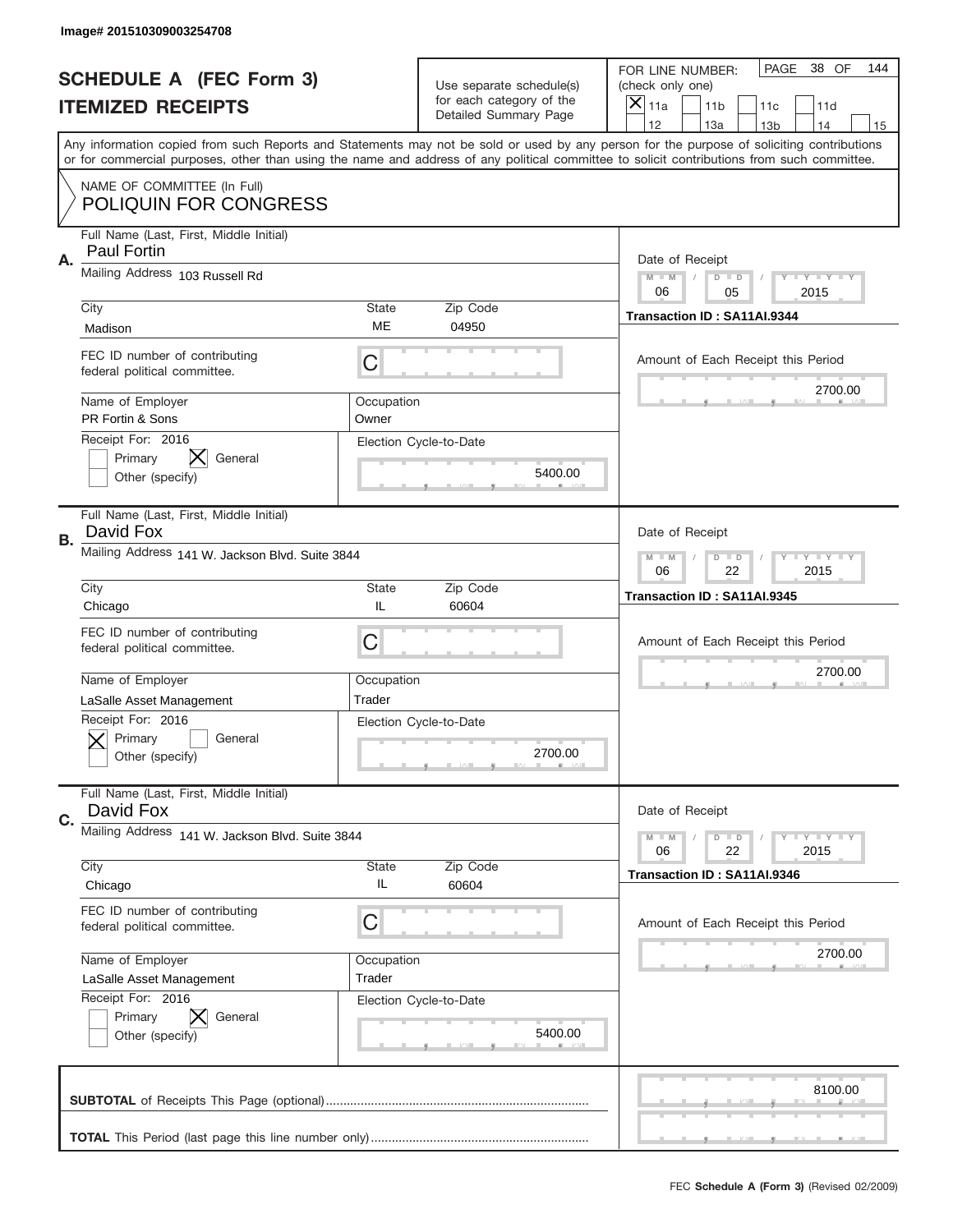|    | Image# 201510309003254709                                         |                              |                                                   |                                                                                                                                                                                                                                                                                                                                     |
|----|-------------------------------------------------------------------|------------------------------|---------------------------------------------------|-------------------------------------------------------------------------------------------------------------------------------------------------------------------------------------------------------------------------------------------------------------------------------------------------------------------------------------|
|    | <b>SCHEDULE A (FEC Form 3)</b>                                    |                              | Use separate schedule(s)                          | PAGE<br>39 OF<br>144<br>FOR LINE NUMBER:<br>(check only one)                                                                                                                                                                                                                                                                        |
|    | <b>ITEMIZED RECEIPTS</b>                                          |                              | for each category of the<br>Detailed Summary Page | ×<br>11a<br>11 <sub>b</sub><br>11c<br>11d                                                                                                                                                                                                                                                                                           |
|    |                                                                   |                              |                                                   | 12<br>13a<br>14<br>13 <sub>b</sub><br>15<br>Any information copied from such Reports and Statements may not be sold or used by any person for the purpose of soliciting contributions<br>or for commercial purposes, other than using the name and address of any political committee to solicit contributions from such committee. |
|    | NAME OF COMMITTEE (In Full)<br><b>POLIQUIN FOR CONGRESS</b>       |                              |                                                   |                                                                                                                                                                                                                                                                                                                                     |
| Α. | Full Name (Last, First, Middle Initial)<br><b>Halsey Frank</b>    |                              |                                                   | Date of Receipt                                                                                                                                                                                                                                                                                                                     |
|    | Mailing Address 100 Partridge Circle                              |                              |                                                   | $M - M$<br><b>THEY THEY</b><br>$D$ $D$<br>05<br>28<br>2015                                                                                                                                                                                                                                                                          |
|    | City<br>Portland                                                  | State<br>ME                  | Zip Code<br>04102                                 | Transaction ID: SA11AI.9348                                                                                                                                                                                                                                                                                                         |
|    | FEC ID number of contributing<br>federal political committee.     | C                            |                                                   | Amount of Each Receipt this Period<br>250.00                                                                                                                                                                                                                                                                                        |
|    | Name of Employer<br>self                                          | Occupation<br>Attorney       |                                                   |                                                                                                                                                                                                                                                                                                                                     |
|    | Receipt For: 2016<br>Primary<br>General<br>Other (specify)        |                              | Election Cycle-to-Date<br>250.00                  |                                                                                                                                                                                                                                                                                                                                     |
| В. | Full Name (Last, First, Middle Initial)<br>Ann T Frey             |                              |                                                   | Date of Receipt                                                                                                                                                                                                                                                                                                                     |
|    | Mailing Address 19 Beech Drive                                    |                              |                                                   | $M - M$<br>$D$ $D$<br><b>LYLYLY</b><br>06<br>29<br>2015                                                                                                                                                                                                                                                                             |
|    | City<br><b>Brunswick</b>                                          | <b>State</b><br>ME           | Zip Code<br>04011                                 | Transaction ID: SA11AI.9349                                                                                                                                                                                                                                                                                                         |
|    | FEC ID number of contributing<br>federal political committee.     | C                            |                                                   | Amount of Each Receipt this Period                                                                                                                                                                                                                                                                                                  |
|    | Name of Employer                                                  |                              |                                                   | 250.00                                                                                                                                                                                                                                                                                                                              |
|    | N/A                                                               | Occupation<br><b>RETIRED</b> |                                                   |                                                                                                                                                                                                                                                                                                                                     |
|    | Receipt For: 2016<br>General<br>Primary<br>Other (specify)        |                              | Election Cycle-to-Date<br>250.00                  |                                                                                                                                                                                                                                                                                                                                     |
| C. | Full Name (Last, First, Middle Initial)<br><b>Gregory S Fryer</b> |                              |                                                   | Date of Receipt                                                                                                                                                                                                                                                                                                                     |
|    | Mailing Address 111 Bruce Hill Rd                                 |                              |                                                   | <b>LYLYLY</b><br>$M - M$<br>$D$ $D$<br>05<br>2015<br>28                                                                                                                                                                                                                                                                             |
|    | City<br>Cumberland                                                | State<br>ME                  | Zip Code<br>04021                                 | Transaction ID: SA11AI.9351                                                                                                                                                                                                                                                                                                         |
|    | FEC ID number of contributing<br>federal political committee.     | С                            |                                                   | Amount of Each Receipt this Period                                                                                                                                                                                                                                                                                                  |
|    | Name of Employer<br>Verrill Dana LLP                              | Occupation<br>Attorney       |                                                   | 500.00                                                                                                                                                                                                                                                                                                                              |
|    | Receipt For: 2016<br>Primary<br>General<br>Other (specify)        |                              | Election Cycle-to-Date<br>500.00                  |                                                                                                                                                                                                                                                                                                                                     |
|    |                                                                   |                              |                                                   | 1000.00                                                                                                                                                                                                                                                                                                                             |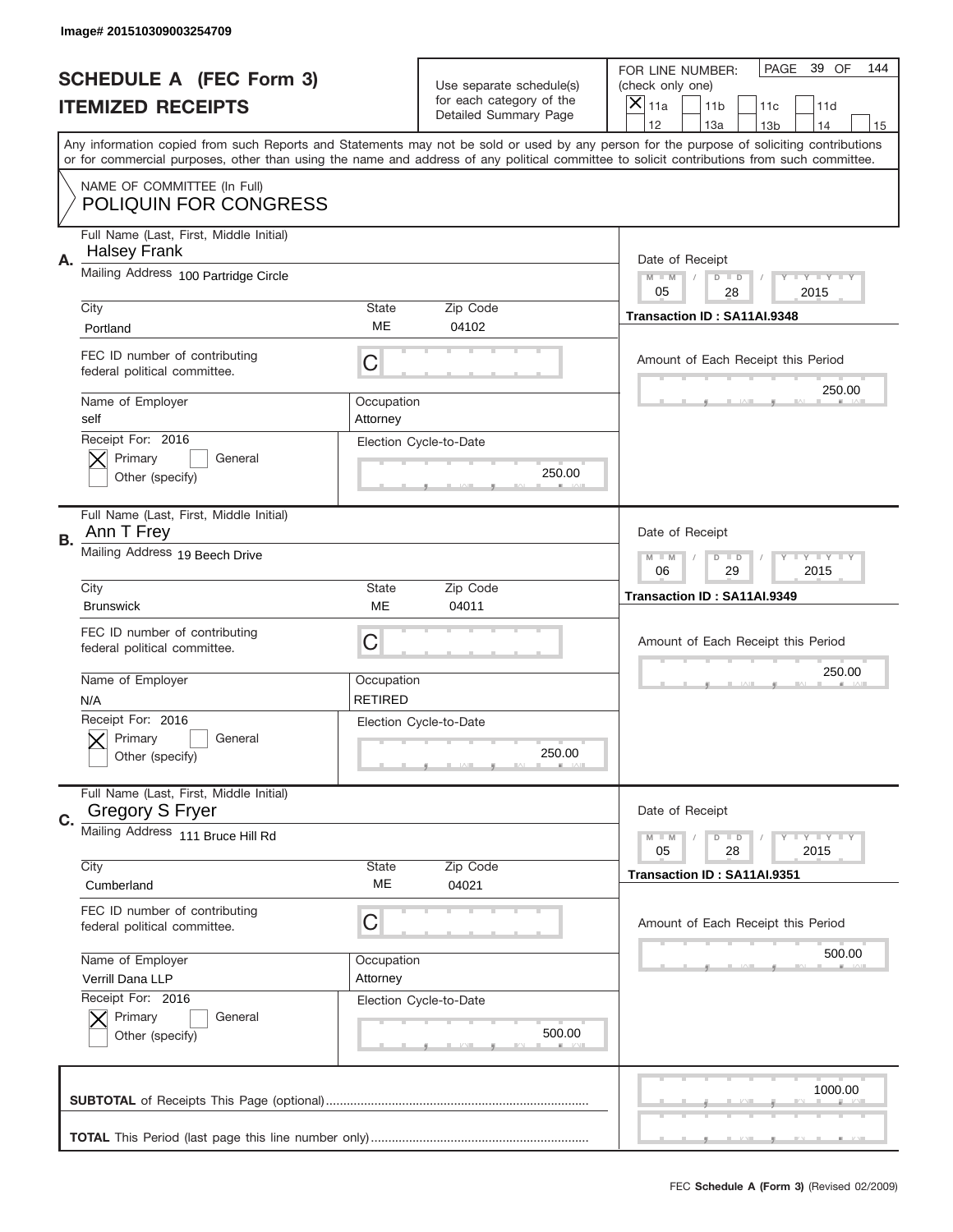|    | Image# 201510309003254710                                          |                        |                                                         |                                                                                                                                                                                       |
|----|--------------------------------------------------------------------|------------------------|---------------------------------------------------------|---------------------------------------------------------------------------------------------------------------------------------------------------------------------------------------|
|    | <b>SCHEDULE A (FEC Form 3)</b>                                     |                        | Use separate schedule(s)                                | PAGE<br>40 OF<br>144<br>FOR LINE NUMBER:<br>(check only one)                                                                                                                          |
|    | <b>ITEMIZED RECEIPTS</b>                                           |                        | for each category of the<br>Detailed Summary Page       | ×<br>11a<br>11 <sub>b</sub><br>11c<br>11d                                                                                                                                             |
|    |                                                                    |                        |                                                         | 12<br>13a<br>14<br>13 <sub>b</sub><br>15<br>Any information copied from such Reports and Statements may not be sold or used by any person for the purpose of soliciting contributions |
|    |                                                                    |                        |                                                         | or for commercial purposes, other than using the name and address of any political committee to solicit contributions from such committee.                                            |
|    | NAME OF COMMITTEE (In Full)<br><b>POLIQUIN FOR CONGRESS</b>        |                        |                                                         |                                                                                                                                                                                       |
| Α. | Full Name (Last, First, Middle Initial)<br>Joanne T Fryer          |                        |                                                         | Date of Receipt                                                                                                                                                                       |
|    | Mailing Address 111 Bruce Hill Rd                                  |                        |                                                         | $M - M$<br><b>LYLYLY</b><br>$D$ $D$<br>05<br>28<br>2015                                                                                                                               |
|    | City                                                               | State                  | Zip Code                                                | Transaction ID: SA11AI.9352                                                                                                                                                           |
|    | Cumberland                                                         | ME                     | 04021                                                   |                                                                                                                                                                                       |
|    | FEC ID number of contributing<br>federal political committee.      | C                      |                                                         | Amount of Each Receipt this Period                                                                                                                                                    |
|    | Name of Employer<br>Self employed                                  | Occupation<br>Attorney |                                                         | 500.00                                                                                                                                                                                |
|    | Receipt For: 2016<br>Primary<br>General<br>Other (specify)         |                        | Election Cycle-to-Date<br>500.00                        |                                                                                                                                                                                       |
| В. | Full Name (Last, First, Middle Initial)<br>Victoria Gallert        |                        |                                                         | Date of Receipt                                                                                                                                                                       |
|    | Mailing Address 65 Linabury Ave                                    |                        | $M - M$<br>$D$ $D$<br><b>LYLYLY</b><br>06<br>20<br>2015 |                                                                                                                                                                                       |
|    | City                                                               | State                  | Zip Code                                                | Transaction ID: SA11AI.9354                                                                                                                                                           |
|    | Waterford                                                          | MI                     | 48328                                                   |                                                                                                                                                                                       |
|    |                                                                    |                        |                                                         |                                                                                                                                                                                       |
|    | FEC ID number of contributing<br>federal political committee.      | C                      |                                                         | Amount of Each Receipt this Period                                                                                                                                                    |
|    | Name of Employer                                                   | Occupation             |                                                         | 300.00                                                                                                                                                                                |
|    | <b>Pricewaterhouse Coopers</b>                                     | Senior Tax Associate   |                                                         |                                                                                                                                                                                       |
|    | Receipt For: 2016<br>General<br>Primary<br>Other (specify)         |                        | Election Cycle-to-Date<br>300.00                        |                                                                                                                                                                                       |
|    | Full Name (Last, First, Middle Initial)<br><b>William Gardiner</b> |                        |                                                         | Date of Receipt                                                                                                                                                                       |
| C. | Mailing Address 66 Tidewater Lane                                  |                        |                                                         | <b>LYLYLY</b><br>$M - M$<br>$D$ $D$<br>05<br>2015<br>28                                                                                                                               |
|    | City                                                               | <b>State</b>           | Zip Code                                                | Transaction ID: SA11AI.9356                                                                                                                                                           |
|    | Yarmouth                                                           | МE                     | 04096                                                   |                                                                                                                                                                                       |
|    | FEC ID number of contributing<br>federal political committee.      | C                      |                                                         | Amount of Each Receipt this Period                                                                                                                                                    |
|    | Name of Employer                                                   | Occupation             |                                                         | 1000.00                                                                                                                                                                               |
|    | Maine Directions Inc                                               | Consultant             |                                                         |                                                                                                                                                                                       |
|    | Receipt For: 2016<br>Primary<br>General<br>Other (specify)         |                        | Election Cycle-to-Date<br>1000.00                       |                                                                                                                                                                                       |
|    |                                                                    |                        |                                                         | 1800.00                                                                                                                                                                               |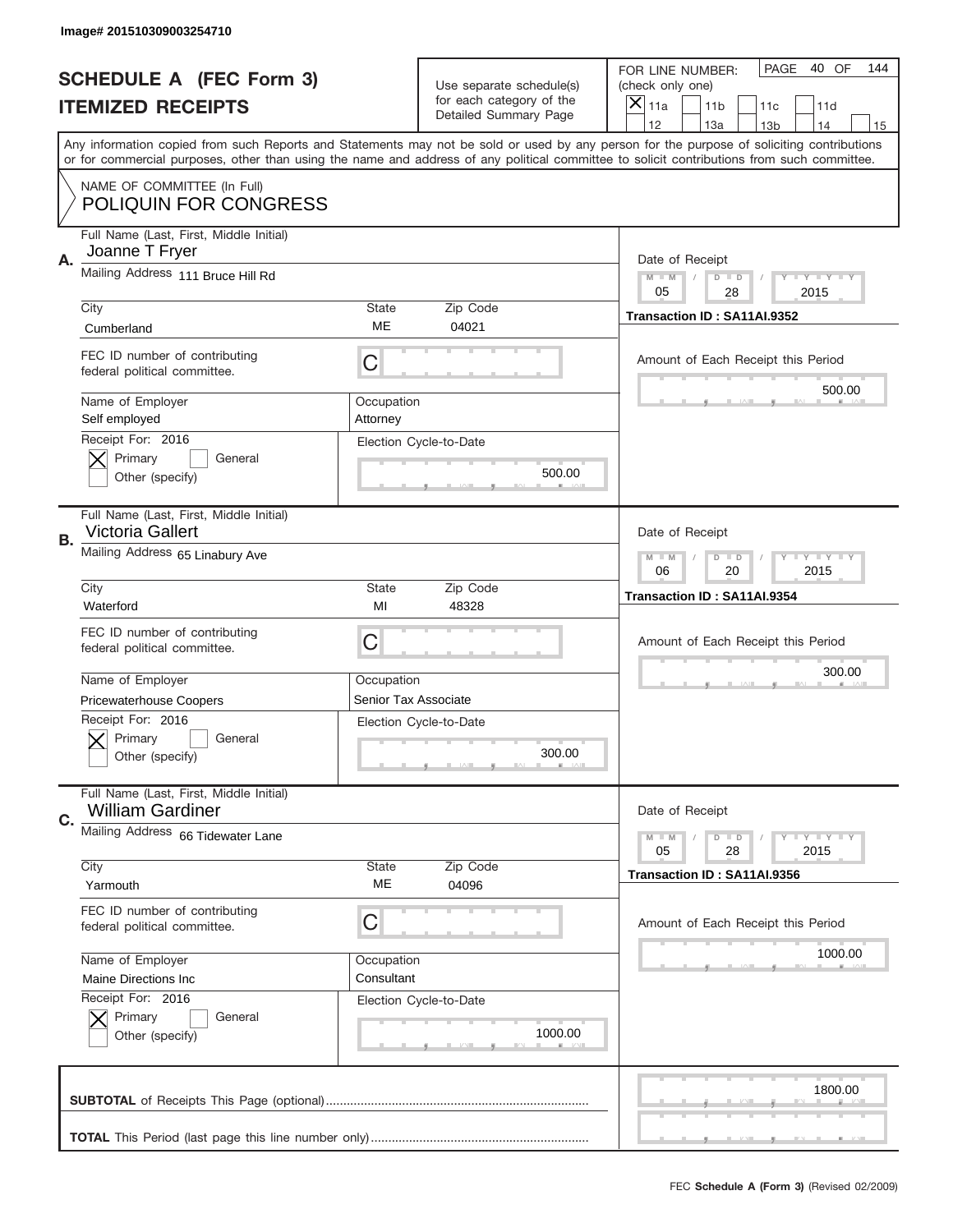|    | Image# 201510309003254711                                            |                              |                                                      |                                                                                                                                                                                                                                                                                                                                     |
|----|----------------------------------------------------------------------|------------------------------|------------------------------------------------------|-------------------------------------------------------------------------------------------------------------------------------------------------------------------------------------------------------------------------------------------------------------------------------------------------------------------------------------|
|    | <b>SCHEDULE A (FEC Form 3)</b>                                       |                              | Use separate schedule(s)<br>for each category of the | PAGE 41 OF<br>144<br>FOR LINE NUMBER:<br>(check only one)                                                                                                                                                                                                                                                                           |
|    | <b>ITEMIZED RECEIPTS</b>                                             |                              | Detailed Summary Page                                | ×<br>11a<br>11 <sub>b</sub><br>11c<br>11d                                                                                                                                                                                                                                                                                           |
|    |                                                                      |                              |                                                      | 12<br>13a<br>14<br>13 <sub>b</sub><br>15<br>Any information copied from such Reports and Statements may not be sold or used by any person for the purpose of soliciting contributions<br>or for commercial purposes, other than using the name and address of any political committee to solicit contributions from such committee. |
|    | NAME OF COMMITTEE (In Full)<br><b>POLIQUIN FOR CONGRESS</b>          |                              |                                                      |                                                                                                                                                                                                                                                                                                                                     |
| Α. | Full Name (Last, First, Middle Initial)<br><b>Scott Gardner</b>      |                              |                                                      | Date of Receipt                                                                                                                                                                                                                                                                                                                     |
|    | Mailing Address PO Box 189                                           |                              |                                                      | $M - M$<br><b>LYLYLY</b><br>$D$ $D$<br>06<br>2015<br>29                                                                                                                                                                                                                                                                             |
|    | City<br>Lincoln                                                      | State<br>MЕ                  | Zip Code<br>04457                                    | Transaction ID: SA11AI.9357                                                                                                                                                                                                                                                                                                         |
|    | FEC ID number of contributing<br>federal political committee.        | C                            |                                                      | Amount of Each Receipt this Period<br>1000.00                                                                                                                                                                                                                                                                                       |
|    | Name of Employer<br>WT Gardner & Sons Inc                            | Occupation<br>Owner          |                                                      |                                                                                                                                                                                                                                                                                                                                     |
|    | Receipt For: 2016<br>⋉<br>Primary<br>General<br>Other (specify)      |                              | Election Cycle-to-Date<br>2000.00                    |                                                                                                                                                                                                                                                                                                                                     |
| В. | Full Name (Last, First, Middle Initial)<br><b>Thomas Gardner</b>     |                              |                                                      | Date of Receipt                                                                                                                                                                                                                                                                                                                     |
|    | Mailing Address PO Box 189                                           |                              |                                                      | $M - M$<br>$D$ $D$<br><b>LYLYLY</b><br>06<br>29<br>2015                                                                                                                                                                                                                                                                             |
|    | City<br>Lincoln                                                      | State<br>ME                  | Zip Code<br>04457                                    | Transaction ID: SA11AI.9358                                                                                                                                                                                                                                                                                                         |
|    | FEC ID number of contributing<br>federal political committee.        | C                            |                                                      | Amount of Each Receipt this Period                                                                                                                                                                                                                                                                                                  |
|    | Name of Employer<br>WT Gardner & Sons Inc.                           | Occupation<br>Owner          |                                                      | 1000.00                                                                                                                                                                                                                                                                                                                             |
|    | Receipt For: 2016<br>General<br>Primary<br>Other (specify)           |                              | Election Cycle-to-Date<br>2000.00                    |                                                                                                                                                                                                                                                                                                                                     |
|    |                                                                      |                              |                                                      |                                                                                                                                                                                                                                                                                                                                     |
| C. | Full Name (Last, First, Middle Initial)<br><b>William Gardner sr</b> |                              |                                                      | Date of Receipt                                                                                                                                                                                                                                                                                                                     |
|    | Mailing Address 84 Depot rd                                          |                              |                                                      | <b>LYLYLY</b><br>$M - M$<br>$D$ $D$<br>06<br>29<br>2015                                                                                                                                                                                                                                                                             |
|    | City<br>GRAY                                                         | State<br>МE                  | Zip Code<br>04039                                    | Transaction ID: SA11AI.9360                                                                                                                                                                                                                                                                                                         |
|    | FEC ID number of contributing<br>federal political committee.        | C                            |                                                      | Amount of Each Receipt this Period                                                                                                                                                                                                                                                                                                  |
|    | Name of Employer<br>N/A                                              | Occupation<br><b>RETIRED</b> |                                                      | 25.00                                                                                                                                                                                                                                                                                                                               |
|    | Receipt For: 2016<br>Primary<br>General<br>Other (specify)           |                              | Election Cycle-to-Date<br>25.00                      |                                                                                                                                                                                                                                                                                                                                     |
|    |                                                                      |                              |                                                      | 2025.00                                                                                                                                                                                                                                                                                                                             |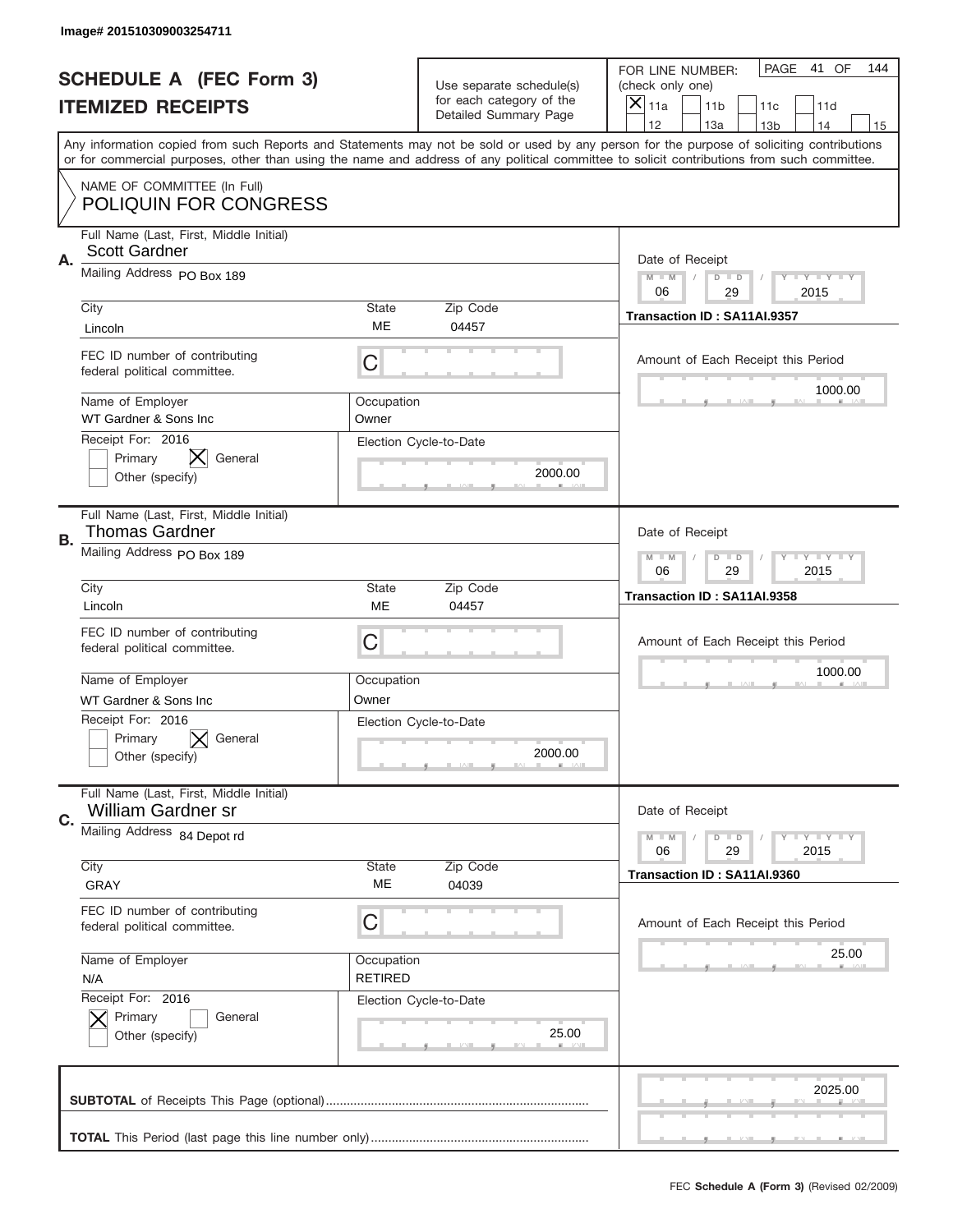|    | Image# 201510309003254712                                          |                           |                                                         |                                                                                                                                                                                                                                                                                                                                     |
|----|--------------------------------------------------------------------|---------------------------|---------------------------------------------------------|-------------------------------------------------------------------------------------------------------------------------------------------------------------------------------------------------------------------------------------------------------------------------------------------------------------------------------------|
|    | <b>SCHEDULE A (FEC Form 3)</b>                                     |                           | Use separate schedule(s)                                | PAGE 42 OF<br>144<br>FOR LINE NUMBER:<br>(check only one)                                                                                                                                                                                                                                                                           |
|    | <b>ITEMIZED RECEIPTS</b>                                           |                           | for each category of the<br>Detailed Summary Page       | ×<br>11a<br>11 <sub>b</sub><br>11c<br>11d                                                                                                                                                                                                                                                                                           |
|    |                                                                    |                           |                                                         | 12<br>13a<br>14<br>13 <sub>b</sub><br>15<br>Any information copied from such Reports and Statements may not be sold or used by any person for the purpose of soliciting contributions<br>or for commercial purposes, other than using the name and address of any political committee to solicit contributions from such committee. |
|    | NAME OF COMMITTEE (In Full)<br><b>POLIQUIN FOR CONGRESS</b>        |                           |                                                         |                                                                                                                                                                                                                                                                                                                                     |
| Α. | Full Name (Last, First, Middle Initial)<br><b>Charles R Gaunce</b> |                           |                                                         | Date of Receipt                                                                                                                                                                                                                                                                                                                     |
|    | Mailing Address 21 Eaton Drive<br>City                             | State                     | Zip Code                                                | $M - M$<br><b>LYLYLY</b><br>$D$ $D$<br>06<br>28<br>2015                                                                                                                                                                                                                                                                             |
|    | Waterville                                                         | ME                        | 04901                                                   | Transaction ID: SA11AI.9361                                                                                                                                                                                                                                                                                                         |
|    | FEC ID number of contributing<br>federal political committee.      | C                         |                                                         | Amount of Each Receipt this Period<br>2700.00                                                                                                                                                                                                                                                                                       |
|    | Name of Employer<br>Central ME Motors Auto Group                   | Occupation<br>Auto Retail |                                                         |                                                                                                                                                                                                                                                                                                                                     |
|    | Receipt For: 2016<br>General<br>Primary<br>Other (specify)         |                           | Election Cycle-to-Date<br>5400.00                       |                                                                                                                                                                                                                                                                                                                                     |
| В. | Full Name (Last, First, Middle Initial)<br>Nancy L Gaunce          |                           |                                                         | Date of Receipt                                                                                                                                                                                                                                                                                                                     |
|    | Mailing Address 21 Eaton Drive                                     |                           | $M - M$<br>$D$ $D$<br><b>LYLYLY</b><br>06<br>28<br>2015 |                                                                                                                                                                                                                                                                                                                                     |
|    | City<br>Waterville                                                 | State<br>ME               | Zip Code<br>04901                                       | Transaction ID: SA11AI.9362                                                                                                                                                                                                                                                                                                         |
|    | FEC ID number of contributing<br>federal political committee.      | C                         |                                                         | Amount of Each Receipt this Period                                                                                                                                                                                                                                                                                                  |
|    | Name of Employer<br>Retired                                        | Occupation<br>Retired     |                                                         | 2700.00                                                                                                                                                                                                                                                                                                                             |
|    | Receipt For: 2016<br>Primary<br>General<br>Other (specify)         |                           | Election Cycle-to-Date<br>5400.00                       |                                                                                                                                                                                                                                                                                                                                     |
|    | Full Name (Last, First, Middle Initial)                            |                           |                                                         |                                                                                                                                                                                                                                                                                                                                     |
| C. | <b>Charles P Gendron</b>                                           |                           |                                                         | Date of Receipt                                                                                                                                                                                                                                                                                                                     |
|    | Mailing Address 217 Commercial St                                  |                           |                                                         | <b>LY LY LY</b><br>$M - M$<br>$D$ $D$<br>06<br>2015<br>29                                                                                                                                                                                                                                                                           |
|    | City<br>Portland                                                   | State<br>ME               | Zip Code<br>04101                                       | Transaction ID: SA11AI.9363                                                                                                                                                                                                                                                                                                         |
|    | FEC ID number of contributing<br>federal political committee.      | C                         |                                                         | Amount of Each Receipt this Period                                                                                                                                                                                                                                                                                                  |
|    | Name of Employer<br><b>LIHC</b>                                    | Occupation<br>President   |                                                         | 2700.00                                                                                                                                                                                                                                                                                                                             |
|    | Receipt For: 2016<br>Primary<br>General<br>Other (specify)         |                           | Election Cycle-to-Date<br>5400.00                       |                                                                                                                                                                                                                                                                                                                                     |
|    |                                                                    |                           |                                                         | 8100.00                                                                                                                                                                                                                                                                                                                             |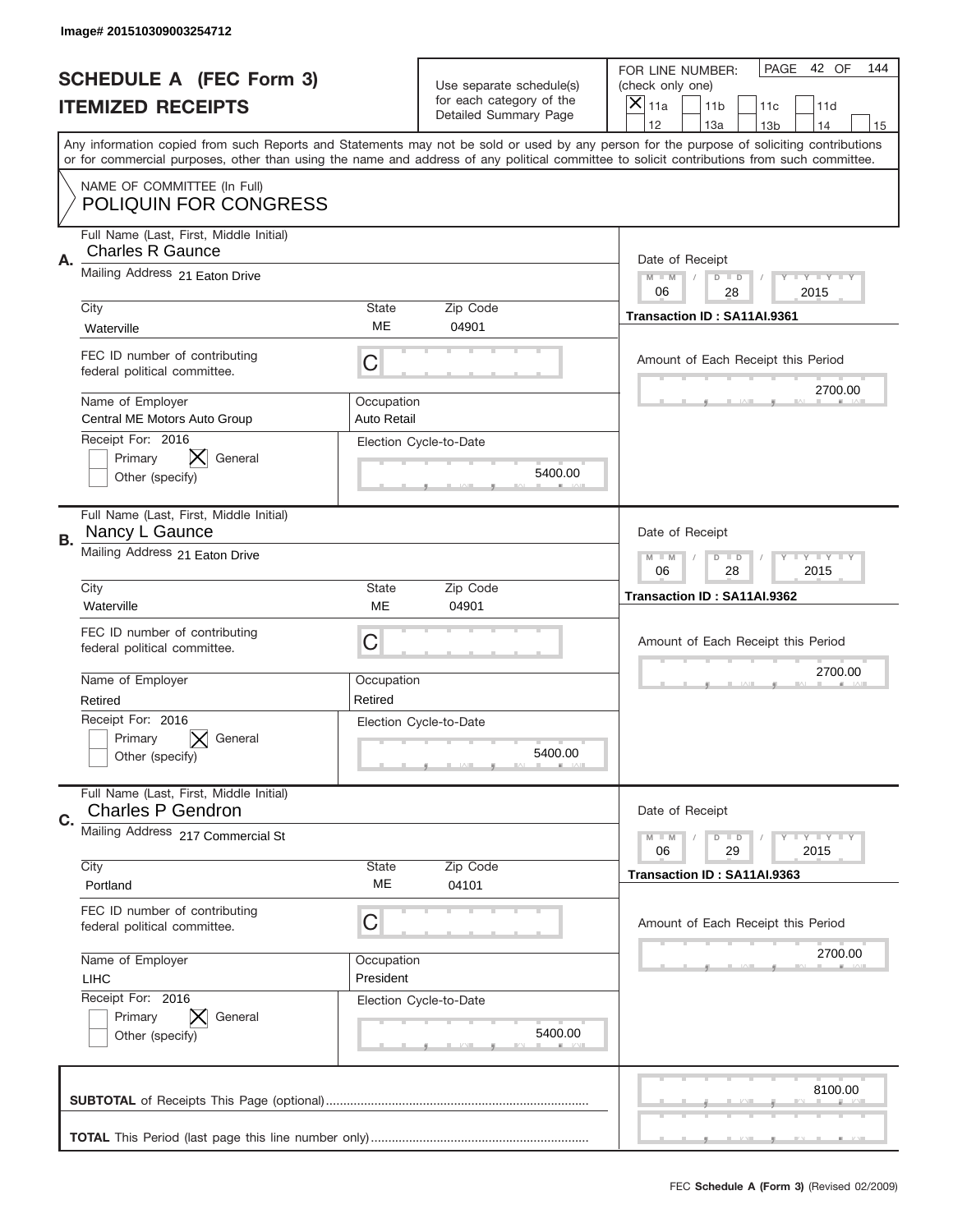|    | Image# 201510309003254713                                                             |                           |                                                   |                                                                                                                                                                                                                                                                                                                                     |
|----|---------------------------------------------------------------------------------------|---------------------------|---------------------------------------------------|-------------------------------------------------------------------------------------------------------------------------------------------------------------------------------------------------------------------------------------------------------------------------------------------------------------------------------------|
|    | <b>SCHEDULE A (FEC Form 3)</b>                                                        |                           | Use separate schedule(s)                          | PAGE 43 OF<br>144<br>FOR LINE NUMBER:<br>(check only one)                                                                                                                                                                                                                                                                           |
|    | <b>ITEMIZED RECEIPTS</b>                                                              |                           | for each category of the<br>Detailed Summary Page | ×<br>11a<br>11 <sub>b</sub><br>11c<br>11d                                                                                                                                                                                                                                                                                           |
|    |                                                                                       |                           |                                                   | 12<br>13a<br>14<br>13 <sub>b</sub><br>15<br>Any information copied from such Reports and Statements may not be sold or used by any person for the purpose of soliciting contributions<br>or for commercial purposes, other than using the name and address of any political committee to solicit contributions from such committee. |
|    | NAME OF COMMITTEE (In Full)<br><b>POLIQUIN FOR CONGRESS</b>                           |                           |                                                   |                                                                                                                                                                                                                                                                                                                                     |
| Α. | Full Name (Last, First, Middle Initial)<br>Theresa M Gendron                          |                           |                                                   | Date of Receipt                                                                                                                                                                                                                                                                                                                     |
|    | Mailing Address 217 Commercial St                                                     |                           |                                                   | $M - M$<br><b>LYLYLY</b><br>$D$ $D$<br>06<br>29<br>2015                                                                                                                                                                                                                                                                             |
|    | City<br>Portland                                                                      | State<br>MЕ               | Zip Code<br>04101                                 | Transaction ID: SA11AI.9364                                                                                                                                                                                                                                                                                                         |
|    | FEC ID number of contributing<br>federal political committee.                         | C                         |                                                   | Amount of Each Receipt this Period<br>2700.00                                                                                                                                                                                                                                                                                       |
|    | Name of Employer<br>none                                                              | Occupation<br>Home maker  |                                                   |                                                                                                                                                                                                                                                                                                                                     |
|    | Receipt For: 2016<br>Primary<br>General<br>Other (specify)                            |                           | Election Cycle-to-Date<br>5400.00                 |                                                                                                                                                                                                                                                                                                                                     |
| В. | Full Name (Last, First, Middle Initial)<br><b>Richard Gilder</b>                      |                           |                                                   | Date of Receipt                                                                                                                                                                                                                                                                                                                     |
|    | Mailing Address 953 Fifth Ave                                                         |                           |                                                   | $M$ M<br>$D$ $D$<br><b>LYLYLY</b><br>05<br>28<br>2015                                                                                                                                                                                                                                                                               |
|    | City<br>New York                                                                      | State<br><b>NY</b>        | Zip Code<br>10075                                 | Transaction ID: SA11AI.9365                                                                                                                                                                                                                                                                                                         |
|    |                                                                                       |                           |                                                   |                                                                                                                                                                                                                                                                                                                                     |
|    | FEC ID number of contributing<br>federal political committee.                         | C                         |                                                   | Amount of Each Receipt this Period                                                                                                                                                                                                                                                                                                  |
|    | Name of Employer                                                                      | Occupation<br>Stockbroker |                                                   | 2700.00                                                                                                                                                                                                                                                                                                                             |
|    | Gilder Gagnon Howe & Co<br>Receipt For: 2016<br>General<br>Primary<br>Other (specify) |                           | Election Cycle-to-Date<br>2700.00                 |                                                                                                                                                                                                                                                                                                                                     |
| C. | Full Name (Last, First, Middle Initial)<br><b>Richard Gilder</b>                      |                           |                                                   | Date of Receipt                                                                                                                                                                                                                                                                                                                     |
|    | Mailing Address 953 Fifth Ave                                                         |                           |                                                   | <b>LYLYLY</b><br>$M - M$<br>$D$ $D$<br>05<br>28<br>2015                                                                                                                                                                                                                                                                             |
|    | City<br>New York                                                                      | <b>State</b><br>NY.       | Zip Code<br>10075                                 | Transaction ID: SA11AI.9366                                                                                                                                                                                                                                                                                                         |
|    | FEC ID number of contributing<br>federal political committee.                         | C                         |                                                   | Amount of Each Receipt this Period                                                                                                                                                                                                                                                                                                  |
|    | Name of Employer<br>Gilder Gagnon Howe & Co                                           | Occupation<br>Stockbroker |                                                   | 2700.00                                                                                                                                                                                                                                                                                                                             |
|    | Receipt For: 2016<br>Primary<br>General<br>Other (specify)                            |                           | Election Cycle-to-Date<br>5400.00                 |                                                                                                                                                                                                                                                                                                                                     |
|    |                                                                                       |                           |                                                   | 8100.00                                                                                                                                                                                                                                                                                                                             |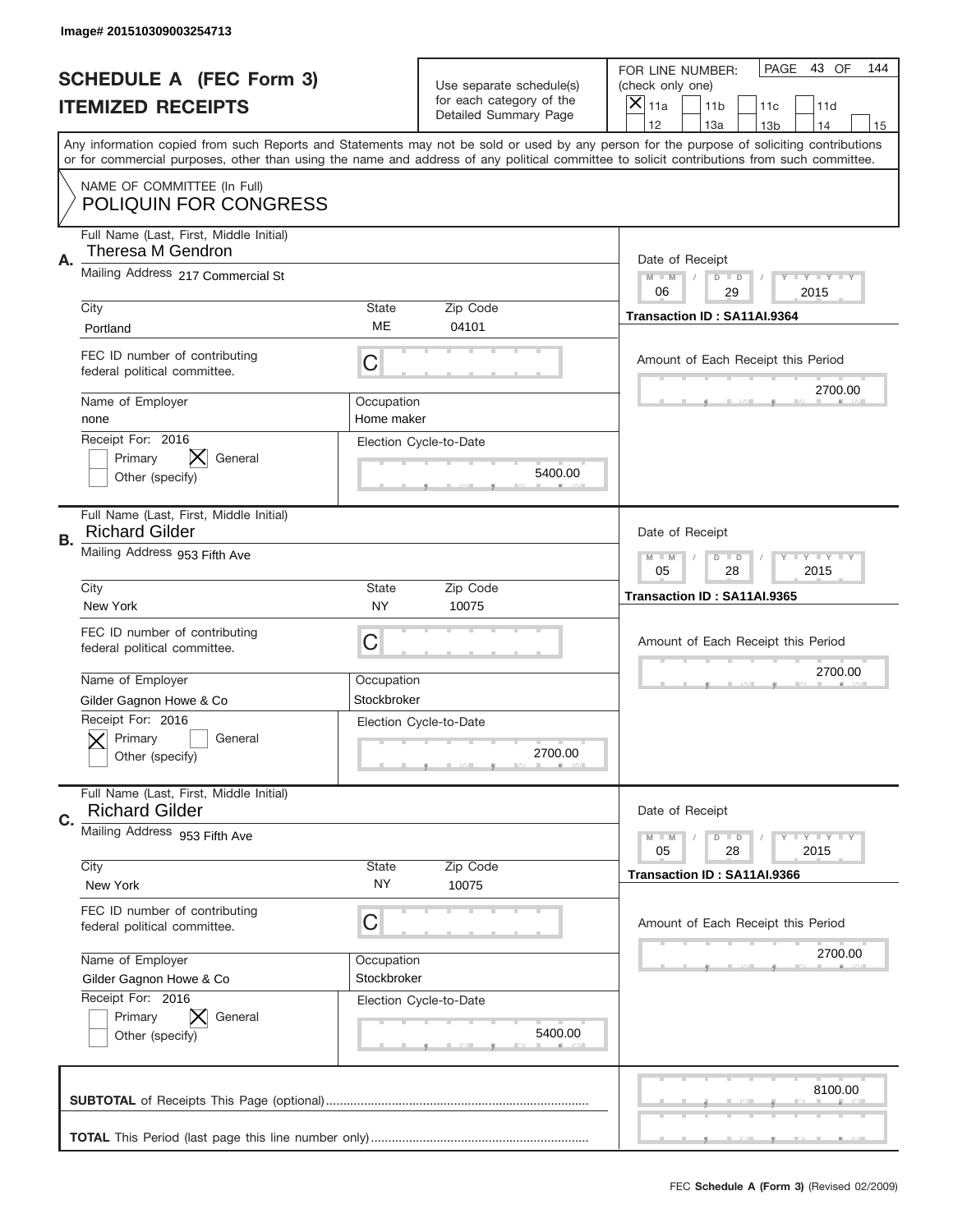|    | Image# 201510309003254714                                            |                                           |                                                      |                                                                                                                                                                                                                                                                                         |
|----|----------------------------------------------------------------------|-------------------------------------------|------------------------------------------------------|-----------------------------------------------------------------------------------------------------------------------------------------------------------------------------------------------------------------------------------------------------------------------------------------|
|    | <b>SCHEDULE A (FEC Form 3)</b>                                       |                                           | Use separate schedule(s)<br>for each category of the | PAGE<br>44 OF<br>144<br>FOR LINE NUMBER:<br>(check only one)                                                                                                                                                                                                                            |
|    | <b>ITEMIZED RECEIPTS</b>                                             |                                           | Detailed Summary Page                                | $\overline{X} _{11a}$<br>11 <sub>b</sub><br>11c<br>11d<br>12<br>13a<br>13 <sub>b</sub><br>14<br>15                                                                                                                                                                                      |
|    |                                                                      |                                           |                                                      | Any information copied from such Reports and Statements may not be sold or used by any person for the purpose of soliciting contributions<br>or for commercial purposes, other than using the name and address of any political committee to solicit contributions from such committee. |
|    | NAME OF COMMITTEE (In Full)<br><b>POLIQUIN FOR CONGRESS</b>          |                                           |                                                      |                                                                                                                                                                                                                                                                                         |
| Α. | Full Name (Last, First, Middle Initial)<br>Caroline L. Golden        |                                           |                                                      | Date of Receipt                                                                                                                                                                                                                                                                         |
|    | Mailing Address P.O. Box 54                                          |                                           |                                                      | $M$ M<br>$D$ $D$<br><b>LYLYLY</b><br>06<br>25<br>2015                                                                                                                                                                                                                                   |
|    | City<br><b>Bridgton</b>                                              | State<br>ME                               | Zip Code<br>04009                                    | Transaction ID: SA11AI.9367                                                                                                                                                                                                                                                             |
|    | FEC ID number of contributing<br>federal political committee.        | C                                         |                                                      | Amount of Each Receipt this Period<br>25.00                                                                                                                                                                                                                                             |
|    | Name of Employer<br>N/A                                              | Occupation<br><b>RETIRED</b>              |                                                      |                                                                                                                                                                                                                                                                                         |
|    | Receipt For: 2016<br>Primary<br>General<br>Other (specify)           |                                           | Election Cycle-to-Date<br>25.00                      |                                                                                                                                                                                                                                                                                         |
| В. | Full Name (Last, First, Middle Initial)<br><b>Francine Goldstein</b> |                                           |                                                      | Date of Receipt                                                                                                                                                                                                                                                                         |
|    | Mailing Address 67 Beech Hill Rd                                     |                                           |                                                      | $M - M$<br><b>LYLYLY</b><br>$D$ $D$<br>06<br>24<br>2015                                                                                                                                                                                                                                 |
|    | City<br>Pleasantville                                                | State<br><b>NY</b>                        | Zip Code<br>10570                                    | Transaction ID: SA11AI.9368                                                                                                                                                                                                                                                             |
|    | FEC ID number of contributing<br>federal political committee.        | C                                         |                                                      | Amount of Each Receipt this Period                                                                                                                                                                                                                                                      |
|    | Name of Employer<br>Self                                             | Occupation<br><b>Financial Consultant</b> |                                                      | 500.00                                                                                                                                                                                                                                                                                  |
|    | Receipt For: 2016<br>General<br>Primary<br>Other (specify)           |                                           | Election Cycle-to-Date<br>500.00                     |                                                                                                                                                                                                                                                                                         |
| C. | Full Name (Last, First, Middle Initial)<br>James W Gorman            |                                           |                                                      | Date of Receipt                                                                                                                                                                                                                                                                         |
|    | Mailing Address 76 Foreside Rd                                       |                                           |                                                      | <b>LEY LEY LEY</b><br>$M - M$<br>$D$ $D$<br>06<br>29<br>2015                                                                                                                                                                                                                            |
|    | City<br><b>Cumberland Foreside</b>                                   | State<br>ME                               | Zip Code<br>04110                                    | Transaction ID: SA11AI.9369                                                                                                                                                                                                                                                             |
|    | FEC ID number of contributing<br>federal political committee.        | C                                         |                                                      | Amount of Each Receipt this Period                                                                                                                                                                                                                                                      |
|    | Name of Employer<br>Retired                                          | Occupation<br>Retired                     |                                                      | 2700.00                                                                                                                                                                                                                                                                                 |
|    | Receipt For: 2016                                                    |                                           | Election Cycle-to-Date                               |                                                                                                                                                                                                                                                                                         |
|    | Primary<br>General<br>Other (specify)                                |                                           | 2700.00                                              |                                                                                                                                                                                                                                                                                         |
|    |                                                                      |                                           |                                                      | 3225.00                                                                                                                                                                                                                                                                                 |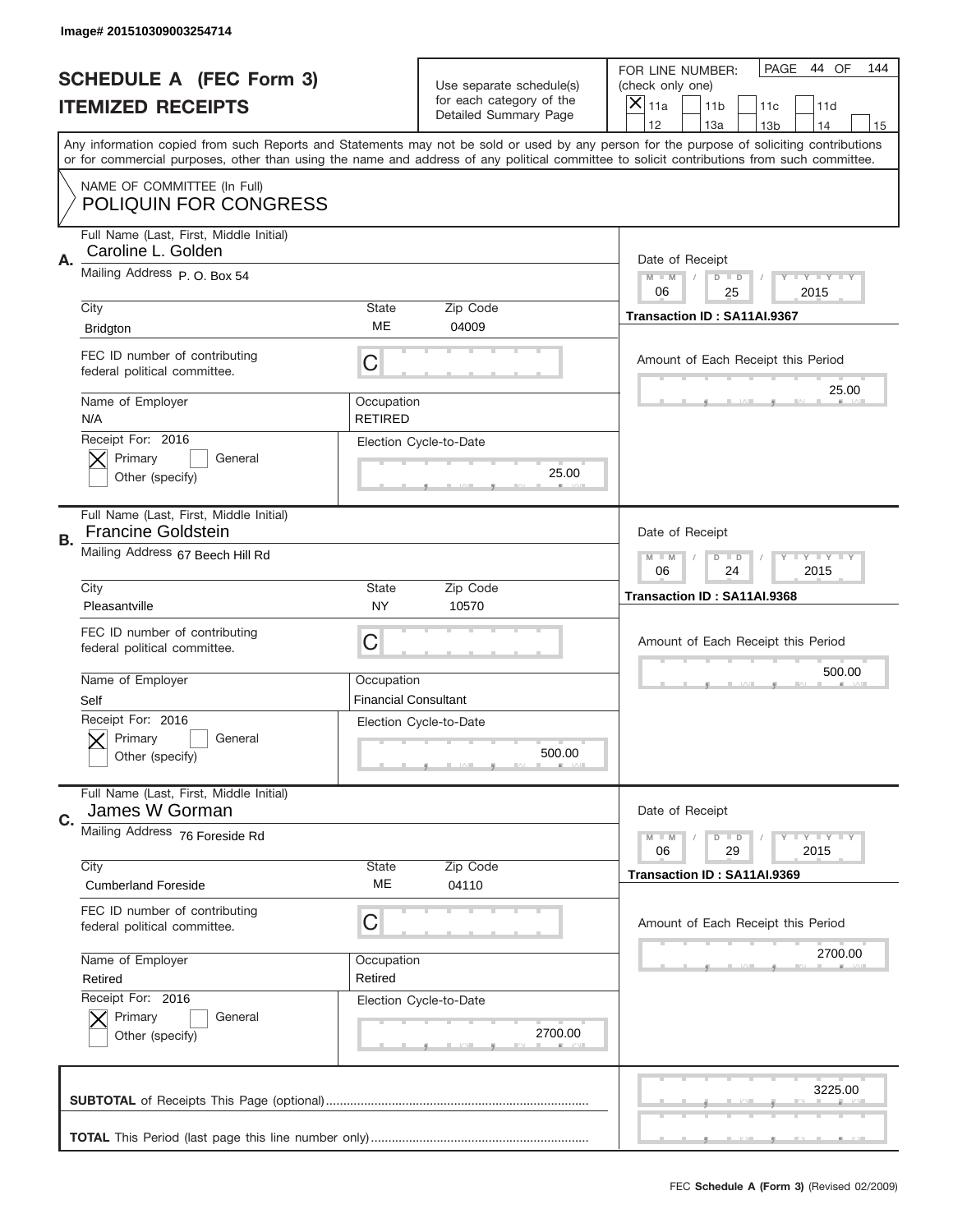|    | Image# 201510309003254715                                     |                           |                                                   |                                                                                                                                                                                                                                                                                                                                     |
|----|---------------------------------------------------------------|---------------------------|---------------------------------------------------|-------------------------------------------------------------------------------------------------------------------------------------------------------------------------------------------------------------------------------------------------------------------------------------------------------------------------------------|
|    | <b>SCHEDULE A (FEC Form 3)</b>                                |                           | Use separate schedule(s)                          | PAGE<br>45 OF<br>144<br>FOR LINE NUMBER:<br>(check only one)                                                                                                                                                                                                                                                                        |
|    | <b>ITEMIZED RECEIPTS</b>                                      |                           | for each category of the<br>Detailed Summary Page | ×<br>11a<br>11 <sub>b</sub><br>11c<br>11d                                                                                                                                                                                                                                                                                           |
|    |                                                               |                           |                                                   | 12<br>13a<br>14<br>13 <sub>b</sub><br>15<br>Any information copied from such Reports and Statements may not be sold or used by any person for the purpose of soliciting contributions<br>or for commercial purposes, other than using the name and address of any political committee to solicit contributions from such committee. |
|    | NAME OF COMMITTEE (In Full)<br><b>POLIQUIN FOR CONGRESS</b>   |                           |                                                   |                                                                                                                                                                                                                                                                                                                                     |
| Α. | Full Name (Last, First, Middle Initial)<br>James W Gorman     |                           |                                                   | Date of Receipt                                                                                                                                                                                                                                                                                                                     |
|    | Mailing Address 76 Foreside Rd                                |                           |                                                   | $M - M$<br>$D$ $D$<br>Y FY FY FY<br>06<br>29<br>2015                                                                                                                                                                                                                                                                                |
|    | City<br><b>Cumberland Foreside</b>                            | <b>State</b><br><b>ME</b> | Zip Code<br>04110                                 | Transaction ID: SA11AI.9370                                                                                                                                                                                                                                                                                                         |
|    | FEC ID number of contributing<br>federal political committee. | С                         |                                                   | Amount of Each Receipt this Period<br>2700.00                                                                                                                                                                                                                                                                                       |
|    | Name of Employer<br>Retired                                   | Occupation<br>Retired     |                                                   |                                                                                                                                                                                                                                                                                                                                     |
|    | Receipt For: 2016<br>Primary<br>General<br>Other (specify)    |                           | Election Cycle-to-Date<br>5400.00                 |                                                                                                                                                                                                                                                                                                                                     |
| В. | Full Name (Last, First, Middle Initial)<br>Maureen M Gorman   |                           |                                                   | Date of Receipt                                                                                                                                                                                                                                                                                                                     |
|    | Mailing Address 76 Foreside Rd                                |                           |                                                   | <b>LY LY LY</b><br>$M - M$<br>$D$ $D$<br>06<br>29<br>2015                                                                                                                                                                                                                                                                           |
|    | City<br><b>Cumberland Foreside</b>                            | <b>State</b><br>ME        | Zip Code<br>04110                                 | Transaction ID: SA11AI.9371                                                                                                                                                                                                                                                                                                         |
|    | FEC ID number of contributing<br>federal political committee. | С                         |                                                   | Amount of Each Receipt this Period                                                                                                                                                                                                                                                                                                  |
|    | Name of Employer<br>Retired                                   | Occupation<br>Retired     |                                                   | 2700.00                                                                                                                                                                                                                                                                                                                             |
|    | Receipt For: 2016<br>General<br>Primary<br>Other (specify)    |                           | Election Cycle-to-Date<br>2700.00                 |                                                                                                                                                                                                                                                                                                                                     |
|    |                                                               |                           |                                                   |                                                                                                                                                                                                                                                                                                                                     |
| C. | Full Name (Last, First, Middle Initial)<br>Maureen M Gorman   |                           |                                                   | Date of Receipt                                                                                                                                                                                                                                                                                                                     |
|    | Mailing Address 76 Foreside Rd                                |                           |                                                   | <b>LY LY LY</b><br>$M - M$<br>$D$ $D$<br>06<br>29<br>2015                                                                                                                                                                                                                                                                           |
|    | City<br><b>Cumberland Foreside</b>                            | State<br>ME               | Zip Code<br>04110                                 | Transaction ID: SA11AI.9372                                                                                                                                                                                                                                                                                                         |
|    | FEC ID number of contributing<br>federal political committee. | С                         |                                                   | Amount of Each Receipt this Period                                                                                                                                                                                                                                                                                                  |
|    | Name of Employer<br>Retired                                   | Occupation<br>Retired     |                                                   | 2700.00                                                                                                                                                                                                                                                                                                                             |
|    | Receipt For: 2016<br>Primary<br>General<br>Other (specify)    |                           | Election Cycle-to-Date<br>5400.00                 |                                                                                                                                                                                                                                                                                                                                     |
|    |                                                               |                           |                                                   | 8100.00                                                                                                                                                                                                                                                                                                                             |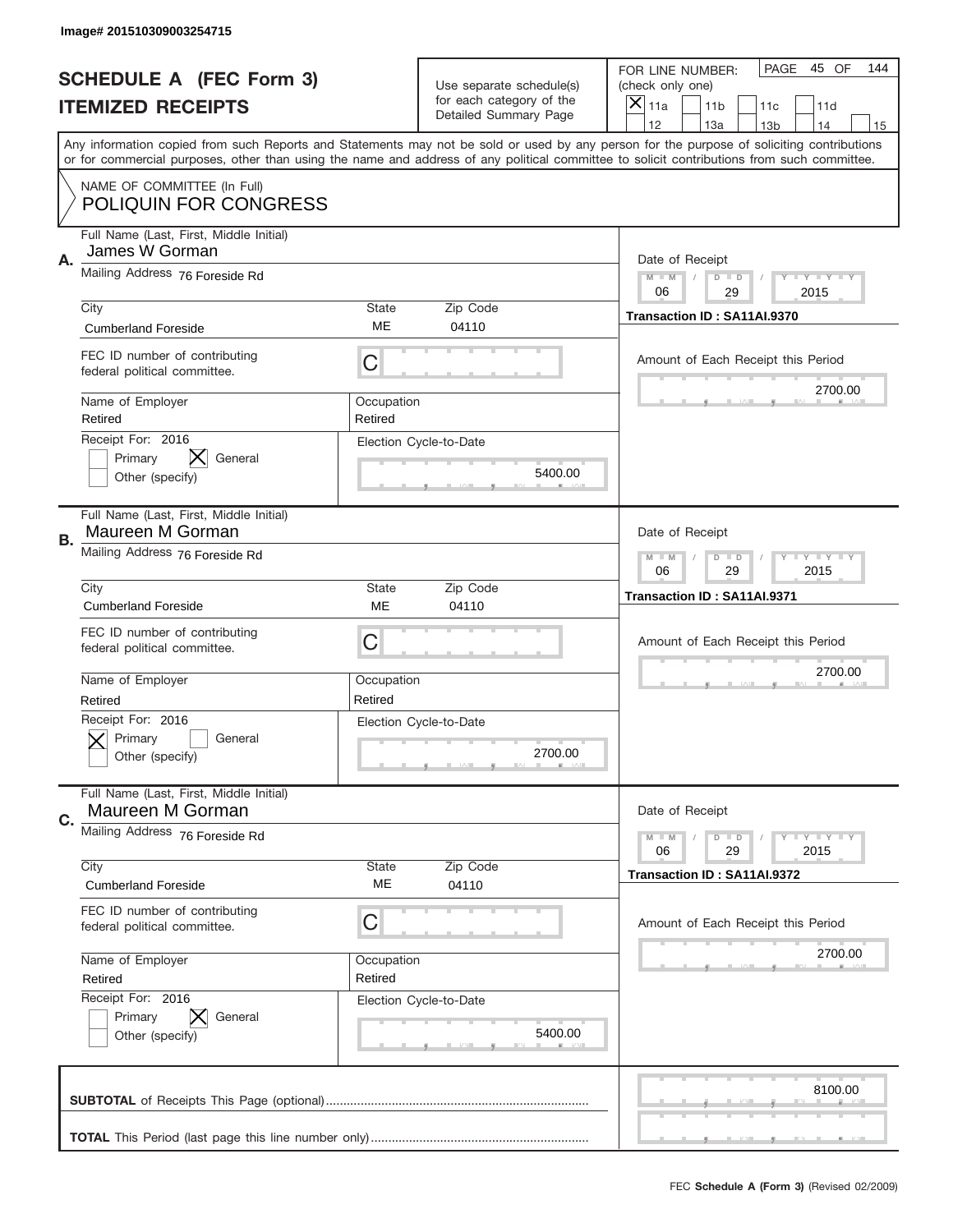|    | Image# 201510309003254716                                          |                            |                                                      |                                                                                                                                                                                                                                                                                                                         |
|----|--------------------------------------------------------------------|----------------------------|------------------------------------------------------|-------------------------------------------------------------------------------------------------------------------------------------------------------------------------------------------------------------------------------------------------------------------------------------------------------------------------|
|    | <b>SCHEDULE A (FEC Form 3)</b>                                     |                            | Use separate schedule(s)<br>for each category of the | PAGE<br>46 OF<br>144<br>FOR LINE NUMBER:<br>(check only one)                                                                                                                                                                                                                                                            |
|    | <b>ITEMIZED RECEIPTS</b>                                           |                            | Detailed Summary Page                                | ×<br>11a<br>11 <sub>b</sub><br>11c<br>11d<br>12<br>14                                                                                                                                                                                                                                                                   |
|    |                                                                    |                            |                                                      | 13a<br>13 <sub>b</sub><br>15<br>Any information copied from such Reports and Statements may not be sold or used by any person for the purpose of soliciting contributions<br>or for commercial purposes, other than using the name and address of any political committee to solicit contributions from such committee. |
|    | NAME OF COMMITTEE (In Full)<br><b>POLIQUIN FOR CONGRESS</b>        |                            |                                                      |                                                                                                                                                                                                                                                                                                                         |
| Α. | Full Name (Last, First, Middle Initial)<br><b>Gregory Gosselin</b> |                            |                                                      | Date of Receipt                                                                                                                                                                                                                                                                                                         |
|    | Mailing Address 4 Thunder Hill                                     |                            |                                                      | $M - M$<br><b>LYLYLY</b><br>$D$ $D$<br>06<br>11<br>2015                                                                                                                                                                                                                                                                 |
|    | City<br>York                                                       | State<br>ME                | Zip Code<br>03909                                    | Transaction ID: SA11AI.9374                                                                                                                                                                                                                                                                                             |
|    | FEC ID number of contributing<br>federal political committee.      | C                          |                                                      | Amount of Each Receipt this Period                                                                                                                                                                                                                                                                                      |
|    | Name of Employer<br><b>Gosselin Realty Group</b>                   | Occupation<br>Broker/Owner |                                                      | 100.00                                                                                                                                                                                                                                                                                                                  |
|    | Receipt For: 2016<br>Primary<br>General<br>Other (specify)         |                            | Election Cycle-to-Date<br>100.00                     |                                                                                                                                                                                                                                                                                                                         |
| В. | Full Name (Last, First, Middle Initial)<br>C Boyden Gray           |                            |                                                      | Date of Receipt                                                                                                                                                                                                                                                                                                         |
|    | Mailing Address 1534 28th Street NW                                |                            |                                                      | $M - M$<br>$D$ $D$<br><b>LYLYLY</b><br>06<br>24<br>2015                                                                                                                                                                                                                                                                 |
|    | City<br>Washington                                                 | State<br>DC                | Zip Code<br>20007                                    | Transaction ID: SA11AI.9376                                                                                                                                                                                                                                                                                             |
|    | FEC ID number of contributing                                      |                            |                                                      |                                                                                                                                                                                                                                                                                                                         |
|    | federal political committee.                                       | C                          |                                                      | Amount of Each Receipt this Period                                                                                                                                                                                                                                                                                      |
|    | Name of Employer<br>self                                           | Occupation<br>attorney     |                                                      | 2700.00                                                                                                                                                                                                                                                                                                                 |
|    | Receipt For: 2016<br>General<br>Primary<br>Other (specify)         |                            | Election Cycle-to-Date<br>2700.00                    |                                                                                                                                                                                                                                                                                                                         |
| C. | Full Name (Last, First, Middle Initial)<br>C Boyden Gray           |                            |                                                      | Date of Receipt                                                                                                                                                                                                                                                                                                         |
|    | Mailing Address 1534 28th Street NW                                |                            |                                                      | <b>LYLYLY</b><br>$M - M$<br>$D$ $D$<br>06<br>2015<br>24                                                                                                                                                                                                                                                                 |
|    | City<br>Washington                                                 | State<br>DC                | Zip Code<br>20007                                    | Transaction ID: SA11AI.9377                                                                                                                                                                                                                                                                                             |
|    | FEC ID number of contributing<br>federal political committee.      | С                          |                                                      | Amount of Each Receipt this Period                                                                                                                                                                                                                                                                                      |
|    | Name of Employer<br>self                                           | Occupation<br>attorney     |                                                      | 2700.00                                                                                                                                                                                                                                                                                                                 |
|    | Receipt For: 2016<br>Primary<br>General<br>Other (specify)         |                            | Election Cycle-to-Date<br>5400.00                    |                                                                                                                                                                                                                                                                                                                         |
|    |                                                                    |                            |                                                      | 5500.00                                                                                                                                                                                                                                                                                                                 |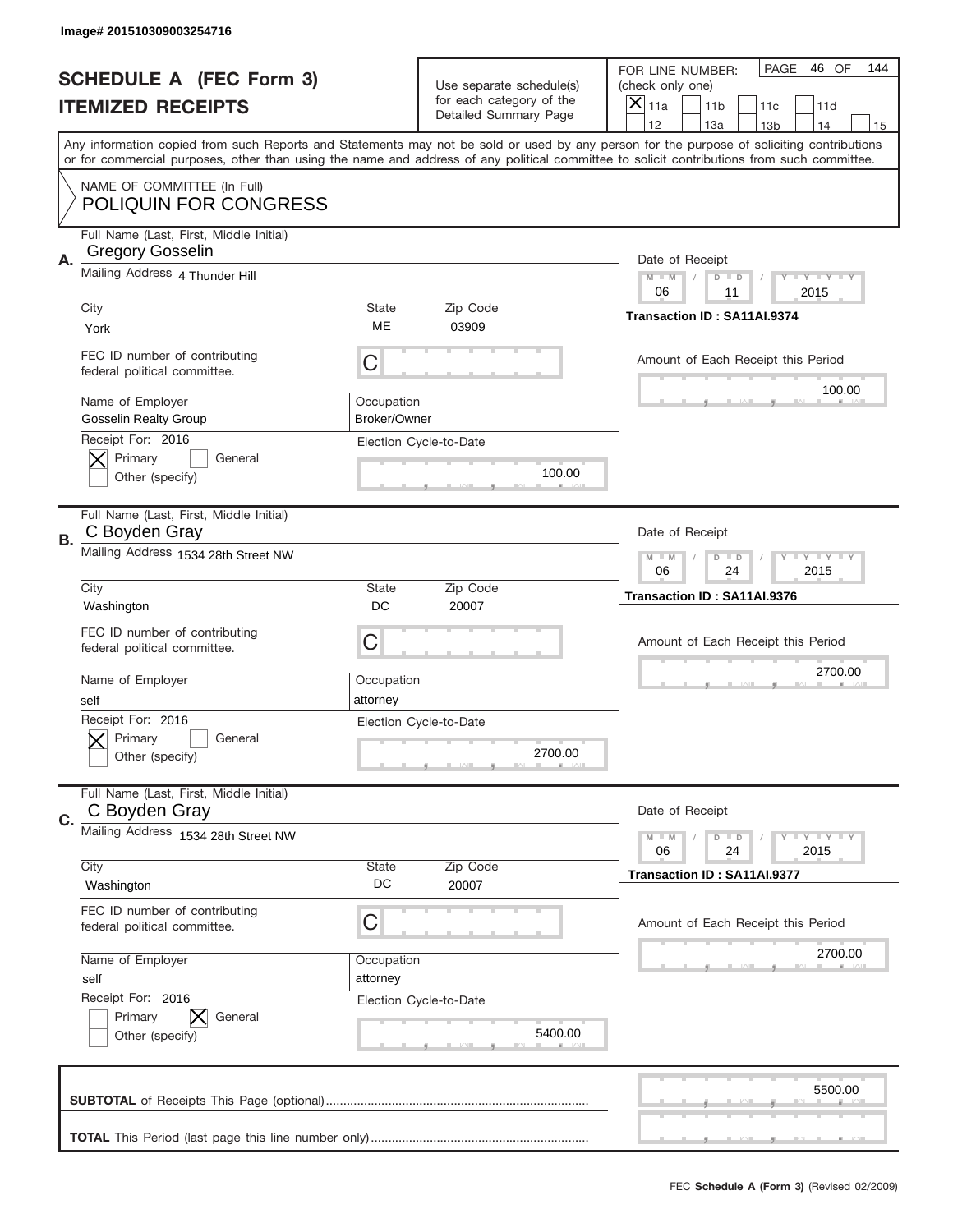|    | Image# 201510309003254717                                     |                              |                                                   |                                                                                                                                                                                                                                                                                                                                     |
|----|---------------------------------------------------------------|------------------------------|---------------------------------------------------|-------------------------------------------------------------------------------------------------------------------------------------------------------------------------------------------------------------------------------------------------------------------------------------------------------------------------------------|
|    | <b>SCHEDULE A (FEC Form 3)</b>                                |                              | Use separate schedule(s)                          | PAGE 47 OF<br>144<br>FOR LINE NUMBER:<br>(check only one)                                                                                                                                                                                                                                                                           |
|    | <b>ITEMIZED RECEIPTS</b>                                      |                              | for each category of the<br>Detailed Summary Page | ×<br>11a<br>11 <sub>b</sub><br>11c<br>11d                                                                                                                                                                                                                                                                                           |
|    |                                                               |                              |                                                   | 12<br>13a<br>14<br>13 <sub>b</sub><br>15<br>Any information copied from such Reports and Statements may not be sold or used by any person for the purpose of soliciting contributions<br>or for commercial purposes, other than using the name and address of any political committee to solicit contributions from such committee. |
|    |                                                               |                              |                                                   |                                                                                                                                                                                                                                                                                                                                     |
|    | NAME OF COMMITTEE (In Full)<br><b>POLIQUIN FOR CONGRESS</b>   |                              |                                                   |                                                                                                                                                                                                                                                                                                                                     |
| Α. | Full Name (Last, First, Middle Initial)<br><b>Steve Greve</b> |                              |                                                   | Date of Receipt                                                                                                                                                                                                                                                                                                                     |
|    | Mailing Address 3 Stickney Terrace #232                       |                              |                                                   | $M - M$<br><b>LYLYLY</b><br>$D$ $D$<br>06<br>2015<br>11                                                                                                                                                                                                                                                                             |
|    | City<br><b>HALLOWELL</b>                                      | State<br>ME                  | Zip Code<br>04347                                 | Transaction ID: SA11AI.9378                                                                                                                                                                                                                                                                                                         |
|    | FEC ID number of contributing<br>federal political committee. | C                            |                                                   | Amount of Each Receipt this Period                                                                                                                                                                                                                                                                                                  |
|    | Name of Employer<br>Retired                                   | Occupation<br><b>RETIRED</b> |                                                   | 50.00                                                                                                                                                                                                                                                                                                                               |
|    | Receipt For: 2016<br>Primary<br>General<br>Other (specify)    |                              | Election Cycle-to-Date<br>150.00                  |                                                                                                                                                                                                                                                                                                                                     |
| В. | Full Name (Last, First, Middle Initial)<br><b>Steve Greve</b> |                              |                                                   | Date of Receipt                                                                                                                                                                                                                                                                                                                     |
|    | Mailing Address 3 Stickney Terrace #232                       |                              |                                                   | $M$ M<br>$D$ $D$<br><b>LYLYLY</b><br>06<br>23<br>2015                                                                                                                                                                                                                                                                               |
|    | City<br><b>HALLOWELL</b>                                      | State<br><b>ME</b>           | Zip Code<br>04347                                 | Transaction ID: SA11AI.9379                                                                                                                                                                                                                                                                                                         |
|    | FEC ID number of contributing<br>federal political committee. | C                            |                                                   | Amount of Each Receipt this Period                                                                                                                                                                                                                                                                                                  |
|    | Name of Employer<br>Retired                                   | Occupation<br><b>RETIRED</b> |                                                   | 50.00                                                                                                                                                                                                                                                                                                                               |
|    | Receipt For: 2016<br>General<br>Primary<br>Other (specify)    |                              | Election Cycle-to-Date<br>200.00                  |                                                                                                                                                                                                                                                                                                                                     |
| C. | Full Name (Last, First, Middle Initial)<br><b>Steve Greve</b> |                              |                                                   | Date of Receipt                                                                                                                                                                                                                                                                                                                     |
|    | Mailing Address 3 Stickney Terrace #232                       |                              |                                                   | <b>LYLYLY</b><br>$M - M$<br>$D$ $D$<br>2015<br>06<br>30                                                                                                                                                                                                                                                                             |
|    | City<br><b>HALLOWELL</b>                                      | State<br>МE                  | Zip Code<br>04347                                 | Transaction ID: SA11AI.9380                                                                                                                                                                                                                                                                                                         |
|    | FEC ID number of contributing<br>federal political committee. | C                            |                                                   | Amount of Each Receipt this Period                                                                                                                                                                                                                                                                                                  |
|    | Name of Employer<br>Retired                                   | Occupation<br><b>RETIRED</b> |                                                   | 100.00                                                                                                                                                                                                                                                                                                                              |
|    | Receipt For: 2016<br>Primary<br>General<br>Other (specify)    |                              | Election Cycle-to-Date<br>300.00                  |                                                                                                                                                                                                                                                                                                                                     |
|    |                                                               |                              |                                                   |                                                                                                                                                                                                                                                                                                                                     |
|    |                                                               |                              |                                                   | 200.00                                                                                                                                                                                                                                                                                                                              |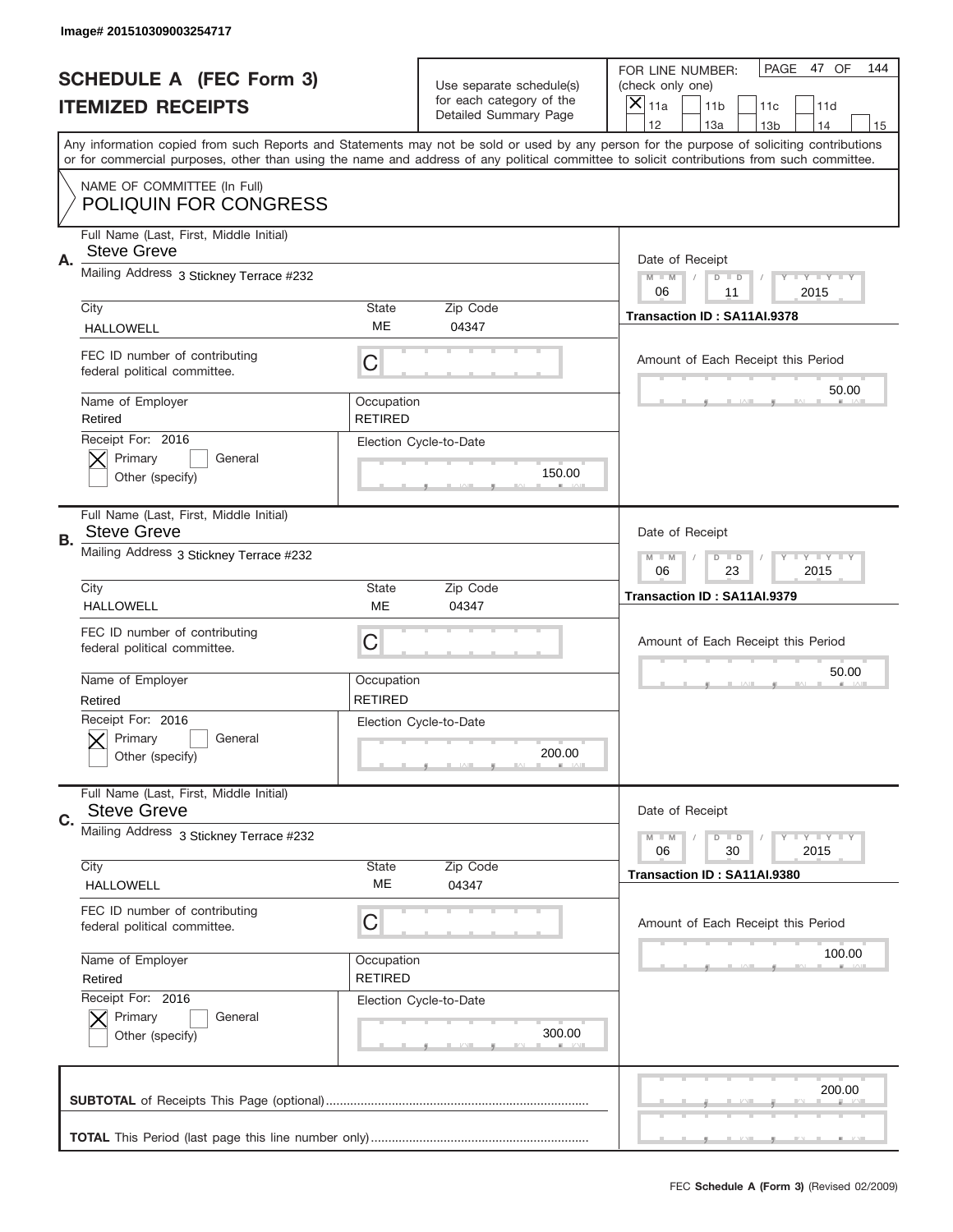|           | Image# 201510309003254718                                                     |                              |                                                         |                                                                                                                                                                                                                                                                                                                                     |
|-----------|-------------------------------------------------------------------------------|------------------------------|---------------------------------------------------------|-------------------------------------------------------------------------------------------------------------------------------------------------------------------------------------------------------------------------------------------------------------------------------------------------------------------------------------|
|           | <b>SCHEDULE A (FEC Form 3)</b>                                                |                              | Use separate schedule(s)                                | PAGE<br>48 OF<br>144<br>FOR LINE NUMBER:<br>(check only one)                                                                                                                                                                                                                                                                        |
|           | <b>ITEMIZED RECEIPTS</b>                                                      |                              | for each category of the<br>Detailed Summary Page       | ×<br>11a<br>11 <sub>b</sub><br>11c<br>11d                                                                                                                                                                                                                                                                                           |
|           |                                                                               |                              |                                                         | 12<br>13a<br>14<br>13 <sub>b</sub><br>15<br>Any information copied from such Reports and Statements may not be sold or used by any person for the purpose of soliciting contributions<br>or for commercial purposes, other than using the name and address of any political committee to solicit contributions from such committee. |
|           | NAME OF COMMITTEE (In Full)<br><b>POLIQUIN FOR CONGRESS</b>                   |                              |                                                         |                                                                                                                                                                                                                                                                                                                                     |
| Α.        | Full Name (Last, First, Middle Initial)<br><b>Beverley Griffin</b>            |                              |                                                         | Date of Receipt                                                                                                                                                                                                                                                                                                                     |
|           | Mailing Address 5 Channel View Road                                           |                              |                                                         | $M - M$<br><b>LYLYLY</b><br>$D$ $D$<br>06<br>23<br>2015                                                                                                                                                                                                                                                                             |
|           | City                                                                          | State<br>ME                  | Zip Code                                                | Transaction ID: SA11AI.9381                                                                                                                                                                                                                                                                                                         |
|           | Cape Elizabeth                                                                |                              | 04107                                                   |                                                                                                                                                                                                                                                                                                                                     |
|           | FEC ID number of contributing<br>federal political committee.                 | C                            |                                                         | Amount of Each Receipt this Period<br>100.00                                                                                                                                                                                                                                                                                        |
|           | Name of Employer<br>Retired                                                   | Occupation<br><b>RETIRED</b> |                                                         |                                                                                                                                                                                                                                                                                                                                     |
|           | Receipt For: 2016<br>Primary<br>General<br>Other (specify)                    |                              | Election Cycle-to-Date<br>100.00                        |                                                                                                                                                                                                                                                                                                                                     |
| <b>B.</b> | Full Name (Last, First, Middle Initial)<br><b>Carol Guckert</b>               |                              |                                                         | Date of Receipt                                                                                                                                                                                                                                                                                                                     |
|           | Mailing Address 31 Park Circle                                                |                              | $M - M$<br>$D$ $D$<br><b>LYLYLY</b><br>06<br>23<br>2015 |                                                                                                                                                                                                                                                                                                                                     |
|           | City                                                                          | State                        | Zip Code                                                | Transaction ID: SA11AI.9383                                                                                                                                                                                                                                                                                                         |
|           | CAPE ELIZABETH<br>FEC ID number of contributing                               | ME<br>C                      | 04107                                                   | Amount of Each Receipt this Period                                                                                                                                                                                                                                                                                                  |
|           | federal political committee.                                                  |                              |                                                         | 100.00                                                                                                                                                                                                                                                                                                                              |
|           |                                                                               |                              |                                                         |                                                                                                                                                                                                                                                                                                                                     |
|           | Name of Employer                                                              | Occupation                   |                                                         |                                                                                                                                                                                                                                                                                                                                     |
|           | <b>Discover</b><br>Receipt For: 2016<br>General<br>Primary<br>Other (specify) | small business owner         | Election Cycle-to-Date<br>100.00                        |                                                                                                                                                                                                                                                                                                                                     |
|           | Full Name (Last, First, Middle Initial)<br>John Haas Jr                       |                              |                                                         | Date of Receipt                                                                                                                                                                                                                                                                                                                     |
| C.        | Mailing Address 104 Roaring Brook Rd                                          |                              |                                                         | <b>LEY LEY LEY</b><br>$M - M$<br>$D$ $D$<br>06<br>2015<br>30                                                                                                                                                                                                                                                                        |
|           | City<br><b>PORTLAND</b>                                                       | State<br>ME                  | Zip Code<br>04103                                       | Transaction ID: SA11AI.9385                                                                                                                                                                                                                                                                                                         |
|           | FEC ID number of contributing<br>federal political committee.                 | С                            |                                                         | Amount of Each Receipt this Period                                                                                                                                                                                                                                                                                                  |
|           | Name of Employer                                                              | Occupation                   |                                                         | 25.00                                                                                                                                                                                                                                                                                                                               |
|           | <b>RBC Wealth Management</b>                                                  | <b>Financial Advisor</b>     |                                                         |                                                                                                                                                                                                                                                                                                                                     |
|           | Receipt For: 2016<br>Primary<br>General<br>Other (specify)                    |                              | Election Cycle-to-Date<br>25.00                         |                                                                                                                                                                                                                                                                                                                                     |
|           |                                                                               |                              |                                                         | 225.00                                                                                                                                                                                                                                                                                                                              |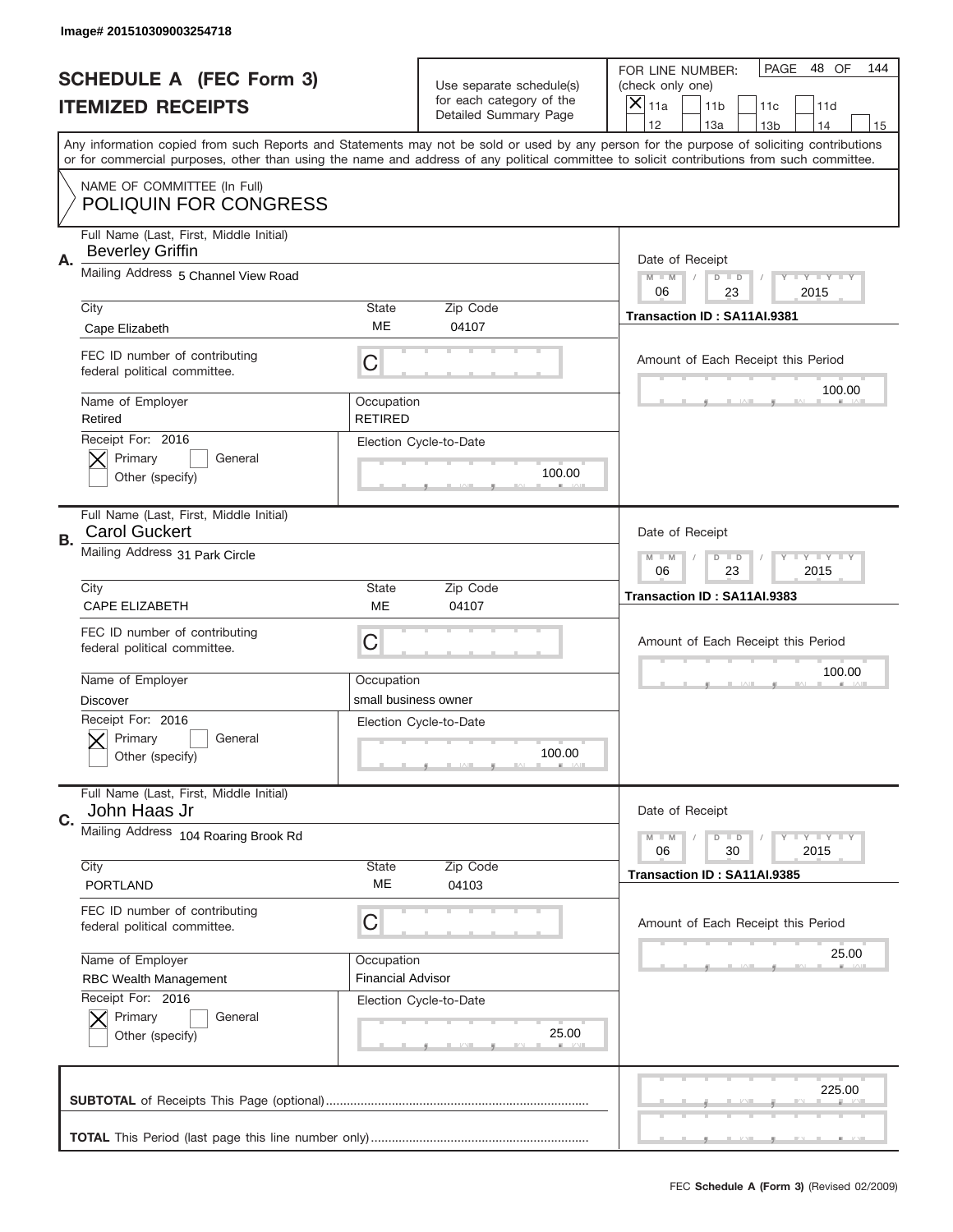|    | Image# 201510309003254719                                         |                              |                                                      |                                                                                                                                                                                                                                                                                                                                     |
|----|-------------------------------------------------------------------|------------------------------|------------------------------------------------------|-------------------------------------------------------------------------------------------------------------------------------------------------------------------------------------------------------------------------------------------------------------------------------------------------------------------------------------|
|    | <b>SCHEDULE A (FEC Form 3)</b>                                    |                              | Use separate schedule(s)<br>for each category of the | PAGE<br>49 OF<br>144<br>FOR LINE NUMBER:<br>(check only one)                                                                                                                                                                                                                                                                        |
|    | <b>ITEMIZED RECEIPTS</b>                                          |                              | Detailed Summary Page                                | ×<br>11a<br>11 <sub>b</sub><br>11c<br>11d                                                                                                                                                                                                                                                                                           |
|    |                                                                   |                              |                                                      | 12<br>13a<br>14<br>13 <sub>b</sub><br>15<br>Any information copied from such Reports and Statements may not be sold or used by any person for the purpose of soliciting contributions<br>or for commercial purposes, other than using the name and address of any political committee to solicit contributions from such committee. |
|    | NAME OF COMMITTEE (In Full)<br><b>POLIQUIN FOR CONGRESS</b>       |                              |                                                      |                                                                                                                                                                                                                                                                                                                                     |
| Α. | Full Name (Last, First, Middle Initial)<br>Charles W Haight       |                              |                                                      | Date of Receipt                                                                                                                                                                                                                                                                                                                     |
|    | Mailing Address 20 Leeward Passage                                |                              |                                                      | $M - M$<br><b>LEY LEY LEY</b><br>$D$ $D$<br>06<br>29<br>2015                                                                                                                                                                                                                                                                        |
|    | City<br>No.Yarmouth                                               | State<br>ME                  | Zip Code<br>04097                                    | Transaction ID: SA11AI.9386                                                                                                                                                                                                                                                                                                         |
|    | FEC ID number of contributing<br>federal political committee.     | C                            |                                                      | Amount of Each Receipt this Period<br>2700.00                                                                                                                                                                                                                                                                                       |
|    | Name of Employer<br>Cedar Springs Technologies                    | Occupation<br>President      |                                                      |                                                                                                                                                                                                                                                                                                                                     |
|    | Receipt For: 2016<br>Primary<br>General<br>Other (specify)        |                              | Election Cycle-to-Date<br>5400.00                    |                                                                                                                                                                                                                                                                                                                                     |
| В. | Full Name (Last, First, Middle Initial)<br><b>Sterling Halsey</b> |                              |                                                      | Date of Receipt                                                                                                                                                                                                                                                                                                                     |
|    | Mailing Address 52 Halsey Ln.                                     |                              |                                                      | $M$ M<br>$D$ $D$<br><b>LYLYLY</b><br>06<br>29<br>2015                                                                                                                                                                                                                                                                               |
|    | City<br><b>BOWDOINHAM</b>                                         | State<br><b>ME</b>           | Zip Code<br>04008                                    | Transaction ID: SA11AI.9388                                                                                                                                                                                                                                                                                                         |
|    | FEC ID number of contributing<br>federal political committee.     | C                            |                                                      | Amount of Each Receipt this Period                                                                                                                                                                                                                                                                                                  |
|    | Name of Employer<br>N/A                                           | Occupation<br><b>RETIRED</b> |                                                      | 100.00                                                                                                                                                                                                                                                                                                                              |
|    | Receipt For: 2016                                                 |                              |                                                      |                                                                                                                                                                                                                                                                                                                                     |
|    | General<br>Primary<br>Other (specify)                             | Election Cycle-to-Date       | 100.00                                               |                                                                                                                                                                                                                                                                                                                                     |
| C. | Full Name (Last, First, Middle Initial)<br>Susan K Hamill         |                              |                                                      | Date of Receipt                                                                                                                                                                                                                                                                                                                     |
|    | Mailing Address 21 Heron Lane                                     |                              |                                                      | <b>LYLYLY</b><br>$M - M$<br>$D$ $D$<br>05<br>2015<br>26                                                                                                                                                                                                                                                                             |
|    | City<br>Cumberland                                                | State<br>МE                  | Zip Code<br>04110                                    | Transaction ID: SA11AI.9389                                                                                                                                                                                                                                                                                                         |
|    | FEC ID number of contributing<br>federal political committee.     | C                            |                                                      | Amount of Each Receipt this Period                                                                                                                                                                                                                                                                                                  |
|    | Name of Employer<br>Dette Company                                 | Occupation<br>Owner          |                                                      | 250.00                                                                                                                                                                                                                                                                                                                              |
|    | Receipt For: 2016<br>Primary<br>General<br>Other (specify)        |                              | Election Cycle-to-Date<br>250.00                     |                                                                                                                                                                                                                                                                                                                                     |
|    |                                                                   |                              |                                                      | 3050.00                                                                                                                                                                                                                                                                                                                             |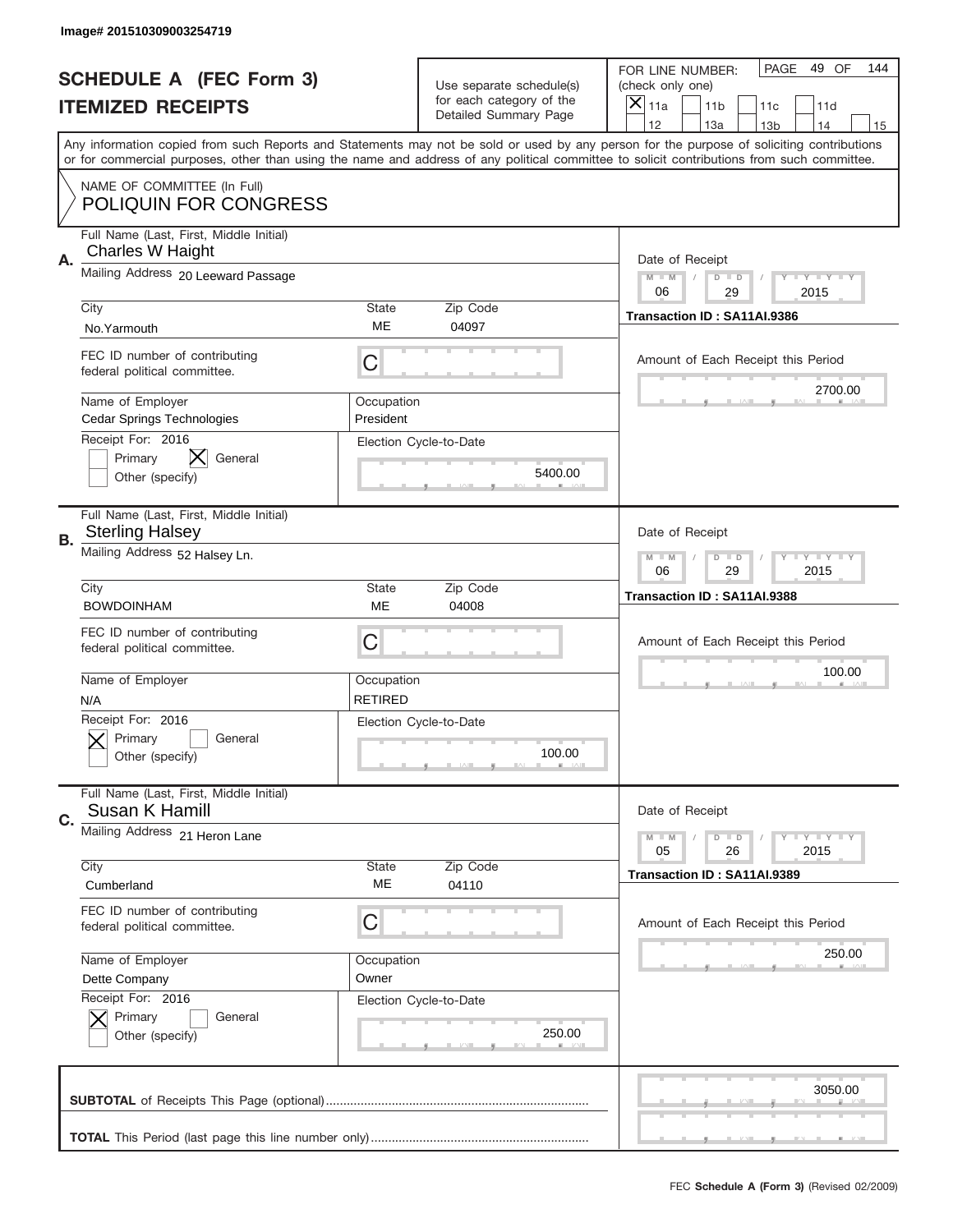|    | Image# 201510309003254720                                       |                              |                                                   |                                                                                                                                                                                                                                                                                                                                     |
|----|-----------------------------------------------------------------|------------------------------|---------------------------------------------------|-------------------------------------------------------------------------------------------------------------------------------------------------------------------------------------------------------------------------------------------------------------------------------------------------------------------------------------|
|    | <b>SCHEDULE A (FEC Form 3)</b>                                  |                              | Use separate schedule(s)                          | PAGE<br>50 OF<br>144<br>FOR LINE NUMBER:<br>(check only one)                                                                                                                                                                                                                                                                        |
|    | <b>ITEMIZED RECEIPTS</b>                                        |                              | for each category of the<br>Detailed Summary Page | ×<br>11a<br>11 <sub>b</sub><br>11c<br>11d                                                                                                                                                                                                                                                                                           |
|    |                                                                 |                              |                                                   | 12<br>13a<br>14<br>13 <sub>b</sub><br>15<br>Any information copied from such Reports and Statements may not be sold or used by any person for the purpose of soliciting contributions<br>or for commercial purposes, other than using the name and address of any political committee to solicit contributions from such committee. |
|    | NAME OF COMMITTEE (In Full)<br><b>POLIQUIN FOR CONGRESS</b>     |                              |                                                   |                                                                                                                                                                                                                                                                                                                                     |
| Α. | Full Name (Last, First, Middle Initial)<br>William D Hamill     |                              |                                                   | Date of Receipt                                                                                                                                                                                                                                                                                                                     |
|    | Mailing Address PO Box 480                                      |                              |                                                   | $M - M$<br><b>THEY THEY</b><br>$D$ $D$<br>05<br>26<br>2015                                                                                                                                                                                                                                                                          |
|    | City<br>Yarmouth                                                | State<br>ME                  | Zip Code<br>04096                                 | Transaction ID: SA11AI.9390                                                                                                                                                                                                                                                                                                         |
|    | FEC ID number of contributing<br>federal political committee.   | C                            |                                                   | Amount of Each Receipt this Period<br>250.00                                                                                                                                                                                                                                                                                        |
|    | Name of Employer<br>Retired                                     | Occupation<br>Retired        |                                                   |                                                                                                                                                                                                                                                                                                                                     |
|    | Receipt For: 2016<br>Primary<br>General<br>Other (specify)      |                              | Election Cycle-to-Date<br>250.00                  |                                                                                                                                                                                                                                                                                                                                     |
| В. | Full Name (Last, First, Middle Initial)<br>Terry A Hamm-Morris  |                              |                                                   | Date of Receipt                                                                                                                                                                                                                                                                                                                     |
|    | Mailing Address P.O. Box 6164                                   |                              |                                                   | $M - M$<br>$D$ $D$<br><b>LYLYLY</b><br>06<br>23<br>2015                                                                                                                                                                                                                                                                             |
|    | City<br>Bangor                                                  | <b>State</b><br>ME           | Zip Code<br>04402                                 | Transaction ID: SA11AI.9391                                                                                                                                                                                                                                                                                                         |
|    | FEC ID number of contributing<br>federal political committee.   | C                            |                                                   | Amount of Each Receipt this Period                                                                                                                                                                                                                                                                                                  |
|    |                                                                 |                              |                                                   |                                                                                                                                                                                                                                                                                                                                     |
|    | Name of Employer<br>N/A                                         | Occupation<br><b>RETIRED</b> |                                                   | 1000.00                                                                                                                                                                                                                                                                                                                             |
|    | Receipt For: 2016<br>General<br>Primary<br>Other (specify)      |                              | Election Cycle-to-Date<br>1000.00                 |                                                                                                                                                                                                                                                                                                                                     |
| C. | Full Name (Last, First, Middle Initial)<br><b>Laurel Harris</b> |                              |                                                   | Date of Receipt                                                                                                                                                                                                                                                                                                                     |
|    | Mailing Address 9 carriage house lane                           |                              |                                                   | <b>LYLYLY</b><br>$M - M$<br>$D$ $D$<br>06<br>2015<br>30                                                                                                                                                                                                                                                                             |
|    | City<br><b>Bath</b>                                             | State<br>ME                  | Zip Code<br>04530                                 | Transaction ID: SA11AI.9392                                                                                                                                                                                                                                                                                                         |
|    | FEC ID number of contributing<br>federal political committee.   | С                            |                                                   | Amount of Each Receipt this Period                                                                                                                                                                                                                                                                                                  |
|    | Name of Employer<br>harris golf                                 | Occupation<br>hr manager     |                                                   | 100.00                                                                                                                                                                                                                                                                                                                              |
|    | Receipt For: 2016<br>Primary<br>General<br>Other (specify)      |                              | Election Cycle-to-Date<br>100.00                  |                                                                                                                                                                                                                                                                                                                                     |
|    |                                                                 |                              |                                                   | 1350.00                                                                                                                                                                                                                                                                                                                             |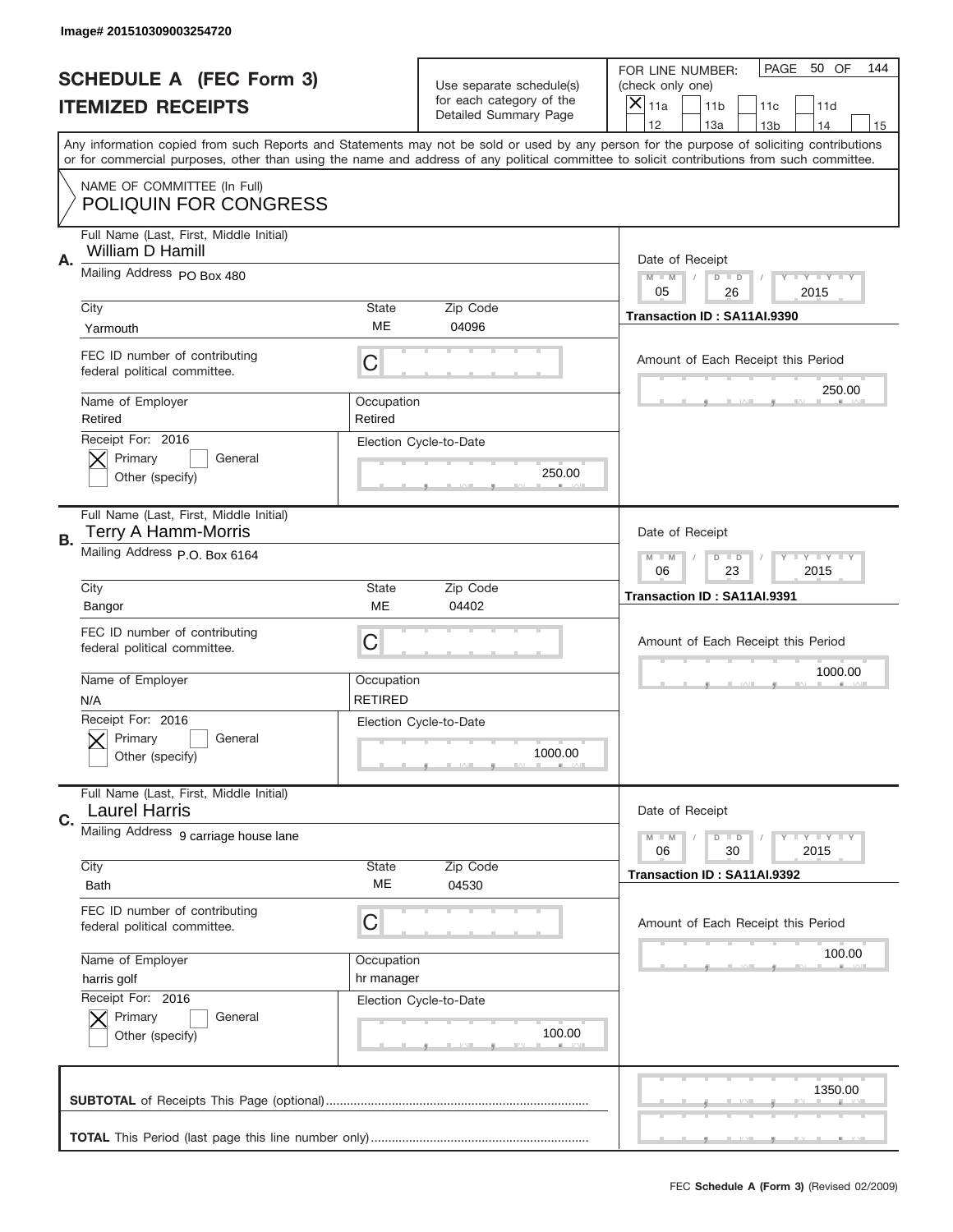|           | Image# 201510309003254721                                          |                              |                                                          |                                                                                                                                                                                                                                                                                                                                     |
|-----------|--------------------------------------------------------------------|------------------------------|----------------------------------------------------------|-------------------------------------------------------------------------------------------------------------------------------------------------------------------------------------------------------------------------------------------------------------------------------------------------------------------------------------|
|           | <b>SCHEDULE A (FEC Form 3)</b>                                     |                              | Use separate schedule(s)                                 | PAGE<br>51 OF<br>144<br>FOR LINE NUMBER:<br>(check only one)                                                                                                                                                                                                                                                                        |
|           | <b>ITEMIZED RECEIPTS</b>                                           |                              | for each category of the<br><b>Detailed Summary Page</b> | $\overline{X} _{11a}$<br>11 <sub>b</sub><br>11c<br>11d                                                                                                                                                                                                                                                                              |
|           |                                                                    |                              |                                                          | 12<br>13a<br>14<br>13 <sub>b</sub><br>15<br>Any information copied from such Reports and Statements may not be sold or used by any person for the purpose of soliciting contributions<br>or for commercial purposes, other than using the name and address of any political committee to solicit contributions from such committee. |
|           | NAME OF COMMITTEE (In Full)<br><b>POLIQUIN FOR CONGRESS</b>        |                              |                                                          |                                                                                                                                                                                                                                                                                                                                     |
| Α.        | Full Name (Last, First, Middle Initial)<br><b>Steve Hartley</b>    |                              |                                                          | Date of Receipt                                                                                                                                                                                                                                                                                                                     |
|           | Mailing Address 19 loon drive                                      |                              |                                                          | $M$ $M$<br>$D$ $D$<br>Y FY FY FY<br>06<br>29<br>2015                                                                                                                                                                                                                                                                                |
|           | City<br><b>NEWPORT</b>                                             | <b>State</b><br>ME           | Zip Code<br>04953                                        | Transaction ID: SA11AI.9394                                                                                                                                                                                                                                                                                                         |
|           | FEC ID number of contributing<br>federal political committee.      | C                            |                                                          | Amount of Each Receipt this Period<br>50.00                                                                                                                                                                                                                                                                                         |
|           | Name of Employer<br>Hartley's                                      | Occupation<br>owner          |                                                          |                                                                                                                                                                                                                                                                                                                                     |
|           | Receipt For: 2016<br>Primary<br>General<br>Other (specify)         |                              | Election Cycle-to-Date<br>50.00                          |                                                                                                                                                                                                                                                                                                                                     |
| <b>B.</b> | Full Name (Last, First, Middle Initial)<br>Barbara Campbell Harvey |                              |                                                          | Date of Receipt                                                                                                                                                                                                                                                                                                                     |
|           | Mailing Address P.O. Box 8123                                      |                              |                                                          | $M - M$<br>$D$ $D$<br>Y FY FY FY<br>05<br>19<br>2015                                                                                                                                                                                                                                                                                |
|           | City<br>Portland                                                   | <b>State</b><br>ME           | Zip Code<br>04104                                        | Transaction ID: SA11AI.9396                                                                                                                                                                                                                                                                                                         |
|           | FEC ID number of contributing<br>federal political committee.      | C                            |                                                          | Amount of Each Receipt this Period                                                                                                                                                                                                                                                                                                  |
|           | Name of Employer<br>N/A                                            | Occupation<br><b>RETIRED</b> |                                                          | 250.00                                                                                                                                                                                                                                                                                                                              |
|           | Receipt For: 2016<br>General<br>Primary<br>Other (specify)         |                              | Election Cycle-to-Date<br>250.00                         |                                                                                                                                                                                                                                                                                                                                     |
| C.        | Full Name (Last, First, Middle Initial)<br>John Hathaway           |                              |                                                          | Date of Receipt                                                                                                                                                                                                                                                                                                                     |
|           | Mailing Address 190 Mills Road                                     |                              |                                                          | <b>LYLYLY</b><br>$M - M$<br>$D$ $D$<br>06<br>30<br>2015                                                                                                                                                                                                                                                                             |
|           | City<br>Kennebunkport                                              | <b>State</b><br>МE           | Zip Code<br>04046                                        | Transaction ID: SA11AI.9397                                                                                                                                                                                                                                                                                                         |
|           | FEC ID number of contributing<br>federal political committee.      | C                            |                                                          | Amount of Each Receipt this Period                                                                                                                                                                                                                                                                                                  |
|           | Name of Employer<br>Shucks Maine Lobster LLC                       | Occupation<br>Processor      |                                                          | 1000.00                                                                                                                                                                                                                                                                                                                             |
|           | Receipt For: 2016<br>Primary<br>General<br>Other (specify)         |                              | Election Cycle-to-Date<br>2000.00                        |                                                                                                                                                                                                                                                                                                                                     |
|           |                                                                    |                              |                                                          | 1300.00                                                                                                                                                                                                                                                                                                                             |
|           |                                                                    |                              |                                                          |                                                                                                                                                                                                                                                                                                                                     |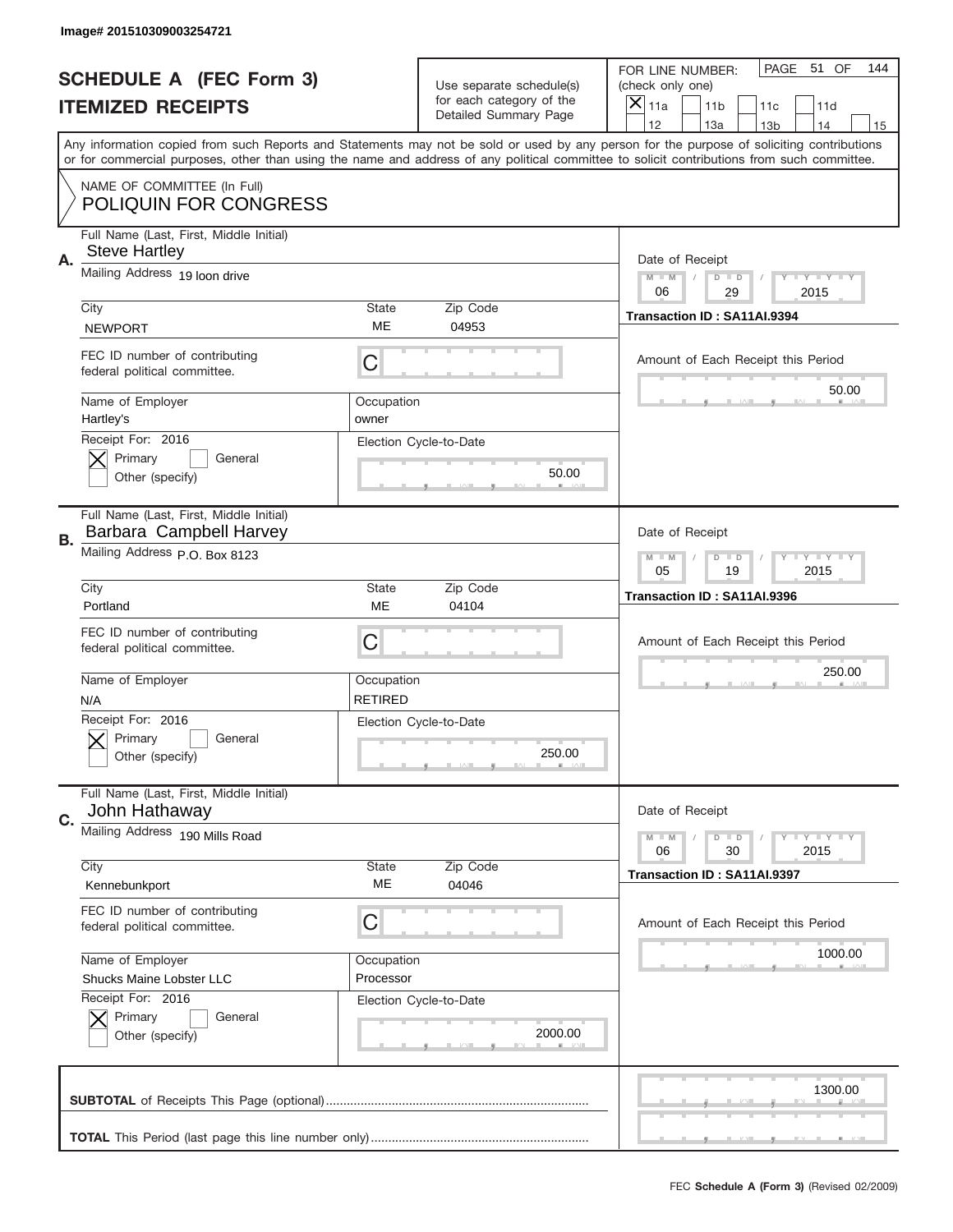|    | Image# 201510309003254722                                       |                                         |                                                      |                                                                                                                                                                                                                                                                                                                                     |
|----|-----------------------------------------------------------------|-----------------------------------------|------------------------------------------------------|-------------------------------------------------------------------------------------------------------------------------------------------------------------------------------------------------------------------------------------------------------------------------------------------------------------------------------------|
|    | <b>SCHEDULE A (FEC Form 3)</b>                                  |                                         | Use separate schedule(s)<br>for each category of the | PAGE<br>52 OF<br>144<br>FOR LINE NUMBER:<br>(check only one)                                                                                                                                                                                                                                                                        |
|    | <b>ITEMIZED RECEIPTS</b>                                        |                                         | Detailed Summary Page                                | $\times$<br>11a<br>11 <sub>b</sub><br>11c<br>11d                                                                                                                                                                                                                                                                                    |
|    |                                                                 |                                         |                                                      | 12<br>13a<br>14<br>13 <sub>b</sub><br>15<br>Any information copied from such Reports and Statements may not be sold or used by any person for the purpose of soliciting contributions<br>or for commercial purposes, other than using the name and address of any political committee to solicit contributions from such committee. |
|    | NAME OF COMMITTEE (In Full)<br><b>POLIQUIN FOR CONGRESS</b>     |                                         |                                                      |                                                                                                                                                                                                                                                                                                                                     |
| Α. | Full Name (Last, First, Middle Initial)<br>Scott L Hawthorne    |                                         |                                                      | Date of Receipt                                                                                                                                                                                                                                                                                                                     |
|    | Mailing Address 85 Cedar St                                     |                                         |                                                      | $M - M$<br>$D$ $D$<br>Y FY FY FY<br>06<br>2015<br>18                                                                                                                                                                                                                                                                                |
|    | City<br><b>Belfast</b>                                          | State<br>ME                             | Zip Code<br>04915                                    | Transaction ID: SA11AI.9398                                                                                                                                                                                                                                                                                                         |
|    | FEC ID number of contributing<br>federal political committee.   | C                                       |                                                      | Amount of Each Receipt this Period<br>1000.00                                                                                                                                                                                                                                                                                       |
|    | Name of Employer<br><b>Mathews Brothers</b>                     | Occupation<br>Owner                     |                                                      |                                                                                                                                                                                                                                                                                                                                     |
|    | Receipt For: 2016<br>Primary<br>General<br>Other (specify)      |                                         | Election Cycle-to-Date<br>1000.00                    |                                                                                                                                                                                                                                                                                                                                     |
| В. | Full Name (Last, First, Middle Initial)<br><b>Ernest Hayes</b>  |                                         |                                                      | Date of Receipt                                                                                                                                                                                                                                                                                                                     |
|    | Mailing Address P O Box 538                                     |                                         |                                                      | $M - M$<br>$D$ $D$<br>Y TY TY TY<br>06<br>17<br>2015                                                                                                                                                                                                                                                                                |
|    | City<br>Lubec                                                   | <b>State</b><br>ME                      | Zip Code<br>04652                                    | Transaction ID: SA11AI.9400                                                                                                                                                                                                                                                                                                         |
|    | FEC ID number of contributing<br>federal political committee.   | C                                       |                                                      | Amount of Each Receipt this Period                                                                                                                                                                                                                                                                                                  |
|    | Name of Employer<br>self                                        | Occupation<br>homesteader               |                                                      | 25.00                                                                                                                                                                                                                                                                                                                               |
|    | Receipt For: 2016<br>General<br>Primary<br>Other (specify)      |                                         | Election Cycle-to-Date<br>25.00                      |                                                                                                                                                                                                                                                                                                                                     |
| C. | Full Name (Last, First, Middle Initial)<br><b>Dermot Healey</b> |                                         |                                                      | Date of Receipt                                                                                                                                                                                                                                                                                                                     |
|    | Mailing Address 400 Ocian Trail Way Unit 110                    |                                         |                                                      | <b>LEY LEY LEY</b><br>$M - M$<br>$D$ $D$<br>06<br>29<br>2015                                                                                                                                                                                                                                                                        |
|    | City<br>Jupiter                                                 | State<br>FL                             | Zip Code<br>33477                                    | Transaction ID: SA11AI.9402                                                                                                                                                                                                                                                                                                         |
|    | FEC ID number of contributing<br>federal political committee.   | C                                       |                                                      | Amount of Each Receipt this Period                                                                                                                                                                                                                                                                                                  |
|    | Name of Employer<br><b>Highland Capital</b>                     | Occupation<br><b>EVP of Development</b> |                                                      | 1000.00                                                                                                                                                                                                                                                                                                                             |
|    | Receipt For: 2016<br>Primary<br>General<br>Other (specify)      |                                         | Election Cycle-to-Date<br>1000.00                    |                                                                                                                                                                                                                                                                                                                                     |
|    |                                                                 |                                         |                                                      | 2025.00                                                                                                                                                                                                                                                                                                                             |
|    |                                                                 |                                         |                                                      |                                                                                                                                                                                                                                                                                                                                     |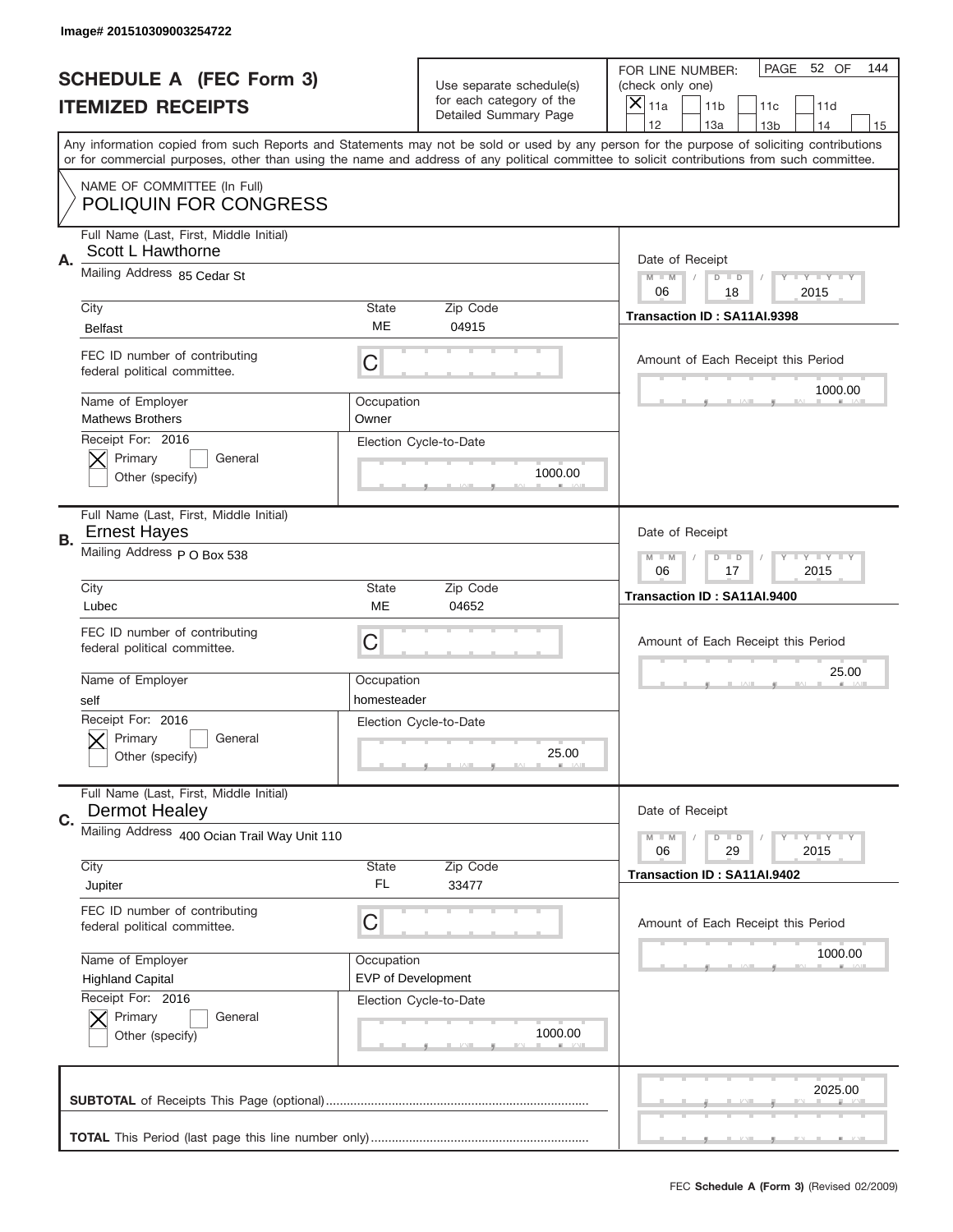|    | Image# 201510309003254723                                       |                                                         |                                                   |                                                                                                                                                                                                                                                                                                                                     |
|----|-----------------------------------------------------------------|---------------------------------------------------------|---------------------------------------------------|-------------------------------------------------------------------------------------------------------------------------------------------------------------------------------------------------------------------------------------------------------------------------------------------------------------------------------------|
|    | <b>SCHEDULE A (FEC Form 3)</b>                                  |                                                         | Use separate schedule(s)                          | PAGE 53 OF<br>144<br>FOR LINE NUMBER:<br>(check only one)                                                                                                                                                                                                                                                                           |
|    | <b>ITEMIZED RECEIPTS</b>                                        |                                                         | for each category of the<br>Detailed Summary Page | ×<br>11a<br>11 <sub>b</sub><br>11c<br>11d                                                                                                                                                                                                                                                                                           |
|    |                                                                 |                                                         |                                                   | 12<br>13a<br>14<br>13 <sub>b</sub><br>15<br>Any information copied from such Reports and Statements may not be sold or used by any person for the purpose of soliciting contributions<br>or for commercial purposes, other than using the name and address of any political committee to solicit contributions from such committee. |
|    | NAME OF COMMITTEE (In Full)<br><b>POLIQUIN FOR CONGRESS</b>     |                                                         |                                                   |                                                                                                                                                                                                                                                                                                                                     |
| Α. | Full Name (Last, First, Middle Initial)<br><b>Michael Healy</b> |                                                         |                                                   | Date of Receipt                                                                                                                                                                                                                                                                                                                     |
|    | Mailing Address 25 Flying Point RD                              |                                                         |                                                   | $M - M$<br><b>LYLYLY</b><br>$D$ $D$<br>05<br>28<br>2015                                                                                                                                                                                                                                                                             |
|    | City<br>Freeport                                                | State<br>ME                                             | Zip Code<br>04032                                 | Transaction ID: SA11AI.9403                                                                                                                                                                                                                                                                                                         |
|    | FEC ID number of contributing<br>federal political committee.   | C                                                       |                                                   | Amount of Each Receipt this Period<br>500.00                                                                                                                                                                                                                                                                                        |
|    | Name of Employer<br>none                                        | Occupation<br>retired                                   |                                                   |                                                                                                                                                                                                                                                                                                                                     |
|    | Receipt For: 2016<br>Primary<br>General<br>Other (specify)      |                                                         | Election Cycle-to-Date<br>500.00                  |                                                                                                                                                                                                                                                                                                                                     |
| В. | Full Name (Last, First, Middle Initial)<br>Jo Ann Higgins       |                                                         |                                                   | Date of Receipt                                                                                                                                                                                                                                                                                                                     |
|    | Mailing Address 243 Maple Street                                | $M - M$<br>$D$ $D$<br><b>LYLYLY</b><br>06<br>30<br>2015 |                                                   |                                                                                                                                                                                                                                                                                                                                     |
|    | City<br><b>BANGOR</b>                                           | <b>State</b><br>ME                                      | Zip Code<br>04401                                 | Transaction ID: SA11AI.9405                                                                                                                                                                                                                                                                                                         |
|    | FEC ID number of contributing<br>federal political committee.   | C                                                       |                                                   | Amount of Each Receipt this Period                                                                                                                                                                                                                                                                                                  |
|    | Name of Employer                                                | Occupation                                              |                                                   | 25.00                                                                                                                                                                                                                                                                                                                               |
|    |                                                                 |                                                         |                                                   |                                                                                                                                                                                                                                                                                                                                     |
|    | Self Employed                                                   | <b>Real Estate Broker</b>                               |                                                   |                                                                                                                                                                                                                                                                                                                                     |
|    | Receipt For: 2016<br>General<br>Primary<br>Other (specify)      |                                                         | Election Cycle-to-Date<br>25.00                   |                                                                                                                                                                                                                                                                                                                                     |
| C. | Full Name (Last, First, Middle Initial)<br>Donna Lu Holden      |                                                         |                                                   | Date of Receipt                                                                                                                                                                                                                                                                                                                     |
|    | Mailing Address 33 Park Circle                                  |                                                         |                                                   | <b>LEY LEY LEY</b><br>$M - M$<br>$D$ $D$<br>05<br>2015<br>28                                                                                                                                                                                                                                                                        |
|    | City<br>Cape Elizabeth                                          | State<br>ME                                             | Zip Code<br>04107                                 | Transaction ID: SA11AI.9407                                                                                                                                                                                                                                                                                                         |
|    | FEC ID number of contributing<br>federal political committee.   | С                                                       |                                                   | Amount of Each Receipt this Period                                                                                                                                                                                                                                                                                                  |
|    | Name of Employer                                                | Occupation                                              |                                                   | 125.00                                                                                                                                                                                                                                                                                                                              |
|    | <b>Portland Public Schools</b>                                  | Special Ed Teacher                                      |                                                   |                                                                                                                                                                                                                                                                                                                                     |
|    | Receipt For: 2016<br>Primary<br>General<br>Other (specify)      |                                                         | Election Cycle-to-Date<br>125.00                  |                                                                                                                                                                                                                                                                                                                                     |
|    |                                                                 |                                                         |                                                   | 650.00                                                                                                                                                                                                                                                                                                                              |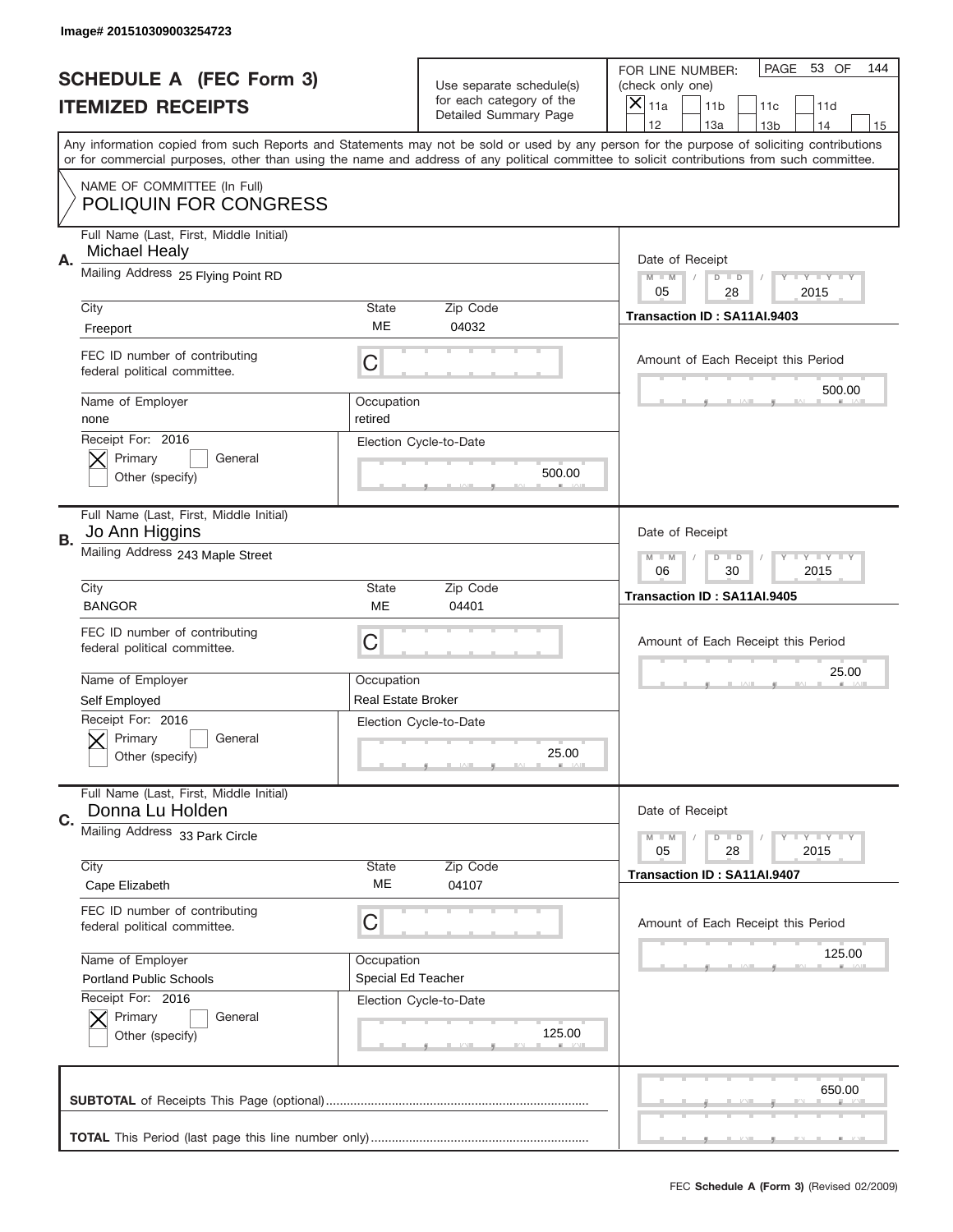|    | Image# 201510309003254724                                                           |                              |                                                   |                                                                                                                                                                                                                                                                                                                                     |
|----|-------------------------------------------------------------------------------------|------------------------------|---------------------------------------------------|-------------------------------------------------------------------------------------------------------------------------------------------------------------------------------------------------------------------------------------------------------------------------------------------------------------------------------------|
|    | <b>SCHEDULE A (FEC Form 3)</b>                                                      |                              | Use separate schedule(s)                          | PAGE 54 OF<br>144<br>FOR LINE NUMBER:<br>(check only one)                                                                                                                                                                                                                                                                           |
|    | <b>ITEMIZED RECEIPTS</b>                                                            |                              | for each category of the<br>Detailed Summary Page | ×<br>11a<br>11 <sub>b</sub><br>11c<br>11d                                                                                                                                                                                                                                                                                           |
|    |                                                                                     |                              |                                                   | 12<br>13a<br>14<br>13 <sub>b</sub><br>15<br>Any information copied from such Reports and Statements may not be sold or used by any person for the purpose of soliciting contributions<br>or for commercial purposes, other than using the name and address of any political committee to solicit contributions from such committee. |
|    | NAME OF COMMITTEE (In Full)<br><b>POLIQUIN FOR CONGRESS</b>                         |                              |                                                   |                                                                                                                                                                                                                                                                                                                                     |
| Α. | Full Name (Last, First, Middle Initial)<br>Jeff Holden                              |                              |                                                   | Date of Receipt                                                                                                                                                                                                                                                                                                                     |
|    | Mailing Address 33 Park Circle                                                      |                              |                                                   | $M - M$<br><b>LYLYLY</b><br>$D$ $D$<br>05<br>28<br>2015                                                                                                                                                                                                                                                                             |
|    | City<br>Cape Elizabeth                                                              | State<br>ME                  | Zip Code<br>04107                                 | Transaction ID: SA11AI.9408                                                                                                                                                                                                                                                                                                         |
|    | FEC ID number of contributing<br>federal political committee.                       | C                            |                                                   | Amount of Each Receipt this Period<br>125.00                                                                                                                                                                                                                                                                                        |
|    | Name of Employer<br><b>Portland Shellfish Co</b><br>Receipt For: 2016               | Occupation<br>Seafood tradeR |                                                   |                                                                                                                                                                                                                                                                                                                                     |
|    | Primary<br>General<br>Other (specify)                                               |                              | Election Cycle-to-Date<br>125.00                  |                                                                                                                                                                                                                                                                                                                                     |
| В. | Full Name (Last, First, Middle Initial)<br>Jeff Holden                              |                              |                                                   | Date of Receipt                                                                                                                                                                                                                                                                                                                     |
|    | Mailing Address 33 Park Circle                                                      |                              |                                                   | $M - M$<br>$D$ $D$<br><b>LYLYLY</b><br>05<br>28<br>2015                                                                                                                                                                                                                                                                             |
|    | City<br>Cape Elizabeth                                                              | State<br>ME                  | Zip Code<br>04107                                 | Transaction ID: SA11AI.9409                                                                                                                                                                                                                                                                                                         |
|    | FEC ID number of contributing                                                       |                              |                                                   |                                                                                                                                                                                                                                                                                                                                     |
|    | federal political committee.                                                        | C                            |                                                   | Amount of Each Receipt this Period                                                                                                                                                                                                                                                                                                  |
|    | Name of Employer                                                                    | Occupation                   |                                                   | 250.00                                                                                                                                                                                                                                                                                                                              |
|    | Portland Shellfish Co<br>Receipt For: 2016<br>General<br>Primary<br>Other (specify) | Seafood tradeR               | Election Cycle-to-Date<br>375.00                  |                                                                                                                                                                                                                                                                                                                                     |
| C. | Full Name (Last, First, Middle Initial)<br>Josephine Holley                         |                              |                                                   | Date of Receipt                                                                                                                                                                                                                                                                                                                     |
|    | Mailing Address P O Box 724                                                         |                              |                                                   | <b>LY LY LY</b><br>$M - M$<br>$D$ $D$<br>06<br>2015<br>29                                                                                                                                                                                                                                                                           |
|    | City<br>SOUTH FREEPORT                                                              | State<br>ME                  | Zip Code<br>04078                                 | Transaction ID: SA11AI.9411                                                                                                                                                                                                                                                                                                         |
|    | FEC ID number of contributing<br>federal political committee.                       | С                            |                                                   | Amount of Each Receipt this Period                                                                                                                                                                                                                                                                                                  |
|    | Name of Employer<br>N/A                                                             | Occupation<br><b>RETIRED</b> |                                                   | 15.00                                                                                                                                                                                                                                                                                                                               |
|    | Receipt For: 2016<br>Primary<br>General<br>Other (specify)                          |                              | Election Cycle-to-Date<br>15.00                   |                                                                                                                                                                                                                                                                                                                                     |
|    |                                                                                     |                              |                                                   | 390.00                                                                                                                                                                                                                                                                                                                              |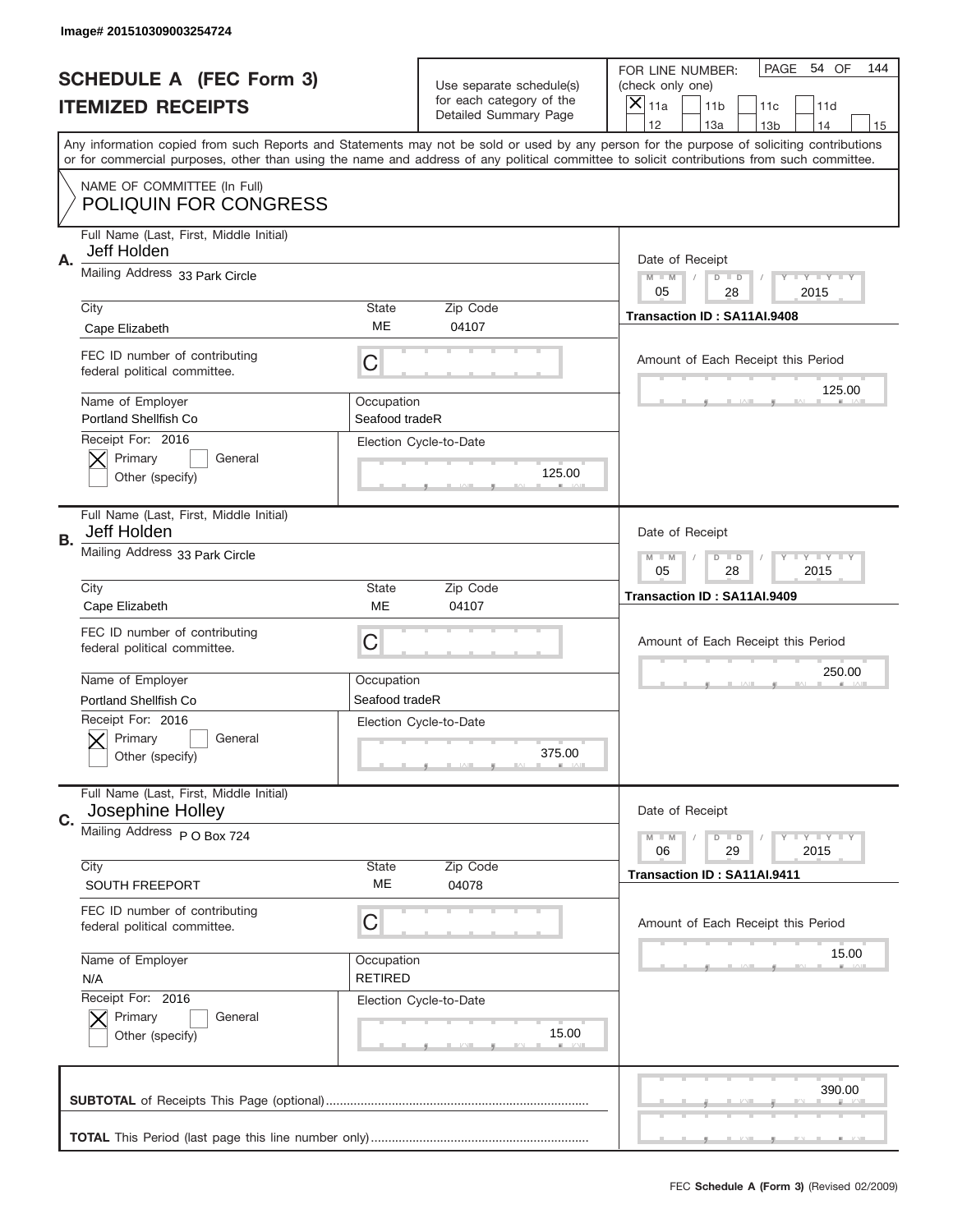|           | Image# 201510309003254725                                                      |                        |                                                   |                                                                                                                                                                                                                                                                                                                                     |
|-----------|--------------------------------------------------------------------------------|------------------------|---------------------------------------------------|-------------------------------------------------------------------------------------------------------------------------------------------------------------------------------------------------------------------------------------------------------------------------------------------------------------------------------------|
|           | <b>SCHEDULE A (FEC Form 3)</b>                                                 |                        | Use separate schedule(s)                          | PAGE 55 OF<br>144<br>FOR LINE NUMBER:<br>(check only one)                                                                                                                                                                                                                                                                           |
|           | <b>ITEMIZED RECEIPTS</b>                                                       |                        | for each category of the<br>Detailed Summary Page | ×<br>11a<br>11 <sub>b</sub><br>11c<br>11d                                                                                                                                                                                                                                                                                           |
|           |                                                                                |                        |                                                   | 12<br>13a<br>14<br>13 <sub>b</sub><br>15<br>Any information copied from such Reports and Statements may not be sold or used by any person for the purpose of soliciting contributions<br>or for commercial purposes, other than using the name and address of any political committee to solicit contributions from such committee. |
|           | NAME OF COMMITTEE (In Full)<br><b>POLIQUIN FOR CONGRESS</b>                    |                        |                                                   |                                                                                                                                                                                                                                                                                                                                     |
| А.        | Full Name (Last, First, Middle Initial)<br>David Edwin Hungerford              |                        |                                                   | Date of Receipt                                                                                                                                                                                                                                                                                                                     |
|           | Mailing Address PO Box 605                                                     |                        |                                                   | $M - M$<br><b>LYLYLY</b><br>$D$ $D$<br>06<br>29<br>2015                                                                                                                                                                                                                                                                             |
|           | City<br>Waldoboro                                                              | State<br>ME            | Zip Code<br>04572                                 | Transaction ID: SA11AI.9412                                                                                                                                                                                                                                                                                                         |
|           | FEC ID number of contributing<br>federal political committee.                  | C                      |                                                   | Amount of Each Receipt this Period<br>100.00                                                                                                                                                                                                                                                                                        |
|           | Name of Employer<br>retired                                                    | Occupation<br>retired  |                                                   |                                                                                                                                                                                                                                                                                                                                     |
|           | Receipt For: 2016<br>Primary<br>General<br>Other (specify)                     |                        | Election Cycle-to-Date<br>100.00                  |                                                                                                                                                                                                                                                                                                                                     |
| <b>B.</b> | Full Name (Last, First, Middle Initial)<br>Edgar W Ingram III                  |                        |                                                   | Date of Receipt                                                                                                                                                                                                                                                                                                                     |
|           | Mailing Address 555 W Goodale St                                               |                        |                                                   | $M - M$<br>$D$ $D$<br><b>LYLYLY</b><br>06<br>26<br>2015                                                                                                                                                                                                                                                                             |
|           | City<br>Columbus                                                               | State<br>OH            | Zip Code<br>43215                                 | Transaction ID: SA11AI.9414                                                                                                                                                                                                                                                                                                         |
|           |                                                                                |                        |                                                   |                                                                                                                                                                                                                                                                                                                                     |
|           | FEC ID number of contributing<br>federal political committee.                  | C                      |                                                   | Amount of Each Receipt this Period                                                                                                                                                                                                                                                                                                  |
|           | Name of Employer                                                               | Occupation             |                                                   | 1000.00                                                                                                                                                                                                                                                                                                                             |
|           | White Castle Inc<br>Receipt For: 2016<br>General<br>Primary<br>Other (specify) | President              | Election Cycle-to-Date<br>1000.00                 |                                                                                                                                                                                                                                                                                                                                     |
| C.        | Full Name (Last, First, Middle Initial)<br>Christopher Jackson                 |                        |                                                   | Date of Receipt                                                                                                                                                                                                                                                                                                                     |
|           | Mailing Address 32 Spear Drive                                                 |                        |                                                   | <b>LEY LEY LEY</b><br>$M - M$<br>$D$ $D$<br>06<br>2015<br>29                                                                                                                                                                                                                                                                        |
|           | City<br>Bowdoinham                                                             | State<br>ME            | Zip Code<br>04008                                 | Transaction ID: SA11AI.9415                                                                                                                                                                                                                                                                                                         |
|           | FEC ID number of contributing<br>federal political committee.                  | С                      |                                                   | Amount of Each Receipt this Period                                                                                                                                                                                                                                                                                                  |
|           | Name of Employer<br>self employed                                              | Occupation<br>lobbyist |                                                   | 1000.00                                                                                                                                                                                                                                                                                                                             |
|           | Receipt For: 2016<br>Primary<br>General<br>Other (specify)                     |                        | Election Cycle-to-Date<br>1000.00                 |                                                                                                                                                                                                                                                                                                                                     |
|           |                                                                                |                        |                                                   | 2100.00                                                                                                                                                                                                                                                                                                                             |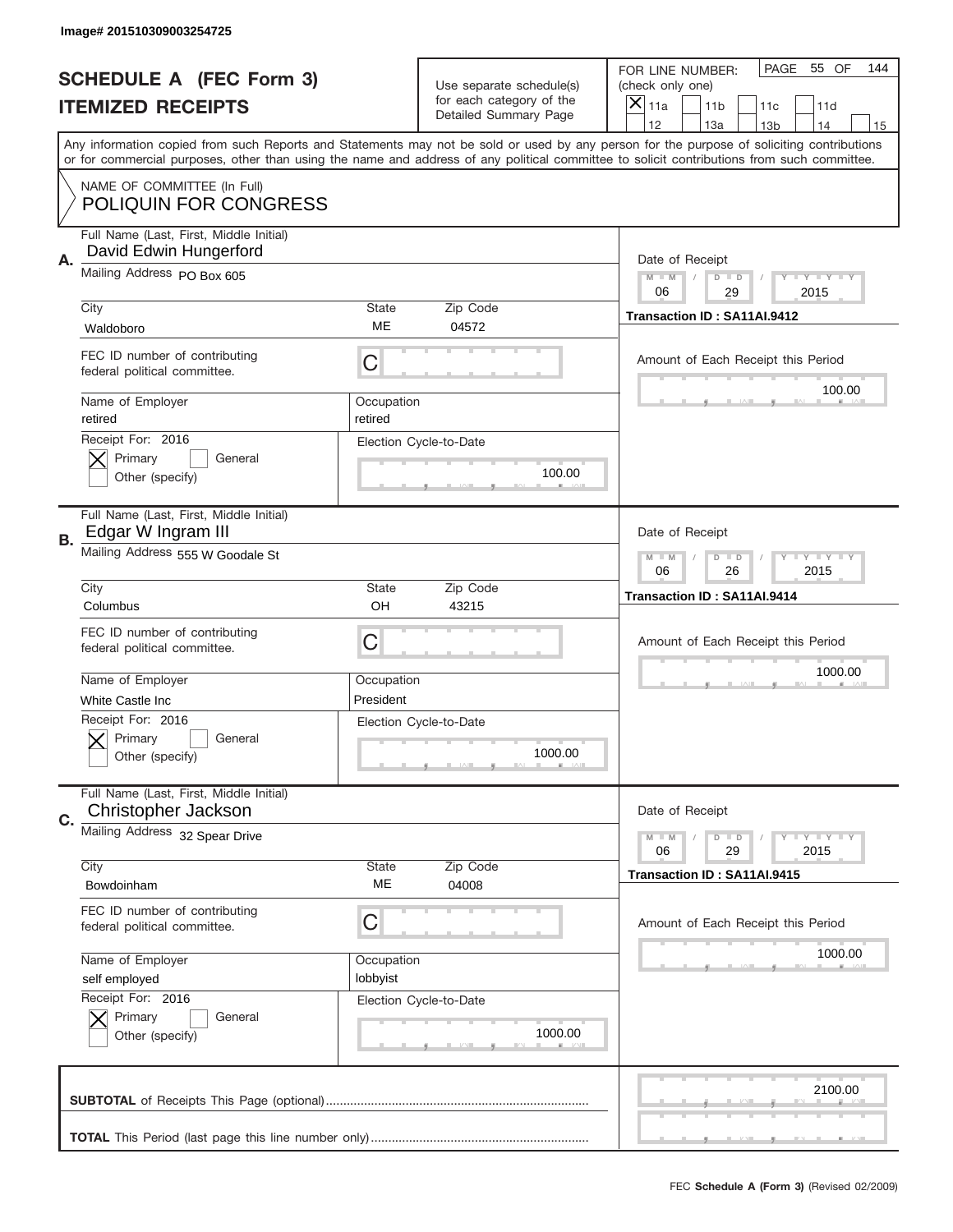|           | Image# 201510309003254726                                     |                              |                                                           |                                                                                                                                                                                                                                                                                                                                     |
|-----------|---------------------------------------------------------------|------------------------------|-----------------------------------------------------------|-------------------------------------------------------------------------------------------------------------------------------------------------------------------------------------------------------------------------------------------------------------------------------------------------------------------------------------|
|           | <b>SCHEDULE A (FEC Form 3)</b>                                |                              | Use separate schedule(s)                                  | PAGE 56 OF<br>144<br>FOR LINE NUMBER:<br>(check only one)                                                                                                                                                                                                                                                                           |
|           | <b>ITEMIZED RECEIPTS</b>                                      |                              | for each category of the<br>Detailed Summary Page         | ×<br>11a<br>11 <sub>b</sub><br>11c<br>11d                                                                                                                                                                                                                                                                                           |
|           |                                                               |                              |                                                           | 12<br>13a<br>14<br>13 <sub>b</sub><br>15<br>Any information copied from such Reports and Statements may not be sold or used by any person for the purpose of soliciting contributions<br>or for commercial purposes, other than using the name and address of any political committee to solicit contributions from such committee. |
|           | NAME OF COMMITTEE (In Full)<br><b>POLIQUIN FOR CONGRESS</b>   |                              |                                                           |                                                                                                                                                                                                                                                                                                                                     |
| Α.        | Full Name (Last, First, Middle Initial)<br>W R Jackson Jr     |                              |                                                           | Date of Receipt                                                                                                                                                                                                                                                                                                                     |
|           | Mailing Address 55 Burbank Lane                               |                              |                                                           | $M - M$<br><b>THEY THEY</b><br>$D$ $D$<br>05<br>2015<br>28                                                                                                                                                                                                                                                                          |
|           | City<br>Yarmouth                                              | State<br>ME                  | Zip Code<br>04096                                         | Transaction ID: SA11AI.9416                                                                                                                                                                                                                                                                                                         |
|           | FEC ID number of contributing<br>federal political committee. | C                            |                                                           | Amount of Each Receipt this Period<br>1000.00                                                                                                                                                                                                                                                                                       |
|           | Name of Employer<br>N/A                                       | Occupation<br><b>RETIRED</b> |                                                           |                                                                                                                                                                                                                                                                                                                                     |
|           | Receipt For: 2016<br>Primary<br>General<br>Other (specify)    |                              | Election Cycle-to-Date<br>1000.00                         |                                                                                                                                                                                                                                                                                                                                     |
| <b>B.</b> | Full Name (Last, First, Middle Initial)<br><b>Kurt Jones</b>  |                              |                                                           | Date of Receipt                                                                                                                                                                                                                                                                                                                     |
|           | Mailing Address 18 Old Oak Way                                |                              | <b>LY LY LY</b><br>$M - M$<br>$D$ $D$<br>05<br>28<br>2015 |                                                                                                                                                                                                                                                                                                                                     |
|           | City<br>Falmouth                                              | State<br>ME                  | Zip Code<br>04105                                         | Transaction ID: SA11AI.9417                                                                                                                                                                                                                                                                                                         |
|           | FEC ID number of contributing<br>federal political committee. | C                            |                                                           | Amount of Each Receipt this Period                                                                                                                                                                                                                                                                                                  |
|           | Name of Employer                                              | Occupation                   |                                                           | 1000.00                                                                                                                                                                                                                                                                                                                             |
|           |                                                               |                              |                                                           |                                                                                                                                                                                                                                                                                                                                     |
|           | <b>CN Brown</b><br>Receipt For: 2016                          | Heating oil manager          | Election Cycle-to-Date                                    |                                                                                                                                                                                                                                                                                                                                     |
|           | General<br>Primary<br>Other (specify)                         |                              | 1000.00                                                   |                                                                                                                                                                                                                                                                                                                                     |
| C.        | Full Name (Last, First, Middle Initial)<br>Roger Kay          |                              |                                                           | Date of Receipt                                                                                                                                                                                                                                                                                                                     |
|           | Mailing Address 110 North Shore Drive                         |                              |                                                           | <b>LY LY LY</b><br>$M - M$<br>$D$ $D$<br>06<br>2015<br>29                                                                                                                                                                                                                                                                           |
|           | City<br>Industry                                              | State<br>ME                  | Zip Code<br>04938                                         | Transaction ID: SA11AI.9419                                                                                                                                                                                                                                                                                                         |
|           | FEC ID number of contributing<br>federal political committee. | С                            |                                                           | Amount of Each Receipt this Period                                                                                                                                                                                                                                                                                                  |
|           | Name of Employer<br>Self                                      | Occupation<br>Dentist        |                                                           | 100.00                                                                                                                                                                                                                                                                                                                              |
|           | Receipt For: 2016<br>Primary<br>General<br>Other (specify)    |                              | Election Cycle-to-Date<br>100.00                          |                                                                                                                                                                                                                                                                                                                                     |
|           |                                                               |                              |                                                           | 2100.00                                                                                                                                                                                                                                                                                                                             |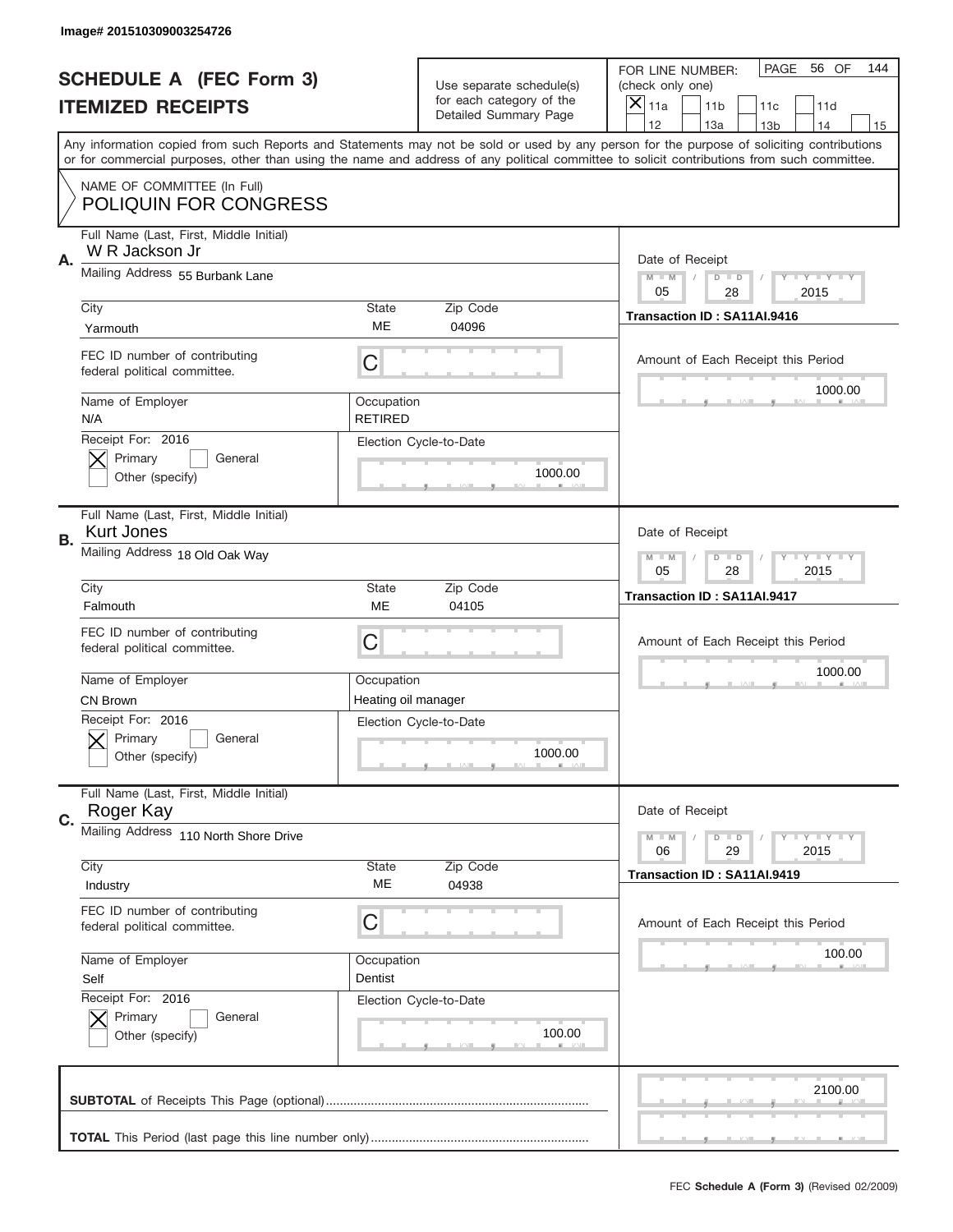|    | Image# 201510309003254727                                        |                                  |                                                   |                                                                                                                                                                                       |
|----|------------------------------------------------------------------|----------------------------------|---------------------------------------------------|---------------------------------------------------------------------------------------------------------------------------------------------------------------------------------------|
|    | <b>SCHEDULE A (FEC Form 3)</b>                                   |                                  | Use separate schedule(s)                          | PAGE 57 OF<br>144<br>FOR LINE NUMBER:<br>(check only one)                                                                                                                             |
|    | <b>ITEMIZED RECEIPTS</b>                                         |                                  | for each category of the<br>Detailed Summary Page | ×<br>11a<br>11 <sub>b</sub><br>11c<br>11d                                                                                                                                             |
|    |                                                                  |                                  |                                                   | 12<br>13a<br>14<br>13 <sub>b</sub><br>15<br>Any information copied from such Reports and Statements may not be sold or used by any person for the purpose of soliciting contributions |
|    |                                                                  |                                  |                                                   | or for commercial purposes, other than using the name and address of any political committee to solicit contributions from such committee.                                            |
|    | NAME OF COMMITTEE (In Full)<br><b>POLIQUIN FOR CONGRESS</b>      |                                  |                                                   |                                                                                                                                                                                       |
| Α. | Full Name (Last, First, Middle Initial)<br><b>Tom Keyes</b>      |                                  |                                                   | Date of Receipt                                                                                                                                                                       |
|    | Mailing Address 132 Chestnut Hill Road                           |                                  |                                                   | $M - M$<br><b>LEY LEY LEY</b><br>$D$ $D$<br>06<br>2015<br>29                                                                                                                          |
|    | City<br><b>WILTON</b>                                            | State<br><b>CT</b>               | Zip Code<br>06897                                 | Transaction ID: SA11AI.9421                                                                                                                                                           |
|    | FEC ID number of contributing<br>federal political committee.    | C                                |                                                   | Amount of Each Receipt this Period                                                                                                                                                    |
|    | Name of Employer<br>zweig dimenna associates                     | Occupation<br>financial services |                                                   | 2700.00                                                                                                                                                                               |
|    | Receipt For: 2016<br>IX<br>Primary<br>General<br>Other (specify) |                                  | Election Cycle-to-Date<br>2700.00                 |                                                                                                                                                                                       |
| В. | Full Name (Last, First, Middle Initial)<br>John S Kiernan        |                                  |                                                   | Date of Receipt                                                                                                                                                                       |
|    | Mailing Address 645 Esplanade                                    |                                  |                                                   | $M - M$<br>$D$ $D$<br><b>LYLYLY</b><br>06<br>05<br>2015                                                                                                                               |
|    | City<br>Pelham Manor                                             | State<br>NY.                     | Zip Code<br>10803                                 | Transaction ID: SA11AI.9422                                                                                                                                                           |
|    | FEC ID number of contributing<br>federal political committee.    | C                                |                                                   | Amount of Each Receipt this Period                                                                                                                                                    |
|    | Name of Employer                                                 | Occupation                       |                                                   | 1000.00                                                                                                                                                                               |
|    | Debevoise & Plimpton                                             | Attorney                         |                                                   |                                                                                                                                                                                       |
|    |                                                                  |                                  |                                                   |                                                                                                                                                                                       |
|    | Receipt For: 2016<br>General<br>Primary<br>Other (specify)       | Election Cycle-to-Date           | 1000.00                                           |                                                                                                                                                                                       |
| C. | Full Name (Last, First, Middle Initial)<br>Chris G Kilgour       |                                  |                                                   | Date of Receipt                                                                                                                                                                       |
|    | Mailing Address 75 Town Farm Rd                                  |                                  |                                                   | <b>LYLYLY</b><br>$M - M$<br>$D$ $D$<br>06<br>29<br>2015                                                                                                                               |
|    | City<br>Bangor                                                   | State<br>МE                      | Zip Code<br>04444                                 | Transaction ID: SA11AI.9423                                                                                                                                                           |
|    | FEC ID number of contributing<br>federal political committee.    | C                                |                                                   | Amount of Each Receipt this Period                                                                                                                                                    |
|    | Name of Employer<br>C&L Aerospace                                | Occupation<br>CEO                |                                                   | 2700.00                                                                                                                                                                               |
|    | Receipt For: 2016<br>Primary<br>General<br>Other (specify)       |                                  | Election Cycle-to-Date<br>5400.00                 |                                                                                                                                                                                       |
|    |                                                                  |                                  |                                                   | 6400.00                                                                                                                                                                               |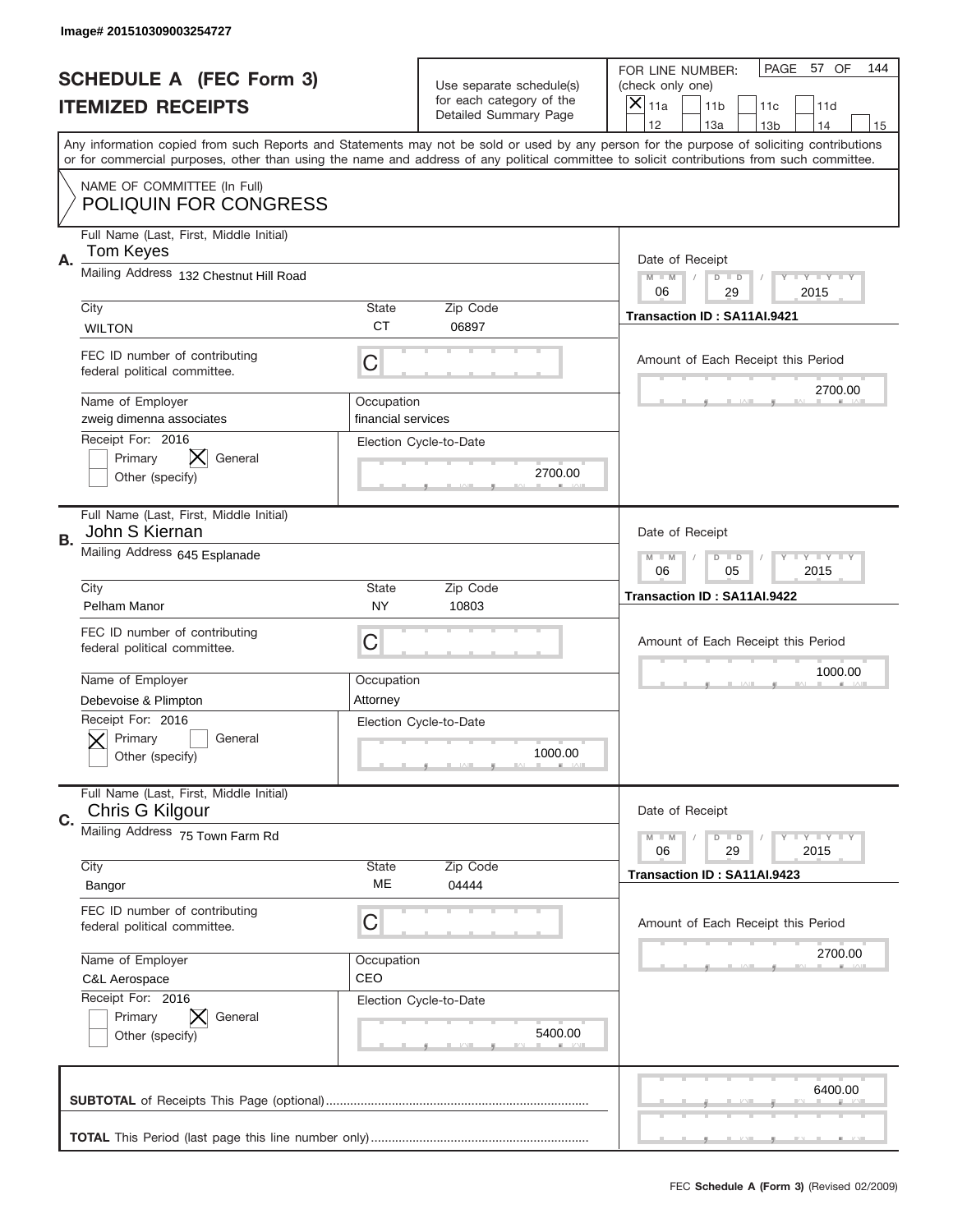|    | Image# 201510309003254728                                                        |                              |                                                   |                                                                                                                                                                                                                                                                                                                                     |
|----|----------------------------------------------------------------------------------|------------------------------|---------------------------------------------------|-------------------------------------------------------------------------------------------------------------------------------------------------------------------------------------------------------------------------------------------------------------------------------------------------------------------------------------|
|    | <b>SCHEDULE A (FEC Form 3)</b>                                                   |                              | Use separate schedule(s)                          | PAGE<br>58 OF<br>144<br>FOR LINE NUMBER:<br>(check only one)                                                                                                                                                                                                                                                                        |
|    | <b>ITEMIZED RECEIPTS</b>                                                         |                              | for each category of the<br>Detailed Summary Page | ×<br>11a<br>11 <sub>b</sub><br>11c<br>11d                                                                                                                                                                                                                                                                                           |
|    |                                                                                  |                              |                                                   | 12<br>13a<br>14<br>13 <sub>b</sub><br>15<br>Any information copied from such Reports and Statements may not be sold or used by any person for the purpose of soliciting contributions<br>or for commercial purposes, other than using the name and address of any political committee to solicit contributions from such committee. |
|    | NAME OF COMMITTEE (In Full)<br><b>POLIQUIN FOR CONGRESS</b>                      |                              |                                                   |                                                                                                                                                                                                                                                                                                                                     |
| Α. | Full Name (Last, First, Middle Initial)<br>Kym Kilgour                           |                              |                                                   | Date of Receipt                                                                                                                                                                                                                                                                                                                     |
|    | Mailing Address 75 Town Farm Rd                                                  |                              |                                                   | $M - M$<br><b>LEY LEY LEY</b><br>$D$ $D$<br>06<br>2015<br>29                                                                                                                                                                                                                                                                        |
|    | City<br>Bangor                                                                   | State<br>ME                  | Zip Code<br>04444                                 | Transaction ID: SA11AI.9424                                                                                                                                                                                                                                                                                                         |
|    | FEC ID number of contributing<br>federal political committee.                    | C                            |                                                   | Amount of Each Receipt this Period<br>2700.00                                                                                                                                                                                                                                                                                       |
|    | Name of Employer<br>C&L Aerospace                                                | Occupation<br>owner          |                                                   |                                                                                                                                                                                                                                                                                                                                     |
|    | Receipt For: 2016<br>Primary<br>General<br>Other (specify)                       |                              | Election Cycle-to-Date<br>5400.00                 |                                                                                                                                                                                                                                                                                                                                     |
| В. | Full Name (Last, First, Middle Initial)<br>lan Kopp                              |                              |                                                   | Date of Receipt                                                                                                                                                                                                                                                                                                                     |
|    | Mailing Address 75 Beechwood Drive                                               |                              |                                                   | $M$ M<br>$D$ $D$<br><b>LYLYLY</b><br>05<br>15<br>2015                                                                                                                                                                                                                                                                               |
|    | City<br>Topsham                                                                  | State<br>ME                  | Zip Code<br>04086                                 | Transaction ID: SA11AI.9426                                                                                                                                                                                                                                                                                                         |
|    | FEC ID number of contributing<br>federal political committee.                    | C                            |                                                   | Amount of Each Receipt this Period                                                                                                                                                                                                                                                                                                  |
|    |                                                                                  |                              |                                                   |                                                                                                                                                                                                                                                                                                                                     |
|    | Name of Employer                                                                 | Occupation<br>President      |                                                   | 500.00                                                                                                                                                                                                                                                                                                                              |
|    | Kenway Corporation<br>Receipt For: 2016<br>General<br>Primary<br>Other (specify) |                              | Election Cycle-to-Date<br>500.00                  |                                                                                                                                                                                                                                                                                                                                     |
| C. | Full Name (Last, First, Middle Initial)<br>Carole M Kozloski                     |                              |                                                   | Date of Receipt                                                                                                                                                                                                                                                                                                                     |
|    | Mailing Address 134 SE Rio Casarano                                              |                              |                                                   | <b>LY LY LY</b><br>$M - M$<br>$D$ $D$<br>06<br>2015<br>15                                                                                                                                                                                                                                                                           |
|    | City<br>Port St Lucie                                                            | State<br>FL                  | Zip Code<br>34984                                 | Transaction ID: SA11AI.9427                                                                                                                                                                                                                                                                                                         |
|    | FEC ID number of contributing<br>federal political committee.                    | C                            |                                                   | Amount of Each Receipt this Period                                                                                                                                                                                                                                                                                                  |
|    | Name of Employer<br>N/A                                                          | Occupation<br><b>RETIRED</b> |                                                   | 1000.00                                                                                                                                                                                                                                                                                                                             |
|    | Receipt For: 2016<br>Primary<br>General<br>Other (specify)                       |                              | Election Cycle-to-Date<br>1500.00                 |                                                                                                                                                                                                                                                                                                                                     |
|    |                                                                                  |                              |                                                   | 4200.00                                                                                                                                                                                                                                                                                                                             |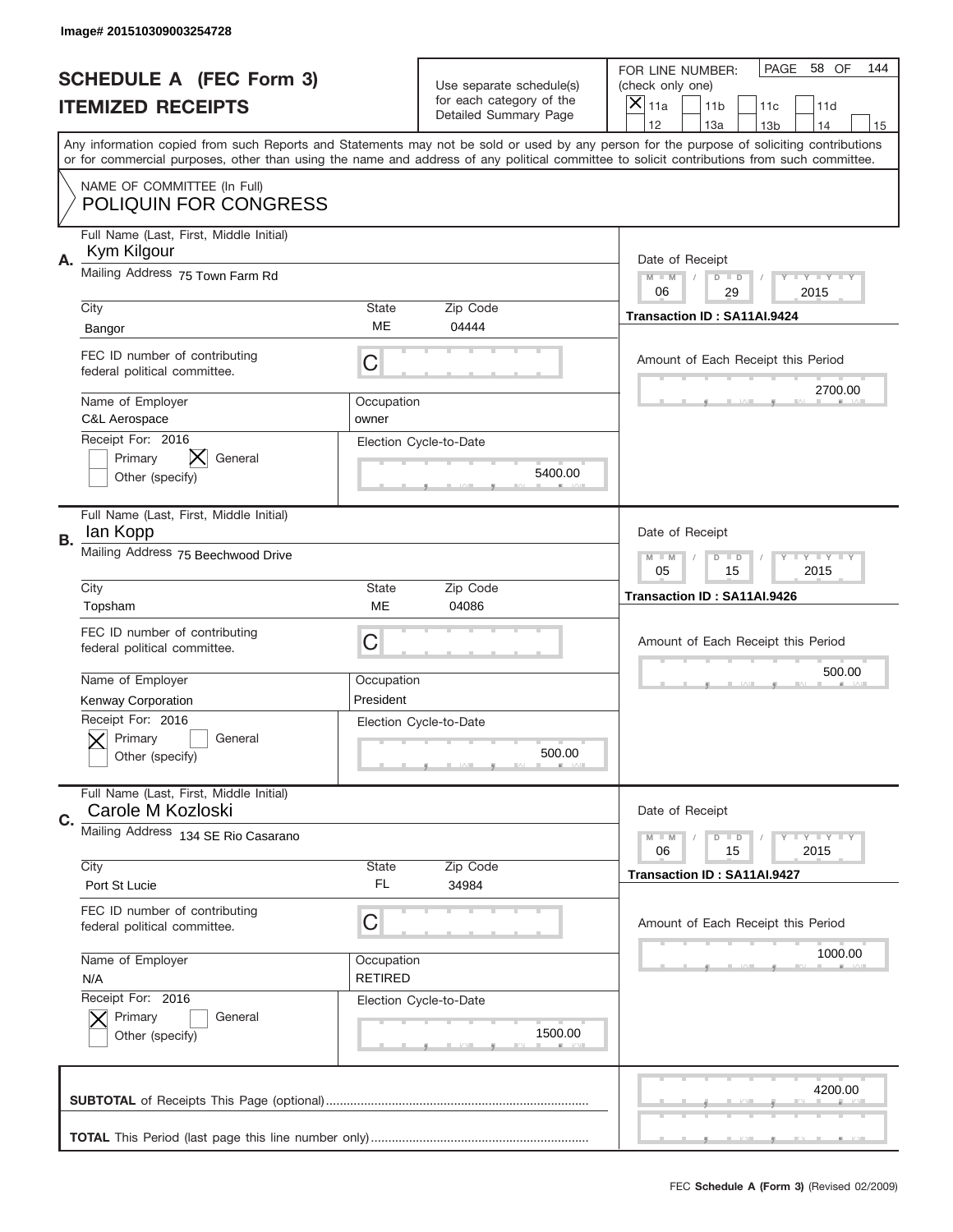|           | Image# 201510309003254729                                        |                                     |                                                   |                                                                                                                                                                                                                                                                                         |
|-----------|------------------------------------------------------------------|-------------------------------------|---------------------------------------------------|-----------------------------------------------------------------------------------------------------------------------------------------------------------------------------------------------------------------------------------------------------------------------------------------|
|           | <b>SCHEDULE A (FEC Form 3)</b>                                   |                                     | Use separate schedule(s)                          | PAGE 59 OF<br>144<br>FOR LINE NUMBER:<br>(check only one)                                                                                                                                                                                                                               |
|           | <b>ITEMIZED RECEIPTS</b>                                         |                                     | for each category of the<br>Detailed Summary Page | ×<br>11a<br>11 <sub>b</sub><br>11c<br>11d                                                                                                                                                                                                                                               |
|           |                                                                  |                                     |                                                   | 12<br>13a<br>14<br>13 <sub>b</sub><br>15                                                                                                                                                                                                                                                |
|           |                                                                  |                                     |                                                   | Any information copied from such Reports and Statements may not be sold or used by any person for the purpose of soliciting contributions<br>or for commercial purposes, other than using the name and address of any political committee to solicit contributions from such committee. |
|           | NAME OF COMMITTEE (In Full)<br><b>POLIQUIN FOR CONGRESS</b>      |                                     |                                                   |                                                                                                                                                                                                                                                                                         |
| Α.        | Full Name (Last, First, Middle Initial)<br><b>Chris Kruse</b>    |                                     |                                                   | Date of Receipt                                                                                                                                                                                                                                                                         |
|           | Mailing Address 4 Madison Rd                                     |                                     |                                                   | $M - M$<br><b>LYLYLY</b><br>$D$ $D$                                                                                                                                                                                                                                                     |
|           |                                                                  |                                     |                                                   | 04<br>2015<br>09                                                                                                                                                                                                                                                                        |
|           | City                                                             | State<br>ME                         | Zip Code                                          | Transaction ID: SA11AI.9429                                                                                                                                                                                                                                                             |
|           | Norridgewock                                                     |                                     | 04957                                             |                                                                                                                                                                                                                                                                                         |
|           | FEC ID number of contributing<br>federal political committee.    | C                                   |                                                   | Amount of Each Receipt this Period                                                                                                                                                                                                                                                      |
|           | Name of Employer<br><b>Bridgeside Marketplace</b>                | Occupation<br>owner                 |                                                   | 1000.00                                                                                                                                                                                                                                                                                 |
|           | Receipt For: 2016                                                |                                     | Election Cycle-to-Date                            |                                                                                                                                                                                                                                                                                         |
|           | Primary<br>General                                               |                                     | 1000.00                                           |                                                                                                                                                                                                                                                                                         |
|           | Other (specify)                                                  |                                     |                                                   |                                                                                                                                                                                                                                                                                         |
|           | Full Name (Last, First, Middle Initial)<br>Joshua S Landy        |                                     |                                                   | Date of Receipt                                                                                                                                                                                                                                                                         |
| <b>B.</b> | Mailing Address 20191 E Country Club Dr Apt TS8                  | $M - M$<br>$D$ $D$<br><b>LYLYLY</b> |                                                   |                                                                                                                                                                                                                                                                                         |
|           |                                                                  |                                     |                                                   | 05<br>26<br>2015                                                                                                                                                                                                                                                                        |
|           | City                                                             | State                               | Zip Code                                          | Transaction ID: SA11AI.9431                                                                                                                                                                                                                                                             |
|           | Aventura                                                         | FL                                  | 33180                                             |                                                                                                                                                                                                                                                                                         |
|           |                                                                  |                                     |                                                   |                                                                                                                                                                                                                                                                                         |
|           | FEC ID number of contributing                                    |                                     |                                                   |                                                                                                                                                                                                                                                                                         |
|           | federal political committee.                                     | C                                   |                                                   | Amount of Each Receipt this Period                                                                                                                                                                                                                                                      |
|           | Name of Employer                                                 | Occupation                          |                                                   | 2500.00                                                                                                                                                                                                                                                                                 |
|           | <b>National Processing</b>                                       | Executive                           |                                                   |                                                                                                                                                                                                                                                                                         |
|           | Receipt For: 2016                                                |                                     | Election Cycle-to-Date                            |                                                                                                                                                                                                                                                                                         |
|           | General<br>Primary                                               |                                     |                                                   |                                                                                                                                                                                                                                                                                         |
|           | Other (specify)                                                  |                                     | 2500.00                                           |                                                                                                                                                                                                                                                                                         |
|           | Full Name (Last, First, Middle Initial)<br><b>Elizabeth Lane</b> |                                     |                                                   | Date of Receipt                                                                                                                                                                                                                                                                         |
| C.        |                                                                  |                                     |                                                   | <b>LYLYLY</b><br>$M - M$<br>$D$ $D$                                                                                                                                                                                                                                                     |
|           | Mailing Address 144 Moses Gerrish Farmer Rd                      |                                     |                                                   | 06<br>2015<br>09                                                                                                                                                                                                                                                                        |
|           | City                                                             | <b>State</b>                        | Zip Code                                          | Transaction ID: SA11AI.9433                                                                                                                                                                                                                                                             |
|           | Eliot                                                            | ME                                  | 03903                                             |                                                                                                                                                                                                                                                                                         |
|           | FEC ID number of contributing                                    | С                                   |                                                   | Amount of Each Receipt this Period                                                                                                                                                                                                                                                      |
|           | federal political committee.                                     |                                     |                                                   |                                                                                                                                                                                                                                                                                         |
|           | Name of Employer                                                 | Occupation                          |                                                   | 1000.00                                                                                                                                                                                                                                                                                 |
|           | Wyman's                                                          | Owner                               |                                                   |                                                                                                                                                                                                                                                                                         |
|           | Receipt For: 2016                                                |                                     | Election Cycle-to-Date                            |                                                                                                                                                                                                                                                                                         |
|           | Primary<br>General<br>Other (specify)                            |                                     | 1000.00                                           |                                                                                                                                                                                                                                                                                         |
|           |                                                                  |                                     |                                                   |                                                                                                                                                                                                                                                                                         |
|           |                                                                  |                                     |                                                   |                                                                                                                                                                                                                                                                                         |
|           |                                                                  |                                     |                                                   | 4500.00                                                                                                                                                                                                                                                                                 |
|           |                                                                  |                                     |                                                   |                                                                                                                                                                                                                                                                                         |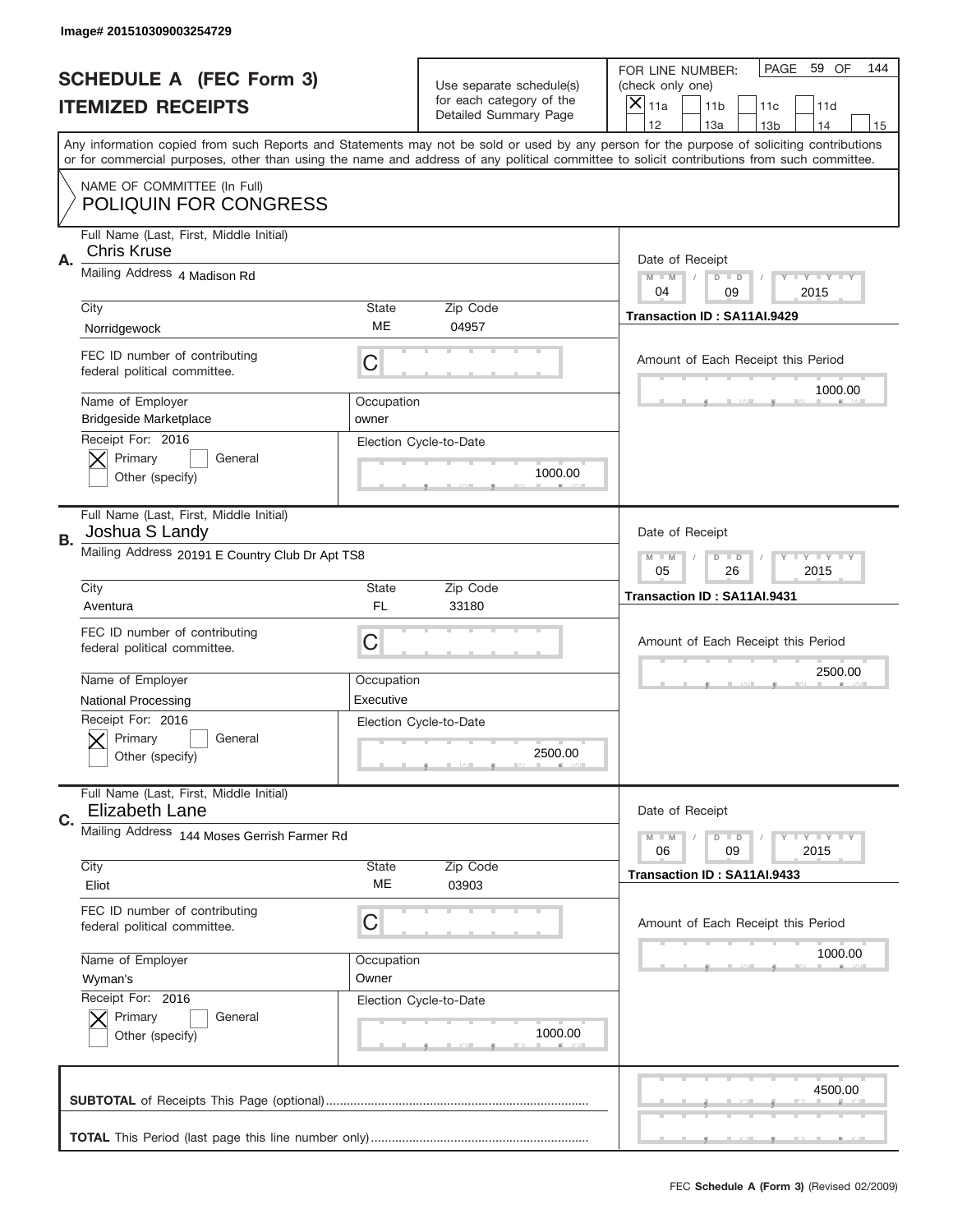|           | Image# 201510309003254730                                                      |                                                         |                                                   |                                                                                                                                                                                                                                                                                                                                     |
|-----------|--------------------------------------------------------------------------------|---------------------------------------------------------|---------------------------------------------------|-------------------------------------------------------------------------------------------------------------------------------------------------------------------------------------------------------------------------------------------------------------------------------------------------------------------------------------|
|           | <b>SCHEDULE A (FEC Form 3)</b>                                                 |                                                         | Use separate schedule(s)                          | PAGE<br>60 OF<br>144<br>FOR LINE NUMBER:<br>(check only one)                                                                                                                                                                                                                                                                        |
|           | <b>ITEMIZED RECEIPTS</b>                                                       |                                                         | for each category of the<br>Detailed Summary Page | ×<br>11a<br>11 <sub>b</sub><br>11c<br>11d                                                                                                                                                                                                                                                                                           |
|           |                                                                                |                                                         |                                                   | 12<br>13a<br>14<br>13 <sub>b</sub><br>15<br>Any information copied from such Reports and Statements may not be sold or used by any person for the purpose of soliciting contributions<br>or for commercial purposes, other than using the name and address of any political committee to solicit contributions from such committee. |
|           | NAME OF COMMITTEE (In Full)<br><b>POLIQUIN FOR CONGRESS</b>                    |                                                         |                                                   |                                                                                                                                                                                                                                                                                                                                     |
| Α.        | Full Name (Last, First, Middle Initial)<br>Kennedy W Lane                      |                                                         |                                                   | Date of Receipt                                                                                                                                                                                                                                                                                                                     |
|           | Mailing Address 5 Beacon Lane                                                  |                                                         |                                                   | $M - M$<br><b>LYLYLY</b><br>$D$ $D$<br>06<br>15<br>2015                                                                                                                                                                                                                                                                             |
|           | City<br>Cape Elizabeth                                                         | State<br>ME                                             | Zip Code<br>04107                                 | Transaction ID: SA11AI.9434                                                                                                                                                                                                                                                                                                         |
|           | FEC ID number of contributing<br>federal political committee.                  | C                                                       |                                                   | Amount of Each Receipt this Period                                                                                                                                                                                                                                                                                                  |
|           | Name of Employer<br>Retired                                                    | Occupation<br>Retired                                   |                                                   | 250.00                                                                                                                                                                                                                                                                                                                              |
|           | Receipt For: 2016<br>Primary<br>General<br>Other (specify)                     |                                                         | Election Cycle-to-Date<br>250.00                  |                                                                                                                                                                                                                                                                                                                                     |
| <b>B.</b> | Full Name (Last, First, Middle Initial)<br>Stephan Lanfer                      |                                                         |                                                   | Date of Receipt                                                                                                                                                                                                                                                                                                                     |
|           | Mailing Address 178 Sea Meadows Lane                                           | $M - M$<br>$D$ $D$<br><b>LYLYLY</b><br>06<br>23<br>2015 |                                                   |                                                                                                                                                                                                                                                                                                                                     |
|           | City<br>Yarmouth                                                               | State<br>ME                                             | Zip Code<br>04096                                 | Transaction ID: SA11AI.9435                                                                                                                                                                                                                                                                                                         |
|           | FEC ID number of contributing                                                  | C                                                       |                                                   | Amount of Each Receipt this Period                                                                                                                                                                                                                                                                                                  |
|           | federal political committee.                                                   |                                                         |                                                   |                                                                                                                                                                                                                                                                                                                                     |
|           | Name of Employer                                                               | Occupation                                              |                                                   | 100.00                                                                                                                                                                                                                                                                                                                              |
|           | Protein Holdings<br>Receipt For: 2016<br>General<br>Primary<br>Other (specify) | Director                                                | Election Cycle-to-Date<br>100.00                  |                                                                                                                                                                                                                                                                                                                                     |
| C.        | Full Name (Last, First, Middle Initial)<br>Arthur J Langley                    |                                                         |                                                   | Date of Receipt                                                                                                                                                                                                                                                                                                                     |
|           | Mailing Address 100 Hardwood Pt Rd                                             |                                                         |                                                   | <b>LYLYLY</b><br>$M - M$<br>$D$ $D$<br>06<br>2015<br>29                                                                                                                                                                                                                                                                             |
|           | City<br>Harrington                                                             | State<br>ME                                             | Zip Code<br>04643                                 | Transaction ID: SA11AI.9436                                                                                                                                                                                                                                                                                                         |
|           | FEC ID number of contributing<br>federal political committee.                  | С                                                       |                                                   | Amount of Each Receipt this Period                                                                                                                                                                                                                                                                                                  |
|           | Name of Employer<br>Retired                                                    | Occupation<br>Retired                                   |                                                   | 10.00                                                                                                                                                                                                                                                                                                                               |
|           | Receipt For: 2016<br>Primary<br>General<br>Other (specify)                     |                                                         | Election Cycle-to-Date<br>60.00                   |                                                                                                                                                                                                                                                                                                                                     |
|           |                                                                                |                                                         |                                                   | 360.00                                                                                                                                                                                                                                                                                                                              |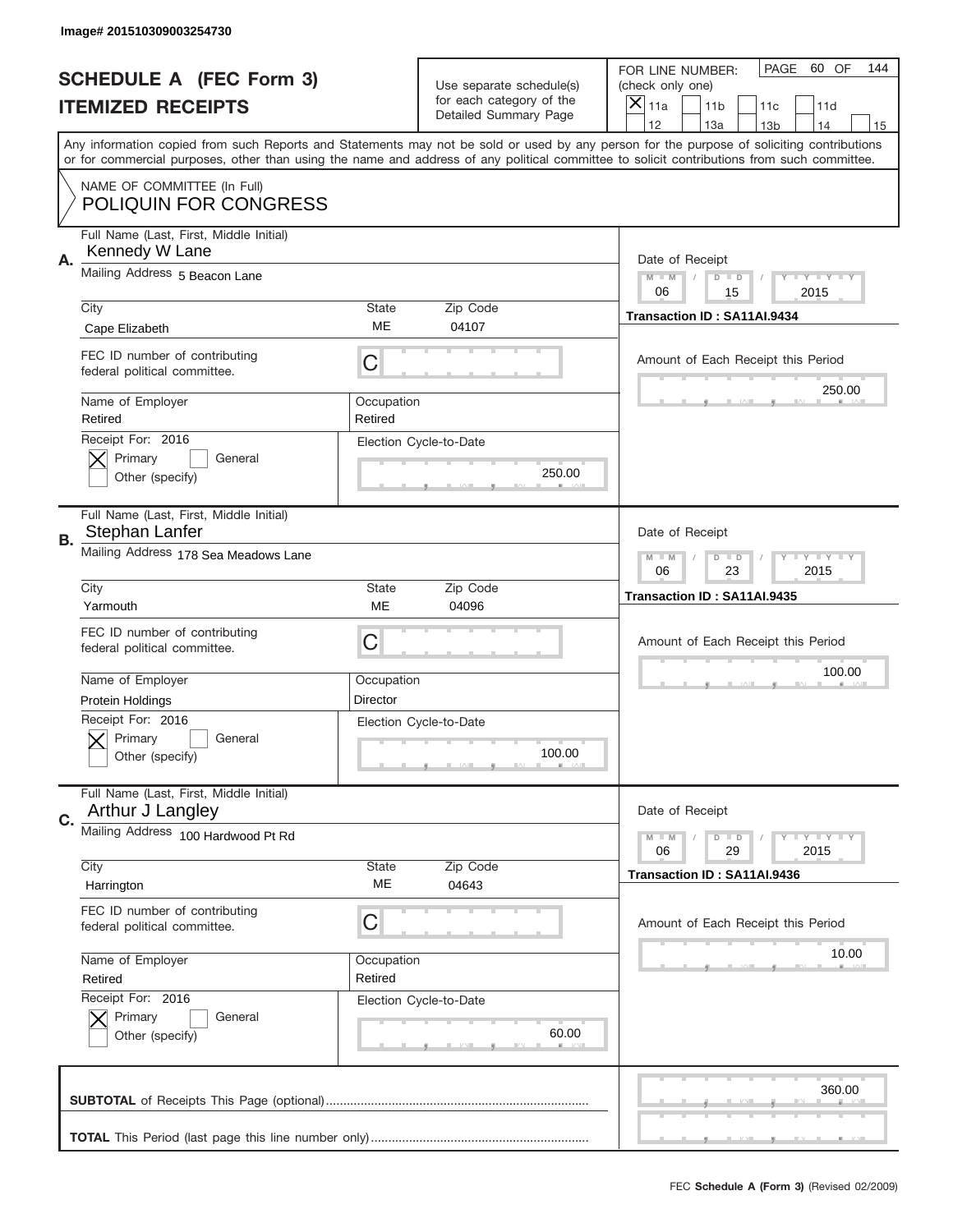|           | Image# 201510309003254731                                     |                                                            |                                                   |                                                                                                                                                                                                                                                                                                                                     |
|-----------|---------------------------------------------------------------|------------------------------------------------------------|---------------------------------------------------|-------------------------------------------------------------------------------------------------------------------------------------------------------------------------------------------------------------------------------------------------------------------------------------------------------------------------------------|
|           | <b>SCHEDULE A (FEC Form 3)</b>                                |                                                            | Use separate schedule(s)                          | PAGE 61 OF<br>144<br>FOR LINE NUMBER:<br>(check only one)                                                                                                                                                                                                                                                                           |
|           | <b>ITEMIZED RECEIPTS</b>                                      |                                                            | for each category of the<br>Detailed Summary Page | ×<br>11a<br>11 <sub>b</sub><br>11c<br>11d                                                                                                                                                                                                                                                                                           |
|           |                                                               |                                                            |                                                   | 12<br>13a<br>14<br>13 <sub>b</sub><br>15<br>Any information copied from such Reports and Statements may not be sold or used by any person for the purpose of soliciting contributions<br>or for commercial purposes, other than using the name and address of any political committee to solicit contributions from such committee. |
|           | NAME OF COMMITTEE (In Full)<br><b>POLIQUIN FOR CONGRESS</b>   |                                                            |                                                   |                                                                                                                                                                                                                                                                                                                                     |
| Α.        | Full Name (Last, First, Middle Initial)<br>Patricia Learned   |                                                            |                                                   | Date of Receipt                                                                                                                                                                                                                                                                                                                     |
|           | Mailing Address 21 Woodland Rd                                |                                                            |                                                   | $M - M$<br><b>LYLYLY</b><br>$D$ $D$<br>06<br>2015<br>30                                                                                                                                                                                                                                                                             |
|           | City<br><b>WINDHAM</b>                                        | State<br>ME                                                | Zip Code<br>04062                                 | Transaction ID: SA11AI.9438                                                                                                                                                                                                                                                                                                         |
|           | FEC ID number of contributing<br>federal political committee. | C                                                          |                                                   | Amount of Each Receipt this Period<br>10.00                                                                                                                                                                                                                                                                                         |
|           | Name of Employer<br>Aetna                                     | Occupation<br><b>FMLA Coordinator</b>                      |                                                   |                                                                                                                                                                                                                                                                                                                                     |
|           | Receipt For: 2016<br>Primary<br>General<br>Other (specify)    |                                                            | Election Cycle-to-Date<br>10.00                   |                                                                                                                                                                                                                                                                                                                                     |
| <b>B.</b> | Full Name (Last, First, Middle Initial)<br>Don Leeber         |                                                            |                                                   | Date of Receipt                                                                                                                                                                                                                                                                                                                     |
|           | Mailing Address 960 Cape Marco Dr., #1504                     | $M - M$<br>$D$ $D$<br><b>THEY THEY</b><br>06<br>11<br>2015 |                                                   |                                                                                                                                                                                                                                                                                                                                     |
|           | City<br>Marco Island                                          | State<br>FL                                                | Zip Code<br>34145                                 | Transaction ID: SA11AI.9440                                                                                                                                                                                                                                                                                                         |
|           | FEC ID number of contributing                                 | C                                                          |                                                   | Amount of Each Receipt this Period                                                                                                                                                                                                                                                                                                  |
|           | federal political committee.                                  |                                                            |                                                   |                                                                                                                                                                                                                                                                                                                                     |
|           | Name of Employer<br>N/A                                       | Occupation<br><b>RETIRED</b>                               |                                                   | 100.00                                                                                                                                                                                                                                                                                                                              |
|           | Receipt For: 2016<br>General<br>Primary<br>Other (specify)    |                                                            | Election Cycle-to-Date<br>100.00                  |                                                                                                                                                                                                                                                                                                                                     |
| C.        | Full Name (Last, First, Middle Initial)<br>Don Leeber         |                                                            |                                                   | Date of Receipt                                                                                                                                                                                                                                                                                                                     |
|           | Mailing Address 960 Cape Marco Dr., #1504                     |                                                            |                                                   | <b>LYLYLY</b><br>$M - M$<br>$D$ $D$<br>06<br>2015<br>25                                                                                                                                                                                                                                                                             |
|           | City<br>Marco Island                                          | State<br>FL                                                | Zip Code<br>34145                                 | Transaction ID: SA11AI.9441                                                                                                                                                                                                                                                                                                         |
|           | FEC ID number of contributing<br>federal political committee. | С                                                          |                                                   | Amount of Each Receipt this Period                                                                                                                                                                                                                                                                                                  |
|           | Name of Employer<br>N/A                                       | Occupation<br><b>RETIRED</b>                               |                                                   | 100.00                                                                                                                                                                                                                                                                                                                              |
|           | Receipt For: 2016<br>Primary<br>General<br>Other (specify)    |                                                            | Election Cycle-to-Date<br>200.00                  |                                                                                                                                                                                                                                                                                                                                     |
|           |                                                               |                                                            |                                                   | 210.00                                                                                                                                                                                                                                                                                                                              |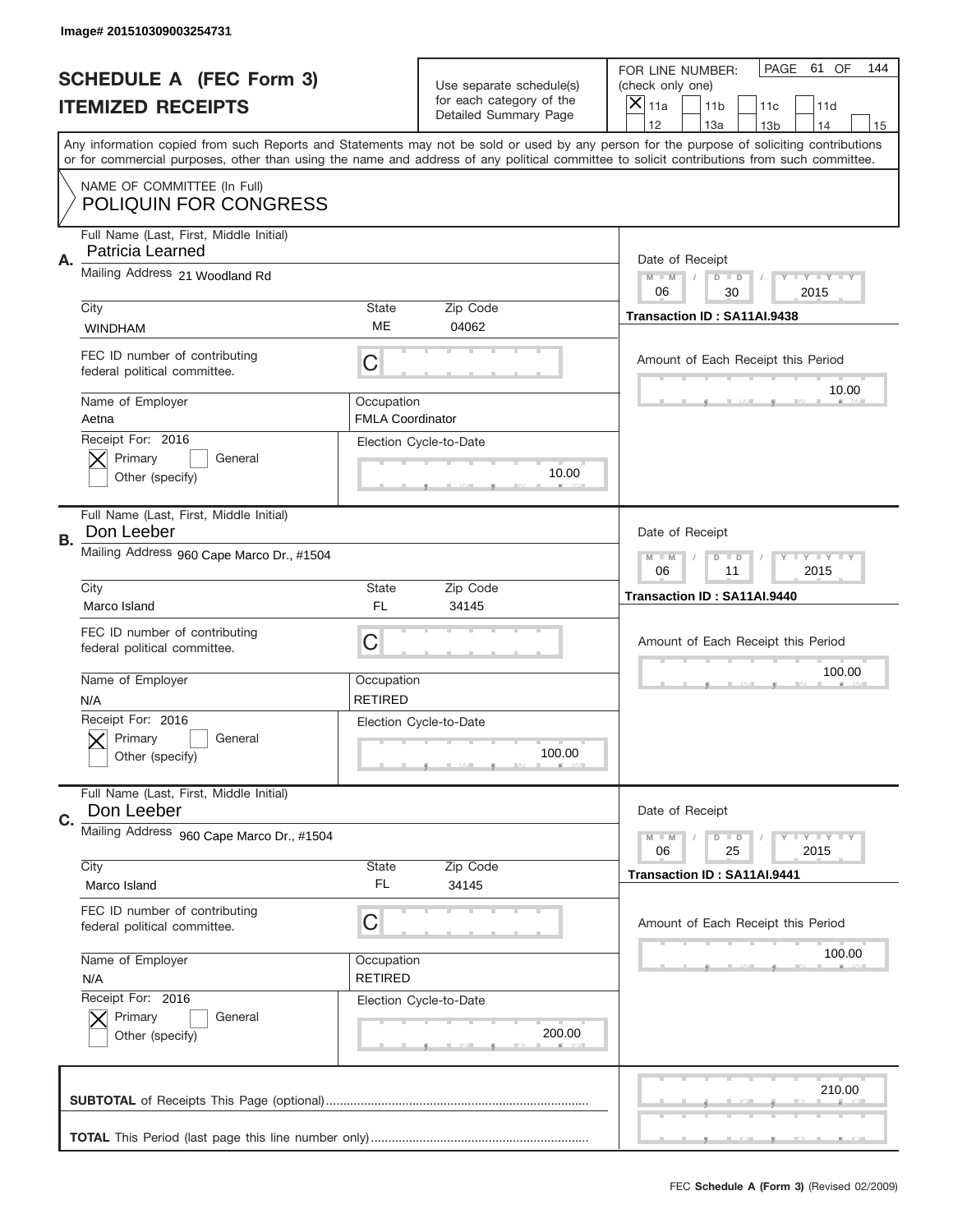|           | Image# 201510309003254732                                     |                                                                   |                                                   |                                                                                                                                                                                                                                                                                                                                     |
|-----------|---------------------------------------------------------------|-------------------------------------------------------------------|---------------------------------------------------|-------------------------------------------------------------------------------------------------------------------------------------------------------------------------------------------------------------------------------------------------------------------------------------------------------------------------------------|
|           | <b>SCHEDULE A (FEC Form 3)</b>                                |                                                                   | Use separate schedule(s)                          | PAGE 62 OF<br>144<br>FOR LINE NUMBER:<br>(check only one)                                                                                                                                                                                                                                                                           |
|           | <b>ITEMIZED RECEIPTS</b>                                      |                                                                   | for each category of the<br>Detailed Summary Page | ×<br>11a<br>11 <sub>b</sub><br>11c<br>11d                                                                                                                                                                                                                                                                                           |
|           |                                                               |                                                                   |                                                   | 12<br>13a<br>14<br>13 <sub>b</sub><br>15<br>Any information copied from such Reports and Statements may not be sold or used by any person for the purpose of soliciting contributions<br>or for commercial purposes, other than using the name and address of any political committee to solicit contributions from such committee. |
|           | NAME OF COMMITTEE (In Full)<br><b>POLIQUIN FOR CONGRESS</b>   |                                                                   |                                                   |                                                                                                                                                                                                                                                                                                                                     |
| Α.        | Full Name (Last, First, Middle Initial)<br>Ralph Leonard      |                                                                   |                                                   | Date of Receipt                                                                                                                                                                                                                                                                                                                     |
|           | Mailing Address 96 Sargent Dr                                 |                                                                   |                                                   | $M - M$<br><b>THEY THEY</b><br>$D$ $D$<br>06<br>23<br>2015                                                                                                                                                                                                                                                                          |
|           | City<br>Old Town                                              | State<br>ME                                                       | Zip Code<br>04468                                 | Transaction ID: SA11AI.9442                                                                                                                                                                                                                                                                                                         |
|           | FEC ID number of contributing<br>federal political committee. | C                                                                 |                                                   | Amount of Each Receipt this Period<br>1000.00                                                                                                                                                                                                                                                                                       |
|           | Name of Employer<br>Retired                                   | Occupation<br>Retired                                             |                                                   |                                                                                                                                                                                                                                                                                                                                     |
|           | Receipt For: 2016<br>Primary<br>General<br>Other (specify)    |                                                                   | Election Cycle-to-Date<br>2000.00                 |                                                                                                                                                                                                                                                                                                                                     |
| <b>B.</b> | Full Name (Last, First, Middle Initial)<br>David Libby Jr     |                                                                   |                                                   | Date of Receipt                                                                                                                                                                                                                                                                                                                     |
|           | Mailing Address PO Box 8784                                   | $T$ $Y$ $T$ $Y$ $T$ $Y$<br>$M - M$<br>$D$ $D$<br>05<br>28<br>2015 |                                                   |                                                                                                                                                                                                                                                                                                                                     |
|           | City<br>Portland                                              | State<br>ME                                                       | Zip Code<br>04104                                 | Transaction ID: SA11AI.9443                                                                                                                                                                                                                                                                                                         |
|           | FEC ID number of contributing<br>federal political committee. | C                                                                 |                                                   | Amount of Each Receipt this Period                                                                                                                                                                                                                                                                                                  |
|           | Name of Employer<br><b>Communications Facilities Inc</b>      | Occupation<br>Owner                                               |                                                   | 250.00                                                                                                                                                                                                                                                                                                                              |
|           | Receipt For: 2016<br>General<br>Primary<br>Other (specify)    |                                                                   | Election Cycle-to-Date                            |                                                                                                                                                                                                                                                                                                                                     |
|           |                                                               |                                                                   | 250.00                                            |                                                                                                                                                                                                                                                                                                                                     |
| C.        | Full Name (Last, First, Middle Initial)<br>Michele E Lieber   |                                                                   |                                                   | Date of Receipt                                                                                                                                                                                                                                                                                                                     |
|           | Mailing Address 1515 O St. NW                                 |                                                                   |                                                   | <b>LY LY LY</b><br>$M - M$<br>$D$ $D$<br>2015<br>04<br>21                                                                                                                                                                                                                                                                           |
|           | City<br>Washington                                            | State<br>DC                                                       | Zip Code<br>20005                                 | Transaction ID: SA11AI.9445                                                                                                                                                                                                                                                                                                         |
|           | FEC ID number of contributing<br>federal political committee. | C                                                                 |                                                   | Amount of Each Receipt this Period                                                                                                                                                                                                                                                                                                  |
|           | Name of Employer<br><b>GMAC</b>                               | Occupation<br><b>VP</b>                                           |                                                   | 500.00                                                                                                                                                                                                                                                                                                                              |
|           | Receipt For: 2016<br>Primary<br>General<br>Other (specify)    |                                                                   | Election Cycle-to-Date<br>500.00                  |                                                                                                                                                                                                                                                                                                                                     |
|           |                                                               |                                                                   |                                                   | 1750.00                                                                                                                                                                                                                                                                                                                             |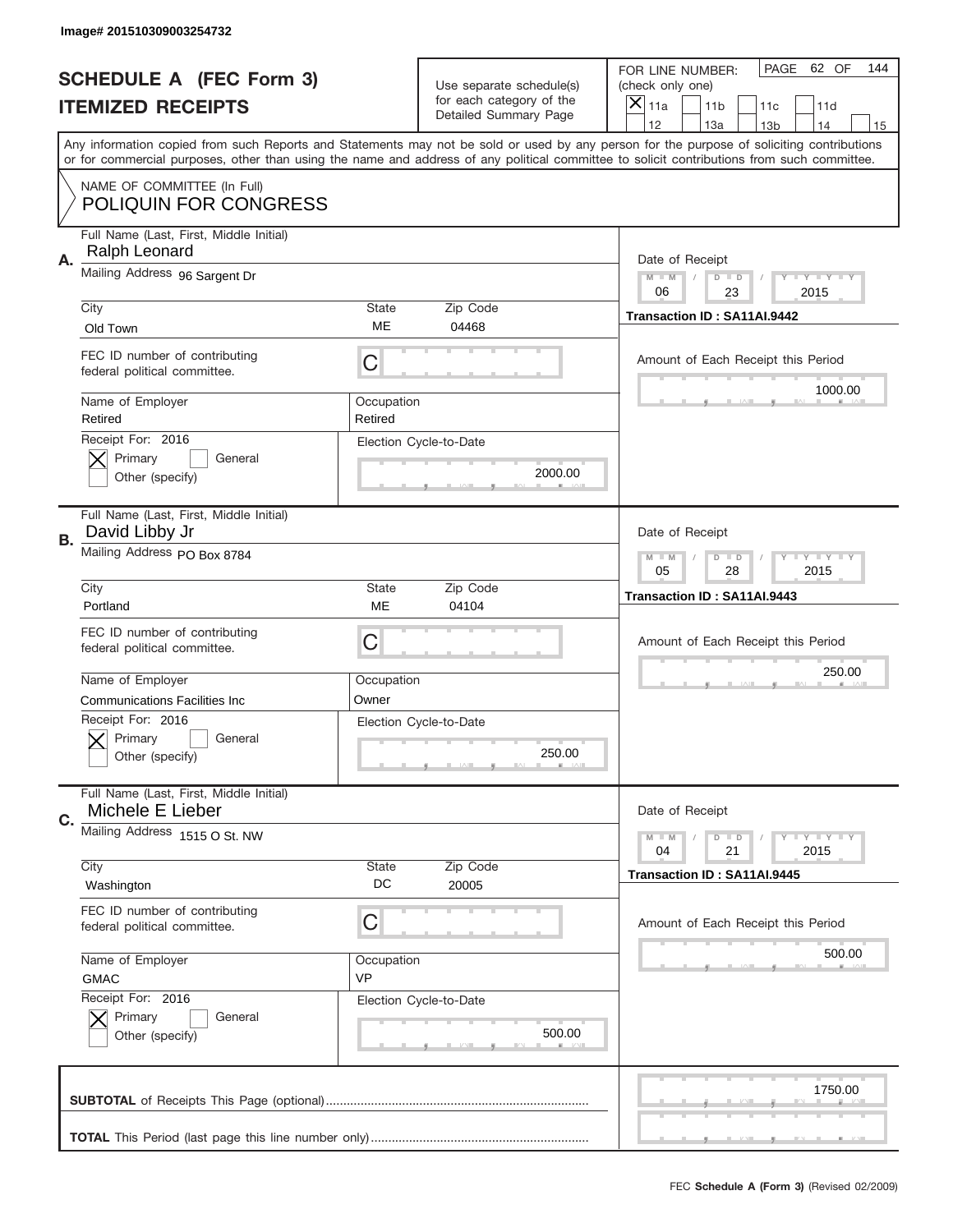|    | Image# 201510309003254733                                           |                |                                                   |                                                                                                                                                                                                                                                                                         |
|----|---------------------------------------------------------------------|----------------|---------------------------------------------------|-----------------------------------------------------------------------------------------------------------------------------------------------------------------------------------------------------------------------------------------------------------------------------------------|
|    | <b>SCHEDULE A (FEC Form 3)</b>                                      |                | Use separate schedule(s)                          | PAGE 63 OF<br>144<br>FOR LINE NUMBER:<br>(check only one)                                                                                                                                                                                                                               |
|    | <b>ITEMIZED RECEIPTS</b>                                            |                | for each category of the<br>Detailed Summary Page | ×<br>11a<br>11 <sub>b</sub><br>11c<br>11d                                                                                                                                                                                                                                               |
|    |                                                                     |                |                                                   | 12<br>13a<br>14<br>13 <sub>b</sub><br>15                                                                                                                                                                                                                                                |
|    |                                                                     |                |                                                   | Any information copied from such Reports and Statements may not be sold or used by any person for the purpose of soliciting contributions<br>or for commercial purposes, other than using the name and address of any political committee to solicit contributions from such committee. |
|    | NAME OF COMMITTEE (In Full)<br><b>POLIQUIN FOR CONGRESS</b>         |                |                                                   |                                                                                                                                                                                                                                                                                         |
|    | Full Name (Last, First, Middle Initial)                             |                |                                                   |                                                                                                                                                                                                                                                                                         |
|    | Lawrence Lindsey                                                    |                |                                                   |                                                                                                                                                                                                                                                                                         |
| Α. | Mailing Address 8425 Hampton Way                                    |                |                                                   | Date of Receipt<br>$M - M$<br><b>LYLYLY</b><br>$D$ $D$                                                                                                                                                                                                                                  |
|    |                                                                     |                |                                                   | 06<br>2015<br>29                                                                                                                                                                                                                                                                        |
|    | City                                                                | State          | Zip Code                                          | Transaction ID: SA11AI.9446                                                                                                                                                                                                                                                             |
|    | <b>Fairfax Station</b>                                              | VA             | 22039                                             |                                                                                                                                                                                                                                                                                         |
|    | FEC ID number of contributing<br>federal political committee.       | C              |                                                   | Amount of Each Receipt this Period                                                                                                                                                                                                                                                      |
|    | Name of Employer                                                    | Occupation     |                                                   | 1000.00                                                                                                                                                                                                                                                                                 |
|    | The Lindsey Group                                                   | Economist      |                                                   |                                                                                                                                                                                                                                                                                         |
|    | Receipt For: 2016                                                   |                | Election Cycle-to-Date                            |                                                                                                                                                                                                                                                                                         |
|    | Primary<br>General                                                  |                |                                                   |                                                                                                                                                                                                                                                                                         |
|    | Other (specify)                                                     |                | 1000.00                                           |                                                                                                                                                                                                                                                                                         |
|    | Full Name (Last, First, Middle Initial)<br><b>Brent Littlefield</b> |                |                                                   | Date of Receipt                                                                                                                                                                                                                                                                         |
| В. | Mailing Address 952 Creek Dr                                        |                |                                                   | $M - M$<br>$D$ $D$<br><b>LYLYLY</b>                                                                                                                                                                                                                                                     |
|    |                                                                     |                |                                                   | 06<br>11<br>2015                                                                                                                                                                                                                                                                        |
|    | City                                                                | State          | Zip Code                                          | Transaction ID: SA11AI.9448                                                                                                                                                                                                                                                             |
|    | Annapolis                                                           | MD             | 21403                                             |                                                                                                                                                                                                                                                                                         |
|    | FEC ID number of contributing                                       | C              |                                                   | Amount of Each Receipt this Period                                                                                                                                                                                                                                                      |
|    | federal political committee.                                        |                |                                                   |                                                                                                                                                                                                                                                                                         |
|    | Name of Employer                                                    | Occupation     |                                                   | 5.00                                                                                                                                                                                                                                                                                    |
|    | <b>Littlefield Consulting</b>                                       | President      |                                                   |                                                                                                                                                                                                                                                                                         |
|    | Receipt For: 2016                                                   |                | Election Cycle-to-Date                            |                                                                                                                                                                                                                                                                                         |
|    | General<br>Primary                                                  |                |                                                   |                                                                                                                                                                                                                                                                                         |
|    | Other (specify)                                                     |                | 5.00                                              |                                                                                                                                                                                                                                                                                         |
|    | Full Name (Last, First, Middle Initial)                             |                |                                                   |                                                                                                                                                                                                                                                                                         |
| C. | Celeste Livengood                                                   |                |                                                   | Date of Receipt                                                                                                                                                                                                                                                                         |
|    | Mailing Address 14 Page Place                                       |                |                                                   | <b>LYLYLY</b><br>$M - M$<br>$D$ $D$<br>06<br>2015<br>30                                                                                                                                                                                                                                 |
|    | City                                                                | State          | Zip Code                                          | Transaction ID: SA11AI.9449                                                                                                                                                                                                                                                             |
|    | Orono                                                               | МE             | 04473                                             |                                                                                                                                                                                                                                                                                         |
|    | FEC ID number of contributing                                       |                |                                                   |                                                                                                                                                                                                                                                                                         |
|    | federal political committee.                                        | C              |                                                   | Amount of Each Receipt this Period                                                                                                                                                                                                                                                      |
|    | Name of Employer                                                    | Occupation     |                                                   | 100.00                                                                                                                                                                                                                                                                                  |
|    | Lawrence & Gagnon CPA                                               | administrative |                                                   |                                                                                                                                                                                                                                                                                         |
|    | Receipt For: 2016                                                   |                | Election Cycle-to-Date                            |                                                                                                                                                                                                                                                                                         |
|    | Primary<br>General                                                  |                |                                                   |                                                                                                                                                                                                                                                                                         |
|    | Other (specify)                                                     |                | 100.00                                            |                                                                                                                                                                                                                                                                                         |
|    |                                                                     |                |                                                   |                                                                                                                                                                                                                                                                                         |
|    |                                                                     |                |                                                   | 1105.00                                                                                                                                                                                                                                                                                 |
|    |                                                                     |                |                                                   |                                                                                                                                                                                                                                                                                         |
|    |                                                                     |                |                                                   |                                                                                                                                                                                                                                                                                         |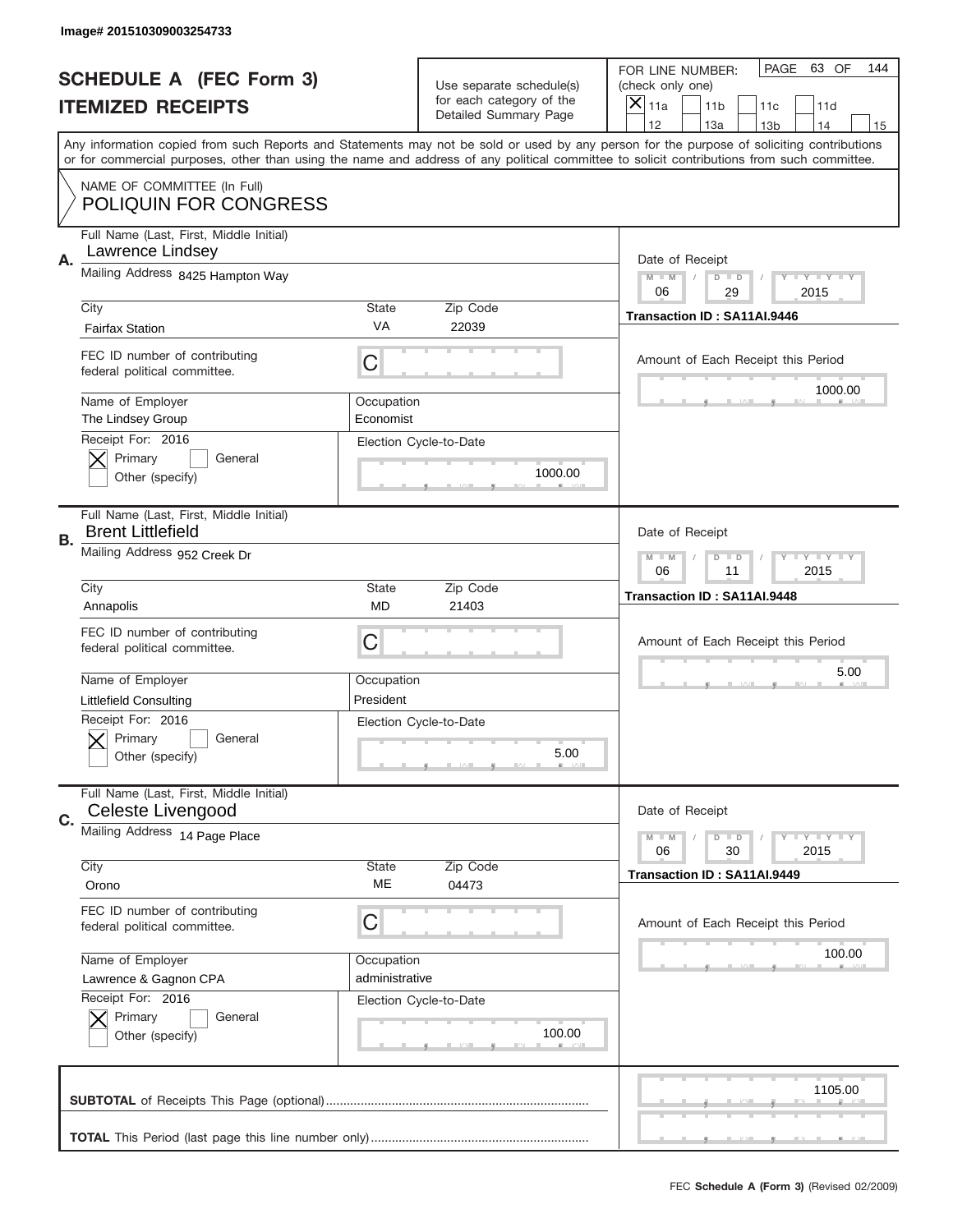|           | Image# 201510309003254734                                       |                                                         |                                                          |                                                                                                                                                                                                                                                                                         |
|-----------|-----------------------------------------------------------------|---------------------------------------------------------|----------------------------------------------------------|-----------------------------------------------------------------------------------------------------------------------------------------------------------------------------------------------------------------------------------------------------------------------------------------|
|           | <b>SCHEDULE A (FEC Form 3)</b>                                  |                                                         | Use separate schedule(s)                                 | PAGE<br>64 OF<br>144<br>FOR LINE NUMBER:<br>(check only one)                                                                                                                                                                                                                            |
|           | <b>ITEMIZED RECEIPTS</b>                                        |                                                         | for each category of the<br><b>Detailed Summary Page</b> | $\overline{X} _{11a}$<br>11 <sub>b</sub><br>11c<br>11d                                                                                                                                                                                                                                  |
|           |                                                                 |                                                         |                                                          | 12<br>13a<br>14<br>13 <sub>b</sub><br>15                                                                                                                                                                                                                                                |
|           |                                                                 |                                                         |                                                          | Any information copied from such Reports and Statements may not be sold or used by any person for the purpose of soliciting contributions<br>or for commercial purposes, other than using the name and address of any political committee to solicit contributions from such committee. |
|           | NAME OF COMMITTEE (In Full)<br><b>POLIQUIN FOR CONGRESS</b>     |                                                         |                                                          |                                                                                                                                                                                                                                                                                         |
| Α.        | Full Name (Last, First, Middle Initial)<br>Janet S Love         |                                                         |                                                          | Date of Receipt                                                                                                                                                                                                                                                                         |
|           | Mailing Address 20 Webster Way                                  |                                                         |                                                          | $M$ $M$<br>$D$ $D$<br>Y FY FY FY<br>05<br>28<br>2015                                                                                                                                                                                                                                    |
|           | City                                                            | State                                                   | Zip Code                                                 | Transaction ID: SA11AI.9451                                                                                                                                                                                                                                                             |
|           | Scarborough                                                     | ME                                                      | 04074                                                    |                                                                                                                                                                                                                                                                                         |
|           | FEC ID number of contributing<br>federal political committee.   | C                                                       |                                                          | Amount of Each Receipt this Period                                                                                                                                                                                                                                                      |
|           | Name of Employer<br>None                                        | Occupation<br>Homemaker                                 |                                                          | 250.00                                                                                                                                                                                                                                                                                  |
|           | Receipt For: 2016<br>Primary<br>General<br>Other (specify)      |                                                         | Election Cycle-to-Date<br>250.00                         |                                                                                                                                                                                                                                                                                         |
| <b>B.</b> | Full Name (Last, First, Middle Initial)<br>Christopher Lynch    |                                                         |                                                          | Date of Receipt                                                                                                                                                                                                                                                                         |
|           | Mailing Address 880 Shore Road                                  | $M - M$<br>$D$ $D$<br>Y I Y I Y I Y<br>05<br>28<br>2015 |                                                          |                                                                                                                                                                                                                                                                                         |
|           | City                                                            | <b>State</b>                                            | Zip Code<br>04107                                        | Transaction ID: SA11AI.9452                                                                                                                                                                                                                                                             |
|           | Cape Elizabeth                                                  | ME                                                      |                                                          |                                                                                                                                                                                                                                                                                         |
|           | FEC ID number of contributing<br>federal political committee.   | C                                                       |                                                          | Amount of Each Receipt this Period                                                                                                                                                                                                                                                      |
|           | Name of Employer                                                | Occupation                                              |                                                          | 250.00                                                                                                                                                                                                                                                                                  |
|           | Legacy Properties Sotheby's Internatio                          | <b>Real Estate</b>                                      |                                                          |                                                                                                                                                                                                                                                                                         |
|           | Receipt For: 2016<br>General<br>Primary<br>Other (specify)      |                                                         | Election Cycle-to-Date<br>250.00                         |                                                                                                                                                                                                                                                                                         |
| C.        | Full Name (Last, First, Middle Initial)<br><b>Marshall Mack</b> |                                                         |                                                          | Date of Receipt                                                                                                                                                                                                                                                                         |
|           | Mailing Address 80 Longfellow St                                |                                                         |                                                          | <b>LYLYLY</b><br>$M - M$<br>$D$ $D$<br>06<br>30<br>2015                                                                                                                                                                                                                                 |
|           | City                                                            | <b>State</b>                                            | Zip Code                                                 | Transaction ID: SA11AI.9453                                                                                                                                                                                                                                                             |
|           | Westbrook                                                       | МE                                                      | 04092                                                    |                                                                                                                                                                                                                                                                                         |
|           | FEC ID number of contributing<br>federal political committee.   | C                                                       |                                                          | Amount of Each Receipt this Period                                                                                                                                                                                                                                                      |
|           | Name of Employer                                                | Occupation                                              |                                                          | 100.00                                                                                                                                                                                                                                                                                  |
|           | <b>Mack Brothers</b>                                            | <b>Real Estate</b>                                      |                                                          |                                                                                                                                                                                                                                                                                         |
|           | Receipt For: 2016<br>Primary<br>General<br>Other (specify)      |                                                         | Election Cycle-to-Date<br>100.00                         |                                                                                                                                                                                                                                                                                         |
|           |                                                                 |                                                         |                                                          | 600.00                                                                                                                                                                                                                                                                                  |
|           |                                                                 |                                                         |                                                          |                                                                                                                                                                                                                                                                                         |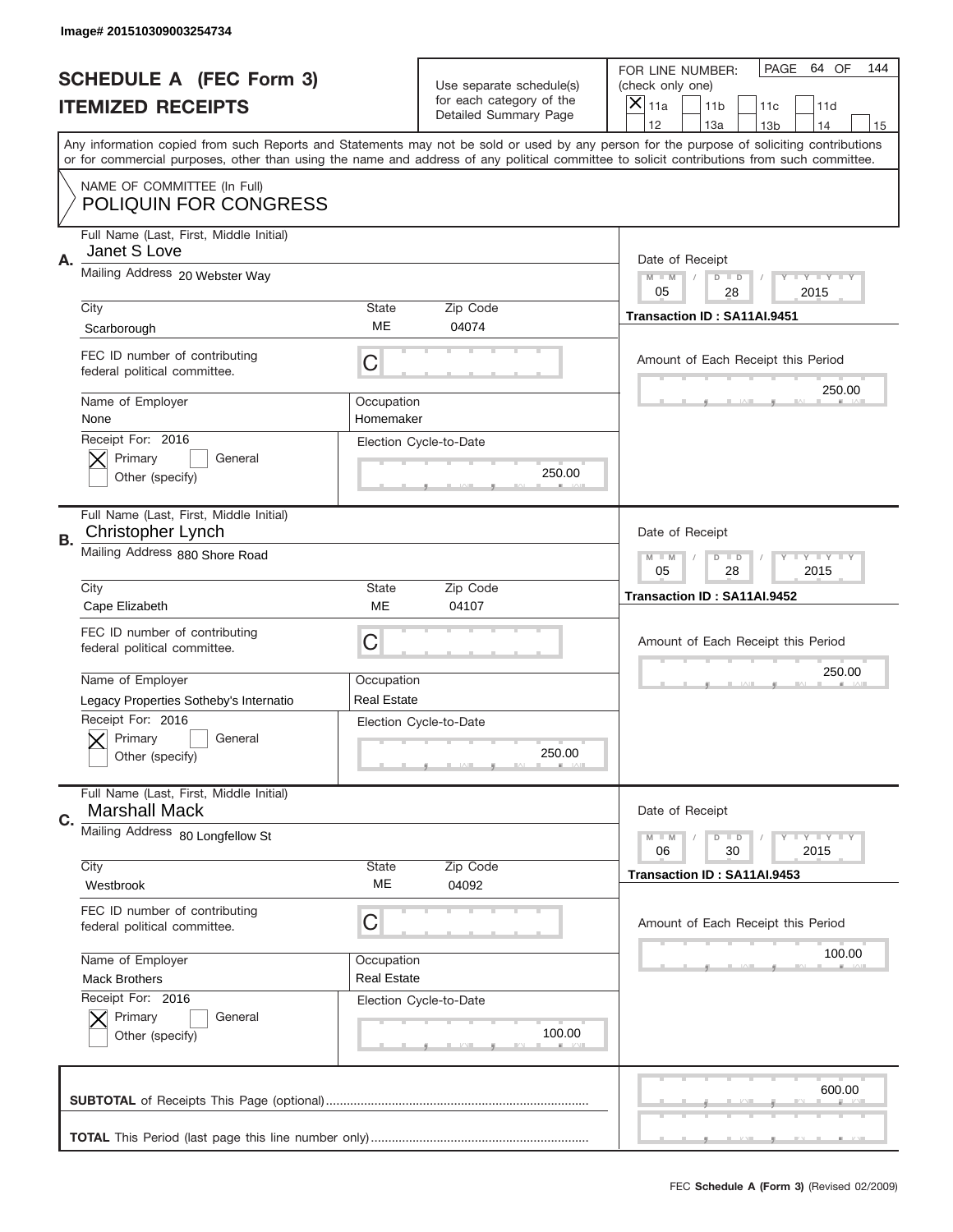|    | Image# 201510309003254735                                                                    |                                                         |                                                   |                                                                                                                                                                                                                                                                                                                                     |
|----|----------------------------------------------------------------------------------------------|---------------------------------------------------------|---------------------------------------------------|-------------------------------------------------------------------------------------------------------------------------------------------------------------------------------------------------------------------------------------------------------------------------------------------------------------------------------------|
|    | <b>SCHEDULE A (FEC Form 3)</b>                                                               |                                                         | Use separate schedule(s)                          | PAGE 65 OF<br>144<br>FOR LINE NUMBER:<br>(check only one)                                                                                                                                                                                                                                                                           |
|    | <b>ITEMIZED RECEIPTS</b>                                                                     |                                                         | for each category of the<br>Detailed Summary Page | ×<br>11a<br>11 <sub>b</sub><br>11c<br>11d                                                                                                                                                                                                                                                                                           |
|    |                                                                                              |                                                         |                                                   | 12<br>13a<br>14<br>13 <sub>b</sub><br>15<br>Any information copied from such Reports and Statements may not be sold or used by any person for the purpose of soliciting contributions<br>or for commercial purposes, other than using the name and address of any political committee to solicit contributions from such committee. |
|    | NAME OF COMMITTEE (In Full)<br><b>POLIQUIN FOR CONGRESS</b>                                  |                                                         |                                                   |                                                                                                                                                                                                                                                                                                                                     |
| Α. | Full Name (Last, First, Middle Initial)<br>Mark Macleod                                      |                                                         |                                                   | Date of Receipt                                                                                                                                                                                                                                                                                                                     |
|    | Mailing Address 4 Shinnacock Lane                                                            |                                                         |                                                   | $M - M$<br><b>THEY THEY</b><br>$D$ $D$<br>05<br>28<br>2015                                                                                                                                                                                                                                                                          |
|    | City<br>Falmouth                                                                             | State<br>ME                                             | Zip Code<br>04105                                 | Transaction ID: SA11AI.9455                                                                                                                                                                                                                                                                                                         |
|    | FEC ID number of contributing<br>federal political committee.                                | C                                                       |                                                   | Amount of Each Receipt this Period<br>500.00                                                                                                                                                                                                                                                                                        |
|    | Name of Employer<br><b>Bookkeeping Plus</b>                                                  | Occupation<br>president                                 |                                                   |                                                                                                                                                                                                                                                                                                                                     |
|    | Receipt For: 2016<br>Primary<br>General<br>Other (specify)                                   |                                                         | Election Cycle-to-Date<br>500.00                  |                                                                                                                                                                                                                                                                                                                                     |
| В. | Full Name (Last, First, Middle Initial)<br><b>Bob Magee</b>                                  |                                                         |                                                   | Date of Receipt                                                                                                                                                                                                                                                                                                                     |
|    | Mailing Address 7 Kelsey Farm Rd                                                             | $M - M$<br>$D$ $D$<br><b>LYLYLY</b><br>06<br>30<br>2015 |                                                   |                                                                                                                                                                                                                                                                                                                                     |
|    | City<br><b>MILFORD</b>                                                                       | State<br><b>NJ</b>                                      | Zip Code<br>08848                                 | Transaction ID: SA11AI.9457                                                                                                                                                                                                                                                                                                         |
|    |                                                                                              |                                                         |                                                   |                                                                                                                                                                                                                                                                                                                                     |
|    | FEC ID number of contributing<br>federal political committee.                                | C                                                       |                                                   | Amount of Each Receipt this Period                                                                                                                                                                                                                                                                                                  |
|    | Name of Employer                                                                             | Occupation                                              |                                                   | 200.00                                                                                                                                                                                                                                                                                                                              |
|    | <b>Shellpoint Partners LLC</b><br>Receipt For: 2016<br>General<br>Primary<br>Other (specify) | <b>Securities Trader</b>                                | Election Cycle-to-Date<br>200.00                  |                                                                                                                                                                                                                                                                                                                                     |
| C. | Full Name (Last, First, Middle Initial)<br>Peter Maher                                       |                                                         |                                                   | Date of Receipt                                                                                                                                                                                                                                                                                                                     |
|    | Mailing Address P.O. Box 85A                                                                 |                                                         |                                                   | <b>LYLYLY</b><br>$M - M$<br>$D$ $D$<br>06<br>2015<br>23                                                                                                                                                                                                                                                                             |
|    | City<br>Cumberland                                                                           | State<br>ME                                             | Zip Code<br>04021                                 | Transaction ID: SA11AI.9458                                                                                                                                                                                                                                                                                                         |
|    | FEC ID number of contributing<br>federal political committee.                                | С                                                       |                                                   | Amount of Each Receipt this Period                                                                                                                                                                                                                                                                                                  |
|    | Name of Employer<br>SME, Inc                                                                 | Occupation<br>Engineer                                  |                                                   | 1000.00                                                                                                                                                                                                                                                                                                                             |
|    | Receipt For: 2016<br>Primary<br>General<br>Other (specify)                                   |                                                         | Election Cycle-to-Date<br>1000.00                 |                                                                                                                                                                                                                                                                                                                                     |
|    |                                                                                              |                                                         |                                                   | 1700.00                                                                                                                                                                                                                                                                                                                             |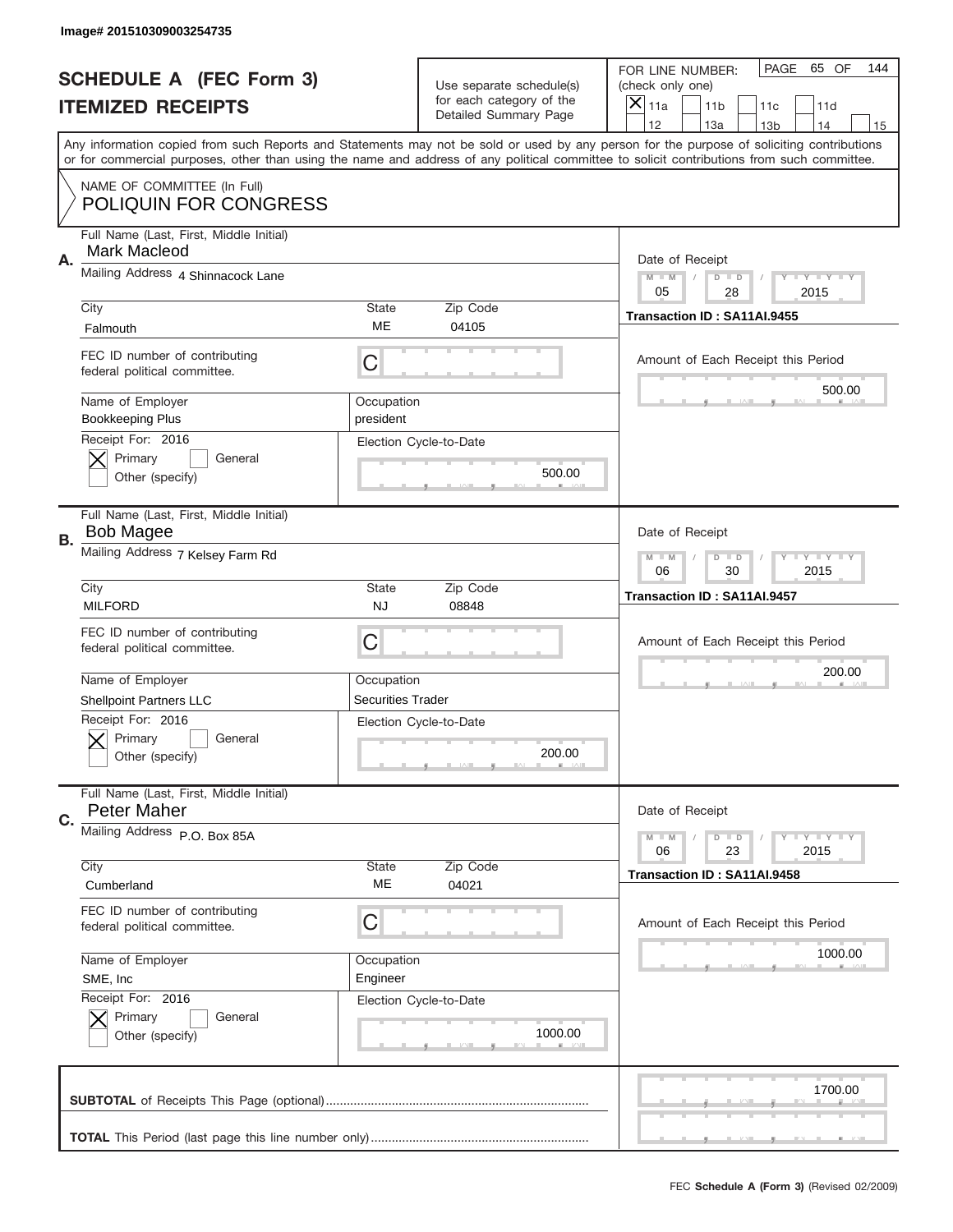|           | Image# 201510309003254736                                     |                                                         |                                                          |                                                                                                                                                                                                                                                                                         |
|-----------|---------------------------------------------------------------|---------------------------------------------------------|----------------------------------------------------------|-----------------------------------------------------------------------------------------------------------------------------------------------------------------------------------------------------------------------------------------------------------------------------------------|
|           | <b>SCHEDULE A (FEC Form 3)</b>                                |                                                         | Use separate schedule(s)                                 | PAGE<br>66 OF<br>144<br>FOR LINE NUMBER:<br>(check only one)                                                                                                                                                                                                                            |
|           | <b>ITEMIZED RECEIPTS</b>                                      |                                                         | for each category of the<br><b>Detailed Summary Page</b> | $\overline{X} _{11a}$<br>11 <sub>b</sub><br>11c<br>11d                                                                                                                                                                                                                                  |
|           |                                                               |                                                         |                                                          | 12<br>13a<br>14<br>13 <sub>b</sub><br>15                                                                                                                                                                                                                                                |
|           |                                                               |                                                         |                                                          | Any information copied from such Reports and Statements may not be sold or used by any person for the purpose of soliciting contributions<br>or for commercial purposes, other than using the name and address of any political committee to solicit contributions from such committee. |
|           | NAME OF COMMITTEE (In Full)<br><b>POLIQUIN FOR CONGRESS</b>   |                                                         |                                                          |                                                                                                                                                                                                                                                                                         |
| Α.        | Full Name (Last, First, Middle Initial)<br>Drew Maloney       |                                                         |                                                          | Date of Receipt                                                                                                                                                                                                                                                                         |
|           | Mailing Address 3020 Macomb St NW                             |                                                         |                                                          | $M$ $M$<br>$D$ $D$<br>Y FY FY FY<br>06<br>15<br>2015                                                                                                                                                                                                                                    |
|           | City                                                          | State                                                   | Zip Code                                                 | Transaction ID: SA11AI.9459                                                                                                                                                                                                                                                             |
|           | Washington                                                    | DC                                                      | 20006                                                    |                                                                                                                                                                                                                                                                                         |
|           | FEC ID number of contributing<br>federal political committee. | C                                                       |                                                          | Amount of Each Receipt this Period<br>1000.00                                                                                                                                                                                                                                           |
|           | Name of Employer<br><b>Hess Corporation</b>                   | Occupation                                              | VP, Government and External Affairs                      |                                                                                                                                                                                                                                                                                         |
|           | Receipt For: 2016<br>Primary<br>General<br>Other (specify)    |                                                         | Election Cycle-to-Date<br>1000.00                        |                                                                                                                                                                                                                                                                                         |
|           | Full Name (Last, First, Middle Initial)<br>Jonathan Mapes     |                                                         |                                                          | Date of Receipt                                                                                                                                                                                                                                                                         |
| <b>B.</b> | Mailing Address 188 Oak St                                    | $M - M$<br>$D$ $D$<br>Y I Y I Y I Y<br>06<br>24<br>2015 |                                                          |                                                                                                                                                                                                                                                                                         |
|           | City<br>Springvale                                            | <b>State</b><br>ME                                      | Zip Code<br>04083                                        | Transaction ID: SA11AI.9461                                                                                                                                                                                                                                                             |
|           | FEC ID number of contributing<br>federal political committee. | C                                                       |                                                          | Amount of Each Receipt this Period                                                                                                                                                                                                                                                      |
|           | Name of Employer                                              | Occupation                                              |                                                          | 1000.00                                                                                                                                                                                                                                                                                 |
|           | <b>HA Mapes Motor Fuels</b>                                   | Owner                                                   |                                                          |                                                                                                                                                                                                                                                                                         |
|           | Receipt For: 2016<br>General<br>Primary<br>Other (specify)    |                                                         | Election Cycle-to-Date<br>1000.00                        |                                                                                                                                                                                                                                                                                         |
| C.        | Full Name (Last, First, Middle Initial)<br>David M Marden     |                                                         |                                                          | Date of Receipt                                                                                                                                                                                                                                                                         |
|           | Mailing Address 216 Point Road                                |                                                         |                                                          | <b>LYLYLY</b><br>$M - M$<br>$D$ $D$<br>06<br>26<br>2015                                                                                                                                                                                                                                 |
|           | City<br><b>HANCOCK</b>                                        | <b>State</b><br>МE                                      | Zip Code<br>04640                                        | Transaction ID: SA11AI.9462                                                                                                                                                                                                                                                             |
|           | FEC ID number of contributing<br>federal political committee. | C                                                       |                                                          | Amount of Each Receipt this Period                                                                                                                                                                                                                                                      |
|           | Name of Employer                                              | Occupation                                              |                                                          | 500.00                                                                                                                                                                                                                                                                                  |
|           | Marden's Inc.                                                 |                                                         | retail sales management                                  |                                                                                                                                                                                                                                                                                         |
|           | Receipt For: 2016<br>Primary<br>General<br>Other (specify)    |                                                         | Election Cycle-to-Date<br>1500.00                        |                                                                                                                                                                                                                                                                                         |
|           |                                                               |                                                         |                                                          | 2500.00                                                                                                                                                                                                                                                                                 |
|           |                                                               |                                                         |                                                          |                                                                                                                                                                                                                                                                                         |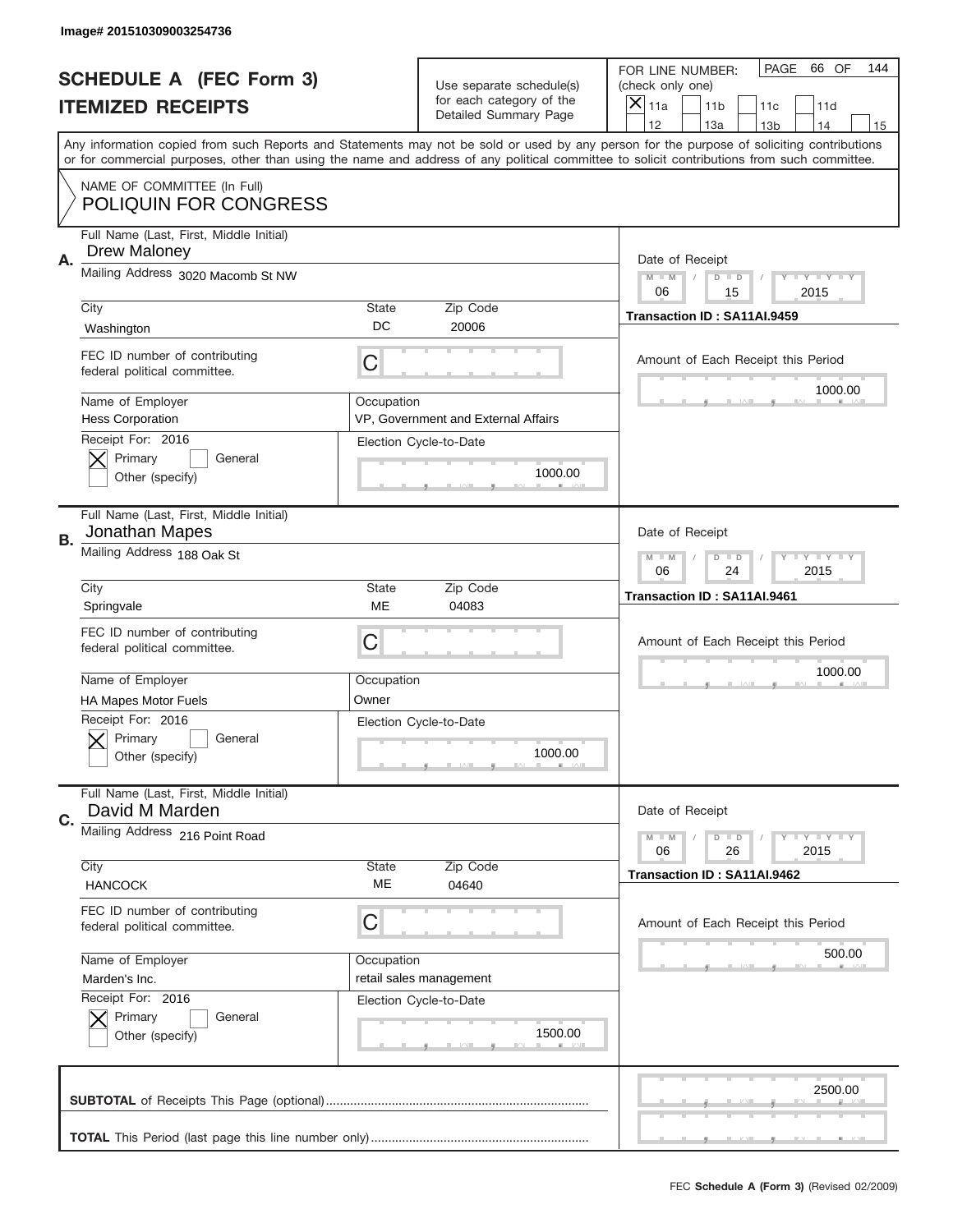|           | Image# 201510309003254737                                         |                                                            |                                                   |                                                                                                                                                                                                                                                                                                                                     |
|-----------|-------------------------------------------------------------------|------------------------------------------------------------|---------------------------------------------------|-------------------------------------------------------------------------------------------------------------------------------------------------------------------------------------------------------------------------------------------------------------------------------------------------------------------------------------|
|           | <b>SCHEDULE A (FEC Form 3)</b>                                    |                                                            | Use separate schedule(s)                          | PAGE 67 OF<br>144<br>FOR LINE NUMBER:<br>(check only one)                                                                                                                                                                                                                                                                           |
|           | <b>ITEMIZED RECEIPTS</b>                                          |                                                            | for each category of the<br>Detailed Summary Page | ×<br>11a<br>11 <sub>b</sub><br>11c<br>11d                                                                                                                                                                                                                                                                                           |
|           |                                                                   |                                                            |                                                   | 12<br>13a<br>14<br>13 <sub>b</sub><br>15<br>Any information copied from such Reports and Statements may not be sold or used by any person for the purpose of soliciting contributions<br>or for commercial purposes, other than using the name and address of any political committee to solicit contributions from such committee. |
|           | NAME OF COMMITTEE (In Full)<br><b>POLIQUIN FOR CONGRESS</b>       |                                                            |                                                   |                                                                                                                                                                                                                                                                                                                                     |
| Α.        | Full Name (Last, First, Middle Initial)<br>Michael Mastronardi    |                                                            |                                                   | Date of Receipt                                                                                                                                                                                                                                                                                                                     |
|           | Mailing Address PO Box 800                                        |                                                            |                                                   | $M - M$<br><b>LYLYLY</b><br>$D$ $D$<br>05<br>2015<br>28                                                                                                                                                                                                                                                                             |
|           | City<br>YArmouth                                                  | State<br>ME                                                | Zip Code<br>04096                                 | Transaction ID: SA11AI.9463                                                                                                                                                                                                                                                                                                         |
|           | FEC ID number of contributing<br>federal political committee.     | C                                                          |                                                   | Amount of Each Receipt this Period<br>1000.00                                                                                                                                                                                                                                                                                       |
|           | Name of Employer<br>N/A                                           | Occupation<br><b>RETIRED</b>                               |                                                   |                                                                                                                                                                                                                                                                                                                                     |
|           | Receipt For: 2016<br>Primary<br>General<br>Other (specify)        |                                                            | Election Cycle-to-Date<br>1000.00                 |                                                                                                                                                                                                                                                                                                                                     |
| <b>B.</b> | Full Name (Last, First, Middle Initial)<br>Lorraine Masure        |                                                            |                                                   | Date of Receipt                                                                                                                                                                                                                                                                                                                     |
|           | Mailing Address 32 Shawmut Avenue                                 | $M - M$<br>$D$ $D$<br><b>THEY THEY</b><br>06<br>11<br>2015 |                                                   |                                                                                                                                                                                                                                                                                                                                     |
|           | City<br>Sanford                                                   | State<br>ME                                                | Zip Code<br>04073                                 | Transaction ID: SA11AI.9465                                                                                                                                                                                                                                                                                                         |
|           | FEC ID number of contributing<br>federal political committee.     | C                                                          |                                                   | Amount of Each Receipt this Period                                                                                                                                                                                                                                                                                                  |
|           |                                                                   |                                                            |                                                   | 10.00                                                                                                                                                                                                                                                                                                                               |
|           | Name of Employer<br>N/A                                           | Occupation<br><b>RETIRED</b>                               |                                                   |                                                                                                                                                                                                                                                                                                                                     |
|           | Receipt For: 2016<br>General<br>Primary<br>Other (specify)        |                                                            | Election Cycle-to-Date<br>10.00                   |                                                                                                                                                                                                                                                                                                                                     |
| C.        | Full Name (Last, First, Middle Initial)<br><b>Barbara McInnes</b> |                                                            |                                                   | Date of Receipt                                                                                                                                                                                                                                                                                                                     |
|           | Mailing Address 7 Lantern Lane                                    |                                                            |                                                   | <b>LY LY LY</b><br>$M - M$<br>$D$ $D$<br>05<br>2015<br>28                                                                                                                                                                                                                                                                           |
|           | City<br><b>Cumberland Foreside</b>                                | State<br>ME                                                | Zip Code<br>04110                                 | Transaction ID: SA11AI.9466                                                                                                                                                                                                                                                                                                         |
|           | FEC ID number of contributing<br>federal political committee.     | С                                                          |                                                   | Amount of Each Receipt this Period                                                                                                                                                                                                                                                                                                  |
|           | Name of Employer<br>Retired                                       | Occupation<br>Retired                                      |                                                   | 250.00                                                                                                                                                                                                                                                                                                                              |
|           | Receipt For: 2016<br>Primary<br>General<br>Other (specify)        |                                                            | Election Cycle-to-Date<br>250.00                  |                                                                                                                                                                                                                                                                                                                                     |
|           |                                                                   |                                                            |                                                   | 1260.00                                                                                                                                                                                                                                                                                                                             |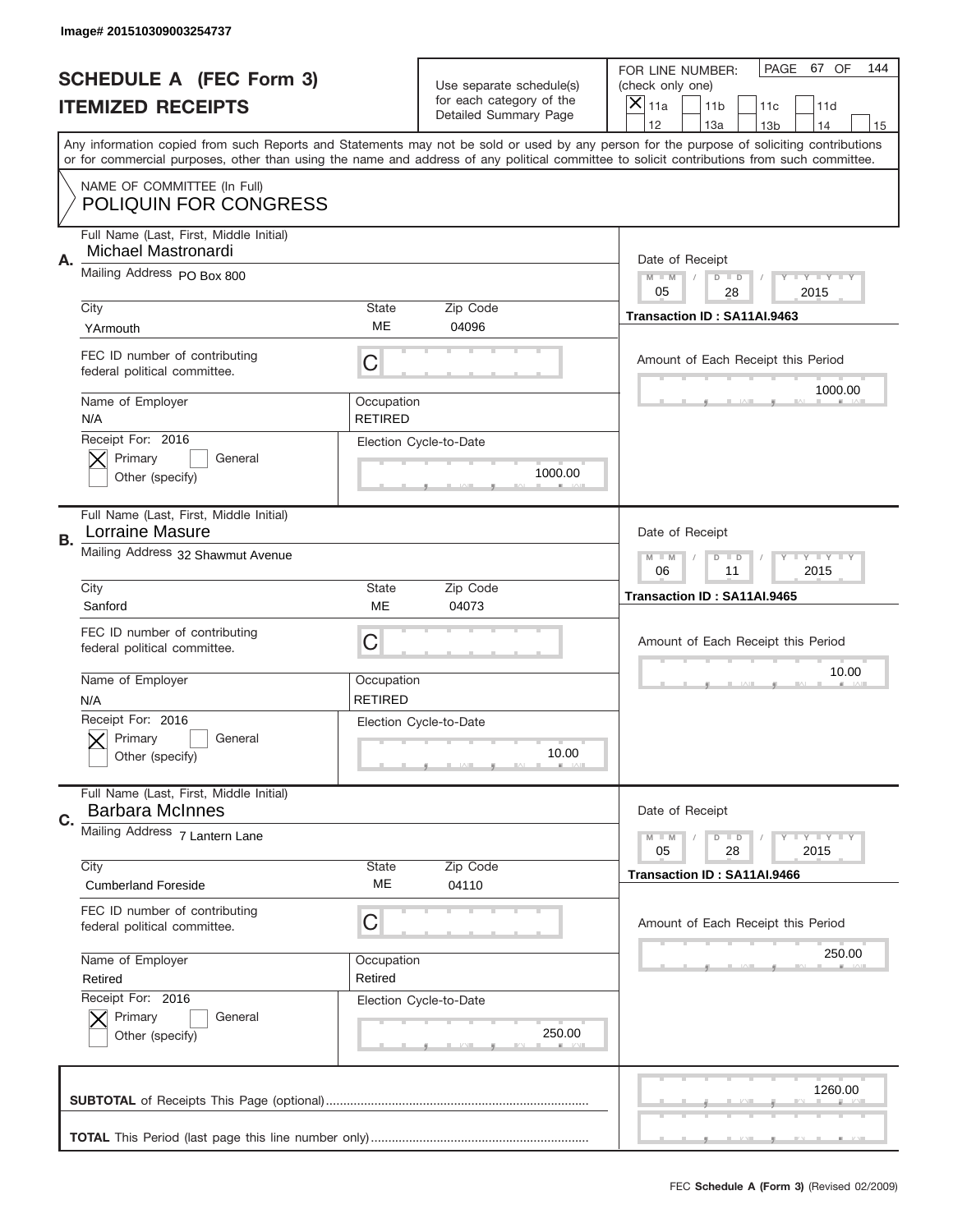|           | Image# 201510309003254738                                     |                                                         |                                                   |                                                                                                                                                                                                                                                                                                                                     |
|-----------|---------------------------------------------------------------|---------------------------------------------------------|---------------------------------------------------|-------------------------------------------------------------------------------------------------------------------------------------------------------------------------------------------------------------------------------------------------------------------------------------------------------------------------------------|
|           | <b>SCHEDULE A (FEC Form 3)</b>                                |                                                         | Use separate schedule(s)                          | PAGE 68 OF<br>144<br>FOR LINE NUMBER:<br>(check only one)                                                                                                                                                                                                                                                                           |
|           | <b>ITEMIZED RECEIPTS</b>                                      |                                                         | for each category of the<br>Detailed Summary Page | ×<br>11a<br>11 <sub>b</sub><br>11c<br>11d                                                                                                                                                                                                                                                                                           |
|           |                                                               |                                                         |                                                   | 12<br>13a<br>14<br>13 <sub>b</sub><br>15<br>Any information copied from such Reports and Statements may not be sold or used by any person for the purpose of soliciting contributions<br>or for commercial purposes, other than using the name and address of any political committee to solicit contributions from such committee. |
|           | NAME OF COMMITTEE (In Full)<br><b>POLIQUIN FOR CONGRESS</b>   |                                                         |                                                   |                                                                                                                                                                                                                                                                                                                                     |
| Α.        | Full Name (Last, First, Middle Initial)<br>John McKernan      |                                                         |                                                   | Date of Receipt                                                                                                                                                                                                                                                                                                                     |
|           | Mailing Address 337 Foreside Rd                               |                                                         |                                                   | $M - M$<br><b>LYLYLY</b><br>$D$ $D$<br>06<br>2015<br>15                                                                                                                                                                                                                                                                             |
|           | City<br>Falmouth                                              | State<br>ME                                             | Zip Code<br>04105                                 | Transaction ID: SA11AI.9467                                                                                                                                                                                                                                                                                                         |
|           | FEC ID number of contributing<br>federal political committee. | C                                                       |                                                   | Amount of Each Receipt this Period<br>1350.00                                                                                                                                                                                                                                                                                       |
|           | Name of Employer<br><b>McKernan Enterprises</b>               | Occupation<br>CEO                                       |                                                   |                                                                                                                                                                                                                                                                                                                                     |
|           | Receipt For: 2016<br>Primary<br>General<br>Other (specify)    |                                                         | Election Cycle-to-Date<br>2650.00                 |                                                                                                                                                                                                                                                                                                                                     |
| <b>B.</b> | Full Name (Last, First, Middle Initial)<br>Shawna McMullen    |                                                         |                                                   | Date of Receipt                                                                                                                                                                                                                                                                                                                     |
|           | Mailing Address 20 Hobbs Rd                                   | $M - M$<br>$D$ $D$<br><b>LYLYLY</b><br>05<br>26<br>2015 |                                                   |                                                                                                                                                                                                                                                                                                                                     |
|           | City<br>Orrington                                             | State<br>ME                                             | Zip Code<br>04474                                 | Transaction ID: SA11AI.9469                                                                                                                                                                                                                                                                                                         |
|           | FEC ID number of contributing<br>federal political committee. | C                                                       |                                                   | Amount of Each Receipt this Period                                                                                                                                                                                                                                                                                                  |
|           | Name of Employer<br>N/A                                       | Occupation<br><b>RETIRED</b>                            |                                                   | 250.00                                                                                                                                                                                                                                                                                                                              |
|           | Receipt For: 2016<br>General<br>Primary<br>Other (specify)    |                                                         | Election Cycle-to-Date<br>250.00                  |                                                                                                                                                                                                                                                                                                                                     |
| C.        | Full Name (Last, First, Middle Initial)<br>Nancy L Meiners    |                                                         |                                                   | Date of Receipt                                                                                                                                                                                                                                                                                                                     |
|           | Mailing Address 4 Teal Point Dr.                              |                                                         |                                                   | <b>LEY LEY LEY</b><br>$M - M$<br>$D$ $D$<br>06<br>2015<br>30                                                                                                                                                                                                                                                                        |
|           | City<br>Scarborough                                           | State<br>ME                                             | Zip Code<br>04074                                 | Transaction ID: SA11AI.9470                                                                                                                                                                                                                                                                                                         |
|           | FEC ID number of contributing<br>federal political committee. | С                                                       |                                                   | Amount of Each Receipt this Period                                                                                                                                                                                                                                                                                                  |
|           | Name of Employer<br>Self Employed                             | Occupation<br>Massage Therapist                         |                                                   | 20.00                                                                                                                                                                                                                                                                                                                               |
|           | Receipt For: 2016                                             |                                                         | Election Cycle-to-Date                            |                                                                                                                                                                                                                                                                                                                                     |
|           | Primary<br>General<br>Other (specify)                         |                                                         | 20.00                                             |                                                                                                                                                                                                                                                                                                                                     |
|           |                                                               |                                                         |                                                   | 1620.00                                                                                                                                                                                                                                                                                                                             |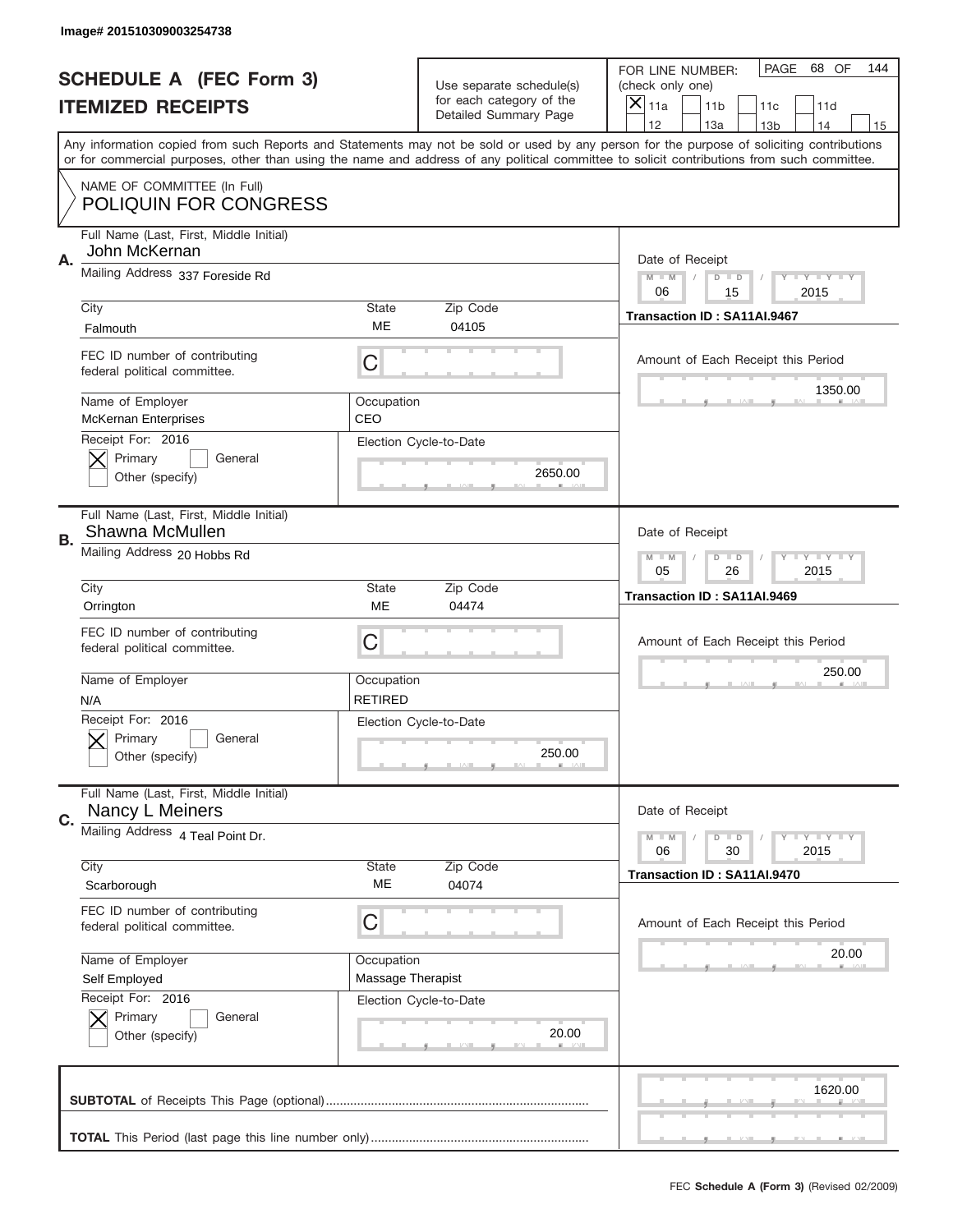|    | Image# 201510309003254739                                         |                                                            |                                                   |                                                                                                                                                                                                                                                                                                                                     |
|----|-------------------------------------------------------------------|------------------------------------------------------------|---------------------------------------------------|-------------------------------------------------------------------------------------------------------------------------------------------------------------------------------------------------------------------------------------------------------------------------------------------------------------------------------------|
|    | <b>SCHEDULE A (FEC Form 3)</b>                                    |                                                            | Use separate schedule(s)                          | PAGE<br>69 OF<br>144<br>FOR LINE NUMBER:<br>(check only one)                                                                                                                                                                                                                                                                        |
|    | <b>ITEMIZED RECEIPTS</b>                                          |                                                            | for each category of the<br>Detailed Summary Page | ×<br>11a<br>11 <sub>b</sub><br>11c<br>11d                                                                                                                                                                                                                                                                                           |
|    |                                                                   |                                                            |                                                   | 12<br>13a<br>13 <sub>b</sub><br>14<br>15<br>Any information copied from such Reports and Statements may not be sold or used by any person for the purpose of soliciting contributions<br>or for commercial purposes, other than using the name and address of any political committee to solicit contributions from such committee. |
|    | NAME OF COMMITTEE (In Full)<br><b>POLIQUIN FOR CONGRESS</b>       |                                                            |                                                   |                                                                                                                                                                                                                                                                                                                                     |
| Α. | Full Name (Last, First, Middle Initial)<br><b>Stavros Mendros</b> |                                                            |                                                   | Date of Receipt                                                                                                                                                                                                                                                                                                                     |
|    | Mailing Address 135 Hogan Rd                                      |                                                            |                                                   | Y TY TY TY<br>$M - M$<br>$D$ $D$<br>25<br>06<br>2015                                                                                                                                                                                                                                                                                |
|    | City<br>Lewiston                                                  | <b>State</b><br><b>ME</b>                                  | Zip Code<br>04240                                 | Transaction ID: SA11AI.9471                                                                                                                                                                                                                                                                                                         |
|    | FEC ID number of contributing<br>federal political committee.     | С                                                          |                                                   | Amount of Each Receipt this Period<br>10.00                                                                                                                                                                                                                                                                                         |
|    | Name of Employer<br>self                                          | Occupation<br>consultant                                   |                                                   |                                                                                                                                                                                                                                                                                                                                     |
|    | Receipt For: 2016<br>Primary<br>General<br>Other (specify)        |                                                            | Election Cycle-to-Date<br>10.00                   |                                                                                                                                                                                                                                                                                                                                     |
| В. | Full Name (Last, First, Middle Initial)<br>Lincoln Merrill, Jr.   |                                                            |                                                   | Date of Receipt                                                                                                                                                                                                                                                                                                                     |
|    | Mailing Address 1572 North Road                                   | $M - M$<br>$D$ $D$<br><b>THEY THEY</b><br>06<br>29<br>2015 |                                                   |                                                                                                                                                                                                                                                                                                                                     |
|    | City<br>North Yarmouth                                            | <b>State</b><br>ME                                         | Zip Code<br>04097                                 | Transaction ID: SA11AI.9473                                                                                                                                                                                                                                                                                                         |
|    | FEC ID number of contributing<br>federal political committee.     | С                                                          |                                                   | Amount of Each Receipt this Period                                                                                                                                                                                                                                                                                                  |
|    | Name of Employer                                                  | Occupation                                                 |                                                   | 1000.00                                                                                                                                                                                                                                                                                                                             |
|    | Patriot Insurance Company                                         | President & CEO                                            |                                                   |                                                                                                                                                                                                                                                                                                                                     |
|    | Receipt For: 2016<br>General<br>Primary<br>Other (specify)        |                                                            | Election Cycle-to-Date<br>1000.00                 |                                                                                                                                                                                                                                                                                                                                     |
|    |                                                                   |                                                            |                                                   |                                                                                                                                                                                                                                                                                                                                     |
| C. | Full Name (Last, First, Middle Initial)<br><b>Alvin Michelis</b>  |                                                            |                                                   | Date of Receipt                                                                                                                                                                                                                                                                                                                     |
|    | Mailing Address 375 Cedar Grove Rd                                |                                                            |                                                   | $I - Y - I - Y - I - Y$<br>$M - M$<br>$D$ $D$<br>06<br>2015<br>30                                                                                                                                                                                                                                                                   |
|    | City<br><b>DRESDEN</b>                                            | <b>State</b><br>ME                                         | Zip Code<br>04342                                 | Transaction ID: SA11AI.9475                                                                                                                                                                                                                                                                                                         |
|    | FEC ID number of contributing<br>federal political committee.     | С                                                          |                                                   | Amount of Each Receipt this Period                                                                                                                                                                                                                                                                                                  |
|    | Name of Employer                                                  | Occupation                                                 |                                                   | 50.00                                                                                                                                                                                                                                                                                                                               |
|    | Cedar Grove Public Records Research                               |                                                            | Postmaster Leave/Relief                           |                                                                                                                                                                                                                                                                                                                                     |
|    | Receipt For: 2016<br>Primary<br>General<br>Other (specify)        |                                                            | Election Cycle-to-Date<br>50.00                   |                                                                                                                                                                                                                                                                                                                                     |
|    |                                                                   |                                                            |                                                   | 1060.00                                                                                                                                                                                                                                                                                                                             |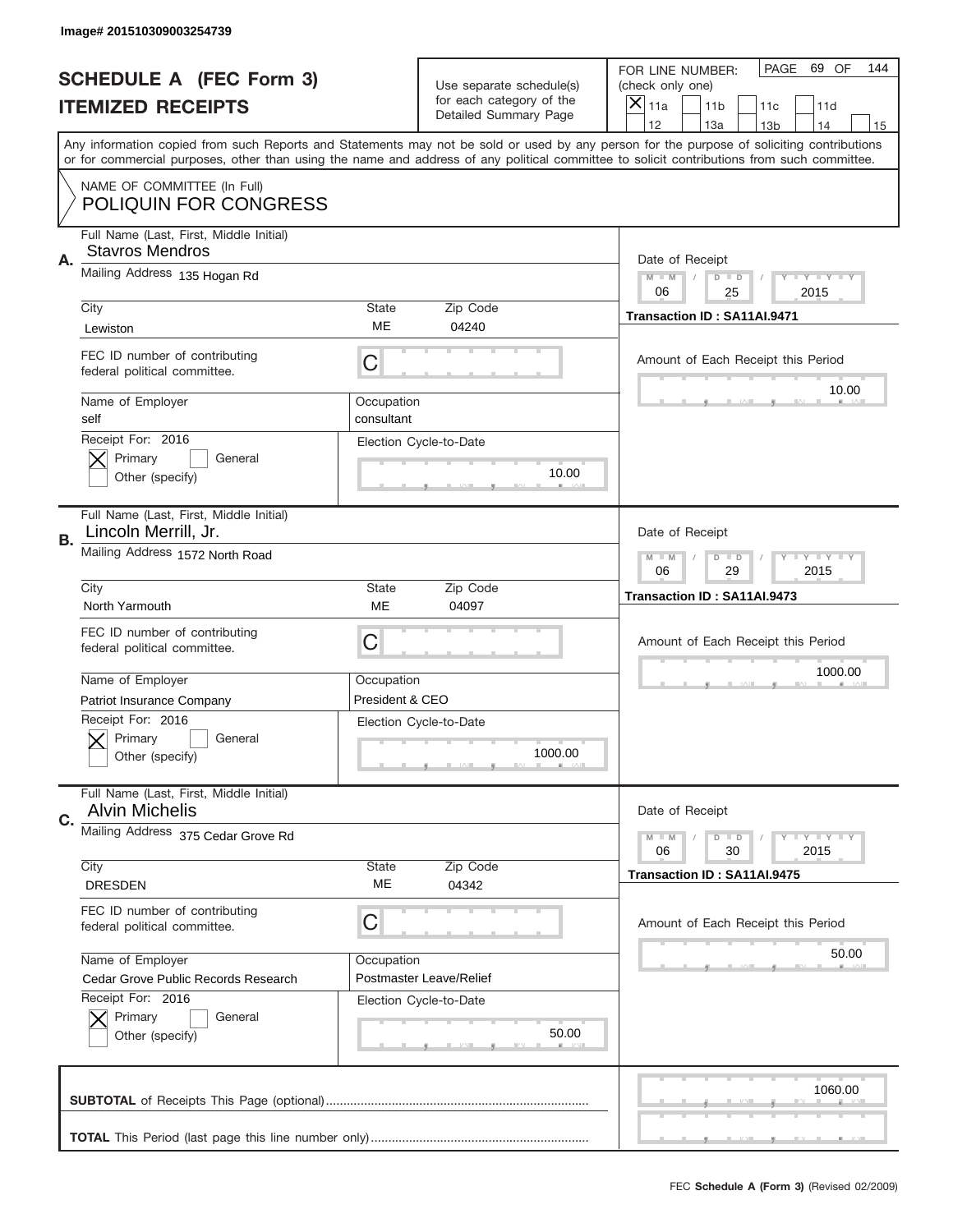|    | Image# 201510309003254740                                         |                                                      |                                                   |                                                                                                                                                                                       |
|----|-------------------------------------------------------------------|------------------------------------------------------|---------------------------------------------------|---------------------------------------------------------------------------------------------------------------------------------------------------------------------------------------|
|    | <b>SCHEDULE A (FEC Form 3)</b>                                    |                                                      | Use separate schedule(s)                          | PAGE<br>70 OF<br>144<br>FOR LINE NUMBER:<br>(check only one)                                                                                                                          |
|    | <b>ITEMIZED RECEIPTS</b>                                          |                                                      | for each category of the<br>Detailed Summary Page | $\overline{X} _{11a}$<br>11 <sub>b</sub><br>11c<br>11d                                                                                                                                |
|    |                                                                   |                                                      |                                                   | 12<br>13a<br>14<br>13 <sub>b</sub><br>15<br>Any information copied from such Reports and Statements may not be sold or used by any person for the purpose of soliciting contributions |
|    |                                                                   |                                                      |                                                   | or for commercial purposes, other than using the name and address of any political committee to solicit contributions from such committee.                                            |
|    | NAME OF COMMITTEE (In Full)<br><b>POLIQUIN FOR CONGRESS</b>       |                                                      |                                                   |                                                                                                                                                                                       |
| Α. | Full Name (Last, First, Middle Initial)<br><b>Robert Mitchell</b> |                                                      |                                                   | Date of Receipt                                                                                                                                                                       |
|    | Mailing Address PO Box 395                                        |                                                      |                                                   | Y TY TY TY<br>$M$ $M$<br>$D$ $D$<br>06<br>2015<br>30                                                                                                                                  |
|    | City<br><b>BRUNSWICK</b>                                          | State<br>ME                                          | Zip Code<br>04011                                 | Transaction ID: SA11AI.9477                                                                                                                                                           |
|    | FEC ID number of contributing<br>federal political committee.     | C                                                    |                                                   | Amount of Each Receipt this Period                                                                                                                                                    |
|    | Name of Employer<br><b>MCBC</b>                                   | Occupation<br>Minister                               |                                                   | 10.00                                                                                                                                                                                 |
|    | Receipt For: 2016<br>Primary<br>General<br>Other (specify)        |                                                      | Election Cycle-to-Date<br>10.00                   |                                                                                                                                                                                       |
| В. | Full Name (Last, First, Middle Initial)<br>James P Morrell        |                                                      |                                                   | Date of Receipt                                                                                                                                                                       |
|    | Mailing Address Po box 633                                        | Y TY TY TY<br>$M - M$<br>$D$ $D$<br>06<br>30<br>2015 |                                                   |                                                                                                                                                                                       |
|    | City<br><b>Brunswick</b>                                          | <b>State</b><br>ME                                   | Zip Code<br>04011                                 | Transaction ID: SA11AI.9478                                                                                                                                                           |
|    | FEC ID number of contributing<br>federal political committee.     | C                                                    |                                                   | Amount of Each Receipt this Period                                                                                                                                                    |
|    | Name of Employer                                                  | Occupation                                           |                                                   | 750.00                                                                                                                                                                                |
|    | Ascend Living, LLC                                                | Manager                                              |                                                   |                                                                                                                                                                                       |
|    | Receipt For: 2016<br>General<br>Primary<br>Other (specify)        |                                                      | Election Cycle-to-Date<br>750.00                  |                                                                                                                                                                                       |
| C. | Full Name (Last, First, Middle Initial)<br><b>JOHN MORRELL</b>    |                                                      |                                                   | Date of Receipt                                                                                                                                                                       |
|    | Mailing Address 1201 Crafts Rd                                    |                                                      |                                                   | $D$ $D$<br><b>LYLYLY</b><br>$M - M$<br>06<br>30<br>2015                                                                                                                               |
|    | City<br><b>GREENVILLE</b>                                         | State<br>МE                                          | Zip Code<br>04441                                 | Transaction ID: SA11AI.9480                                                                                                                                                           |
|    | FEC ID number of contributing<br>federal political committee.     | C                                                    |                                                   | Amount of Each Receipt this Period                                                                                                                                                    |
|    | Name of Employer<br><b>SELF</b>                                   | Occupation<br>STORE OWNER                            |                                                   | 100.00                                                                                                                                                                                |
|    | Receipt For: 2016<br>Primary<br>General<br>Other (specify)        |                                                      | Election Cycle-to-Date<br>100.00                  |                                                                                                                                                                                       |
|    |                                                                   |                                                      |                                                   | 860.00                                                                                                                                                                                |
|    |                                                                   |                                                      |                                                   | __                                                                                                                                                                                    |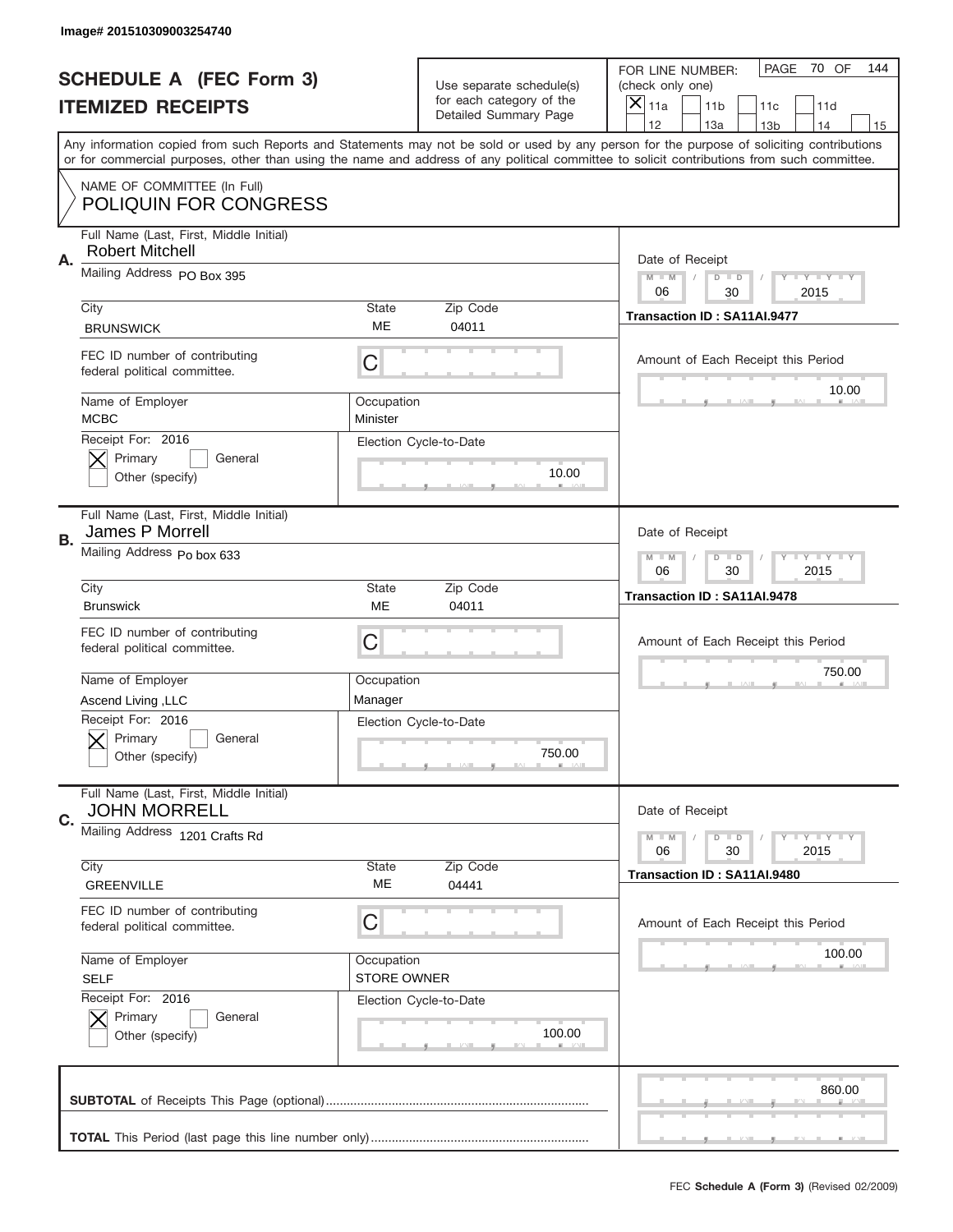|           | Image# 201510309003254741                                     |                                                      |                                  |                                                                                                                                                                                                                                                                                         |
|-----------|---------------------------------------------------------------|------------------------------------------------------|----------------------------------|-----------------------------------------------------------------------------------------------------------------------------------------------------------------------------------------------------------------------------------------------------------------------------------------|
|           | <b>SCHEDULE A (FEC Form 3)</b>                                |                                                      | Use separate schedule(s)         | PAGE<br>71 OF<br>144<br>FOR LINE NUMBER:<br>(check only one)                                                                                                                                                                                                                            |
|           | <b>ITEMIZED RECEIPTS</b>                                      |                                                      | for each category of the         | $\overline{X} _{11a}$<br>11 <sub>b</sub><br>11c<br>11d                                                                                                                                                                                                                                  |
|           |                                                               |                                                      | <b>Detailed Summary Page</b>     | 12<br>13a<br>14<br>13 <sub>b</sub><br>15                                                                                                                                                                                                                                                |
|           |                                                               |                                                      |                                  | Any information copied from such Reports and Statements may not be sold or used by any person for the purpose of soliciting contributions<br>or for commercial purposes, other than using the name and address of any political committee to solicit contributions from such committee. |
|           | NAME OF COMMITTEE (In Full)<br><b>POLIQUIN FOR CONGRESS</b>   |                                                      |                                  |                                                                                                                                                                                                                                                                                         |
| Α.        | Full Name (Last, First, Middle Initial)<br>Rowan Morse        |                                                      |                                  | Date of Receipt                                                                                                                                                                                                                                                                         |
|           | Mailing Address 255 Foreside Rd.                              |                                                      |                                  | Y TY TY TY<br>$M$ $M$<br>$D$ $D$<br>05<br>28<br>2015                                                                                                                                                                                                                                    |
|           | City<br>Falmouth                                              | State<br>ME                                          | Zip Code<br>04105                | Transaction ID: SA11AI.9481                                                                                                                                                                                                                                                             |
|           | FEC ID number of contributing<br>federal political committee. | C                                                    |                                  | Amount of Each Receipt this Period                                                                                                                                                                                                                                                      |
|           | Name of Employer<br>Town & Shore Associates                   | Occupation<br>Realtor                                |                                  | 250.00                                                                                                                                                                                                                                                                                  |
|           | Receipt For: 2016<br>Primary<br>General<br>Other (specify)    |                                                      | Election Cycle-to-Date<br>250.00 |                                                                                                                                                                                                                                                                                         |
| <b>B.</b> | Full Name (Last, First, Middle Initial)<br><b>Julie Moss</b>  |                                                      |                                  | Date of Receipt                                                                                                                                                                                                                                                                         |
|           | Mailing Address 44 Portland St                                | Y TY TY TY<br>$M - M$<br>$D$ $D$<br>05<br>26<br>2015 |                                  |                                                                                                                                                                                                                                                                                         |
|           | City<br>Yarmouth                                              | <b>State</b><br>ME                                   | Zip Code<br>04096                | Transaction ID: SA11AI.9483                                                                                                                                                                                                                                                             |
|           | FEC ID number of contributing<br>federal political committee. | C                                                    |                                  | Amount of Each Receipt this Period                                                                                                                                                                                                                                                      |
|           | Name of Employer<br>N/A                                       | Occupation<br>N/A                                    |                                  | 250.00                                                                                                                                                                                                                                                                                  |
|           | Receipt For: 2016<br>General<br>Primary<br>Other (specify)    |                                                      | Election Cycle-to-Date<br>250.00 |                                                                                                                                                                                                                                                                                         |
| C.        | Full Name (Last, First, Middle Initial)<br>Frank M Nappi      |                                                      |                                  | Date of Receipt                                                                                                                                                                                                                                                                         |
|           | Mailing Address 615 Main St                                   |                                                      |                                  | $D$ $D$<br><b>LYLYLY</b><br>$M - M$<br>05<br>28<br>2015                                                                                                                                                                                                                                 |
|           | City<br>Gorham                                                | <b>State</b><br>ME                                   | Zip Code<br>04038                | Transaction ID: SA11AI.9485                                                                                                                                                                                                                                                             |
|           | FEC ID number of contributing<br>federal political committee. | C                                                    |                                  | Amount of Each Receipt this Period                                                                                                                                                                                                                                                      |
|           | Name of Employer<br>Nappi Distributors                        | Occupation<br>President                              |                                  | 500.00                                                                                                                                                                                                                                                                                  |
|           | Receipt For: 2016<br>Primary<br>General<br>Other (specify)    |                                                      | Election Cycle-to-Date<br>500.00 |                                                                                                                                                                                                                                                                                         |
|           |                                                               |                                                      |                                  | 1000.00                                                                                                                                                                                                                                                                                 |
|           |                                                               |                                                      |                                  |                                                                                                                                                                                                                                                                                         |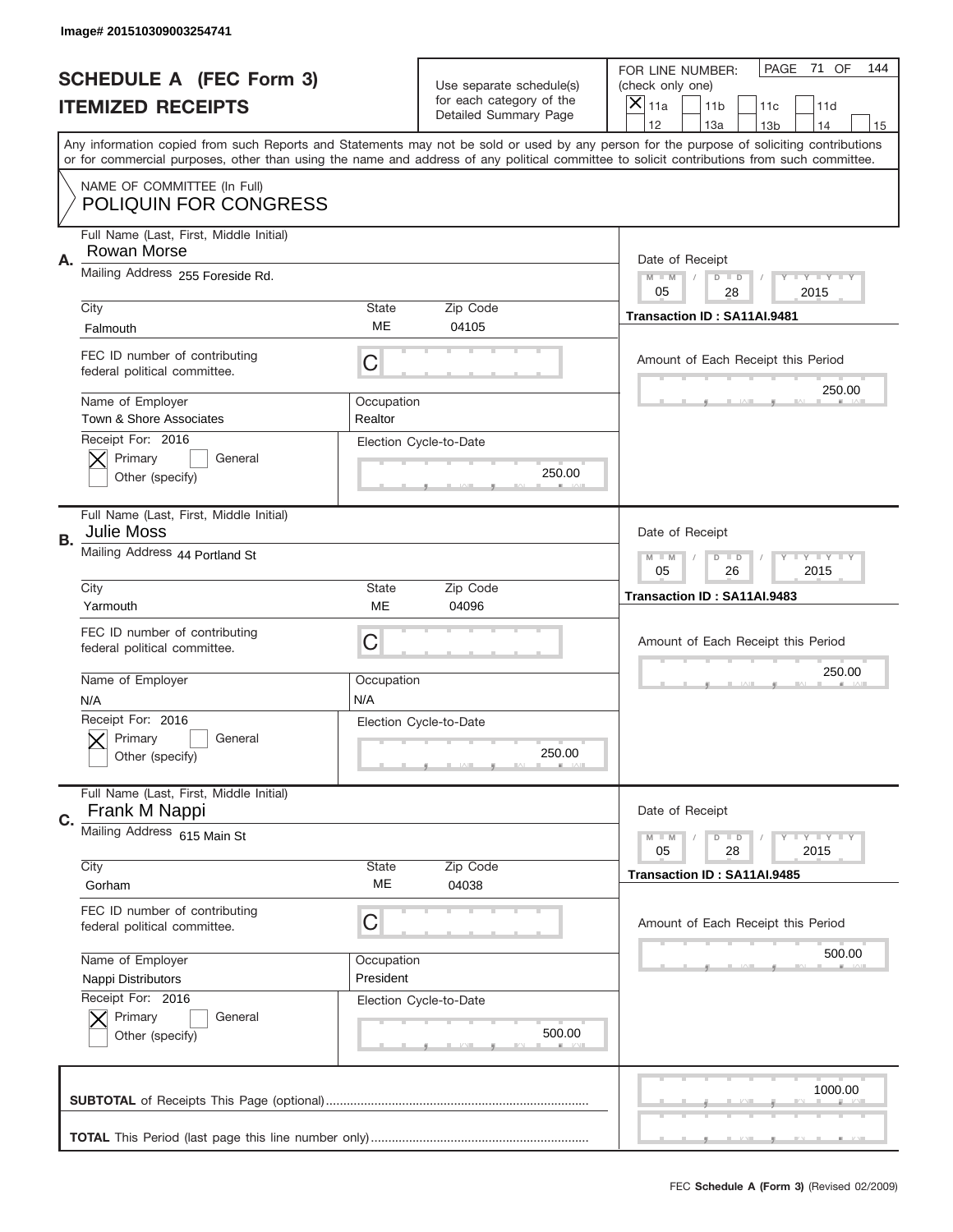|           | Image# 201510309003254742                                       |                                                         |                                                   |                                                                                                                                                                                                                                                                                                                                     |
|-----------|-----------------------------------------------------------------|---------------------------------------------------------|---------------------------------------------------|-------------------------------------------------------------------------------------------------------------------------------------------------------------------------------------------------------------------------------------------------------------------------------------------------------------------------------------|
|           | <b>SCHEDULE A (FEC Form 3)</b>                                  |                                                         | Use separate schedule(s)                          | PAGE<br>72 OF<br>144<br>FOR LINE NUMBER:<br>(check only one)                                                                                                                                                                                                                                                                        |
|           | <b>ITEMIZED RECEIPTS</b>                                        |                                                         | for each category of the<br>Detailed Summary Page | ×<br>11a<br>11 <sub>b</sub><br>11c<br>11d                                                                                                                                                                                                                                                                                           |
|           |                                                                 |                                                         |                                                   | 12<br>13a<br>14<br>13 <sub>b</sub><br>15<br>Any information copied from such Reports and Statements may not be sold or used by any person for the purpose of soliciting contributions<br>or for commercial purposes, other than using the name and address of any political committee to solicit contributions from such committee. |
|           | NAME OF COMMITTEE (In Full)<br><b>POLIQUIN FOR CONGRESS</b>     |                                                         |                                                   |                                                                                                                                                                                                                                                                                                                                     |
| Α.        | Full Name (Last, First, Middle Initial)<br><b>Andrew Nelson</b> |                                                         |                                                   | Date of Receipt                                                                                                                                                                                                                                                                                                                     |
|           | Mailing Address 136 Foreside Rd                                 |                                                         |                                                   | $M - M$<br><b>LYLYLY</b><br>$D$ $D$<br>05<br>28<br>2015                                                                                                                                                                                                                                                                             |
|           | City<br><b>Cumberland Foreside</b>                              | State<br>ME                                             | Zip Code<br>04110                                 | Transaction ID: SA11AI.9486                                                                                                                                                                                                                                                                                                         |
|           | FEC ID number of contributing<br>federal political committee.   | C                                                       |                                                   | Amount of Each Receipt this Period<br>1000.00                                                                                                                                                                                                                                                                                       |
|           | Name of Employer<br>Self                                        | Occupation<br>Executive                                 |                                                   |                                                                                                                                                                                                                                                                                                                                     |
|           | Receipt For: 2016<br>Primary<br>General<br>Other (specify)      |                                                         | Election Cycle-to-Date<br>1000.00                 |                                                                                                                                                                                                                                                                                                                                     |
| <b>B.</b> | Full Name (Last, First, Middle Initial)<br>Lisa Norsworthy      |                                                         |                                                   | Date of Receipt                                                                                                                                                                                                                                                                                                                     |
|           | Mailing Address 47 Norway Road                                  | $M - M$<br>$D$ $D$<br><b>LYLYLY</b><br>06<br>29<br>2015 |                                                   |                                                                                                                                                                                                                                                                                                                                     |
|           | City<br><b>BANGOR</b>                                           | <b>State</b><br>ME                                      | Zip Code<br>04401                                 | Transaction ID: SA11AI.9488                                                                                                                                                                                                                                                                                                         |
|           | FEC ID number of contributing<br>federal political committee.   | C                                                       |                                                   | Amount of Each Receipt this Period                                                                                                                                                                                                                                                                                                  |
|           | Name of Employer<br>Calvary Chapel                              | Occupation<br>Secretary                                 |                                                   | 50.00                                                                                                                                                                                                                                                                                                                               |
|           | Receipt For: 2016<br>General<br>Primary<br>Other (specify)      |                                                         | Election Cycle-to-Date<br>50.00                   |                                                                                                                                                                                                                                                                                                                                     |
| C.        | Full Name (Last, First, Middle Initial)<br><b>Brian H Noyes</b> |                                                         |                                                   | Date of Receipt                                                                                                                                                                                                                                                                                                                     |
|           | Mailing Address P.O. Box 491                                    | State                                                   |                                                   | <b>LEY LEY LEY</b><br>$M - M$<br>$D$ $D$<br>05<br>2015<br>28                                                                                                                                                                                                                                                                        |
|           |                                                                 |                                                         | Zip Code                                          |                                                                                                                                                                                                                                                                                                                                     |
|           | City<br>South Freeport                                          | ME                                                      | 04078                                             | Transaction ID: SA11AI.9489                                                                                                                                                                                                                                                                                                         |
|           | FEC ID number of contributing<br>federal political committee.   | С                                                       |                                                   | Amount of Each Receipt this Period                                                                                                                                                                                                                                                                                                  |
|           | Name of Employer<br>R.M. Davis, Inc.                            | Occupation<br><b>Investment Advisor</b>                 |                                                   | 2700.00                                                                                                                                                                                                                                                                                                                             |
|           | Receipt For: 2016<br>Primary<br>General<br>Other (specify)      |                                                         | Election Cycle-to-Date<br>2700.00                 |                                                                                                                                                                                                                                                                                                                                     |
|           |                                                                 |                                                         |                                                   | 3750.00                                                                                                                                                                                                                                                                                                                             |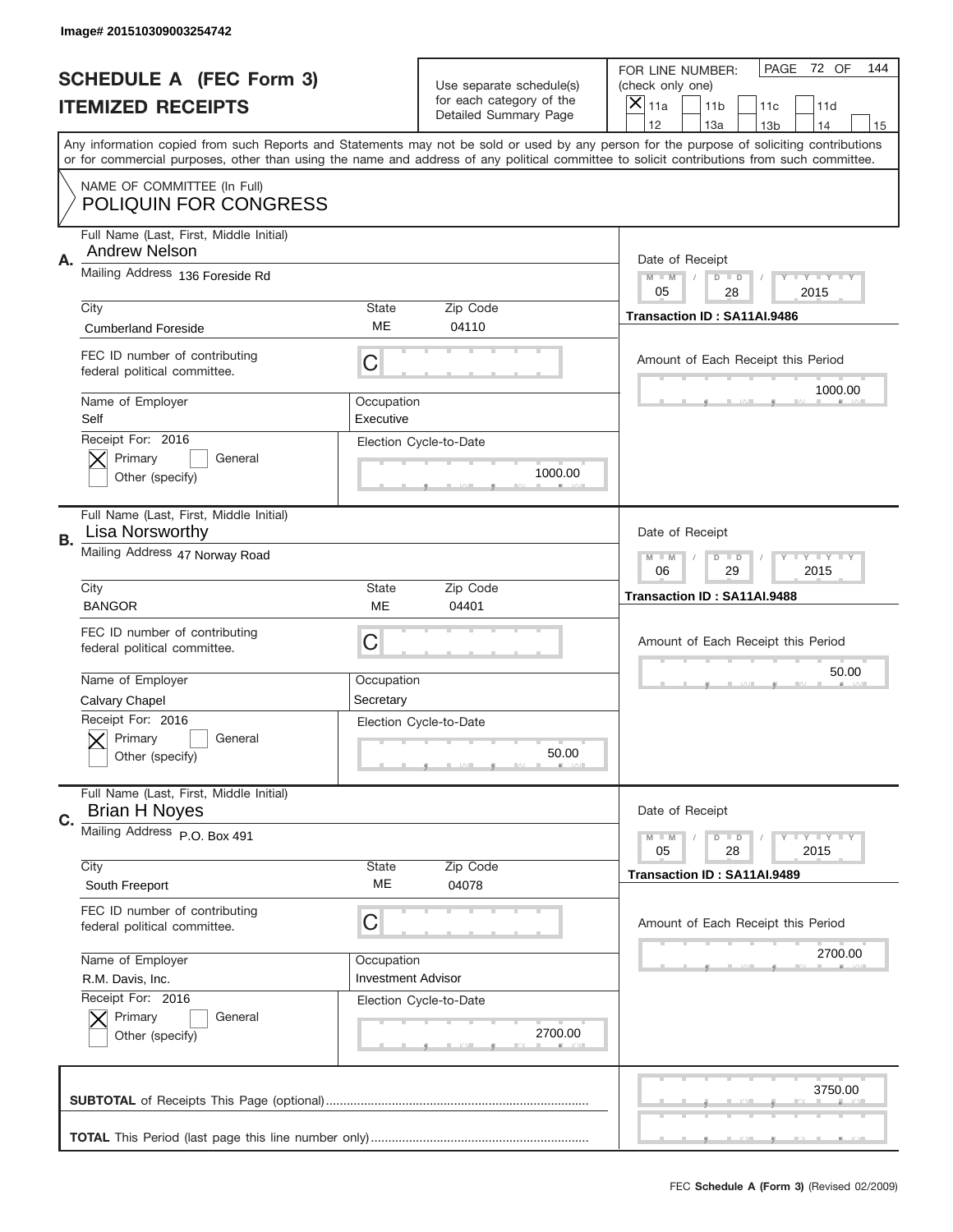|           | Image# 201510309003254743                                       |                                                      |                                                   |                                                                                                                                                                                                                                                                                                                                     |
|-----------|-----------------------------------------------------------------|------------------------------------------------------|---------------------------------------------------|-------------------------------------------------------------------------------------------------------------------------------------------------------------------------------------------------------------------------------------------------------------------------------------------------------------------------------------|
|           | <b>SCHEDULE A (FEC Form 3)</b>                                  |                                                      | Use separate schedule(s)                          | PAGE<br>73 OF<br>144<br>FOR LINE NUMBER:<br>(check only one)                                                                                                                                                                                                                                                                        |
|           | <b>ITEMIZED RECEIPTS</b>                                        |                                                      | for each category of the<br>Detailed Summary Page | $\overline{X} _{11a}$<br>11 <sub>b</sub><br>11c<br>11d                                                                                                                                                                                                                                                                              |
|           |                                                                 |                                                      |                                                   | 12<br>13a<br>14<br>13 <sub>b</sub><br>15<br>Any information copied from such Reports and Statements may not be sold or used by any person for the purpose of soliciting contributions<br>or for commercial purposes, other than using the name and address of any political committee to solicit contributions from such committee. |
|           | NAME OF COMMITTEE (In Full)<br><b>POLIQUIN FOR CONGRESS</b>     |                                                      |                                                   |                                                                                                                                                                                                                                                                                                                                     |
| Α.        | Full Name (Last, First, Middle Initial)<br><b>Brian H Noyes</b> |                                                      |                                                   | Date of Receipt                                                                                                                                                                                                                                                                                                                     |
|           | Mailing Address P.O. Box 491                                    |                                                      |                                                   | Y TY TY TY<br>$M$ $M$<br>$D$ $D$<br>05<br>28<br>2015                                                                                                                                                                                                                                                                                |
|           | City<br>South Freeport                                          | State<br>ME                                          | Zip Code<br>04078                                 | Transaction ID: SA11AI.9490                                                                                                                                                                                                                                                                                                         |
|           | FEC ID number of contributing<br>federal political committee.   | C                                                    |                                                   | Amount of Each Receipt this Period<br>1300.00                                                                                                                                                                                                                                                                                       |
|           | Name of Employer<br>R.M. Davis, Inc.                            | Occupation<br><b>Investment Advisor</b>              |                                                   |                                                                                                                                                                                                                                                                                                                                     |
|           | Receipt For: 2016<br>Primary<br>General<br>Other (specify)      |                                                      | Election Cycle-to-Date<br>4000.00                 |                                                                                                                                                                                                                                                                                                                                     |
| <b>B.</b> | Full Name (Last, First, Middle Initial)<br><b>Edward Noyes</b>  |                                                      |                                                   | Date of Receipt                                                                                                                                                                                                                                                                                                                     |
|           | Mailing Address 509 Lafayette St.                               | Y TY TY TY<br>$M - M$<br>$D$ $D$<br>05<br>28<br>2015 |                                                   |                                                                                                                                                                                                                                                                                                                                     |
|           | City<br>Yarmouth                                                | <b>State</b><br>ME                                   | Zip Code<br>04096                                 | Transaction ID: SA11AI.9491                                                                                                                                                                                                                                                                                                         |
|           | FEC ID number of contributing<br>federal political committee.   | C                                                    |                                                   | Amount of Each Receipt this Period                                                                                                                                                                                                                                                                                                  |
|           | Name of Employer<br>Retired                                     | Occupation<br>Retired                                |                                                   | 125.00                                                                                                                                                                                                                                                                                                                              |
|           | Receipt For: 2016<br>General<br>Primary<br>Other (specify)      |                                                      | Election Cycle-to-Date<br>125.00                  |                                                                                                                                                                                                                                                                                                                                     |
| C.        | Full Name (Last, First, Middle Initial)<br><b>Heather Noyes</b> |                                                      |                                                   | Date of Receipt                                                                                                                                                                                                                                                                                                                     |
|           | Mailing Address 42 Hedgerow Dr                                  |                                                      |                                                   | <b>LYLYLY</b><br>$M - M$<br>$D$ $D$<br>05<br>28<br>2015                                                                                                                                                                                                                                                                             |
|           | City<br>Falmouth                                                | <b>State</b><br>ME                                   | Zip Code<br>04105                                 | Transaction ID: SA11AI.9493                                                                                                                                                                                                                                                                                                         |
|           | FEC ID number of contributing<br>federal political committee.   | C                                                    |                                                   | Amount of Each Receipt this Period                                                                                                                                                                                                                                                                                                  |
|           | Name of Employer<br><b>MHPC</b><br>Receipt For: 2016            | Occupation                                           | Director of Operations                            | 250.00                                                                                                                                                                                                                                                                                                                              |
|           | Primary<br>General<br>Other (specify)                           |                                                      | Election Cycle-to-Date<br>250.00                  |                                                                                                                                                                                                                                                                                                                                     |
|           |                                                                 |                                                      |                                                   | 1675.00                                                                                                                                                                                                                                                                                                                             |
|           |                                                                 |                                                      |                                                   |                                                                                                                                                                                                                                                                                                                                     |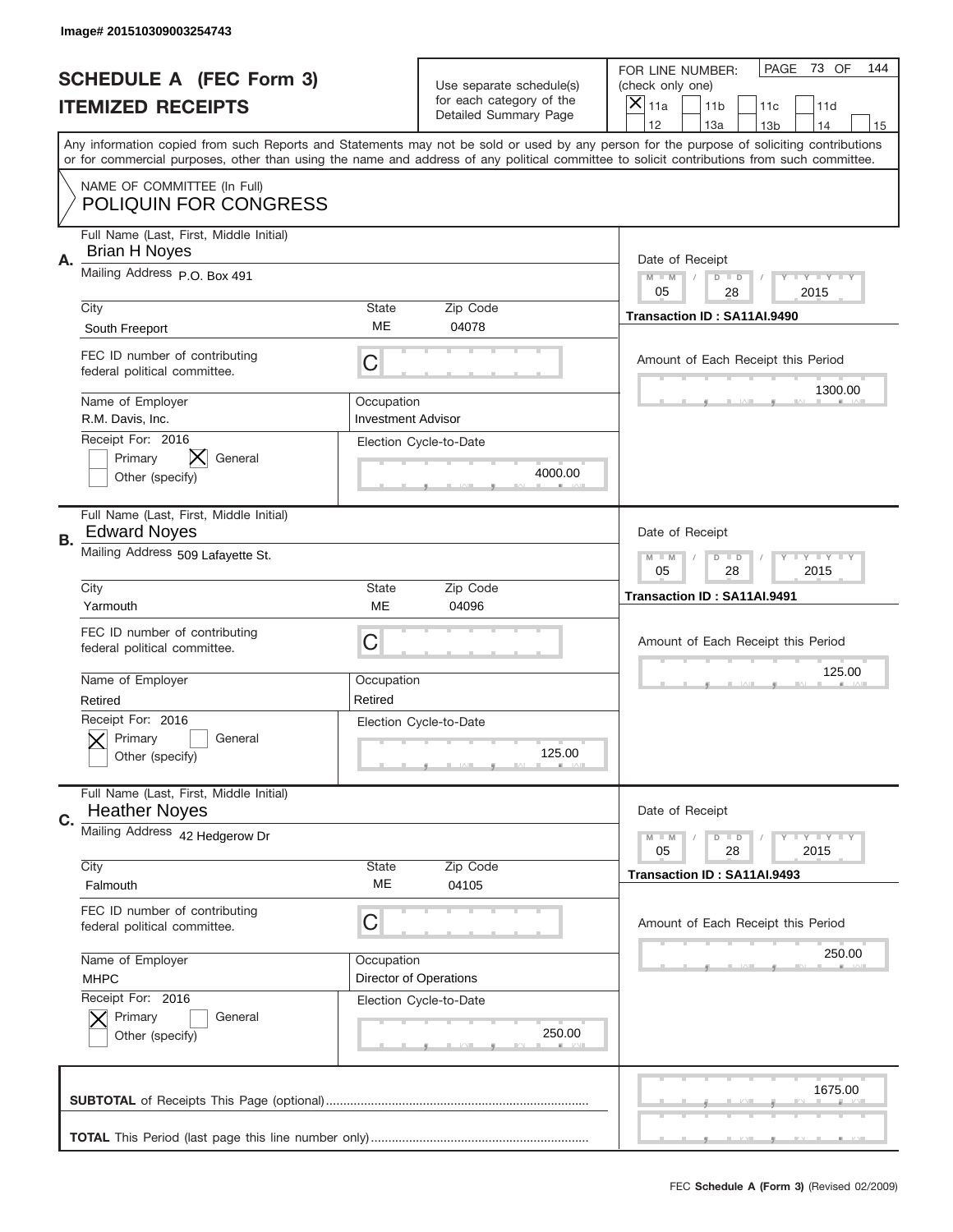|    | Image# 201510309003254744                                        |                              |                                                   |                                                                                                                                                                                                                                                                                                                                     |
|----|------------------------------------------------------------------|------------------------------|---------------------------------------------------|-------------------------------------------------------------------------------------------------------------------------------------------------------------------------------------------------------------------------------------------------------------------------------------------------------------------------------------|
|    | <b>SCHEDULE A (FEC Form 3)</b>                                   |                              | Use separate schedule(s)                          | PAGE 74 OF<br>144<br>FOR LINE NUMBER:<br>(check only one)                                                                                                                                                                                                                                                                           |
|    | <b>ITEMIZED RECEIPTS</b>                                         |                              | for each category of the<br>Detailed Summary Page | ×<br>11a<br>11 <sub>b</sub><br>11c<br>11d                                                                                                                                                                                                                                                                                           |
|    |                                                                  |                              |                                                   | 12<br>13a<br>14<br>13 <sub>b</sub><br>15<br>Any information copied from such Reports and Statements may not be sold or used by any person for the purpose of soliciting contributions<br>or for commercial purposes, other than using the name and address of any political committee to solicit contributions from such committee. |
|    | NAME OF COMMITTEE (In Full)<br><b>POLIQUIN FOR CONGRESS</b>      |                              |                                                   |                                                                                                                                                                                                                                                                                                                                     |
| Α. | Full Name (Last, First, Middle Initial)<br>Sara Noyes            |                              |                                                   | Date of Receipt                                                                                                                                                                                                                                                                                                                     |
|    | Mailing Address 509 Lafayette St.                                |                              |                                                   | $M - M$<br><b>LY LY LY</b><br>$D$ $D$<br>05<br>28<br>2015                                                                                                                                                                                                                                                                           |
|    | City<br>Yarmouth                                                 | State<br>ME                  | Zip Code<br>04096                                 | Transaction ID: SA11AI.9494                                                                                                                                                                                                                                                                                                         |
|    | FEC ID number of contributing<br>federal political committee.    | C                            |                                                   | Amount of Each Receipt this Period<br>125.00                                                                                                                                                                                                                                                                                        |
|    | Name of Employer<br>Retired                                      | Occupation<br>Retired        |                                                   |                                                                                                                                                                                                                                                                                                                                     |
|    | Receipt For: 2016<br>Primary<br>General<br>Other (specify)       |                              | Election Cycle-to-Date<br>125.00                  |                                                                                                                                                                                                                                                                                                                                     |
| В. | Full Name (Last, First, Middle Initial)<br><b>Thomas Noyes</b>   |                              |                                                   | Date of Receipt                                                                                                                                                                                                                                                                                                                     |
|    | Mailing Address 19 Foreside Common Drive                         |                              |                                                   | <b>LY LY LY</b><br>$M$ M<br>$D$ $D$<br>05<br>28<br>2015                                                                                                                                                                                                                                                                             |
|    | City<br>Falmouth                                                 | State<br><b>ME</b>           | Zip Code<br>04105                                 | Transaction ID: SA11AI.9495                                                                                                                                                                                                                                                                                                         |
|    | FEC ID number of contributing<br>federal political committee.    | C                            |                                                   | Amount of Each Receipt this Period                                                                                                                                                                                                                                                                                                  |
|    |                                                                  |                              |                                                   | 250.00                                                                                                                                                                                                                                                                                                                              |
|    | Name of Employer<br>Noyes Hall & Allen Insurance                 | Occupation<br>Insurance      |                                                   |                                                                                                                                                                                                                                                                                                                                     |
|    | Receipt For: 2016<br>General<br>Primary<br>Other (specify)       |                              | Election Cycle-to-Date<br>250.00                  |                                                                                                                                                                                                                                                                                                                                     |
| C. | Full Name (Last, First, Middle Initial)<br><b>Sterling Ogood</b> |                              |                                                   | Date of Receipt                                                                                                                                                                                                                                                                                                                     |
|    | Mailing Address 871 transalpine rd                               |                              |                                                   | <b>LYLYLY</b><br>$M - M$<br>$D$ $D$<br>2015<br>06<br>25                                                                                                                                                                                                                                                                             |
|    | City<br><b>LINCOLN</b>                                           | State<br>МE                  | Zip Code<br>04457                                 | Transaction ID: SA11AI.9497                                                                                                                                                                                                                                                                                                         |
|    | FEC ID number of contributing<br>federal political committee.    | C                            |                                                   | Amount of Each Receipt this Period                                                                                                                                                                                                                                                                                                  |
|    | Name of Employer<br>N/A                                          | Occupation<br><b>RETIRED</b> |                                                   | 250.00                                                                                                                                                                                                                                                                                                                              |
|    | Receipt For: 2016<br>Primary<br>General<br>Other (specify)       |                              | Election Cycle-to-Date<br>250.00                  |                                                                                                                                                                                                                                                                                                                                     |
|    |                                                                  |                              |                                                   | 625.00                                                                                                                                                                                                                                                                                                                              |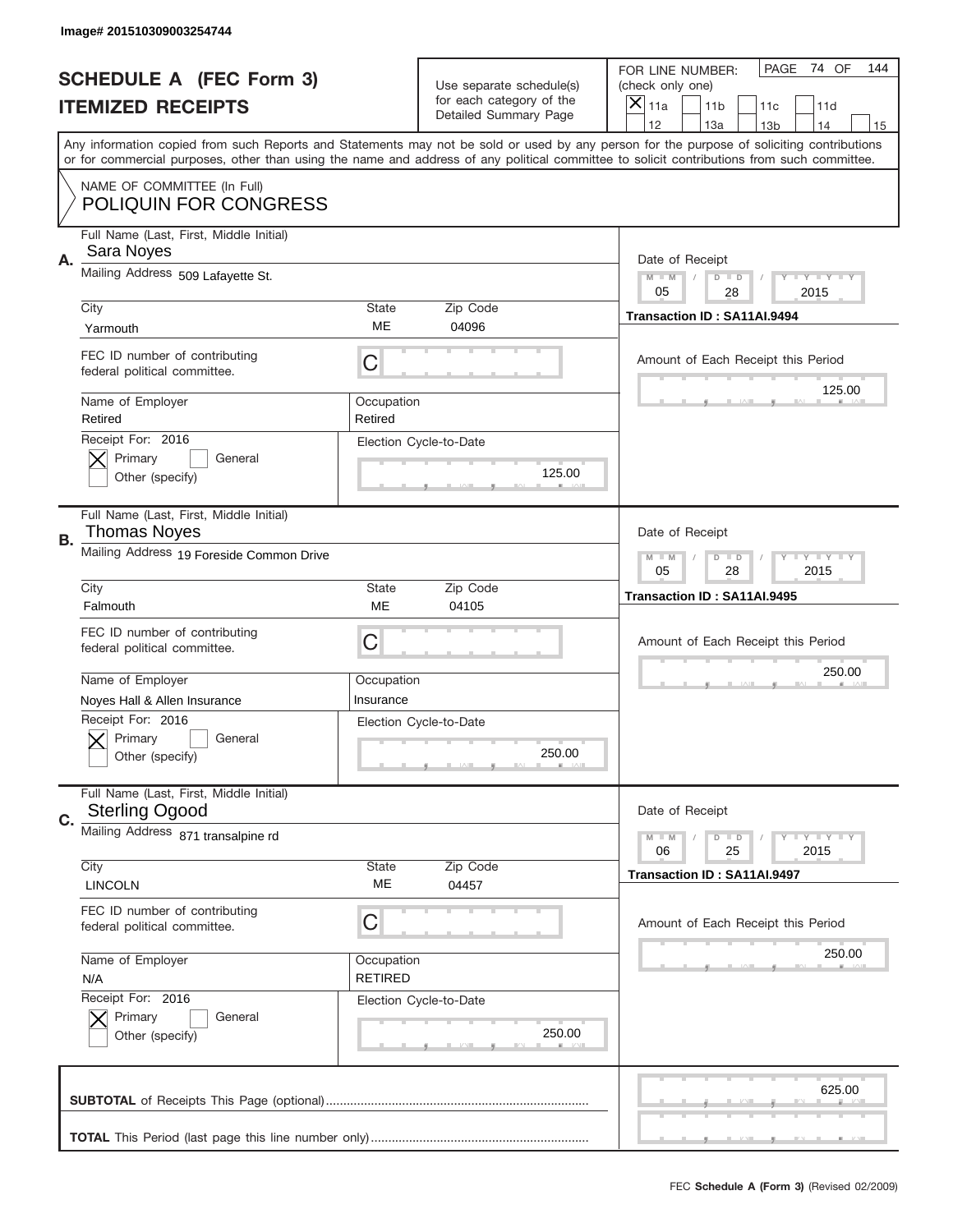|           | Image# 201510309003254745                                     |                                                         |                                                   |                                                                                                                                                                                                                                                                                                                                     |
|-----------|---------------------------------------------------------------|---------------------------------------------------------|---------------------------------------------------|-------------------------------------------------------------------------------------------------------------------------------------------------------------------------------------------------------------------------------------------------------------------------------------------------------------------------------------|
|           | <b>SCHEDULE A (FEC Form 3)</b>                                |                                                         | Use separate schedule(s)                          | PAGE<br>75 OF<br>144<br>FOR LINE NUMBER:<br>(check only one)                                                                                                                                                                                                                                                                        |
|           | <b>ITEMIZED RECEIPTS</b>                                      |                                                         | for each category of the<br>Detailed Summary Page | ×<br>11a<br>11 <sub>b</sub><br>11c<br>11d                                                                                                                                                                                                                                                                                           |
|           |                                                               |                                                         |                                                   | 12<br>13a<br>14<br>13 <sub>b</sub><br>15<br>Any information copied from such Reports and Statements may not be sold or used by any person for the purpose of soliciting contributions<br>or for commercial purposes, other than using the name and address of any political committee to solicit contributions from such committee. |
|           | NAME OF COMMITTEE (In Full)<br><b>POLIQUIN FOR CONGRESS</b>   |                                                         |                                                   |                                                                                                                                                                                                                                                                                                                                     |
| Α.        | Full Name (Last, First, Middle Initial)<br>Kerry Ostrominski  |                                                         |                                                   | Date of Receipt                                                                                                                                                                                                                                                                                                                     |
|           | Mailing Address 1229 38th Ave N                               |                                                         |                                                   | $M - M$<br><b>LYLYLY</b><br>$D$ $D$<br>06<br>29<br>2015                                                                                                                                                                                                                                                                             |
|           | City<br>Myrtle Beach                                          | State<br><b>SC</b>                                      | Zip Code<br>29577                                 | Transaction ID: SA11AI.9499                                                                                                                                                                                                                                                                                                         |
|           | FEC ID number of contributing<br>federal political committee. | C                                                       |                                                   | Amount of Each Receipt this Period                                                                                                                                                                                                                                                                                                  |
|           | Name of Employer<br>EBS, LLC                                  | Occupation<br><b>Managing Partner</b>                   |                                                   | 1000.00                                                                                                                                                                                                                                                                                                                             |
|           | Receipt For: 2016<br>Primary<br>General<br>Other (specify)    |                                                         | Election Cycle-to-Date<br>1000.00                 |                                                                                                                                                                                                                                                                                                                                     |
| <b>B.</b> | Full Name (Last, First, Middle Initial)<br>Anne Palmer        |                                                         |                                                   | Date of Receipt                                                                                                                                                                                                                                                                                                                     |
|           | Mailing Address 46 Pleasant St                                | $M - M$<br>$D$ $D$<br><b>LYLYLY</b><br>06<br>24<br>2015 |                                                   |                                                                                                                                                                                                                                                                                                                                     |
|           | City<br>Waterville                                            | State<br>ME                                             | Zip Code<br>04901                                 | Transaction ID: SA11AI.9501                                                                                                                                                                                                                                                                                                         |
|           | FEC ID number of contributing<br>federal political committee. | C                                                       |                                                   | Amount of Each Receipt this Period                                                                                                                                                                                                                                                                                                  |
|           | Name of Employer                                              | Occupation                                              |                                                   | 50.00                                                                                                                                                                                                                                                                                                                               |
|           | Receipt For: 2016<br>General<br>Primary<br>Other (specify)    |                                                         | Election Cycle-to-Date<br>50.00                   |                                                                                                                                                                                                                                                                                                                                     |
| C.        | Full Name (Last, First, Middle Initial)<br>Laurie Palmer      |                                                         |                                                   | Date of Receipt                                                                                                                                                                                                                                                                                                                     |
|           | Mailing Address 145 Silver St                                 |                                                         |                                                   | <b>LYLYLY</b><br>$M - M$<br>$D$ $D$<br>06<br>2015<br>24                                                                                                                                                                                                                                                                             |
|           | City<br>Waterville                                            | State<br>ME                                             | Zip Code<br>04901                                 | Transaction ID: SA11AI.9503                                                                                                                                                                                                                                                                                                         |
|           | FEC ID number of contributing<br>federal political committee. | С                                                       |                                                   | Amount of Each Receipt this Period                                                                                                                                                                                                                                                                                                  |
|           | Name of Employer                                              | Occupation                                              |                                                   | 150.00                                                                                                                                                                                                                                                                                                                              |
|           | Receipt For: 2016                                             |                                                         | Election Cycle-to-Date                            |                                                                                                                                                                                                                                                                                                                                     |
|           | Primary<br>General<br>Other (specify)                         |                                                         | 150.00                                            |                                                                                                                                                                                                                                                                                                                                     |
|           |                                                               |                                                         |                                                   | 1200.00                                                                                                                                                                                                                                                                                                                             |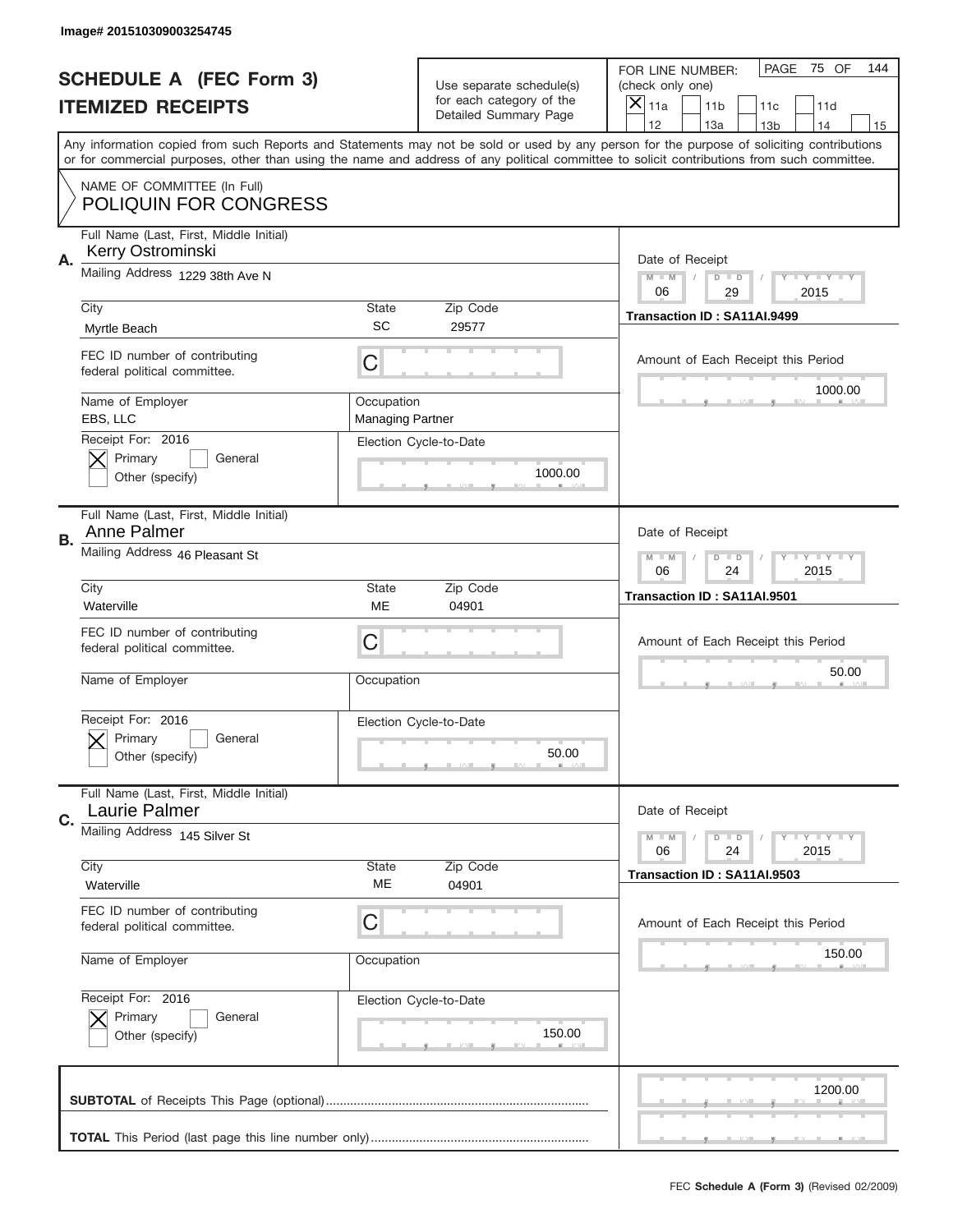|    | Image# 201510309003254746                                     |                                |                                                          |                                                                                                                                                                                                                                                                                                                                     |
|----|---------------------------------------------------------------|--------------------------------|----------------------------------------------------------|-------------------------------------------------------------------------------------------------------------------------------------------------------------------------------------------------------------------------------------------------------------------------------------------------------------------------------------|
|    | <b>SCHEDULE A (FEC Form 3)</b>                                |                                | Use separate schedule(s)                                 | PAGE<br>76 OF<br>144<br>FOR LINE NUMBER:<br>(check only one)                                                                                                                                                                                                                                                                        |
|    | <b>ITEMIZED RECEIPTS</b>                                      |                                | for each category of the<br><b>Detailed Summary Page</b> | ×<br>11a<br>11 <sub>b</sub><br>11c<br>11d                                                                                                                                                                                                                                                                                           |
|    |                                                               |                                |                                                          | 12<br>13a<br>14<br>13 <sub>b</sub><br>15<br>Any information copied from such Reports and Statements may not be sold or used by any person for the purpose of soliciting contributions<br>or for commercial purposes, other than using the name and address of any political committee to solicit contributions from such committee. |
|    | NAME OF COMMITTEE (In Full)<br>POLIQUIN FOR CONGRESS          |                                |                                                          |                                                                                                                                                                                                                                                                                                                                     |
| Α. | Full Name (Last, First, Middle Initial)<br>Michele Perri      |                                |                                                          | Date of Receipt                                                                                                                                                                                                                                                                                                                     |
|    | Mailing Address 62 Arch Street                                |                                |                                                          | $M - M$<br><b>LYLYLY</b><br>$D$ $D$<br>06<br>2015<br>30                                                                                                                                                                                                                                                                             |
|    | City<br><b>RIVERSIDE</b>                                      | State<br><b>CT</b>             | Zip Code<br>06878                                        | Transaction ID: SA11AI.9505                                                                                                                                                                                                                                                                                                         |
|    | FEC ID number of contributing<br>federal political committee. | C                              |                                                          | Amount of Each Receipt this Period<br>2000.00                                                                                                                                                                                                                                                                                       |
|    | Name of Employer<br>Self                                      | Occupation<br>Designer/builder |                                                          |                                                                                                                                                                                                                                                                                                                                     |
|    | Receipt For: 2016<br>Primary<br>General<br>Other (specify)    |                                | Election Cycle-to-Date<br>2000.00                        |                                                                                                                                                                                                                                                                                                                                     |
| В. | Full Name (Last, First, Middle Initial)<br>Gloria Pinza       |                                |                                                          | Date of Receipt                                                                                                                                                                                                                                                                                                                     |
|    | Mailing Address 28 Cranbrook Drive                            |                                |                                                          | $M - M$<br>$D$ $D$<br><b>LYLYLY</b><br>06<br>30<br>2015                                                                                                                                                                                                                                                                             |
|    | City<br>Cape Elizabeth                                        | State<br>ME                    | Zip Code<br>04107                                        | Transaction ID: SA11AI.9506                                                                                                                                                                                                                                                                                                         |
|    | FEC ID number of contributing<br>federal political committee. | C                              |                                                          | Amount of Each Receipt this Period                                                                                                                                                                                                                                                                                                  |
|    | Name of Employer<br>Pierce Atwood                             | Occupation<br>Lawyer           |                                                          | 100.00                                                                                                                                                                                                                                                                                                                              |
|    |                                                               |                                |                                                          |                                                                                                                                                                                                                                                                                                                                     |
|    | Receipt For: 2016<br>General<br>Primary<br>Other (specify)    |                                | Election Cycle-to-Date<br>100.00                         |                                                                                                                                                                                                                                                                                                                                     |
| C. | Full Name (Last, First, Middle Initial)<br><b>Susan Pope</b>  |                                |                                                          | Date of Receipt                                                                                                                                                                                                                                                                                                                     |
|    | Mailing Address PO box 2822                                   |                                |                                                          | <b>LYLYLY</b><br>$M - M$<br>$D$ $D$<br>06<br>2015<br>25                                                                                                                                                                                                                                                                             |
|    | City<br><b>BANGOR</b>                                         | State<br>МE                    | Zip Code<br>04402                                        | Transaction ID: SA11AI.9508                                                                                                                                                                                                                                                                                                         |
|    | FEC ID number of contributing<br>federal political committee. | C                              |                                                          | Amount of Each Receipt this Period                                                                                                                                                                                                                                                                                                  |
|    | Name of Employer                                              | Occupation                     |                                                          | 50.00                                                                                                                                                                                                                                                                                                                               |
|    | State of maine                                                | prosecutor                     |                                                          |                                                                                                                                                                                                                                                                                                                                     |
|    | Receipt For: 2016<br>Primary<br>General<br>Other (specify)    |                                | Election Cycle-to-Date<br>50.00                          |                                                                                                                                                                                                                                                                                                                                     |
|    |                                                               |                                |                                                          | 2150.00                                                                                                                                                                                                                                                                                                                             |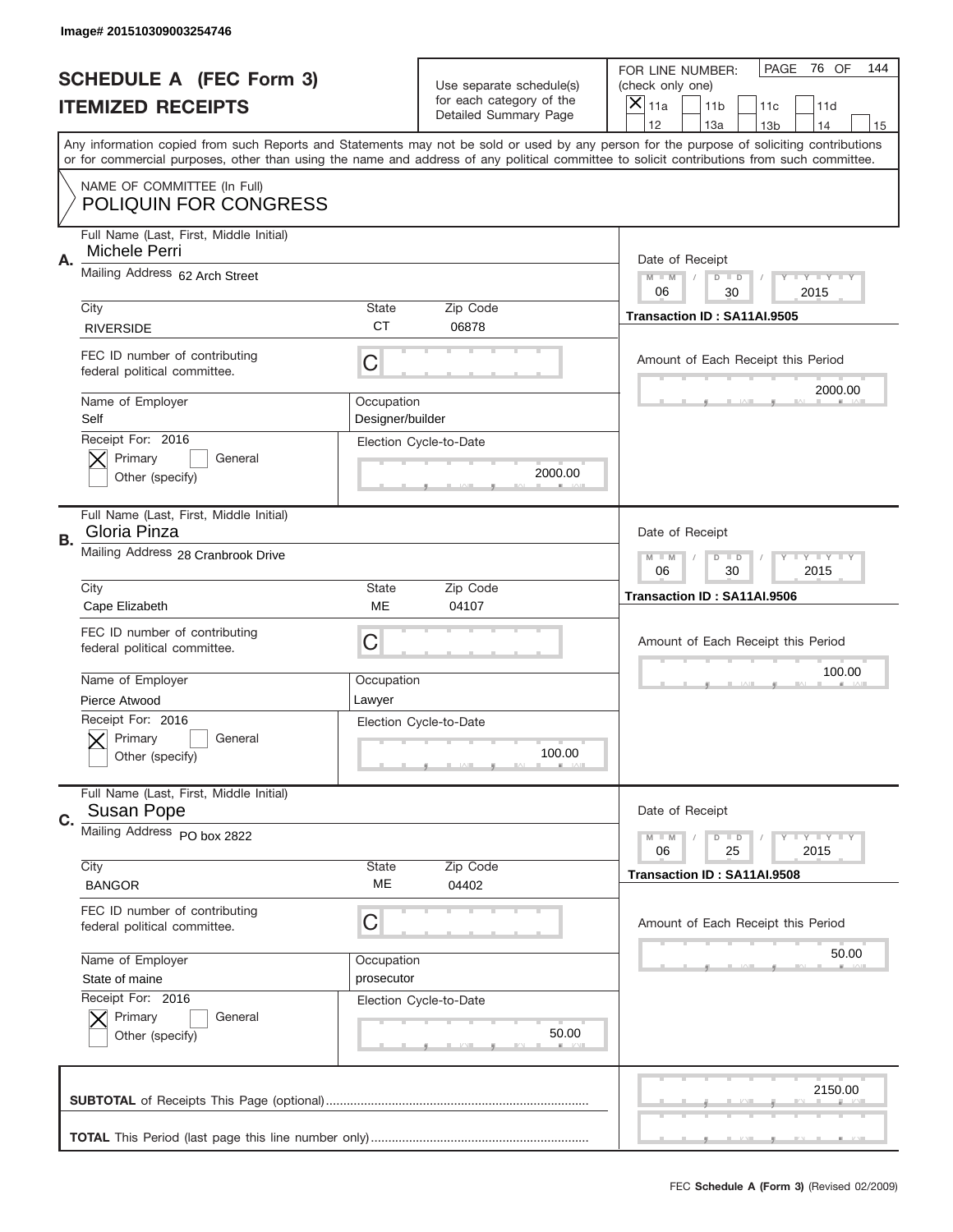|    | Image# 201510309003254747                                                                                                                                                                                                                                                               |                              |                                                   |                                      |                         |                 |                         |     |
|----|-----------------------------------------------------------------------------------------------------------------------------------------------------------------------------------------------------------------------------------------------------------------------------------------|------------------------------|---------------------------------------------------|--------------------------------------|-------------------------|-----------------|-------------------------|-----|
|    | <b>SCHEDULE A (FEC Form 3)</b>                                                                                                                                                                                                                                                          |                              | Use separate schedule(s)                          | FOR LINE NUMBER:<br>(check only one) |                         | PAGE            | 77 OF                   | 144 |
|    | <b>ITEMIZED RECEIPTS</b>                                                                                                                                                                                                                                                                |                              | for each category of the<br>Detailed Summary Page | $\overline{X} _{11a}$                | 11 <sub>b</sub>         | 11c             | 11d                     |     |
|    |                                                                                                                                                                                                                                                                                         |                              |                                                   | 12                                   | 13a                     | 13 <sub>b</sub> | 14                      | 15  |
|    | Any information copied from such Reports and Statements may not be sold or used by any person for the purpose of soliciting contributions<br>or for commercial purposes, other than using the name and address of any political committee to solicit contributions from such committee. |                              |                                                   |                                      |                         |                 |                         |     |
|    | NAME OF COMMITTEE (In Full)<br><b>POLIQUIN FOR CONGRESS</b>                                                                                                                                                                                                                             |                              |                                                   |                                      |                         |                 |                         |     |
| Α. | Full Name (Last, First, Middle Initial)<br><b>Stephanie Pressey</b>                                                                                                                                                                                                                     |                              |                                                   | Date of Receipt                      |                         |                 |                         |     |
|    | Mailing Address 29 Sunset Ave.                                                                                                                                                                                                                                                          |                              |                                                   | $M - M$<br>06                        | $D$ $D$<br>30           |                 | <b>LY LY LY</b><br>2015 |     |
|    | City                                                                                                                                                                                                                                                                                    | <b>State</b>                 | Zip Code                                          | Transaction ID: SA11AI.9510          |                         |                 |                         |     |
|    | <b>BANGOR</b>                                                                                                                                                                                                                                                                           | <b>ME</b>                    | 04401                                             |                                      |                         |                 |                         |     |
|    | FEC ID number of contributing<br>federal political committee.                                                                                                                                                                                                                           | С                            |                                                   | Amount of Each Receipt this Period   |                         |                 |                         |     |
|    | Name of Employer<br>N/A                                                                                                                                                                                                                                                                 | Occupation<br><b>RETIRED</b> |                                                   |                                      |                         |                 | 50.00                   |     |
|    | Receipt For: 2016<br>Primary<br>General<br>Other (specify)                                                                                                                                                                                                                              |                              | Election Cycle-to-Date<br>50.00                   |                                      |                         |                 |                         |     |
| В. | Full Name (Last, First, Middle Initial)<br><b>Harold Price</b>                                                                                                                                                                                                                          |                              |                                                   | Date of Receipt                      |                         |                 |                         |     |
|    | Mailing Address 7 Kineo Ave                                                                                                                                                                                                                                                             | $M - M$<br>06                | $D$ $D$<br>29                                     |                                      | <b>LY LY LY</b><br>2015 |                 |                         |     |
|    | City                                                                                                                                                                                                                                                                                    | <b>State</b>                 | Zip Code                                          | Transaction ID: SA11AI.9512          |                         |                 |                         |     |
|    | <b>BROWNVILLE</b>                                                                                                                                                                                                                                                                       | <b>ME</b>                    | 04414                                             |                                      |                         |                 |                         |     |
|    | FEC ID number of contributing<br>federal political committee.                                                                                                                                                                                                                           | С                            |                                                   | Amount of Each Receipt this Period   |                         |                 |                         |     |
|    | Name of Employer<br>N/A                                                                                                                                                                                                                                                                 | Occupation<br><b>RETIRED</b> |                                                   |                                      |                         |                 | 25.00                   |     |
|    | Receipt For: 2016<br>General<br>Primary<br>Other (specify)                                                                                                                                                                                                                              |                              | Election Cycle-to-Date<br>25.00                   |                                      |                         |                 |                         |     |
| C. | Full Name (Last, First, Middle Initial)<br>Jane Pyne                                                                                                                                                                                                                                    |                              |                                                   | Date of Receipt                      |                         |                 |                         |     |
|    | Mailing Address P.O. Box 601                                                                                                                                                                                                                                                            |                              |                                                   | $M - M$<br>06                        | $D$ $D$<br>09           |                 | <b>LY LY LY</b><br>2015 |     |
|    | City<br>Waldoboro                                                                                                                                                                                                                                                                       | State<br>МE                  | Zip Code<br>04572                                 | Transaction ID: SA11AI.9514          |                         |                 |                         |     |
|    | FEC ID number of contributing<br>federal political committee.                                                                                                                                                                                                                           | С                            |                                                   | Amount of Each Receipt this Period   |                         |                 |                         |     |
|    | Name of Employer                                                                                                                                                                                                                                                                        | Occupation                   |                                                   |                                      |                         |                 | 100.00                  |     |
|    | self-employed                                                                                                                                                                                                                                                                           | attorney                     |                                                   |                                      |                         |                 |                         |     |
|    | Receipt For: 2016<br>Primary<br>General<br>Other (specify)                                                                                                                                                                                                                              |                              | Election Cycle-to-Date<br>100.00                  |                                      |                         |                 |                         |     |
|    |                                                                                                                                                                                                                                                                                         |                              |                                                   |                                      |                         |                 | 175.00                  |     |
|    |                                                                                                                                                                                                                                                                                         |                              |                                                   |                                      |                         |                 |                         |     |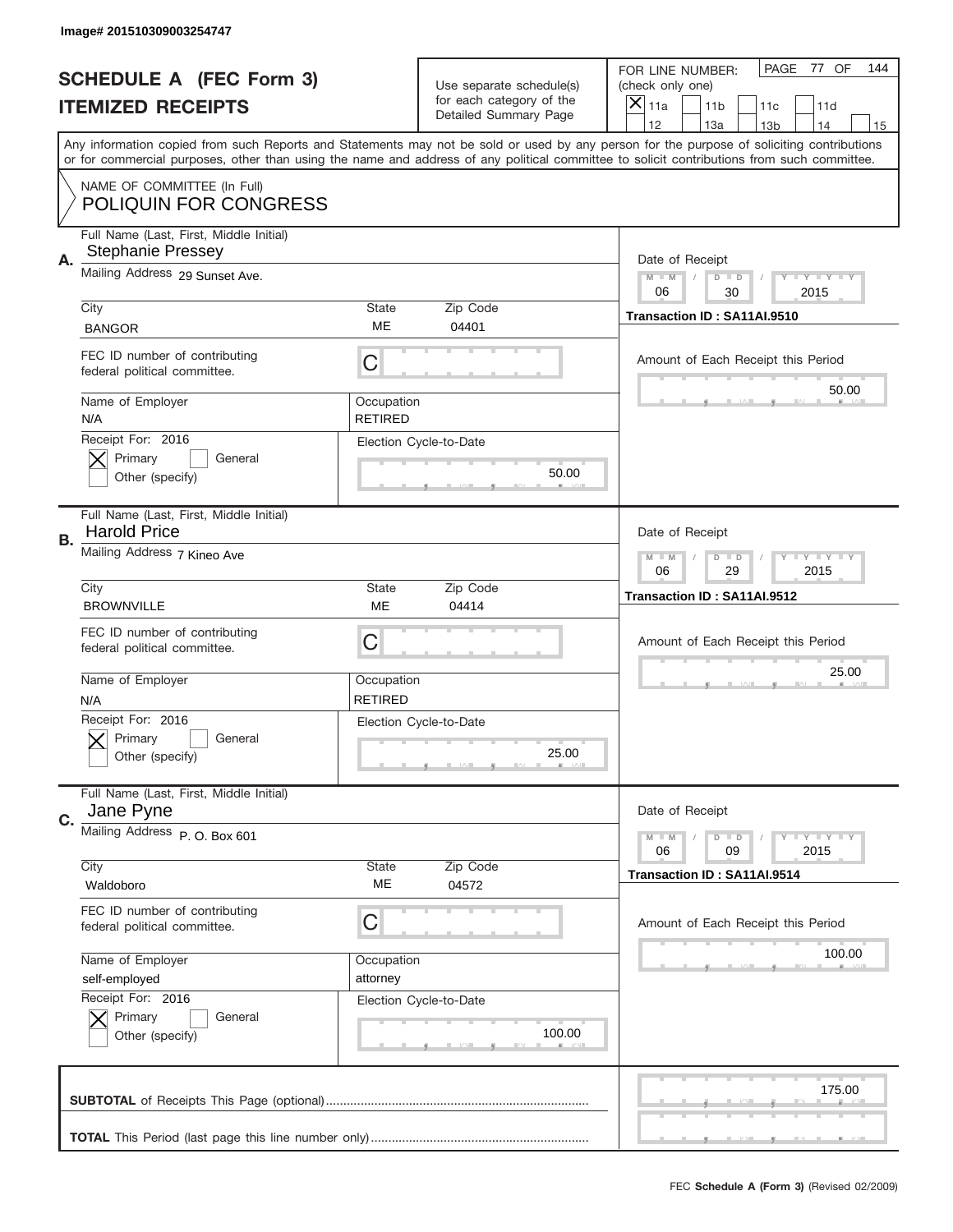|           | Image# 201510309003254748                                                |                                                         |                                                   |                                                                                                                                                                                                                                                                                                                                     |
|-----------|--------------------------------------------------------------------------|---------------------------------------------------------|---------------------------------------------------|-------------------------------------------------------------------------------------------------------------------------------------------------------------------------------------------------------------------------------------------------------------------------------------------------------------------------------------|
|           | <b>SCHEDULE A (FEC Form 3)</b>                                           |                                                         | Use separate schedule(s)                          | PAGE<br>78 OF<br>144<br>FOR LINE NUMBER:<br>(check only one)                                                                                                                                                                                                                                                                        |
|           | <b>ITEMIZED RECEIPTS</b>                                                 |                                                         | for each category of the<br>Detailed Summary Page | ×<br>11a<br>11 <sub>b</sub><br>11c<br>11d                                                                                                                                                                                                                                                                                           |
|           |                                                                          |                                                         |                                                   | 12<br>13a<br>14<br>13 <sub>b</sub><br>15<br>Any information copied from such Reports and Statements may not be sold or used by any person for the purpose of soliciting contributions<br>or for commercial purposes, other than using the name and address of any political committee to solicit contributions from such committee. |
|           | NAME OF COMMITTEE (In Full)<br><b>POLIQUIN FOR CONGRESS</b>              |                                                         |                                                   |                                                                                                                                                                                                                                                                                                                                     |
| Α.        | Full Name (Last, First, Middle Initial)<br>Dr. Annemarie V. Quin         |                                                         |                                                   | Date of Receipt                                                                                                                                                                                                                                                                                                                     |
|           | Mailing Address 2 Derby Lane                                             |                                                         |                                                   | $M - M$<br><b>LYLYLY</b><br>$D$ $D$<br>06<br>30<br>2015                                                                                                                                                                                                                                                                             |
|           | City<br><b>BAR HARBOR</b>                                                | State<br>ME                                             | Zip Code<br>04609                                 | Transaction ID: SA11AI.9516                                                                                                                                                                                                                                                                                                         |
|           | FEC ID number of contributing<br>federal political committee.            | C                                                       |                                                   | Amount of Each Receipt this Period<br>10.00                                                                                                                                                                                                                                                                                         |
|           | Name of Employer<br>self-employed<br>Receipt For: 2016                   | Occupation<br>reading specialist                        |                                                   |                                                                                                                                                                                                                                                                                                                                     |
|           | Primary<br>General<br>Other (specify)                                    |                                                         | Election Cycle-to-Date<br>10.00                   |                                                                                                                                                                                                                                                                                                                                     |
| <b>B.</b> | Full Name (Last, First, Middle Initial)<br>David Quirk                   |                                                         |                                                   | Date of Receipt                                                                                                                                                                                                                                                                                                                     |
|           | Mailing Address PO Box 1228                                              | $M - M$<br>$D$ $D$<br><b>LYLYLY</b><br>06<br>26<br>2015 |                                                   |                                                                                                                                                                                                                                                                                                                                     |
|           | City<br>Holden                                                           | <b>State</b><br>ME                                      | Zip Code<br>04429                                 | Transaction ID: SA11AI.9517                                                                                                                                                                                                                                                                                                         |
|           | FEC ID number of contributing<br>federal political committee.            | C                                                       |                                                   | Amount of Each Receipt this Period                                                                                                                                                                                                                                                                                                  |
|           | Name of Employer                                                         |                                                         |                                                   | 500.00                                                                                                                                                                                                                                                                                                                              |
|           |                                                                          | Occupation                                              |                                                   |                                                                                                                                                                                                                                                                                                                                     |
|           | Quirk Auto<br>Receipt For: 2016<br>General<br>Primary<br>Other (specify) | sales                                                   | Election Cycle-to-Date<br>1500.00                 |                                                                                                                                                                                                                                                                                                                                     |
| C.        | Full Name (Last, First, Middle Initial)<br>James A Quirk                 |                                                         |                                                   | Date of Receipt                                                                                                                                                                                                                                                                                                                     |
|           | Mailing Address 28 Marion Dr                                             |                                                         |                                                   | <b>LY LY LY</b><br>$M - M$<br>$D$ $D$<br>06<br>2015<br>26                                                                                                                                                                                                                                                                           |
|           | City<br>Hampden                                                          | State<br>ME                                             | Zip Code<br>00444                                 | Transaction ID: SA11AI.9518                                                                                                                                                                                                                                                                                                         |
|           | FEC ID number of contributing<br>federal political committee.            | С                                                       |                                                   | Amount of Each Receipt this Period                                                                                                                                                                                                                                                                                                  |
|           | Name of Employer<br>Quirk Auto                                           | Occupation<br>sales                                     |                                                   | 500.00                                                                                                                                                                                                                                                                                                                              |
|           | Receipt For: 2016<br>Primary<br>General<br>Other (specify)               |                                                         | Election Cycle-to-Date<br>1500.00                 |                                                                                                                                                                                                                                                                                                                                     |
|           |                                                                          |                                                         |                                                   | 1010.00                                                                                                                                                                                                                                                                                                                             |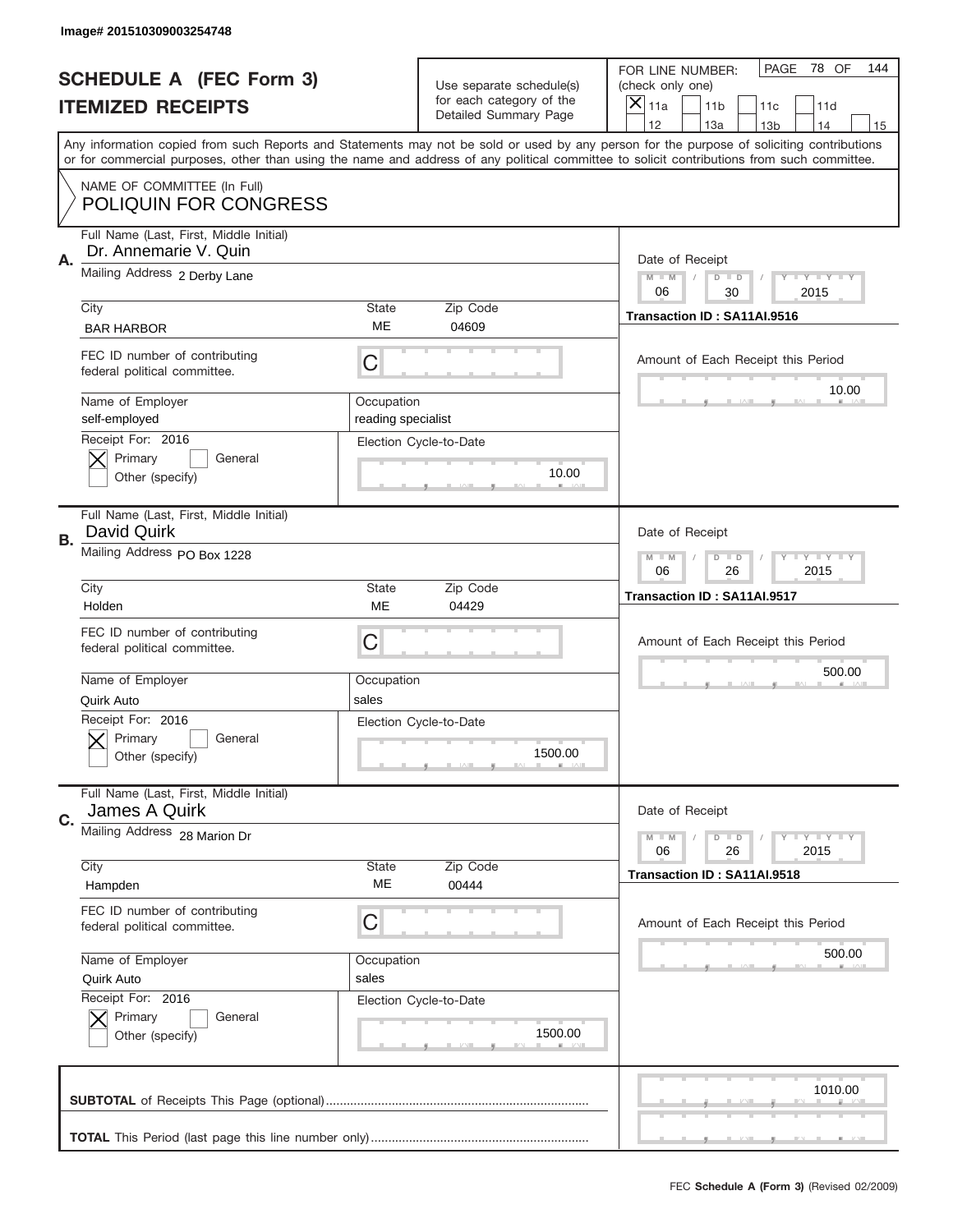|           | Image# 201510309003254749                                        |                           |                                                         |                                                                                                                                                                                                                                                                                                                                     |  |
|-----------|------------------------------------------------------------------|---------------------------|---------------------------------------------------------|-------------------------------------------------------------------------------------------------------------------------------------------------------------------------------------------------------------------------------------------------------------------------------------------------------------------------------------|--|
|           | <b>SCHEDULE A (FEC Form 3)</b>                                   |                           | Use separate schedule(s)                                | PAGE<br>79 OF<br>144<br>FOR LINE NUMBER:<br>(check only one)                                                                                                                                                                                                                                                                        |  |
|           | <b>ITEMIZED RECEIPTS</b>                                         |                           | for each category of the<br>Detailed Summary Page       | ×<br>11a<br>11 <sub>b</sub><br>11c<br>11d                                                                                                                                                                                                                                                                                           |  |
|           |                                                                  |                           |                                                         | 12<br>13a<br>14<br>13 <sub>b</sub><br>15<br>Any information copied from such Reports and Statements may not be sold or used by any person for the purpose of soliciting contributions<br>or for commercial purposes, other than using the name and address of any political committee to solicit contributions from such committee. |  |
|           | NAME OF COMMITTEE (In Full)<br><b>POLIQUIN FOR CONGRESS</b>      |                           |                                                         |                                                                                                                                                                                                                                                                                                                                     |  |
| Α.        | Full Name (Last, First, Middle Initial)<br>John J Quirk          |                           |                                                         | Date of Receipt                                                                                                                                                                                                                                                                                                                     |  |
|           | Mailing Address 31 Starlight dr                                  |                           |                                                         | $M - M$<br><b>LYLYLY</b><br>$D$ $D$<br>06<br>29<br>2015                                                                                                                                                                                                                                                                             |  |
|           | City<br><b>Brewer</b>                                            | State<br>ME               | Zip Code<br>04412                                       | Transaction ID: SA11AI.9519                                                                                                                                                                                                                                                                                                         |  |
|           | FEC ID number of contributing<br>federal political committee.    | C                         |                                                         | Amount of Each Receipt this Period                                                                                                                                                                                                                                                                                                  |  |
|           | Name of Employer<br>Quirk Auto Group                             | Occupation<br>Sales       |                                                         | 500.00                                                                                                                                                                                                                                                                                                                              |  |
|           | Receipt For: 2016<br>Primary<br>General<br>Other (specify)       |                           | Election Cycle-to-Date<br>2500.00                       |                                                                                                                                                                                                                                                                                                                                     |  |
| <b>B.</b> | Full Name (Last, First, Middle Initial)<br>Thomas Quirk          |                           |                                                         | Date of Receipt                                                                                                                                                                                                                                                                                                                     |  |
|           | Mailing Address 160 Hudson Rd                                    |                           | $M - M$<br>$D$ $D$<br><b>LYLYLY</b><br>06<br>26<br>2015 |                                                                                                                                                                                                                                                                                                                                     |  |
|           | City<br>Bangor                                                   | <b>State</b><br>ME        | Zip Code<br>04401                                       | Transaction ID: SA11AI.9520                                                                                                                                                                                                                                                                                                         |  |
|           | FEC ID number of contributing<br>federal political committee.    | C                         |                                                         | Amount of Each Receipt this Period                                                                                                                                                                                                                                                                                                  |  |
|           | Name of Employer<br>Quirk Auto                                   | Occupation<br>sales       |                                                         | 500.00                                                                                                                                                                                                                                                                                                                              |  |
|           | Receipt For: 2016<br>General<br>Primary<br>Other (specify)       |                           | Election Cycle-to-Date<br>1500.00                       |                                                                                                                                                                                                                                                                                                                                     |  |
|           |                                                                  |                           |                                                         |                                                                                                                                                                                                                                                                                                                                     |  |
| C.        | Full Name (Last, First, Middle Initial)<br><b>Michael Ramsey</b> |                           |                                                         | Date of Receipt                                                                                                                                                                                                                                                                                                                     |  |
|           | Mailing Address 74 Beachmere lane                                |                           |                                                         | <b>LYLYLY</b><br>$M - M$<br>$D$ $D$<br>06<br>25<br>2015                                                                                                                                                                                                                                                                             |  |
|           | City<br>Ogunguit                                                 | State<br>ME               | Zip Code<br>03907                                       | Transaction ID: SA11AI.9521                                                                                                                                                                                                                                                                                                         |  |
|           | FEC ID number of contributing<br>federal political committee.    | C                         |                                                         | Amount of Each Receipt this Period                                                                                                                                                                                                                                                                                                  |  |
|           | Name of Employer<br>Anchorage by the Sea                         | Occupation<br>Hospitality |                                                         | 1000.00                                                                                                                                                                                                                                                                                                                             |  |
|           | Receipt For: 2016<br>Primary<br>General<br>Other (specify)       |                           | Election Cycle-to-Date<br>1000.00                       |                                                                                                                                                                                                                                                                                                                                     |  |
|           |                                                                  |                           |                                                         | 2000.00                                                                                                                                                                                                                                                                                                                             |  |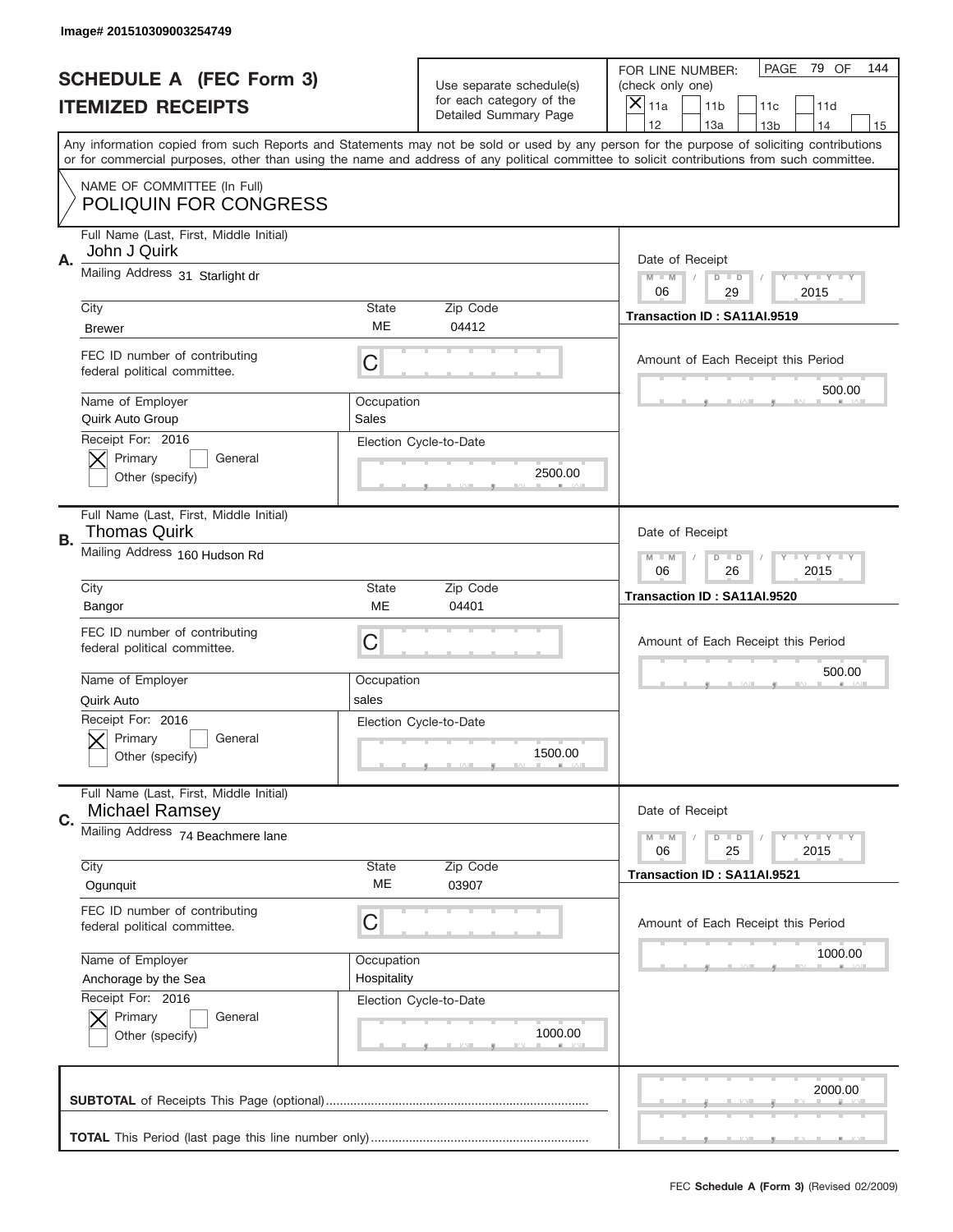|           | Image# 201510309003254750                                                             |                                                         |                                                   |                                                                                                                                                                                                                                                                                                                                     |
|-----------|---------------------------------------------------------------------------------------|---------------------------------------------------------|---------------------------------------------------|-------------------------------------------------------------------------------------------------------------------------------------------------------------------------------------------------------------------------------------------------------------------------------------------------------------------------------------|
|           | <b>SCHEDULE A (FEC Form 3)</b>                                                        |                                                         | Use separate schedule(s)                          | PAGE 80 OF<br>144<br>FOR LINE NUMBER:<br>(check only one)                                                                                                                                                                                                                                                                           |
|           | <b>ITEMIZED RECEIPTS</b>                                                              |                                                         | for each category of the<br>Detailed Summary Page | ×<br>11a<br>11 <sub>b</sub><br>11c<br>11d                                                                                                                                                                                                                                                                                           |
|           |                                                                                       |                                                         |                                                   | 12<br>13a<br>14<br>13 <sub>b</sub><br>15<br>Any information copied from such Reports and Statements may not be sold or used by any person for the purpose of soliciting contributions<br>or for commercial purposes, other than using the name and address of any political committee to solicit contributions from such committee. |
|           | NAME OF COMMITTEE (In Full)<br><b>POLIQUIN FOR CONGRESS</b>                           |                                                         |                                                   |                                                                                                                                                                                                                                                                                                                                     |
| Α.        | Full Name (Last, First, Middle Initial)<br>Ford S Reiche                              |                                                         |                                                   | Date of Receipt                                                                                                                                                                                                                                                                                                                     |
|           | Mailing Address 100 Middle Road                                                       |                                                         |                                                   | $M - M$<br><b>LYLYLY</b><br>$D$ $D$<br>06<br>22<br>2015                                                                                                                                                                                                                                                                             |
|           | City<br>Cumberland                                                                    | State<br>ME                                             | Zip Code<br>04021                                 | Transaction ID: SA11AI.9522                                                                                                                                                                                                                                                                                                         |
|           | FEC ID number of contributing<br>federal political committee.                         | C                                                       |                                                   | Amount of Each Receipt this Period<br>1000.00                                                                                                                                                                                                                                                                                       |
|           | Name of Employer<br>N/A                                                               | Occupation<br><b>RETIRED</b>                            |                                                   |                                                                                                                                                                                                                                                                                                                                     |
|           | Receipt For: 2016<br>Primary<br>General<br>Other (specify)                            |                                                         | Election Cycle-to-Date<br>1000.00                 |                                                                                                                                                                                                                                                                                                                                     |
| <b>B.</b> | Full Name (Last, First, Middle Initial)<br>Thomas Reilly                              |                                                         |                                                   | Date of Receipt                                                                                                                                                                                                                                                                                                                     |
|           | Mailing Address 339 Graytown Road                                                     | $M - M$<br>$D$ $D$<br><b>LYLYLY</b><br>06<br>30<br>2015 |                                                   |                                                                                                                                                                                                                                                                                                                                     |
|           | City<br><b>SEDGWICK</b>                                                               | <b>State</b><br>ME                                      | Zip Code<br>04676                                 | Transaction ID: SA11AI.9524                                                                                                                                                                                                                                                                                                         |
|           | FEC ID number of contributing                                                         | C                                                       |                                                   | Amount of Each Receipt this Period                                                                                                                                                                                                                                                                                                  |
|           | federal political committee.                                                          |                                                         |                                                   |                                                                                                                                                                                                                                                                                                                                     |
|           | Name of Employer                                                                      | Occupation                                              |                                                   | 15.00                                                                                                                                                                                                                                                                                                                               |
|           | <b>Blue Hill Garage</b><br>Receipt For: 2016<br>General<br>Primary<br>Other (specify) | mechanic                                                | Election Cycle-to-Date<br>15.00                   |                                                                                                                                                                                                                                                                                                                                     |
|           | Full Name (Last, First, Middle Initial)<br>Eric G Rizzo                               |                                                         |                                                   | Date of Receipt                                                                                                                                                                                                                                                                                                                     |
| C.        | Mailing Address 1316 Alexandria Ave                                                   |                                                         |                                                   | <b>LY LY LY</b><br>$M - M$<br>$D$ $D$<br>06<br>2015<br>30                                                                                                                                                                                                                                                                           |
|           | City<br>Alexandria                                                                    | State<br>VA                                             | Zip Code<br>22308                                 | Transaction ID: SA11AI.9525                                                                                                                                                                                                                                                                                                         |
|           | FEC ID number of contributing<br>federal political committee.                         | С                                                       |                                                   | Amount of Each Receipt this Period                                                                                                                                                                                                                                                                                                  |
|           | Name of Employer<br>Fifth Third Bank                                                  | Occupation<br><b>Government Affairs</b>                 |                                                   | 250.00                                                                                                                                                                                                                                                                                                                              |
|           | Receipt For: 2016<br>Primary<br>General<br>Other (specify)                            |                                                         | Election Cycle-to-Date<br>250.00                  |                                                                                                                                                                                                                                                                                                                                     |
|           |                                                                                       |                                                         |                                                   | 1265.00                                                                                                                                                                                                                                                                                                                             |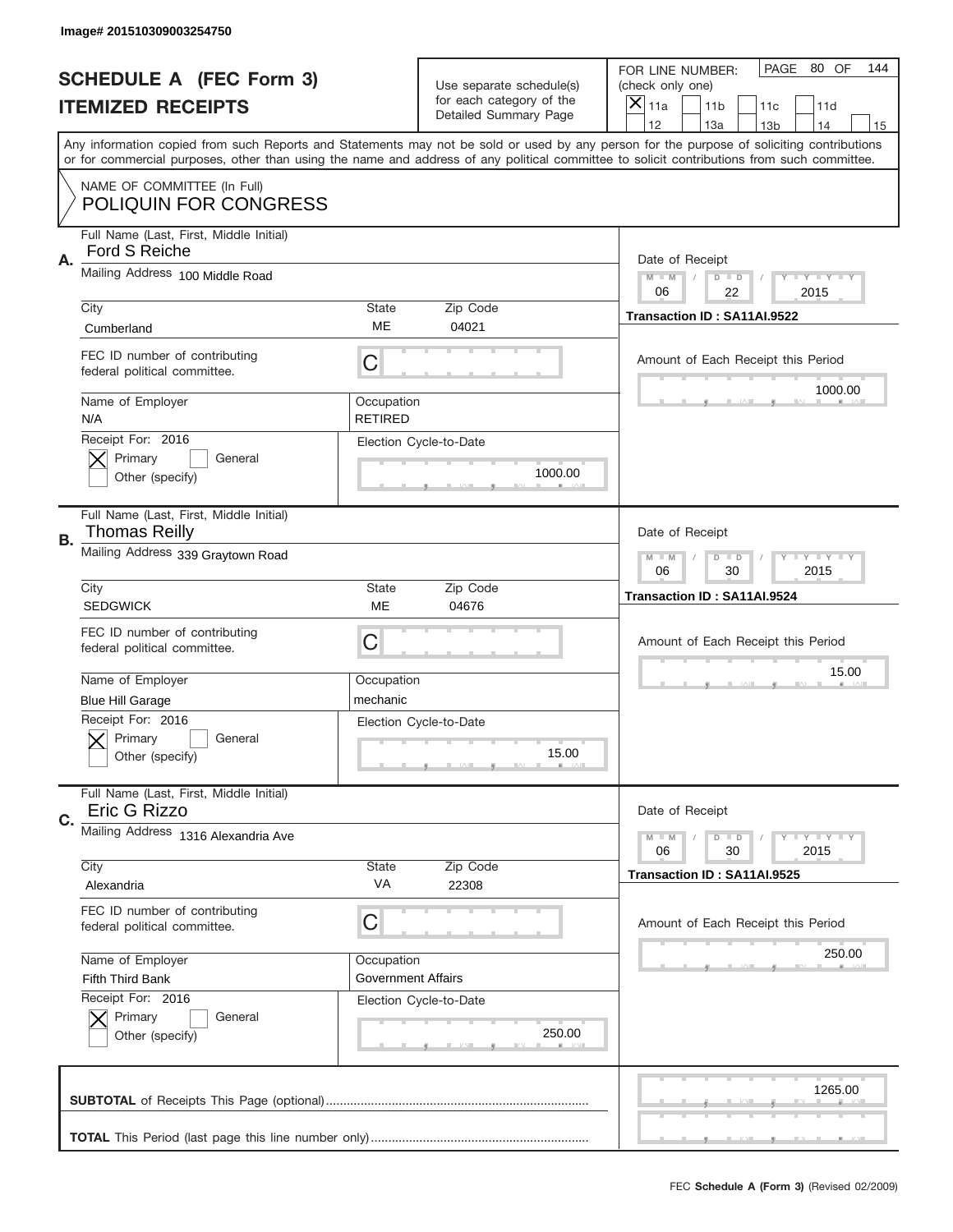|           | Image# 201510309003254751                                        |                                                            |                                                   |                                                                                                                                                                                                                                                                                                                                     |
|-----------|------------------------------------------------------------------|------------------------------------------------------------|---------------------------------------------------|-------------------------------------------------------------------------------------------------------------------------------------------------------------------------------------------------------------------------------------------------------------------------------------------------------------------------------------|
|           | <b>SCHEDULE A (FEC Form 3)</b>                                   |                                                            | Use separate schedule(s)                          | PAGE 81 OF<br>144<br>FOR LINE NUMBER:<br>(check only one)                                                                                                                                                                                                                                                                           |
|           | <b>ITEMIZED RECEIPTS</b>                                         |                                                            | for each category of the<br>Detailed Summary Page | $\boldsymbol{\times}$<br>11a<br>11 <sub>b</sub><br>11c<br>11d                                                                                                                                                                                                                                                                       |
|           |                                                                  |                                                            |                                                   | 12<br>13a<br>14<br>13 <sub>b</sub><br>15<br>Any information copied from such Reports and Statements may not be sold or used by any person for the purpose of soliciting contributions<br>or for commercial purposes, other than using the name and address of any political committee to solicit contributions from such committee. |
|           | NAME OF COMMITTEE (In Full)<br><b>POLIQUIN FOR CONGRESS</b>      |                                                            |                                                   |                                                                                                                                                                                                                                                                                                                                     |
| Α.        | Full Name (Last, First, Middle Initial)<br><b>Hilary Rockett</b> |                                                            |                                                   | Date of Receipt                                                                                                                                                                                                                                                                                                                     |
|           | Mailing Address 40 South Street, Suite 305                       |                                                            |                                                   | $M$ $M$<br>Y FY FY FY<br>$D$ $D$<br>06<br>18<br>2015                                                                                                                                                                                                                                                                                |
|           | City<br>Marblehead                                               | <b>State</b><br>МA                                         | Zip Code<br>01945                                 | Transaction ID: SA11AI.9526                                                                                                                                                                                                                                                                                                         |
|           | FEC ID number of contributing<br>federal political committee.    | C                                                          |                                                   | Amount of Each Receipt this Period<br>1000.00                                                                                                                                                                                                                                                                                       |
|           | Name of Employer<br>JHR Development, LLC<br>Receipt For: 2016    | Occupation                                                 | <b>Owner-Real Estate Development</b>              |                                                                                                                                                                                                                                                                                                                                     |
|           | Primary<br>General<br>Other (specify)                            |                                                            | Election Cycle-to-Date<br>1000.00                 |                                                                                                                                                                                                                                                                                                                                     |
| <b>B.</b> | Full Name (Last, First, Middle Initial)<br>Pamela Rohr           |                                                            |                                                   | Date of Receipt                                                                                                                                                                                                                                                                                                                     |
|           | Mailing Address 875 Park Avenue, #8A                             | $M - M$<br>$D$ $D$<br><b>THEY THEY</b><br>06<br>30<br>2015 |                                                   |                                                                                                                                                                                                                                                                                                                                     |
|           | City<br><b>NEW YORK</b>                                          | <b>State</b><br><b>NY</b>                                  | Zip Code<br>10075                                 | Transaction ID: SA11AI.9528                                                                                                                                                                                                                                                                                                         |
|           | FEC ID number of contributing<br>federal political committee.    | C                                                          |                                                   | Amount of Each Receipt this Period                                                                                                                                                                                                                                                                                                  |
|           | Name of Employer<br>n/a                                          | Occupation<br>homemaker                                    |                                                   | 2700.00                                                                                                                                                                                                                                                                                                                             |
|           | Receipt For: 2016<br>General<br>Primary<br>Other (specify)       |                                                            | Election Cycle-to-Date<br>2700.00                 |                                                                                                                                                                                                                                                                                                                                     |
| C.        | Full Name (Last, First, Middle Initial)<br>Pamela Rohr           |                                                            |                                                   | Date of Receipt                                                                                                                                                                                                                                                                                                                     |
|           | Mailing Address 875 Park Avenue, #8A                             |                                                            |                                                   | <b>LYLYLY</b><br>$M - M$<br>$D$ $D$<br>06<br>30<br>2015                                                                                                                                                                                                                                                                             |
|           | City<br><b>NEW YORK</b>                                          | <b>State</b><br>ΝY                                         | Zip Code<br>10075                                 | Transaction ID: SA11AI.9807                                                                                                                                                                                                                                                                                                         |
|           | FEC ID number of contributing<br>federal political committee.    | C                                                          |                                                   | Amount of Each Receipt this Period                                                                                                                                                                                                                                                                                                  |
|           | Name of Employer<br>n/a<br>Receipt For: 2016                     | Occupation<br>homemaker                                    |                                                   | 2700.00                                                                                                                                                                                                                                                                                                                             |
|           | Primary<br>General<br>Other (specify)                            |                                                            | Election Cycle-to-Date<br>5400.00                 |                                                                                                                                                                                                                                                                                                                                     |
|           |                                                                  |                                                            |                                                   | 6400.00                                                                                                                                                                                                                                                                                                                             |
|           |                                                                  |                                                            |                                                   |                                                                                                                                                                                                                                                                                                                                     |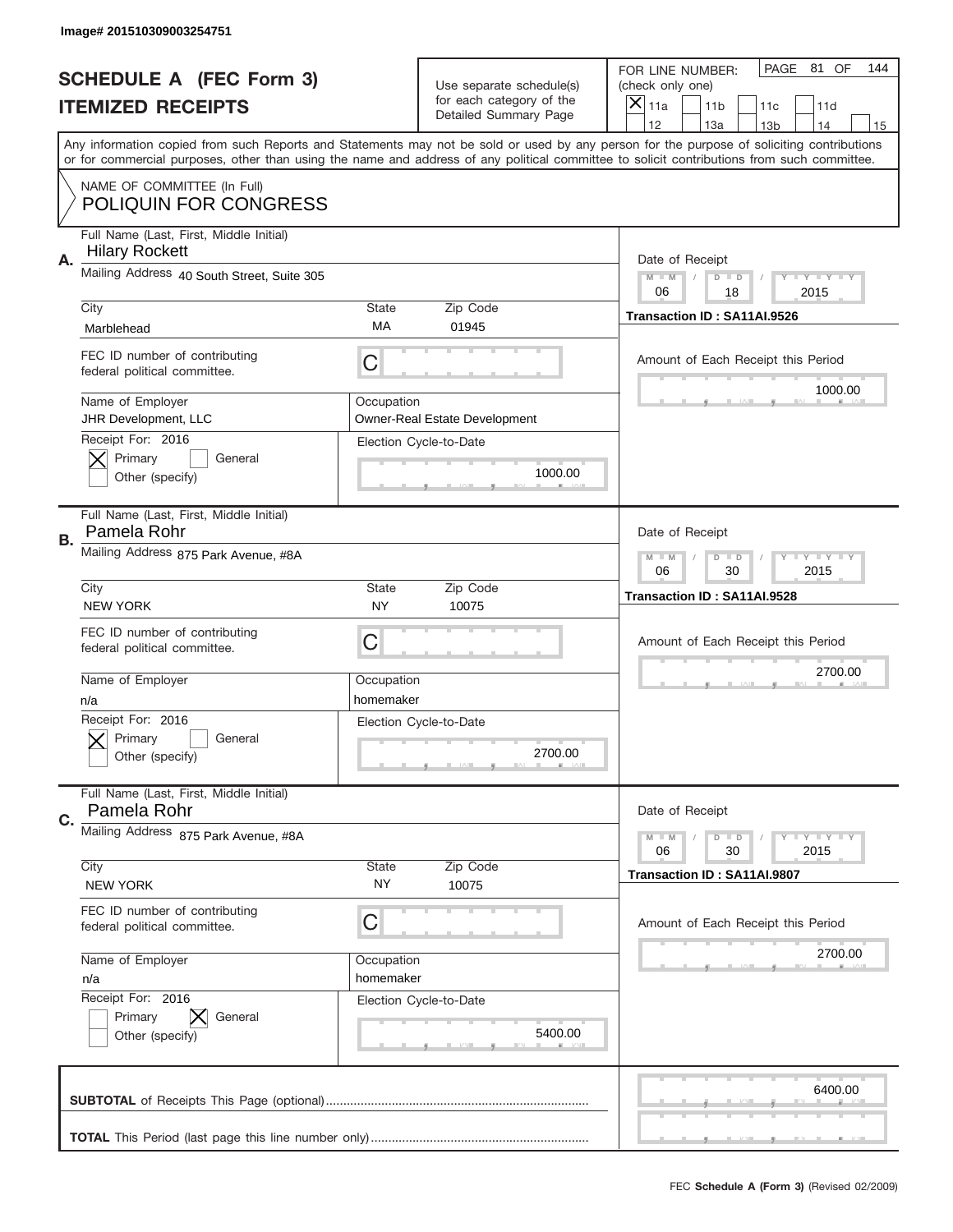|    | Image# 201510309003254752                                     |                              |                                                   |                                                                                                                                                                                                                                                                                                                                     |
|----|---------------------------------------------------------------|------------------------------|---------------------------------------------------|-------------------------------------------------------------------------------------------------------------------------------------------------------------------------------------------------------------------------------------------------------------------------------------------------------------------------------------|
|    | <b>SCHEDULE A (FEC Form 3)</b>                                |                              | Use separate schedule(s)                          | PAGE 82 OF<br>144<br>FOR LINE NUMBER:<br>(check only one)                                                                                                                                                                                                                                                                           |
|    | <b>ITEMIZED RECEIPTS</b>                                      |                              | for each category of the<br>Detailed Summary Page | ×<br>11a<br>11 <sub>b</sub><br>11c<br>11d                                                                                                                                                                                                                                                                                           |
|    |                                                               |                              |                                                   | 12<br>13a<br>14<br>13 <sub>b</sub><br>15<br>Any information copied from such Reports and Statements may not be sold or used by any person for the purpose of soliciting contributions<br>or for commercial purposes, other than using the name and address of any political committee to solicit contributions from such committee. |
|    | NAME OF COMMITTEE (In Full)<br><b>POLIQUIN FOR CONGRESS</b>   |                              |                                                   |                                                                                                                                                                                                                                                                                                                                     |
| Α. | Full Name (Last, First, Middle Initial)<br>Stephen Rubicam    |                              |                                                   | Date of Receipt                                                                                                                                                                                                                                                                                                                     |
|    | Mailing Address 447 Ocean Point Rd.                           |                              |                                                   | $M - M$<br><b>LYLYLY</b><br>$D$ $D$<br>06<br>29<br>2015                                                                                                                                                                                                                                                                             |
|    | City<br><b>EAST BOOTHBAY</b>                                  | State<br>ME                  | Zip Code<br>04544                                 | Transaction ID: SA11AI.9530                                                                                                                                                                                                                                                                                                         |
|    | FEC ID number of contributing<br>federal political committee. | C                            |                                                   | Amount of Each Receipt this Period<br>50.00                                                                                                                                                                                                                                                                                         |
|    | Name of Employer<br>Self<br>Receipt For: 2016                 | Occupation<br>Photographer   |                                                   |                                                                                                                                                                                                                                                                                                                                     |
|    | Primary<br>General<br>Other (specify)                         |                              | Election Cycle-to-Date<br>50.00                   |                                                                                                                                                                                                                                                                                                                                     |
| В. | Full Name (Last, First, Middle Initial)<br>Teresa Russell     |                              |                                                   | Date of Receipt                                                                                                                                                                                                                                                                                                                     |
|    | Mailing Address 8 Warbler Dr                                  |                              |                                                   | $M - M$<br>$D$ $D$<br><b>LYLYLY</b><br>05<br>28<br>2015                                                                                                                                                                                                                                                                             |
|    | City<br>Topsham                                               | <b>State</b><br>ME           | Zip Code<br>04086                                 | Transaction ID: SA11AI.9532                                                                                                                                                                                                                                                                                                         |
|    | FEC ID number of contributing<br>federal political committee. | C                            |                                                   | Amount of Each Receipt this Period                                                                                                                                                                                                                                                                                                  |
|    |                                                               |                              |                                                   | 250.00                                                                                                                                                                                                                                                                                                                              |
|    | Name of Employer<br>Self                                      | Occupation<br>Physician      |                                                   |                                                                                                                                                                                                                                                                                                                                     |
|    | Receipt For: 2016<br>General<br>Primary<br>Other (specify)    |                              | Election Cycle-to-Date<br>250.00                  |                                                                                                                                                                                                                                                                                                                                     |
| C. | Full Name (Last, First, Middle Initial)<br>Luis Sanclemente   |                              |                                                   | Date of Receipt                                                                                                                                                                                                                                                                                                                     |
|    | Mailing Address 460 Strip Road                                |                              |                                                   | <b>LEY LEY LEY</b><br>$M - M$<br>$D$ $D$<br>06<br>2015<br>30                                                                                                                                                                                                                                                                        |
|    | City<br>Wallagrass                                            | State<br>ME                  | Zip Code<br>04781                                 | Transaction ID: SA11AI.9534                                                                                                                                                                                                                                                                                                         |
|    | FEC ID number of contributing<br>federal political committee. | С                            |                                                   | Amount of Each Receipt this Period                                                                                                                                                                                                                                                                                                  |
|    | Name of Employer<br>Acadia Federal Credit Union               | Occupation<br>Vice President |                                                   | 25.00                                                                                                                                                                                                                                                                                                                               |
|    | Receipt For: 2016<br>Primary<br>General<br>Other (specify)    |                              | Election Cycle-to-Date<br>25.00                   |                                                                                                                                                                                                                                                                                                                                     |
|    |                                                               |                              |                                                   | 325.00                                                                                                                                                                                                                                                                                                                              |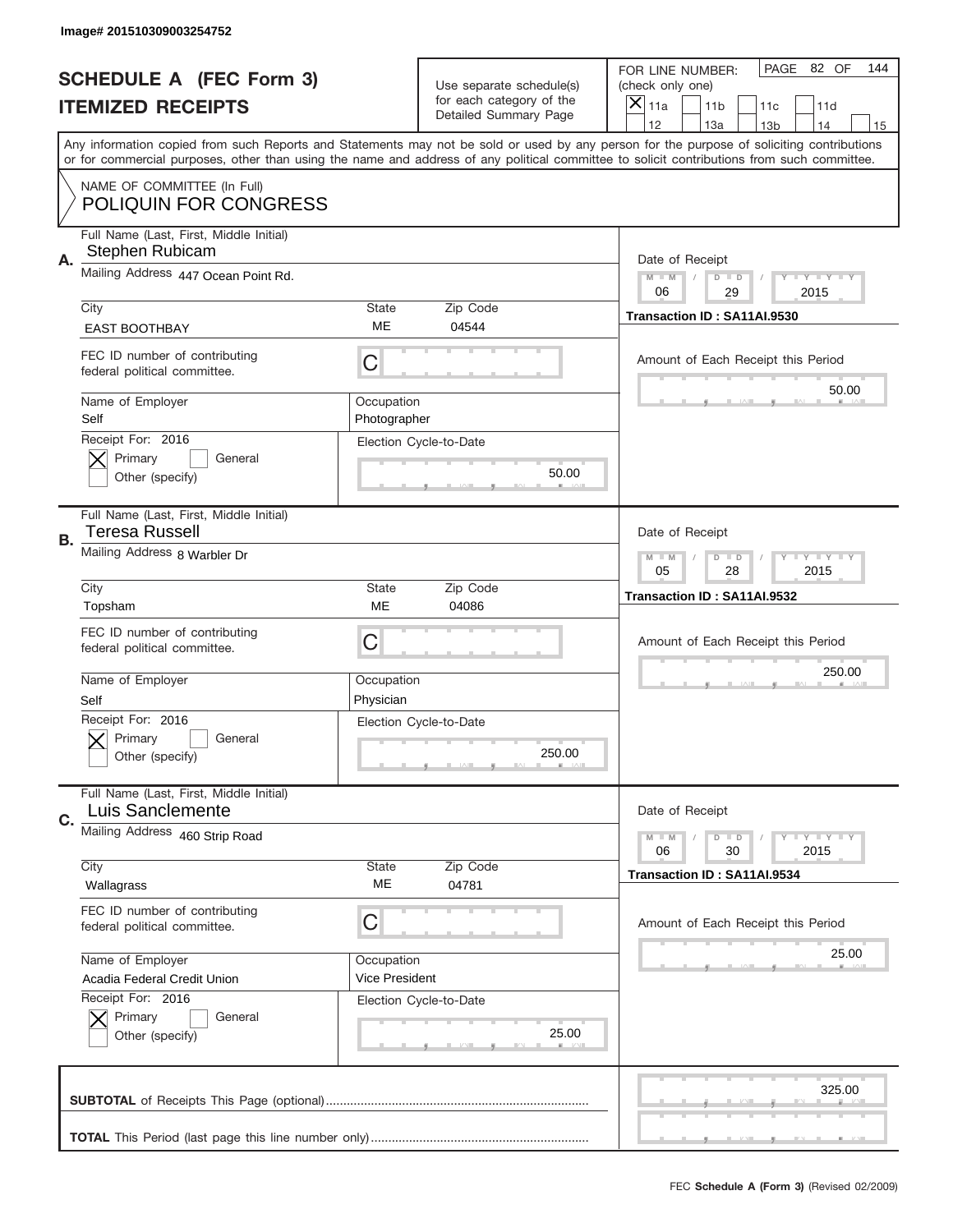|           | Image# 201510309003254753                                                      |                                                         |                                                   |                                                                                                                                                                                                                                                                                                                                     |
|-----------|--------------------------------------------------------------------------------|---------------------------------------------------------|---------------------------------------------------|-------------------------------------------------------------------------------------------------------------------------------------------------------------------------------------------------------------------------------------------------------------------------------------------------------------------------------------|
|           | <b>SCHEDULE A (FEC Form 3)</b>                                                 |                                                         | Use separate schedule(s)                          | PAGE 83 OF<br>144<br>FOR LINE NUMBER:<br>(check only one)                                                                                                                                                                                                                                                                           |
|           | <b>ITEMIZED RECEIPTS</b>                                                       |                                                         | for each category of the<br>Detailed Summary Page | ×<br>11a<br>11 <sub>b</sub><br>11c<br>11d                                                                                                                                                                                                                                                                                           |
|           |                                                                                |                                                         |                                                   | 12<br>13a<br>14<br>13 <sub>b</sub><br>15<br>Any information copied from such Reports and Statements may not be sold or used by any person for the purpose of soliciting contributions<br>or for commercial purposes, other than using the name and address of any political committee to solicit contributions from such committee. |
|           | NAME OF COMMITTEE (In Full)<br><b>POLIQUIN FOR CONGRESS</b>                    |                                                         |                                                   |                                                                                                                                                                                                                                                                                                                                     |
| Α.        | Full Name (Last, First, Middle Initial)<br>Priscilla B Savage                  |                                                         |                                                   | Date of Receipt                                                                                                                                                                                                                                                                                                                     |
|           | Mailing Address 100 Belvidere St Apt 7BC                                       |                                                         |                                                   | $M - M$<br><b>LYLYLY</b><br>$D$ $D$<br>06<br>26<br>2015                                                                                                                                                                                                                                                                             |
|           | City                                                                           | State<br>МA                                             | Zip Code<br>02199                                 | Transaction ID: SA11AI.9535                                                                                                                                                                                                                                                                                                         |
|           | <b>Boston</b><br>FEC ID number of contributing<br>federal political committee. | C                                                       |                                                   | Amount of Each Receipt this Period                                                                                                                                                                                                                                                                                                  |
|           | Name of Employer<br>retired                                                    | Occupation<br>Retired                                   |                                                   | 2700.00                                                                                                                                                                                                                                                                                                                             |
|           | Receipt For: 2016<br>Primary<br>General<br>Other (specify)                     |                                                         | Election Cycle-to-Date<br>2700.00                 |                                                                                                                                                                                                                                                                                                                                     |
| <b>B.</b> | Full Name (Last, First, Middle Initial)<br><b>Sally Savage</b>                 |                                                         |                                                   | Date of Receipt                                                                                                                                                                                                                                                                                                                     |
|           | Mailing Address 24 Dockside Lane #451                                          | $M - M$<br>$D$ $D$<br><b>LYLYLY</b><br>06<br>28<br>2015 |                                                   |                                                                                                                                                                                                                                                                                                                                     |
|           | City<br><b>KEY LARGO</b>                                                       | State<br>FL                                             | Zip Code<br>33037                                 | Transaction ID: SA11AI.9537                                                                                                                                                                                                                                                                                                         |
|           | FEC ID number of contributing<br>federal political committee.                  | C                                                       |                                                   | Amount of Each Receipt this Period                                                                                                                                                                                                                                                                                                  |
|           |                                                                                |                                                         |                                                   | 2700.00                                                                                                                                                                                                                                                                                                                             |
|           | Name of Employer<br>Self                                                       | Occupation<br>Artist                                    |                                                   |                                                                                                                                                                                                                                                                                                                                     |
|           | Receipt For: 2016<br>General<br>Primary<br>Other (specify)                     |                                                         | Election Cycle-to-Date<br>2700.00                 |                                                                                                                                                                                                                                                                                                                                     |
| C.        | Full Name (Last, First, Middle Initial)<br><b>Sally Savage</b>                 |                                                         |                                                   | Date of Receipt                                                                                                                                                                                                                                                                                                                     |
|           | Mailing Address 24 Dockside Lane #451                                          |                                                         |                                                   | <b>LY LY LY</b><br>$M - M$<br>$D$ $D$<br>06<br>2015<br>28                                                                                                                                                                                                                                                                           |
|           | City<br><b>KEY LARGO</b>                                                       | State<br>FL                                             | Zip Code<br>33037                                 | Transaction ID: SA11AI.9806                                                                                                                                                                                                                                                                                                         |
|           | FEC ID number of contributing<br>federal political committee.                  | С                                                       |                                                   | Amount of Each Receipt this Period                                                                                                                                                                                                                                                                                                  |
|           | Name of Employer<br>Self                                                       | Occupation<br>Artist                                    |                                                   | 2700.00                                                                                                                                                                                                                                                                                                                             |
|           | Receipt For: 2016<br>Primary<br>General<br>Other (specify)                     |                                                         | Election Cycle-to-Date<br>5400.00                 |                                                                                                                                                                                                                                                                                                                                     |
|           |                                                                                |                                                         |                                                   | 8100.00                                                                                                                                                                                                                                                                                                                             |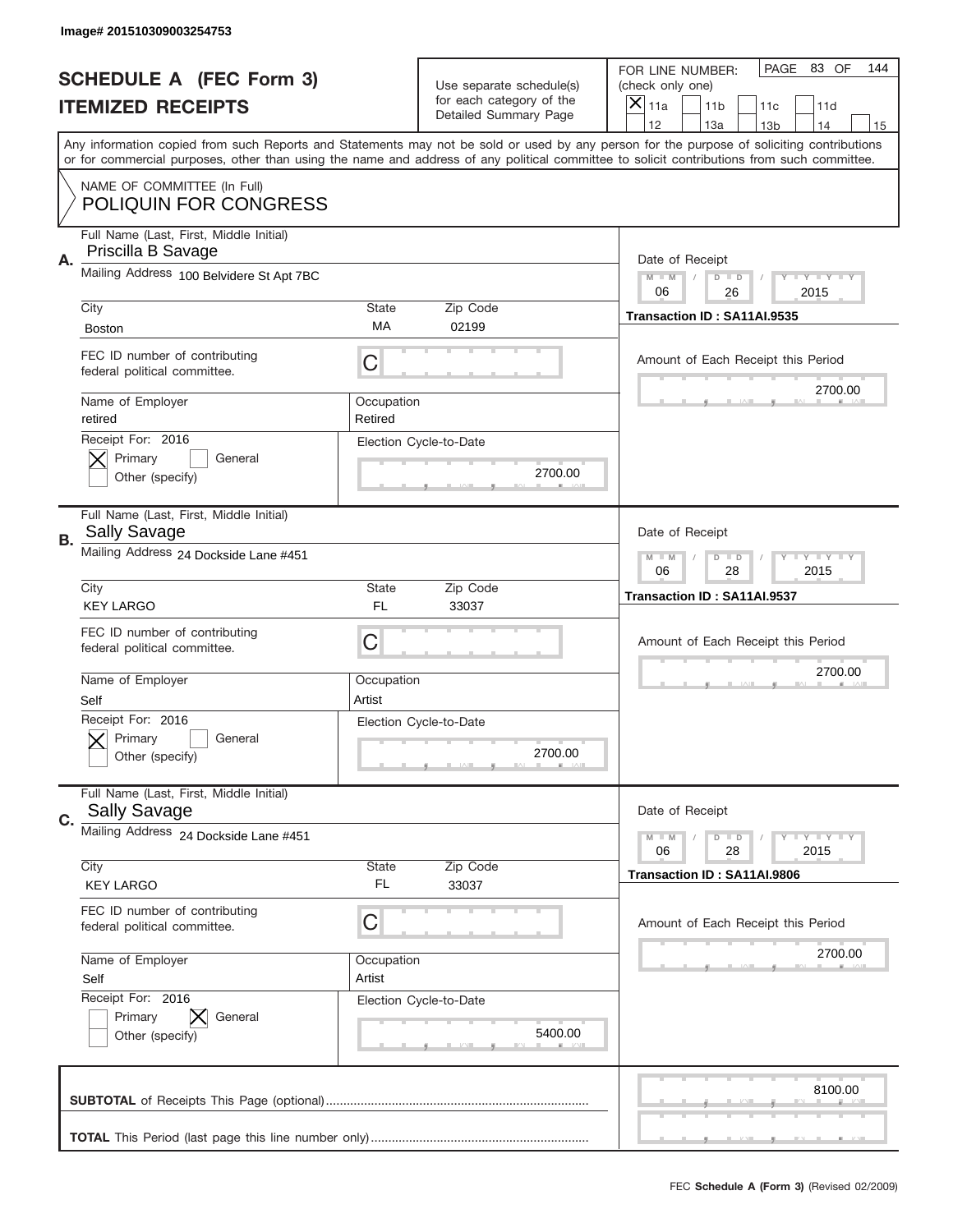|           | Image# 201510309003254754                                       |                                                            |                                                   |                                                                                                                                                                                                                                                                                                                                     |
|-----------|-----------------------------------------------------------------|------------------------------------------------------------|---------------------------------------------------|-------------------------------------------------------------------------------------------------------------------------------------------------------------------------------------------------------------------------------------------------------------------------------------------------------------------------------------|
|           | <b>SCHEDULE A (FEC Form 3)</b>                                  |                                                            | Use separate schedule(s)                          | PAGE 84 OF<br>144<br>FOR LINE NUMBER:<br>(check only one)                                                                                                                                                                                                                                                                           |
|           | <b>ITEMIZED RECEIPTS</b>                                        |                                                            | for each category of the<br>Detailed Summary Page | ×<br>11a<br>11 <sub>b</sub><br>11c<br>11d                                                                                                                                                                                                                                                                                           |
|           |                                                                 |                                                            |                                                   | 12<br>13a<br>14<br>13 <sub>b</sub><br>15<br>Any information copied from such Reports and Statements may not be sold or used by any person for the purpose of soliciting contributions<br>or for commercial purposes, other than using the name and address of any political committee to solicit contributions from such committee. |
|           | NAME OF COMMITTEE (In Full)<br><b>POLIQUIN FOR CONGRESS</b>     |                                                            |                                                   |                                                                                                                                                                                                                                                                                                                                     |
| Α.        | Full Name (Last, First, Middle Initial)<br>George P Schott      |                                                            |                                                   | Date of Receipt                                                                                                                                                                                                                                                                                                                     |
|           | Mailing Address PO Box 9340                                     |                                                            |                                                   | $M - M$<br><b>LYLYLY</b><br>$D$ $D$<br>06<br>2015<br>11                                                                                                                                                                                                                                                                             |
|           | City<br>Auburn                                                  | State<br>ME                                                | Zip Code<br>04210                                 | Transaction ID: SA11AI.9538                                                                                                                                                                                                                                                                                                         |
|           | FEC ID number of contributing<br>federal political committee.   | C                                                          |                                                   | Amount of Each Receipt this Period<br>1900.00                                                                                                                                                                                                                                                                                       |
|           | Name of Employer<br>Self                                        | Occupation<br><b>Business owner</b>                        |                                                   |                                                                                                                                                                                                                                                                                                                                     |
|           | Receipt For: 2016<br>Primary<br>General<br>Other (specify)      |                                                            | Election Cycle-to-Date<br>2700.00                 |                                                                                                                                                                                                                                                                                                                                     |
| <b>B.</b> | Full Name (Last, First, Middle Initial)<br>George P Schott      |                                                            |                                                   | Date of Receipt                                                                                                                                                                                                                                                                                                                     |
|           | Mailing Address PO Box 9340                                     | $M - M$<br>$D$ $D$<br><b>THEY THEY</b><br>06<br>11<br>2015 |                                                   |                                                                                                                                                                                                                                                                                                                                     |
|           | City<br>Auburn                                                  | <b>State</b><br>ME                                         | Zip Code<br>04210                                 | Transaction ID: SA11AI.9539                                                                                                                                                                                                                                                                                                         |
|           | FEC ID number of contributing<br>federal political committee.   | C                                                          |                                                   | Amount of Each Receipt this Period                                                                                                                                                                                                                                                                                                  |
|           | Name of Employer<br>Self                                        | Occupation<br><b>Business owner</b>                        |                                                   | 800.00                                                                                                                                                                                                                                                                                                                              |
|           | Receipt For: 2016<br>Primary<br>General<br>Other (specify)      |                                                            | Election Cycle-to-Date<br>3500.00                 |                                                                                                                                                                                                                                                                                                                                     |
| C.        | Full Name (Last, First, Middle Initial)<br><b>Gregory Smith</b> |                                                            |                                                   | Date of Receipt                                                                                                                                                                                                                                                                                                                     |
|           | Mailing Address 99 Fort Rd Ste 1                                |                                                            |                                                   | <b>LY LY LY</b><br>$M - M$<br>$D$ $D$<br>06<br>2015<br>29                                                                                                                                                                                                                                                                           |
|           | City<br>Presque Isle                                            | <b>State</b><br>ME                                         | Zip Code<br>04769                                 | Transaction ID: SA11AI.9547                                                                                                                                                                                                                                                                                                         |
|           | FEC ID number of contributing<br>federal political committee.   | C                                                          |                                                   | Amount of Each Receipt this Period                                                                                                                                                                                                                                                                                                  |
|           | Name of Employer<br>Smiths Farm                                 | Occupation<br>Farmer                                       |                                                   | 500.00                                                                                                                                                                                                                                                                                                                              |
|           | Receipt For: 2016<br>Primary<br>General<br>Other (specify)      |                                                            | Election Cycle-to-Date<br>500.00                  |                                                                                                                                                                                                                                                                                                                                     |
|           |                                                                 |                                                            |                                                   | 3200.00                                                                                                                                                                                                                                                                                                                             |
|           |                                                                 |                                                            |                                                   | _                                                                                                                                                                                                                                                                                                                                   |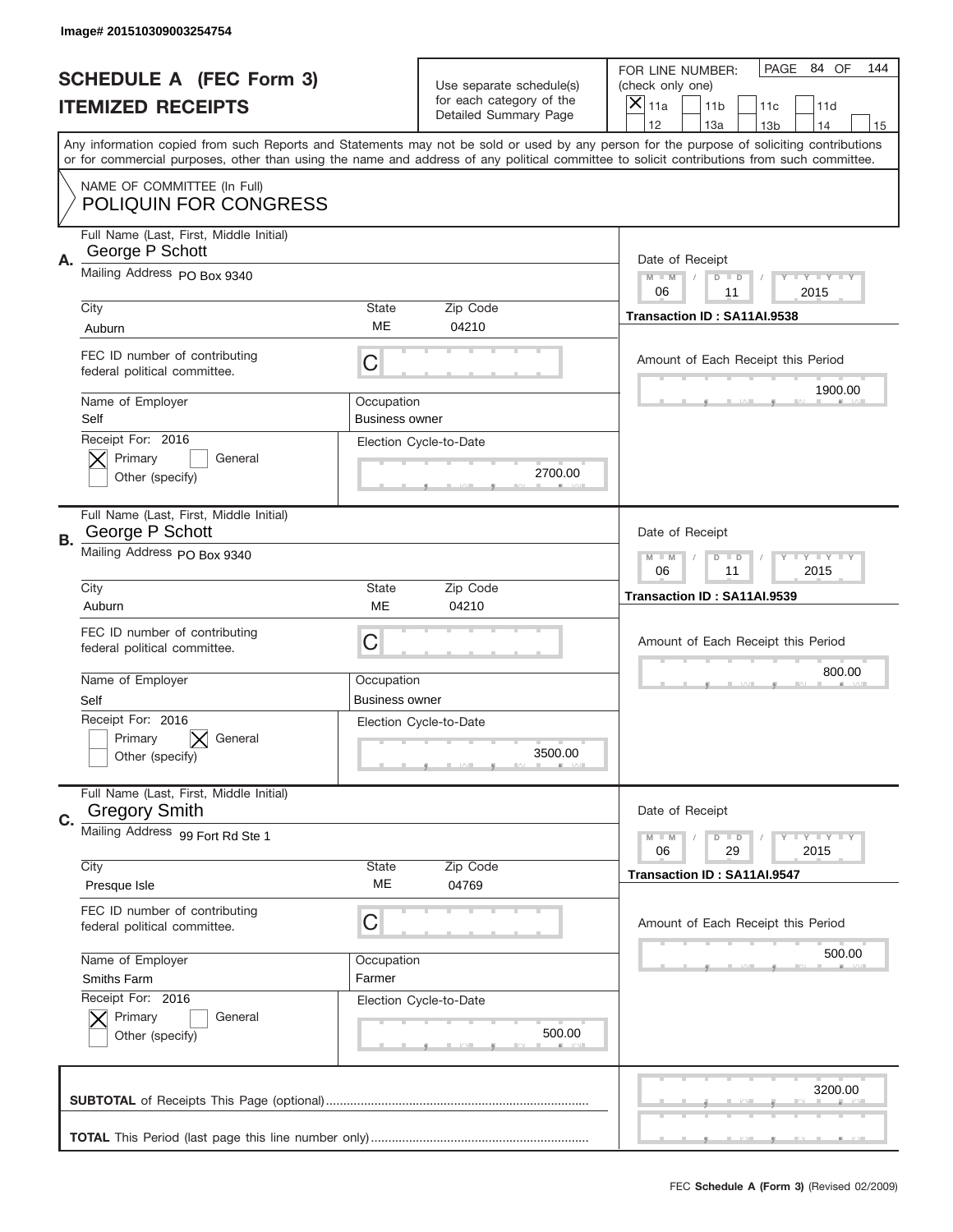|    | Image# 201510309003254755                                                                    |                                                         |                                                   |                                                                                                                                                                                                                                                                                                                                     |
|----|----------------------------------------------------------------------------------------------|---------------------------------------------------------|---------------------------------------------------|-------------------------------------------------------------------------------------------------------------------------------------------------------------------------------------------------------------------------------------------------------------------------------------------------------------------------------------|
|    | <b>SCHEDULE A (FEC Form 3)</b>                                                               |                                                         | Use separate schedule(s)                          | PAGE 85 OF<br>144<br>FOR LINE NUMBER:<br>(check only one)                                                                                                                                                                                                                                                                           |
|    | <b>ITEMIZED RECEIPTS</b>                                                                     |                                                         | for each category of the<br>Detailed Summary Page | ×<br>11a<br>11 <sub>b</sub><br>11c<br>11d                                                                                                                                                                                                                                                                                           |
|    |                                                                                              |                                                         |                                                   | 12<br>13a<br>14<br>13 <sub>b</sub><br>15<br>Any information copied from such Reports and Statements may not be sold or used by any person for the purpose of soliciting contributions<br>or for commercial purposes, other than using the name and address of any political committee to solicit contributions from such committee. |
|    | NAME OF COMMITTEE (In Full)<br><b>POLIQUIN FOR CONGRESS</b>                                  |                                                         |                                                   |                                                                                                                                                                                                                                                                                                                                     |
| Α. | Full Name (Last, First, Middle Initial)<br>Olympia J Snowe                                   |                                                         |                                                   | Date of Receipt                                                                                                                                                                                                                                                                                                                     |
|    | Mailing Address 337 Foreside Rd                                                              |                                                         |                                                   | $M - M$<br><b>LYLYLY</b><br>$D$ $D$<br>06<br>15<br>2015                                                                                                                                                                                                                                                                             |
|    | City<br>Falmouth                                                                             | State<br>ME                                             | Zip Code<br>04105                                 | Transaction ID: SA11AI.9550                                                                                                                                                                                                                                                                                                         |
|    | FEC ID number of contributing<br>federal political committee.                                | С                                                       |                                                   | Amount of Each Receipt this Period<br>1350.00                                                                                                                                                                                                                                                                                       |
|    | Name of Employer<br>Olympia Snowe LLC<br>Receipt For: 2016                                   | Occupation<br>CEO                                       |                                                   |                                                                                                                                                                                                                                                                                                                                     |
|    | Primary<br>General<br>Other (specify)                                                        |                                                         | Election Cycle-to-Date<br>2650.00                 |                                                                                                                                                                                                                                                                                                                                     |
| В. | Full Name (Last, First, Middle Initial)<br>Phineas Sprague Jr                                |                                                         |                                                   | Date of Receipt                                                                                                                                                                                                                                                                                                                     |
|    | Mailing Address 159 Charles Jordan Rd.                                                       | $M - M$<br>$D$ $D$<br><b>LYLYLY</b><br>05<br>28<br>2015 |                                                   |                                                                                                                                                                                                                                                                                                                                     |
|    | City<br>Cape Elizabeth                                                                       | State<br>ME                                             | Zip Code<br>04107                                 | Transaction ID: SA11AI.9551                                                                                                                                                                                                                                                                                                         |
|    | FEC ID number of contributing                                                                |                                                         |                                                   | Amount of Each Receipt this Period                                                                                                                                                                                                                                                                                                  |
|    | federal political committee.                                                                 | C                                                       |                                                   |                                                                                                                                                                                                                                                                                                                                     |
|    | Name of Employer                                                                             | Occupation                                              |                                                   | 500.00                                                                                                                                                                                                                                                                                                                              |
|    | <b>Portland Yacht Services</b><br>Receipt For: 2016<br>General<br>Primary<br>Other (specify) | manager                                                 | Election Cycle-to-Date<br>500.00                  |                                                                                                                                                                                                                                                                                                                                     |
|    | Full Name (Last, First, Middle Initial)<br><b>Richard Stockwell</b>                          |                                                         |                                                   | Date of Receipt                                                                                                                                                                                                                                                                                                                     |
| C. | Mailing Address 344 Cumberland ST                                                            |                                                         |                                                   | <b>LYLYLY</b><br>$M - M$<br>$D$ $D$<br>05<br>2015<br>28                                                                                                                                                                                                                                                                             |
|    | City<br>Westbrook                                                                            | State<br>ME                                             | Zip Code<br>04092                                 | Transaction ID: SA11AI.9555                                                                                                                                                                                                                                                                                                         |
|    | FEC ID number of contributing<br>federal political committee.                                | С                                                       |                                                   | Amount of Each Receipt this Period                                                                                                                                                                                                                                                                                                  |
|    | Name of Employer<br>Self                                                                     | Occupation<br>dentist                                   |                                                   | 1000.00                                                                                                                                                                                                                                                                                                                             |
|    | Receipt For: 2016<br>Primary<br>General<br>Other (specify)                                   |                                                         | Election Cycle-to-Date<br>1000.00                 |                                                                                                                                                                                                                                                                                                                                     |
|    |                                                                                              |                                                         |                                                   | 2850.00                                                                                                                                                                                                                                                                                                                             |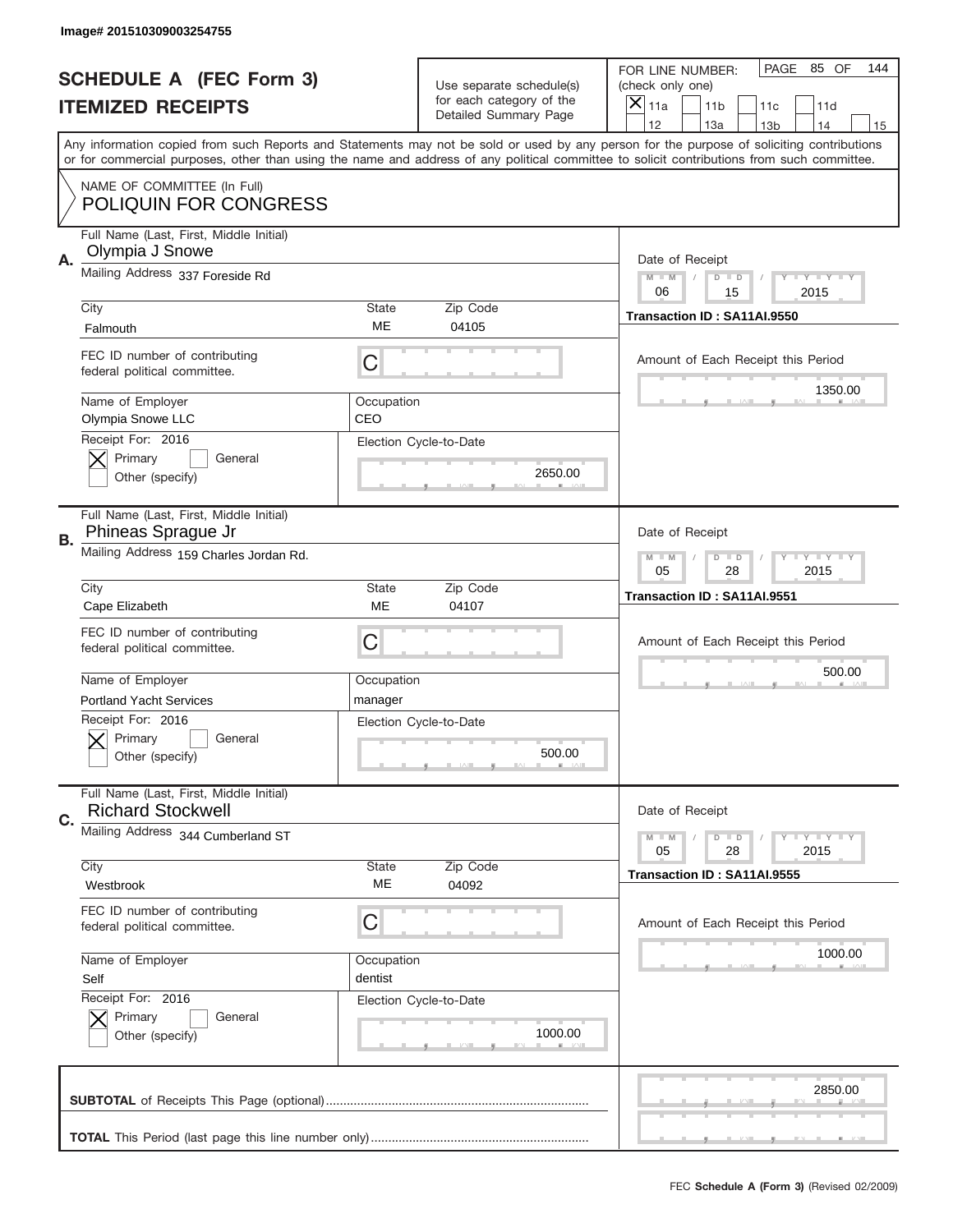|    | Image# 201510309003254756                                     |                                                       |                                                      |                                                                                                                                                                                                                                                                                                                                     |
|----|---------------------------------------------------------------|-------------------------------------------------------|------------------------------------------------------|-------------------------------------------------------------------------------------------------------------------------------------------------------------------------------------------------------------------------------------------------------------------------------------------------------------------------------------|
|    | <b>SCHEDULE A (FEC Form 3)</b>                                |                                                       | Use separate schedule(s)<br>for each category of the | PAGE 86 OF<br>144<br>FOR LINE NUMBER:<br>(check only one)                                                                                                                                                                                                                                                                           |
|    | <b>ITEMIZED RECEIPTS</b>                                      |                                                       | Detailed Summary Page                                | ×<br>11a<br>11 <sub>b</sub><br>11c<br>11d                                                                                                                                                                                                                                                                                           |
|    |                                                               |                                                       |                                                      | 12<br>13a<br>14<br>13 <sub>b</sub><br>15<br>Any information copied from such Reports and Statements may not be sold or used by any person for the purpose of soliciting contributions<br>or for commercial purposes, other than using the name and address of any political committee to solicit contributions from such committee. |
|    | NAME OF COMMITTEE (In Full)<br>POLIQUIN FOR CONGRESS          |                                                       |                                                      |                                                                                                                                                                                                                                                                                                                                     |
| А. | Full Name (Last, First, Middle Initial)<br>Paul Tracy         |                                                       |                                                      | Date of Receipt                                                                                                                                                                                                                                                                                                                     |
|    | Mailing Address PO Box 100                                    |                                                       |                                                      | $M - M$<br><b>LYLYLY</b><br>$D$ $D$<br>06<br>29<br>2015                                                                                                                                                                                                                                                                             |
|    | City<br>Gouldsboro                                            | State<br>ME                                           | Zip Code<br>04607                                    | Transaction ID: SA11AI.9558                                                                                                                                                                                                                                                                                                         |
|    | FEC ID number of contributing<br>federal political committee. | C                                                     |                                                      | Amount of Each Receipt this Period<br>500.00                                                                                                                                                                                                                                                                                        |
|    | Name of Employer<br>The Winter Harbor Agency                  | Occupation<br>Insurance                               |                                                      |                                                                                                                                                                                                                                                                                                                                     |
|    | Receipt For: 2016<br>Primary<br>General<br>Other (specify)    |                                                       | Election Cycle-to-Date<br>500.00                     |                                                                                                                                                                                                                                                                                                                                     |
| В. | Full Name (Last, First, Middle Initial)<br>Christopher M Tyll |                                                       |                                                      | Date of Receipt                                                                                                                                                                                                                                                                                                                     |
|    | Mailing Address 16 Turnberry Dr                               | $M$ M<br>$D$ $D$<br><b>LYLYLY</b><br>05<br>28<br>2015 |                                                      |                                                                                                                                                                                                                                                                                                                                     |
|    | City<br>Cumberland                                            | State<br><b>ME</b>                                    | Zip Code<br>04021                                    | Transaction ID: SA11AI.9562                                                                                                                                                                                                                                                                                                         |
|    | FEC ID number of contributing<br>federal political committee. | C                                                     |                                                      | Amount of Each Receipt this Period                                                                                                                                                                                                                                                                                                  |
|    | Name of Employer<br>Self                                      | Occupation<br><b>Restaurant Owner</b>                 |                                                      | 500.00                                                                                                                                                                                                                                                                                                                              |
|    | Receipt For: 2016<br>General<br>Primary<br>Other (specify)    |                                                       | Election Cycle-to-Date<br>500.00                     |                                                                                                                                                                                                                                                                                                                                     |
|    |                                                               |                                                       |                                                      |                                                                                                                                                                                                                                                                                                                                     |
| C. | Full Name (Last, First, Middle Initial)<br>Peter G Vigue      |                                                       |                                                      | Date of Receipt                                                                                                                                                                                                                                                                                                                     |
|    | Mailing Address P O Box 430                                   |                                                       |                                                      | <b>LYLYLY</b><br>$M - M$<br>$D$ $D$<br>06<br>2015<br>30                                                                                                                                                                                                                                                                             |
|    | City<br>Pittsfield                                            | State<br>МE                                           | Zip Code<br>04967                                    | Transaction ID: SA11AI.9565                                                                                                                                                                                                                                                                                                         |
|    | FEC ID number of contributing<br>federal political committee. | C                                                     |                                                      | Amount of Each Receipt this Period                                                                                                                                                                                                                                                                                                  |
|    | Name of Employer                                              | Occupation                                            |                                                      | 1000.00                                                                                                                                                                                                                                                                                                                             |
|    | The Cianbro Companies                                         | Chairman & CEO                                        |                                                      |                                                                                                                                                                                                                                                                                                                                     |
|    | Receipt For: 2016<br>Primary<br>General<br>Other (specify)    |                                                       | Election Cycle-to-Date<br>2000.00                    |                                                                                                                                                                                                                                                                                                                                     |
|    |                                                               |                                                       |                                                      | 2000.00                                                                                                                                                                                                                                                                                                                             |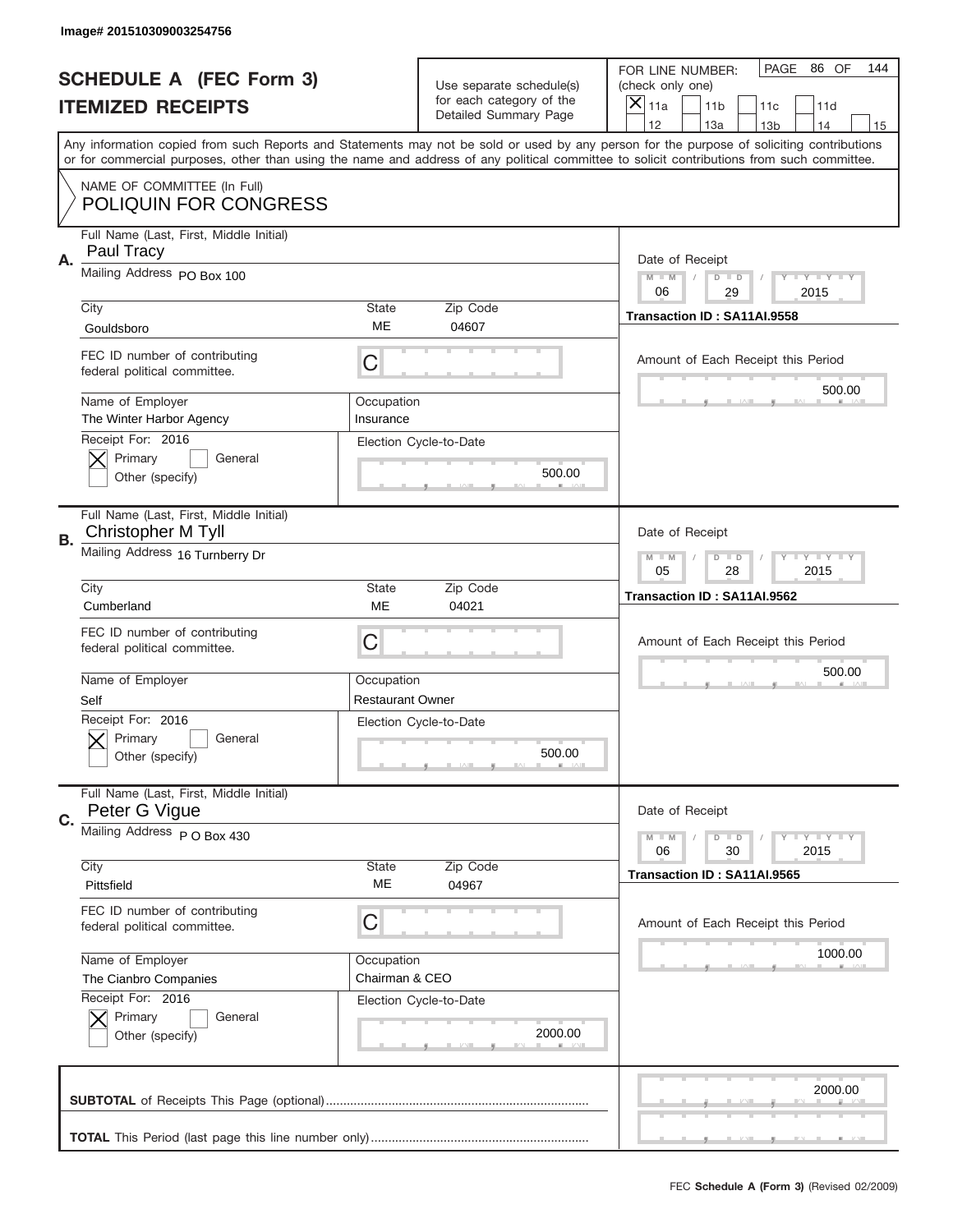|    | Image# 201510309003254757                                          |                                                       |                                                   |                                                                                                                                                                                       |
|----|--------------------------------------------------------------------|-------------------------------------------------------|---------------------------------------------------|---------------------------------------------------------------------------------------------------------------------------------------------------------------------------------------|
|    | <b>SCHEDULE A (FEC Form 3)</b>                                     |                                                       | Use separate schedule(s)                          | PAGE 87 OF<br>144<br>FOR LINE NUMBER:<br>(check only one)                                                                                                                             |
|    | <b>ITEMIZED RECEIPTS</b>                                           |                                                       | for each category of the<br>Detailed Summary Page | ×<br>11a<br>11 <sub>b</sub><br>11c<br>11d                                                                                                                                             |
|    |                                                                    |                                                       |                                                   | 12<br>13a<br>14<br>13 <sub>b</sub><br>15<br>Any information copied from such Reports and Statements may not be sold or used by any person for the purpose of soliciting contributions |
|    |                                                                    |                                                       |                                                   | or for commercial purposes, other than using the name and address of any political committee to solicit contributions from such committee.                                            |
|    | NAME OF COMMITTEE (In Full)<br><b>POLIQUIN FOR CONGRESS</b>        |                                                       |                                                   |                                                                                                                                                                                       |
| Α. | Full Name (Last, First, Middle Initial)<br><b>Nathaniel Walton</b> |                                                       |                                                   | Date of Receipt                                                                                                                                                                       |
|    | Mailing Address 22 Irving Street #5                                |                                                       |                                                   | $M - M$<br><b>LYLYLY</b><br>$D$ $D$<br>06<br>2015<br>15                                                                                                                               |
|    | City                                                               | State                                                 | Zip Code                                          | Transaction ID: SA11AI.9569                                                                                                                                                           |
|    | <b>Boston</b>                                                      | МA                                                    | 02114                                             |                                                                                                                                                                                       |
|    | FEC ID number of contributing<br>federal political committee.      | C                                                     |                                                   | Amount of Each Receipt this Period                                                                                                                                                    |
|    | Name of Employer<br>Sachem Strategies                              | Occupation<br>Principal                               |                                                   | 1350.00                                                                                                                                                                               |
|    | Receipt For: 2016<br>Primary<br>General<br>Other (specify)         |                                                       | Election Cycle-to-Date<br>1350.00                 |                                                                                                                                                                                       |
| В. | Full Name (Last, First, Middle Initial)<br>Karl Ward               | Date of Receipt                                       |                                                   |                                                                                                                                                                                       |
|    | Mailing Address 399 Bald Mountain Road                             | $M$ M<br>$D$ $D$<br><b>LYLYLY</b><br>06<br>30<br>2015 |                                                   |                                                                                                                                                                                       |
|    | City<br>Dedham                                                     | State<br>ME                                           | Zip Code<br>04429                                 | Transaction ID: SA11AI.9570                                                                                                                                                           |
|    |                                                                    |                                                       |                                                   |                                                                                                                                                                                       |
|    | FEC ID number of contributing<br>federal political committee.      | C                                                     |                                                   | Amount of Each Receipt this Period                                                                                                                                                    |
|    |                                                                    |                                                       |                                                   | 500.00                                                                                                                                                                                |
|    | Name of Employer                                                   | Occupation                                            |                                                   |                                                                                                                                                                                       |
|    | Nickerson & O'Day, Inc.                                            | CEO                                                   |                                                   |                                                                                                                                                                                       |
|    | Receipt For: 2016<br>General<br>Primary<br>Other (specify)         |                                                       | Election Cycle-to-Date<br>500.00                  |                                                                                                                                                                                       |
| C. | Full Name (Last, First, Middle Initial)<br>John H Watson           |                                                       |                                                   | Date of Receipt                                                                                                                                                                       |
|    | Mailing Address PO Box 1207                                        |                                                       |                                                   | <b>LY LY LY</b><br>$M - M$<br>$D$ $D$<br>2015<br>04<br>15                                                                                                                             |
|    | City<br>Dothan                                                     | <b>State</b><br>AL                                    | Zip Code<br>36302                                 | Transaction ID: SA11AI.9589                                                                                                                                                           |
|    | FEC ID number of contributing<br>federal political committee.      | C                                                     |                                                   | Amount of Each Receipt this Period                                                                                                                                                    |
|    | Name of Employer                                                   | Occupation                                            |                                                   | 2500.00                                                                                                                                                                               |
|    | None                                                               | Retired                                               |                                                   |                                                                                                                                                                                       |
|    | Receipt For: 2016<br>Primary<br>General<br>Other (specify)         |                                                       | Election Cycle-to-Date<br>2500.00                 |                                                                                                                                                                                       |
|    |                                                                    |                                                       |                                                   | 4350.00                                                                                                                                                                               |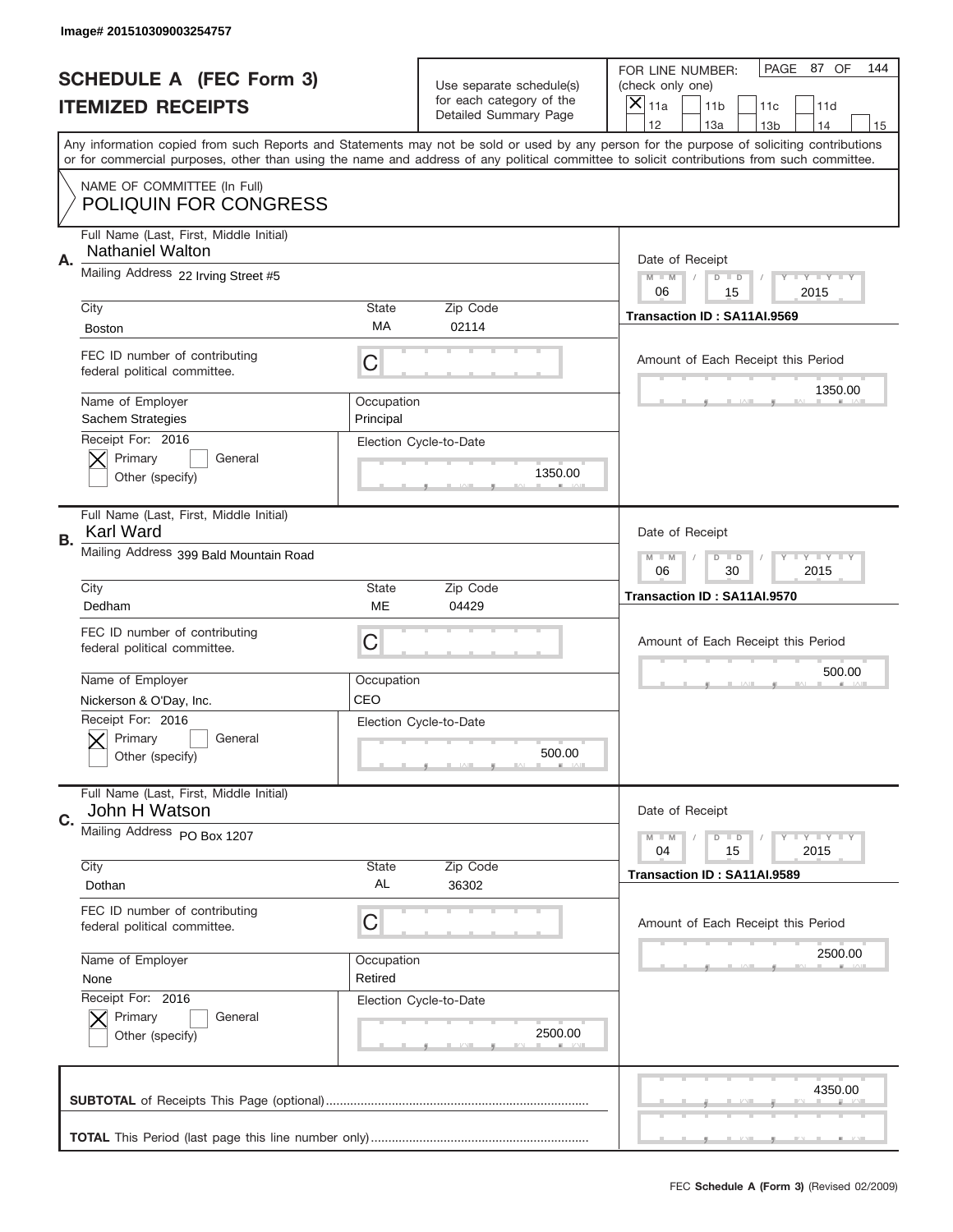|           | Image# 201510309003254758                                        |                                                         |                                                   |                                                                                                                                                                                                                                                                                                                                     |
|-----------|------------------------------------------------------------------|---------------------------------------------------------|---------------------------------------------------|-------------------------------------------------------------------------------------------------------------------------------------------------------------------------------------------------------------------------------------------------------------------------------------------------------------------------------------|
|           | <b>SCHEDULE A (FEC Form 3)</b>                                   |                                                         | Use separate schedule(s)                          | PAGE 88 OF<br>144<br>FOR LINE NUMBER:<br>(check only one)                                                                                                                                                                                                                                                                           |
|           | <b>ITEMIZED RECEIPTS</b>                                         |                                                         | for each category of the<br>Detailed Summary Page | ×<br>11a<br>11 <sub>b</sub><br>11c<br>11d                                                                                                                                                                                                                                                                                           |
|           |                                                                  |                                                         |                                                   | 12<br>13a<br>14<br>13 <sub>b</sub><br>15<br>Any information copied from such Reports and Statements may not be sold or used by any person for the purpose of soliciting contributions<br>or for commercial purposes, other than using the name and address of any political committee to solicit contributions from such committee. |
|           | NAME OF COMMITTEE (In Full)<br><b>POLIQUIN FOR CONGRESS</b>      |                                                         |                                                   |                                                                                                                                                                                                                                                                                                                                     |
| Α.        | Full Name (Last, First, Middle Initial)<br><b>Brian Williams</b> |                                                         |                                                   | Date of Receipt                                                                                                                                                                                                                                                                                                                     |
|           | Mailing Address 213 Webster Ave                                  |                                                         |                                                   | $M - M$<br><b>LYLYLY</b><br>$D$ $D$<br>06<br>29<br>2015                                                                                                                                                                                                                                                                             |
|           | City<br>Bangor                                                   | State<br>ME                                             | Zip Code<br>04401                                 | Transaction ID: SA11AI.9575                                                                                                                                                                                                                                                                                                         |
|           | FEC ID number of contributing<br>federal political committee.    | C                                                       |                                                   | Amount of Each Receipt this Period<br>1200.00                                                                                                                                                                                                                                                                                       |
|           | Name of Employer<br>Dun & Bradstreet<br>Receipt For: 2016        | Occupation<br>Consultant                                |                                                   |                                                                                                                                                                                                                                                                                                                                     |
|           | Primary<br>General<br>Other (specify)                            |                                                         | Election Cycle-to-Date<br>1700.00                 |                                                                                                                                                                                                                                                                                                                                     |
| <b>B.</b> | Full Name (Last, First, Middle Initial)<br>Peter M. Winter       |                                                         |                                                   | Date of Receipt                                                                                                                                                                                                                                                                                                                     |
|           | Mailing Address PO Box 407                                       | $M - M$<br>$D$ $D$<br><b>LYLYLY</b><br>06<br>30<br>2015 |                                                   |                                                                                                                                                                                                                                                                                                                                     |
|           | City<br>Georgetown                                               | State<br>ME                                             | Zip Code<br>04548                                 | Transaction ID: SA11AI.9576                                                                                                                                                                                                                                                                                                         |
|           | FEC ID number of contributing<br>federal political committee.    | C                                                       |                                                   | Amount of Each Receipt this Period                                                                                                                                                                                                                                                                                                  |
|           |                                                                  |                                                         |                                                   |                                                                                                                                                                                                                                                                                                                                     |
|           | Name of Employer<br><b>RETIRED</b>                               | Occupation<br><b>RETIRED</b>                            |                                                   | 100.00                                                                                                                                                                                                                                                                                                                              |
|           | Receipt For: 2016<br>General<br>Primary<br>Other (specify)       |                                                         | Election Cycle-to-Date<br>350.00                  |                                                                                                                                                                                                                                                                                                                                     |
| C.        | Full Name (Last, First, Middle Initial)<br><b>Robert Wood</b>    |                                                         |                                                   | Date of Receipt                                                                                                                                                                                                                                                                                                                     |
|           | Mailing Address 813 Vicar Lane                                   |                                                         |                                                   | <b>LY LY LY</b><br>$M - M$<br>$D$ $D$<br>06<br>2015<br>30                                                                                                                                                                                                                                                                           |
|           | City<br>ALEXANDRIA                                               | State<br>VA                                             | Zip Code<br>22302                                 | Transaction ID: SA11AI.9578                                                                                                                                                                                                                                                                                                         |
|           | FEC ID number of contributing<br>federal political committee.    | С                                                       |                                                   | Amount of Each Receipt this Period                                                                                                                                                                                                                                                                                                  |
|           | Name of Employer<br><b>BGR Group</b>                             | Occupation<br>Consultant                                |                                                   | 500.00                                                                                                                                                                                                                                                                                                                              |
|           | Receipt For: 2016<br>Primary<br>General<br>Other (specify)       |                                                         | Election Cycle-to-Date<br>500.00                  |                                                                                                                                                                                                                                                                                                                                     |
|           |                                                                  |                                                         |                                                   | 1800.00                                                                                                                                                                                                                                                                                                                             |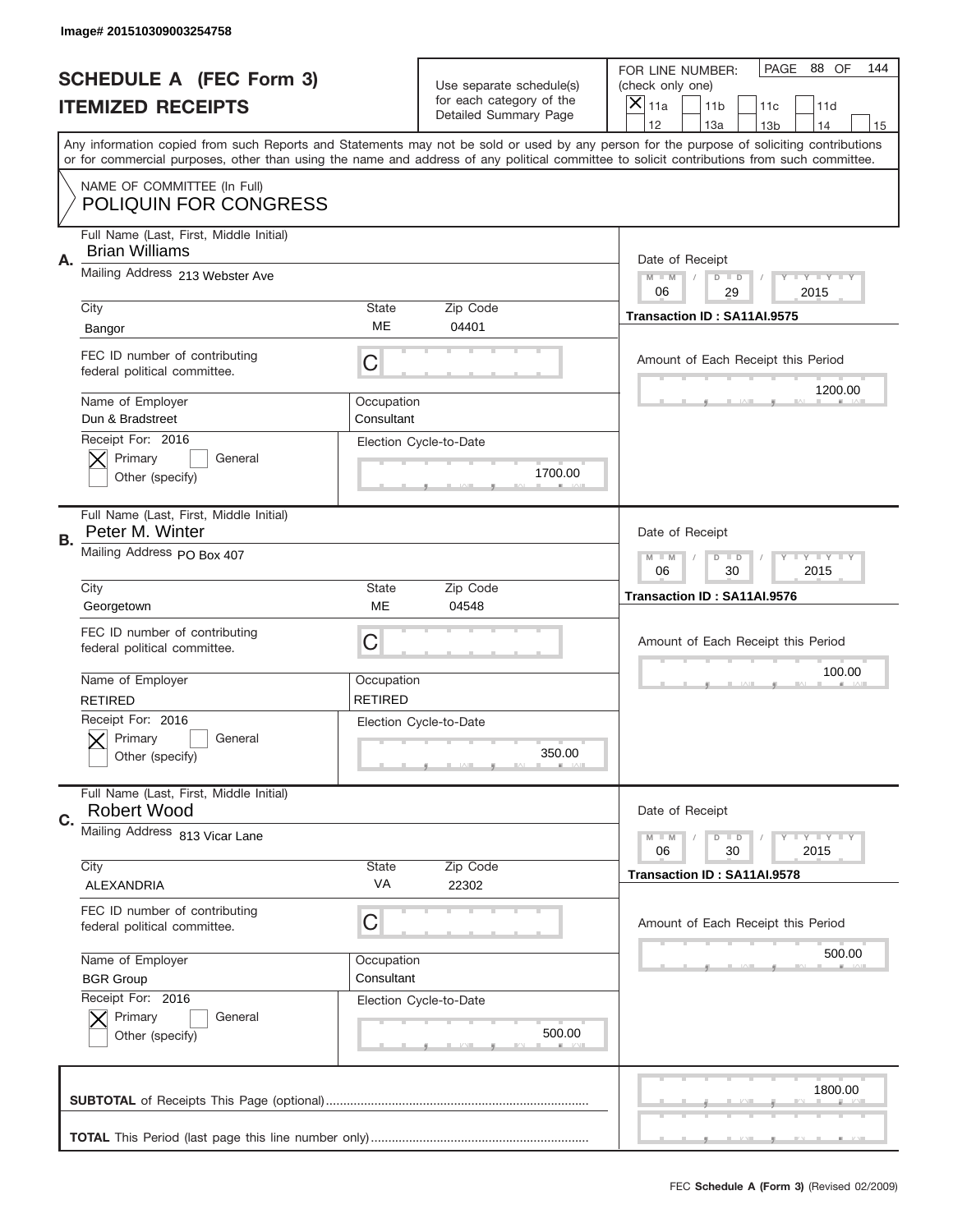|    | Image# 201510309003254759                                                                                                                                                                                                                                                               |                              |                                                      |                                      |                                    |                        |                     |     |
|----|-----------------------------------------------------------------------------------------------------------------------------------------------------------------------------------------------------------------------------------------------------------------------------------------|------------------------------|------------------------------------------------------|--------------------------------------|------------------------------------|------------------------|---------------------|-----|
|    | <b>SCHEDULE A (FEC Form 3)</b>                                                                                                                                                                                                                                                          |                              | Use separate schedule(s)<br>for each category of the | (check only one)                     | FOR LINE NUMBER:                   | PAGE                   | 89 OF               | 144 |
|    | <b>ITEMIZED RECEIPTS</b>                                                                                                                                                                                                                                                                |                              | Detailed Summary Page                                | $\overline{\mathsf{x}}$<br>11a<br>12 | 11 <sub>b</sub><br>13a             | 11c<br>13 <sub>b</sub> | 11d<br>14           | 15  |
|    | Any information copied from such Reports and Statements may not be sold or used by any person for the purpose of soliciting contributions<br>or for commercial purposes, other than using the name and address of any political committee to solicit contributions from such committee. |                              |                                                      |                                      |                                    |                        |                     |     |
|    | NAME OF COMMITTEE (In Full)<br><b>POLIQUIN FOR CONGRESS</b>                                                                                                                                                                                                                             |                              |                                                      |                                      |                                    |                        |                     |     |
| Α. | Full Name (Last, First, Middle Initial)<br>Freeman Zausner                                                                                                                                                                                                                              |                              |                                                      |                                      | Date of Receipt                    |                        |                     |     |
|    | Mailing Address P.O. Box 728                                                                                                                                                                                                                                                            |                              |                                                      | $M$ M<br>06                          | $D$ $D$<br>30                      |                        | Y TY TY TY<br>2015  |     |
|    | City<br><b>WALDOBORO</b>                                                                                                                                                                                                                                                                | State<br>ME                  | Zip Code<br>04572                                    |                                      | Transaction ID: SA11AI.9586        |                        |                     |     |
|    | FEC ID number of contributing<br>federal political committee.                                                                                                                                                                                                                           | C                            |                                                      |                                      | Amount of Each Receipt this Period |                        | 250.00              |     |
|    | Name of Employer<br>N/A                                                                                                                                                                                                                                                                 | Occupation<br><b>RETIRED</b> |                                                      |                                      |                                    |                        |                     |     |
|    | Receipt For: 2016<br>Primary<br>General<br>Other (specify)                                                                                                                                                                                                                              |                              | Election Cycle-to-Date<br>250.00                     |                                      |                                    |                        |                     |     |
| В. | Full Name (Last, First, Middle Initial)<br>Zachary M Zweig                                                                                                                                                                                                                              |                              | Date of Receipt                                      |                                      |                                    |                        |                     |     |
|    | Mailing Address 69 Washington PI                                                                                                                                                                                                                                                        | $M - M$<br>06                | $D$ $D$<br>30                                        |                                      | $T$ $Y$ $T$ $Y$ $T$ $Y$<br>2015    |                        |                     |     |
|    | City<br>New York                                                                                                                                                                                                                                                                        | State<br><b>NY</b>           | Zip Code<br>10011                                    |                                      | Transaction ID: SA11AI.9587        |                        |                     |     |
|    | FEC ID number of contributing<br>federal political committee.                                                                                                                                                                                                                           | C                            |                                                      |                                      | Amount of Each Receipt this Period |                        |                     |     |
|    | Name of Employer<br>Self                                                                                                                                                                                                                                                                | Occupation                   | Musician/Grad Student                                |                                      |                                    |                        | 2000.00             |     |
|    | Receipt For: 2016<br>Primary<br>General<br>Other (specify)                                                                                                                                                                                                                              |                              | Election Cycle-to-Date<br>4700.00                    |                                      |                                    |                        |                     |     |
| C. | Full Name (Last, First, Middle Initial)                                                                                                                                                                                                                                                 |                              |                                                      |                                      | Date of Receipt                    |                        |                     |     |
|    | <b>Mailing Address</b>                                                                                                                                                                                                                                                                  |                              |                                                      | $M - M$                              | $D$ $D$                            |                        | $Y - Y - Y - Y - Y$ |     |
|    | City                                                                                                                                                                                                                                                                                    | State                        | Zip Code                                             |                                      |                                    |                        |                     |     |
|    | FEC ID number of contributing<br>federal political committee.                                                                                                                                                                                                                           | C                            |                                                      |                                      | Amount of Each Receipt this Period |                        |                     |     |
|    | Name of Employer                                                                                                                                                                                                                                                                        | Occupation                   |                                                      |                                      |                                    |                        |                     |     |
|    | Receipt For:<br>Primary<br>General<br>Other (specify)                                                                                                                                                                                                                                   |                              | Election Cycle-to-Date                               |                                      |                                    |                        |                     |     |
|    |                                                                                                                                                                                                                                                                                         |                              |                                                      |                                      |                                    |                        | 2250.00             |     |
|    |                                                                                                                                                                                                                                                                                         |                              |                                                      |                                      |                                    |                        | 213920.00           |     |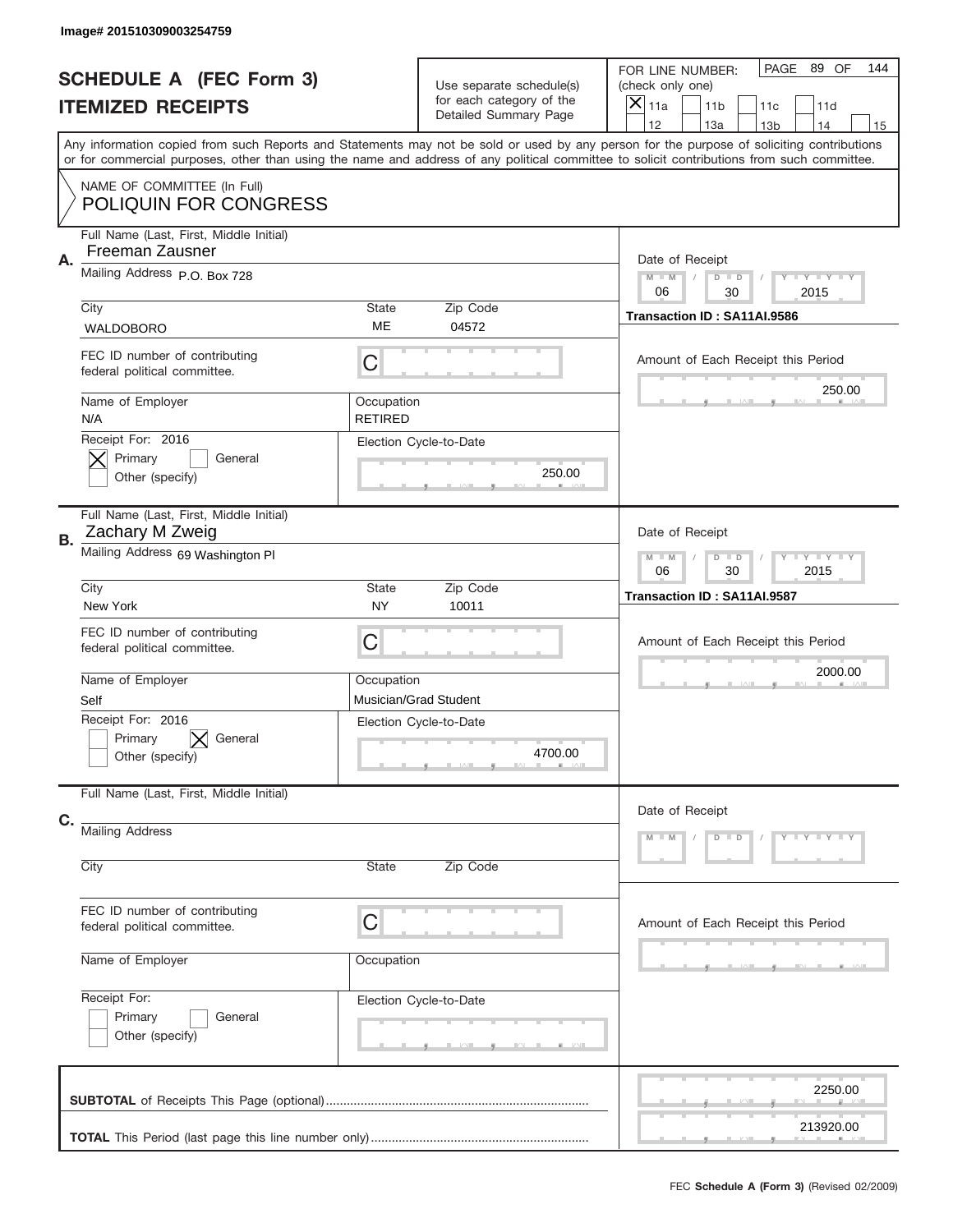|                                | Image# 201510309003254760                                                                                      |                                                           |                        |                                                                                                                                                                                                                                                                                         |
|--------------------------------|----------------------------------------------------------------------------------------------------------------|-----------------------------------------------------------|------------------------|-----------------------------------------------------------------------------------------------------------------------------------------------------------------------------------------------------------------------------------------------------------------------------------------|
| <b>SCHEDULE A (FEC Form 3)</b> |                                                                                                                |                                                           |                        | 90 OF<br>PAGE<br>144<br>FOR LINE NUMBER:                                                                                                                                                                                                                                                |
|                                | <b>ITEMIZED RECEIPTS</b>                                                                                       | Use separate schedule(s)<br>for each category of the      |                        | (check only one)<br>$ \mathsf{X} _{\mathsf{11c}}$<br>11 <sub>b</sub><br>11a<br>11d                                                                                                                                                                                                      |
|                                |                                                                                                                |                                                           | Detailed Summary Page  | 12<br>13a<br>13 <sub>b</sub><br>14<br>15                                                                                                                                                                                                                                                |
|                                |                                                                                                                |                                                           |                        | Any information copied from such Reports and Statements may not be sold or used by any person for the purpose of soliciting contributions<br>or for commercial purposes, other than using the name and address of any political committee to solicit contributions from such committee. |
|                                | NAME OF COMMITTEE (In Full)                                                                                    |                                                           |                        |                                                                                                                                                                                                                                                                                         |
|                                | <b>POLIQUIN FOR CONGRESS</b>                                                                                   |                                                           |                        |                                                                                                                                                                                                                                                                                         |
| Α.                             | Full Name (Last, First, Middle Initial)<br>AARON'S, INC. POLITICAL ACTION COMMITTEE                            |                                                           |                        | Date of Receipt                                                                                                                                                                                                                                                                         |
|                                | Mailing Address 309 EAST PACES FERRY ROAD, N.E.                                                                | $M - M$<br>Y FY FY FY<br>$D$ $D$<br>05                    |                        |                                                                                                                                                                                                                                                                                         |
|                                | City                                                                                                           | <b>State</b>                                              | Zip Code               | 28<br>2015<br>Transaction ID: SA11C.9597                                                                                                                                                                                                                                                |
|                                | <b>ATLANTA</b>                                                                                                 | GA                                                        | 30305                  |                                                                                                                                                                                                                                                                                         |
|                                | FEC ID number of contributing<br>federal political committee.                                                  | С                                                         | C00459933              | Amount of Each Receipt this Period                                                                                                                                                                                                                                                      |
|                                | Name of Employer                                                                                               | Occupation                                                |                        | 1000.00                                                                                                                                                                                                                                                                                 |
|                                | Receipt For: 2016                                                                                              |                                                           | Election Cycle-to-Date |                                                                                                                                                                                                                                                                                         |
|                                | Primary<br>General<br>Other (specify)                                                                          |                                                           | 1000.00                |                                                                                                                                                                                                                                                                                         |
|                                |                                                                                                                |                                                           |                        |                                                                                                                                                                                                                                                                                         |
|                                | Full Name (Last, First, Middle Initial)<br>AIRCRAFT OWNERS AND PILOTS ASSOCIATION (POLITICAL ACTION COMMITTEE) |                                                           |                        | Date of Receipt                                                                                                                                                                                                                                                                         |
| В.                             | Mailing Address 421 AVIATION WAY                                                                               | $D$ $D$<br><b>LY LY LY</b><br>$M - M$<br>04<br>30<br>2015 |                        |                                                                                                                                                                                                                                                                                         |
|                                | City<br><b>State</b><br>Zip Code                                                                               |                                                           |                        | Transaction ID: SA11C.9600                                                                                                                                                                                                                                                              |
|                                | <b>FREDERICK</b>                                                                                               | MD                                                        | 21701                  |                                                                                                                                                                                                                                                                                         |
|                                | FEC ID number of contributing<br>federal political committee.                                                  | C                                                         | C70004585              | Amount of Each Receipt this Period                                                                                                                                                                                                                                                      |
|                                | Name of Employer                                                                                               | Occupation                                                |                        | 1000.00                                                                                                                                                                                                                                                                                 |
|                                |                                                                                                                |                                                           |                        |                                                                                                                                                                                                                                                                                         |
|                                | Receipt For: 2016<br>General<br>Primary                                                                        |                                                           | Election Cycle-to-Date |                                                                                                                                                                                                                                                                                         |
|                                | Other (specify)                                                                                                |                                                           | 1000.00                |                                                                                                                                                                                                                                                                                         |
| C.                             | Full Name (Last, First, Middle Initial)<br>AMERICAN BANKERS ASSOCIATION PAC (BANKPAC)                          |                                                           |                        | Date of Receipt                                                                                                                                                                                                                                                                         |
|                                | Mailing Address 1120 CONNECTICUT AVENUE NW                                                                     |                                                           |                        | <b>LYLYLY</b><br>$M - M$<br>$D$ $D$                                                                                                                                                                                                                                                     |
|                                | SUITE 600<br>City                                                                                              | <b>State</b>                                              | Zip Code               | 06<br>2015<br>27                                                                                                                                                                                                                                                                        |
|                                | <b>WASHINGTON</b>                                                                                              | DC                                                        | 20036                  | Transaction ID: SA11C.9602                                                                                                                                                                                                                                                              |
|                                | FEC ID number of contributing<br>federal political committee.                                                  | C                                                         | C00004275              | Amount of Each Receipt this Period                                                                                                                                                                                                                                                      |
|                                | Name of Employer                                                                                               | Occupation                                                |                        | 2000.00                                                                                                                                                                                                                                                                                 |
|                                |                                                                                                                |                                                           |                        |                                                                                                                                                                                                                                                                                         |
|                                | Receipt For: 2016                                                                                              |                                                           | Election Cycle-to-Date |                                                                                                                                                                                                                                                                                         |
|                                | Primary<br>General                                                                                             |                                                           | 7500.00                |                                                                                                                                                                                                                                                                                         |
|                                | Other (specify)                                                                                                |                                                           |                        |                                                                                                                                                                                                                                                                                         |
|                                |                                                                                                                |                                                           |                        | 4000.00                                                                                                                                                                                                                                                                                 |
|                                |                                                                                                                |                                                           |                        |                                                                                                                                                                                                                                                                                         |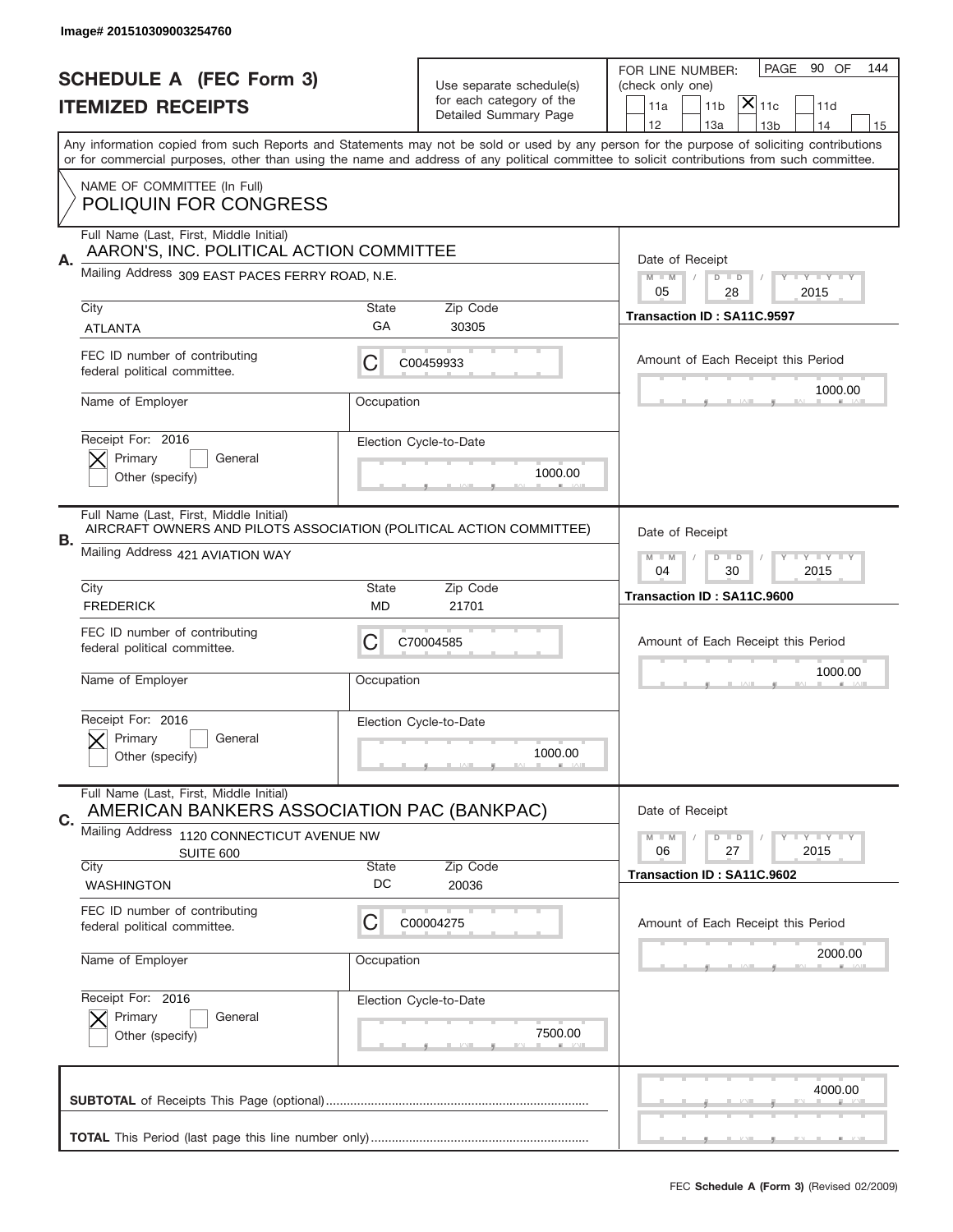|                                | Image# 201510309003254761                                                                                           |                                                           |                                                   |                                                                                                                                                                                                                                                                                                                                     |  |  |
|--------------------------------|---------------------------------------------------------------------------------------------------------------------|-----------------------------------------------------------|---------------------------------------------------|-------------------------------------------------------------------------------------------------------------------------------------------------------------------------------------------------------------------------------------------------------------------------------------------------------------------------------------|--|--|
| <b>SCHEDULE A (FEC Form 3)</b> |                                                                                                                     | Use separate schedule(s)                                  |                                                   | PAGE<br>91 OF<br>144<br>FOR LINE NUMBER:<br>(check only one)                                                                                                                                                                                                                                                                        |  |  |
|                                | <b>ITEMIZED RECEIPTS</b>                                                                                            |                                                           | for each category of the<br>Detailed Summary Page | $ \mathsf{X} _{\mathsf{11c}}$<br>11 <sub>b</sub><br>11d<br>11a                                                                                                                                                                                                                                                                      |  |  |
|                                |                                                                                                                     |                                                           |                                                   | 12<br>13a<br>14<br>13 <sub>b</sub><br>15<br>Any information copied from such Reports and Statements may not be sold or used by any person for the purpose of soliciting contributions<br>or for commercial purposes, other than using the name and address of any political committee to solicit contributions from such committee. |  |  |
|                                | NAME OF COMMITTEE (In Full)<br><b>POLIQUIN FOR CONGRESS</b>                                                         |                                                           |                                                   |                                                                                                                                                                                                                                                                                                                                     |  |  |
|                                | Full Name (Last, First, Middle Initial)<br>AMERICAN COMPOSITES MANUFACTURERS ASSOCIATION POLITICAL ACTION COMMITTEE |                                                           |                                                   |                                                                                                                                                                                                                                                                                                                                     |  |  |
| А.                             | Mailing Address 3033 WILSON BLVD, SUITE 420                                                                         |                                                           |                                                   | Date of Receipt<br>$M$ $M$<br>$D$ $D$<br><b>THEY THEY</b><br>06<br>2015<br>29                                                                                                                                                                                                                                                       |  |  |
|                                | City                                                                                                                | <b>State</b><br>VA                                        | Zip Code                                          | Transaction ID: SA11C.9603                                                                                                                                                                                                                                                                                                          |  |  |
|                                | ARLINGTON                                                                                                           |                                                           | 22201                                             |                                                                                                                                                                                                                                                                                                                                     |  |  |
|                                | FEC ID number of contributing<br>federal political committee.                                                       | С                                                         | C00388157                                         | Amount of Each Receipt this Period<br>1000.00                                                                                                                                                                                                                                                                                       |  |  |
|                                | Name of Employer                                                                                                    | Occupation                                                |                                                   |                                                                                                                                                                                                                                                                                                                                     |  |  |
|                                | Receipt For: 2016<br>Primary<br>General                                                                             |                                                           | Election Cycle-to-Date<br>1000.00                 |                                                                                                                                                                                                                                                                                                                                     |  |  |
|                                | Other (specify)                                                                                                     |                                                           |                                                   |                                                                                                                                                                                                                                                                                                                                     |  |  |
| В.                             | Full Name (Last, First, Middle Initial)<br>AMERICAN CRYSTAL SUGAR COMPANY POLITICAL ACTION COMMITTEE                |                                                           |                                                   | Date of Receipt                                                                                                                                                                                                                                                                                                                     |  |  |
|                                | Mailing Address 101 NORTH 3RD STREET                                                                                | $D$ $D$<br><b>LY LY LY</b><br>$M - M$<br>05<br>28<br>2015 |                                                   |                                                                                                                                                                                                                                                                                                                                     |  |  |
|                                | City<br><b>MOORHEAD</b>                                                                                             | <b>State</b><br>MN                                        | Zip Code<br>56560                                 | Transaction ID: SA11C.9605                                                                                                                                                                                                                                                                                                          |  |  |
|                                | FEC ID number of contributing<br>federal political committee.                                                       | C                                                         | C00110338                                         | Amount of Each Receipt this Period                                                                                                                                                                                                                                                                                                  |  |  |
|                                | Name of Employer                                                                                                    | Occupation                                                |                                                   | 2500.00                                                                                                                                                                                                                                                                                                                             |  |  |
|                                | Receipt For: 2016<br>General<br>Primary                                                                             |                                                           | Election Cycle-to-Date                            |                                                                                                                                                                                                                                                                                                                                     |  |  |
|                                | Other (specify)                                                                                                     |                                                           | 2500.00                                           |                                                                                                                                                                                                                                                                                                                                     |  |  |
| C.                             | Full Name (Last, First, Middle Initial)<br>AMERICAN CRYSTAL SUGAR COMPANY POLITICAL ACTION COMMITTEE                |                                                           |                                                   | Date of Receipt                                                                                                                                                                                                                                                                                                                     |  |  |
|                                | Mailing Address 101 NORTH 3RD STREET                                                                                |                                                           |                                                   | $D$ $D$<br><b>LYLYLY</b><br>$M - M$<br>06<br>2015<br>11                                                                                                                                                                                                                                                                             |  |  |
|                                | City<br><b>MOORHEAD</b>                                                                                             | <b>State</b><br>ΜN                                        | Zip Code<br>56560                                 | Transaction ID: SA11C.9607                                                                                                                                                                                                                                                                                                          |  |  |
|                                | FEC ID number of contributing<br>federal political committee.                                                       | C                                                         | C00110338                                         | Amount of Each Receipt this Period                                                                                                                                                                                                                                                                                                  |  |  |
|                                | Name of Employer                                                                                                    | Occupation                                                |                                                   | 2500.00                                                                                                                                                                                                                                                                                                                             |  |  |
|                                | Receipt For: 2016                                                                                                   |                                                           | Election Cycle-to-Date                            |                                                                                                                                                                                                                                                                                                                                     |  |  |
|                                | Primary<br>General<br>Other (specify)                                                                               |                                                           | 5000.00                                           |                                                                                                                                                                                                                                                                                                                                     |  |  |
|                                |                                                                                                                     |                                                           |                                                   | 6000.00                                                                                                                                                                                                                                                                                                                             |  |  |
|                                |                                                                                                                     |                                                           |                                                   |                                                                                                                                                                                                                                                                                                                                     |  |  |
|                                |                                                                                                                     |                                                           |                                                   |                                                                                                                                                                                                                                                                                                                                     |  |  |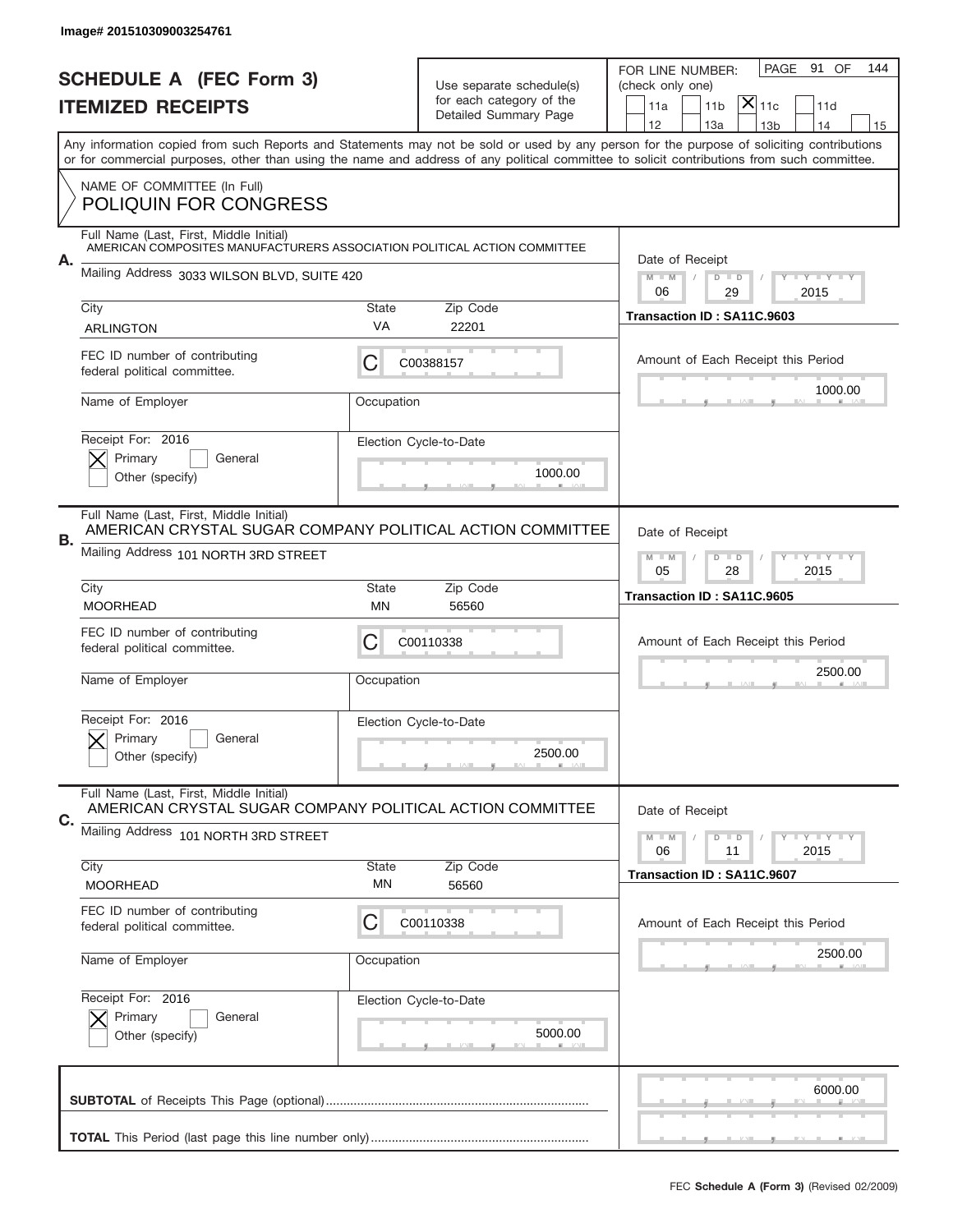|    | Image# 201510309003254762                                                                                                                 |                                                   |                                                      |                                                                                                                                                                                                                                                                                         |
|----|-------------------------------------------------------------------------------------------------------------------------------------------|---------------------------------------------------|------------------------------------------------------|-----------------------------------------------------------------------------------------------------------------------------------------------------------------------------------------------------------------------------------------------------------------------------------------|
|    | <b>SCHEDULE A (FEC Form 3)</b><br><b>ITEMIZED RECEIPTS</b>                                                                                |                                                   | Use separate schedule(s)<br>for each category of the | PAGE 92 OF<br>144<br>FOR LINE NUMBER:<br>(check only one)<br>$ \mathsf{X} _{\mathsf{11c}}$<br>11a<br>11 <sub>b</sub><br>11d                                                                                                                                                             |
|    |                                                                                                                                           |                                                   | Detailed Summary Page                                | 12<br>13a<br>13 <sub>b</sub><br>14<br>15                                                                                                                                                                                                                                                |
|    |                                                                                                                                           |                                                   |                                                      | Any information copied from such Reports and Statements may not be sold or used by any person for the purpose of soliciting contributions<br>or for commercial purposes, other than using the name and address of any political committee to solicit contributions from such committee. |
|    | NAME OF COMMITTEE (In Full)<br><b>POLIQUIN FOR CONGRESS</b>                                                                               |                                                   |                                                      |                                                                                                                                                                                                                                                                                         |
|    | Full Name (Last, First, Middle Initial)<br>AMERICAN CRYSTAL SUGAR COMPANY POLITICAL ACTION COMMITTEE                                      |                                                   |                                                      |                                                                                                                                                                                                                                                                                         |
| А. | Mailing Address 101 NORTH 3RD STREET                                                                                                      |                                                   |                                                      | Date of Receipt<br>$M - M$<br>$D$ $D$<br>Y FY FY FY<br>06<br>11<br>2015                                                                                                                                                                                                                 |
|    | City<br><b>MOORHEAD</b>                                                                                                                   | State<br>ΜN                                       | Zip Code<br>56560                                    | Transaction ID: SA11C.9608                                                                                                                                                                                                                                                              |
|    | FEC ID number of contributing<br>federal political committee.                                                                             | С                                                 | C00110338                                            | Amount of Each Receipt this Period                                                                                                                                                                                                                                                      |
|    | Name of Employer                                                                                                                          | Occupation                                        |                                                      | 2500.00                                                                                                                                                                                                                                                                                 |
|    | Receipt For: 2016<br>Primary<br>General<br>Other (specify)                                                                                |                                                   | Election Cycle-to-Date<br>7500.00                    |                                                                                                                                                                                                                                                                                         |
| В. | Full Name (Last, First, Middle Initial)<br>AMERICAN DENTAL ASSOCIATION POLITICAL ACTION COMMITTEE<br>Mailing Address 1111 14TH STREET, NW | Date of Receipt<br>$M$ M<br>$D$ $D$<br>Y TY TY TY |                                                      |                                                                                                                                                                                                                                                                                         |
|    | <b>SUITE 1100</b>                                                                                                                         | 06<br>2015<br>08                                  |                                                      |                                                                                                                                                                                                                                                                                         |
|    | City<br><b>WASHINGTON</b>                                                                                                                 | State<br>DC                                       | Zip Code<br>20005                                    | Transaction ID: SA11C.9609                                                                                                                                                                                                                                                              |
|    | FEC ID number of contributing<br>federal political committee.                                                                             | C                                                 | C00000729                                            | Amount of Each Receipt this Period                                                                                                                                                                                                                                                      |
|    | Name of Employer                                                                                                                          | Occupation                                        |                                                      | 1000.00                                                                                                                                                                                                                                                                                 |
|    | Receipt For: 2016<br>General<br>Primary<br>Other (specify)                                                                                |                                                   | Election Cycle-to-Date<br>1000.00                    |                                                                                                                                                                                                                                                                                         |
| C. | Full Name (Last, First, Middle Initial)<br>AMERICAN INSTITUTE OF CERTIFIED PUBLIC ACCOUNTANTS POLITICAL ACTION COMMITTEE                  |                                                   |                                                      | Date of Receipt                                                                                                                                                                                                                                                                         |
|    | Mailing Address PALLADIAN 1<br>220 LEIGH FARM RD<br>City                                                                                  | <b>State</b>                                      | Zip Code                                             | $D$ $D$<br><b>LYLYLY</b><br>$M - M$<br>23<br>2015<br>04<br>Transaction ID: SA11C.9171                                                                                                                                                                                                   |
|    | <b>DURHAM</b>                                                                                                                             | <b>NC</b>                                         | 27707                                                |                                                                                                                                                                                                                                                                                         |
|    | FEC ID number of contributing<br>federal political committee.                                                                             | С                                                 | C00077321                                            | Amount of Each Receipt this Period                                                                                                                                                                                                                                                      |
|    | Name of Employer                                                                                                                          | Occupation                                        |                                                      | 456.76<br>In-kind - Fundraiser food                                                                                                                                                                                                                                                     |
|    | Receipt For: 2016<br>Primary<br>General<br>Other (specify)                                                                                |                                                   | Election Cycle-to-Date<br>2956.76                    |                                                                                                                                                                                                                                                                                         |
|    |                                                                                                                                           |                                                   |                                                      | 3956.76                                                                                                                                                                                                                                                                                 |
|    |                                                                                                                                           |                                                   |                                                      |                                                                                                                                                                                                                                                                                         |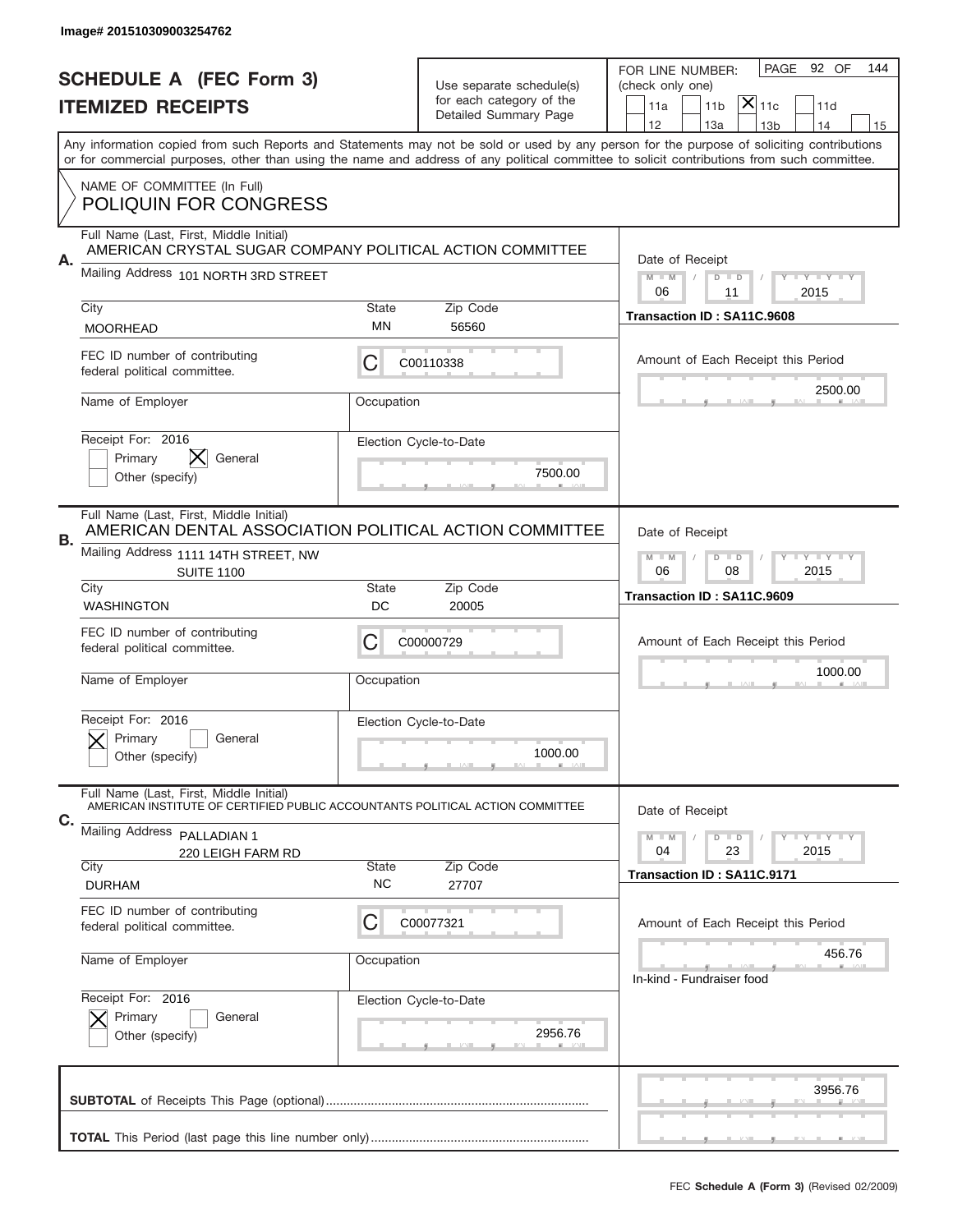|                                | Image# 201510309003254763                                                                                                              |                                                           |                                                   |                                                                                                                                                                                                                                                                                                                                     |  |  |
|--------------------------------|----------------------------------------------------------------------------------------------------------------------------------------|-----------------------------------------------------------|---------------------------------------------------|-------------------------------------------------------------------------------------------------------------------------------------------------------------------------------------------------------------------------------------------------------------------------------------------------------------------------------------|--|--|
| <b>SCHEDULE A (FEC Form 3)</b> |                                                                                                                                        | Use separate schedule(s)                                  |                                                   | PAGE<br>93 OF<br>144<br>FOR LINE NUMBER:<br>(check only one)                                                                                                                                                                                                                                                                        |  |  |
|                                | <b>ITEMIZED RECEIPTS</b>                                                                                                               |                                                           | for each category of the<br>Detailed Summary Page | $ \mathsf{X} _{\mathsf{11c}}$<br>11 <sub>b</sub><br>11a<br>11d                                                                                                                                                                                                                                                                      |  |  |
|                                |                                                                                                                                        |                                                           |                                                   | 12<br>13a<br>14<br>13 <sub>b</sub><br>15<br>Any information copied from such Reports and Statements may not be sold or used by any person for the purpose of soliciting contributions<br>or for commercial purposes, other than using the name and address of any political committee to solicit contributions from such committee. |  |  |
|                                | NAME OF COMMITTEE (In Full)<br><b>POLIQUIN FOR CONGRESS</b>                                                                            |                                                           |                                                   |                                                                                                                                                                                                                                                                                                                                     |  |  |
| А.                             | Full Name (Last, First, Middle Initial)<br>AMERICAN INSTITUTE OF CERTIFIED PUBLIC ACCOUNTANTS POLITICAL ACTION COMMITTEE               |                                                           |                                                   | Date of Receipt                                                                                                                                                                                                                                                                                                                     |  |  |
|                                | Mailing Address PALLADIAN 1<br>220 LEIGH FARM RD                                                                                       |                                                           |                                                   | $M$ M<br>$D$ $D$<br><b>THEY THEY</b><br>05<br>05<br>2015                                                                                                                                                                                                                                                                            |  |  |
|                                | City<br><b>DURHAM</b>                                                                                                                  | <b>State</b><br><b>NC</b>                                 | Zip Code<br>27707                                 | Transaction ID: SA11C.9599                                                                                                                                                                                                                                                                                                          |  |  |
|                                | FEC ID number of contributing<br>federal political committee.                                                                          | C                                                         | C00077321                                         | Amount of Each Receipt this Period<br>1500.00                                                                                                                                                                                                                                                                                       |  |  |
|                                | Name of Employer                                                                                                                       | Occupation                                                |                                                   |                                                                                                                                                                                                                                                                                                                                     |  |  |
|                                | Receipt For: 2016<br>Primary<br>General<br>Other (specify)                                                                             |                                                           | Election Cycle-to-Date<br>4456.76                 |                                                                                                                                                                                                                                                                                                                                     |  |  |
| В.                             | Full Name (Last, First, Middle Initial)<br>AMERICAN LAND TITLE ASSOCIATION TITLE INDUSTRY PAC (TIPAC)<br>Mailing Address 1800 M ST, NW |                                                           |                                                   | Date of Receipt                                                                                                                                                                                                                                                                                                                     |  |  |
|                                | SUITE 300S<br>City                                                                                                                     | $M - M$<br>$D$ $D$<br><b>LY LY LY</b><br>06<br>27<br>2015 |                                                   |                                                                                                                                                                                                                                                                                                                                     |  |  |
|                                | <b>WASHINGTON</b>                                                                                                                      | <b>State</b><br>DC                                        | Zip Code<br>20036                                 | Transaction ID: SA11C.9744                                                                                                                                                                                                                                                                                                          |  |  |
|                                | FEC ID number of contributing<br>federal political committee.                                                                          | C                                                         | C00012914                                         | Amount of Each Receipt this Period                                                                                                                                                                                                                                                                                                  |  |  |
|                                | Name of Employer                                                                                                                       | Occupation                                                |                                                   | 500.00                                                                                                                                                                                                                                                                                                                              |  |  |
|                                | Receipt For: 2016<br>General<br>Primary<br>Other (specify)                                                                             |                                                           | Election Cycle-to-Date<br>5000.00                 |                                                                                                                                                                                                                                                                                                                                     |  |  |
| C.                             | Full Name (Last, First, Middle Initial)<br>AMERICAN LAND TITLE ASSOCIATION TITLE INDUSTRY PAC (TIPAC)                                  |                                                           |                                                   | Date of Receipt                                                                                                                                                                                                                                                                                                                     |  |  |
|                                | Mailing Address<br>1800 M ST, NW<br>SUITE 300S<br>City                                                                                 | <b>State</b>                                              | Zip Code                                          | $D$ $D$<br><b>LYLYLY</b><br>$M - M$<br>06<br>27<br>2015                                                                                                                                                                                                                                                                             |  |  |
|                                | <b>WASHINGTON</b>                                                                                                                      | DC                                                        | 20036                                             | Transaction ID: SA11C.9746                                                                                                                                                                                                                                                                                                          |  |  |
|                                | FEC ID number of contributing<br>federal political committee.                                                                          | C                                                         | C00012914                                         | Amount of Each Receipt this Period                                                                                                                                                                                                                                                                                                  |  |  |
|                                | Name of Employer                                                                                                                       | Occupation                                                |                                                   | 500.00                                                                                                                                                                                                                                                                                                                              |  |  |
|                                | Receipt For: 2016<br>Primary<br>General<br>Other (specify)                                                                             |                                                           | Election Cycle-to-Date<br>5500.00                 |                                                                                                                                                                                                                                                                                                                                     |  |  |
|                                |                                                                                                                                        |                                                           |                                                   | 2500.00                                                                                                                                                                                                                                                                                                                             |  |  |
|                                |                                                                                                                                        |                                                           |                                                   |                                                                                                                                                                                                                                                                                                                                     |  |  |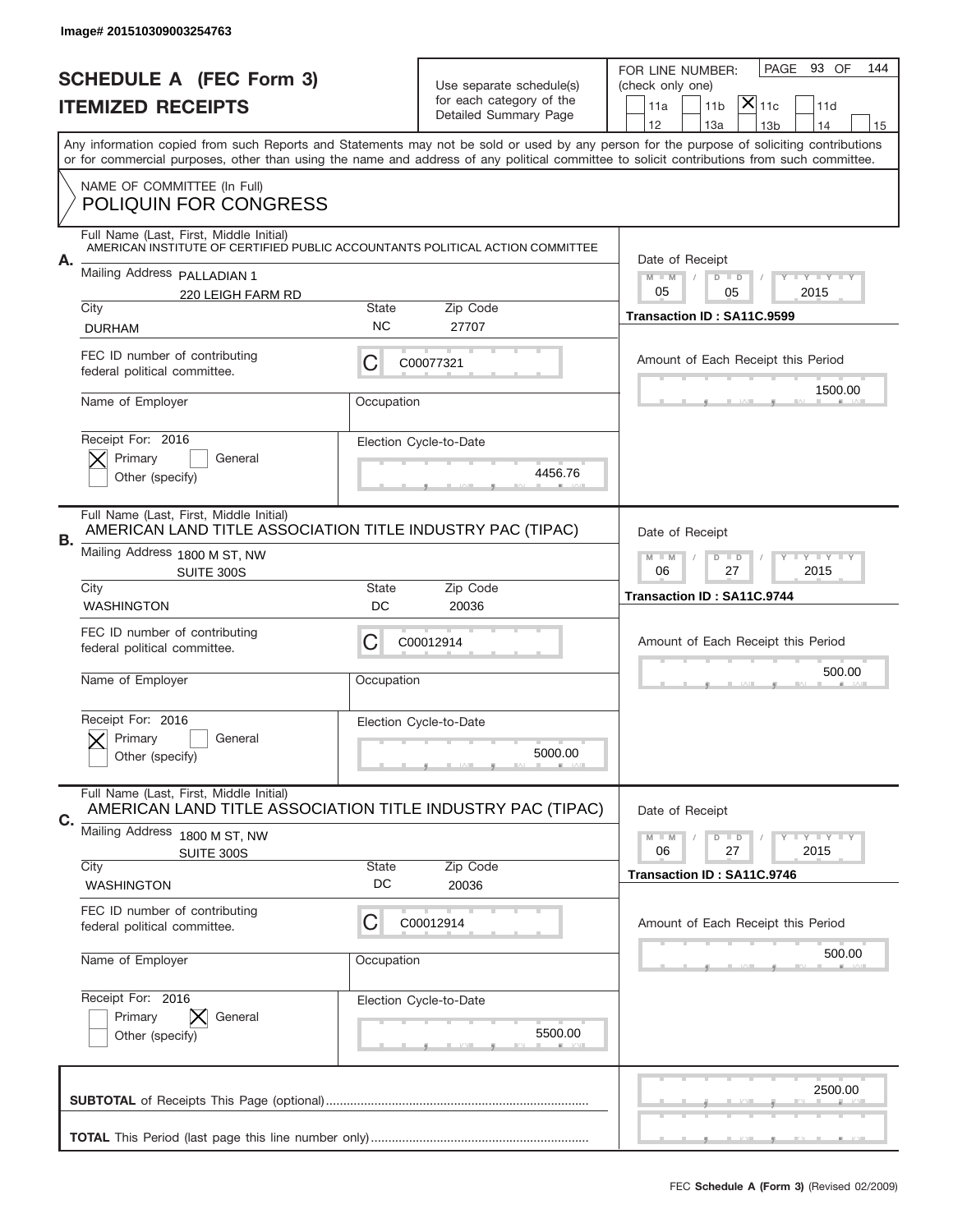|                                | Image# 201510309003254764                                                                                   |                                                           |                          |                                                                                                                                                                                                                                                                                         |
|--------------------------------|-------------------------------------------------------------------------------------------------------------|-----------------------------------------------------------|--------------------------|-----------------------------------------------------------------------------------------------------------------------------------------------------------------------------------------------------------------------------------------------------------------------------------------|
| <b>SCHEDULE A (FEC Form 3)</b> |                                                                                                             |                                                           | Use separate schedule(s) | PAGE<br>94 OF<br>144<br>FOR LINE NUMBER:<br>(check only one)                                                                                                                                                                                                                            |
|                                | <b>ITEMIZED RECEIPTS</b>                                                                                    |                                                           | for each category of the | $ \mathsf{X} _{\mathsf{11c}}$<br>11 <sub>b</sub><br>11d<br>11a                                                                                                                                                                                                                          |
|                                |                                                                                                             |                                                           | Detailed Summary Page    | 12<br>13a<br>14<br>13 <sub>b</sub><br>15                                                                                                                                                                                                                                                |
|                                |                                                                                                             |                                                           |                          | Any information copied from such Reports and Statements may not be sold or used by any person for the purpose of soliciting contributions<br>or for commercial purposes, other than using the name and address of any political committee to solicit contributions from such committee. |
|                                | NAME OF COMMITTEE (In Full)<br><b>POLIQUIN FOR CONGRESS</b>                                                 |                                                           |                          |                                                                                                                                                                                                                                                                                         |
|                                | Full Name (Last, First, Middle Initial)<br>AMERICAN SENIORS HOUSING ASSOCIATION (SENIORS HOUSING PAC)       |                                                           |                          | Date of Receipt                                                                                                                                                                                                                                                                         |
| А.                             | Mailing Address 5225 WISCONSIN AVE., NW<br><b>SUITE 502</b>                                                 |                                                           |                          | $M$ $M$<br>$D$ $D$<br>Y FY FY FY<br>06<br>27<br>2015                                                                                                                                                                                                                                    |
|                                | City                                                                                                        | <b>State</b>                                              | Zip Code                 | Transaction ID: SA11C.9726                                                                                                                                                                                                                                                              |
|                                | <b>WASHINGTON</b>                                                                                           | DC                                                        | 20015                    |                                                                                                                                                                                                                                                                                         |
|                                | FEC ID number of contributing<br>federal political committee.                                               | С                                                         | C00325332                | Amount of Each Receipt this Period                                                                                                                                                                                                                                                      |
|                                | Name of Employer                                                                                            | Occupation                                                |                          | 2500.00                                                                                                                                                                                                                                                                                 |
|                                | Receipt For: 2016                                                                                           |                                                           | Election Cycle-to-Date   |                                                                                                                                                                                                                                                                                         |
|                                | Primary<br>General<br>Other (specify)                                                                       | 2500.00                                                   |                          |                                                                                                                                                                                                                                                                                         |
|                                | Full Name (Last, First, Middle Initial)<br>AMERICAN SOCIETY OF ANESTHESIOLOGISTS POLITICAL ACTION COMMITTEE |                                                           |                          | Date of Receipt                                                                                                                                                                                                                                                                         |
| В.                             | Mailing Address 1061 AMERICAN LANE                                                                          | $M - M$<br>$D$ $D$<br><b>LY LY LY</b><br>06<br>09<br>2015 |                          |                                                                                                                                                                                                                                                                                         |
|                                | City<br><b>SCHAUMBURG</b>                                                                                   | Transaction ID: SA11C.9611                                |                          |                                                                                                                                                                                                                                                                                         |
|                                | FEC ID number of contributing<br>federal political committee.                                               | C                                                         | C00255752                | Amount of Each Receipt this Period                                                                                                                                                                                                                                                      |
|                                | Name of Employer                                                                                            | Occupation                                                |                          | 2500.00                                                                                                                                                                                                                                                                                 |
|                                | Receipt For: 2016                                                                                           |                                                           | Election Cycle-to-Date   |                                                                                                                                                                                                                                                                                         |
|                                | General<br>Primary<br>Other (specify)                                                                       |                                                           | 2500.00                  |                                                                                                                                                                                                                                                                                         |
| C.                             | Full Name (Last, First, Middle Initial)<br>AMERICAN SUGAR CANE LEAGUE OF USA INC POLITICAL ACTION COMMITTEE |                                                           |                          | Date of Receipt                                                                                                                                                                                                                                                                         |
|                                | Mailing Address P. O. DRAWER 938                                                                            |                                                           |                          | $D$ $D$<br><b>LYLYLY</b><br>$M - M$<br>06<br>27<br>2015                                                                                                                                                                                                                                 |
|                                | City<br>THIBODAUX                                                                                           | <b>State</b><br>LA                                        | Zip Code<br>70302        | Transaction ID: SA11C.9613                                                                                                                                                                                                                                                              |
|                                | FEC ID number of contributing<br>federal political committee.                                               | C                                                         | C00081414                | Amount of Each Receipt this Period                                                                                                                                                                                                                                                      |
|                                | Name of Employer                                                                                            | Occupation                                                |                          | 1000.00                                                                                                                                                                                                                                                                                 |
|                                | Receipt For: 2016                                                                                           |                                                           | Election Cycle-to-Date   |                                                                                                                                                                                                                                                                                         |
|                                | Primary<br>General<br>Other (specify)                                                                       |                                                           | 1000.00                  |                                                                                                                                                                                                                                                                                         |
|                                |                                                                                                             |                                                           |                          | 6000.00                                                                                                                                                                                                                                                                                 |
|                                |                                                                                                             |                                                           |                          |                                                                                                                                                                                                                                                                                         |
|                                |                                                                                                             |                                                           |                          |                                                                                                                                                                                                                                                                                         |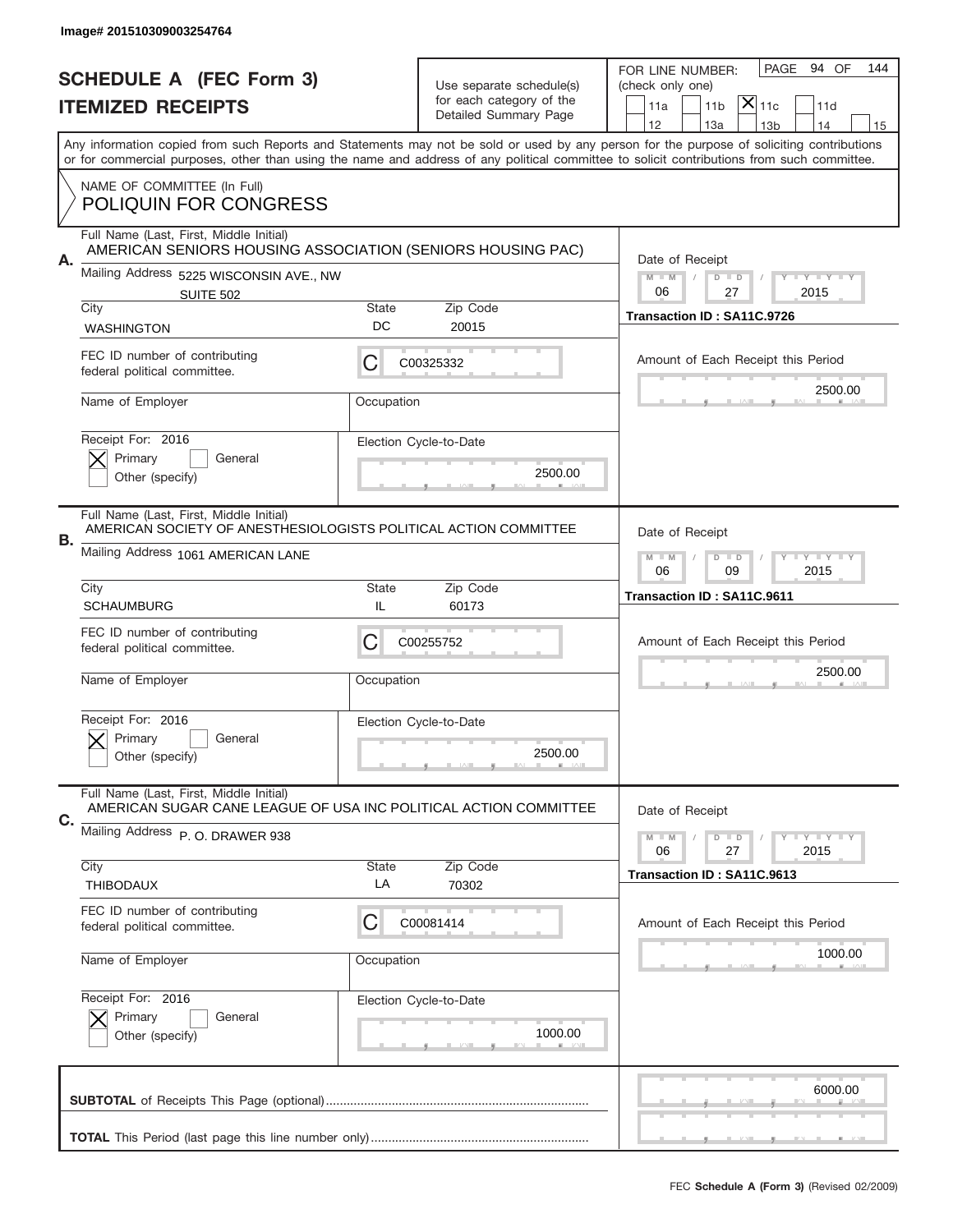|                                | Image# 201510309003254765                                                                                                                 |                                                                              |                                                   |                                                                                                                                            |
|--------------------------------|-------------------------------------------------------------------------------------------------------------------------------------------|------------------------------------------------------------------------------|---------------------------------------------------|--------------------------------------------------------------------------------------------------------------------------------------------|
| <b>SCHEDULE A (FEC Form 3)</b> |                                                                                                                                           |                                                                              | Use separate schedule(s)                          | 95 OF<br>PAGE<br>144<br>FOR LINE NUMBER:<br>(check only one)                                                                               |
|                                | <b>ITEMIZED RECEIPTS</b>                                                                                                                  |                                                                              | for each category of the<br>Detailed Summary Page | $ \mathsf{X} _{\mathsf{11c}}$<br>11 <sub>b</sub><br>11d<br>11a                                                                             |
|                                | Any information copied from such Reports and Statements may not be sold or used by any person for the purpose of soliciting contributions |                                                                              |                                                   | 12<br>13a<br>14<br>13 <sub>b</sub><br>15                                                                                                   |
|                                |                                                                                                                                           |                                                                              |                                                   | or for commercial purposes, other than using the name and address of any political committee to solicit contributions from such committee. |
|                                | NAME OF COMMITTEE (In Full)<br><b>POLIQUIN FOR CONGRESS</b>                                                                               |                                                                              |                                                   |                                                                                                                                            |
| А.                             | Full Name (Last, First, Middle Initial)<br>AMERIPRISE FINANCIAL INC. POLITICAL ACTION COMMITTEE (AMERIPRISEPAC)                           |                                                                              |                                                   | Date of Receipt                                                                                                                            |
|                                | Mailing Address 101 CONSTITUTION AVENUE NW<br>SUITE 912 WEST                                                                              |                                                                              |                                                   | $M - M$<br>$D$ $D$<br>Y FY FY FY<br>06<br>27<br>2015                                                                                       |
|                                | City<br><b>WASHINGTON</b>                                                                                                                 | <b>State</b><br>DC                                                           | Zip Code<br>20001                                 | Transaction ID: SA11C.9615                                                                                                                 |
|                                | FEC ID number of contributing<br>federal political committee.                                                                             | С                                                                            | C00414474                                         | Amount of Each Receipt this Period                                                                                                         |
|                                | Name of Employer                                                                                                                          | Occupation                                                                   |                                                   | 1500.00                                                                                                                                    |
|                                | Receipt For: 2016<br>Primary<br>General<br>Other (specify)                                                                                |                                                                              | Election Cycle-to-Date<br>2500.00                 |                                                                                                                                            |
| В.                             | Full Name (Last, First, Middle Initial)<br>ANTHEM, INC. POLITICAL ACTION COMMITTEE (ANTHEM PAC)<br>Mailing Address 120 MONUMENT CIRCLE    | Date of Receipt<br>$D$ $D$<br><b>LY LY LY</b><br>$M - M$<br>04<br>16<br>2015 |                                                   |                                                                                                                                            |
|                                | City<br><b>INDIANAPOLIS</b>                                                                                                               | <b>State</b><br>IN                                                           | Zip Code<br>46204                                 | Transaction ID: SA11C.9616                                                                                                                 |
|                                | FEC ID number of contributing<br>federal political committee.                                                                             | C                                                                            | C00197228                                         | Amount of Each Receipt this Period                                                                                                         |
|                                | Name of Employer                                                                                                                          | Occupation                                                                   |                                                   | 1000.00                                                                                                                                    |
|                                | Receipt For: 2016<br>Primary<br>General<br>Other (specify)                                                                                |                                                                              | Election Cycle-to-Date<br>1000.00                 |                                                                                                                                            |
| C.                             | Full Name (Last, First, Middle Initial)<br>ASSOCIATED BUILDERS AND CONTRACTORS POLITICAL ACTION COMMITTEE (ABC PAC)                       |                                                                              |                                                   | Date of Receipt                                                                                                                            |
|                                | Mailing Address 440 FIRST STREET NW<br>SUITE 200                                                                                          |                                                                              |                                                   | <b>LYLYLY</b><br>$M - M$<br>$D$ $D$<br>06<br>27<br>2015                                                                                    |
|                                | City<br><b>WASHINGTON</b>                                                                                                                 | <b>State</b><br>DC                                                           | Zip Code<br>20001                                 | Transaction ID: SA11C.9618                                                                                                                 |
|                                | FEC ID number of contributing<br>federal political committee.                                                                             | C                                                                            | C00010421                                         | Amount of Each Receipt this Period                                                                                                         |
|                                | Name of Employer                                                                                                                          | Occupation                                                                   |                                                   | 5000.00                                                                                                                                    |
|                                | Receipt For: 2016<br>Primary<br>General<br>Other (specify)                                                                                |                                                                              | Election Cycle-to-Date<br>5000.00                 |                                                                                                                                            |
|                                |                                                                                                                                           |                                                                              |                                                   | 7500.00                                                                                                                                    |
|                                |                                                                                                                                           |                                                                              |                                                   |                                                                                                                                            |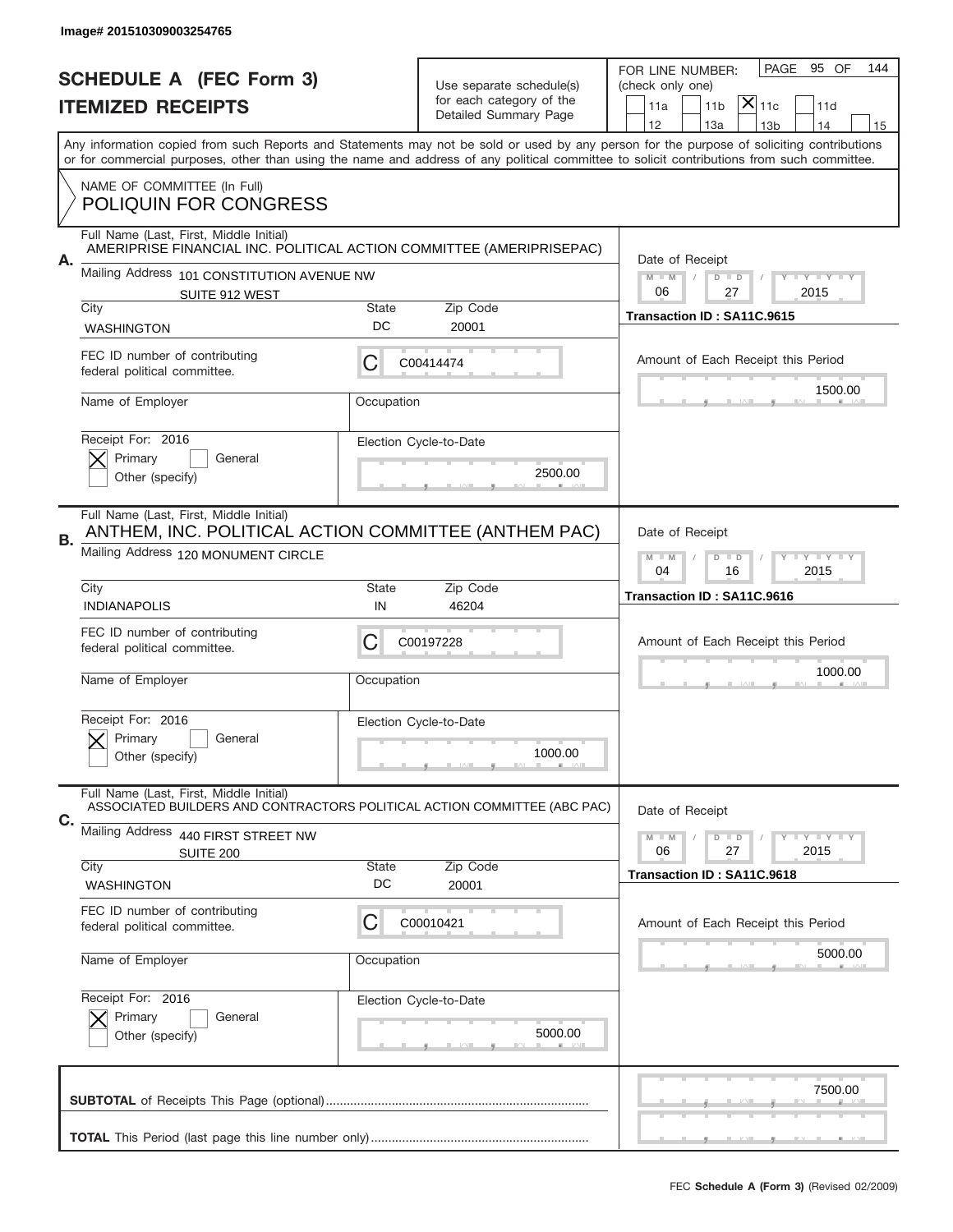|                          | Image# 201510309003254766                                                                                                                  |                                                            |                                                      |                                                                                                                                           |  |
|--------------------------|--------------------------------------------------------------------------------------------------------------------------------------------|------------------------------------------------------------|------------------------------------------------------|-------------------------------------------------------------------------------------------------------------------------------------------|--|
|                          | <b>SCHEDULE A (FEC Form 3)</b>                                                                                                             |                                                            |                                                      | 96 OF<br>PAGE<br>144<br>FOR LINE NUMBER:                                                                                                  |  |
| <b>ITEMIZED RECEIPTS</b> |                                                                                                                                            |                                                            | Use separate schedule(s)<br>for each category of the | (check only one)<br>$ \mathsf{X} _{\mathsf{11c}}$<br>11 <sub>b</sub><br>11d<br>11a                                                        |  |
|                          |                                                                                                                                            |                                                            | Detailed Summary Page                                | 12<br>13a<br>14<br>13 <sub>b</sub><br>15                                                                                                  |  |
|                          | or for commercial purposes, other than using the name and address of any political committee to solicit contributions from such committee. |                                                            |                                                      | Any information copied from such Reports and Statements may not be sold or used by any person for the purpose of soliciting contributions |  |
|                          | NAME OF COMMITTEE (In Full)<br><b>POLIQUIN FOR CONGRESS</b>                                                                                |                                                            |                                                      |                                                                                                                                           |  |
|                          | Full Name (Last, First, Middle Initial)                                                                                                    |                                                            |                                                      |                                                                                                                                           |  |
| Α.                       | ASSURANT INC. POLITICAL ACTION COMMITTEE<br>Mailing Address 501 W. MICHIGAN ST                                                             | Date of Receipt                                            |                                                      |                                                                                                                                           |  |
|                          |                                                                                                                                            |                                                            |                                                      | $M$ $M$<br>Y FY FY FY<br>$D$ $D$<br>06<br>27<br>2015                                                                                      |  |
|                          | City<br><b>MILWAUKEE</b>                                                                                                                   | <b>State</b><br>WI                                         | Zip Code<br>53203                                    | Transaction ID: SA11C.9619                                                                                                                |  |
|                          | FEC ID number of contributing                                                                                                              |                                                            |                                                      |                                                                                                                                           |  |
|                          | federal political committee.                                                                                                               | C                                                          | C00185694                                            | Amount of Each Receipt this Period                                                                                                        |  |
|                          | Name of Employer                                                                                                                           | Occupation                                                 |                                                      | 1000.00                                                                                                                                   |  |
|                          | Receipt For: 2016                                                                                                                          |                                                            | Election Cycle-to-Date                               |                                                                                                                                           |  |
|                          | Primary<br>General<br>Other (specify)                                                                                                      |                                                            | 1000.00                                              |                                                                                                                                           |  |
|                          |                                                                                                                                            |                                                            |                                                      |                                                                                                                                           |  |
| В.                       | Full Name (Last, First, Middle Initial)<br>BANK OF AMERICA CORPORATION FEDERAL PAC                                                         | Date of Receipt                                            |                                                      |                                                                                                                                           |  |
|                          | Mailing Address 1455 PENNSYLVANIA AVE, SUITE 950<br>DC8-455-09-01                                                                          | $D$ $D$<br><b>THEY THEY</b><br>$M - M$<br>06<br>27<br>2015 |                                                      |                                                                                                                                           |  |
|                          | City<br><b>WASHINGTON</b>                                                                                                                  | <b>State</b><br>DC                                         | Zip Code<br>20004                                    | Transaction ID: SA11C.9621                                                                                                                |  |
|                          | FEC ID number of contributing                                                                                                              |                                                            |                                                      |                                                                                                                                           |  |
|                          | federal political committee.                                                                                                               | C                                                          | C00364778                                            | Amount of Each Receipt this Period                                                                                                        |  |
|                          | Name of Employer                                                                                                                           | Occupation                                                 |                                                      | 1500.00                                                                                                                                   |  |
|                          | Receipt For: 2016                                                                                                                          |                                                            | Election Cycle-to-Date                               |                                                                                                                                           |  |
|                          | General<br>Primary<br>Other (specify)                                                                                                      |                                                            | 5000.00                                              |                                                                                                                                           |  |
|                          |                                                                                                                                            |                                                            |                                                      |                                                                                                                                           |  |
| C.                       | Full Name (Last, First, Middle Initial)<br>BANK OF AMERICA CORPORATION FEDERAL PAC                                                         |                                                            |                                                      | Date of Receipt                                                                                                                           |  |
|                          | Mailing Address<br>1455 PENNSYLVANIA AVE, SUITE 950                                                                                        |                                                            |                                                      | <b>LYLYLY</b><br>$M - M$<br>$D$ $D$<br>06<br>27<br>2015                                                                                   |  |
|                          | DC8-455-09-01<br>City                                                                                                                      | <b>State</b>                                               | Zip Code                                             | Transaction ID: SA11C.9622                                                                                                                |  |
|                          | <b>WASHINGTON</b>                                                                                                                          | DC                                                         | 20004                                                |                                                                                                                                           |  |
|                          | FEC ID number of contributing<br>federal political committee.                                                                              | C                                                          | C00364778                                            | Amount of Each Receipt this Period                                                                                                        |  |
|                          | Name of Employer                                                                                                                           | Occupation                                                 |                                                      | 500.00                                                                                                                                    |  |
|                          | Receipt For: 2016                                                                                                                          |                                                            | Election Cycle-to-Date                               |                                                                                                                                           |  |
|                          | Primary<br>General<br>Other (specify)                                                                                                      |                                                            | 5500.00                                              |                                                                                                                                           |  |
|                          |                                                                                                                                            |                                                            |                                                      |                                                                                                                                           |  |
|                          |                                                                                                                                            |                                                            |                                                      | 3000.00                                                                                                                                   |  |
|                          |                                                                                                                                            |                                                            |                                                      |                                                                                                                                           |  |
|                          |                                                                                                                                            |                                                            |                                                      |                                                                                                                                           |  |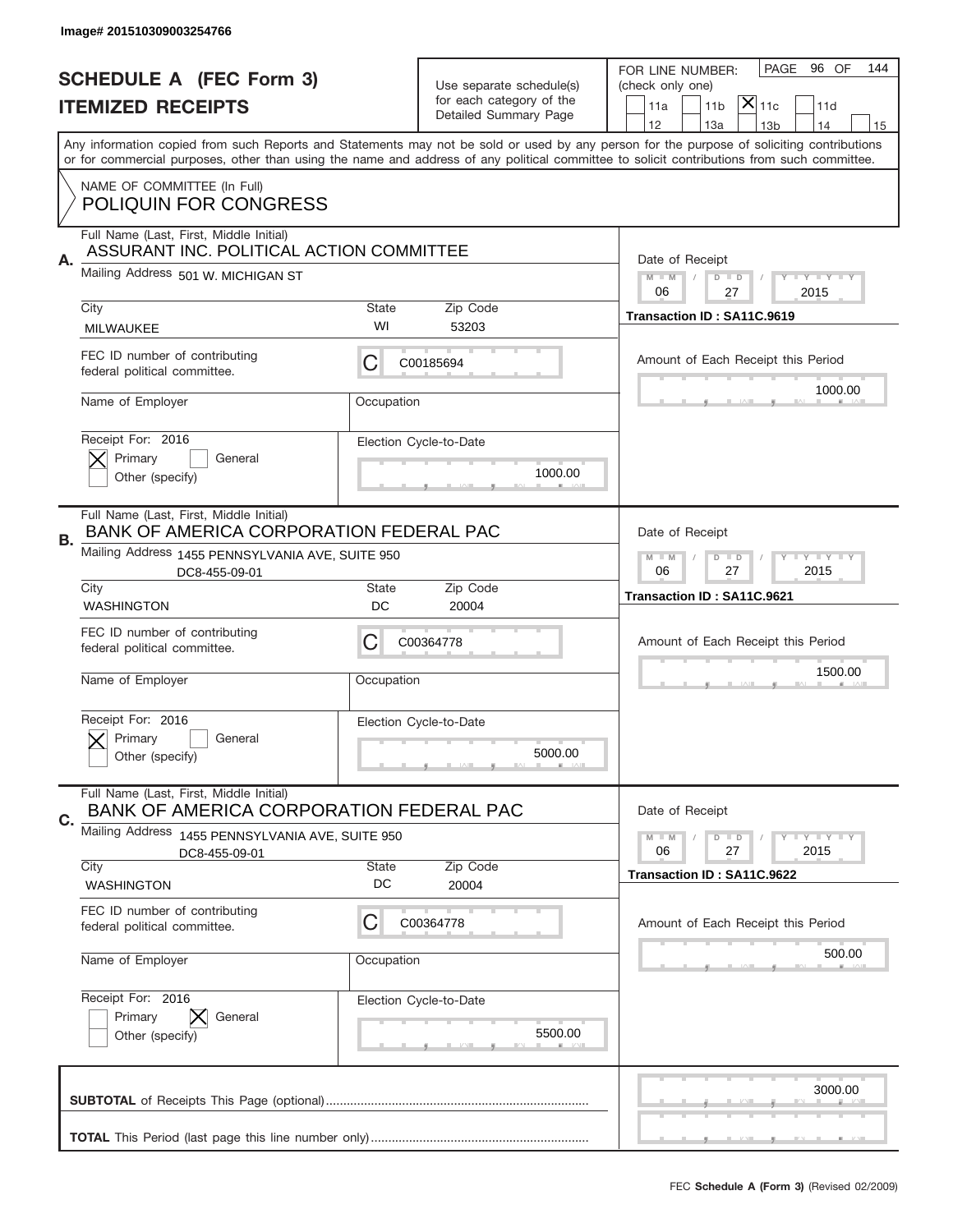|    | Image# 201510309003254767                                                                                                          |                                                            |                          |                                                                                                                                                                                                                                                                                         |
|----|------------------------------------------------------------------------------------------------------------------------------------|------------------------------------------------------------|--------------------------|-----------------------------------------------------------------------------------------------------------------------------------------------------------------------------------------------------------------------------------------------------------------------------------------|
|    | <b>SCHEDULE A (FEC Form 3)</b>                                                                                                     |                                                            | Use separate schedule(s) | PAGE 97 OF<br>144<br>FOR LINE NUMBER:<br>(check only one)                                                                                                                                                                                                                               |
|    | <b>ITEMIZED RECEIPTS</b>                                                                                                           |                                                            | for each category of the | $ \mathsf{X} _{\mathsf{11c}}$<br>11 <sub>b</sub><br>11d<br>11a                                                                                                                                                                                                                          |
|    |                                                                                                                                    |                                                            | Detailed Summary Page    | 12<br>13a<br>14<br>13 <sub>b</sub><br>15                                                                                                                                                                                                                                                |
|    |                                                                                                                                    |                                                            |                          | Any information copied from such Reports and Statements may not be sold or used by any person for the purpose of soliciting contributions<br>or for commercial purposes, other than using the name and address of any political committee to solicit contributions from such committee. |
|    | NAME OF COMMITTEE (In Full)<br><b>POLIQUIN FOR CONGRESS</b>                                                                        |                                                            |                          |                                                                                                                                                                                                                                                                                         |
|    | Full Name (Last, First, Middle Initial)<br>BARCLAYS GROUP US INC. POLITICAL ACTION COMMITTEE                                       |                                                            |                          |                                                                                                                                                                                                                                                                                         |
| Α. | Mailing Address 2001 K STREET NW 11TH FLOOR                                                                                        |                                                            |                          | Date of Receipt<br>$M$ $M$<br>$D$ $D$<br>Y FY FY FY<br>06<br>27<br>2015                                                                                                                                                                                                                 |
|    | City                                                                                                                               | <b>State</b>                                               | Zip Code                 | Transaction ID: SA11C.9623                                                                                                                                                                                                                                                              |
|    | <b>WASHINGTON</b>                                                                                                                  | DC                                                         | 20006                    |                                                                                                                                                                                                                                                                                         |
|    | FEC ID number of contributing<br>federal political committee.                                                                      | С                                                          | C00448852                | Amount of Each Receipt this Period                                                                                                                                                                                                                                                      |
|    | Name of Employer                                                                                                                   | Occupation                                                 |                          | 1000.00                                                                                                                                                                                                                                                                                 |
|    | Receipt For: 2016                                                                                                                  |                                                            | Election Cycle-to-Date   |                                                                                                                                                                                                                                                                                         |
|    | Primary<br>General<br>Other (specify)                                                                                              |                                                            | 2000.00                  |                                                                                                                                                                                                                                                                                         |
|    | Full Name (Last, First, Middle Initial)                                                                                            |                                                            |                          |                                                                                                                                                                                                                                                                                         |
| В. | BELIEVE IN LIFE LIBERTY YOURSELF AKA BILLY PAC                                                                                     | Date of Receipt                                            |                          |                                                                                                                                                                                                                                                                                         |
|    | Mailing Address 3246 E RIDGEVIEW STREET                                                                                            | $D$ $D$<br><b>THEY THEY</b><br>$M - M$<br>04<br>15<br>2015 |                          |                                                                                                                                                                                                                                                                                         |
|    | City<br>SPRINGFIELD                                                                                                                | <b>State</b><br>МO                                         | Zip Code<br>65804        | Transaction ID: SA11C.9624                                                                                                                                                                                                                                                              |
|    | FEC ID number of contributing<br>federal political committee.                                                                      | C                                                          | C00559146                | Amount of Each Receipt this Period                                                                                                                                                                                                                                                      |
|    | Name of Employer                                                                                                                   | Occupation                                                 |                          | 500.00                                                                                                                                                                                                                                                                                  |
|    | Receipt For: 2016                                                                                                                  |                                                            | Election Cycle-to-Date   |                                                                                                                                                                                                                                                                                         |
|    | Primary<br>General<br>Other (specify)                                                                                              |                                                            | 500.00                   |                                                                                                                                                                                                                                                                                         |
|    | Full Name (Last, First, Middle Initial)<br>BIPARTISAN VOLUNTARY PUBLIC AFFAIRS COMMITTEE OF THE PNC FINANCIAL SERVICES GROUP, INC. |                                                            |                          | Date of Receipt                                                                                                                                                                                                                                                                         |
| C. | Mailing Address 249 FIFTH AVENUE, 21ST FLOOR                                                                                       |                                                            |                          | <b>LYLYLY</b><br>$M - M$<br>$D$ $D$                                                                                                                                                                                                                                                     |
|    | City                                                                                                                               | <b>State</b>                                               | Zip Code                 | 05<br>28<br>2015                                                                                                                                                                                                                                                                        |
|    | PITTSBURGH                                                                                                                         | PA                                                         | 15222                    | Transaction ID: SA11C.9711                                                                                                                                                                                                                                                              |
|    | FEC ID number of contributing<br>federal political committee.                                                                      | С                                                          | C00035519                | Amount of Each Receipt this Period                                                                                                                                                                                                                                                      |
|    | Name of Employer                                                                                                                   | Occupation                                                 |                          | 1000.00                                                                                                                                                                                                                                                                                 |
|    | Receipt For: 2016                                                                                                                  |                                                            | Election Cycle-to-Date   |                                                                                                                                                                                                                                                                                         |
|    | Primary<br>General<br>Other (specify)                                                                                              |                                                            | 1000.00                  |                                                                                                                                                                                                                                                                                         |
|    |                                                                                                                                    |                                                            |                          | 2500.00                                                                                                                                                                                                                                                                                 |
|    |                                                                                                                                    |                                                            |                          |                                                                                                                                                                                                                                                                                         |
|    |                                                                                                                                    |                                                            |                          |                                                                                                                                                                                                                                                                                         |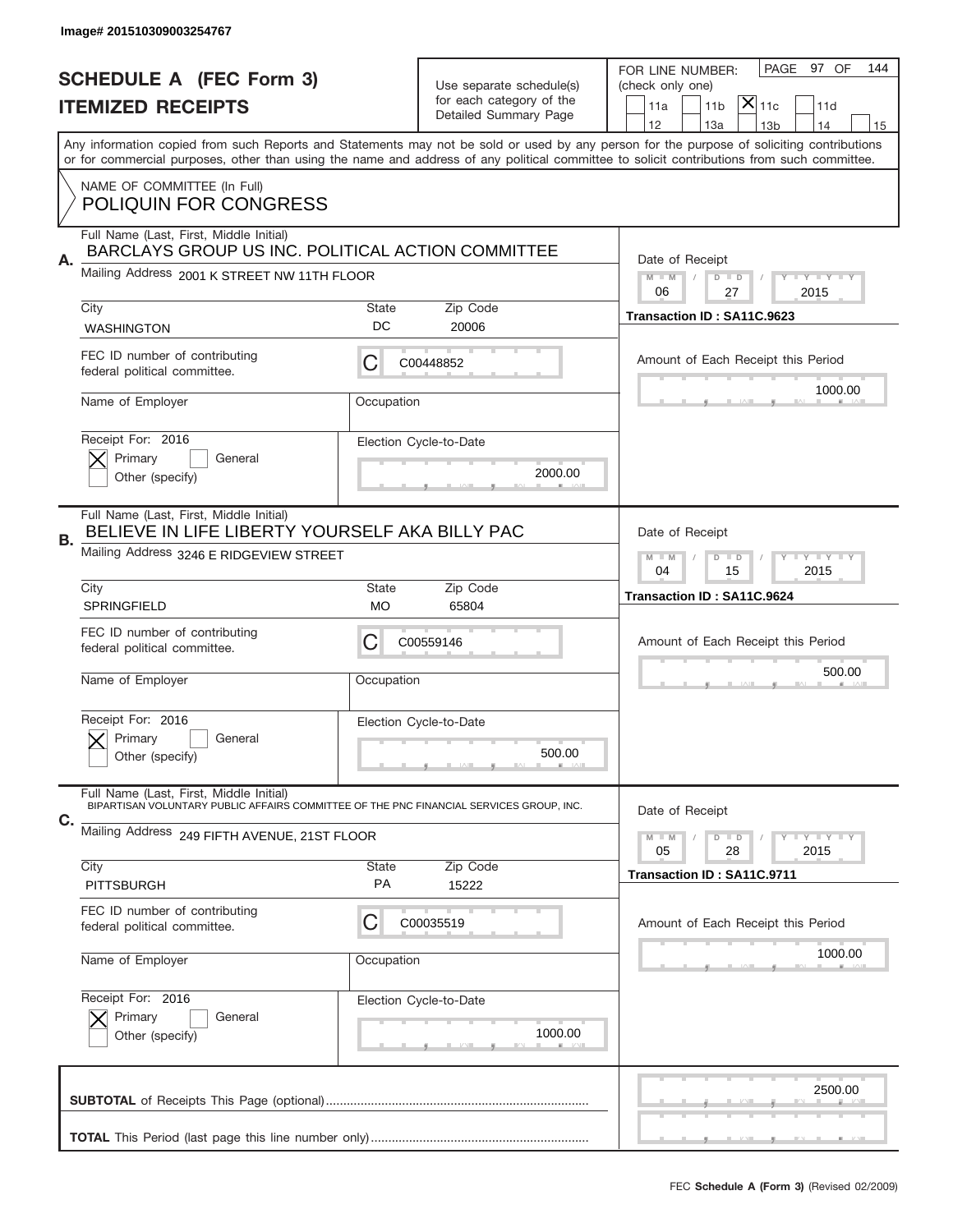|    | Image# 201510309003254768                                                                                       |                                       |                                                      |                                                                                                                                                                                                                                                                                         |
|----|-----------------------------------------------------------------------------------------------------------------|---------------------------------------|------------------------------------------------------|-----------------------------------------------------------------------------------------------------------------------------------------------------------------------------------------------------------------------------------------------------------------------------------------|
|    | <b>SCHEDULE A (FEC Form 3)</b>                                                                                  |                                       |                                                      | 98 OF<br>PAGE<br>144<br>FOR LINE NUMBER:                                                                                                                                                                                                                                                |
|    | <b>ITEMIZED RECEIPTS</b>                                                                                        |                                       | Use separate schedule(s)<br>for each category of the | (check only one)<br>$ \mathsf{X} _{\mathsf{11c}}$<br>11 <sub>b</sub><br>11a<br>11d                                                                                                                                                                                                      |
|    |                                                                                                                 |                                       | Detailed Summary Page                                | 12<br>13a<br>13 <sub>b</sub><br>14<br>15                                                                                                                                                                                                                                                |
|    |                                                                                                                 |                                       |                                                      | Any information copied from such Reports and Statements may not be sold or used by any person for the purpose of soliciting contributions<br>or for commercial purposes, other than using the name and address of any political committee to solicit contributions from such committee. |
|    | NAME OF COMMITTEE (In Full)                                                                                     |                                       |                                                      |                                                                                                                                                                                                                                                                                         |
|    | <b>POLIQUIN FOR CONGRESS</b>                                                                                    |                                       |                                                      |                                                                                                                                                                                                                                                                                         |
|    | Full Name (Last, First, Middle Initial)<br>BLOOMIN' BRANDS, INC. POLITICAL ACTION COMMITTEE                     |                                       |                                                      | Date of Receipt                                                                                                                                                                                                                                                                         |
| Α. | Mailing Address 2202 N. WESTSHORE BLVD.                                                                         |                                       |                                                      | $M - M$<br>Y FY FY FY<br>$D$ $D$                                                                                                                                                                                                                                                        |
|    | 5TH FLOOR<br>City                                                                                               | <b>State</b>                          | Zip Code                                             | 05<br>28<br>2015                                                                                                                                                                                                                                                                        |
|    | <b>TAMPA</b>                                                                                                    | FL                                    | 33607                                                | Transaction ID: SA11C.9625                                                                                                                                                                                                                                                              |
|    | FEC ID number of contributing<br>federal political committee.                                                   | С                                     | C00253153                                            | Amount of Each Receipt this Period                                                                                                                                                                                                                                                      |
|    | Name of Employer                                                                                                | Occupation                            |                                                      | 2000.00                                                                                                                                                                                                                                                                                 |
|    | Receipt For: 2016                                                                                               |                                       | Election Cycle-to-Date                               |                                                                                                                                                                                                                                                                                         |
|    | Primary<br>General<br>Other (specify)                                                                           |                                       | 2000.00                                              |                                                                                                                                                                                                                                                                                         |
|    |                                                                                                                 |                                       |                                                      |                                                                                                                                                                                                                                                                                         |
| В. | Full Name (Last, First, Middle Initial)<br>BOSTON SCIENTIFIC CORPORATION POLITICAL ACTION COMMITTEE ('BSC PAC') | Date of Receipt                       |                                                      |                                                                                                                                                                                                                                                                                         |
|    | Mailing Address 300 BOSTON SCIENTIFIC WAY                                                                       | $M - M$<br>$D$ $D$<br><b>LY LY LY</b> |                                                      |                                                                                                                                                                                                                                                                                         |
|    | City                                                                                                            | 06<br>03<br>2015                      |                                                      |                                                                                                                                                                                                                                                                                         |
|    | MARLBOROUGH                                                                                                     | МA                                    | Zip Code<br>01752                                    | Transaction ID: SA11C.9629                                                                                                                                                                                                                                                              |
|    | FEC ID number of contributing<br>federal political committee.                                                   | C                                     | C00357863                                            | Amount of Each Receipt this Period                                                                                                                                                                                                                                                      |
|    | Name of Employer                                                                                                | Occupation                            |                                                      | 1000.00                                                                                                                                                                                                                                                                                 |
|    | Receipt For: 2016                                                                                               |                                       |                                                      |                                                                                                                                                                                                                                                                                         |
|    | General<br>Primary                                                                                              |                                       | Election Cycle-to-Date                               |                                                                                                                                                                                                                                                                                         |
|    | Other (specify)                                                                                                 |                                       | 2000.00                                              |                                                                                                                                                                                                                                                                                         |
| C. | Full Name (Last, First, Middle Initial)<br>BRANCH BANK & TRUST POLITICAL ACTION COMMITTEE                       |                                       |                                                      | Date of Receipt                                                                                                                                                                                                                                                                         |
|    | Mailing Address<br>150 SOUTH STRATFORD ROAD                                                                     |                                       |                                                      | $D$ $D$<br><b>LY LY LY</b><br>$M - M$<br>2015<br>04<br>16                                                                                                                                                                                                                               |
|    | SUITE 401<br>City                                                                                               | <b>State</b>                          | Zip Code                                             | Transaction ID: SA11C.9630                                                                                                                                                                                                                                                              |
|    | <b>WINSTON SALEM</b>                                                                                            | NC.                                   | 27104                                                |                                                                                                                                                                                                                                                                                         |
|    | FEC ID number of contributing<br>federal political committee.                                                   | C                                     | C00075291                                            | Amount of Each Receipt this Period                                                                                                                                                                                                                                                      |
|    | Name of Employer                                                                                                | Occupation                            |                                                      | 1000.00                                                                                                                                                                                                                                                                                 |
|    | Receipt For: 2016                                                                                               |                                       | Election Cycle-to-Date                               |                                                                                                                                                                                                                                                                                         |
|    | Primary<br>General<br>Other (specify)                                                                           |                                       | 1000.00                                              |                                                                                                                                                                                                                                                                                         |
|    |                                                                                                                 |                                       |                                                      |                                                                                                                                                                                                                                                                                         |
|    |                                                                                                                 |                                       |                                                      | 4000.00                                                                                                                                                                                                                                                                                 |
|    |                                                                                                                 |                                       |                                                      |                                                                                                                                                                                                                                                                                         |
|    |                                                                                                                 |                                       |                                                      |                                                                                                                                                                                                                                                                                         |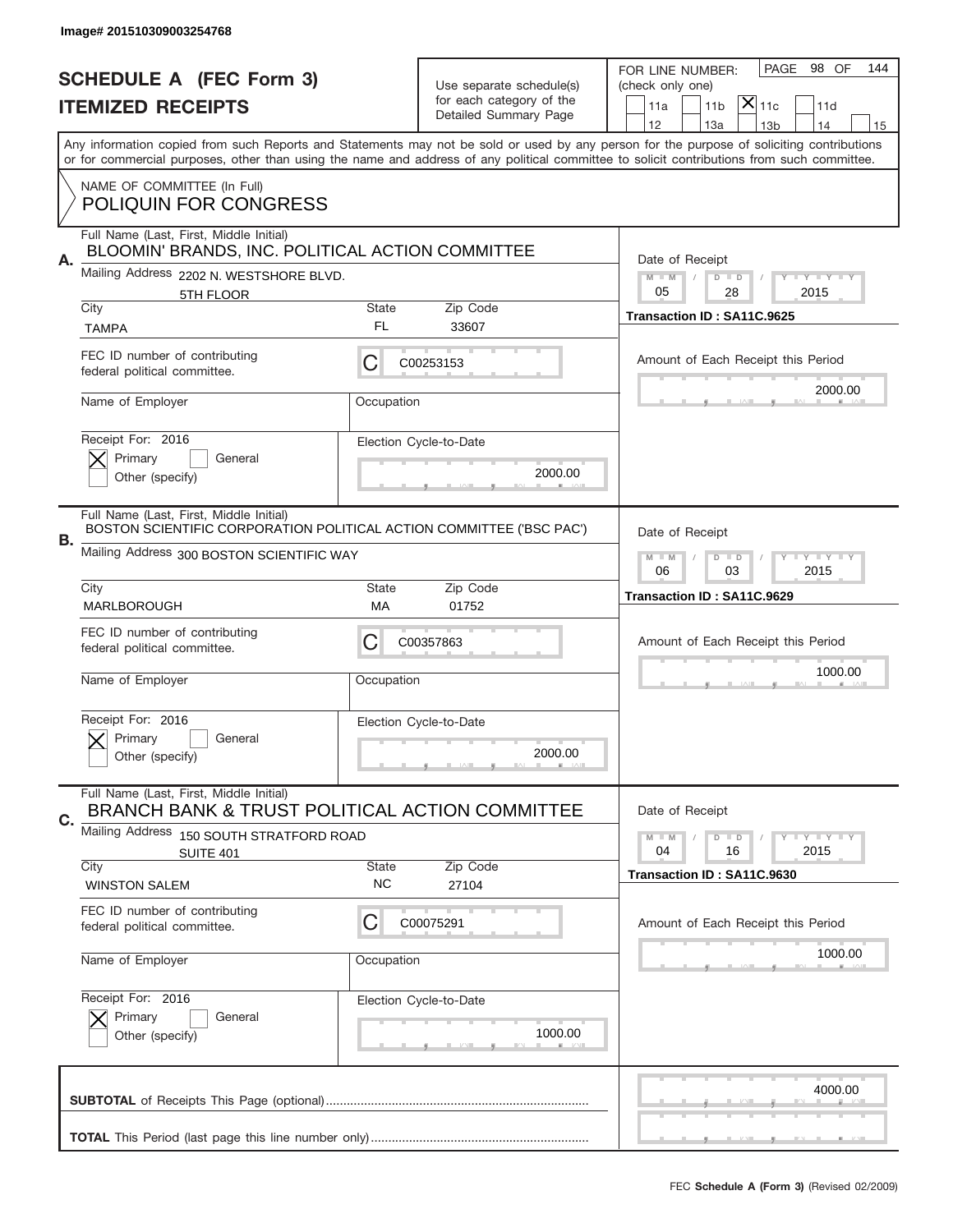|    | Image# 201510309003254769                                                                              |                                                         |                                                      |                                                                                                                                                                                                                                                                                         |
|----|--------------------------------------------------------------------------------------------------------|---------------------------------------------------------|------------------------------------------------------|-----------------------------------------------------------------------------------------------------------------------------------------------------------------------------------------------------------------------------------------------------------------------------------------|
|    | <b>SCHEDULE A (FEC Form 3)</b>                                                                         |                                                         |                                                      | PAGE<br>99 OF<br>144<br>FOR LINE NUMBER:                                                                                                                                                                                                                                                |
|    | <b>ITEMIZED RECEIPTS</b>                                                                               |                                                         | Use separate schedule(s)<br>for each category of the | (check only one)<br>$ \mathsf{X} _{\mathsf{11c}}$<br>11 <sub>b</sub><br>11d<br>11a                                                                                                                                                                                                      |
|    |                                                                                                        |                                                         | Detailed Summary Page                                | 12<br>13a<br>13 <sub>b</sub><br>14<br>15                                                                                                                                                                                                                                                |
|    |                                                                                                        |                                                         |                                                      | Any information copied from such Reports and Statements may not be sold or used by any person for the purpose of soliciting contributions<br>or for commercial purposes, other than using the name and address of any political committee to solicit contributions from such committee. |
|    | NAME OF COMMITTEE (In Full)                                                                            |                                                         |                                                      |                                                                                                                                                                                                                                                                                         |
|    | <b>POLIQUIN FOR CONGRESS</b>                                                                           |                                                         |                                                      |                                                                                                                                                                                                                                                                                         |
|    | Full Name (Last, First, Middle Initial)<br><b>BUILDING AMERICA'S REPUBLICAN REPRESENTATION PAC</b>     |                                                         |                                                      |                                                                                                                                                                                                                                                                                         |
| Α. | Mailing Address 332 W LEE HWY                                                                          |                                                         |                                                      | Date of Receipt<br>$M - M$<br>Y FY FY FY<br>$D$ $D$                                                                                                                                                                                                                                     |
|    | #303<br>City                                                                                           | <b>State</b>                                            | Zip Code                                             | 06<br>26<br>2015                                                                                                                                                                                                                                                                        |
|    | <b>WARRENTON</b>                                                                                       | VA                                                      | 20186                                                | Transaction ID: SA11C.9634                                                                                                                                                                                                                                                              |
|    | FEC ID number of contributing                                                                          | С                                                       | C00572271                                            | Amount of Each Receipt this Period                                                                                                                                                                                                                                                      |
|    | federal political committee.                                                                           |                                                         |                                                      | 1000.00                                                                                                                                                                                                                                                                                 |
|    | Name of Employer                                                                                       | Occupation                                              |                                                      |                                                                                                                                                                                                                                                                                         |
|    | Receipt For: 2016<br>Primary                                                                           |                                                         | Election Cycle-to-Date                               |                                                                                                                                                                                                                                                                                         |
|    | General<br>Other (specify)                                                                             |                                                         | 1000.00                                              |                                                                                                                                                                                                                                                                                         |
|    |                                                                                                        |                                                         |                                                      |                                                                                                                                                                                                                                                                                         |
| В. | Full Name (Last, First, Middle Initial)<br><b>BUILDING LEADERSHIP AND INSPIRING NEW ENTERPRISE PAC</b> | Date of Receipt                                         |                                                      |                                                                                                                                                                                                                                                                                         |
|    | Mailing Address P.O. BOX 96                                                                            | $M$ M<br>$D$ $D$<br><b>LY LY LY</b><br>06<br>29<br>2015 |                                                      |                                                                                                                                                                                                                                                                                         |
|    | City                                                                                                   | <b>State</b>                                            | Zip Code                                             | Transaction ID: SA11C.9591                                                                                                                                                                                                                                                              |
|    | ST. ELIZABETH                                                                                          | МO                                                      | 65075                                                |                                                                                                                                                                                                                                                                                         |
|    |                                                                                                        |                                                         |                                                      |                                                                                                                                                                                                                                                                                         |
|    | FEC ID number of contributing<br>federal political committee.                                          | C                                                       | C00489427                                            | Amount of Each Receipt this Period                                                                                                                                                                                                                                                      |
|    | Name of Employer                                                                                       | Occupation                                              |                                                      | 500.00                                                                                                                                                                                                                                                                                  |
|    |                                                                                                        |                                                         |                                                      |                                                                                                                                                                                                                                                                                         |
|    | Receipt For: 2016                                                                                      |                                                         | Election Cycle-to-Date                               |                                                                                                                                                                                                                                                                                         |
|    | General<br>Primary<br>Other (specify)                                                                  |                                                         | 2500.00                                              |                                                                                                                                                                                                                                                                                         |
|    | Full Name (Last, First, Middle Initial)                                                                |                                                         |                                                      |                                                                                                                                                                                                                                                                                         |
| C. | CHARLES SCHWAB CORPORATION POLITICAL ACTION COMMITTEE                                                  |                                                         |                                                      | Date of Receipt                                                                                                                                                                                                                                                                         |
|    | Mailing Address 325 7TH STREET NW, SUITE 200                                                           |                                                         |                                                      | $D$ $D$<br>$I - Y - I - Y - I - Y$<br>$M - M$<br>06<br>2015<br>16                                                                                                                                                                                                                       |
|    | City                                                                                                   | <b>State</b><br>DC                                      | Zip Code                                             | Transaction ID: SA11C.9739                                                                                                                                                                                                                                                              |
|    | <b>WASHINGTON</b><br>FEC ID number of contributing                                                     |                                                         | 20004                                                |                                                                                                                                                                                                                                                                                         |
|    | federal political committee.                                                                           | C                                                       | C00370114                                            | Amount of Each Receipt this Period                                                                                                                                                                                                                                                      |
|    | Name of Employer                                                                                       | Occupation                                              |                                                      | 1000.00                                                                                                                                                                                                                                                                                 |
|    | Receipt For: 2016                                                                                      |                                                         |                                                      |                                                                                                                                                                                                                                                                                         |
|    | Primary<br>General                                                                                     |                                                         | Election Cycle-to-Date                               |                                                                                                                                                                                                                                                                                         |
|    | Other (specify)                                                                                        |                                                         | 1000.00                                              |                                                                                                                                                                                                                                                                                         |
|    |                                                                                                        |                                                         |                                                      |                                                                                                                                                                                                                                                                                         |
|    |                                                                                                        |                                                         |                                                      | 2500.00                                                                                                                                                                                                                                                                                 |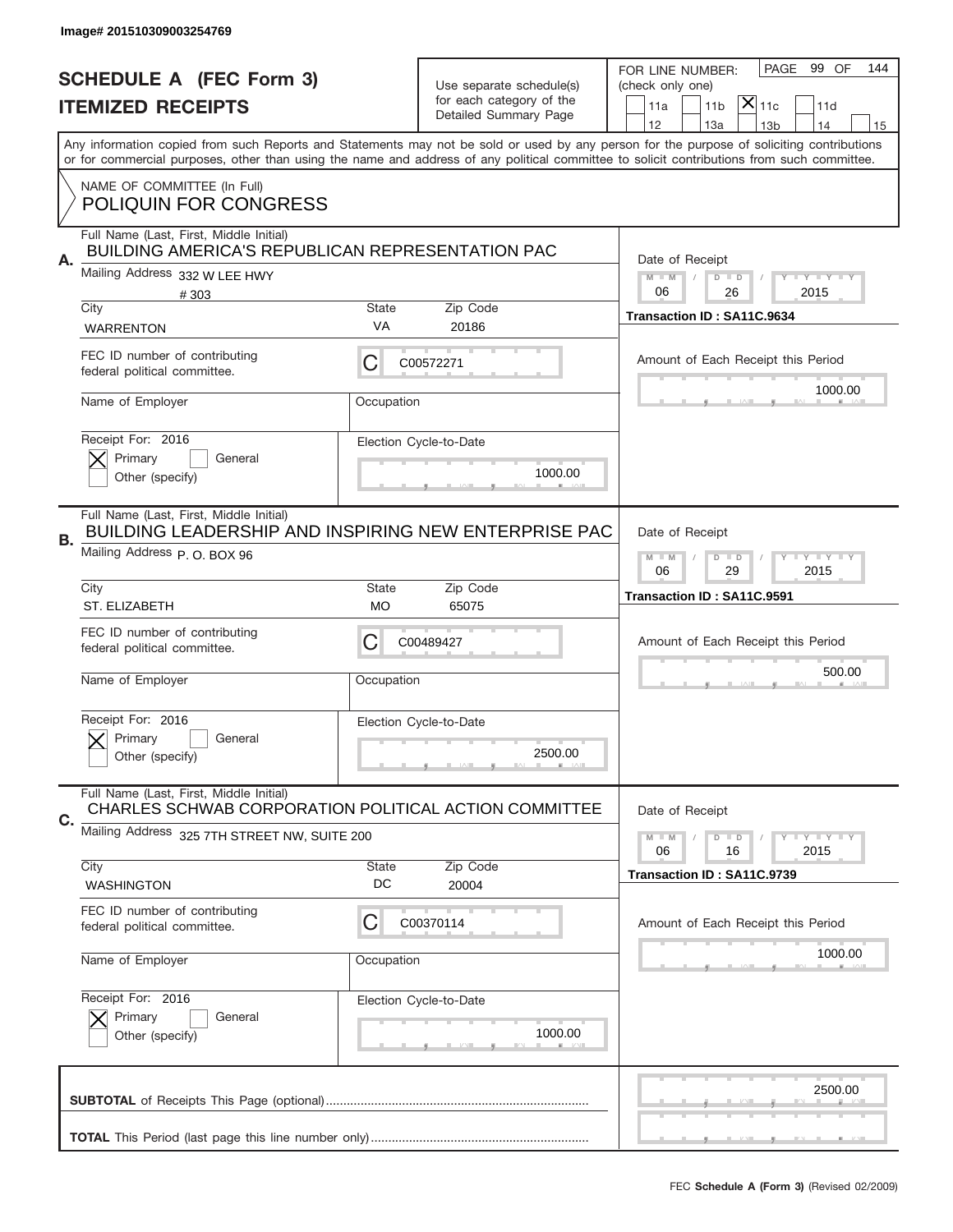|    | Image# 201510309003254770                                                                                              |                                                           |                          |                                                                                                                                                                                       |
|----|------------------------------------------------------------------------------------------------------------------------|-----------------------------------------------------------|--------------------------|---------------------------------------------------------------------------------------------------------------------------------------------------------------------------------------|
|    | <b>SCHEDULE A (FEC Form 3)</b>                                                                                         |                                                           | Use separate schedule(s) | PAGE 100 OF<br>144<br>FOR LINE NUMBER:<br>(check only one)                                                                                                                            |
|    | <b>ITEMIZED RECEIPTS</b>                                                                                               | for each category of the<br>Detailed Summary Page         |                          | $ \mathsf{X} _{\mathsf{11c}}$<br>11 <sub>b</sub><br>11d<br>11a                                                                                                                        |
|    |                                                                                                                        |                                                           |                          | 12<br>13a<br>14<br>13 <sub>b</sub><br>15<br>Any information copied from such Reports and Statements may not be sold or used by any person for the purpose of soliciting contributions |
|    |                                                                                                                        |                                                           |                          | or for commercial purposes, other than using the name and address of any political committee to solicit contributions from such committee.                                            |
|    | NAME OF COMMITTEE (In Full)<br><b>POLIQUIN FOR CONGRESS</b>                                                            |                                                           |                          |                                                                                                                                                                                       |
|    | Full Name (Last, First, Middle Initial)<br>CHEVRON EMPLOYEES POLITICAL ACTION COMMITTEE - CHEVRON CORPORATION          |                                                           |                          |                                                                                                                                                                                       |
| А. | Mailing Address 6101 BOLLINGER CANYON ROAD                                                                             |                                                           |                          | Date of Receipt<br>$M - M$<br>$D$ $D$<br>Y FY FY FY                                                                                                                                   |
|    | <b>ROOM 3418</b><br>City                                                                                               | <b>State</b>                                              | Zip Code                 | 04<br>02<br>2015                                                                                                                                                                      |
|    | <b>SAN RAMON</b>                                                                                                       | СA                                                        | 94583                    | Transaction ID: SA11C.9636                                                                                                                                                            |
|    | FEC ID number of contributing<br>federal political committee.                                                          | С                                                         | C00035006                | Amount of Each Receipt this Period                                                                                                                                                    |
|    | Name of Employer                                                                                                       | Occupation                                                |                          | 2500.00                                                                                                                                                                               |
|    | Receipt For: 2016                                                                                                      |                                                           | Election Cycle-to-Date   |                                                                                                                                                                                       |
|    | Primary<br>General<br>Other (specify)                                                                                  |                                                           | 2500.00                  |                                                                                                                                                                                       |
|    | Full Name (Last, First, Middle Initial)<br>CITIGROUP INC. POLÍTICAL ACTION COMMITTEE - FEDERAL (CITIGROUP PAC-FEDERAL) | Date of Receipt                                           |                          |                                                                                                                                                                                       |
| В. | Mailing Address 1101 PENNSYLVANIA AVENUE NW #1000                                                                      | $M - M$<br>$D$ $D$<br><b>LY LY LY</b><br>06<br>30<br>2015 |                          |                                                                                                                                                                                       |
|    | City<br><b>WASHINGTON</b>                                                                                              | State<br>DC                                               | Zip Code<br>20004        | Transaction ID: SA11C.9638                                                                                                                                                            |
|    | FEC ID number of contributing<br>federal political committee.                                                          | C                                                         | C00008474                | Amount of Each Receipt this Period                                                                                                                                                    |
|    | Name of Employer                                                                                                       | Occupation                                                |                          | 2000.00                                                                                                                                                                               |
|    | Receipt For: 2016                                                                                                      |                                                           | Election Cycle-to-Date   |                                                                                                                                                                                       |
|    | General<br>Primary<br>Other (specify)                                                                                  |                                                           | 4500.00                  |                                                                                                                                                                                       |
|    | Full Name (Last, First, Middle Initial)<br>CITIZENS FINANCIAL GROUP, INC. POLITICAL ACTION COMMITTEE (CITIZENS PAC)    |                                                           |                          | Date of Receipt                                                                                                                                                                       |
| С. | Mailing Address<br>C/O KENNETH W. ROBINSON, TREASURER                                                                  | $I - Y - I - Y - I - Y$<br>$M - M$<br>$D$ $D$             |                          |                                                                                                                                                                                       |
|    |                                                                                                                        |                                                           |                          |                                                                                                                                                                                       |
|    | ONE CITIZENS PLAZA, 12TH FLOOR<br>City                                                                                 | State                                                     | Zip Code                 | 2015<br>05<br>15                                                                                                                                                                      |
|    | <b>PROVIDENCE</b>                                                                                                      | RI                                                        | 02903                    | Transaction ID: SA11C.9639                                                                                                                                                            |
|    | FEC ID number of contributing<br>federal political committee.                                                          | C                                                         | C00307249                | Amount of Each Receipt this Period                                                                                                                                                    |
|    | Name of Employer                                                                                                       | Occupation                                                |                          | 1000.00                                                                                                                                                                               |
|    | Receipt For: 2016                                                                                                      |                                                           | Election Cycle-to-Date   |                                                                                                                                                                                       |
|    | Primary<br>General<br>Other (specify)                                                                                  |                                                           | 1000.00                  |                                                                                                                                                                                       |
|    |                                                                                                                        |                                                           |                          | 5500.00                                                                                                                                                                               |
|    |                                                                                                                        |                                                           |                          |                                                                                                                                                                                       |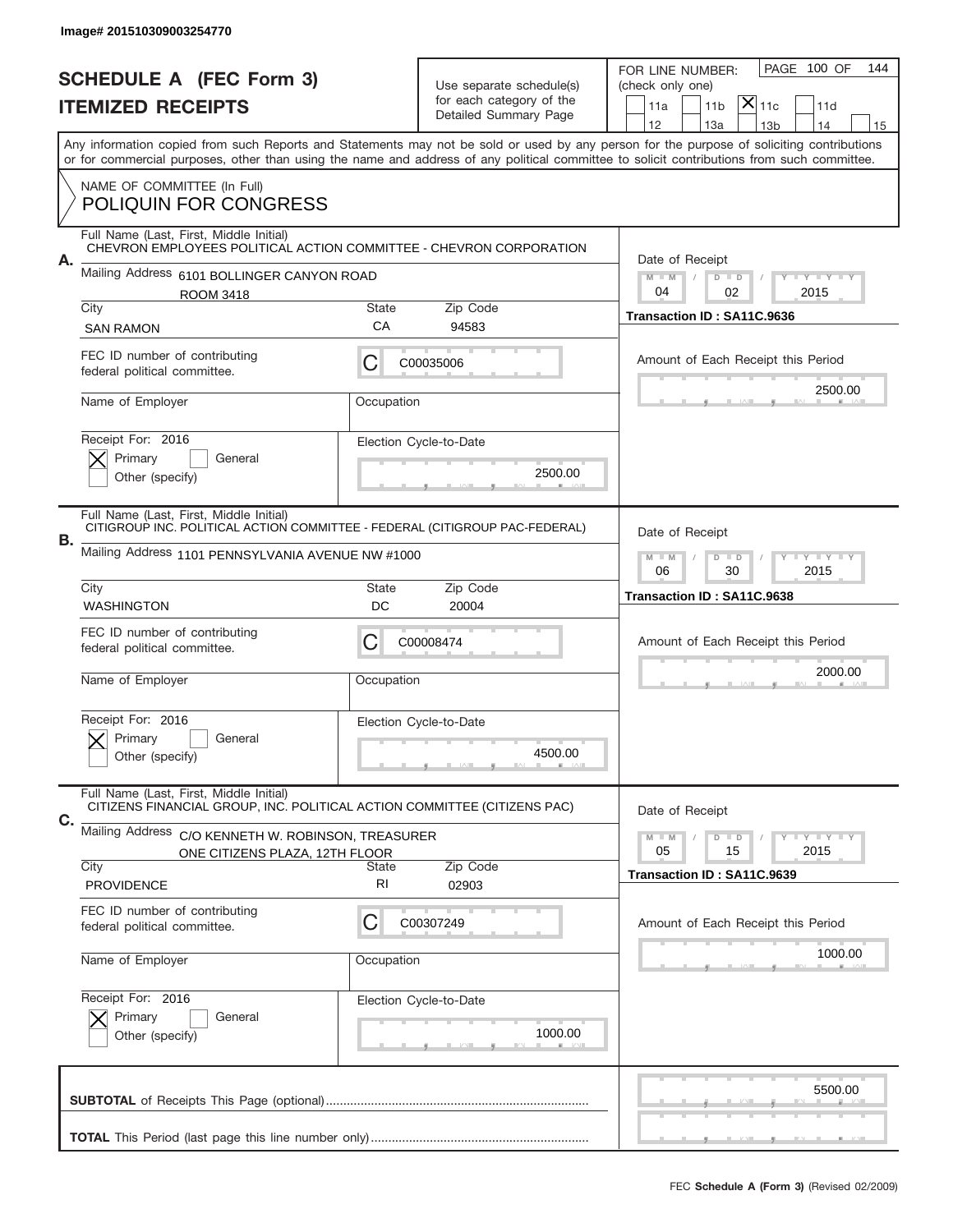|    | Image# 201510309003254771                                                                                    |                                                         |                                                      |                                                                                                                                                                                                                                                                                         |
|----|--------------------------------------------------------------------------------------------------------------|---------------------------------------------------------|------------------------------------------------------|-----------------------------------------------------------------------------------------------------------------------------------------------------------------------------------------------------------------------------------------------------------------------------------------|
|    | <b>SCHEDULE A (FEC Form 3)</b>                                                                               |                                                         | Use separate schedule(s)<br>for each category of the | PAGE 101 OF<br>144<br>FOR LINE NUMBER:<br>(check only one)                                                                                                                                                                                                                              |
|    | <b>ITEMIZED RECEIPTS</b>                                                                                     |                                                         | Detailed Summary Page                                | $ \mathsf{X} _{\mathsf{11c}}$<br>11 <sub>b</sub><br>11d<br>11a<br>12<br>13a<br>14<br>13 <sub>b</sub><br>15                                                                                                                                                                              |
|    |                                                                                                              |                                                         |                                                      | Any information copied from such Reports and Statements may not be sold or used by any person for the purpose of soliciting contributions<br>or for commercial purposes, other than using the name and address of any political committee to solicit contributions from such committee. |
|    | NAME OF COMMITTEE (In Full)<br><b>POLIQUIN FOR CONGRESS</b>                                                  |                                                         |                                                      |                                                                                                                                                                                                                                                                                         |
|    | Full Name (Last, First, Middle Initial)<br>CMR POLITICAL ACTION COMMITTEE                                    |                                                         |                                                      |                                                                                                                                                                                                                                                                                         |
| Α. | Mailing Address PO BOX 2485                                                                                  |                                                         |                                                      | Date of Receipt<br>$M - M$<br>$D$ $D$<br>Y I Y I Y I Y<br>06<br>2015<br>30                                                                                                                                                                                                              |
|    | City                                                                                                         | State                                                   | Zip Code                                             | Transaction ID: SA11C.9641                                                                                                                                                                                                                                                              |
|    | <b>SPRINGFIELD</b>                                                                                           | VA                                                      | 22152                                                |                                                                                                                                                                                                                                                                                         |
|    | FEC ID number of contributing<br>federal political committee.                                                | C                                                       | C00469429                                            | Amount of Each Receipt this Period<br>2500.00                                                                                                                                                                                                                                           |
|    | Name of Employer                                                                                             | Occupation                                              |                                                      |                                                                                                                                                                                                                                                                                         |
|    | Receipt For: 2016                                                                                            |                                                         | Election Cycle-to-Date                               |                                                                                                                                                                                                                                                                                         |
|    | Primary<br>General<br>Other (specify)                                                                        |                                                         | 5000.00                                              |                                                                                                                                                                                                                                                                                         |
| В. | Full Name (Last, First, Middle Initial)<br><b>COMERICA INC. PAC</b>                                          |                                                         |                                                      | Date of Receipt                                                                                                                                                                                                                                                                         |
|    | Mailing Address 3551 HAMLIN ROAD<br>MC 2250                                                                  | $D$ $D$<br>Y I Y I Y I Y<br>$M - M$<br>04<br>15<br>2015 |                                                      |                                                                                                                                                                                                                                                                                         |
|    | City<br><b>AUBURN HILLS</b>                                                                                  | <b>State</b><br>MI                                      | Zip Code<br>48326                                    | Transaction ID: SA11C.9643                                                                                                                                                                                                                                                              |
|    | FEC ID number of contributing<br>federal political committee.                                                | C                                                       | C00393173                                            | Amount of Each Receipt this Period                                                                                                                                                                                                                                                      |
|    | Name of Employer                                                                                             | Occupation                                              |                                                      | 1000.00                                                                                                                                                                                                                                                                                 |
|    | Receipt For: 2016                                                                                            |                                                         | Election Cycle-to-Date                               |                                                                                                                                                                                                                                                                                         |
|    | General<br>Primary<br>Other (specify)                                                                        |                                                         | 1000.00                                              |                                                                                                                                                                                                                                                                                         |
| C. | Full Name (Last, First, Middle Initial)<br>CONSERVATIVE OPPURTUNITY LEADERSHIP AND ENTERPRISE PAC (COLE PAC) |                                                         |                                                      | Date of Receipt                                                                                                                                                                                                                                                                         |
|    | Mailing Address 12176 CHANCERY STATION CIRCLE                                                                |                                                         |                                                      | $D$ $D$<br><b>LYLYLY</b><br>$M - M$<br>04<br>15<br>2015                                                                                                                                                                                                                                 |
|    | City                                                                                                         | State                                                   | Zip Code                                             | Transaction ID: SA11C.9596                                                                                                                                                                                                                                                              |
|    | <b>RESTON</b>                                                                                                | VA                                                      | 20190                                                |                                                                                                                                                                                                                                                                                         |
|    | FEC ID number of contributing<br>federal political committee.                                                | C                                                       | C00404392                                            | Amount of Each Receipt this Period                                                                                                                                                                                                                                                      |
|    | Name of Employer                                                                                             | Occupation                                              |                                                      | 1000.00                                                                                                                                                                                                                                                                                 |
|    | Receipt For: 2016                                                                                            |                                                         | Election Cycle-to-Date                               |                                                                                                                                                                                                                                                                                         |
|    | Primary<br>General<br>Other (specify)                                                                        |                                                         | 1000.00                                              |                                                                                                                                                                                                                                                                                         |
|    |                                                                                                              |                                                         |                                                      | 4500.00                                                                                                                                                                                                                                                                                 |
|    |                                                                                                              |                                                         |                                                      |                                                                                                                                                                                                                                                                                         |
|    |                                                                                                              |                                                         |                                                      |                                                                                                                                                                                                                                                                                         |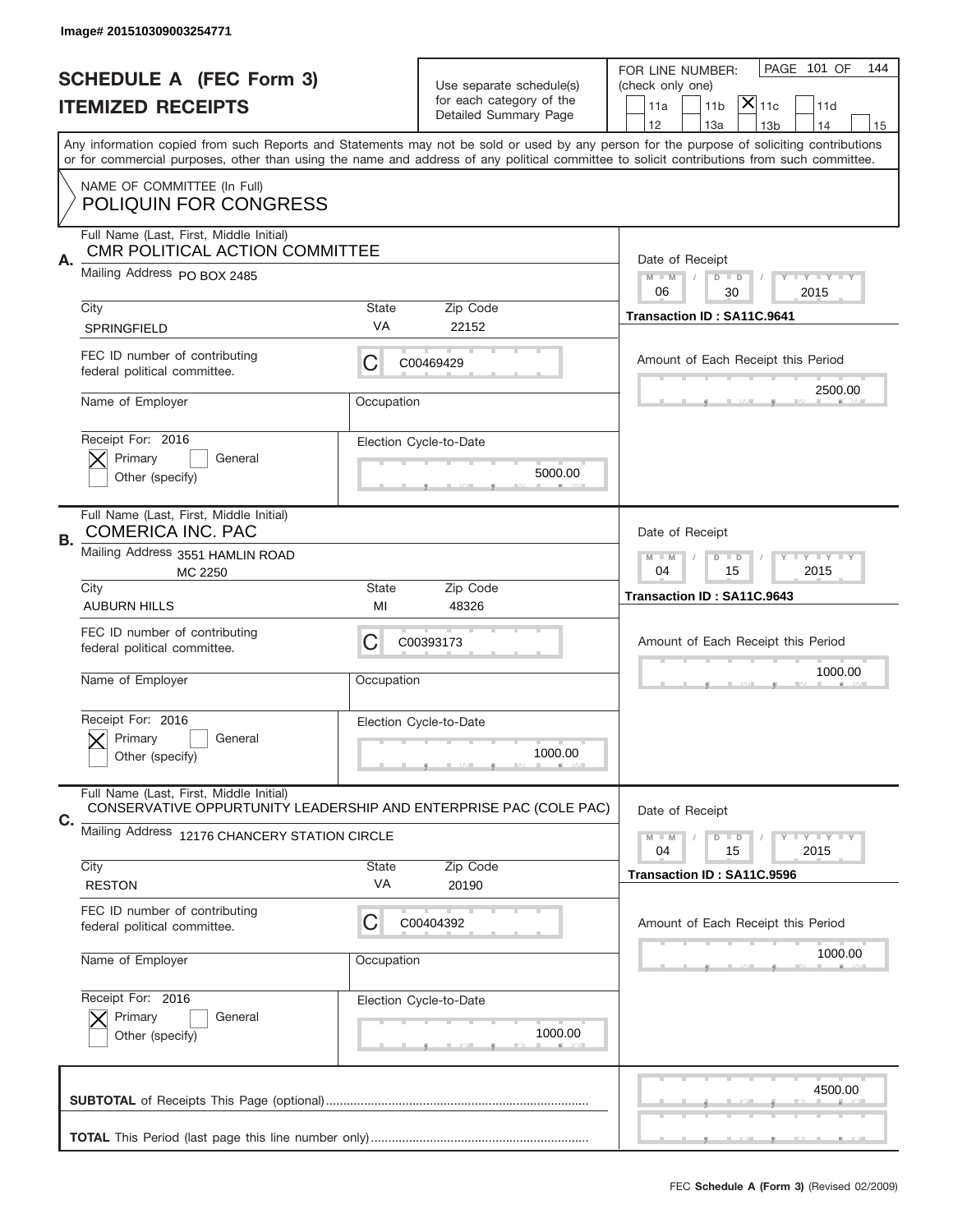|    | Image# 201510309003254772                                                                                |                 |                          |                                                                                                                                                                                                                                                                                         |
|----|----------------------------------------------------------------------------------------------------------|-----------------|--------------------------|-----------------------------------------------------------------------------------------------------------------------------------------------------------------------------------------------------------------------------------------------------------------------------------------|
|    | <b>SCHEDULE A (FEC Form 3)</b>                                                                           |                 | Use separate schedule(s) | PAGE 102 OF<br>144<br>FOR LINE NUMBER:<br>(check only one)                                                                                                                                                                                                                              |
|    | <b>ITEMIZED RECEIPTS</b>                                                                                 |                 | for each category of the | $ \mathsf{X} _{\mathsf{11c}}$<br>11 <sub>b</sub><br>11d<br>11a                                                                                                                                                                                                                          |
|    |                                                                                                          |                 | Detailed Summary Page    | 12<br>13a<br>13 <sub>b</sub><br>14<br>15                                                                                                                                                                                                                                                |
|    |                                                                                                          |                 |                          | Any information copied from such Reports and Statements may not be sold or used by any person for the purpose of soliciting contributions<br>or for commercial purposes, other than using the name and address of any political committee to solicit contributions from such committee. |
|    | NAME OF COMMITTEE (In Full)<br><b>POLIQUIN FOR CONGRESS</b>                                              |                 |                          |                                                                                                                                                                                                                                                                                         |
|    | Full Name (Last, First, Middle Initial)                                                                  |                 |                          |                                                                                                                                                                                                                                                                                         |
| А. | CONSERVATIVE OPPURTUNITY LEADERSHIP AND ENTERPRISE PAC (COLE PAC)                                        |                 |                          | Date of Receipt                                                                                                                                                                                                                                                                         |
|    | Mailing Address 12176 CHANCERY STATION CIRCLE                                                            |                 |                          | $M$ M<br>$D$ $D$<br>Y FY FY FY                                                                                                                                                                                                                                                          |
|    | City                                                                                                     | <b>State</b>    | Zip Code                 | 06<br>30<br>2015                                                                                                                                                                                                                                                                        |
|    | <b>RESTON</b>                                                                                            | VA              | 20190                    | Transaction ID: SA11C.9642                                                                                                                                                                                                                                                              |
|    | FEC ID number of contributing<br>federal political committee.                                            | C               | C00404392                | Amount of Each Receipt this Period                                                                                                                                                                                                                                                      |
|    | Name of Employer                                                                                         | Occupation      |                          | 2500.00                                                                                                                                                                                                                                                                                 |
|    | Receipt For: 2016                                                                                        |                 | Election Cycle-to-Date   |                                                                                                                                                                                                                                                                                         |
|    | Primary<br>General                                                                                       |                 | 3500.00                  |                                                                                                                                                                                                                                                                                         |
|    | Other (specify)                                                                                          |                 |                          |                                                                                                                                                                                                                                                                                         |
| В. | Full Name (Last, First, Middle Initial)<br>CULAC THE PAC OF CREDIT UNION NATIONAL ASSOCIATION            | Date of Receipt |                          |                                                                                                                                                                                                                                                                                         |
|    | Mailing Address 601 PENNSYLVANIA AVENUE, NW<br>SOUTH BUILDING, SUITE 600                                 |                 |                          | $M - M$<br>$D$ $D$<br><b>LY LY LY</b><br>05<br>28<br>2015                                                                                                                                                                                                                               |
|    | City<br><b>WASHINGTON</b>                                                                                | State<br>DC     | Zip Code<br>20004        | Transaction ID: SA11C.9645                                                                                                                                                                                                                                                              |
|    | FEC ID number of contributing<br>federal political committee.                                            | C               | C00007880                | Amount of Each Receipt this Period                                                                                                                                                                                                                                                      |
|    |                                                                                                          |                 |                          | 1000.00                                                                                                                                                                                                                                                                                 |
|    | Name of Employer                                                                                         | Occupation      |                          |                                                                                                                                                                                                                                                                                         |
|    | Receipt For: 2016                                                                                        |                 | Election Cycle-to-Date   |                                                                                                                                                                                                                                                                                         |
|    | General<br>Primary                                                                                       |                 | 7000.00                  |                                                                                                                                                                                                                                                                                         |
|    | Other (specify)                                                                                          |                 |                          |                                                                                                                                                                                                                                                                                         |
| С. | Full Name (Last, First, Middle Initial)<br>DEPOSITORY TRUST AND CLEARING CORPORATION PAC - DTCC PAC; THE |                 |                          | Date of Receipt                                                                                                                                                                                                                                                                         |
|    | Mailing Address 1455 PENNSYLVANIA AVE., NW                                                               |                 |                          | $D$ $D$<br>$I - Y - I - Y - I - Y$<br>$M - M$                                                                                                                                                                                                                                           |
|    | SUITE 725<br>City                                                                                        | <b>State</b>    | Zip Code                 | 05<br>12<br>2015                                                                                                                                                                                                                                                                        |
|    | <b>WASHINGTON</b>                                                                                        | DC              | 20005                    | Transaction ID: SA11C.9646                                                                                                                                                                                                                                                              |
|    | FEC ID number of contributing<br>federal political committee.                                            | C               | C00497917                | Amount of Each Receipt this Period                                                                                                                                                                                                                                                      |
|    | Name of Employer                                                                                         | Occupation      |                          | 1850.00                                                                                                                                                                                                                                                                                 |
|    | Receipt For: 2016                                                                                        |                 | Election Cycle-to-Date   |                                                                                                                                                                                                                                                                                         |
|    | Primary<br>General                                                                                       |                 | 2850.00                  |                                                                                                                                                                                                                                                                                         |
|    | Other (specify)                                                                                          |                 |                          |                                                                                                                                                                                                                                                                                         |
|    |                                                                                                          |                 |                          | 5350.00                                                                                                                                                                                                                                                                                 |
|    |                                                                                                          |                 |                          |                                                                                                                                                                                                                                                                                         |
|    |                                                                                                          |                 |                          |                                                                                                                                                                                                                                                                                         |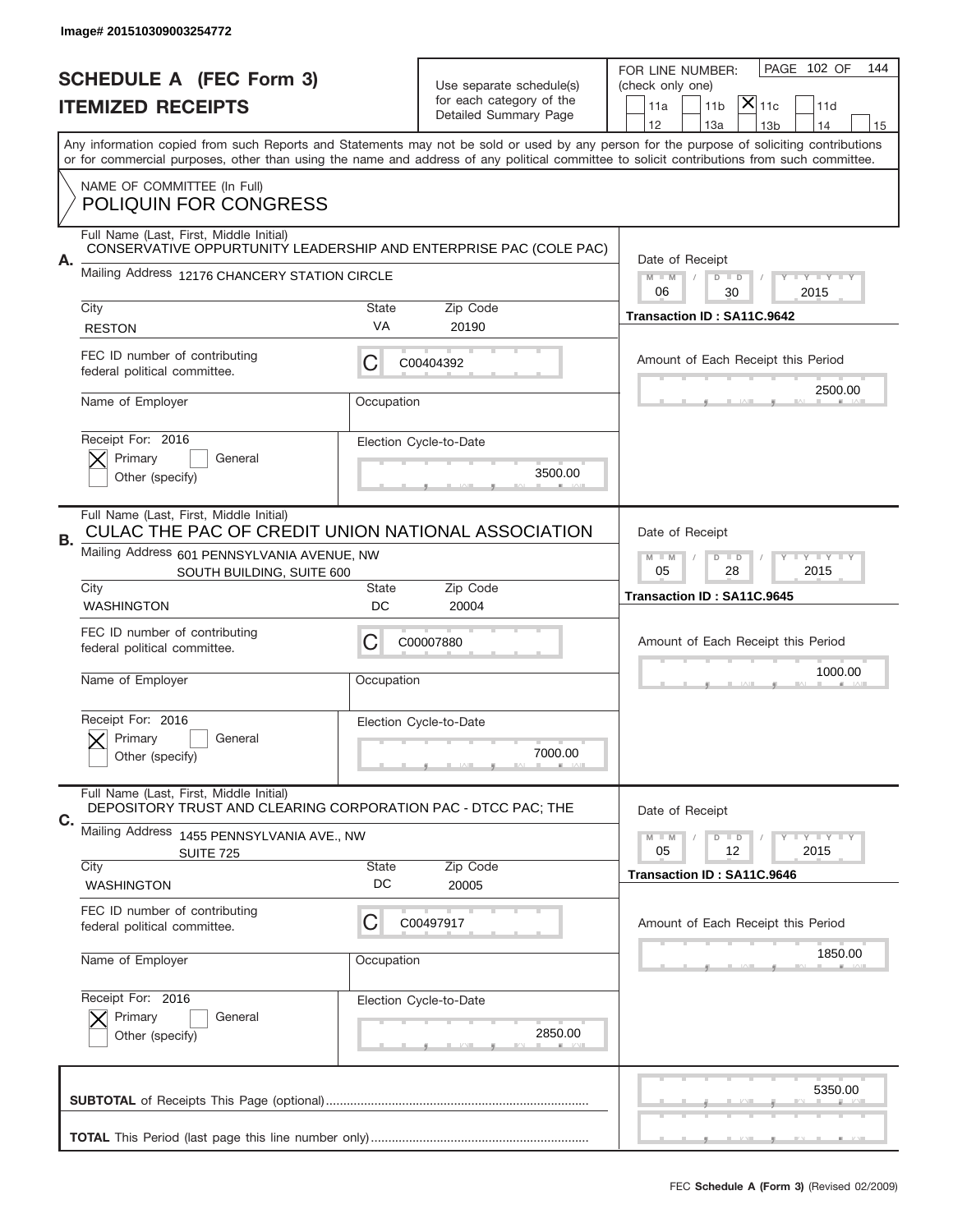|    | Image# 201510309003254773                                                                                |                                                         |                                                   |                                                                                                                                                                                                                                                                                                                                     |
|----|----------------------------------------------------------------------------------------------------------|---------------------------------------------------------|---------------------------------------------------|-------------------------------------------------------------------------------------------------------------------------------------------------------------------------------------------------------------------------------------------------------------------------------------------------------------------------------------|
|    | <b>SCHEDULE A (FEC Form 3)</b>                                                                           |                                                         | Use separate schedule(s)                          | PAGE 103 OF<br>144<br>FOR LINE NUMBER:<br>(check only one)                                                                                                                                                                                                                                                                          |
|    | <b>ITEMIZED RECEIPTS</b>                                                                                 |                                                         | for each category of the<br>Detailed Summary Page | $ \mathsf{X} _{\mathsf{11c}}$<br>11 <sub>b</sub><br>11d<br>11a                                                                                                                                                                                                                                                                      |
|    |                                                                                                          |                                                         |                                                   | 12<br>13a<br>13 <sub>b</sub><br>14<br>15<br>Any information copied from such Reports and Statements may not be sold or used by any person for the purpose of soliciting contributions<br>or for commercial purposes, other than using the name and address of any political committee to solicit contributions from such committee. |
|    | NAME OF COMMITTEE (In Full)                                                                              |                                                         |                                                   |                                                                                                                                                                                                                                                                                                                                     |
|    | <b>POLIQUIN FOR CONGRESS</b>                                                                             |                                                         |                                                   |                                                                                                                                                                                                                                                                                                                                     |
|    | Full Name (Last, First, Middle Initial)<br>DEPOSITORY TRUST AND CLEARING CORPORATION PAC - DTCC PAC; THE |                                                         |                                                   |                                                                                                                                                                                                                                                                                                                                     |
| А. | Mailing Address 1455 PENNSYLVANIA AVE., NW                                                               |                                                         |                                                   | Date of Receipt<br>$M$ M<br><b>LEY LEY LEY</b><br>$D$ $D$                                                                                                                                                                                                                                                                           |
|    | <b>SUITE 725</b><br>City                                                                                 | <b>State</b>                                            | Zip Code                                          | 05<br>14<br>2015                                                                                                                                                                                                                                                                                                                    |
|    | <b>WASHINGTON</b>                                                                                        | DC                                                      | 20005                                             | Transaction ID: SA11C.9169                                                                                                                                                                                                                                                                                                          |
|    | FEC ID number of contributing<br>federal political committee.                                            | C                                                       | C00497917                                         | Amount of Each Receipt this Period                                                                                                                                                                                                                                                                                                  |
|    | Name of Employer                                                                                         | Occupation                                              |                                                   | 650.00<br>In-kind - Fundraising expense                                                                                                                                                                                                                                                                                             |
|    | Receipt For: 2016<br>Primary<br>General                                                                  |                                                         | Election Cycle-to-Date                            |                                                                                                                                                                                                                                                                                                                                     |
|    | Other (specify)                                                                                          |                                                         | 3500.00                                           |                                                                                                                                                                                                                                                                                                                                     |
| В. | Full Name (Last, First, Middle Initial)<br>DISCOVER FINANCIAL SERVICES POLITICAL ACTION COMMITTEE        | Date of Receipt                                         |                                                   |                                                                                                                                                                                                                                                                                                                                     |
|    | Mailing Address 500 8TH STREET NW SUITE 210                                                              | $M$ M<br>$D$ $D$<br><b>LY LY LY</b><br>06<br>26<br>2015 |                                                   |                                                                                                                                                                                                                                                                                                                                     |
|    | City<br><b>WASHINGTON</b>                                                                                | <b>State</b><br>DC                                      | Zip Code<br>20004                                 | Transaction ID: SA11C.9647                                                                                                                                                                                                                                                                                                          |
|    | FEC ID number of contributing<br>federal political committee.                                            | C                                                       | C00438051                                         | Amount of Each Receipt this Period                                                                                                                                                                                                                                                                                                  |
|    | Name of Employer                                                                                         | Occupation                                              |                                                   | 500.00                                                                                                                                                                                                                                                                                                                              |
|    | Receipt For: 2016                                                                                        |                                                         | Election Cycle-to-Date                            |                                                                                                                                                                                                                                                                                                                                     |
|    | Primary<br>General<br>Other (specify)                                                                    |                                                         | 500.00                                            |                                                                                                                                                                                                                                                                                                                                     |
| C. | Full Name (Last, First, Middle Initial)<br><b>EAGLE FORUM PAC</b>                                        |                                                         |                                                   | Date of Receipt                                                                                                                                                                                                                                                                                                                     |
|    | Mailing Address P.O. BOX 618                                                                             |                                                         |                                                   | $I - Y - I - Y - I - Y$<br>$M - M$<br>$D$ $D$<br>06<br>2015<br>03                                                                                                                                                                                                                                                                   |
|    | City<br><b>ALTON</b>                                                                                     | <b>State</b><br>IL                                      | Zip Code<br>62002                                 | Transaction ID: SA11C.9649                                                                                                                                                                                                                                                                                                          |
|    | FEC ID number of contributing                                                                            |                                                         |                                                   |                                                                                                                                                                                                                                                                                                                                     |
|    | federal political committee.                                                                             | C                                                       | C00103937                                         | Amount of Each Receipt this Period                                                                                                                                                                                                                                                                                                  |
|    | Name of Employer                                                                                         | Occupation                                              |                                                   | 1000.00                                                                                                                                                                                                                                                                                                                             |
|    | Receipt For: 2016                                                                                        |                                                         | Election Cycle-to-Date                            |                                                                                                                                                                                                                                                                                                                                     |
|    | Primary<br>General<br>Other (specify)                                                                    |                                                         | 1000.00                                           |                                                                                                                                                                                                                                                                                                                                     |
|    |                                                                                                          |                                                         |                                                   | 2150.00                                                                                                                                                                                                                                                                                                                             |
|    |                                                                                                          |                                                         |                                                   |                                                                                                                                                                                                                                                                                                                                     |
|    |                                                                                                          |                                                         |                                                   |                                                                                                                                                                                                                                                                                                                                     |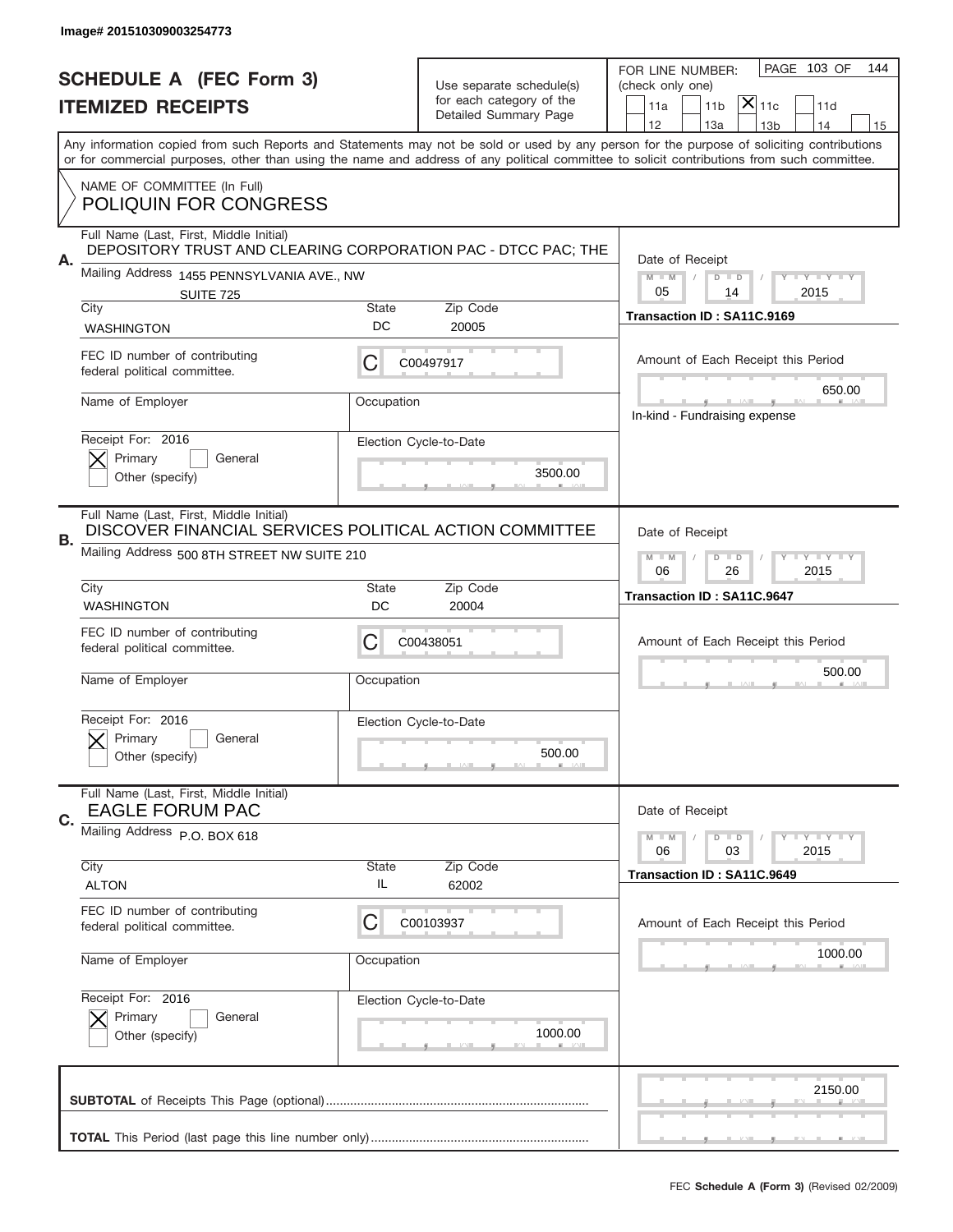|    | Image# 201510309003254774                                                                                                             |                                                         |                                                   |                                                                                                                                                                                                                                                                                         |
|----|---------------------------------------------------------------------------------------------------------------------------------------|---------------------------------------------------------|---------------------------------------------------|-----------------------------------------------------------------------------------------------------------------------------------------------------------------------------------------------------------------------------------------------------------------------------------------|
|    | <b>SCHEDULE A (FEC Form 3)</b>                                                                                                        |                                                         | Use separate schedule(s)                          | PAGE 104 OF<br>144<br>FOR LINE NUMBER:<br>(check only one)                                                                                                                                                                                                                              |
|    | <b>ITEMIZED RECEIPTS</b>                                                                                                              |                                                         | for each category of the<br>Detailed Summary Page | $ \mathsf{X} _{\mathsf{11c}}$<br>11d<br>11a<br>11 <sub>b</sub>                                                                                                                                                                                                                          |
|    |                                                                                                                                       |                                                         |                                                   | 12<br>13a<br>13 <sub>b</sub><br>14<br>15                                                                                                                                                                                                                                                |
|    |                                                                                                                                       |                                                         |                                                   | Any information copied from such Reports and Statements may not be sold or used by any person for the purpose of soliciting contributions<br>or for commercial purposes, other than using the name and address of any political committee to solicit contributions from such committee. |
|    | NAME OF COMMITTEE (In Full)<br><b>POLIQUIN FOR CONGRESS</b>                                                                           |                                                         |                                                   |                                                                                                                                                                                                                                                                                         |
|    | Full Name (Last, First, Middle Initial)<br>ERNST & YOUNG POLITICAL ACTION COMMITTEE                                                   |                                                         |                                                   |                                                                                                                                                                                                                                                                                         |
| А. | Mailing Address 1101 NEW YORK AVENUE, NW                                                                                              |                                                         |                                                   | Date of Receipt<br>$M - M$<br><b>LEY LEY LEY</b><br>$D$ $D$<br>04<br>16<br>2015                                                                                                                                                                                                         |
|    | City<br><b>WASHINGTON</b>                                                                                                             | State<br>DC                                             | Zip Code<br>20005                                 | Transaction ID: SA11C.9651                                                                                                                                                                                                                                                              |
|    | FEC ID number of contributing                                                                                                         |                                                         |                                                   |                                                                                                                                                                                                                                                                                         |
|    | federal political committee.                                                                                                          | С                                                       | C00227744                                         | Amount of Each Receipt this Period<br>1500.00                                                                                                                                                                                                                                           |
|    | Name of Employer                                                                                                                      | Occupation                                              |                                                   |                                                                                                                                                                                                                                                                                         |
|    | Receipt For: 2016<br>General                                                                                                          |                                                         | Election Cycle-to-Date                            |                                                                                                                                                                                                                                                                                         |
|    | Primary<br>Other (specify)                                                                                                            |                                                         | 11000.00                                          |                                                                                                                                                                                                                                                                                         |
|    | Full Name (Last, First, Middle Initial)                                                                                               |                                                         |                                                   |                                                                                                                                                                                                                                                                                         |
| В. | ERNST & YOUNG POLITICAL ACTION COMMITTEE<br>Mailing Address 1101 NEW YORK AVENUE, NW                                                  | Date of Receipt                                         |                                                   |                                                                                                                                                                                                                                                                                         |
|    |                                                                                                                                       | $D$ $D$<br><b>LYLYLY</b><br>$M - M$<br>04<br>16<br>2015 |                                                   |                                                                                                                                                                                                                                                                                         |
|    | City<br><b>WASHINGTON</b>                                                                                                             | State<br>DC                                             | Zip Code<br>20005                                 | Transaction ID: SA11C.9652                                                                                                                                                                                                                                                              |
|    | FEC ID number of contributing<br>federal political committee.                                                                         | C                                                       | C00227744                                         | Amount of Each Receipt this Period                                                                                                                                                                                                                                                      |
|    | Name of Employer                                                                                                                      | Occupation                                              |                                                   | 500.00                                                                                                                                                                                                                                                                                  |
|    |                                                                                                                                       |                                                         |                                                   |                                                                                                                                                                                                                                                                                         |
|    | Receipt For: 2016<br>Primary<br>General                                                                                               |                                                         | Election Cycle-to-Date                            |                                                                                                                                                                                                                                                                                         |
|    | Other (specify)                                                                                                                       |                                                         | 11500.00                                          |                                                                                                                                                                                                                                                                                         |
|    | Full Name (Last, First, Middle Initial)<br>FARMERS GROUP, INC., FARMERS INSURANCE EXCHANGE, FIRE INSURANCE EXCHANGE AND TRUCK INSURAN |                                                         |                                                   | Date of Receipt                                                                                                                                                                                                                                                                         |
| С. | Mailing Address 2350 KERNER BLVD., SUITE 250                                                                                          |                                                         |                                                   | <b>LY LY LY</b><br>$M - M$<br>$D$ $D$                                                                                                                                                                                                                                                   |
|    | City                                                                                                                                  | State                                                   | Zip Code                                          | 2015<br>05<br>05<br>Transaction ID: SA11C.9655                                                                                                                                                                                                                                          |
|    | <b>SAN RAFAEL</b><br>FEC ID number of contributing                                                                                    | СA                                                      | 94901                                             |                                                                                                                                                                                                                                                                                         |
|    | federal political committee.                                                                                                          | C                                                       | C00135681                                         | Amount of Each Receipt this Period                                                                                                                                                                                                                                                      |
|    | Name of Employer                                                                                                                      | Occupation                                              |                                                   | 1000.00                                                                                                                                                                                                                                                                                 |
|    | Receipt For: 2016                                                                                                                     |                                                         | Election Cycle-to-Date                            |                                                                                                                                                                                                                                                                                         |
|    | Primary<br>General<br>Other (specify)                                                                                                 |                                                         | 1000.00                                           |                                                                                                                                                                                                                                                                                         |
|    |                                                                                                                                       |                                                         |                                                   |                                                                                                                                                                                                                                                                                         |
|    |                                                                                                                                       |                                                         |                                                   | 3000.00                                                                                                                                                                                                                                                                                 |
|    |                                                                                                                                       |                                                         |                                                   |                                                                                                                                                                                                                                                                                         |
|    |                                                                                                                                       |                                                         |                                                   |                                                                                                                                                                                                                                                                                         |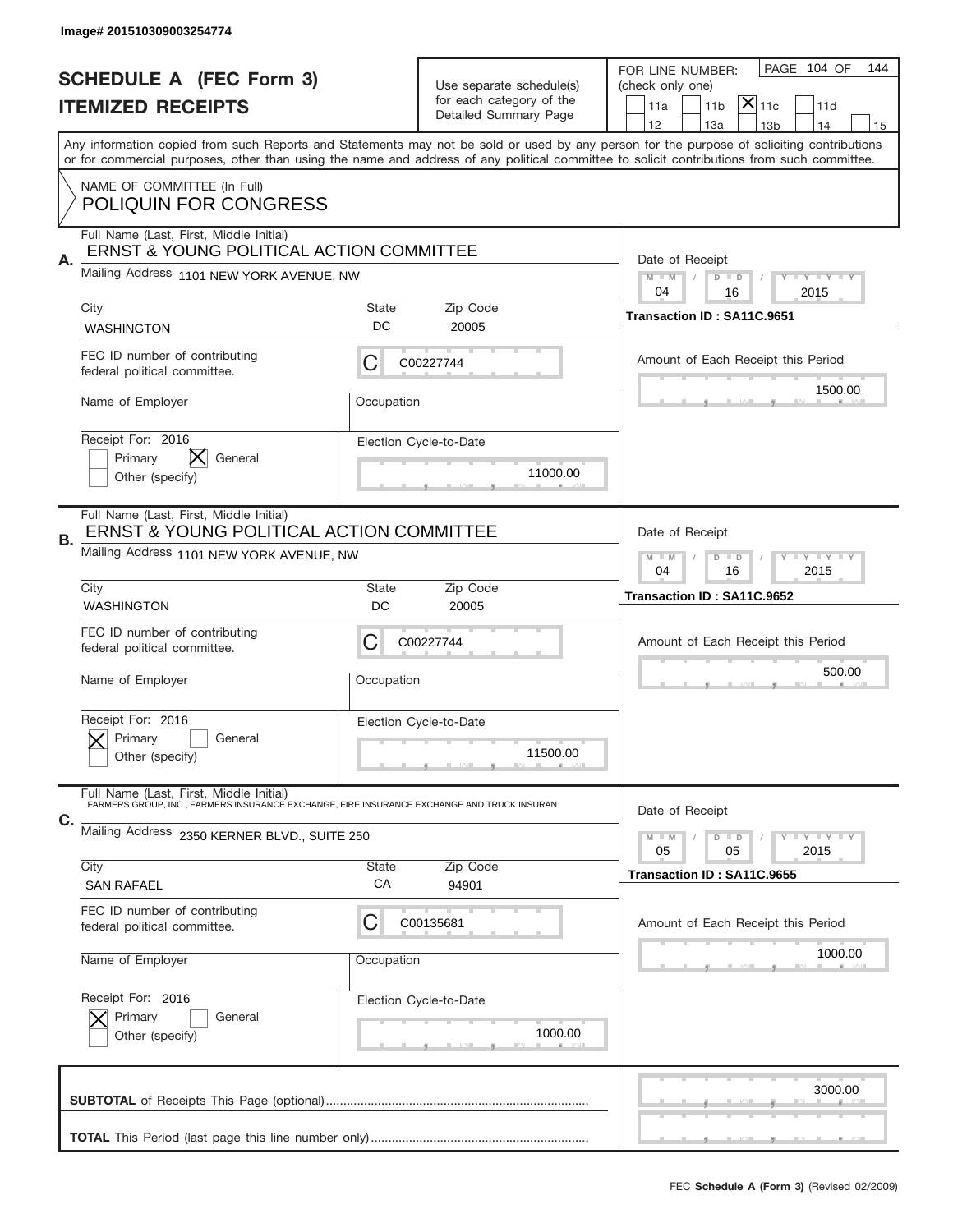|    | Image# 201510309003254775                                                                    |                                                           |                          |                                                                                                                                                                                                                                                                                         |
|----|----------------------------------------------------------------------------------------------|-----------------------------------------------------------|--------------------------|-----------------------------------------------------------------------------------------------------------------------------------------------------------------------------------------------------------------------------------------------------------------------------------------|
|    | <b>SCHEDULE A (FEC Form 3)</b>                                                               |                                                           | Use separate schedule(s) | PAGE 105 OF<br>144<br>FOR LINE NUMBER:                                                                                                                                                                                                                                                  |
|    | <b>ITEMIZED RECEIPTS</b>                                                                     |                                                           | for each category of the | (check only one)<br>$ \mathsf{X} _{\mathsf{11c}}$<br>11 <sub>b</sub><br>11d<br>11a                                                                                                                                                                                                      |
|    |                                                                                              |                                                           | Detailed Summary Page    | 12<br>13a<br>13 <sub>b</sub><br>14<br>15                                                                                                                                                                                                                                                |
|    |                                                                                              |                                                           |                          | Any information copied from such Reports and Statements may not be sold or used by any person for the purpose of soliciting contributions<br>or for commercial purposes, other than using the name and address of any political committee to solicit contributions from such committee. |
|    | NAME OF COMMITTEE (In Full)                                                                  |                                                           |                          |                                                                                                                                                                                                                                                                                         |
|    | <b>POLIQUIN FOR CONGRESS</b>                                                                 |                                                           |                          |                                                                                                                                                                                                                                                                                         |
|    | Full Name (Last, First, Middle Initial)<br>FIFTH THIRD BANCORP POLITICAL ACTION COMMITTEE    |                                                           |                          |                                                                                                                                                                                                                                                                                         |
| Α. | Mailing Address 550 E. WALNUT ST                                                             |                                                           |                          | Date of Receipt<br>$M - M$<br>Y I Y I Y I Y<br>$D$ $D$                                                                                                                                                                                                                                  |
|    | City                                                                                         | <b>State</b>                                              | Zip Code                 | 04<br>15<br>2015                                                                                                                                                                                                                                                                        |
|    | <b>COLUMBUS</b>                                                                              | OH                                                        | 43215                    | Transaction ID: SA11C.9657                                                                                                                                                                                                                                                              |
|    | FEC ID number of contributing<br>federal political committee.                                | С                                                         | C00290502                | Amount of Each Receipt this Period                                                                                                                                                                                                                                                      |
|    | Name of Employer                                                                             | Occupation                                                |                          | 1000.00                                                                                                                                                                                                                                                                                 |
|    | Receipt For: 2016                                                                            |                                                           | Election Cycle-to-Date   |                                                                                                                                                                                                                                                                                         |
|    | Primary<br>General<br>Other (specify)                                                        |                                                           | 1000.00                  |                                                                                                                                                                                                                                                                                         |
|    |                                                                                              |                                                           |                          |                                                                                                                                                                                                                                                                                         |
| В. | Full Name (Last, First, Middle Initial)<br>FINANCIAL SERVICES ROUNDTABLE PAC                 |                                                           |                          | Date of Receipt                                                                                                                                                                                                                                                                         |
|    | Mailing Address 600 13TH STREET, N.W.<br><b>SUITE 400</b>                                    | $D$ $D$<br><b>LY LY LY</b><br>$M - M$<br>04<br>20<br>2015 |                          |                                                                                                                                                                                                                                                                                         |
|    | City<br><b>WASHINGTON</b>                                                                    | <b>State</b><br>DC                                        | Zip Code<br>20005        | Transaction ID: SA11C.9741                                                                                                                                                                                                                                                              |
|    | FEC ID number of contributing<br>federal political committee.                                | С                                                         | C00193177                | Amount of Each Receipt this Period                                                                                                                                                                                                                                                      |
|    | Name of Employer                                                                             | Occupation                                                |                          | 1000.00                                                                                                                                                                                                                                                                                 |
|    | Receipt For: 2016                                                                            |                                                           | Election Cycle-to-Date   |                                                                                                                                                                                                                                                                                         |
|    | General<br>Primary                                                                           |                                                           |                          |                                                                                                                                                                                                                                                                                         |
|    | Other (specify)                                                                              |                                                           | 1333.12                  |                                                                                                                                                                                                                                                                                         |
|    | Full Name (Last, First, Middle Initial)                                                      |                                                           |                          | Date of Receipt                                                                                                                                                                                                                                                                         |
| C. | FMR LLC POLITICAL ACTION COMMITTEE (FIDELITY PAC)<br>Mailing Address<br>82 DEVONSHIRE STREET |                                                           |                          | $I - Y - I - Y - I - Y$<br>$M - M$<br>$D$ $D$                                                                                                                                                                                                                                           |
|    | N <sub>5</sub> A                                                                             | <b>State</b>                                              |                          | 06<br>2015<br>26                                                                                                                                                                                                                                                                        |
|    | City<br><b>BOSTON</b>                                                                        | МA                                                        | Zip Code<br>02109        | Transaction ID: SA11C.9658                                                                                                                                                                                                                                                              |
|    | FEC ID number of contributing<br>federal political committee.                                | С                                                         | C00215046                | Amount of Each Receipt this Period                                                                                                                                                                                                                                                      |
|    | Name of Employer                                                                             | Occupation                                                |                          | 2000.00                                                                                                                                                                                                                                                                                 |
|    | Receipt For: 2016                                                                            |                                                           | Election Cycle-to-Date   |                                                                                                                                                                                                                                                                                         |
|    | Primary<br>General<br>Other (specify)                                                        |                                                           | 3000.00                  |                                                                                                                                                                                                                                                                                         |
|    |                                                                                              |                                                           |                          | 4000.00                                                                                                                                                                                                                                                                                 |
|    |                                                                                              |                                                           |                          |                                                                                                                                                                                                                                                                                         |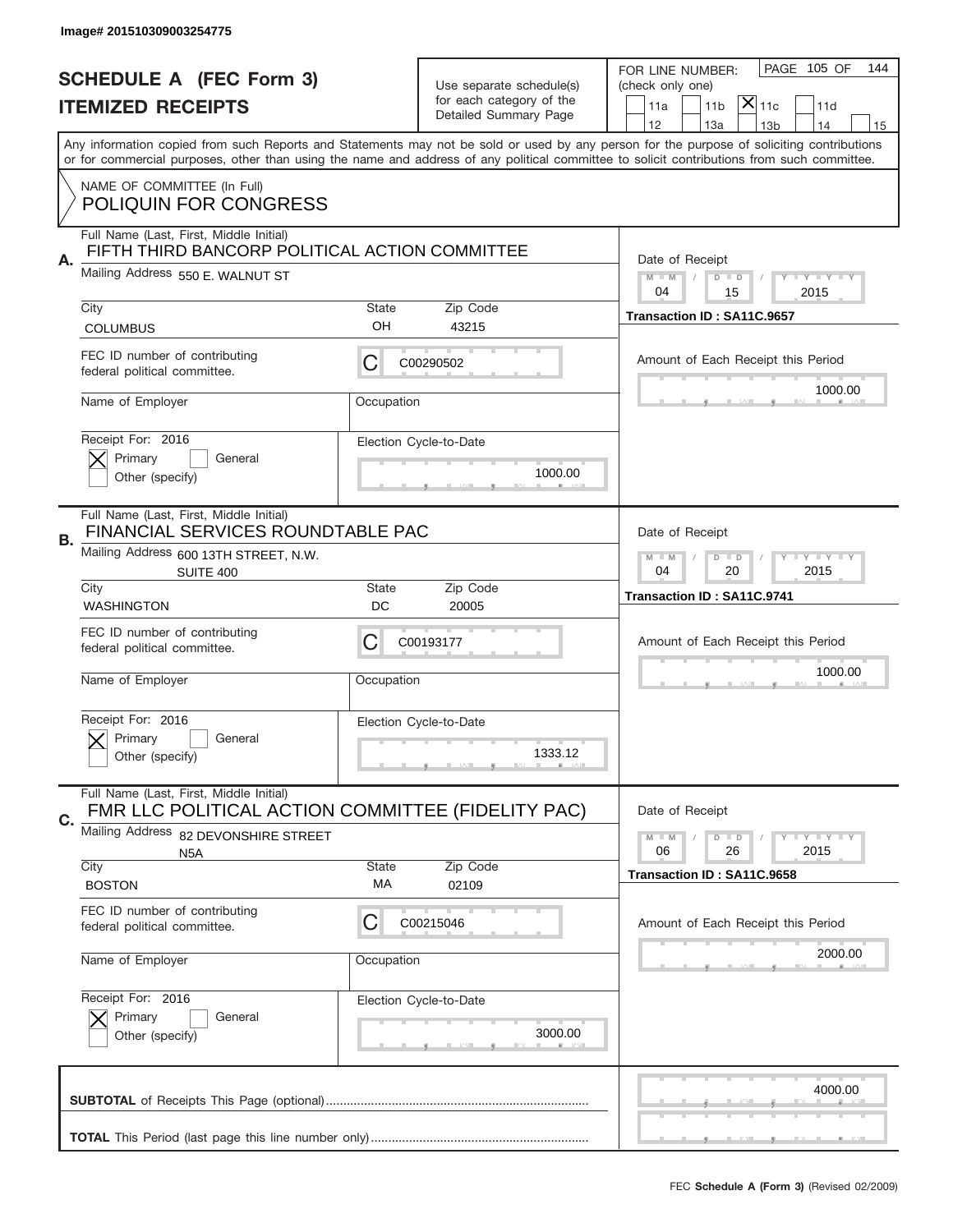|    | Image# 201510309003254776                                                                                    |                                                         |                                                   |                                                                                                                                                                                                                                                                                                                                     |
|----|--------------------------------------------------------------------------------------------------------------|---------------------------------------------------------|---------------------------------------------------|-------------------------------------------------------------------------------------------------------------------------------------------------------------------------------------------------------------------------------------------------------------------------------------------------------------------------------------|
|    | <b>SCHEDULE A (FEC Form 3)</b>                                                                               |                                                         | Use separate schedule(s)                          | PAGE 106 OF<br>144<br>FOR LINE NUMBER:<br>(check only one)                                                                                                                                                                                                                                                                          |
|    | <b>ITEMIZED RECEIPTS</b>                                                                                     |                                                         | for each category of the<br>Detailed Summary Page | $ \mathsf{X} _{\mathsf{11c}}$<br>11 <sub>b</sub><br>11d<br>11a                                                                                                                                                                                                                                                                      |
|    |                                                                                                              |                                                         |                                                   | 12<br>13a<br>14<br>13 <sub>b</sub><br>15<br>Any information copied from such Reports and Statements may not be sold or used by any person for the purpose of soliciting contributions<br>or for commercial purposes, other than using the name and address of any political committee to solicit contributions from such committee. |
|    | NAME OF COMMITTEE (In Full)<br><b>POLIQUIN FOR CONGRESS</b>                                                  |                                                         |                                                   |                                                                                                                                                                                                                                                                                                                                     |
| Α. | Full Name (Last, First, Middle Initial)<br><b>GARRET GRAVES FOR CONGRESS</b>                                 |                                                         |                                                   | Date of Receipt                                                                                                                                                                                                                                                                                                                     |
|    | Mailing Address PO BOX 64845                                                                                 |                                                         |                                                   | $M - M$<br>Y I Y I Y I Y<br>$D$ $D$<br>2015<br>04<br>15                                                                                                                                                                                                                                                                             |
|    | City<br><b>BATON ROUGE</b>                                                                                   | State<br>LA                                             | Zip Code<br>70896                                 | Transaction ID: SA11C.9592                                                                                                                                                                                                                                                                                                          |
|    | FEC ID number of contributing<br>federal political committee.                                                | C                                                       | C00558486                                         | Amount of Each Receipt this Period<br>1000.00                                                                                                                                                                                                                                                                                       |
|    | Name of Employer                                                                                             | Occupation                                              |                                                   |                                                                                                                                                                                                                                                                                                                                     |
|    | Receipt For: 2016<br>Primary<br>General<br>Other (specify)                                                   |                                                         | Election Cycle-to-Date<br>1000.00                 |                                                                                                                                                                                                                                                                                                                                     |
| В. | Full Name (Last, First, Middle Initial)<br><b>GARRET GRAVES FOR CONGRESS</b>                                 | Date of Receipt                                         |                                                   |                                                                                                                                                                                                                                                                                                                                     |
|    | Mailing Address PO BOX 64845                                                                                 | $D$ $D$<br>Y I Y I Y I Y<br>$M - M$<br>04<br>21<br>2015 |                                                   |                                                                                                                                                                                                                                                                                                                                     |
|    | City<br><b>BATON ROUGE</b>                                                                                   | <b>State</b><br>LA                                      | Zip Code<br>70896                                 | Transaction ID: SA11C.9659                                                                                                                                                                                                                                                                                                          |
|    | FEC ID number of contributing<br>federal political committee.                                                | C                                                       | C00558486                                         | Amount of Each Receipt this Period                                                                                                                                                                                                                                                                                                  |
|    | Name of Employer                                                                                             | Occupation                                              |                                                   | 1000.00                                                                                                                                                                                                                                                                                                                             |
|    | Receipt For: 2016<br>General<br>Primary<br>Other (specify)                                                   |                                                         | Election Cycle-to-Date<br>2000.00                 |                                                                                                                                                                                                                                                                                                                                     |
| C. | Full Name (Last, First, Middle Initial)<br>GENERAL DYNAMICS CORPORATION POLITICAL ACTION COMMITTEE (GDC PAC) |                                                         |                                                   | Date of Receipt                                                                                                                                                                                                                                                                                                                     |
|    | Mailing Address 2941 FAIRVIEW PARK DR.<br>SUITE 100                                                          |                                                         |                                                   | $D$ $D$<br><b>LYLYLY</b><br>$M - M$<br>06<br>18<br>2015                                                                                                                                                                                                                                                                             |
|    | City<br><b>FALLS CHURCH</b>                                                                                  | <b>State</b><br>VA                                      | Zip Code<br>22042                                 | Transaction ID: SA11C.9660                                                                                                                                                                                                                                                                                                          |
|    | FEC ID number of contributing<br>federal political committee.                                                | C                                                       | C00078451                                         | Amount of Each Receipt this Period                                                                                                                                                                                                                                                                                                  |
|    | Name of Employer                                                                                             | Occupation                                              |                                                   | 1500.00                                                                                                                                                                                                                                                                                                                             |
|    | Receipt For: 2016<br>Primary<br>General<br>Other (specify)                                                   |                                                         | Election Cycle-to-Date<br>3500.00                 |                                                                                                                                                                                                                                                                                                                                     |
|    |                                                                                                              |                                                         |                                                   | 3500.00                                                                                                                                                                                                                                                                                                                             |
|    |                                                                                                              |                                                         |                                                   |                                                                                                                                                                                                                                                                                                                                     |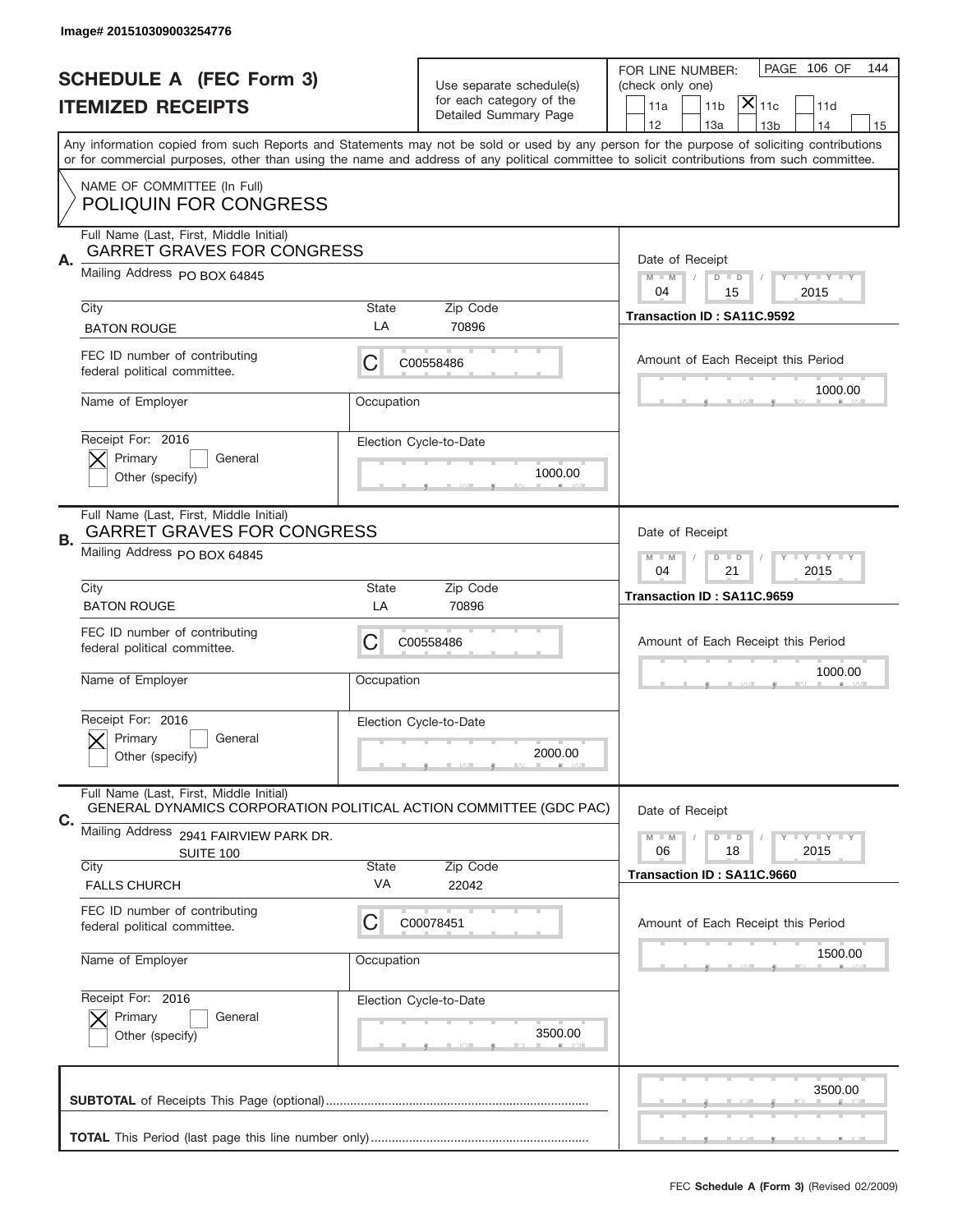|    | Image# 201510309003254777                                                                              |                                                            |                                                   |                                                                                                                                                                                                                                                                                                                                     |
|----|--------------------------------------------------------------------------------------------------------|------------------------------------------------------------|---------------------------------------------------|-------------------------------------------------------------------------------------------------------------------------------------------------------------------------------------------------------------------------------------------------------------------------------------------------------------------------------------|
|    | <b>SCHEDULE A (FEC Form 3)</b>                                                                         |                                                            | Use separate schedule(s)                          | PAGE 107 OF<br>144<br>FOR LINE NUMBER:<br>(check only one)                                                                                                                                                                                                                                                                          |
|    | <b>ITEMIZED RECEIPTS</b>                                                                               |                                                            | for each category of the<br>Detailed Summary Page | $ \mathsf{X} _{\mathsf{11c}}$<br>11 <sub>b</sub><br>11d<br>11a                                                                                                                                                                                                                                                                      |
|    |                                                                                                        |                                                            |                                                   | 12<br>13a<br>14<br>13 <sub>b</sub><br>15<br>Any information copied from such Reports and Statements may not be sold or used by any person for the purpose of soliciting contributions<br>or for commercial purposes, other than using the name and address of any political committee to solicit contributions from such committee. |
|    | NAME OF COMMITTEE (In Full)<br><b>POLIQUIN FOR CONGRESS</b>                                            |                                                            |                                                   |                                                                                                                                                                                                                                                                                                                                     |
| Α. | Full Name (Last, First, Middle Initial)<br>GENERAL ELECTRIC COMPANY POLITICAL ACTION COMMITTEE (GEPAC) |                                                            |                                                   | Date of Receipt                                                                                                                                                                                                                                                                                                                     |
|    | Mailing Address 1299 PENNSYLVANIA AVE NW<br>SUITE 900<br>City                                          | <b>State</b>                                               | Zip Code                                          | $M$ $M$<br>Y I Y I Y I Y<br>$D$ $D$<br>05<br>2015<br>08                                                                                                                                                                                                                                                                             |
|    | <b>WASHINGTON</b>                                                                                      | DC                                                         | 20004                                             | Transaction ID: SA11C.9661                                                                                                                                                                                                                                                                                                          |
|    | FEC ID number of contributing<br>federal political committee.                                          | C                                                          | C00024869                                         | Amount of Each Receipt this Period<br>2000.00                                                                                                                                                                                                                                                                                       |
|    | Name of Employer                                                                                       | Occupation                                                 |                                                   |                                                                                                                                                                                                                                                                                                                                     |
|    | Receipt For: 2016<br>Primary<br>General<br>Other (specify)                                             |                                                            | Election Cycle-to-Date<br>4000.00                 |                                                                                                                                                                                                                                                                                                                                     |
| В. | Full Name (Last, First, Middle Initial)<br><b>GRAVES FOR CONGRESS</b>                                  | Date of Receipt                                            |                                                   |                                                                                                                                                                                                                                                                                                                                     |
|    | Mailing Address 2345 GRAND, SUITE 2400                                                                 | $D$ $D$<br><b>THEY THEY</b><br>$M - M$<br>06<br>03<br>2015 |                                                   |                                                                                                                                                                                                                                                                                                                                     |
|    | City<br><b>KANSAS CITY</b>                                                                             | <b>State</b><br>МO                                         | Zip Code<br>64108                                 | Transaction ID: SA11C.9664                                                                                                                                                                                                                                                                                                          |
|    | FEC ID number of contributing<br>federal political committee.                                          | C                                                          | C00359034                                         | Amount of Each Receipt this Period                                                                                                                                                                                                                                                                                                  |
|    | Name of Employer                                                                                       | Occupation                                                 |                                                   | 1000.00                                                                                                                                                                                                                                                                                                                             |
|    | Receipt For: 2016<br>General<br>Primary<br>Other (specify)                                             |                                                            | Election Cycle-to-Date<br>1000.00                 |                                                                                                                                                                                                                                                                                                                                     |
| C. | Full Name (Last, First, Middle Initial)<br><b>HUDSON FOR CONGRESS</b>                                  |                                                            |                                                   | Date of Receipt                                                                                                                                                                                                                                                                                                                     |
|    | Mailing Address PO BOX 5053                                                                            |                                                            |                                                   | <b>LYLYLY</b><br>$M - M$<br>$D$ $D$<br>06<br>30<br>2015                                                                                                                                                                                                                                                                             |
|    | City<br>CONCORD                                                                                        | <b>State</b><br>NC.                                        | Zip Code<br>28027                                 | Transaction ID: SA11C.9594                                                                                                                                                                                                                                                                                                          |
|    | FEC ID number of contributing<br>federal political committee.                                          | C                                                          | C00504522                                         | Amount of Each Receipt this Period                                                                                                                                                                                                                                                                                                  |
|    | Name of Employer                                                                                       | Occupation                                                 |                                                   | 1000.00                                                                                                                                                                                                                                                                                                                             |
|    | Receipt For: 2016<br>Primary<br>General<br>Other (specify)                                             |                                                            | Election Cycle-to-Date<br>3000.00                 |                                                                                                                                                                                                                                                                                                                                     |
|    |                                                                                                        |                                                            |                                                   | 4000.00                                                                                                                                                                                                                                                                                                                             |
|    |                                                                                                        |                                                            |                                                   | _                                                                                                                                                                                                                                                                                                                                   |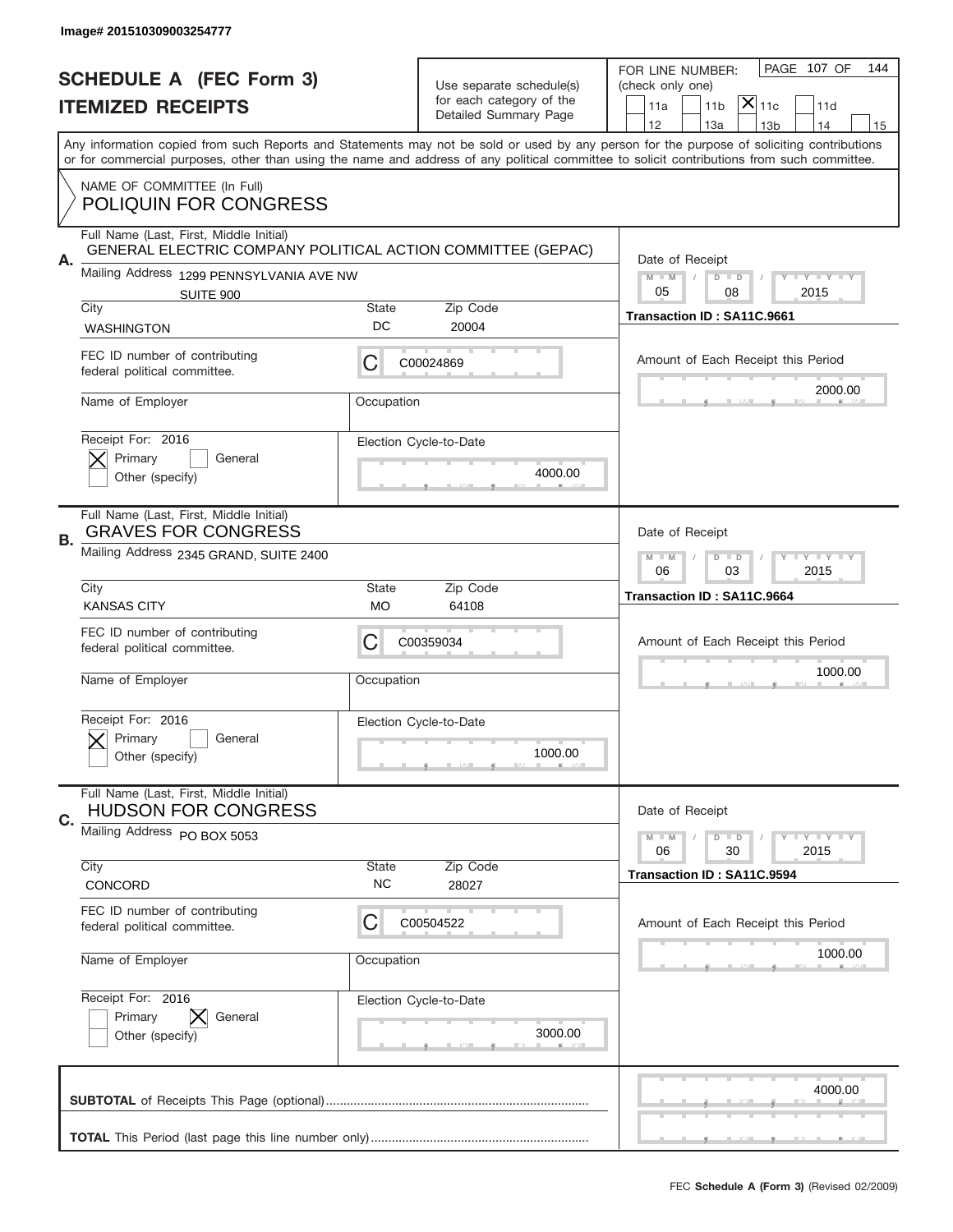|    | Image# 201510309003254778                                                                                                             |                                                              |                          |                                                                                                                                                                                       |
|----|---------------------------------------------------------------------------------------------------------------------------------------|--------------------------------------------------------------|--------------------------|---------------------------------------------------------------------------------------------------------------------------------------------------------------------------------------|
|    | <b>SCHEDULE A (FEC Form 3)</b>                                                                                                        |                                                              | Use separate schedule(s) | PAGE 108 OF<br>144<br>FOR LINE NUMBER:<br>(check only one)                                                                                                                            |
|    | <b>ITEMIZED RECEIPTS</b>                                                                                                              | for each category of the<br>Detailed Summary Page            |                          | $\mathsf{X} _{\mathsf{11c}}$<br>11a<br>11 <sub>b</sub><br>11d                                                                                                                         |
|    |                                                                                                                                       |                                                              |                          | 12<br>13a<br>13 <sub>b</sub><br>14<br>15<br>Any information copied from such Reports and Statements may not be sold or used by any person for the purpose of soliciting contributions |
|    |                                                                                                                                       |                                                              |                          | or for commercial purposes, other than using the name and address of any political committee to solicit contributions from such committee.                                            |
|    | NAME OF COMMITTEE (In Full)<br><b>POLIQUIN FOR CONGRESS</b>                                                                           |                                                              |                          |                                                                                                                                                                                       |
|    | Full Name (Last, First, Middle Initial)<br>INDEPENDENT INSURANCE AGENTS & BROKERS OF AMERICA, INC. POLITICAL ACTION COMMITTEE (INSURP |                                                              |                          |                                                                                                                                                                                       |
| А. | Mailing Address 20 F STREET, NW SUITE 610                                                                                             |                                                              |                          | Date of Receipt<br>$M - M$<br><b>LEY LEY LEY</b><br>$D$ $D$<br>04<br>29<br>2015                                                                                                       |
|    | City                                                                                                                                  | State<br>DC                                                  | Zip Code<br>20001        | Transaction ID: SA11C.9666                                                                                                                                                            |
|    | <b>WASHINGTON</b>                                                                                                                     |                                                              |                          |                                                                                                                                                                                       |
|    | FEC ID number of contributing<br>federal political committee.                                                                         | C                                                            | C00022343                | Amount of Each Receipt this Period                                                                                                                                                    |
|    | Name of Employer                                                                                                                      | Occupation                                                   |                          | 500.00                                                                                                                                                                                |
|    | Receipt For: 2016                                                                                                                     |                                                              | Election Cycle-to-Date   |                                                                                                                                                                                       |
|    | Primary<br>General<br>Other (specify)                                                                                                 |                                                              | 5000.00                  |                                                                                                                                                                                       |
|    |                                                                                                                                       |                                                              |                          |                                                                                                                                                                                       |
| В. | Full Name (Last, First, Middle Initial)<br>INTERNATIONAL PAPER POLITICAL ACTION COMMITTEE (IP-PAC)                                    | Date of Receipt                                              |                          |                                                                                                                                                                                       |
|    | Mailing Address 1101 PENNSYLVANIA AVENUE NW<br>SUITE 200                                                                              | $M - M$<br>$D$ $D$<br><b>LEY LEY LEY</b><br>06<br>11<br>2015 |                          |                                                                                                                                                                                       |
|    | City<br><b>WASHINGTON</b>                                                                                                             | <b>State</b><br>DC                                           | Zip Code<br>20004        | Transaction ID: SA11C.9667                                                                                                                                                            |
|    | FEC ID number of contributing<br>federal political committee.                                                                         | C                                                            | C00034405                | Amount of Each Receipt this Period                                                                                                                                                    |
|    | Name of Employer                                                                                                                      | Occupation                                                   |                          | 2500.00                                                                                                                                                                               |
|    |                                                                                                                                       |                                                              |                          |                                                                                                                                                                                       |
|    | Receipt For: 2016<br>General<br>Primary                                                                                               |                                                              | Election Cycle-to-Date   |                                                                                                                                                                                       |
|    | Other (specify)                                                                                                                       |                                                              | 2500.00                  |                                                                                                                                                                                       |
| C. | Full Name (Last, First, Middle Initial)<br>INVESTMENT COMPANY INSTITUTE POLITICAL ACTION COMMITTEE                                    |                                                              |                          | Date of Receipt                                                                                                                                                                       |
|    | Mailing Address 1401 H STREET NW SUITE 1200                                                                                           |                                                              |                          | $D$ $D$<br><b>LYLYLY</b><br>$M - M$<br>06<br>2015<br>27                                                                                                                               |
|    | City                                                                                                                                  | State<br>DC                                                  | Zip Code                 | Transaction ID: SA11C.9668                                                                                                                                                            |
|    | WASHINGTON<br>FEC ID number of contributing                                                                                           |                                                              | 20005                    |                                                                                                                                                                                       |
|    | federal political committee.                                                                                                          | С                                                            | C00105981                | Amount of Each Receipt this Period                                                                                                                                                    |
|    | Name of Employer                                                                                                                      | Occupation                                                   |                          | 1000.00                                                                                                                                                                               |
|    | Receipt For: 2016                                                                                                                     |                                                              | Election Cycle-to-Date   |                                                                                                                                                                                       |
|    | Primary<br>General<br>Other (specify)                                                                                                 |                                                              | 7500.00                  |                                                                                                                                                                                       |
|    |                                                                                                                                       |                                                              |                          |                                                                                                                                                                                       |
|    |                                                                                                                                       |                                                              |                          | 4000.00                                                                                                                                                                               |
|    |                                                                                                                                       |                                                              |                          | _                                                                                                                                                                                     |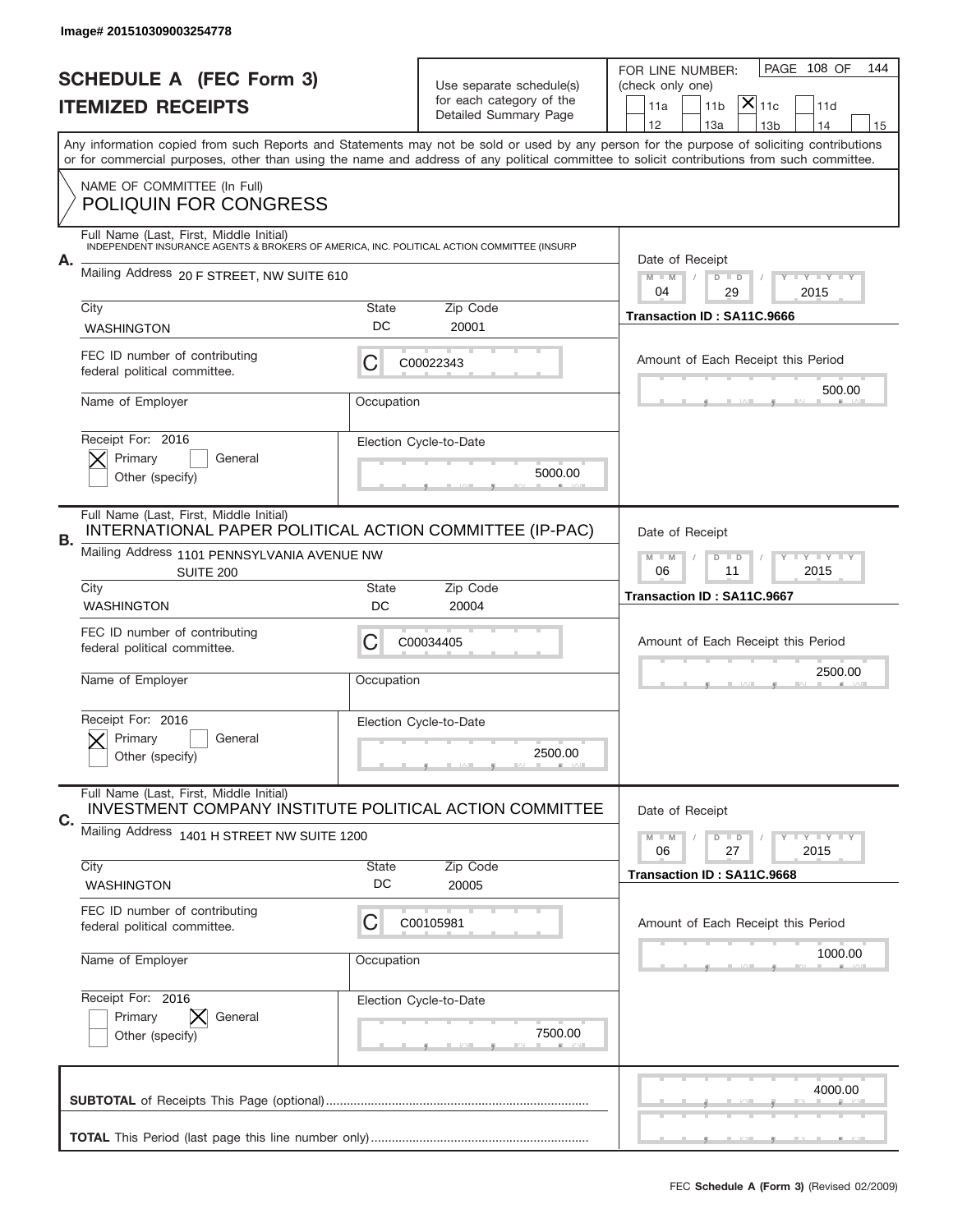|                          | Image# 201510309003254779                                                                             |                                                            |                                                   |                                                                                                                                                                                                                                                                                         |
|--------------------------|-------------------------------------------------------------------------------------------------------|------------------------------------------------------------|---------------------------------------------------|-----------------------------------------------------------------------------------------------------------------------------------------------------------------------------------------------------------------------------------------------------------------------------------------|
|                          | <b>SCHEDULE A (FEC Form 3)</b>                                                                        |                                                            | Use separate schedule(s)                          | PAGE 109 OF<br>144<br>FOR LINE NUMBER:<br>(check only one)                                                                                                                                                                                                                              |
| <b>ITEMIZED RECEIPTS</b> |                                                                                                       |                                                            | for each category of the<br>Detailed Summary Page | $ \mathsf{X} _{\mathsf{11c}}$<br>11 <sub>b</sub><br>11d<br>11a                                                                                                                                                                                                                          |
|                          |                                                                                                       |                                                            |                                                   | 12<br>13a<br>14<br>13 <sub>b</sub><br>15                                                                                                                                                                                                                                                |
|                          |                                                                                                       |                                                            |                                                   | Any information copied from such Reports and Statements may not be sold or used by any person for the purpose of soliciting contributions<br>or for commercial purposes, other than using the name and address of any political committee to solicit contributions from such committee. |
|                          | NAME OF COMMITTEE (In Full)<br><b>POLIQUIN FOR CONGRESS</b>                                           |                                                            |                                                   |                                                                                                                                                                                                                                                                                         |
| Α.                       | Full Name (Last, First, Middle Initial)<br>J.P. MORGAN CHASE & CO. FEDERAL POLITICAL ACTION COMMITTEE |                                                            |                                                   | Date of Receipt                                                                                                                                                                                                                                                                         |
|                          | Mailing Address 601 PENNSYLVANIA AVENUE, NW<br>7TH FLOOR                                              |                                                            |                                                   | $M$ $M$<br>$D$ $D$<br>Y I Y I Y I Y<br>06<br>2015<br>23                                                                                                                                                                                                                                 |
|                          | City                                                                                                  | <b>State</b><br>DC                                         | Zip Code<br>20004                                 | Transaction ID: SA11C.9671                                                                                                                                                                                                                                                              |
|                          | <b>WASHINGTON</b>                                                                                     |                                                            |                                                   |                                                                                                                                                                                                                                                                                         |
|                          | FEC ID number of contributing<br>federal political committee.                                         | C                                                          | C00104299                                         | Amount of Each Receipt this Period<br>1000.00                                                                                                                                                                                                                                           |
|                          | Name of Employer                                                                                      | Occupation                                                 |                                                   |                                                                                                                                                                                                                                                                                         |
|                          | Receipt For: 2016                                                                                     |                                                            | Election Cycle-to-Date                            |                                                                                                                                                                                                                                                                                         |
|                          | Primary<br>General<br>Other (specify)                                                                 |                                                            | 5000.00                                           |                                                                                                                                                                                                                                                                                         |
| В.                       | Full Name (Last, First, Middle Initial)<br>J.P. MORGAN CHASE & CO. FEDERAL POLITICAL ACTION COMMITTEE |                                                            |                                                   | Date of Receipt                                                                                                                                                                                                                                                                         |
|                          | Mailing Address 601 PENNSYLVANIA AVENUE, NW<br>7TH FLOOR                                              | $M - M$<br>$D$ $D$<br><b>THEY THEY</b><br>06<br>29<br>2015 |                                                   |                                                                                                                                                                                                                                                                                         |
|                          | City<br><b>WASHINGTON</b>                                                                             | <b>State</b><br>DC                                         | Zip Code<br>20004                                 | Transaction ID: SA11C.9670                                                                                                                                                                                                                                                              |
|                          | FEC ID number of contributing<br>federal political committee.                                         | C                                                          | C00104299                                         | Amount of Each Receipt this Period                                                                                                                                                                                                                                                      |
|                          | Name of Employer                                                                                      | Occupation                                                 |                                                   | 1000.00                                                                                                                                                                                                                                                                                 |
|                          | Receipt For: 2016                                                                                     |                                                            | Election Cycle-to-Date                            |                                                                                                                                                                                                                                                                                         |
|                          | Primary<br>General<br>Other (specify)                                                                 |                                                            | 6000.00                                           |                                                                                                                                                                                                                                                                                         |
| C.                       | Full Name (Last, First, Middle Initial)<br><b>JOHN S FUND</b>                                         |                                                            |                                                   | Date of Receipt                                                                                                                                                                                                                                                                         |
|                          | Mailing Address PO BOX 853                                                                            |                                                            |                                                   | $D$ $D$<br><b>LY LY LY</b><br>$M - M$<br>06<br>27<br>2015                                                                                                                                                                                                                               |
|                          | City<br><b>EDWARDSVILLE</b>                                                                           | <b>State</b><br>IL                                         | Zip Code<br>62025                                 | Transaction ID: SA11C.9669                                                                                                                                                                                                                                                              |
|                          | FEC ID number of contributing                                                                         |                                                            |                                                   |                                                                                                                                                                                                                                                                                         |
|                          | federal political committee.                                                                          | C                                                          | C00390831                                         | Amount of Each Receipt this Period                                                                                                                                                                                                                                                      |
|                          | Name of Employer                                                                                      | Occupation                                                 |                                                   | 500.00                                                                                                                                                                                                                                                                                  |
|                          | Receipt For: 2016                                                                                     |                                                            | Election Cycle-to-Date                            |                                                                                                                                                                                                                                                                                         |
|                          | Primary<br>General<br>Other (specify)                                                                 |                                                            | 1500.00                                           |                                                                                                                                                                                                                                                                                         |
|                          |                                                                                                       |                                                            |                                                   | 2500.00                                                                                                                                                                                                                                                                                 |
|                          |                                                                                                       |                                                            |                                                   |                                                                                                                                                                                                                                                                                         |
|                          |                                                                                                       |                                                            |                                                   | __                                                                                                                                                                                                                                                                                      |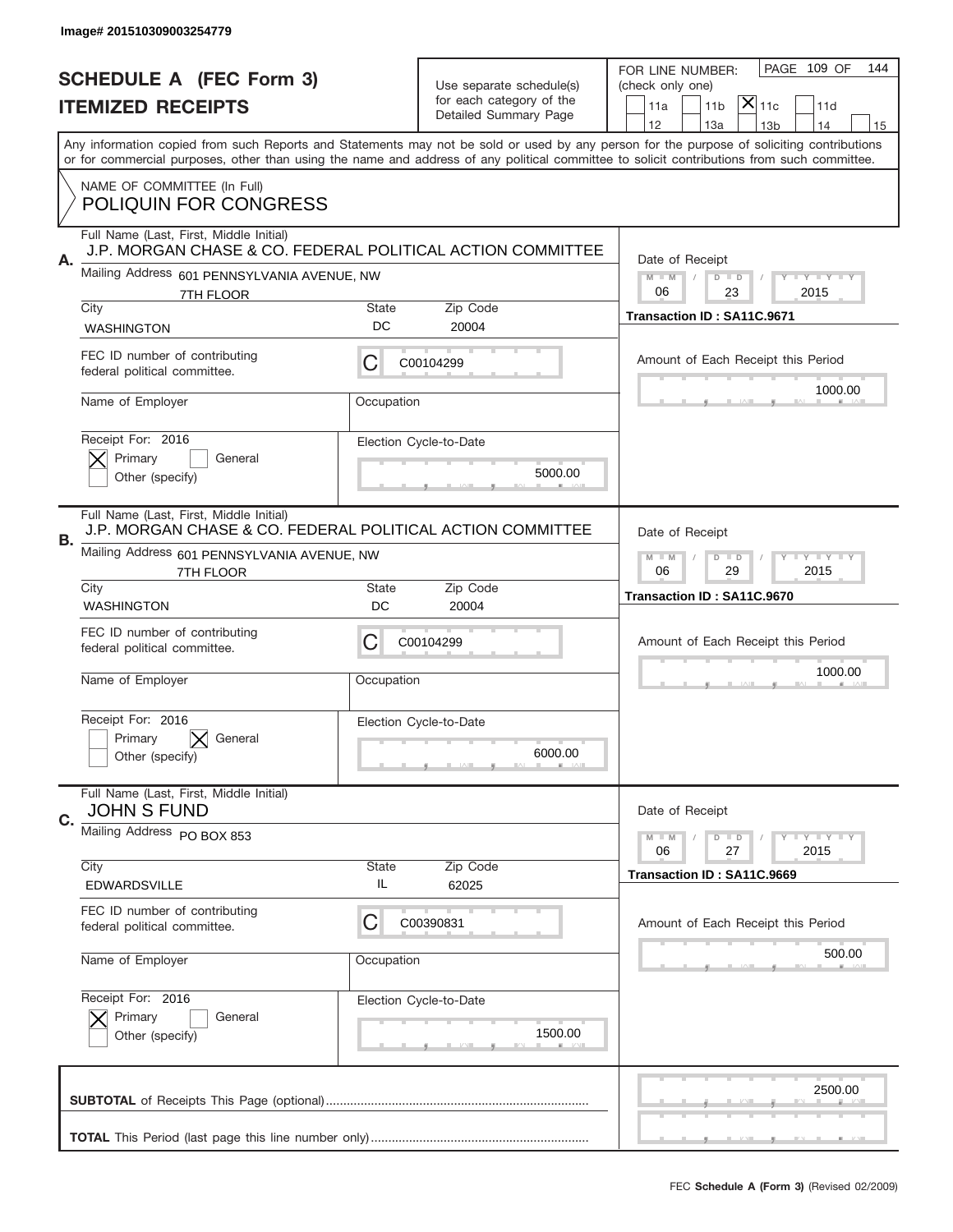|    | Image# 201510309003254780                                                                           |                                                           |                          |                                                                                                                                                                                                                                                                                         |
|----|-----------------------------------------------------------------------------------------------------|-----------------------------------------------------------|--------------------------|-----------------------------------------------------------------------------------------------------------------------------------------------------------------------------------------------------------------------------------------------------------------------------------------|
|    | <b>SCHEDULE A (FEC Form 3)</b>                                                                      |                                                           | Use separate schedule(s) | PAGE 110 OF<br>144<br>FOR LINE NUMBER:<br>(check only one)                                                                                                                                                                                                                              |
|    | <b>ITEMIZED RECEIPTS</b>                                                                            |                                                           | for each category of the | $ \mathsf{X} _{\mathsf{11c}}$<br>11 <sub>b</sub><br>11d<br>11a                                                                                                                                                                                                                          |
|    |                                                                                                     |                                                           | Detailed Summary Page    | 12<br>13a<br>14<br>13 <sub>b</sub><br>15                                                                                                                                                                                                                                                |
|    |                                                                                                     |                                                           |                          | Any information copied from such Reports and Statements may not be sold or used by any person for the purpose of soliciting contributions<br>or for commercial purposes, other than using the name and address of any political committee to solicit contributions from such committee. |
|    | NAME OF COMMITTEE (In Full)                                                                         |                                                           |                          |                                                                                                                                                                                                                                                                                         |
|    | <b>POLIQUIN FOR CONGRESS</b>                                                                        |                                                           |                          |                                                                                                                                                                                                                                                                                         |
|    | Full Name (Last, First, Middle Initial)<br>K&L GATES LLP POLITICAL ACTION COMMITTEE (DC)            |                                                           |                          |                                                                                                                                                                                                                                                                                         |
| Α. | Mailing Address 1601 K STREET, NW                                                                   |                                                           |                          | Date of Receipt<br>$M$ $M$<br>Y FY FY FY<br>$D$ $D$                                                                                                                                                                                                                                     |
|    | City                                                                                                | <b>State</b>                                              | Zip Code                 | 06<br>16<br>2015                                                                                                                                                                                                                                                                        |
|    | <b>WASHINGTON</b>                                                                                   | DC                                                        | 20006                    | Transaction ID: SA11C.9672                                                                                                                                                                                                                                                              |
|    | FEC ID number of contributing                                                                       | С                                                         | C00213173                | Amount of Each Receipt this Period                                                                                                                                                                                                                                                      |
|    | federal political committee.                                                                        |                                                           |                          | 1000.00                                                                                                                                                                                                                                                                                 |
|    | Name of Employer                                                                                    | Occupation                                                |                          |                                                                                                                                                                                                                                                                                         |
|    | Receipt For: 2016                                                                                   |                                                           | Election Cycle-to-Date   |                                                                                                                                                                                                                                                                                         |
|    | Primary<br>General<br>Other (specify)                                                               |                                                           | 1000.00                  |                                                                                                                                                                                                                                                                                         |
|    |                                                                                                     |                                                           |                          |                                                                                                                                                                                                                                                                                         |
| В. | Full Name (Last, First, Middle Initial)<br>KOCH INDUSTRIES INC POLITICAL ACTION COMMITTEE (KOCHPAC) | Date of Receipt                                           |                          |                                                                                                                                                                                                                                                                                         |
|    | Mailing Address 600 14TH STREET, NW<br>SUITE 800                                                    | $M - M$<br>$D$ $D$<br><b>LY LY LY</b><br>06<br>29<br>2015 |                          |                                                                                                                                                                                                                                                                                         |
|    | City<br><b>WASHINGTON</b>                                                                           | <b>State</b><br>DC                                        | Zip Code<br>20005        | Transaction ID: SA11C.9674                                                                                                                                                                                                                                                              |
|    | FEC ID number of contributing                                                                       |                                                           |                          |                                                                                                                                                                                                                                                                                         |
|    | federal political committee.                                                                        | C                                                         | C00236489                | Amount of Each Receipt this Period                                                                                                                                                                                                                                                      |
|    | Name of Employer                                                                                    | Occupation                                                |                          | 1000.00                                                                                                                                                                                                                                                                                 |
|    | Receipt For: 2016                                                                                   |                                                           | Election Cycle-to-Date   |                                                                                                                                                                                                                                                                                         |
|    | Primary<br>General<br>Other (specify)                                                               |                                                           | 6000.00                  |                                                                                                                                                                                                                                                                                         |
|    |                                                                                                     |                                                           |                          |                                                                                                                                                                                                                                                                                         |
| C. | Full Name (Last, First, Middle Initial)<br>KPMG PARTNERS/PRINCIPALS AND EMPLOYEES PAC               |                                                           |                          | Date of Receipt                                                                                                                                                                                                                                                                         |
|    | Mailing Address 1801 K STREET, NW                                                                   |                                                           |                          | $D$ $D$<br><b>LYLYLY</b><br>$M - M$<br>04<br>22<br>2015                                                                                                                                                                                                                                 |
|    | City                                                                                                | <b>State</b>                                              | Zip Code                 | Transaction ID: SA11C.9675                                                                                                                                                                                                                                                              |
|    | WASHINGTON                                                                                          | DC                                                        | 20006                    |                                                                                                                                                                                                                                                                                         |
|    | FEC ID number of contributing<br>federal political committee.                                       | C                                                         | C00280222                | Amount of Each Receipt this Period                                                                                                                                                                                                                                                      |
|    | Name of Employer                                                                                    | Occupation                                                |                          | 1000.00                                                                                                                                                                                                                                                                                 |
|    |                                                                                                     |                                                           |                          |                                                                                                                                                                                                                                                                                         |
|    | Receipt For: 2016<br>Primary<br>General                                                             |                                                           | Election Cycle-to-Date   |                                                                                                                                                                                                                                                                                         |
|    | Other (specify)                                                                                     |                                                           | 3500.00                  |                                                                                                                                                                                                                                                                                         |
|    |                                                                                                     |                                                           |                          |                                                                                                                                                                                                                                                                                         |
|    |                                                                                                     |                                                           |                          | 3000.00                                                                                                                                                                                                                                                                                 |
|    |                                                                                                     |                                                           |                          |                                                                                                                                                                                                                                                                                         |
|    |                                                                                                     |                                                           |                          |                                                                                                                                                                                                                                                                                         |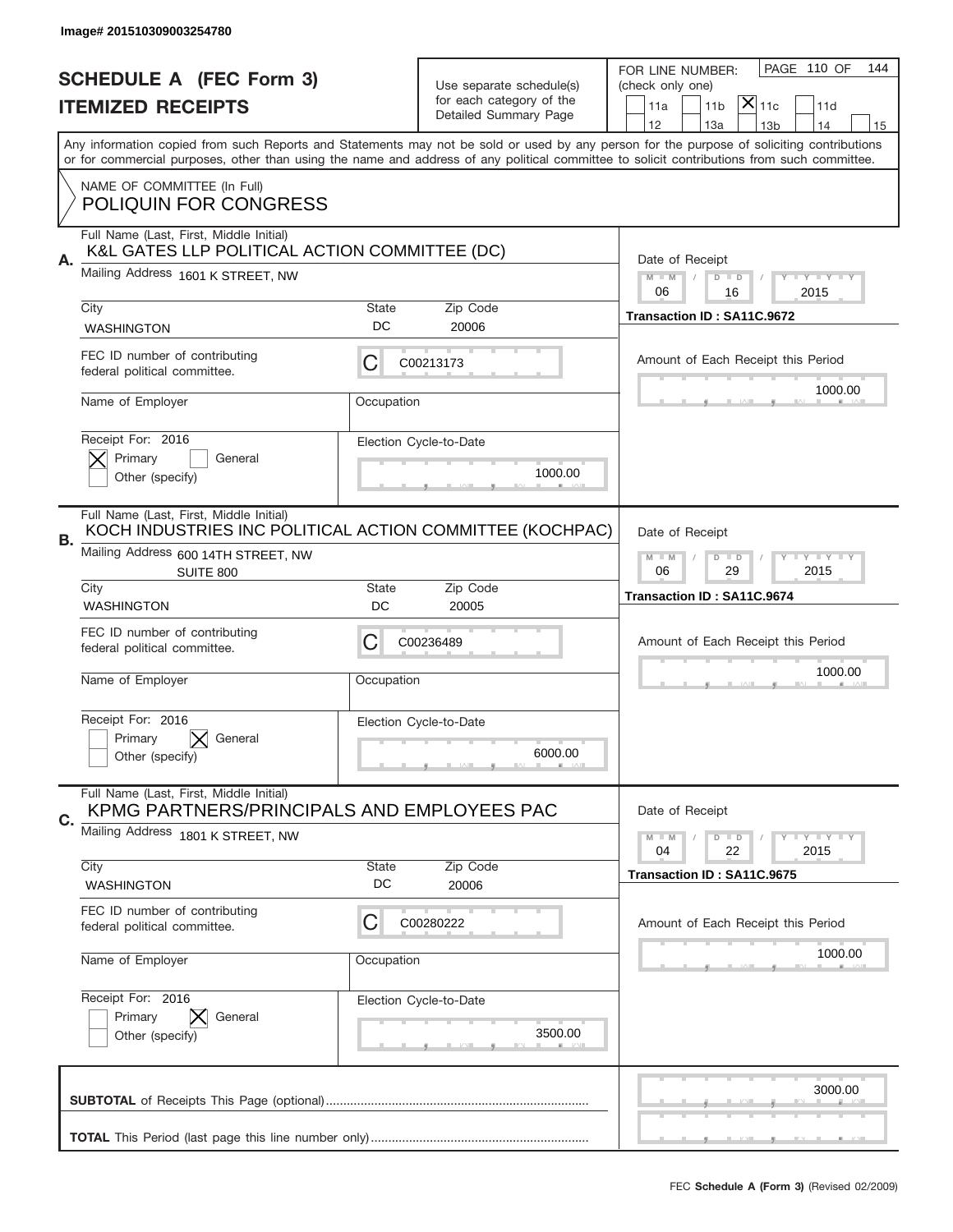|                          | Image# 201510309003254781                                                                           |                                                            |                                                      |                                                                                                                                                                                                                                                                                         |
|--------------------------|-----------------------------------------------------------------------------------------------------|------------------------------------------------------------|------------------------------------------------------|-----------------------------------------------------------------------------------------------------------------------------------------------------------------------------------------------------------------------------------------------------------------------------------------|
|                          | <b>SCHEDULE A (FEC Form 3)</b>                                                                      |                                                            |                                                      | PAGE 111 OF<br>144<br>FOR LINE NUMBER:                                                                                                                                                                                                                                                  |
| <b>ITEMIZED RECEIPTS</b> |                                                                                                     |                                                            | Use separate schedule(s)<br>for each category of the | (check only one)<br>$ \mathsf{X} _{\mathsf{11c}}$<br>11 <sub>b</sub><br>11d<br>11a                                                                                                                                                                                                      |
|                          |                                                                                                     |                                                            | Detailed Summary Page                                | 12<br>13a<br>14<br>13 <sub>b</sub><br>15                                                                                                                                                                                                                                                |
|                          |                                                                                                     |                                                            |                                                      | Any information copied from such Reports and Statements may not be sold or used by any person for the purpose of soliciting contributions<br>or for commercial purposes, other than using the name and address of any political committee to solicit contributions from such committee. |
|                          | NAME OF COMMITTEE (In Full)                                                                         |                                                            |                                                      |                                                                                                                                                                                                                                                                                         |
|                          | <b>POLIQUIN FOR CONGRESS</b>                                                                        |                                                            |                                                      |                                                                                                                                                                                                                                                                                         |
|                          | Full Name (Last, First, Middle Initial)<br>KPMG PARTNERS/PRINCIPALS AND EMPLOYEES PAC               |                                                            |                                                      |                                                                                                                                                                                                                                                                                         |
| Α.                       | Mailing Address 1801 K STREET, NW                                                                   |                                                            |                                                      | Date of Receipt<br>$M$ $M$<br>Y I Y I Y I Y<br>$D$ $D$                                                                                                                                                                                                                                  |
|                          | City                                                                                                | <b>State</b>                                               | Zip Code                                             | 22<br>04<br>2015<br>Transaction ID: SA11C.9676                                                                                                                                                                                                                                          |
|                          | <b>WASHINGTON</b>                                                                                   | DC                                                         | 20006                                                |                                                                                                                                                                                                                                                                                         |
|                          | FEC ID number of contributing<br>federal political committee.                                       | С                                                          | C00280222                                            | Amount of Each Receipt this Period                                                                                                                                                                                                                                                      |
|                          | Name of Employer                                                                                    | Occupation                                                 |                                                      | 2500.00                                                                                                                                                                                                                                                                                 |
|                          | Receipt For: 2016                                                                                   |                                                            | Election Cycle-to-Date                               |                                                                                                                                                                                                                                                                                         |
|                          | Primary<br>General<br>Other (specify)                                                               |                                                            | 6000.00                                              |                                                                                                                                                                                                                                                                                         |
|                          |                                                                                                     |                                                            |                                                      |                                                                                                                                                                                                                                                                                         |
| В.                       | Full Name (Last, First, Middle Initial)<br>KPMG PARTNERS/PRINCIPALS AND EMPLOYEES PAC               | Date of Receipt                                            |                                                      |                                                                                                                                                                                                                                                                                         |
|                          | Mailing Address 1801 K STREET, NW                                                                   | $M - M$<br>$D$ $D$<br><b>THEY THEY</b><br>06<br>27<br>2015 |                                                      |                                                                                                                                                                                                                                                                                         |
|                          | City<br><b>WASHINGTON</b>                                                                           | <b>State</b><br>DC                                         | Zip Code<br>20006                                    | Transaction ID: SA11C.9677                                                                                                                                                                                                                                                              |
|                          | FEC ID number of contributing                                                                       |                                                            |                                                      |                                                                                                                                                                                                                                                                                         |
|                          | federal political committee.                                                                        | C                                                          | C00280222                                            | Amount of Each Receipt this Period                                                                                                                                                                                                                                                      |
|                          | Name of Employer                                                                                    | Occupation                                                 |                                                      | 1000.00                                                                                                                                                                                                                                                                                 |
|                          | Receipt For: 2016                                                                                   |                                                            | Election Cycle-to-Date                               |                                                                                                                                                                                                                                                                                         |
|                          | Primary<br>General<br>Other (specify)                                                               |                                                            | 7000.00                                              |                                                                                                                                                                                                                                                                                         |
|                          | Full Name (Last, First, Middle Initial)<br>L BRANDS, INC. POLITICAL ACTION COMMITTEE (L BRANDS PAC) |                                                            |                                                      | Date of Receipt                                                                                                                                                                                                                                                                         |
| C.                       | Mailing Address THREE LIMITED PARKWAY                                                               |                                                            |                                                      | $D$ $D$<br><b>LYLYLY</b><br>$M - M$                                                                                                                                                                                                                                                     |
|                          | City                                                                                                | <b>State</b>                                               | Zip Code                                             | 06<br>29<br>2015                                                                                                                                                                                                                                                                        |
|                          | <b>COLUMBUS</b>                                                                                     | OH                                                         | 43230                                                | Transaction ID: SA11C.9679                                                                                                                                                                                                                                                              |
|                          | FEC ID number of contributing<br>federal political committee.                                       | C                                                          | C00214338                                            | Amount of Each Receipt this Period                                                                                                                                                                                                                                                      |
|                          | Name of Employer                                                                                    | Occupation                                                 |                                                      | 2000.00                                                                                                                                                                                                                                                                                 |
|                          | Receipt For: 2016                                                                                   |                                                            | Election Cycle-to-Date                               |                                                                                                                                                                                                                                                                                         |
|                          | Primary<br>General<br>Other (specify)                                                               |                                                            | 2000.00                                              |                                                                                                                                                                                                                                                                                         |
|                          |                                                                                                     |                                                            |                                                      | 5500.00                                                                                                                                                                                                                                                                                 |
|                          |                                                                                                     |                                                            |                                                      |                                                                                                                                                                                                                                                                                         |
|                          |                                                                                                     |                                                            |                                                      | _                                                                                                                                                                                                                                                                                       |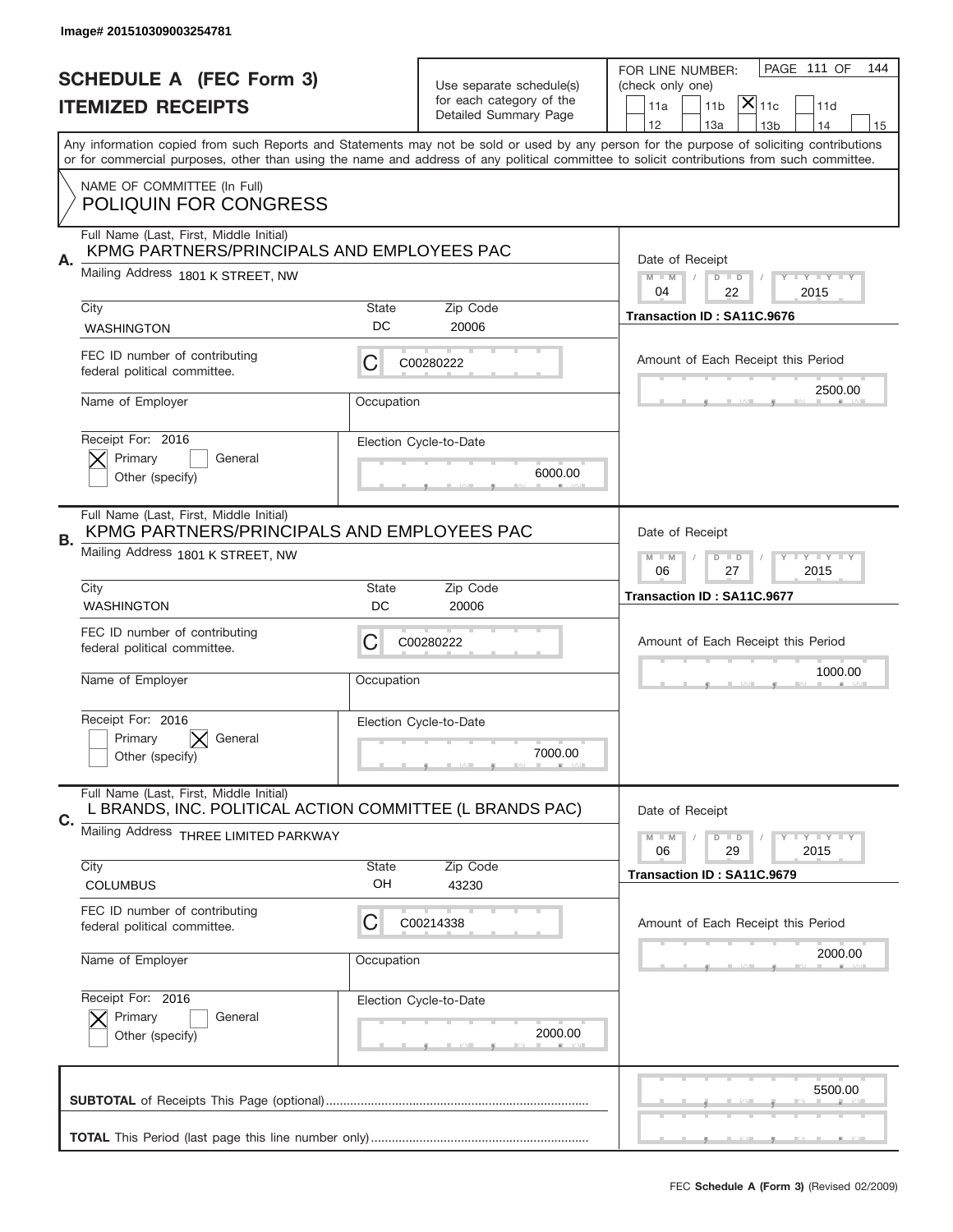|    | Image# 201510309003254782                                                                                    |                                                         |                                                   |                                                                                                                                                                                                                                                                                                                                     |
|----|--------------------------------------------------------------------------------------------------------------|---------------------------------------------------------|---------------------------------------------------|-------------------------------------------------------------------------------------------------------------------------------------------------------------------------------------------------------------------------------------------------------------------------------------------------------------------------------------|
|    | <b>SCHEDULE A (FEC Form 3)</b>                                                                               |                                                         | Use separate schedule(s)                          | PAGE 112 OF<br>144<br>FOR LINE NUMBER:<br>(check only one)                                                                                                                                                                                                                                                                          |
|    | <b>ITEMIZED RECEIPTS</b>                                                                                     |                                                         | for each category of the<br>Detailed Summary Page | $ \mathsf{\overline{X}} _{\mathsf{11c}}$<br>11d<br>11a<br>11 <sub>b</sub>                                                                                                                                                                                                                                                           |
|    |                                                                                                              |                                                         |                                                   | 12<br>13a<br>13 <sub>b</sub><br>14<br>15<br>Any information copied from such Reports and Statements may not be sold or used by any person for the purpose of soliciting contributions<br>or for commercial purposes, other than using the name and address of any political committee to solicit contributions from such committee. |
|    | NAME OF COMMITTEE (In Full)<br><b>POLIQUIN FOR CONGRESS</b>                                                  |                                                         |                                                   |                                                                                                                                                                                                                                                                                                                                     |
|    | Full Name (Last, First, Middle Initial)<br>LIBERTY MUTUAL INSURANCE COMPANY - PAC                            |                                                         |                                                   |                                                                                                                                                                                                                                                                                                                                     |
| А. | Mailing Address 175 BERKELEY STREET                                                                          |                                                         |                                                   | Date of Receipt<br>$M$ M<br><b>LEY LEY LEY</b><br>$D$ $D$<br>05<br>29<br>2015                                                                                                                                                                                                                                                       |
|    | City<br><b>BOSTON</b>                                                                                        | State<br>МA                                             | Zip Code<br>02117                                 | Transaction ID: SA11C.9678                                                                                                                                                                                                                                                                                                          |
|    | FEC ID number of contributing<br>federal political committee.                                                | С                                                       | C00171843                                         | Amount of Each Receipt this Period                                                                                                                                                                                                                                                                                                  |
|    | Name of Employer                                                                                             | Occupation                                              |                                                   | 1000.00                                                                                                                                                                                                                                                                                                                             |
|    | Receipt For: 2016<br>Primary<br>General<br>Other (specify)                                                   |                                                         | Election Cycle-to-Date<br>4500.00                 |                                                                                                                                                                                                                                                                                                                                     |
| В. | Full Name (Last, First, Middle Initial)<br>LOCKHEED MARTIN CORPORATION EMPLOYEES' POLITICAL ACTION COMMITTEE |                                                         |                                                   | Date of Receipt                                                                                                                                                                                                                                                                                                                     |
|    | Mailing Address 2121 CRYSTAL DRIVE<br><b>SUITE 100</b>                                                       | $M - M$<br>$D$ $D$<br><b>LYLYLY</b><br>06<br>29<br>2015 |                                                   |                                                                                                                                                                                                                                                                                                                                     |
|    | City<br><b>ARLINGTON</b>                                                                                     | State<br>VA                                             | Zip Code<br>22202                                 | Transaction ID: SA11C.9681                                                                                                                                                                                                                                                                                                          |
|    |                                                                                                              |                                                         |                                                   |                                                                                                                                                                                                                                                                                                                                     |
|    | FEC ID number of contributing<br>federal political committee.                                                | C                                                       | C00303024                                         | Amount of Each Receipt this Period                                                                                                                                                                                                                                                                                                  |
|    | Name of Employer                                                                                             | Occupation                                              |                                                   | 1000.00                                                                                                                                                                                                                                                                                                                             |
|    | Receipt For: 2016<br>General<br>Primary<br>Other (specify)                                                   |                                                         | Election Cycle-to-Date<br>1000.00                 |                                                                                                                                                                                                                                                                                                                                     |
|    | Full Name (Last, First, Middle Initial)<br>LPL FINANCIAL LLC POLITICAL ACTION COMMITTEE (LPL PAC)            |                                                         |                                                   | Date of Receipt                                                                                                                                                                                                                                                                                                                     |
| С. | Mailing Address 75 STATE STREET<br>24TH FLOOR                                                                |                                                         |                                                   | <b>LY LY LY</b><br>$M \perp M$<br>$D$ $D$<br>2015<br>06<br>30                                                                                                                                                                                                                                                                       |
|    | City<br><b>BOSTON</b>                                                                                        | State<br>МA                                             | Zip Code<br>02109                                 | Transaction ID: SA11C.9683                                                                                                                                                                                                                                                                                                          |
|    | FEC ID number of contributing<br>federal political committee.                                                | С                                                       | C00486217                                         | Amount of Each Receipt this Period                                                                                                                                                                                                                                                                                                  |
|    | Name of Employer                                                                                             | Occupation                                              |                                                   | 2500.00                                                                                                                                                                                                                                                                                                                             |
|    | Receipt For: 2016<br>Primary<br>General<br>Other (specify)                                                   |                                                         | Election Cycle-to-Date<br>2500.00                 |                                                                                                                                                                                                                                                                                                                                     |
|    |                                                                                                              |                                                         |                                                   | 4500.00                                                                                                                                                                                                                                                                                                                             |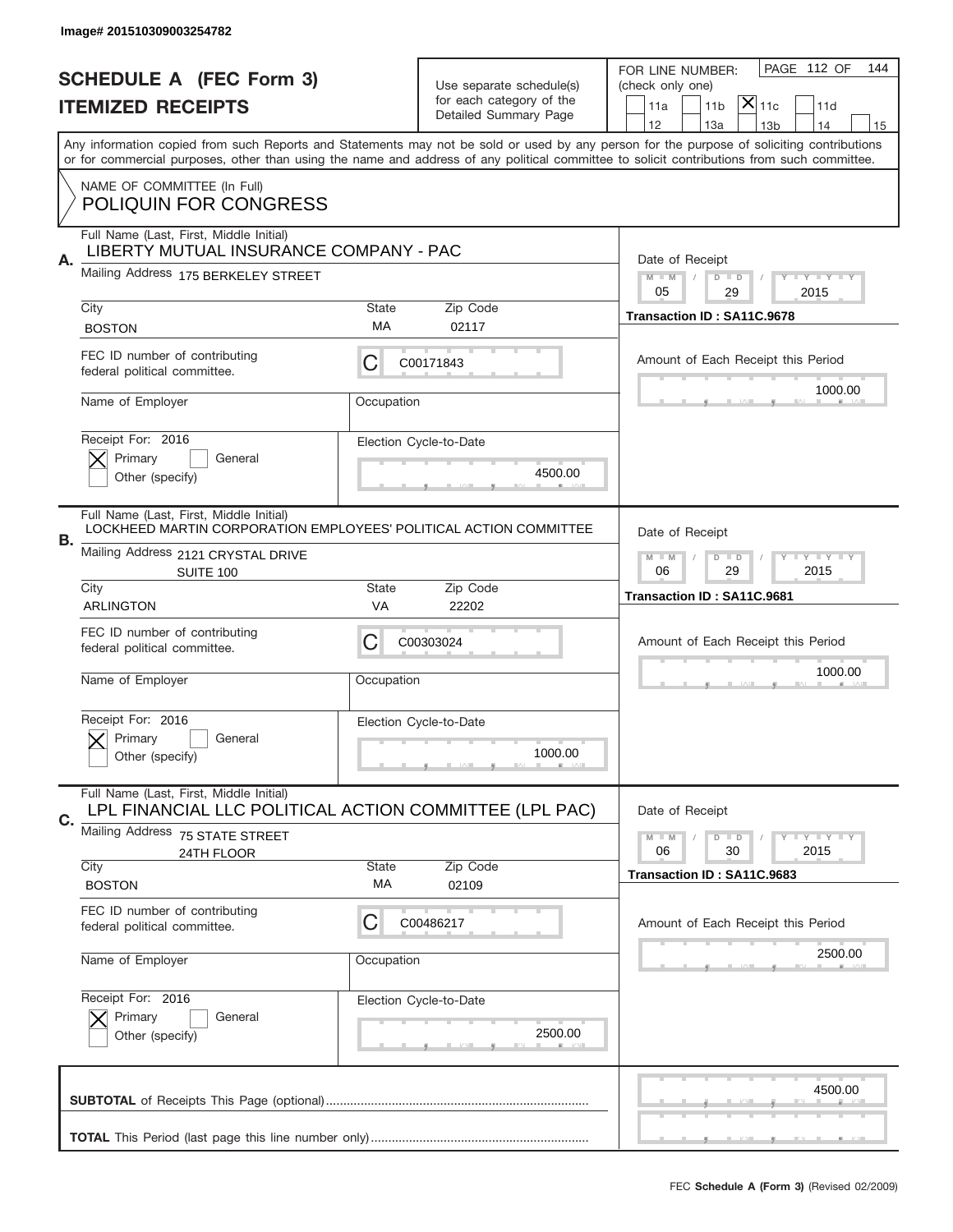|    | Image# 201510309003254783                                                                                         |                                                           |                                                   |                                                                                                                                                                                                                                                                                                                                     |
|----|-------------------------------------------------------------------------------------------------------------------|-----------------------------------------------------------|---------------------------------------------------|-------------------------------------------------------------------------------------------------------------------------------------------------------------------------------------------------------------------------------------------------------------------------------------------------------------------------------------|
|    | <b>SCHEDULE A (FEC Form 3)</b>                                                                                    |                                                           | Use separate schedule(s)                          | PAGE 113 OF<br>144<br>FOR LINE NUMBER:<br>(check only one)                                                                                                                                                                                                                                                                          |
|    | <b>ITEMIZED RECEIPTS</b>                                                                                          |                                                           | for each category of the<br>Detailed Summary Page | $ \mathsf{X} _{\mathsf{11c}}$<br>11 <sub>b</sub><br>11d<br>11a                                                                                                                                                                                                                                                                      |
|    |                                                                                                                   |                                                           |                                                   | 12<br>13a<br>14<br>13 <sub>b</sub><br>15<br>Any information copied from such Reports and Statements may not be sold or used by any person for the purpose of soliciting contributions<br>or for commercial purposes, other than using the name and address of any political committee to solicit contributions from such committee. |
|    | NAME OF COMMITTEE (In Full)                                                                                       |                                                           |                                                   |                                                                                                                                                                                                                                                                                                                                     |
|    | <b>POLIQUIN FOR CONGRESS</b>                                                                                      |                                                           |                                                   |                                                                                                                                                                                                                                                                                                                                     |
|    | Full Name (Last, First, Middle Initial)<br>LPL FINANCIAL LLC POLITICAL ACTION COMMITTEE (LPL PAC)                 |                                                           |                                                   | Date of Receipt                                                                                                                                                                                                                                                                                                                     |
| Α. | Mailing Address 75 STATE STREET                                                                                   |                                                           |                                                   | $M$ $M$<br>Y I Y I Y I Y<br>$D$ $D$                                                                                                                                                                                                                                                                                                 |
|    | 24TH FLOOR<br>City                                                                                                | <b>State</b>                                              | Zip Code                                          | 06<br>2015<br>30                                                                                                                                                                                                                                                                                                                    |
|    | <b>BOSTON</b>                                                                                                     | МA                                                        | 02109                                             | Transaction ID: SA11C.9685                                                                                                                                                                                                                                                                                                          |
|    | FEC ID number of contributing<br>federal political committee.                                                     | С                                                         | C00486217                                         | Amount of Each Receipt this Period                                                                                                                                                                                                                                                                                                  |
|    | Name of Employer                                                                                                  | Occupation                                                |                                                   | 1000.00                                                                                                                                                                                                                                                                                                                             |
|    | Receipt For: 2016                                                                                                 |                                                           | Election Cycle-to-Date                            |                                                                                                                                                                                                                                                                                                                                     |
|    | Primary<br>General<br>Other (specify)                                                                             |                                                           | 3500.00                                           |                                                                                                                                                                                                                                                                                                                                     |
| В. | Full Name (Last, First, Middle Initial)<br>LUKE MESSER FOR CONGRESS                                               |                                                           |                                                   | Date of Receipt                                                                                                                                                                                                                                                                                                                     |
|    | Mailing Address PO BOX 917                                                                                        | <b>LY LY LY</b><br>$M - M$<br>$D$ $D$<br>04<br>30<br>2015 |                                                   |                                                                                                                                                                                                                                                                                                                                     |
|    | City<br>SHELBYVILLE                                                                                               | <b>State</b><br>IN                                        | Zip Code<br>46176                                 | Transaction ID: SA11C.9686                                                                                                                                                                                                                                                                                                          |
|    | FEC ID number of contributing<br>federal political committee.                                                     | C                                                         | C00460667                                         | Amount of Each Receipt this Period                                                                                                                                                                                                                                                                                                  |
|    | Name of Employer                                                                                                  | Occupation                                                |                                                   | 1000.00                                                                                                                                                                                                                                                                                                                             |
|    | Receipt For: 2016                                                                                                 |                                                           | Election Cycle-to-Date                            |                                                                                                                                                                                                                                                                                                                                     |
|    | Primary<br>General<br>Other (specify)                                                                             |                                                           | 2000.00                                           |                                                                                                                                                                                                                                                                                                                                     |
| C. | Full Name (Last, First, Middle Initial)<br>MASSACHUSETTS MUTUAL LIFE INSURANCE COMPANY POLITICAL ACTION COMMITTEE |                                                           |                                                   | Date of Receipt                                                                                                                                                                                                                                                                                                                     |
|    | Mailing Address 1295 STATE STREET                                                                                 |                                                           |                                                   | $D$ $D$<br><b>LYLYLY</b><br>$M - M$<br>06<br>2015<br>17                                                                                                                                                                                                                                                                             |
|    | City                                                                                                              | <b>State</b>                                              | Zip Code                                          | Transaction ID: SA11C.9687                                                                                                                                                                                                                                                                                                          |
|    | SPRINGFIELD                                                                                                       | МA                                                        | 01111                                             |                                                                                                                                                                                                                                                                                                                                     |
|    | FEC ID number of contributing<br>federal political committee.                                                     | C                                                         | C00118943                                         | Amount of Each Receipt this Period                                                                                                                                                                                                                                                                                                  |
|    | Name of Employer                                                                                                  | Occupation                                                |                                                   | 2000.00                                                                                                                                                                                                                                                                                                                             |
|    | Receipt For: 2016<br>Primary<br>General                                                                           |                                                           | Election Cycle-to-Date                            |                                                                                                                                                                                                                                                                                                                                     |
|    | Other (specify)                                                                                                   |                                                           | 4500.00                                           |                                                                                                                                                                                                                                                                                                                                     |
|    |                                                                                                                   |                                                           |                                                   | 4000.00                                                                                                                                                                                                                                                                                                                             |
|    |                                                                                                                   |                                                           |                                                   |                                                                                                                                                                                                                                                                                                                                     |
|    |                                                                                                                   |                                                           |                                                   |                                                                                                                                                                                                                                                                                                                                     |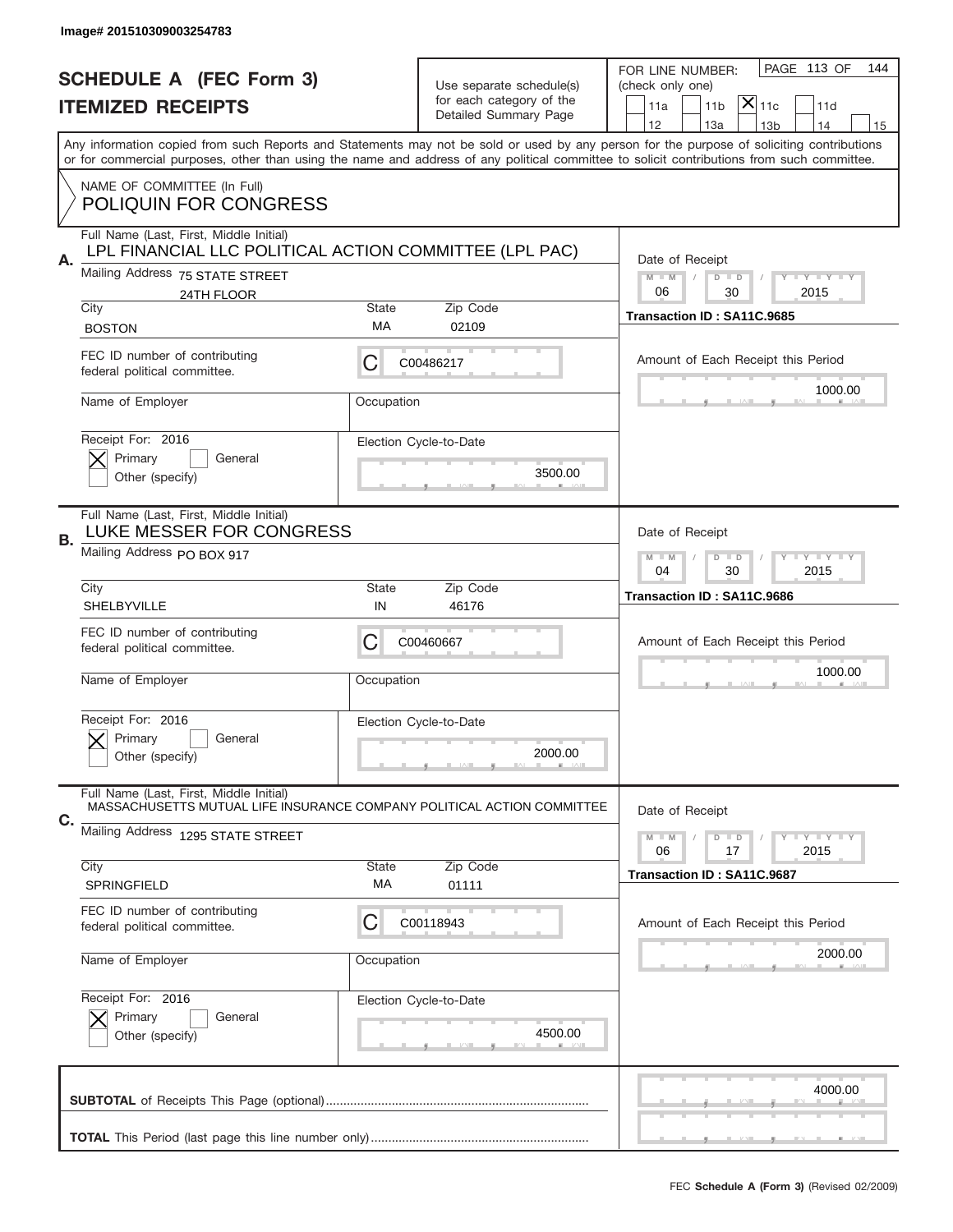|                          | Image# 201510309003254784                                                                                                                        |                                                                   |                                                   |                                                                                                                                                                                                                                                                                                                                     |
|--------------------------|--------------------------------------------------------------------------------------------------------------------------------------------------|-------------------------------------------------------------------|---------------------------------------------------|-------------------------------------------------------------------------------------------------------------------------------------------------------------------------------------------------------------------------------------------------------------------------------------------------------------------------------------|
|                          | <b>SCHEDULE A (FEC Form 3)</b>                                                                                                                   |                                                                   | Use separate schedule(s)                          | PAGE 114 OF<br>144<br>FOR LINE NUMBER:<br>(check only one)                                                                                                                                                                                                                                                                          |
| <b>ITEMIZED RECEIPTS</b> |                                                                                                                                                  |                                                                   | for each category of the<br>Detailed Summary Page | $ \mathsf{X} _{\mathsf{11c}}$<br>11 <sub>b</sub><br>11d<br>11a                                                                                                                                                                                                                                                                      |
|                          |                                                                                                                                                  |                                                                   |                                                   | 12<br>13a<br>14<br>13 <sub>b</sub><br>15<br>Any information copied from such Reports and Statements may not be sold or used by any person for the purpose of soliciting contributions<br>or for commercial purposes, other than using the name and address of any political committee to solicit contributions from such committee. |
|                          | NAME OF COMMITTEE (In Full)<br><b>POLIQUIN FOR CONGRESS</b>                                                                                      |                                                                   |                                                   |                                                                                                                                                                                                                                                                                                                                     |
| Α.                       | Full Name (Last, First, Middle Initial)<br><b>MCGUIREWOODS LLP</b>                                                                               |                                                                   |                                                   | Date of Receipt                                                                                                                                                                                                                                                                                                                     |
|                          | Mailing Address ONE JAMES CENTER<br>901 E. CARY STREET<br>City                                                                                   | <b>State</b>                                                      | Zip Code                                          | $M$ $M$<br>Y FY FY FY<br>$D$ $D$<br>06<br>2015<br>16                                                                                                                                                                                                                                                                                |
|                          | <b>RICHMOND</b>                                                                                                                                  | VA                                                                | 23219                                             | Transaction ID: SA11C.9688                                                                                                                                                                                                                                                                                                          |
|                          | FEC ID number of contributing<br>federal political committee.                                                                                    | С                                                                 | C00225342                                         | Amount of Each Receipt this Period<br>1000.00                                                                                                                                                                                                                                                                                       |
|                          | Name of Employer                                                                                                                                 | Occupation                                                        |                                                   |                                                                                                                                                                                                                                                                                                                                     |
|                          | Receipt For: 2016<br>Primary<br>General<br>Other (specify)                                                                                       |                                                                   | Election Cycle-to-Date<br>1000.00                 |                                                                                                                                                                                                                                                                                                                                     |
| <b>B.</b>                | Full Name (Last, First, Middle Initial)<br>METLIFE INC. EMPLOYEES' POLITICAL PARTICIPATION FUND A<br>Mailing Address 1095 AVENUE OF THE AMERICAS | Date of Receipt                                                   |                                                   |                                                                                                                                                                                                                                                                                                                                     |
|                          |                                                                                                                                                  | $M - M$<br>$D$ $D$<br><b>THEY THEY</b><br>06<br>27<br>2015        |                                                   |                                                                                                                                                                                                                                                                                                                                     |
|                          | City<br><b>NEW YORK</b>                                                                                                                          | <b>State</b><br>NY                                                | Zip Code<br>10036                                 | Transaction ID: SA11C.9691                                                                                                                                                                                                                                                                                                          |
|                          | FEC ID number of contributing<br>federal political committee.                                                                                    | C                                                                 | C00040923                                         | Amount of Each Receipt this Period                                                                                                                                                                                                                                                                                                  |
|                          | Name of Employer                                                                                                                                 | Occupation                                                        |                                                   | 1000.00                                                                                                                                                                                                                                                                                                                             |
|                          | Receipt For: 2016<br>General<br>Primary<br>Other (specify)                                                                                       |                                                                   | Election Cycle-to-Date<br>1000.00                 |                                                                                                                                                                                                                                                                                                                                     |
| C.                       | Full Name (Last, First, Middle Initial)<br>MORGAN STANLEY POLITICAL ACTION COMMITTEE                                                             |                                                                   |                                                   | Date of Receipt                                                                                                                                                                                                                                                                                                                     |
|                          | Mailing Address 1585 BROADWAY 39TH FLOOR                                                                                                         | $I - Y - I - Y - I - Y$<br>$M - M$<br>$D$ $D$<br>06<br>29<br>2015 |                                                   |                                                                                                                                                                                                                                                                                                                                     |
|                          | City<br><b>NEW YORK</b>                                                                                                                          | <b>State</b><br>ΝY                                                | Zip Code<br>10036                                 | Transaction ID: SA11C.9693                                                                                                                                                                                                                                                                                                          |
|                          | FEC ID number of contributing<br>federal political committee.                                                                                    | C                                                                 | C00337626                                         | Amount of Each Receipt this Period                                                                                                                                                                                                                                                                                                  |
|                          | Name of Employer                                                                                                                                 | Occupation                                                        |                                                   | 2000.00                                                                                                                                                                                                                                                                                                                             |
|                          | Receipt For: 2016<br>Primary<br>General<br>Other (specify)                                                                                       |                                                                   | Election Cycle-to-Date<br>4500.00                 |                                                                                                                                                                                                                                                                                                                                     |
|                          |                                                                                                                                                  |                                                                   |                                                   | 4000.00                                                                                                                                                                                                                                                                                                                             |
|                          |                                                                                                                                                  |                                                                   |                                                   |                                                                                                                                                                                                                                                                                                                                     |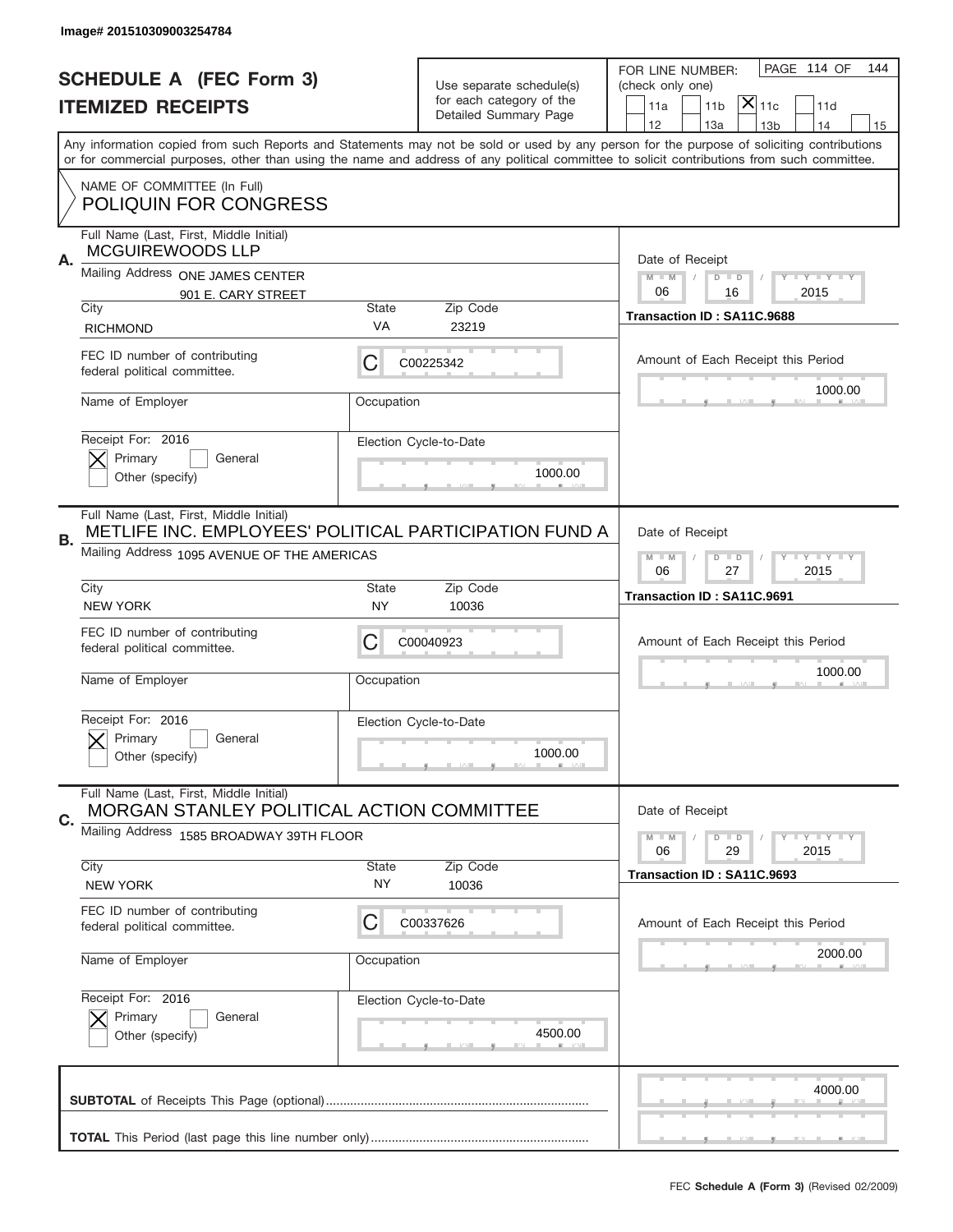|    | Image# 201510309003254785                                                                                                 |                                                         |                                                   |                                                                                                                                                                                                                                                                                         |
|----|---------------------------------------------------------------------------------------------------------------------------|---------------------------------------------------------|---------------------------------------------------|-----------------------------------------------------------------------------------------------------------------------------------------------------------------------------------------------------------------------------------------------------------------------------------------|
|    | <b>SCHEDULE A (FEC Form 3)</b>                                                                                            |                                                         | Use separate schedule(s)                          | PAGE 115 OF<br>144<br>FOR LINE NUMBER:<br>(check only one)                                                                                                                                                                                                                              |
|    | <b>ITEMIZED RECEIPTS</b>                                                                                                  |                                                         | for each category of the<br>Detailed Summary Page | $\mathsf{X} _{\mathsf{11c}}$<br>11 <sub>b</sub><br>11d<br>11a                                                                                                                                                                                                                           |
|    |                                                                                                                           |                                                         |                                                   | 12<br>13a<br>14<br>13 <sub>b</sub><br>15                                                                                                                                                                                                                                                |
|    |                                                                                                                           |                                                         |                                                   | Any information copied from such Reports and Statements may not be sold or used by any person for the purpose of soliciting contributions<br>or for commercial purposes, other than using the name and address of any political committee to solicit contributions from such committee. |
|    | NAME OF COMMITTEE (In Full)                                                                                               |                                                         |                                                   |                                                                                                                                                                                                                                                                                         |
|    | <b>POLIQUIN FOR CONGRESS</b>                                                                                              |                                                         |                                                   |                                                                                                                                                                                                                                                                                         |
|    | Full Name (Last, First, Middle Initial)<br>NATIONAL AIR TRAFFIC CONTROLLERS ASSOCIATION PAC                               |                                                         |                                                   |                                                                                                                                                                                                                                                                                         |
| Α. | Mailing Address 1325 MASSACHUSETTS AVE., NW                                                                               |                                                         |                                                   | Date of Receipt<br>$M - M$<br><b>LEY LEY LEY</b><br>$D$ $D$                                                                                                                                                                                                                             |
|    | City                                                                                                                      | State                                                   | Zip Code                                          | 05<br>28<br>2015                                                                                                                                                                                                                                                                        |
|    | <b>WASHINGTON</b>                                                                                                         | DC                                                      | 20005                                             | Transaction ID: SA11C.9694                                                                                                                                                                                                                                                              |
|    | FEC ID number of contributing<br>federal political committee.                                                             | C                                                       | C00238725                                         | Amount of Each Receipt this Period                                                                                                                                                                                                                                                      |
|    | Name of Employer                                                                                                          | Occupation                                              |                                                   | 1000.00                                                                                                                                                                                                                                                                                 |
|    | Receipt For: 2016                                                                                                         |                                                         | Election Cycle-to-Date                            |                                                                                                                                                                                                                                                                                         |
|    | Primary<br>General<br>Other (specify)                                                                                     | 6000.00                                                 |                                                   |                                                                                                                                                                                                                                                                                         |
|    |                                                                                                                           |                                                         |                                                   |                                                                                                                                                                                                                                                                                         |
| В. | Full Name (Last, First, Middle Initial)<br>NATIONAL ASSOCIATION OF INSURANCE AND FINANCIAL ADVISORS POLITICAL ACTION COMM |                                                         |                                                   | Date of Receipt                                                                                                                                                                                                                                                                         |
|    | Mailing Address 2901 TELESTAR CT.                                                                                         | $M - M$<br>$D$ $D$<br><b>LYLYLY</b><br>05<br>27<br>2015 |                                                   |                                                                                                                                                                                                                                                                                         |
|    | City<br><b>FALLS CHURCH</b>                                                                                               | <b>State</b><br>VA                                      | Zip Code<br>22042                                 | Transaction ID: SA11C.9697                                                                                                                                                                                                                                                              |
|    | FEC ID number of contributing                                                                                             |                                                         |                                                   |                                                                                                                                                                                                                                                                                         |
|    | federal political committee.                                                                                              | C                                                       | C00005249                                         | Amount of Each Receipt this Period                                                                                                                                                                                                                                                      |
|    | Name of Employer                                                                                                          | Occupation                                              |                                                   | 500.00                                                                                                                                                                                                                                                                                  |
|    | Receipt For: 2016                                                                                                         |                                                         | Election Cycle-to-Date                            |                                                                                                                                                                                                                                                                                         |
|    | Primary<br>General<br>Other (specify)                                                                                     |                                                         | 5000.00                                           |                                                                                                                                                                                                                                                                                         |
|    | Full Name (Last, First, Middle Initial)                                                                                   |                                                         |                                                   |                                                                                                                                                                                                                                                                                         |
| C. | NATIONAL ASSOCIATION OF INSURANCE AND FINANCIAL ADVISORS POLITICAL ACTION COMM                                            |                                                         |                                                   | Date of Receipt                                                                                                                                                                                                                                                                         |
|    | Mailing Address 2901 TELESTAR CT.                                                                                         |                                                         |                                                   | <b>LYLYLY</b><br>$M - M$<br>$D$ $D$<br>05<br>2015<br>27                                                                                                                                                                                                                                 |
|    | City                                                                                                                      | State                                                   | Zip Code                                          | Transaction ID: SA11C.9698                                                                                                                                                                                                                                                              |
|    | <b>FALLS CHURCH</b>                                                                                                       | VA                                                      | 22042                                             |                                                                                                                                                                                                                                                                                         |
|    | FEC ID number of contributing<br>federal political committee.                                                             | С                                                       | C00005249                                         | Amount of Each Receipt this Period                                                                                                                                                                                                                                                      |
|    | Name of Employer                                                                                                          | Occupation                                              |                                                   | 500.00                                                                                                                                                                                                                                                                                  |
|    |                                                                                                                           |                                                         |                                                   |                                                                                                                                                                                                                                                                                         |
|    | Receipt For: 2016                                                                                                         |                                                         | Election Cycle-to-Date                            |                                                                                                                                                                                                                                                                                         |
|    | Primary<br>General<br>Other (specify)                                                                                     |                                                         | 5500.00                                           |                                                                                                                                                                                                                                                                                         |
|    |                                                                                                                           |                                                         |                                                   |                                                                                                                                                                                                                                                                                         |
|    |                                                                                                                           |                                                         |                                                   | 2000.00                                                                                                                                                                                                                                                                                 |
|    |                                                                                                                           |                                                         |                                                   |                                                                                                                                                                                                                                                                                         |
|    |                                                                                                                           |                                                         |                                                   | _                                                                                                                                                                                                                                                                                       |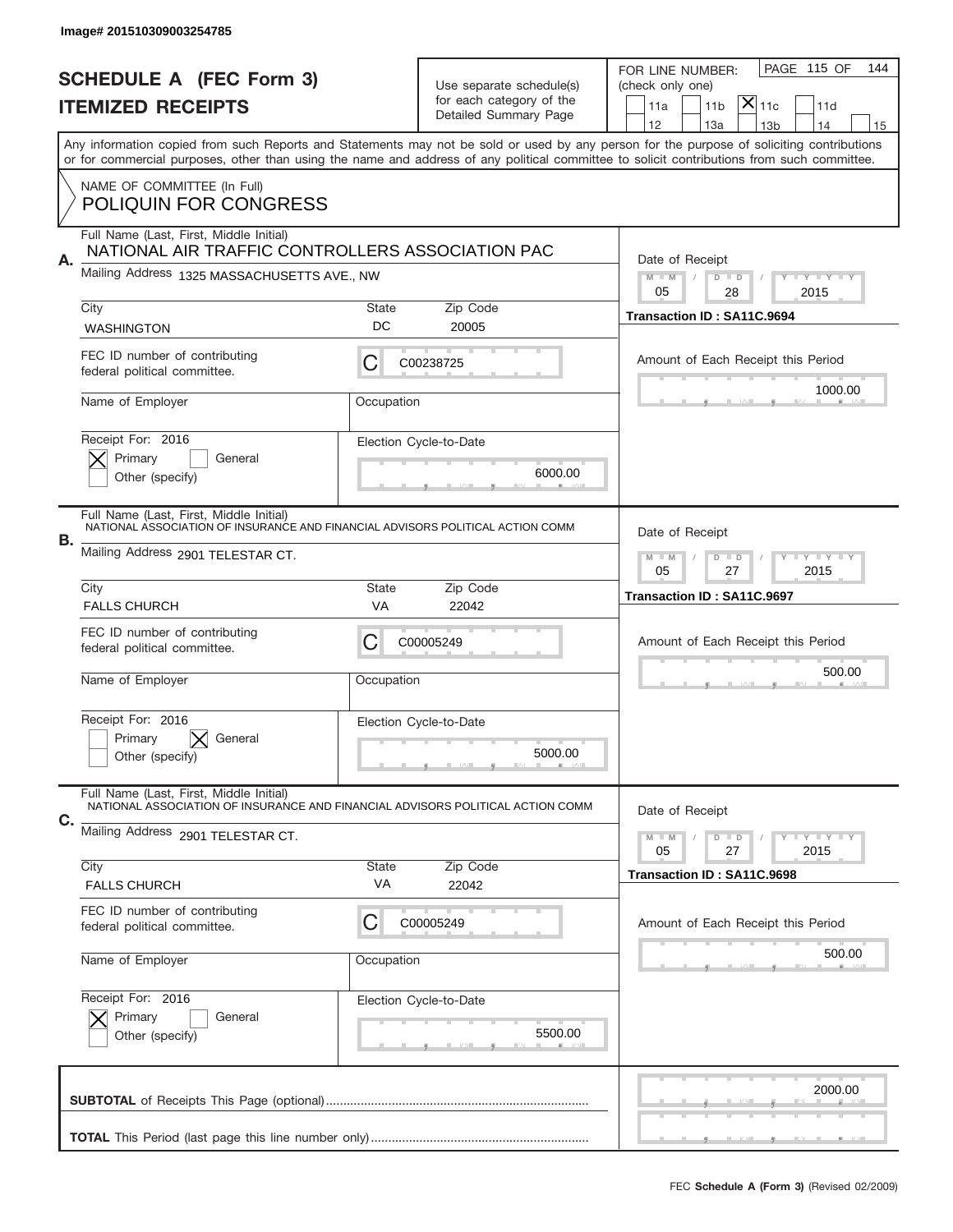|    | Image# 201510309003254786                                                                                  |                                                            |                          |                                                                                                                                                                                                                                                                                         |
|----|------------------------------------------------------------------------------------------------------------|------------------------------------------------------------|--------------------------|-----------------------------------------------------------------------------------------------------------------------------------------------------------------------------------------------------------------------------------------------------------------------------------------|
|    | <b>SCHEDULE A (FEC Form 3)</b>                                                                             |                                                            | Use separate schedule(s) | PAGE 116 OF<br>144<br>FOR LINE NUMBER:<br>(check only one)                                                                                                                                                                                                                              |
|    | <b>ITEMIZED RECEIPTS</b>                                                                                   |                                                            | for each category of the | $ \mathsf{X} _{\mathsf{11c}}$<br>11 <sub>b</sub><br>11d<br>11a                                                                                                                                                                                                                          |
|    |                                                                                                            |                                                            | Detailed Summary Page    | 12<br>13a<br>14<br>13 <sub>b</sub><br>15                                                                                                                                                                                                                                                |
|    |                                                                                                            |                                                            |                          | Any information copied from such Reports and Statements may not be sold or used by any person for the purpose of soliciting contributions<br>or for commercial purposes, other than using the name and address of any political committee to solicit contributions from such committee. |
|    | NAME OF COMMITTEE (In Full)<br><b>POLIQUIN FOR CONGRESS</b>                                                |                                                            |                          |                                                                                                                                                                                                                                                                                         |
|    | Full Name (Last, First, Middle Initial)<br>NATIONAL ASSOCIATION OF MUTUAL INSURANCE COMPANIES PAC          |                                                            |                          | Date of Receipt                                                                                                                                                                                                                                                                         |
| Α. | Mailing Address 3601 VINCENNES ROAD<br>PO BOX 68700                                                        |                                                            |                          | $M$ $M$<br>$D$ $D$<br>Y FY FY FY<br>06<br>22<br>2015                                                                                                                                                                                                                                    |
|    | City                                                                                                       | State<br>IN                                                | Zip Code<br>46268        | Transaction ID: SA11C.9695                                                                                                                                                                                                                                                              |
|    | <b>INDIANAPOLIS</b><br>FEC ID number of contributing                                                       | C                                                          | C00170258                | Amount of Each Receipt this Period                                                                                                                                                                                                                                                      |
|    | federal political committee.                                                                               |                                                            |                          | 500.00                                                                                                                                                                                                                                                                                  |
|    | Name of Employer                                                                                           | Occupation                                                 |                          |                                                                                                                                                                                                                                                                                         |
|    | Receipt For: 2016<br>Primary<br>General                                                                    |                                                            | Election Cycle-to-Date   |                                                                                                                                                                                                                                                                                         |
|    | Other (specify)                                                                                            |                                                            | 3500.00                  |                                                                                                                                                                                                                                                                                         |
|    | Full Name (Last, First, Middle Initial)<br>NATIONAL ASSOCIATION OF MUTUAL INSURANCE COMPANIES PAC          |                                                            |                          | Date of Receipt                                                                                                                                                                                                                                                                         |
| В. | Mailing Address 3601 VINCENNES ROAD<br>PO BOX 68700                                                        | $M - M$<br>$D$ $D$<br><b>THEY THEY</b><br>06<br>22<br>2015 |                          |                                                                                                                                                                                                                                                                                         |
|    | City<br><b>INDIANAPOLIS</b>                                                                                | <b>State</b><br>IN                                         | Zip Code<br>46268        | Transaction ID: SA11C.9696                                                                                                                                                                                                                                                              |
|    | FEC ID number of contributing<br>federal political committee.                                              | C                                                          | C00170258                | Amount of Each Receipt this Period                                                                                                                                                                                                                                                      |
|    | Name of Employer                                                                                           | Occupation                                                 |                          | 2000.00                                                                                                                                                                                                                                                                                 |
|    | Receipt For: 2016                                                                                          |                                                            | Election Cycle-to-Date   |                                                                                                                                                                                                                                                                                         |
|    | Primary<br>General<br>Other (specify)                                                                      |                                                            | 5500.00                  |                                                                                                                                                                                                                                                                                         |
|    | Full Name (Last, First, Middle Initial)<br>NATIONAL MULTIFAMILY HOUSING COUNCIL POLITICAL ACTION COMMITTEE |                                                            |                          | Date of Receipt                                                                                                                                                                                                                                                                         |
| C. | Mailing Address 1850 M STREET, NW                                                                          |                                                            |                          | $D$ $D$<br><b>LYLYLY</b><br>$M - M$<br>04<br>27<br>2015                                                                                                                                                                                                                                 |
|    | <b>SUITE 540</b><br>City<br><b>WASHINGTON</b>                                                              | <b>State</b><br>DC                                         | Zip Code<br>20036        | Transaction ID: SA11C.9703                                                                                                                                                                                                                                                              |
|    | FEC ID number of contributing                                                                              |                                                            |                          |                                                                                                                                                                                                                                                                                         |
|    | federal political committee.                                                                               | C                                                          | C00130773                | Amount of Each Receipt this Period                                                                                                                                                                                                                                                      |
|    | Name of Employer                                                                                           | Occupation                                                 |                          | 4000.00                                                                                                                                                                                                                                                                                 |
|    | Receipt For: 2016<br>Primary<br>General                                                                    |                                                            | Election Cycle-to-Date   |                                                                                                                                                                                                                                                                                         |
|    | Other (specify)                                                                                            |                                                            | 5000.00                  |                                                                                                                                                                                                                                                                                         |
|    |                                                                                                            |                                                            |                          |                                                                                                                                                                                                                                                                                         |
|    |                                                                                                            |                                                            |                          | 6500.00                                                                                                                                                                                                                                                                                 |
|    |                                                                                                            |                                                            |                          |                                                                                                                                                                                                                                                                                         |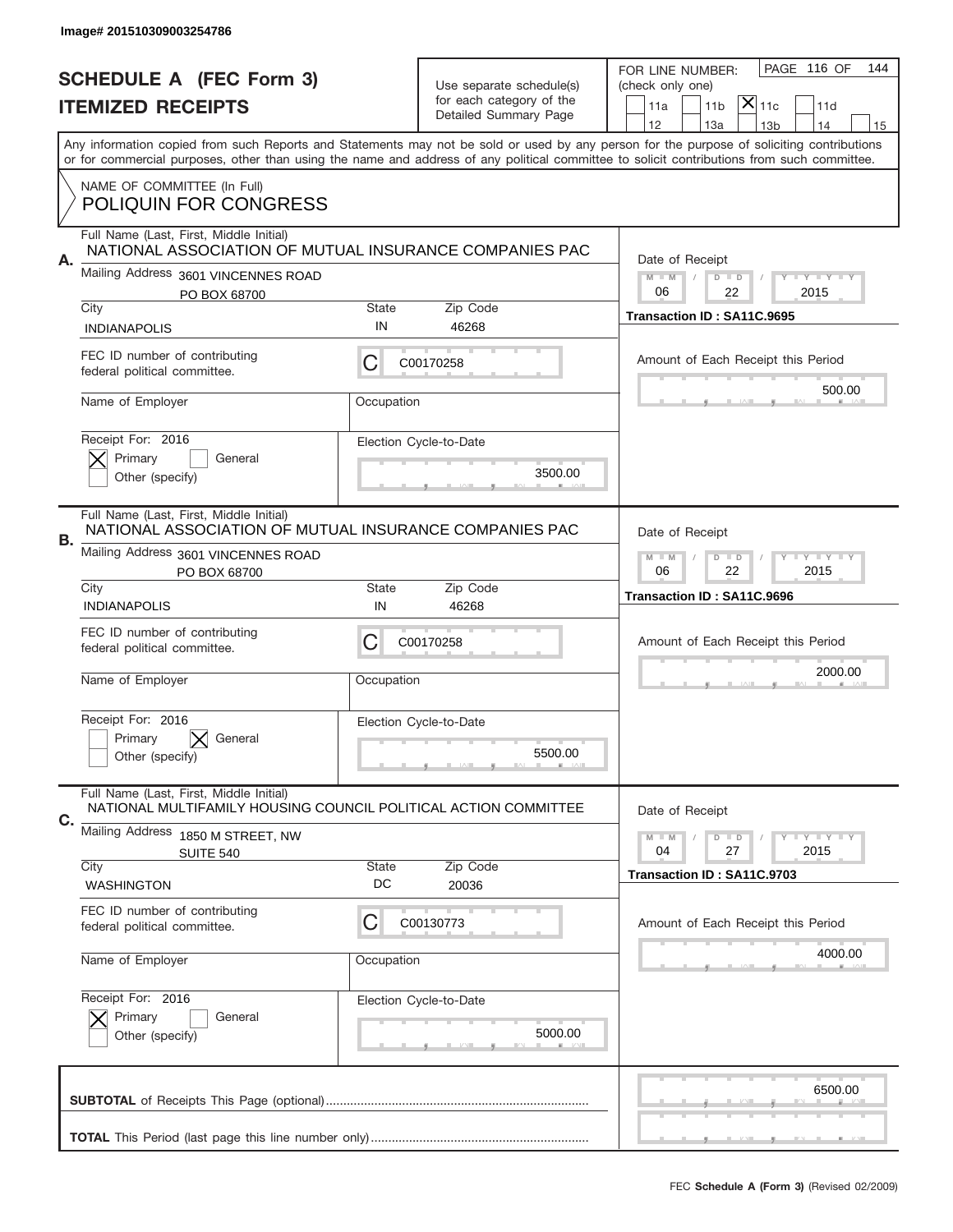|                          | Image# 201510309003254787                                                                                                 |                                                           |                          |                                                                                                                                                                                                                                                                                         |
|--------------------------|---------------------------------------------------------------------------------------------------------------------------|-----------------------------------------------------------|--------------------------|-----------------------------------------------------------------------------------------------------------------------------------------------------------------------------------------------------------------------------------------------------------------------------------------|
|                          | <b>SCHEDULE A (FEC Form 3)</b>                                                                                            |                                                           | Use separate schedule(s) | PAGE 117 OF<br>144<br>FOR LINE NUMBER:<br>(check only one)                                                                                                                                                                                                                              |
| <b>ITEMIZED RECEIPTS</b> |                                                                                                                           |                                                           | for each category of the | $ \mathsf{X} _{\mathsf{11c}}$<br>11 <sub>b</sub><br>11d<br>11a                                                                                                                                                                                                                          |
|                          |                                                                                                                           |                                                           | Detailed Summary Page    | 12<br>13a<br>13 <sub>b</sub><br>14<br>15                                                                                                                                                                                                                                                |
|                          |                                                                                                                           |                                                           |                          | Any information copied from such Reports and Statements may not be sold or used by any person for the purpose of soliciting contributions<br>or for commercial purposes, other than using the name and address of any political committee to solicit contributions from such committee. |
|                          | NAME OF COMMITTEE (In Full)<br><b>POLIQUIN FOR CONGRESS</b>                                                               |                                                           |                          |                                                                                                                                                                                                                                                                                         |
|                          | Full Name (Last, First, Middle Initial)<br>NATIONAL RESTAURANT ASSOCIATION PAC (RESTAURANT PAC)                           |                                                           |                          |                                                                                                                                                                                                                                                                                         |
| Α.                       | Mailing Address 2055 L STREET, NW                                                                                         |                                                           |                          | Date of Receipt<br>$M - M$<br>Y FY FY FY<br>$D$ $D$<br>04<br>15<br>2015                                                                                                                                                                                                                 |
|                          | City                                                                                                                      | <b>State</b>                                              | Zip Code                 | Transaction ID: SA11C.9699                                                                                                                                                                                                                                                              |
|                          | <b>WASHINGTON</b>                                                                                                         | DC                                                        | 20036                    |                                                                                                                                                                                                                                                                                         |
|                          | FEC ID number of contributing<br>federal political committee.                                                             | С                                                         | C00003764                | Amount of Each Receipt this Period                                                                                                                                                                                                                                                      |
|                          | Name of Employer                                                                                                          | Occupation                                                |                          | 1000.00                                                                                                                                                                                                                                                                                 |
|                          | Receipt For: 2016                                                                                                         |                                                           | Election Cycle-to-Date   |                                                                                                                                                                                                                                                                                         |
|                          | Primary<br>General<br>Other (specify)                                                                                     |                                                           | 1000.00                  |                                                                                                                                                                                                                                                                                         |
|                          | Full Name (Last, First, Middle Initial)<br>NATIONAL TOOLING & MACHINING ASSOCIATION (NTMA) COMMITTEE FOR A STRONG ECONOMY |                                                           |                          | Date of Receipt                                                                                                                                                                                                                                                                         |
| В.                       | Mailing Address 6363 OAK TREE BLVD.                                                                                       | $D$ $D$<br><b>LY LY LY</b><br>$M - M$<br>04<br>2015<br>17 |                          |                                                                                                                                                                                                                                                                                         |
|                          | City<br><b>INDEPENDENCE</b>                                                                                               | <b>State</b><br>OH                                        | Zip Code<br>44131        | Transaction ID: SA11C.9700                                                                                                                                                                                                                                                              |
|                          |                                                                                                                           |                                                           |                          |                                                                                                                                                                                                                                                                                         |
|                          | FEC ID number of contributing<br>federal political committee.                                                             | C                                                         | C00043091                | Amount of Each Receipt this Period                                                                                                                                                                                                                                                      |
|                          | Name of Employer                                                                                                          | Occupation                                                |                          | 1000.00                                                                                                                                                                                                                                                                                 |
|                          | Receipt For: 2016                                                                                                         |                                                           | Election Cycle-to-Date   |                                                                                                                                                                                                                                                                                         |
|                          | General<br>Primary<br>Other (specify)                                                                                     |                                                           | 1000.00                  |                                                                                                                                                                                                                                                                                         |
|                          | Full Name (Last, First, Middle Initial)<br>NEW YORK LIFE INSURANCE COMPANY POLITICAL ACTION COMMITTEE                     |                                                           |                          | Date of Receipt                                                                                                                                                                                                                                                                         |
| С.                       | Mailing Address 51 MADISON AVENUE                                                                                         |                                                           |                          | $I - Y - I - Y - I - Y$<br>$M - M$<br>$D$ $D$                                                                                                                                                                                                                                           |
|                          | <b>ROOM 1109</b><br>City                                                                                                  | <b>State</b>                                              | Zip Code                 | 04<br>24<br>2015                                                                                                                                                                                                                                                                        |
|                          | <b>NEW YORK</b>                                                                                                           | <b>NY</b>                                                 | 10010                    | Transaction ID: SA11C.9702                                                                                                                                                                                                                                                              |
|                          | FEC ID number of contributing<br>federal political committee.                                                             | C                                                         | C00158881                | Amount of Each Receipt this Period                                                                                                                                                                                                                                                      |
|                          | Name of Employer                                                                                                          | Occupation                                                |                          | 2500.00                                                                                                                                                                                                                                                                                 |
|                          | Receipt For: 2016                                                                                                         |                                                           | Election Cycle-to-Date   |                                                                                                                                                                                                                                                                                         |
|                          | Primary<br>General<br>Other (specify)                                                                                     |                                                           | 7500.00                  |                                                                                                                                                                                                                                                                                         |
|                          |                                                                                                                           |                                                           |                          | 4500.00                                                                                                                                                                                                                                                                                 |
|                          |                                                                                                                           |                                                           |                          |                                                                                                                                                                                                                                                                                         |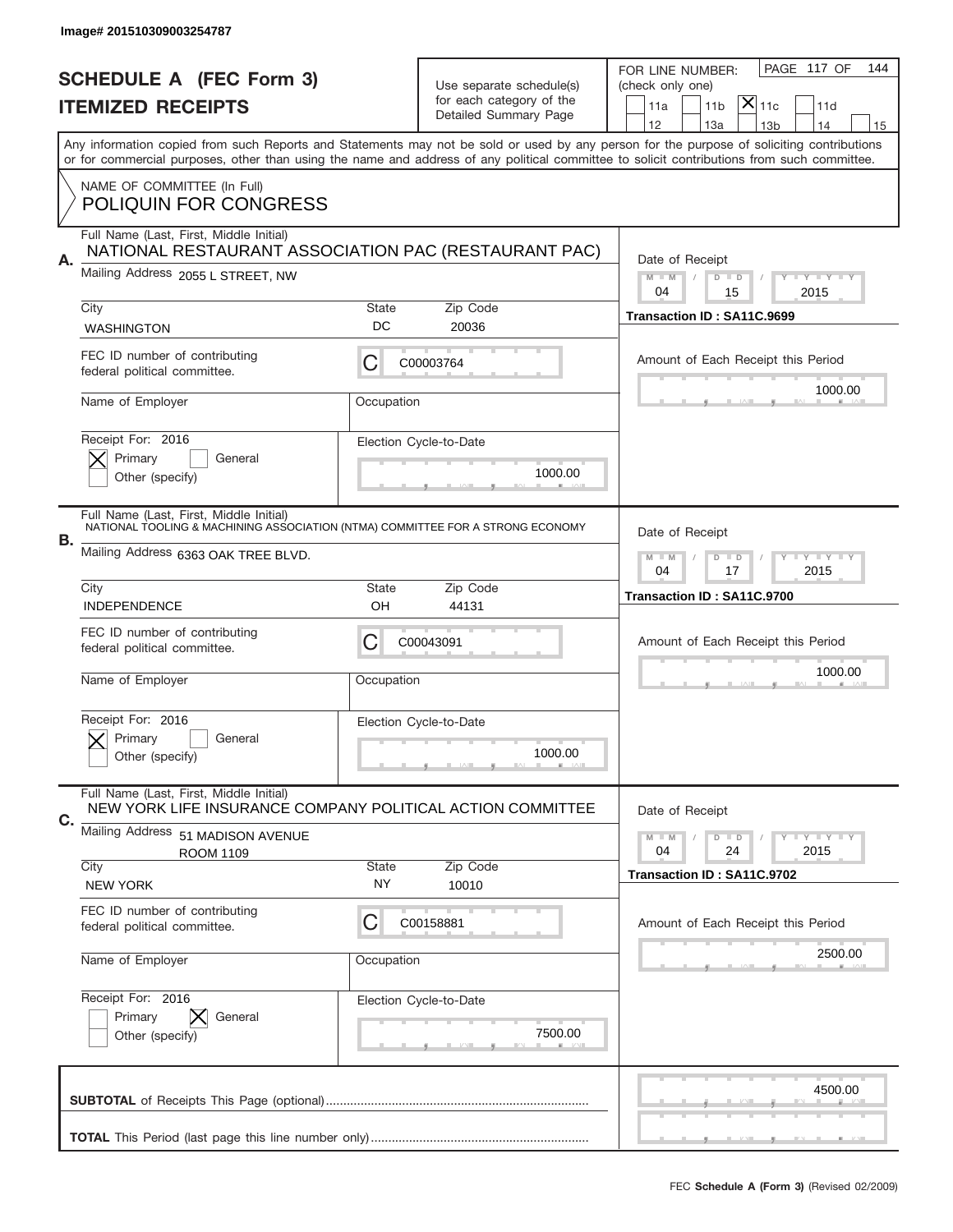|                          | Image# 201510309003254788                                                                                                 |                                                         |                          |                                                                                                                                                                                                                                                                                         |
|--------------------------|---------------------------------------------------------------------------------------------------------------------------|---------------------------------------------------------|--------------------------|-----------------------------------------------------------------------------------------------------------------------------------------------------------------------------------------------------------------------------------------------------------------------------------------|
|                          | <b>SCHEDULE A (FEC Form 3)</b>                                                                                            |                                                         | Use separate schedule(s) | PAGE 118 OF<br>144<br>FOR LINE NUMBER:<br>(check only one)                                                                                                                                                                                                                              |
| <b>ITEMIZED RECEIPTS</b> |                                                                                                                           |                                                         | for each category of the | $\mathsf{\bar{X}}\vert_{\mathsf{11c}}$<br>11 <sub>b</sub><br>11d<br>11a                                                                                                                                                                                                                 |
|                          |                                                                                                                           |                                                         | Detailed Summary Page    | 12<br>13a<br>13 <sub>b</sub><br>14<br>15                                                                                                                                                                                                                                                |
|                          |                                                                                                                           |                                                         |                          | Any information copied from such Reports and Statements may not be sold or used by any person for the purpose of soliciting contributions<br>or for commercial purposes, other than using the name and address of any political committee to solicit contributions from such committee. |
|                          | NAME OF COMMITTEE (In Full)<br><b>POLIQUIN FOR CONGRESS</b>                                                               |                                                         |                          |                                                                                                                                                                                                                                                                                         |
|                          | Full Name (Last, First, Middle Initial)<br><b>OLSON FOR CONGRESS COMMITTEE</b>                                            |                                                         |                          |                                                                                                                                                                                                                                                                                         |
| Α.                       | Mailing Address PO BOX 16381                                                                                              |                                                         |                          | Date of Receipt<br>$M - M$<br><b>LYLYLY</b><br>$D$ $D$                                                                                                                                                                                                                                  |
|                          | City                                                                                                                      | State                                                   | Zip Code                 | 04<br>2015<br>15                                                                                                                                                                                                                                                                        |
|                          | <b>SUGAR LAND</b>                                                                                                         | ТX                                                      | 77496                    | Transaction ID: SA11C.9595                                                                                                                                                                                                                                                              |
|                          | FEC ID number of contributing<br>federal political committee.                                                             | С                                                       | C00437913                | Amount of Each Receipt this Period                                                                                                                                                                                                                                                      |
|                          | Name of Employer                                                                                                          | Occupation                                              |                          | 500.00                                                                                                                                                                                                                                                                                  |
|                          | Receipt For: 2016<br>Primary<br>General                                                                                   |                                                         | Election Cycle-to-Date   |                                                                                                                                                                                                                                                                                         |
|                          | Other (specify)                                                                                                           |                                                         | 500.00                   |                                                                                                                                                                                                                                                                                         |
| В.                       | Full Name (Last, First, Middle Initial)<br>PETE SESSIONS FOR CONGRESS                                                     |                                                         |                          | Date of Receipt                                                                                                                                                                                                                                                                         |
|                          | Mailing Address PO BOX 823047                                                                                             | $D$ $D$<br><b>LYLYLY</b><br>$M - M$<br>04<br>15<br>2015 |                          |                                                                                                                                                                                                                                                                                         |
|                          | City<br><b>DALLAS</b>                                                                                                     | State<br>ТX                                             | Zip Code<br>75382        | Transaction ID: SA11C.9708                                                                                                                                                                                                                                                              |
|                          | FEC ID number of contributing<br>federal political committee.                                                             | С                                                       | C00303305                | Amount of Each Receipt this Period                                                                                                                                                                                                                                                      |
|                          | Name of Employer                                                                                                          | Occupation                                              |                          | 2000.00                                                                                                                                                                                                                                                                                 |
|                          |                                                                                                                           |                                                         |                          |                                                                                                                                                                                                                                                                                         |
|                          | Receipt For: 2016<br>Primary<br>General                                                                                   |                                                         | Election Cycle-to-Date   |                                                                                                                                                                                                                                                                                         |
|                          | Other (specify)                                                                                                           |                                                         | 2000.00                  |                                                                                                                                                                                                                                                                                         |
| C.                       | Full Name (Last, First, Middle Initial)<br>POLITICAL ACTION COMMITTEE OF THE AMERICAN ASSOCIATION OF ORTHOPAEDIC SURGEONS |                                                         |                          | Date of Receipt                                                                                                                                                                                                                                                                         |
|                          | Mailing Address 317 MASSACHUSETTS AVENUE, NE                                                                              |                                                         |                          | <b>LYLYLY</b><br>$M - M$<br>$D$ $D$                                                                                                                                                                                                                                                     |
|                          | <b>1ST FLOOR</b><br>City                                                                                                  | State                                                   | Zip Code                 | 06<br>2015<br>29<br>Transaction ID: SA11C.9707                                                                                                                                                                                                                                          |
|                          | <b>WASHINGTON</b>                                                                                                         | DC                                                      | 20002                    |                                                                                                                                                                                                                                                                                         |
|                          | FEC ID number of contributing<br>federal political committee.                                                             | C                                                       | C00343137                | Amount of Each Receipt this Period                                                                                                                                                                                                                                                      |
|                          | Name of Employer                                                                                                          | Occupation                                              |                          | 2000.00                                                                                                                                                                                                                                                                                 |
|                          | Receipt For: 2016                                                                                                         |                                                         | Election Cycle-to-Date   |                                                                                                                                                                                                                                                                                         |
|                          | Primary<br>General                                                                                                        |                                                         | 7000.00                  |                                                                                                                                                                                                                                                                                         |
|                          | Other (specify)                                                                                                           |                                                         |                          |                                                                                                                                                                                                                                                                                         |
|                          |                                                                                                                           |                                                         |                          | 4500.00                                                                                                                                                                                                                                                                                 |
|                          |                                                                                                                           |                                                         |                          |                                                                                                                                                                                                                                                                                         |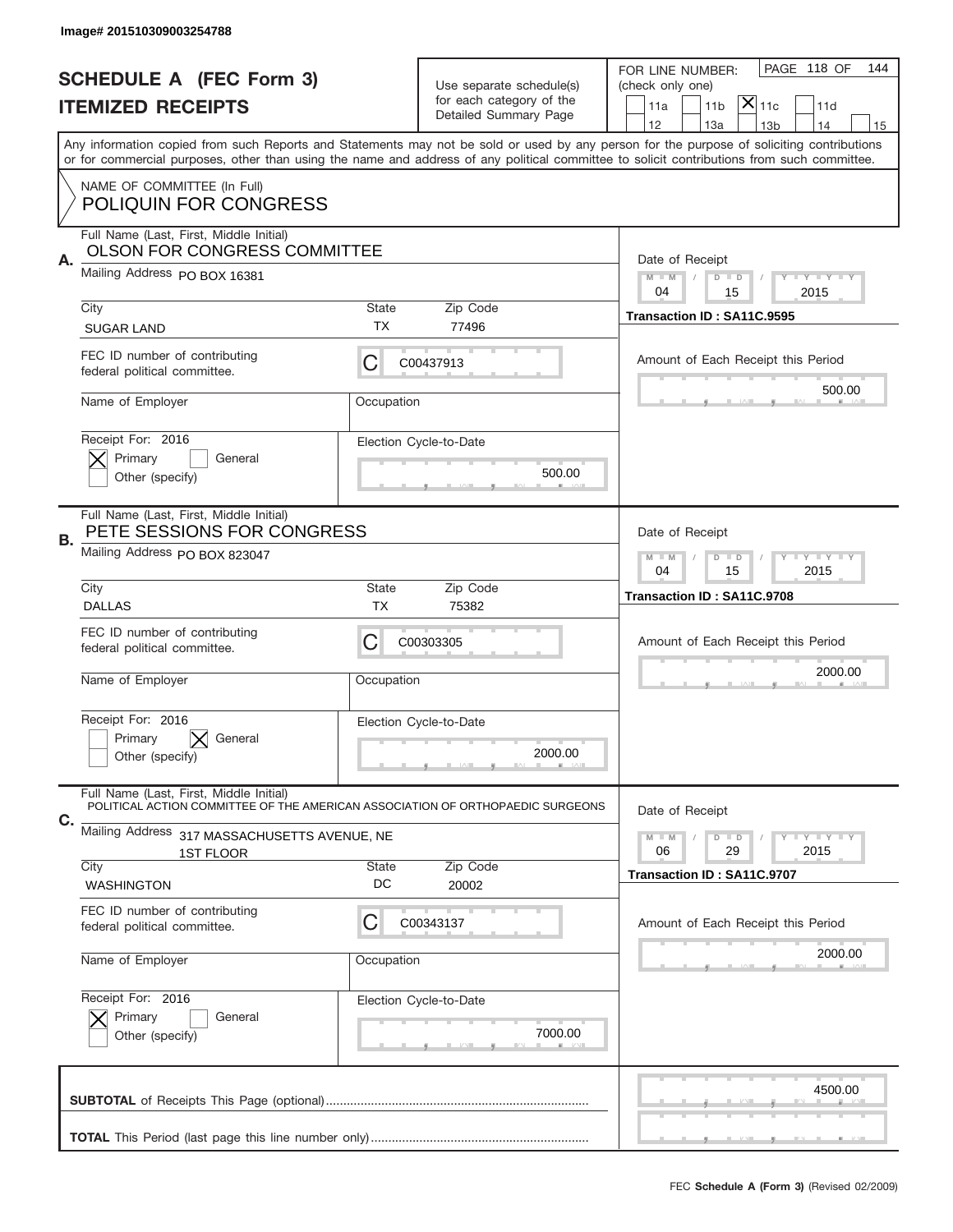|    | Image# 201510309003254789                                                                                              |                                                            |                                                      |                                                                                                                                                                                                                                                                                         |
|----|------------------------------------------------------------------------------------------------------------------------|------------------------------------------------------------|------------------------------------------------------|-----------------------------------------------------------------------------------------------------------------------------------------------------------------------------------------------------------------------------------------------------------------------------------------|
|    | <b>SCHEDULE A (FEC Form 3)</b>                                                                                         |                                                            |                                                      | PAGE 119 OF<br>144<br>FOR LINE NUMBER:                                                                                                                                                                                                                                                  |
|    | <b>ITEMIZED RECEIPTS</b>                                                                                               |                                                            | Use separate schedule(s)<br>for each category of the | (check only one)<br>$ \mathsf{X} _{\mathsf{11c}}$<br>11 <sub>b</sub><br>11d<br>11a                                                                                                                                                                                                      |
|    |                                                                                                                        |                                                            | Detailed Summary Page                                | 12<br>13a<br>14<br>13 <sub>b</sub><br>15                                                                                                                                                                                                                                                |
|    |                                                                                                                        |                                                            |                                                      | Any information copied from such Reports and Statements may not be sold or used by any person for the purpose of soliciting contributions<br>or for commercial purposes, other than using the name and address of any political committee to solicit contributions from such committee. |
|    | NAME OF COMMITTEE (In Full)                                                                                            |                                                            |                                                      |                                                                                                                                                                                                                                                                                         |
|    | <b>POLIQUIN FOR CONGRESS</b>                                                                                           |                                                            |                                                      |                                                                                                                                                                                                                                                                                         |
|    | Full Name (Last, First, Middle Initial)<br>PRECISION METALFORMING ASSOCIATION VOICE OF THE INDUSTRY COMMITTEE (PMAVIC) |                                                            |                                                      |                                                                                                                                                                                                                                                                                         |
| А. | Mailing Address 6363 OAK TREE BLVD.                                                                                    |                                                            |                                                      | Date of Receipt<br>$M$ $M$<br>$D$ $D$<br>Y FY FY FY                                                                                                                                                                                                                                     |
|    | City                                                                                                                   | <b>State</b>                                               | Zip Code                                             | 2015<br>04<br>16                                                                                                                                                                                                                                                                        |
|    | <b>INDEPENDENCE</b>                                                                                                    | OH                                                         | 44131                                                | Transaction ID: SA11C.9713                                                                                                                                                                                                                                                              |
|    | FEC ID number of contributing<br>federal political committee.                                                          | С                                                          | C00082271                                            | Amount of Each Receipt this Period                                                                                                                                                                                                                                                      |
|    | Name of Employer                                                                                                       | Occupation                                                 |                                                      | 1000.00                                                                                                                                                                                                                                                                                 |
|    | Receipt For: 2016                                                                                                      |                                                            | Election Cycle-to-Date                               |                                                                                                                                                                                                                                                                                         |
|    | Primary<br>General<br>Other (specify)                                                                                  |                                                            | 1000.00                                              |                                                                                                                                                                                                                                                                                         |
|    |                                                                                                                        |                                                            |                                                      |                                                                                                                                                                                                                                                                                         |
| В. | Full Name (Last, First, Middle Initial)<br>PRICEWATERHOUSECOOPERS POLITICAL ACTION COMMITTEE I                         | Date of Receipt                                            |                                                      |                                                                                                                                                                                                                                                                                         |
|    | Mailing Address 600 13TH STREET, NW<br><b>SUITE 1000</b>                                                               | $D$ $D$<br><b>THEY THEY</b><br>$M - M$<br>04<br>20<br>2015 |                                                      |                                                                                                                                                                                                                                                                                         |
|    | City<br><b>WASHINGTON</b>                                                                                              | <b>State</b><br>DC                                         | Zip Code<br>20005                                    | Transaction ID: SA11C.9715                                                                                                                                                                                                                                                              |
|    | FEC ID number of contributing<br>federal political committee.                                                          | C                                                          | C00107235                                            | Amount of Each Receipt this Period                                                                                                                                                                                                                                                      |
|    |                                                                                                                        |                                                            |                                                      | 500.00                                                                                                                                                                                                                                                                                  |
|    | Name of Employer                                                                                                       | Occupation                                                 |                                                      |                                                                                                                                                                                                                                                                                         |
|    | Receipt For: 2016                                                                                                      |                                                            | Election Cycle-to-Date                               |                                                                                                                                                                                                                                                                                         |
|    | General<br>Primary<br>Other (specify)                                                                                  |                                                            | 5000.00                                              |                                                                                                                                                                                                                                                                                         |
|    | Full Name (Last, First, Middle Initial)<br>PRICEWATERHOUSECOOPERS POLITICAL ACTION COMMITTEE I                         |                                                            |                                                      | Date of Receipt                                                                                                                                                                                                                                                                         |
| C. | Mailing Address<br>600 13TH STREET, NW                                                                                 |                                                            |                                                      | $D$ $D$<br>$I - Y - I - Y - I - Y$<br>$M - M$                                                                                                                                                                                                                                           |
|    | <b>SUITE 1000</b><br>City                                                                                              | <b>State</b>                                               | Zip Code                                             | 04<br>20<br>2015                                                                                                                                                                                                                                                                        |
|    | <b>WASHINGTON</b>                                                                                                      | DC                                                         | 20005                                                | Transaction ID: SA11C.9716                                                                                                                                                                                                                                                              |
|    | FEC ID number of contributing<br>federal political committee.                                                          | C                                                          | C00107235                                            | Amount of Each Receipt this Period                                                                                                                                                                                                                                                      |
|    | Name of Employer                                                                                                       | Occupation                                                 |                                                      | 1000.00                                                                                                                                                                                                                                                                                 |
|    | Receipt For: 2016                                                                                                      |                                                            | Election Cycle-to-Date                               |                                                                                                                                                                                                                                                                                         |
|    | Primary<br>General                                                                                                     |                                                            |                                                      |                                                                                                                                                                                                                                                                                         |
|    | Other (specify)                                                                                                        |                                                            | 6000.00                                              |                                                                                                                                                                                                                                                                                         |
|    |                                                                                                                        |                                                            |                                                      | 2500.00                                                                                                                                                                                                                                                                                 |
|    |                                                                                                                        |                                                            |                                                      |                                                                                                                                                                                                                                                                                         |
|    |                                                                                                                        |                                                            |                                                      |                                                                                                                                                                                                                                                                                         |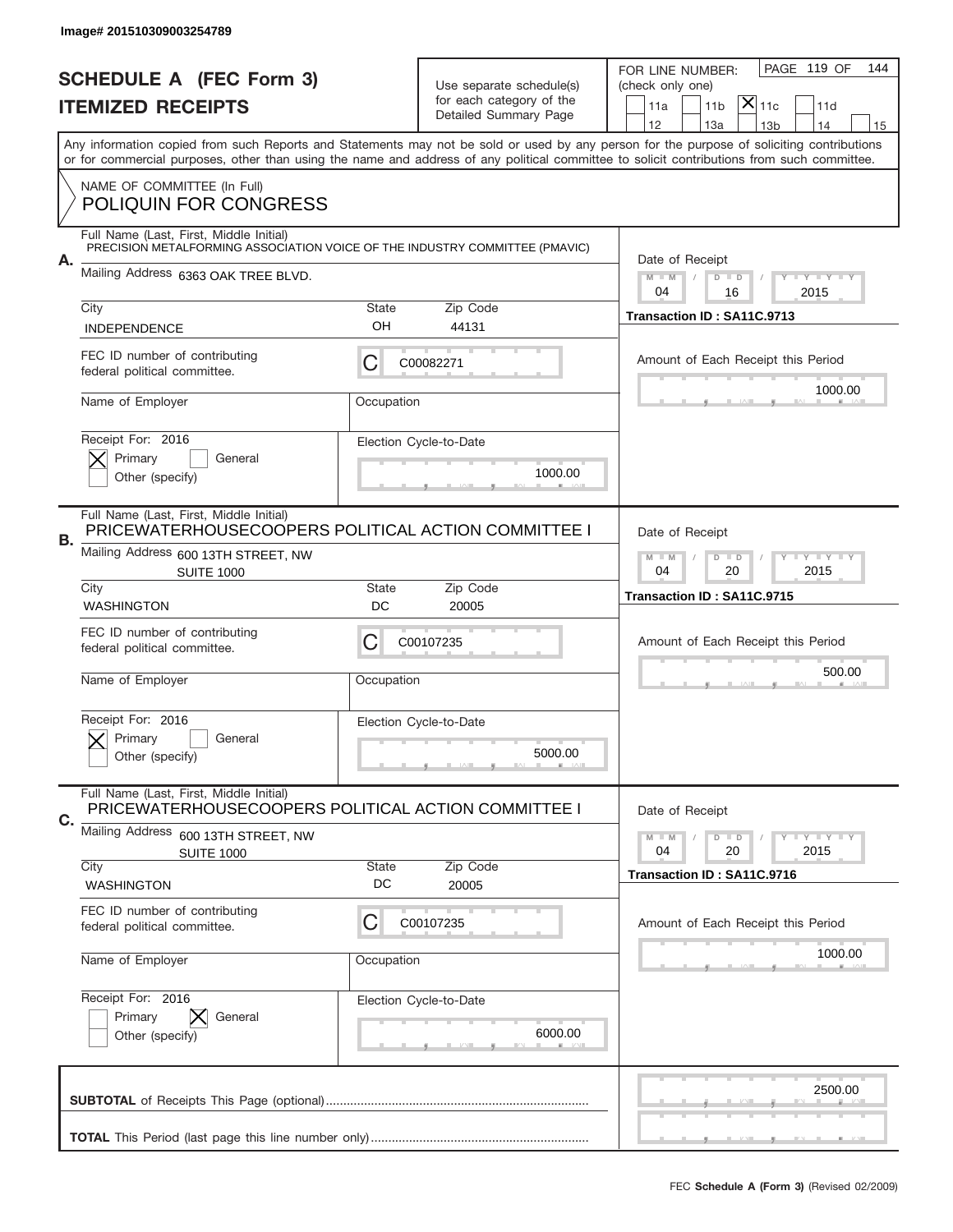|    | Image# 201510309003254790                                                                           |                                                           |                                                      |                                                                                                                                                                                                                                                                                         |
|----|-----------------------------------------------------------------------------------------------------|-----------------------------------------------------------|------------------------------------------------------|-----------------------------------------------------------------------------------------------------------------------------------------------------------------------------------------------------------------------------------------------------------------------------------------|
|    | <b>SCHEDULE A (FEC Form 3)</b>                                                                      |                                                           |                                                      | PAGE 120 OF<br>144<br>FOR LINE NUMBER:                                                                                                                                                                                                                                                  |
|    | <b>ITEMIZED RECEIPTS</b>                                                                            |                                                           | Use separate schedule(s)<br>for each category of the | (check only one)<br>$ \mathsf{X} _{\mathsf{11c}}$<br>11 <sub>b</sub><br>11d<br>11a                                                                                                                                                                                                      |
|    |                                                                                                     |                                                           | Detailed Summary Page                                | 12<br>13a<br>14<br>13 <sub>b</sub><br>15                                                                                                                                                                                                                                                |
|    |                                                                                                     |                                                           |                                                      | Any information copied from such Reports and Statements may not be sold or used by any person for the purpose of soliciting contributions<br>or for commercial purposes, other than using the name and address of any political committee to solicit contributions from such committee. |
|    | NAME OF COMMITTEE (In Full)<br><b>POLIQUIN FOR CONGRESS</b>                                         |                                                           |                                                      |                                                                                                                                                                                                                                                                                         |
|    | Full Name (Last, First, Middle Initial)<br>PRICEWATERHOUSECOOPERS POLITICAL ACTION COMMITTEE I      |                                                           |                                                      |                                                                                                                                                                                                                                                                                         |
| Α. | Mailing Address 600 13TH STREET, NW<br><b>SUITE 1000</b>                                            |                                                           |                                                      | Date of Receipt<br>$M - M$<br>Y FY FY FY<br>$D$ $D$<br>06<br>2015<br>08                                                                                                                                                                                                                 |
|    | City                                                                                                | State                                                     | Zip Code                                             | Transaction ID: SA11C.9717                                                                                                                                                                                                                                                              |
|    | <b>WASHINGTON</b>                                                                                   | DC                                                        | 20005                                                |                                                                                                                                                                                                                                                                                         |
|    | FEC ID number of contributing<br>federal political committee.                                       | С                                                         | C00107235                                            | Amount of Each Receipt this Period                                                                                                                                                                                                                                                      |
|    | Name of Employer                                                                                    | Occupation                                                |                                                      | 1000.00                                                                                                                                                                                                                                                                                 |
|    | Receipt For: 2016                                                                                   |                                                           | Election Cycle-to-Date                               |                                                                                                                                                                                                                                                                                         |
|    | Primary<br>General<br>Other (specify)                                                               |                                                           | 7000.00                                              |                                                                                                                                                                                                                                                                                         |
|    | Full Name (Last, First, Middle Initial)<br>PRICEWATERHOUSECOOPERS POLITICAL ACTION COMMITTEE I      |                                                           |                                                      | Date of Receipt                                                                                                                                                                                                                                                                         |
| В. | Mailing Address 600 13TH STREET, NW<br><b>SUITE 1000</b>                                            | $M - M$<br>$D$ $D$<br><b>LY LY LY</b><br>06<br>22<br>2015 |                                                      |                                                                                                                                                                                                                                                                                         |
|    | City<br><b>WASHINGTON</b>                                                                           | <b>State</b><br>DC                                        | Zip Code<br>20005                                    | Transaction ID: SA11C.9718                                                                                                                                                                                                                                                              |
|    | FEC ID number of contributing<br>federal political committee.                                       | C                                                         | C00107235                                            | Amount of Each Receipt this Period                                                                                                                                                                                                                                                      |
|    | Name of Employer                                                                                    | Occupation                                                |                                                      | 2000.00                                                                                                                                                                                                                                                                                 |
|    | Receipt For: 2016                                                                                   |                                                           | Election Cycle-to-Date                               |                                                                                                                                                                                                                                                                                         |
|    | Primary<br>General<br>Other (specify)                                                               |                                                           | 9000.00                                              |                                                                                                                                                                                                                                                                                         |
|    | Full Name (Last, First, Middle Initial)<br>PROFESSIONAL INSURANCE AGENTS POLITICAL ACTION COMMITTEE |                                                           |                                                      | Date of Receipt                                                                                                                                                                                                                                                                         |
| C. | Mailing Address 400 N. WASHINGTON STREET                                                            | $D$ $D$<br><b>LYLYLY</b><br>$M - M$<br>04<br>09<br>2015   |                                                      |                                                                                                                                                                                                                                                                                         |
|    | City<br>ALEXANDRIA                                                                                  | State<br>VA                                               | Zip Code<br>22314                                    | Transaction ID: SA11C.9710                                                                                                                                                                                                                                                              |
|    | FEC ID number of contributing<br>federal political committee.                                       | C                                                         | C00004994                                            | Amount of Each Receipt this Period                                                                                                                                                                                                                                                      |
|    | Name of Employer                                                                                    | Occupation                                                |                                                      | 1000.00                                                                                                                                                                                                                                                                                 |
|    |                                                                                                     |                                                           |                                                      |                                                                                                                                                                                                                                                                                         |
|    | Receipt For: 2016<br>Primary<br>General                                                             |                                                           | Election Cycle-to-Date                               |                                                                                                                                                                                                                                                                                         |
|    | Other (specify)                                                                                     |                                                           | 1500.00                                              |                                                                                                                                                                                                                                                                                         |
|    |                                                                                                     |                                                           |                                                      | 4000.00                                                                                                                                                                                                                                                                                 |
|    |                                                                                                     |                                                           |                                                      |                                                                                                                                                                                                                                                                                         |
|    |                                                                                                     |                                                           |                                                      | __                                                                                                                                                                                                                                                                                      |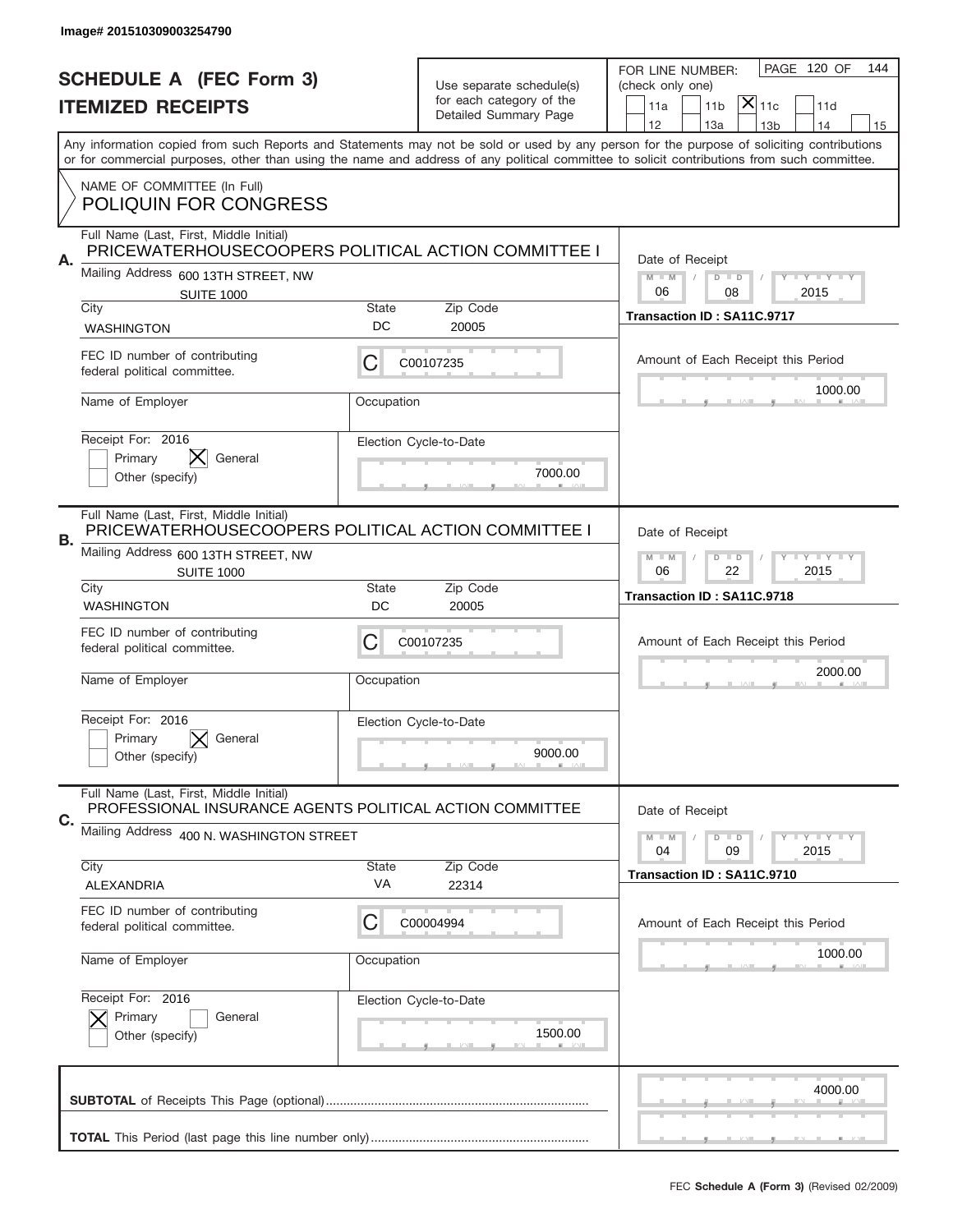|                          | Image# 201510309003254791                                                                           |                                                           |                          |                                                                                                                                                                                                                                                                                         |
|--------------------------|-----------------------------------------------------------------------------------------------------|-----------------------------------------------------------|--------------------------|-----------------------------------------------------------------------------------------------------------------------------------------------------------------------------------------------------------------------------------------------------------------------------------------|
|                          | <b>SCHEDULE A (FEC Form 3)</b>                                                                      |                                                           | Use separate schedule(s) | PAGE 121 OF<br>144<br>FOR LINE NUMBER:<br>(check only one)                                                                                                                                                                                                                              |
| <b>ITEMIZED RECEIPTS</b> |                                                                                                     |                                                           | for each category of the | $ \mathsf{X} _{\mathsf{11c}}$<br>11 <sub>b</sub><br>11d<br>11a                                                                                                                                                                                                                          |
|                          |                                                                                                     |                                                           | Detailed Summary Page    | 12<br>13a<br>13 <sub>b</sub><br>14<br>15                                                                                                                                                                                                                                                |
|                          |                                                                                                     |                                                           |                          | Any information copied from such Reports and Statements may not be sold or used by any person for the purpose of soliciting contributions<br>or for commercial purposes, other than using the name and address of any political committee to solicit contributions from such committee. |
|                          | NAME OF COMMITTEE (In Full)<br><b>POLIQUIN FOR CONGRESS</b>                                         |                                                           |                          |                                                                                                                                                                                                                                                                                         |
|                          |                                                                                                     |                                                           |                          |                                                                                                                                                                                                                                                                                         |
| Α.                       | Full Name (Last, First, Middle Initial)<br>RAYTHEON COMPANY POLITICAL ACTION COMMITTTEE             |                                                           |                          | Date of Receipt                                                                                                                                                                                                                                                                         |
|                          | Mailing Address 1100 WILSON BLVD                                                                    |                                                           |                          | $M - M$<br>Y FY FY FY<br>$D$ $D$                                                                                                                                                                                                                                                        |
|                          | <b>SUITE 1500</b><br>City                                                                           | <b>State</b>                                              | Zip Code                 | 06<br>29<br>2015                                                                                                                                                                                                                                                                        |
|                          | <b>ARLINGTON</b>                                                                                    | VA                                                        | 22209                    | Transaction ID: SA11C.9719                                                                                                                                                                                                                                                              |
|                          | FEC ID number of contributing<br>federal political committee.                                       | С                                                         | C00097568                | Amount of Each Receipt this Period                                                                                                                                                                                                                                                      |
|                          | Name of Employer                                                                                    | Occupation                                                |                          | 2000.00                                                                                                                                                                                                                                                                                 |
|                          | Receipt For: 2016                                                                                   |                                                           | Election Cycle-to-Date   |                                                                                                                                                                                                                                                                                         |
|                          | Primary<br>General<br>Other (specify)                                                               |                                                           | 4000.00                  |                                                                                                                                                                                                                                                                                         |
|                          |                                                                                                     |                                                           |                          |                                                                                                                                                                                                                                                                                         |
| В.                       | Full Name (Last, First, Middle Initial)<br>REGIONS FINANCIAL CORPORATION POLITICAL ACTION COMMITTEE |                                                           |                          | Date of Receipt                                                                                                                                                                                                                                                                         |
|                          | Mailing Address 1015 15TH STREET NW<br><b>SUITE 920</b>                                             | $M - M$<br>$D$ $D$<br><b>LY LY LY</b><br>05<br>04<br>2015 |                          |                                                                                                                                                                                                                                                                                         |
|                          | City<br><b>WASHINGTON</b>                                                                           | <b>State</b><br>DC                                        | Zip Code<br>20005        | Transaction ID: SA11C.9720                                                                                                                                                                                                                                                              |
|                          | FEC ID number of contributing<br>federal political committee.                                       | C                                                         | C00432252                | Amount of Each Receipt this Period                                                                                                                                                                                                                                                      |
|                          |                                                                                                     |                                                           |                          | 1000.00                                                                                                                                                                                                                                                                                 |
|                          | Name of Employer                                                                                    | Occupation                                                |                          |                                                                                                                                                                                                                                                                                         |
|                          | Receipt For: 2016                                                                                   |                                                           | Election Cycle-to-Date   |                                                                                                                                                                                                                                                                                         |
|                          | Primary<br>General<br>Other (specify)                                                               |                                                           | 1000.00                  |                                                                                                                                                                                                                                                                                         |
|                          | Full Name (Last, First, Middle Initial)<br>RENEE ELLMERS FOR CONGRESS COMMITTEE                     |                                                           |                          | Date of Receipt                                                                                                                                                                                                                                                                         |
| C.                       | Mailing Address PO BOX 99567                                                                        |                                                           |                          | $I - Y - I - Y - I - Y$<br>$M - M$<br>$D$ $D$<br>22<br>2015<br>04                                                                                                                                                                                                                       |
|                          | City<br><b>RALEIGH</b>                                                                              | <b>State</b><br>NC.                                       | Zip Code                 | Transaction ID: SA11C.9722                                                                                                                                                                                                                                                              |
|                          |                                                                                                     |                                                           | 27624                    |                                                                                                                                                                                                                                                                                         |
|                          | FEC ID number of contributing<br>federal political committee.                                       | C                                                         | C00471896                | Amount of Each Receipt this Period                                                                                                                                                                                                                                                      |
|                          | Name of Employer                                                                                    | Occupation                                                |                          | 500.00                                                                                                                                                                                                                                                                                  |
|                          | Receipt For: 2016                                                                                   |                                                           | Election Cycle-to-Date   |                                                                                                                                                                                                                                                                                         |
|                          | Primary<br>General<br>Other (specify)                                                               |                                                           | 500.00                   |                                                                                                                                                                                                                                                                                         |
|                          |                                                                                                     |                                                           |                          |                                                                                                                                                                                                                                                                                         |
|                          |                                                                                                     |                                                           |                          | 3500.00                                                                                                                                                                                                                                                                                 |
|                          |                                                                                                     |                                                           |                          |                                                                                                                                                                                                                                                                                         |
|                          |                                                                                                     |                                                           |                          |                                                                                                                                                                                                                                                                                         |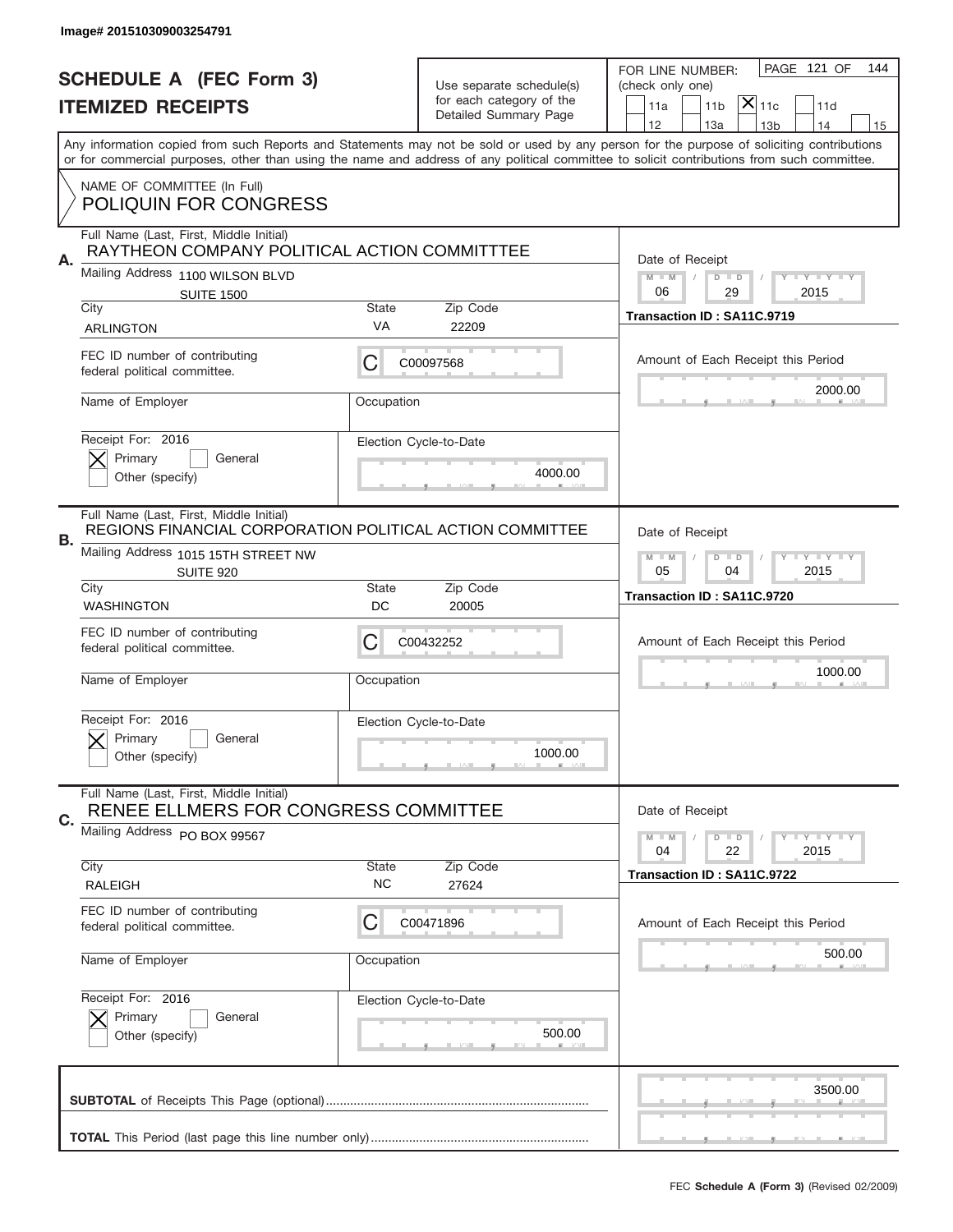|                          | Image# 201510309003254792                                                                       |                                                              |                                                   |                                                                                                                                                                                       |
|--------------------------|-------------------------------------------------------------------------------------------------|--------------------------------------------------------------|---------------------------------------------------|---------------------------------------------------------------------------------------------------------------------------------------------------------------------------------------|
|                          | <b>SCHEDULE A (FEC Form 3)</b>                                                                  |                                                              | Use separate schedule(s)                          | PAGE 122 OF<br>144<br>FOR LINE NUMBER:<br>(check only one)                                                                                                                            |
| <b>ITEMIZED RECEIPTS</b> |                                                                                                 |                                                              | for each category of the<br>Detailed Summary Page | $\mathsf{X} _{\mathsf{11c}}$<br>11 <sub>b</sub><br>11a<br>11d                                                                                                                         |
|                          |                                                                                                 |                                                              |                                                   | 12<br>13a<br>14<br>13 <sub>b</sub><br>15<br>Any information copied from such Reports and Statements may not be sold or used by any person for the purpose of soliciting contributions |
|                          | NAME OF COMMITTEE (In Full)                                                                     |                                                              |                                                   | or for commercial purposes, other than using the name and address of any political committee to solicit contributions from such committee.                                            |
|                          | <b>POLIQUIN FOR CONGRESS</b>                                                                    |                                                              |                                                   |                                                                                                                                                                                       |
| Α.                       | Full Name (Last, First, Middle Initial)<br>SAFARI CLUB INTERNATIONAL PAC (SCI-PAC)              | Date of Receipt                                              |                                                   |                                                                                                                                                                                       |
|                          | Mailing Address 4800 W GATES PASS ROAD                                                          | $M - M$<br><b>LEY LEY LEY</b><br>$D$ $D$<br>06<br>27<br>2015 |                                                   |                                                                                                                                                                                       |
|                          | City                                                                                            | State<br>AZ                                                  | Zip Code<br>85745                                 | Transaction ID: SA11C.9724                                                                                                                                                            |
|                          | <b>TUCSON</b><br>FEC ID number of contributing                                                  |                                                              |                                                   |                                                                                                                                                                                       |
|                          | federal political committee.                                                                    | С                                                            | C00122101                                         | Amount of Each Receipt this Period                                                                                                                                                    |
|                          | Name of Employer                                                                                | Occupation                                                   |                                                   | 2000.00                                                                                                                                                                               |
|                          | Receipt For: 2016                                                                               |                                                              | Election Cycle-to-Date                            |                                                                                                                                                                                       |
|                          | Primary<br>General<br>Other (specify)                                                           |                                                              | 2000.00                                           |                                                                                                                                                                                       |
|                          | Full Name (Last, First, Middle Initial)                                                         |                                                              |                                                   |                                                                                                                                                                                       |
| В.                       | SECURITIES INDUSTRY AND FINANCIAL MARKETS ASSOCIATION POLITICAL ACTION COMMITTEE                | Date of Receipt                                              |                                                   |                                                                                                                                                                                       |
|                          | Mailing Address 1101 NEW YORK AVENUE, NW<br>8TH FLOOR                                           | $M - M$<br>$D$ $D$<br><b>LYLYLY</b><br>04<br>14<br>2015      |                                                   |                                                                                                                                                                                       |
|                          | City<br><b>WASHINGTON</b>                                                                       | State<br>DC                                                  | Zip Code<br>20005                                 | Transaction ID: SA11C.9728                                                                                                                                                            |
|                          | FEC ID number of contributing                                                                   | C                                                            | C00431312                                         | Amount of Each Receipt this Period                                                                                                                                                    |
|                          | federal political committee.                                                                    |                                                              |                                                   | 1000.00                                                                                                                                                                               |
|                          | Name of Employer                                                                                | Occupation                                                   |                                                   |                                                                                                                                                                                       |
|                          | Receipt For: 2016<br>General<br>Primary                                                         |                                                              | Election Cycle-to-Date                            |                                                                                                                                                                                       |
|                          | Other (specify)                                                                                 |                                                              | 1000.00                                           |                                                                                                                                                                                       |
| C.                       | Full Name (Last, First, Middle Initial)<br>SNAKE RIVER SUGAR COMPANY POLITICAL ACTION COMMITTEE |                                                              |                                                   | Date of Receipt                                                                                                                                                                       |
|                          | Mailing Address 1951 SOUTH SATURN WAY<br>SUITE 100                                              |                                                              |                                                   | <b>LY LY LY</b><br>$M - M$<br>$D$ $D$<br>06<br>2015<br>29                                                                                                                             |
|                          | City<br><b>BOISE</b>                                                                            | <b>State</b><br>ID                                           | Zip Code<br>83709                                 | Transaction ID: SA11C.9730                                                                                                                                                            |
|                          | FEC ID number of contributing                                                                   |                                                              |                                                   |                                                                                                                                                                                       |
|                          | federal political committee.                                                                    | С                                                            | C00326389                                         | Amount of Each Receipt this Period                                                                                                                                                    |
|                          | Name of Employer                                                                                | Occupation                                                   |                                                   | 1000.00                                                                                                                                                                               |
|                          | Receipt For: 2016<br>Primary<br>General                                                         |                                                              | Election Cycle-to-Date                            |                                                                                                                                                                                       |
|                          | Other (specify)                                                                                 |                                                              | 1000.00                                           |                                                                                                                                                                                       |
|                          |                                                                                                 |                                                              |                                                   | 4000.00                                                                                                                                                                               |
|                          |                                                                                                 |                                                              |                                                   |                                                                                                                                                                                       |
|                          |                                                                                                 |                                                              |                                                   |                                                                                                                                                                                       |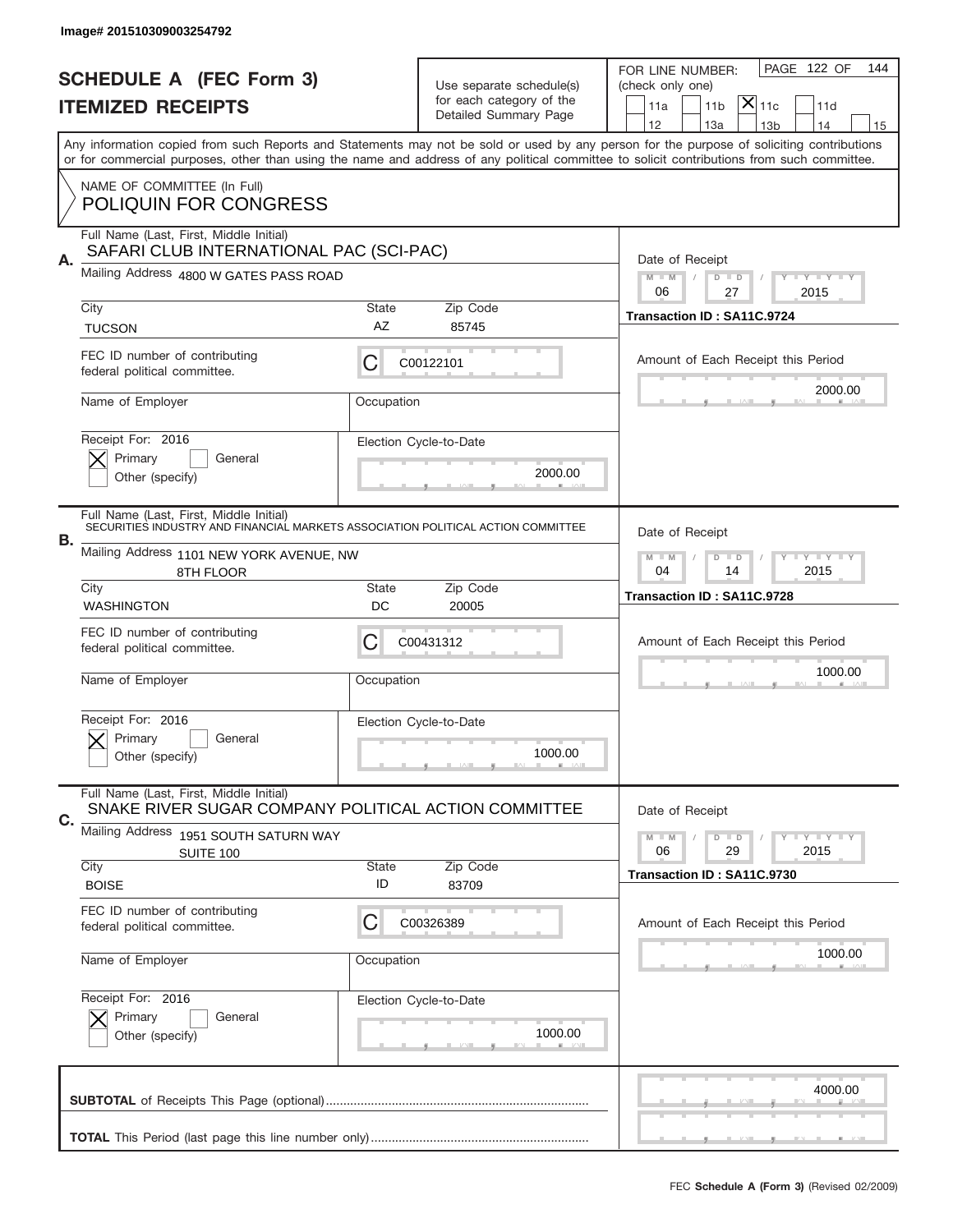|                          | Image# 201510309003254793                                                                                                                 |                                                    |                                                   |                                                                                                                                            |
|--------------------------|-------------------------------------------------------------------------------------------------------------------------------------------|----------------------------------------------------|---------------------------------------------------|--------------------------------------------------------------------------------------------------------------------------------------------|
|                          | <b>SCHEDULE A (FEC Form 3)</b>                                                                                                            |                                                    | Use separate schedule(s)                          | PAGE 123 OF<br>144<br>FOR LINE NUMBER:<br>(check only one)                                                                                 |
| <b>ITEMIZED RECEIPTS</b> |                                                                                                                                           |                                                    | for each category of the<br>Detailed Summary Page | $\overline{ {\mathsf X} }_{\text{11c}}$<br>11 <sub>b</sub><br>11d<br>11a                                                                   |
|                          | Any information copied from such Reports and Statements may not be sold or used by any person for the purpose of soliciting contributions |                                                    |                                                   | 12<br>13a<br>14<br>13 <sub>b</sub><br>15                                                                                                   |
|                          |                                                                                                                                           |                                                    |                                                   | or for commercial purposes, other than using the name and address of any political committee to solicit contributions from such committee. |
|                          | NAME OF COMMITTEE (In Full)<br><b>POLIQUIN FOR CONGRESS</b>                                                                               |                                                    |                                                   |                                                                                                                                            |
| А.                       | Full Name (Last, First, Middle Initial)<br>STATE FARM MUTUAL AUTOMOBILE INSURANCE COMPANY FEDERAL POLITICAL ACTION COMMITTEE              |                                                    |                                                   | Date of Receipt                                                                                                                            |
|                          | Mailing Address ONE STATE FARM PLAZA                                                                                                      | $M - M$<br><b>THEY THEY</b><br>$D$ $D$             |                                                   |                                                                                                                                            |
|                          | C/O MARK SCHWAMBERGER, TREASURER,<br>City                                                                                                 | State                                              | Zip Code                                          | 04<br>15<br>2015                                                                                                                           |
|                          | <b>BLOOMINGTON</b>                                                                                                                        | IL                                                 | 61710                                             | Transaction ID: SA11C.9732                                                                                                                 |
|                          | FEC ID number of contributing<br>federal political committee.                                                                             | C                                                  | C00544817                                         | Amount of Each Receipt this Period                                                                                                         |
|                          | Name of Employer                                                                                                                          | Occupation                                         |                                                   | 1000.00                                                                                                                                    |
|                          | Receipt For: 2016<br>Primary<br>General<br>Other (specify)                                                                                |                                                    | Election Cycle-to-Date<br>2000.00                 |                                                                                                                                            |
| В.                       | Full Name (Last, First, Middle Initial)<br>Mailing Address 919 EAST MAIN STREET                                                           | SUNTRUST BANK GOOD GOVERNMENT GROUP - MID-ATLANTIC |                                                   |                                                                                                                                            |
|                          |                                                                                                                                           | 04<br>28<br>2015                                   |                                                   |                                                                                                                                            |
|                          | City<br><b>RICHMOND</b>                                                                                                                   | <b>State</b><br>VA                                 | Zip Code<br>23219                                 | Transaction ID: SA11C.9733                                                                                                                 |
|                          | FEC ID number of contributing<br>federal political committee.                                                                             | C                                                  | C00214965                                         | Amount of Each Receipt this Period                                                                                                         |
|                          | Name of Employer                                                                                                                          | Occupation                                         |                                                   | 1000.00                                                                                                                                    |
|                          | Receipt For: 2016<br>General<br>Primary<br>Other (specify)                                                                                |                                                    | Election Cycle-to-Date<br>1000.00                 |                                                                                                                                            |
| C.                       | Full Name (Last, First, Middle Initial)<br>SUPPORTING CONSERVATIVES OF TODAY AND TOMORROW (SCOTT PAC)                                     | Date of Receipt                                    |                                                   |                                                                                                                                            |
|                          | Mailing Address PO BOX 905                                                                                                                |                                                    |                                                   | $I - Y - I - Y - I - Y$<br>$M - M$<br>$D$ $D$<br>06<br>30<br>2015                                                                          |
|                          | City<br><b>NEWTON</b>                                                                                                                     | <b>State</b><br><b>NJ</b>                          | Zip Code<br>07860                                 | Transaction ID: SA11C.9736                                                                                                                 |
|                          | FEC ID number of contributing<br>federal political committee.                                                                             | C                                                  | C00453324                                         | Amount of Each Receipt this Period                                                                                                         |
|                          | Name of Employer                                                                                                                          | Occupation                                         |                                                   | 1000.00                                                                                                                                    |
|                          | Receipt For: 2016                                                                                                                         |                                                    | Election Cycle-to-Date                            |                                                                                                                                            |
|                          | Primary<br>General<br>Other (specify)                                                                                                     |                                                    | 1000.00                                           |                                                                                                                                            |
|                          |                                                                                                                                           |                                                    |                                                   | 3000.00                                                                                                                                    |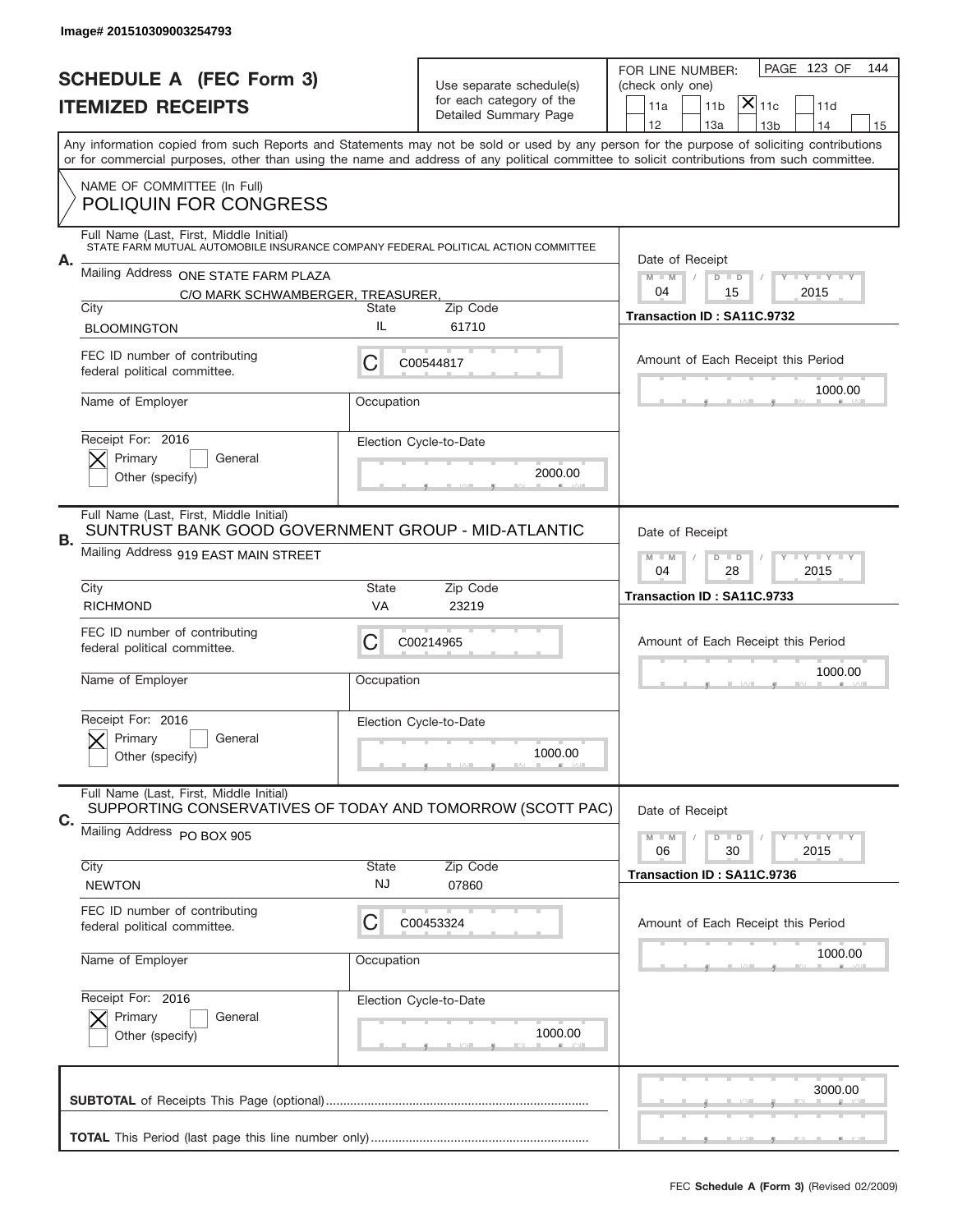|                                | Image# 201510309003254794                                                                     |                                                           |                                                   |                                                                                                                                                                                       |
|--------------------------------|-----------------------------------------------------------------------------------------------|-----------------------------------------------------------|---------------------------------------------------|---------------------------------------------------------------------------------------------------------------------------------------------------------------------------------------|
| <b>SCHEDULE A (FEC Form 3)</b> |                                                                                               | Use separate schedule(s)                                  |                                                   | PAGE 124 OF<br>144<br>FOR LINE NUMBER:<br>(check only one)                                                                                                                            |
|                                | <b>ITEMIZED RECEIPTS</b>                                                                      |                                                           | for each category of the<br>Detailed Summary Page | $ \mathsf{X} _{\mathsf{11c}}$<br>11 <sub>b</sub><br>11d<br>11a                                                                                                                        |
|                                |                                                                                               |                                                           |                                                   | 12<br>13a<br>13 <sub>b</sub><br>14<br>15<br>Any information copied from such Reports and Statements may not be sold or used by any person for the purpose of soliciting contributions |
|                                |                                                                                               |                                                           |                                                   | or for commercial purposes, other than using the name and address of any political committee to solicit contributions from such committee.                                            |
|                                | NAME OF COMMITTEE (In Full)<br><b>POLIQUIN FOR CONGRESS</b>                                   |                                                           |                                                   |                                                                                                                                                                                       |
| Α.                             | Full Name (Last, First, Middle Initial)<br>SUPPORT TO ENSURE VICTORY EVERYWHERE PAC-STEVE PAC |                                                           |                                                   | Date of Receipt                                                                                                                                                                       |
|                                | Mailing Address 228 S WASHINGTON ST STE 115                                                   |                                                           |                                                   | $M$ M<br>Y FY FY FY<br>$D$ $D$<br>04<br>15<br>2015                                                                                                                                    |
|                                | City                                                                                          | <b>State</b><br>VA                                        | Zip Code<br>22314                                 | Transaction ID: SA11C.9735                                                                                                                                                            |
|                                | <b>ALEXANDRIA</b>                                                                             |                                                           |                                                   |                                                                                                                                                                                       |
|                                | FEC ID number of contributing<br>federal political committee.                                 | С                                                         | C00501478                                         | Amount of Each Receipt this Period<br>1000.00                                                                                                                                         |
|                                | Name of Employer                                                                              | Occupation                                                |                                                   |                                                                                                                                                                                       |
|                                | Receipt For: 2016<br>Primary<br>General                                                       |                                                           | Election Cycle-to-Date                            |                                                                                                                                                                                       |
|                                | Other (specify)                                                                               |                                                           | 3000.00                                           |                                                                                                                                                                                       |
|                                | Full Name (Last, First, Middle Initial)<br>TD BANK N.A. POLITICAL ACTION COMMITTEE            | Date of Receipt                                           |                                                   |                                                                                                                                                                                       |
| В.                             | Mailing Address 317 MADISON AVENUE                                                            | $D$ $D$<br><b>LY LY LY</b><br>$M - M$<br>04<br>16<br>2015 |                                                   |                                                                                                                                                                                       |
|                                | City<br><b>NEW YORK</b>                                                                       | <b>State</b><br>NY                                        | Zip Code<br>10017                                 | Transaction ID: SA11C.9737                                                                                                                                                            |
|                                | FEC ID number of contributing<br>federal political committee.                                 | C                                                         | C00501429                                         | Amount of Each Receipt this Period                                                                                                                                                    |
|                                | Name of Employer                                                                              | Occupation                                                |                                                   | 2000.00                                                                                                                                                                               |
|                                | Receipt For: 2016                                                                             |                                                           | Election Cycle-to-Date                            |                                                                                                                                                                                       |
|                                | General<br>Primary<br>Other (specify)                                                         |                                                           | 2000.00                                           |                                                                                                                                                                                       |
| C.                             | Full Name (Last, First, Middle Initial)<br>THE BOEING COMPANY POLITICAL ACTION COMMITTEE      |                                                           |                                                   | Date of Receipt                                                                                                                                                                       |
|                                | Mailing Address 929 LONG BRIDGE DRIVE                                                         |                                                           |                                                   | $I - Y - I - Y - I - Y$<br>$M - M$<br>$D$ $D$<br>2015<br>05<br>28                                                                                                                     |
|                                | City<br><b>ARLINGTON</b>                                                                      | <b>State</b><br>VA                                        | Zip Code<br>22202                                 | Transaction ID: SA11C.9627                                                                                                                                                            |
|                                | FEC ID number of contributing<br>federal political committee.                                 | C                                                         | C00142711                                         | Amount of Each Receipt this Period                                                                                                                                                    |
|                                | Name of Employer                                                                              | Occupation                                                |                                                   | 1000.00                                                                                                                                                                               |
|                                | Receipt For: 2016                                                                             |                                                           | Election Cycle-to-Date                            |                                                                                                                                                                                       |
|                                | Primary<br>General<br>Other (specify)                                                         |                                                           | 1000.00                                           |                                                                                                                                                                                       |
|                                |                                                                                               |                                                           |                                                   | 4000.00                                                                                                                                                                               |
|                                |                                                                                               |                                                           |                                                   |                                                                                                                                                                                       |
|                                |                                                                                               |                                                           |                                                   |                                                                                                                                                                                       |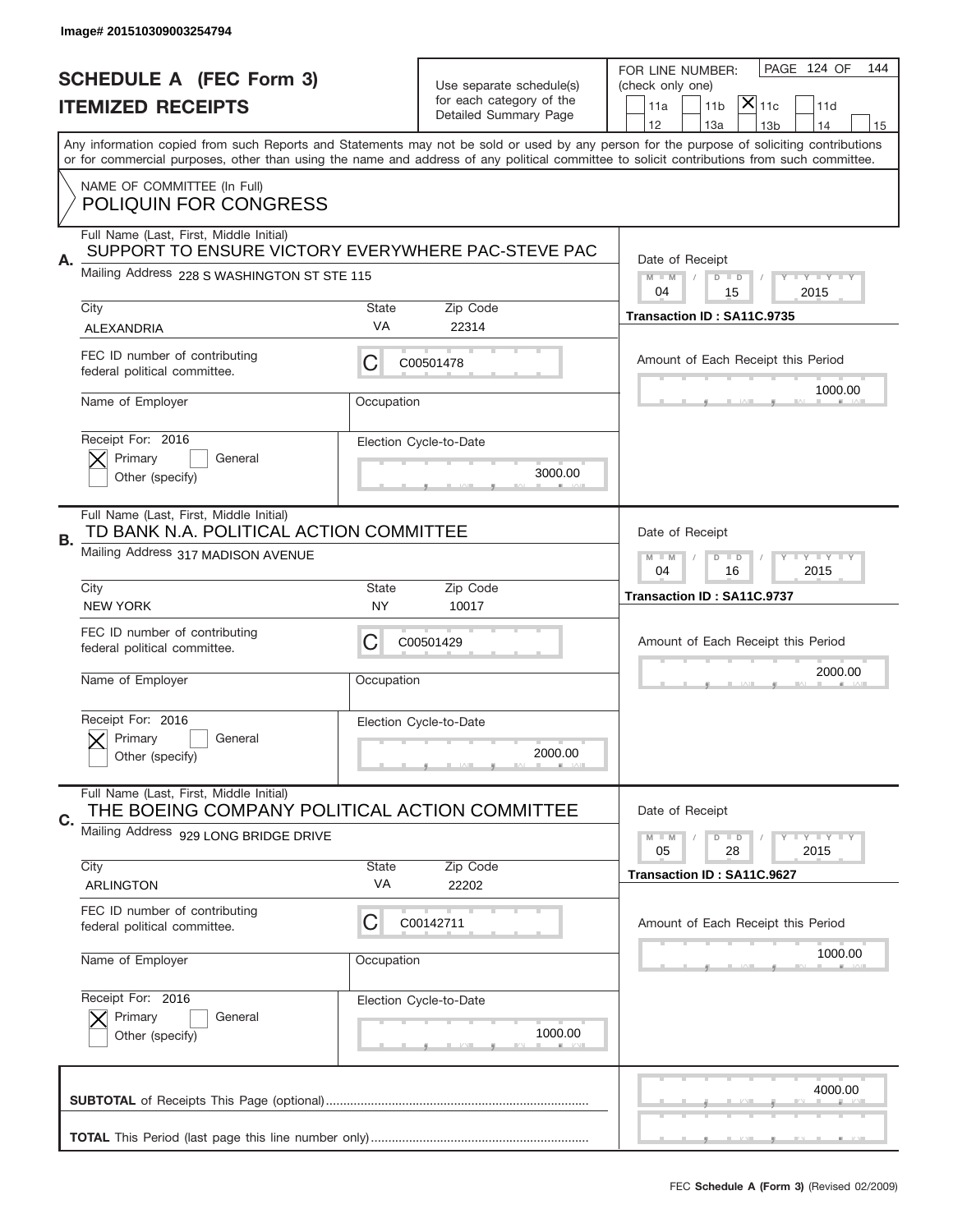|    | Image# 201510309003254795                                                                           |                                                           |                                                      |                                                                                                                                                                                                                                                                                         |
|----|-----------------------------------------------------------------------------------------------------|-----------------------------------------------------------|------------------------------------------------------|-----------------------------------------------------------------------------------------------------------------------------------------------------------------------------------------------------------------------------------------------------------------------------------------|
|    | <b>SCHEDULE A (FEC Form 3)</b>                                                                      |                                                           |                                                      | PAGE 125 OF<br>144<br>FOR LINE NUMBER:<br>(check only one)                                                                                                                                                                                                                              |
|    | <b>ITEMIZED RECEIPTS</b>                                                                            |                                                           | Use separate schedule(s)<br>for each category of the | $ \mathsf{X} _{\mathsf{11c}}$<br>11 <sub>b</sub><br>11d<br>11a                                                                                                                                                                                                                          |
|    |                                                                                                     |                                                           | Detailed Summary Page                                | 12<br>13a<br>14<br>13 <sub>b</sub><br>15                                                                                                                                                                                                                                                |
|    |                                                                                                     |                                                           |                                                      | Any information copied from such Reports and Statements may not be sold or used by any person for the purpose of soliciting contributions<br>or for commercial purposes, other than using the name and address of any political committee to solicit contributions from such committee. |
|    | NAME OF COMMITTEE (In Full)                                                                         |                                                           |                                                      |                                                                                                                                                                                                                                                                                         |
|    | <b>POLIQUIN FOR CONGRESS</b>                                                                        |                                                           |                                                      |                                                                                                                                                                                                                                                                                         |
|    | Full Name (Last, First, Middle Initial)<br>THE EYE OF THE TIGER POLITICAL ACTION COMMITTEE          |                                                           |                                                      |                                                                                                                                                                                                                                                                                         |
| Α. | Mailing Address PO BOX 2485                                                                         | Date of Receipt<br>$M$ $M$<br><b>THEY THEY</b><br>$D$ $D$ |                                                      |                                                                                                                                                                                                                                                                                         |
|    | City                                                                                                | <b>State</b>                                              | Zip Code                                             | 06<br>2015<br>30                                                                                                                                                                                                                                                                        |
|    | <b>SPRINGFIELD</b>                                                                                  | VA                                                        | 22152                                                | Transaction ID: SA11C.9653                                                                                                                                                                                                                                                              |
|    | FEC ID number of contributing                                                                       | С                                                         | C00467431                                            | Amount of Each Receipt this Period                                                                                                                                                                                                                                                      |
|    | federal political committee.                                                                        |                                                           |                                                      | 2500.00                                                                                                                                                                                                                                                                                 |
|    | Name of Employer                                                                                    | Occupation                                                |                                                      |                                                                                                                                                                                                                                                                                         |
|    | Receipt For: 2016                                                                                   |                                                           | Election Cycle-to-Date                               |                                                                                                                                                                                                                                                                                         |
|    | IХ.<br>Primary<br>General<br>Other (specify)                                                        |                                                           | 7500.00                                              |                                                                                                                                                                                                                                                                                         |
|    |                                                                                                     |                                                           |                                                      |                                                                                                                                                                                                                                                                                         |
|    | Full Name (Last, First, Middle Initial)<br>THE GOLDMAN SACHS GROUP, INC. POLITICAL ACTION COMMITTEE | Date of Receipt                                           |                                                      |                                                                                                                                                                                                                                                                                         |
| В. | Mailing Address 101 CONSTITUTION AVENUE, NW                                                         | $M - M$<br>$D$ $D$<br><b>THEY THEY</b>                    |                                                      |                                                                                                                                                                                                                                                                                         |
|    | SUITE 1000 EAST<br>City                                                                             | 06<br>27<br>2015                                          |                                                      |                                                                                                                                                                                                                                                                                         |
|    | <b>WASHINGTON</b>                                                                                   | <b>State</b><br>DC                                        | Zip Code<br>20001                                    | Transaction ID: SA11C.9662                                                                                                                                                                                                                                                              |
|    | FEC ID number of contributing<br>federal political committee.                                       | C                                                         | C00350744                                            | Amount of Each Receipt this Period                                                                                                                                                                                                                                                      |
|    |                                                                                                     |                                                           |                                                      | 1500.00                                                                                                                                                                                                                                                                                 |
|    | Name of Employer                                                                                    | Occupation                                                |                                                      |                                                                                                                                                                                                                                                                                         |
|    | Receipt For: 2016                                                                                   |                                                           | Election Cycle-to-Date                               |                                                                                                                                                                                                                                                                                         |
|    | General<br>Primary<br>Other (specify)                                                               |                                                           | 5000.00                                              |                                                                                                                                                                                                                                                                                         |
|    |                                                                                                     |                                                           |                                                      |                                                                                                                                                                                                                                                                                         |
|    | Full Name (Last, First, Middle Initial)<br>THE GOLDMAN SACHS GROUP, INC. POLITICAL ACTION COMMITTEE |                                                           |                                                      | Date of Receipt                                                                                                                                                                                                                                                                         |
| C. | Mailing Address<br>101 CONSTITUTION AVENUE, NW                                                      | $D$ $D$<br>$I - Y - I - Y - I - Y$<br>$M - M$             |                                                      |                                                                                                                                                                                                                                                                                         |
|    | SUITE 1000 EAST<br>City                                                                             | <b>State</b>                                              | Zip Code                                             | 06<br>27<br>2015                                                                                                                                                                                                                                                                        |
|    | <b>WASHINGTON</b>                                                                                   | DC                                                        | 20001                                                | Transaction ID: SA11C.9663                                                                                                                                                                                                                                                              |
|    | FEC ID number of contributing<br>federal political committee.                                       | C                                                         | C00350744                                            | Amount of Each Receipt this Period                                                                                                                                                                                                                                                      |
|    |                                                                                                     |                                                           |                                                      | 500.00                                                                                                                                                                                                                                                                                  |
|    | Name of Employer                                                                                    | Occupation                                                |                                                      |                                                                                                                                                                                                                                                                                         |
|    | Receipt For: 2016                                                                                   |                                                           | Election Cycle-to-Date                               |                                                                                                                                                                                                                                                                                         |
|    | Primary<br>General<br>Other (specify)                                                               |                                                           | 5500.00                                              |                                                                                                                                                                                                                                                                                         |
|    |                                                                                                     |                                                           |                                                      |                                                                                                                                                                                                                                                                                         |
|    |                                                                                                     |                                                           |                                                      | 4500.00                                                                                                                                                                                                                                                                                 |
|    |                                                                                                     |                                                           |                                                      |                                                                                                                                                                                                                                                                                         |
|    |                                                                                                     |                                                           |                                                      |                                                                                                                                                                                                                                                                                         |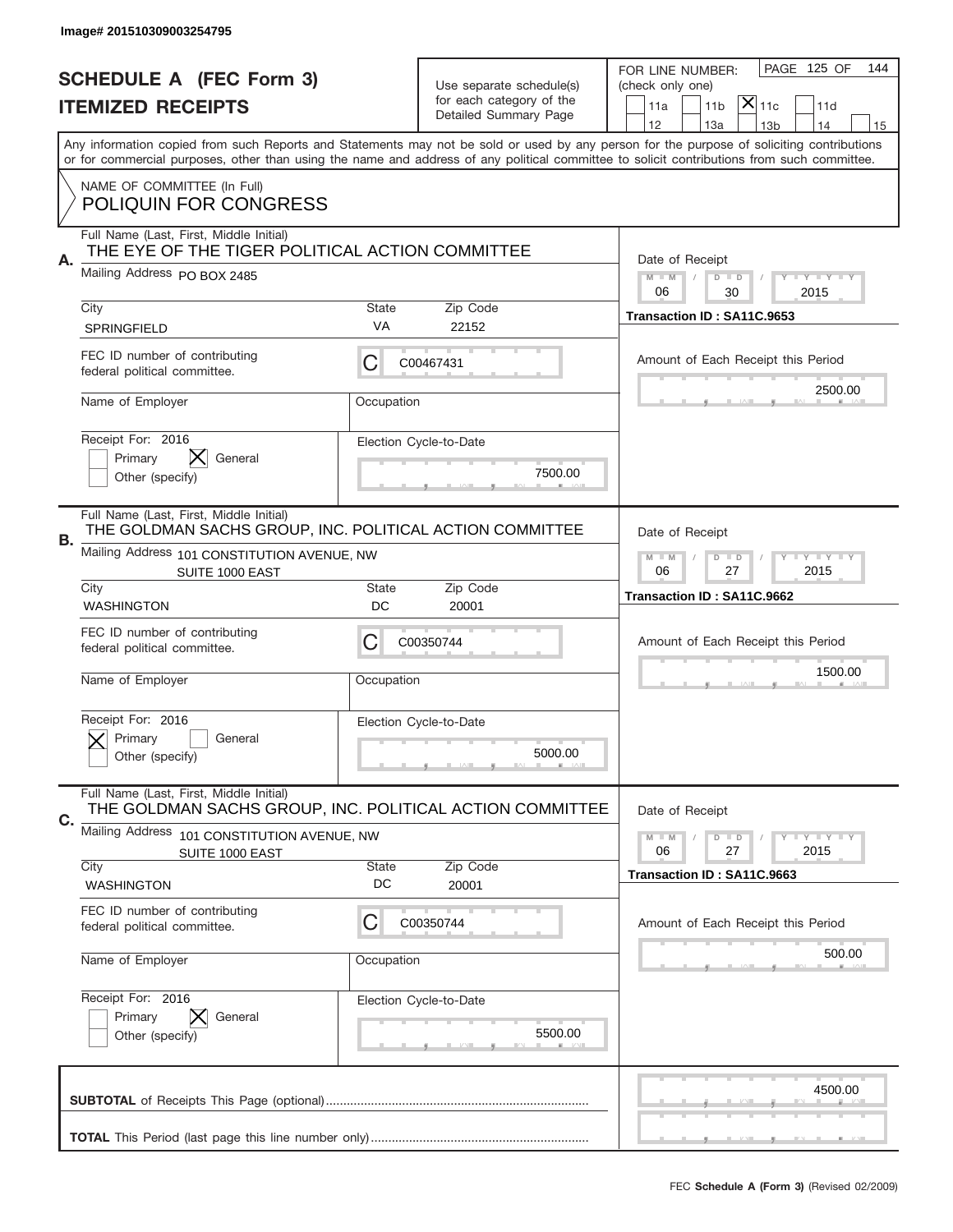|    | Image# 201510309003254796                                                                                                                    |                                                                              |                                   |                                                                                                                                                                                                                                                                                         |
|----|----------------------------------------------------------------------------------------------------------------------------------------------|------------------------------------------------------------------------------|-----------------------------------|-----------------------------------------------------------------------------------------------------------------------------------------------------------------------------------------------------------------------------------------------------------------------------------------|
|    | <b>SCHEDULE A (FEC Form 3)</b>                                                                                                               |                                                                              |                                   | PAGE 126 OF<br>144<br>FOR LINE NUMBER:                                                                                                                                                                                                                                                  |
|    | <b>ITEMIZED RECEIPTS</b>                                                                                                                     | Use separate schedule(s)<br>for each category of the                         |                                   | (check only one)<br>$ \mathsf{X} _{\mathsf{11c}}$<br>11 <sub>b</sub><br>11d<br>11a                                                                                                                                                                                                      |
|    |                                                                                                                                              |                                                                              | Detailed Summary Page             | 12<br>13a<br>14<br>13 <sub>b</sub><br>15                                                                                                                                                                                                                                                |
|    |                                                                                                                                              |                                                                              |                                   | Any information copied from such Reports and Statements may not be sold or used by any person for the purpose of soliciting contributions<br>or for commercial purposes, other than using the name and address of any political committee to solicit contributions from such committee. |
|    | NAME OF COMMITTEE (In Full)<br><b>POLIQUIN FOR CONGRESS</b>                                                                                  |                                                                              |                                   |                                                                                                                                                                                                                                                                                         |
| Α. | Full Name (Last, First, Middle Initial)<br>THE HOME DEPOT INC, POLITICAL ACTION COMMITTEE                                                    |                                                                              |                                   | Date of Receipt                                                                                                                                                                                                                                                                         |
|    | Mailing Address 1155 F STREET, NW<br>SUITE 400                                                                                               |                                                                              |                                   | $M$ $M$<br>Y FY FY FY<br>$D$ $D$<br>06<br>2015<br>19                                                                                                                                                                                                                                    |
|    | City<br><b>WASHINGTON</b>                                                                                                                    | State<br>DC                                                                  | Zip Code<br>20004                 | Transaction ID: SA11C.9743                                                                                                                                                                                                                                                              |
|    | FEC ID number of contributing<br>federal political committee.                                                                                | С                                                                            | C00284885                         | Amount of Each Receipt this Period                                                                                                                                                                                                                                                      |
|    | Name of Employer                                                                                                                             | Occupation                                                                   |                                   | 5000.00                                                                                                                                                                                                                                                                                 |
|    | Receipt For: 2016<br>Primary<br>General<br>Other (specify)                                                                                   |                                                                              | Election Cycle-to-Date<br>5000.00 |                                                                                                                                                                                                                                                                                         |
| В. | Full Name (Last, First, Middle Initial)<br>THE NORTHWESTERN MUTUAL LIFE INSURANCE COMPANY FEDERAL PAC<br>Mailing Address 720 E WISCONSIN AVE | Date of Receipt<br>$M - M$<br>$D$ $D$<br><b>LY LY LY</b><br>06<br>29<br>2015 |                                   |                                                                                                                                                                                                                                                                                         |
|    | City<br><b>MILWAUKEE</b>                                                                                                                     | <b>State</b><br>WI                                                           | Zip Code<br>53202                 | Transaction ID: SA11C.9705                                                                                                                                                                                                                                                              |
|    | FEC ID number of contributing<br>federal political committee.                                                                                | C                                                                            | C00197095                         | Amount of Each Receipt this Period                                                                                                                                                                                                                                                      |
|    | Name of Employer                                                                                                                             | Occupation                                                                   |                                   | 2000.00                                                                                                                                                                                                                                                                                 |
|    | Receipt For: 2016                                                                                                                            |                                                                              | Election Cycle-to-Date            |                                                                                                                                                                                                                                                                                         |
|    | General<br>Primary<br>Other (specify)                                                                                                        |                                                                              | 2000.00                           |                                                                                                                                                                                                                                                                                         |
|    | Full Name (Last, First, Middle Initial)<br>UBS AMERICAS INC. POLITICAL ACTION COMMITTEE (UBS PAC)                                            |                                                                              |                                   | Date of Receipt                                                                                                                                                                                                                                                                         |
| C. | Mailing Address<br>400 ATLANTIC STREET<br>C/O PER DYRVIK                                                                                     |                                                                              |                                   | $I - Y - I - Y - I - Y$<br>$M - M$<br>$D$ $D$<br>06<br>26<br>2015                                                                                                                                                                                                                       |
|    | City<br><b>STAMFORD</b>                                                                                                                      | <b>State</b><br><b>CT</b>                                                    | Zip Code<br>06901                 | Transaction ID: SA11C.9747                                                                                                                                                                                                                                                              |
|    | FEC ID number of contributing<br>federal political committee.                                                                                | С                                                                            | C00012245                         | Amount of Each Receipt this Period                                                                                                                                                                                                                                                      |
|    | Name of Employer                                                                                                                             | Occupation                                                                   |                                   | 1500.00                                                                                                                                                                                                                                                                                 |
|    | Receipt For: 2016<br>Primary<br>General<br>Other (specify)                                                                                   |                                                                              | Election Cycle-to-Date<br>4000.00 |                                                                                                                                                                                                                                                                                         |
|    |                                                                                                                                              |                                                                              |                                   | 8500.00                                                                                                                                                                                                                                                                                 |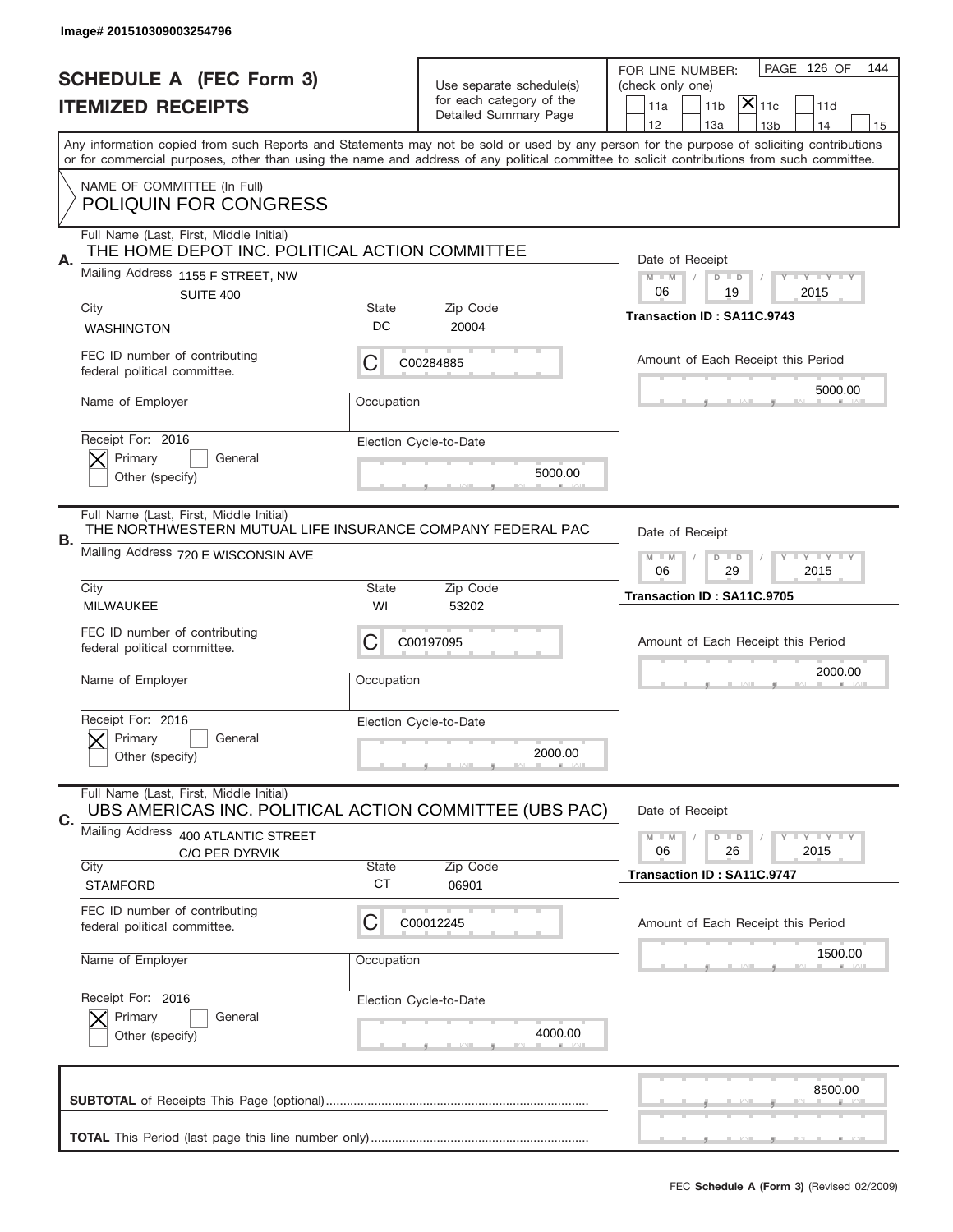|                          | Image# 201510309003254797                                                                                 |                                                                                 |                                                   |                                                                                                                                                                                                                                                                                         |
|--------------------------|-----------------------------------------------------------------------------------------------------------|---------------------------------------------------------------------------------|---------------------------------------------------|-----------------------------------------------------------------------------------------------------------------------------------------------------------------------------------------------------------------------------------------------------------------------------------------|
|                          | <b>SCHEDULE A (FEC Form 3)</b>                                                                            |                                                                                 | Use separate schedule(s)                          | PAGE 127 OF<br>144<br>FOR LINE NUMBER:<br>(check only one)                                                                                                                                                                                                                              |
| <b>ITEMIZED RECEIPTS</b> |                                                                                                           |                                                                                 | for each category of the<br>Detailed Summary Page | $ \mathsf{X} _{\mathsf{11c}}$<br>11 <sub>b</sub><br>11d<br>11a                                                                                                                                                                                                                          |
|                          |                                                                                                           |                                                                                 |                                                   | 12<br>13a<br>13 <sub>b</sub><br>14<br>15                                                                                                                                                                                                                                                |
|                          |                                                                                                           |                                                                                 |                                                   | Any information copied from such Reports and Statements may not be sold or used by any person for the purpose of soliciting contributions<br>or for commercial purposes, other than using the name and address of any political committee to solicit contributions from such committee. |
|                          | NAME OF COMMITTEE (In Full)<br><b>POLIQUIN FOR CONGRESS</b>                                               |                                                                                 |                                                   |                                                                                                                                                                                                                                                                                         |
|                          | Full Name (Last, First, Middle Initial)<br>UNITED PARCEL SERVICE INC. PAC                                 |                                                                                 |                                                   |                                                                                                                                                                                                                                                                                         |
| Α.                       | Mailing Address 55 GLENLAKE PARKWAY NE                                                                    | Date of Receipt<br>$M - M$<br><b>LEY LEY LEY</b><br>$D$ $D$<br>06<br>16<br>2015 |                                                   |                                                                                                                                                                                                                                                                                         |
|                          | City                                                                                                      | <b>State</b>                                                                    | Zip Code                                          | Transaction ID: SA11C.9750                                                                                                                                                                                                                                                              |
|                          | <b>ATLANTA</b>                                                                                            | GA                                                                              | 30328                                             |                                                                                                                                                                                                                                                                                         |
|                          | FEC ID number of contributing<br>federal political committee.                                             | С                                                                               | C00064766                                         | Amount of Each Receipt this Period                                                                                                                                                                                                                                                      |
|                          | Name of Employer                                                                                          | Occupation                                                                      |                                                   | 3000.00                                                                                                                                                                                                                                                                                 |
|                          | Receipt For: 2016<br>Primary<br>General                                                                   |                                                                                 | Election Cycle-to-Date                            |                                                                                                                                                                                                                                                                                         |
|                          | Other (specify)                                                                                           |                                                                                 | 3000.00                                           |                                                                                                                                                                                                                                                                                         |
| В.                       | Full Name (Last, First, Middle Initial)<br>UNUM GROUP POLITICAL ACTION COMMITTEE (UNUMPAC)                | Date of Receipt                                                                 |                                                   |                                                                                                                                                                                                                                                                                         |
|                          | Mailing Address 1 FOUNTAIN SQUARE                                                                         | $D$ $D$<br><b>LY LY LY</b><br>$M - M$<br>06<br>12<br>2015                       |                                                   |                                                                                                                                                                                                                                                                                         |
|                          | City<br><b>CHATTANOOGA</b>                                                                                | <b>State</b><br>TN                                                              | Zip Code<br>37402                                 | Transaction ID: SA11C.9748                                                                                                                                                                                                                                                              |
|                          | FEC ID number of contributing<br>federal political committee.                                             | С                                                                               | C00177436                                         | Amount of Each Receipt this Period                                                                                                                                                                                                                                                      |
|                          | Name of Employer                                                                                          | Occupation                                                                      |                                                   | 2500.00                                                                                                                                                                                                                                                                                 |
|                          | Receipt For: 2016                                                                                         |                                                                                 | Election Cycle-to-Date                            |                                                                                                                                                                                                                                                                                         |
|                          | General<br>Primary<br>Other (specify)                                                                     |                                                                                 | 2500.00                                           |                                                                                                                                                                                                                                                                                         |
| С.                       | Full Name (Last, First, Middle Initial)<br>VERIZON COMMUNICATIONS INC. GOOD GOVERNMENT CLUB (VERIZON PAC) |                                                                                 |                                                   | Date of Receipt                                                                                                                                                                                                                                                                         |
|                          | Mailing Address 1300 I ST NW, STE 400 WEST<br><b>ATTN: TAYLOR CRAIG</b>                                   |                                                                                 |                                                   | <b>LYLYLY</b><br>$M - M$<br>$D$ $D$<br>06<br>29<br>2015                                                                                                                                                                                                                                 |
|                          | City                                                                                                      | <b>State</b>                                                                    | Zip Code                                          | Transaction ID: SA11C.9752                                                                                                                                                                                                                                                              |
|                          | <b>WASHINGTON</b>                                                                                         | DC                                                                              | 20005                                             |                                                                                                                                                                                                                                                                                         |
|                          | FEC ID number of contributing<br>federal political committee.                                             | C                                                                               | C00186288                                         | Amount of Each Receipt this Period                                                                                                                                                                                                                                                      |
|                          | Name of Employer                                                                                          | Occupation                                                                      |                                                   | 2000.00                                                                                                                                                                                                                                                                                 |
|                          | Receipt For: 2016                                                                                         |                                                                                 | Election Cycle-to-Date                            |                                                                                                                                                                                                                                                                                         |
|                          | Primary<br>General<br>Other (specify)                                                                     |                                                                                 | 4500.00                                           |                                                                                                                                                                                                                                                                                         |
|                          |                                                                                                           |                                                                                 |                                                   | 7500.00                                                                                                                                                                                                                                                                                 |
|                          |                                                                                                           |                                                                                 |                                                   |                                                                                                                                                                                                                                                                                         |
|                          |                                                                                                           |                                                                                 |                                                   |                                                                                                                                                                                                                                                                                         |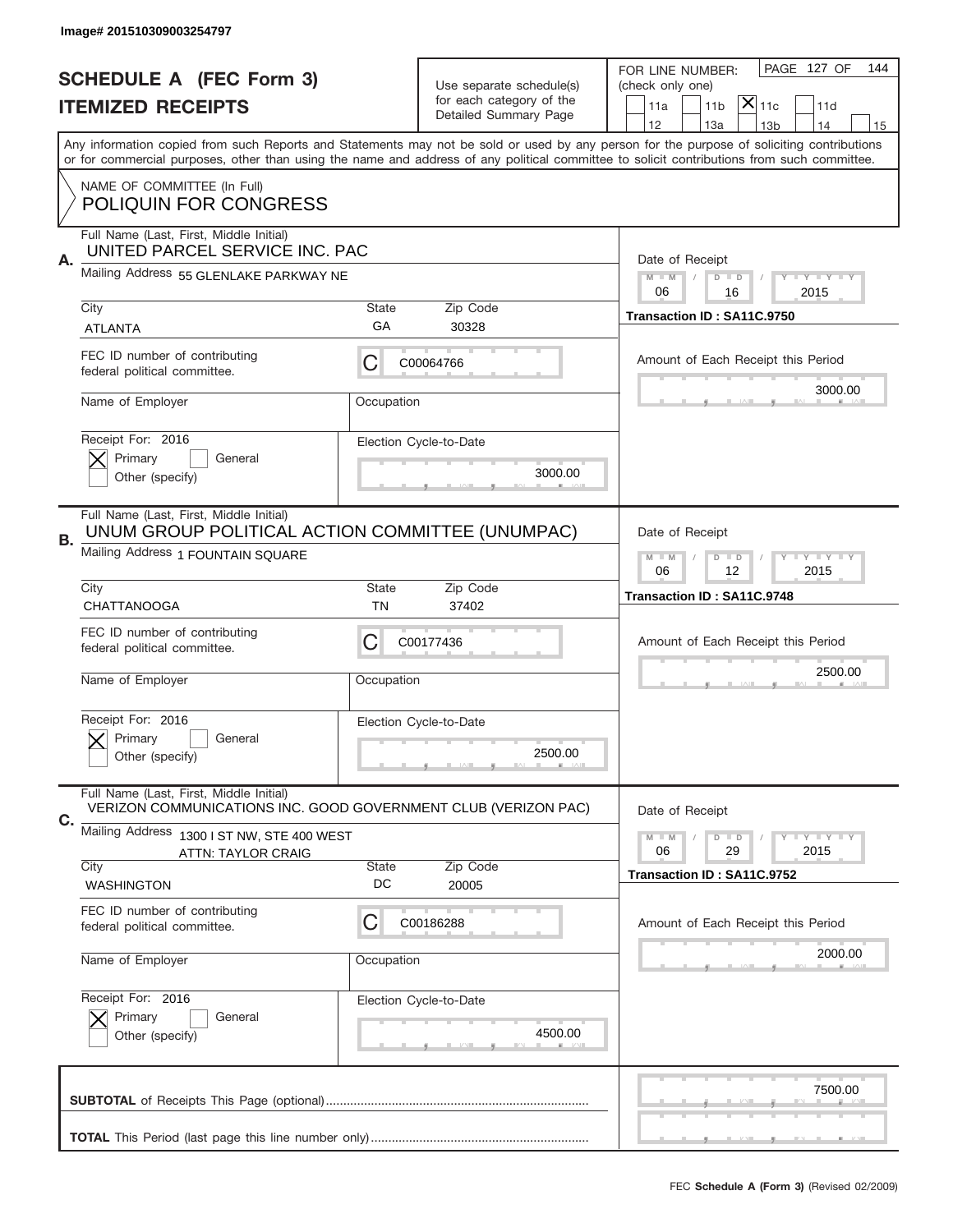|    | Image# 201510309003254798                                                                                   |                                                           |                                                                               |                                                                                                                                                                                                                                                                                         |
|----|-------------------------------------------------------------------------------------------------------------|-----------------------------------------------------------|-------------------------------------------------------------------------------|-----------------------------------------------------------------------------------------------------------------------------------------------------------------------------------------------------------------------------------------------------------------------------------------|
|    | <b>SCHEDULE A (FEC Form 3)</b><br><b>ITEMIZED RECEIPTS</b>                                                  |                                                           | Use separate schedule(s)<br>for each category of the<br>Detailed Summary Page | PAGE 128 OF<br>144<br>FOR LINE NUMBER:<br>(check only one)<br>$ \mathsf{X} _{\mathsf{11c}}$<br>11 <sub>b</sub><br>11d<br>11a<br>12<br>13a<br>14<br>13 <sub>b</sub><br>15                                                                                                                |
|    |                                                                                                             |                                                           |                                                                               | Any information copied from such Reports and Statements may not be sold or used by any person for the purpose of soliciting contributions<br>or for commercial purposes, other than using the name and address of any political committee to solicit contributions from such committee. |
|    | NAME OF COMMITTEE (In Full)<br>POLIQUIN FOR CONGRESS                                                        |                                                           |                                                                               |                                                                                                                                                                                                                                                                                         |
| А. | Full Name (Last, First, Middle Initial)<br>WELLS FARGO AND COMPANY EMPLOYEES GOOD GOVERNMENT FEDERAL FUND I |                                                           |                                                                               | Date of Receipt                                                                                                                                                                                                                                                                         |
|    | Mailing Address SIXTH AND MARQUETTE<br>MAC N9305-084<br>City<br>Zip Code<br>State                           |                                                           |                                                                               | $M$ M<br>Y I Y I Y I Y<br>$D$ $D$<br>06<br>27<br>2015                                                                                                                                                                                                                                   |
|    | <b>MINNEAPOLIS</b>                                                                                          | MN                                                        | 55479                                                                         | Transaction ID: SA11C.9753                                                                                                                                                                                                                                                              |
|    | FEC ID number of contributing<br>federal political committee.                                               | C                                                         | C00012518                                                                     | Amount of Each Receipt this Period                                                                                                                                                                                                                                                      |
|    | Name of Employer                                                                                            | Occupation                                                |                                                                               | 2000.00                                                                                                                                                                                                                                                                                 |
|    | Receipt For: 2016<br>Primary<br>General<br>Other (specify)                                                  |                                                           | Election Cycle-to-Date<br>2000.00                                             |                                                                                                                                                                                                                                                                                         |
| В. | Full Name (Last, First, Middle Initial)<br>Wyman's PAC                                                      | Date of Receipt                                           |                                                                               |                                                                                                                                                                                                                                                                                         |
|    | Mailing Address PO Box 100                                                                                  | <b>LY LY LY</b><br>$M - M$<br>$D$ $D$<br>06<br>08<br>2015 |                                                                               |                                                                                                                                                                                                                                                                                         |
|    | City<br>Milbridge                                                                                           | State<br>ME                                               | Zip Code<br>04658                                                             | Transaction ID: SA11C.9755                                                                                                                                                                                                                                                              |
|    | FEC ID number of contributing<br>federal political committee.                                               | C                                                         | C00427583                                                                     | Amount of Each Receipt this Period                                                                                                                                                                                                                                                      |
|    | Name of Employer                                                                                            | Occupation                                                |                                                                               | 1000.00                                                                                                                                                                                                                                                                                 |
|    | Receipt For: 2016<br>General<br>Primary<br>Other (specify)                                                  |                                                           | Election Cycle-to-Date<br>1000.00                                             |                                                                                                                                                                                                                                                                                         |
|    | Full Name (Last, First, Middle Initial)                                                                     |                                                           |                                                                               | Date of Receipt                                                                                                                                                                                                                                                                         |
| C. | <b>Mailing Address</b>                                                                                      |                                                           |                                                                               | Y TY TY TY<br>$D$ $D$<br>$M - M$                                                                                                                                                                                                                                                        |
|    | City                                                                                                        | State                                                     | Zip Code                                                                      |                                                                                                                                                                                                                                                                                         |
|    | FEC ID number of contributing<br>federal political committee.                                               | C                                                         |                                                                               | Amount of Each Receipt this Period                                                                                                                                                                                                                                                      |
|    | Name of Employer                                                                                            | Occupation                                                |                                                                               |                                                                                                                                                                                                                                                                                         |
|    | Receipt For:<br>Primary<br>General<br>Other (specify)                                                       |                                                           | Election Cycle-to-Date                                                        |                                                                                                                                                                                                                                                                                         |
|    |                                                                                                             |                                                           |                                                                               | 3000.00<br>163456.76                                                                                                                                                                                                                                                                    |
|    |                                                                                                             |                                                           |                                                                               |                                                                                                                                                                                                                                                                                         |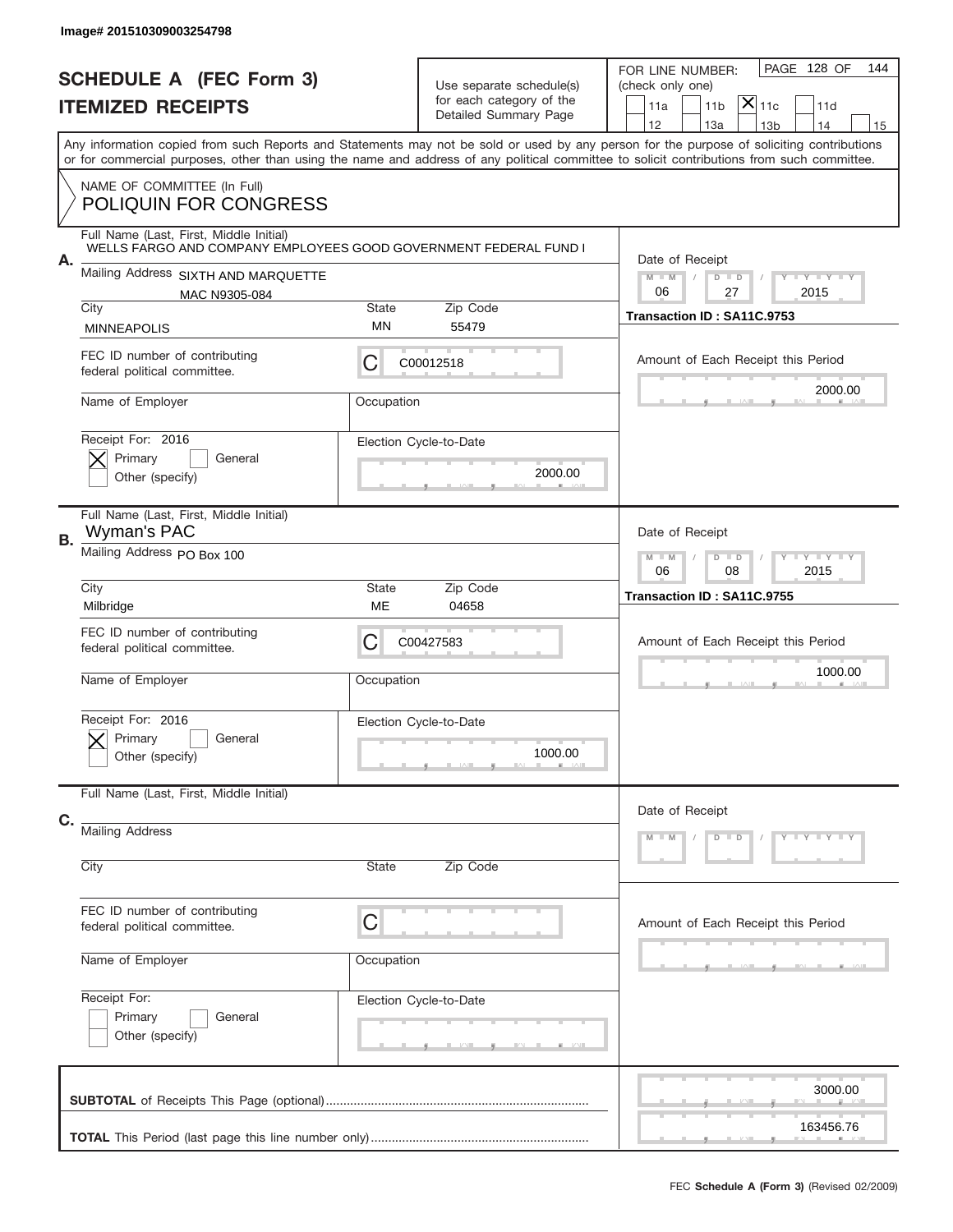|    | Image# 201510309003254799                                                                              |                                                                   |                                                                               |                                                                                                                                                                                                                                                                                         |  |
|----|--------------------------------------------------------------------------------------------------------|-------------------------------------------------------------------|-------------------------------------------------------------------------------|-----------------------------------------------------------------------------------------------------------------------------------------------------------------------------------------------------------------------------------------------------------------------------------------|--|
|    | <b>SCHEDULE A (FEC Form 3)</b><br><b>ITEMIZED RECEIPTS</b>                                             |                                                                   | Use separate schedule(s)<br>for each category of the<br>Detailed Summary Page | PAGE 129 OF<br>144<br>FOR LINE NUMBER:<br>(check only one)<br>$X _{11d}$<br>11a<br>11 <sub>b</sub><br>11c<br>12<br>13a<br>14<br>13 <sub>b</sub><br>15                                                                                                                                   |  |
|    |                                                                                                        |                                                                   |                                                                               | Any information copied from such Reports and Statements may not be sold or used by any person for the purpose of soliciting contributions<br>or for commercial purposes, other than using the name and address of any political committee to solicit contributions from such committee. |  |
|    | NAME OF COMMITTEE (In Full)<br><b>POLIQUIN FOR CONGRESS</b>                                            |                                                                   |                                                                               |                                                                                                                                                                                                                                                                                         |  |
| Α. | Full Name (Last, First, Middle Initial)<br><b>BRUCE L POLIQUIN</b><br>Mailing Address 123 Snow Pond Rd | Date of Receipt                                                   |                                                                               |                                                                                                                                                                                                                                                                                         |  |
|    | City                                                                                                   | State                                                             | Zip Code                                                                      | $M - M$<br>Y I Y I Y I Y<br>$D$ $D$<br>04<br>30<br>2015<br>Transaction ID: SA11D.9175                                                                                                                                                                                                   |  |
|    | <b>OAKLAND</b>                                                                                         | ME                                                                | 04963                                                                         |                                                                                                                                                                                                                                                                                         |  |
|    | FEC ID number of contributing<br>federal political committee.                                          | C                                                                 | H4ME02234                                                                     | Amount of Each Receipt this Period<br>321.66                                                                                                                                                                                                                                            |  |
|    | Name of Employer<br>US House of Representatives                                                        | Occupation<br>Member                                              |                                                                               | In-kind - Fundraiser Food                                                                                                                                                                                                                                                               |  |
|    | Receipt For: 2016<br>Primary<br>General<br>Other (specify)                                             |                                                                   | Election Cycle-to-Date<br>3464.32                                             |                                                                                                                                                                                                                                                                                         |  |
| В. | Full Name (Last, First, Middle Initial)<br><b>BRUCE L POLIQUIN</b>                                     | Date of Receipt                                                   |                                                                               |                                                                                                                                                                                                                                                                                         |  |
|    | Mailing Address 123 Snow Pond Rd                                                                       | $T$ $Y$ $T$ $Y$ $T$ $Y$<br>$M - M$<br>$D$ $D$<br>05<br>04<br>2015 |                                                                               |                                                                                                                                                                                                                                                                                         |  |
|    | City<br><b>OAKLAND</b>                                                                                 | State<br>ME                                                       | Zip Code<br>04963                                                             | Transaction ID: SA11D.9176                                                                                                                                                                                                                                                              |  |
|    | FEC ID number of contributing<br>federal political committee.                                          | C                                                                 | H4ME02234                                                                     | Amount of Each Receipt this Period                                                                                                                                                                                                                                                      |  |
|    |                                                                                                        | Occupation                                                        |                                                                               | 52.08                                                                                                                                                                                                                                                                                   |  |
|    | Name of Employer                                                                                       |                                                                   |                                                                               |                                                                                                                                                                                                                                                                                         |  |
|    | US House of Representatives                                                                            | Member                                                            |                                                                               | In-kind - Food                                                                                                                                                                                                                                                                          |  |
|    | Receipt For: 2016<br>General<br>Primary<br>Other (specify)                                             |                                                                   | Election Cycle-to-Date<br>3516.40                                             |                                                                                                                                                                                                                                                                                         |  |
|    | Full Name (Last, First, Middle Initial)                                                                |                                                                   |                                                                               | Date of Receipt                                                                                                                                                                                                                                                                         |  |
| C. | <b>Mailing Address</b>                                                                                 |                                                                   |                                                                               | Y FYTYTY<br>$M - M$<br>$D$ $D$                                                                                                                                                                                                                                                          |  |
|    | City                                                                                                   | State                                                             | Zip Code                                                                      |                                                                                                                                                                                                                                                                                         |  |
|    | FEC ID number of contributing<br>federal political committee.                                          | C                                                                 |                                                                               | Amount of Each Receipt this Period                                                                                                                                                                                                                                                      |  |
|    | Name of Employer                                                                                       | Occupation                                                        |                                                                               |                                                                                                                                                                                                                                                                                         |  |
|    | Receipt For:<br>Primary<br>General<br>Other (specify)                                                  |                                                                   | Election Cycle-to-Date                                                        |                                                                                                                                                                                                                                                                                         |  |
|    |                                                                                                        |                                                                   |                                                                               | 373.74                                                                                                                                                                                                                                                                                  |  |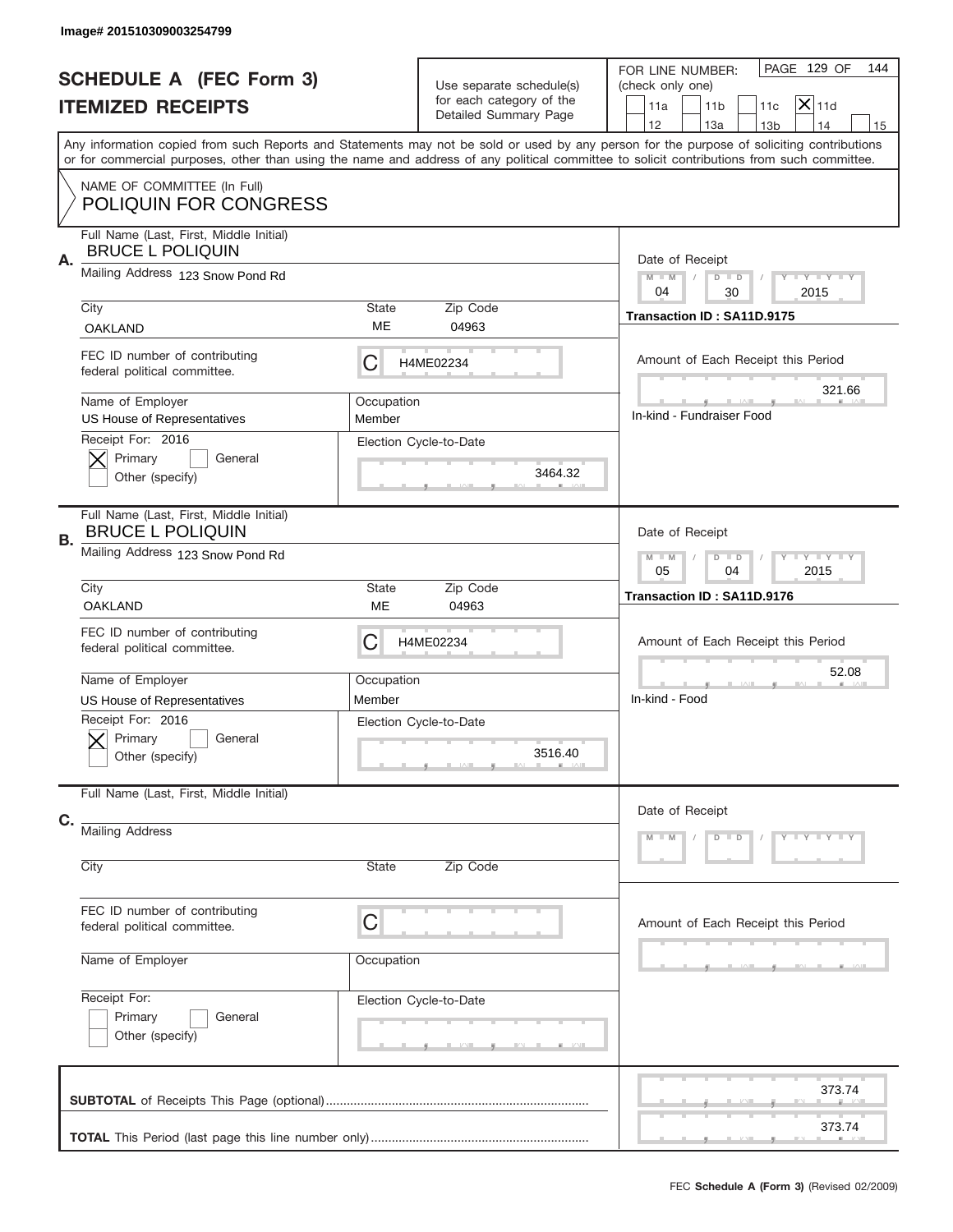|    | Image# 201510309003254800                                                                                    |                                                                                        |                                                                               |                                                                                                                                                                                                                                                                                                                                                                |
|----|--------------------------------------------------------------------------------------------------------------|----------------------------------------------------------------------------------------|-------------------------------------------------------------------------------|----------------------------------------------------------------------------------------------------------------------------------------------------------------------------------------------------------------------------------------------------------------------------------------------------------------------------------------------------------------|
|    | <b>SCHEDULE A (FEC Form 3)</b><br><b>ITEMIZED RECEIPTS</b>                                                   |                                                                                        | Use separate schedule(s)<br>for each category of the<br>Detailed Summary Page | PAGE 130 OF<br>144<br>FOR LINE NUMBER:<br>(check only one)<br>11 <sub>b</sub><br>11c<br>11d<br>11a                                                                                                                                                                                                                                                             |
|    |                                                                                                              |                                                                                        |                                                                               | $\overline{\mathsf{x}}$<br>12<br>13a<br>13 <sub>b</sub><br>14<br>15<br>Any information copied from such Reports and Statements may not be sold or used by any person for the purpose of soliciting contributions<br>or for commercial purposes, other than using the name and address of any political committee to solicit contributions from such committee. |
|    | NAME OF COMMITTEE (In Full)<br><b>POLIQUIN FOR CONGRESS</b>                                                  |                                                                                        |                                                                               |                                                                                                                                                                                                                                                                                                                                                                |
| Α. | Full Name (Last, First, Middle Initial)<br>PATRIOT DAY I 2015<br>Mailing Address 228 S WASHINGTON ST STE 115 |                                                                                        |                                                                               | Date of Receipt                                                                                                                                                                                                                                                                                                                                                |
|    | City                                                                                                         | State                                                                                  | Zip Code                                                                      | $M - M$<br><b>LEY LEY LEY</b><br>$D$ $D$<br>06<br>30<br>2015<br>Transaction ID: SA12.9199                                                                                                                                                                                                                                                                      |
|    | <b>ALEXANDRIA</b><br>FEC ID number of contributing<br>federal political committee.                           | <b>VA</b><br>C                                                                         | 22314<br>C00573477                                                            | Amount of Each Receipt this Period                                                                                                                                                                                                                                                                                                                             |
|    | Name of Employer                                                                                             | Occupation                                                                             |                                                                               | 479.11<br><b>JFC Distribution</b>                                                                                                                                                                                                                                                                                                                              |
|    | Receipt For: 2016<br>Primary<br>General<br>Other (specify)                                                   | Election Cycle-to-Date<br>12489.03                                                     |                                                                               |                                                                                                                                                                                                                                                                                                                                                                |
| В. | Full Name (Last, First, Middle Initial)<br><b>BUCSHON FOR CONGRESS</b><br>Mailing Address PO BOX 250         | Date of Receipt                                                                        |                                                                               |                                                                                                                                                                                                                                                                                                                                                                |
|    | City                                                                                                         | $M - M$<br>$D$ $D$<br><b>LYLYLY</b><br>05<br>13<br>2015<br>Transaction ID: SA12.9199.0 |                                                                               |                                                                                                                                                                                                                                                                                                                                                                |
|    | <b>NEWBURGH</b><br>FEC ID number of contributing<br>federal political committee.<br>Name of Employer         | IN<br>С<br>Occupation                                                                  | 47629<br>C00468256                                                            | Amount of Each Receipt this Period<br>500.00                                                                                                                                                                                                                                                                                                                   |
|    | Receipt For: 2016<br>General<br>Primary<br>Other (specify)                                                   |                                                                                        | Election Cycle-to-Date<br>500.00                                              | [MEMO ITEM]                                                                                                                                                                                                                                                                                                                                                    |
| C. | Full Name (Last, First, Middle Initial)                                                                      |                                                                                        |                                                                               | Date of Receipt                                                                                                                                                                                                                                                                                                                                                |
|    | <b>Mailing Address</b><br>City                                                                               | State                                                                                  | Zip Code                                                                      | $Y - Y - Y - Y - Y$<br>$M - M$<br>$D$ $D$                                                                                                                                                                                                                                                                                                                      |
|    | FEC ID number of contributing<br>federal political committee.                                                | C                                                                                      |                                                                               | Amount of Each Receipt this Period                                                                                                                                                                                                                                                                                                                             |
|    | Name of Employer                                                                                             | Occupation                                                                             |                                                                               |                                                                                                                                                                                                                                                                                                                                                                |
|    | Receipt For:<br>Primary<br>General<br>Other (specify)                                                        |                                                                                        | Election Cycle-to-Date                                                        |                                                                                                                                                                                                                                                                                                                                                                |
|    |                                                                                                              |                                                                                        |                                                                               | 479.11                                                                                                                                                                                                                                                                                                                                                         |
|    |                                                                                                              |                                                                                        |                                                                               | 479.11                                                                                                                                                                                                                                                                                                                                                         |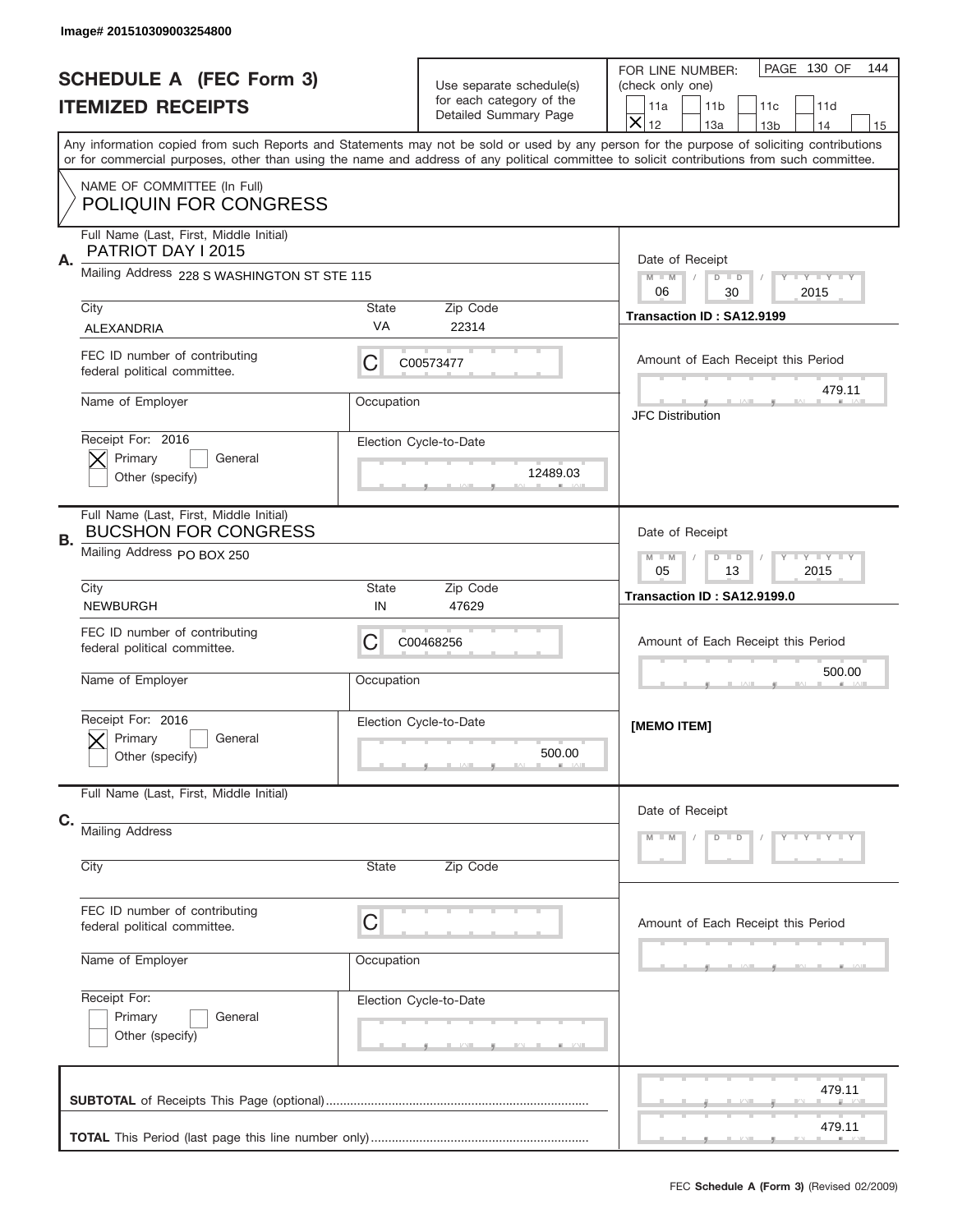|                                                                 | Image# 201510309003254801                                                                                                                                                                                                                                                                                              |                                                                               |                                                                                        |                                                                                                                                                          |  |
|-----------------------------------------------------------------|------------------------------------------------------------------------------------------------------------------------------------------------------------------------------------------------------------------------------------------------------------------------------------------------------------------------|-------------------------------------------------------------------------------|----------------------------------------------------------------------------------------|----------------------------------------------------------------------------------------------------------------------------------------------------------|--|
| <b>SCHEDULE B (FEC Form 3)</b><br><b>ITEMIZED DISBURSEMENTS</b> |                                                                                                                                                                                                                                                                                                                        | Use separate schedule(s)<br>for each category of the<br>Detailed Summary Page |                                                                                        | PAGE 131 OF<br>144<br>FOR LINE NUMBER:<br>(check only one)<br>$ \mathsf{X} _{17}$<br>18<br>19a<br>19 <sub>b</sub><br>20a<br>20 <sub>b</sub><br>20c<br>21 |  |
|                                                                 | Any information copied from such Reports and Statements may not be sold or used by any person for the purpose of soliciting contributions<br>or for commercial purposes, other than using the name and address of any political committee to solicit contributions from such committee.<br>NAME OF COMMITTEE (In Full) |                                                                               |                                                                                        |                                                                                                                                                          |  |
|                                                                 | <b>POLIQUIN FOR CONGRESS</b>                                                                                                                                                                                                                                                                                           |                                                                               |                                                                                        |                                                                                                                                                          |  |
| А.                                                              | Full Name (Last, First, Middle Initial)<br>AMERICAN INSTITUTE OF CERTIFIED PUBLIC ACCOUNTANTS POLITICAL<br><b>ACTION COMMITTEE</b>                                                                                                                                                                                     |                                                                               |                                                                                        | Date of Disbursement<br>Y TY TY TY<br>$M - M$<br>$D$ $D$                                                                                                 |  |
|                                                                 | Mailing Address PALLADIAN 1<br>220 LEIGH FARM RD                                                                                                                                                                                                                                                                       |                                                                               |                                                                                        | 2015<br>23<br>04                                                                                                                                         |  |
|                                                                 | City<br><b>State</b><br>NC.<br><b>DURHAM</b>                                                                                                                                                                                                                                                                           | Zip Code<br>27707                                                             |                                                                                        | Amount of Each Disbursement this Period                                                                                                                  |  |
|                                                                 | Purpose of Disbursement<br>In-kind - Fundraiser food                                                                                                                                                                                                                                                                   |                                                                               |                                                                                        | 456.76<br>Transaction ID: SB17.9173                                                                                                                      |  |
|                                                                 | Candidate Name                                                                                                                                                                                                                                                                                                         |                                                                               | Category/<br>Type                                                                      |                                                                                                                                                          |  |
|                                                                 | Disbursement For: 2016<br>Office Sought:<br>House<br>Primary<br>Senate<br>President<br>State:<br>District:                                                                                                                                                                                                             | General<br>Other (specify)                                                    |                                                                                        |                                                                                                                                                          |  |
| <b>B.</b>                                                       | Full Name (Last, First, Middle Initial)<br>Barbara J Brown                                                                                                                                                                                                                                                             |                                                                               |                                                                                        | Date of Disbursement<br>$-\gamma + \gamma - \gamma$<br>D                                                                                                 |  |
|                                                                 | Mailing Address 49 Glenview Rd                                                                                                                                                                                                                                                                                         | M<br>M<br>$\Box$<br>21<br>2015<br>04                                          |                                                                                        |                                                                                                                                                          |  |
|                                                                 | City<br><b>State</b><br>ME<br>Freeport<br>Purpose of Disbursement                                                                                                                                                                                                                                                      |                                                                               | Amount of Each Disbursement this Period<br>2400.00                                     |                                                                                                                                                          |  |
|                                                                 | <b>Accounting Services</b><br>Candidate Name<br>POLIQUIN FOR CONGRESS                                                                                                                                                                                                                                                  | 001<br>Category/<br>Type                                                      | Transaction ID: SB17.9156                                                              |                                                                                                                                                          |  |
|                                                                 | Disbursement For:<br>Office Sought:<br>$X$ House<br>Primary<br>Senate<br>President<br>MЕ                                                                                                                                                                                                                               | 2016<br>General<br>Other (specify)                                            |                                                                                        |                                                                                                                                                          |  |
|                                                                 | 02<br>State:<br>District:<br>Full Name (Last, First, Middle Initial)                                                                                                                                                                                                                                                   |                                                                               |                                                                                        |                                                                                                                                                          |  |
|                                                                 | c. Barbara J Brown                                                                                                                                                                                                                                                                                                     |                                                                               |                                                                                        | Date of Disbursement                                                                                                                                     |  |
|                                                                 | Mailing Address 49 Glenview Rd                                                                                                                                                                                                                                                                                         |                                                                               | $\gamma$ = $\gamma$ = $\gamma$ = $\gamma$<br>$M$ $M$<br>$-$ D<br>D<br>2015<br>05<br>18 |                                                                                                                                                          |  |
|                                                                 | City<br><b>State</b><br>Freeport<br>ME                                                                                                                                                                                                                                                                                 | Zip Code<br>04032                                                             |                                                                                        | Amount of Each Disbursement this Period<br>1200.00                                                                                                       |  |
|                                                                 | Purpose of Disbursement<br><b>Accounting Service</b><br>Candidate Name                                                                                                                                                                                                                                                 |                                                                               | 001                                                                                    | Transaction ID: SB17.9164                                                                                                                                |  |
|                                                                 | <b>POLIQUIN FOR CONGRESS</b>                                                                                                                                                                                                                                                                                           |                                                                               | Category/<br>Type                                                                      |                                                                                                                                                          |  |
|                                                                 | Office Sought:<br>Disbursement For: 2016<br>House<br>Primary<br>Senate<br>President<br>Other (specify)<br>МE<br>State:<br>District:<br>02                                                                                                                                                                              |                                                                               |                                                                                        |                                                                                                                                                          |  |
|                                                                 |                                                                                                                                                                                                                                                                                                                        |                                                                               |                                                                                        | 4056.76                                                                                                                                                  |  |
|                                                                 |                                                                                                                                                                                                                                                                                                                        |                                                                               |                                                                                        |                                                                                                                                                          |  |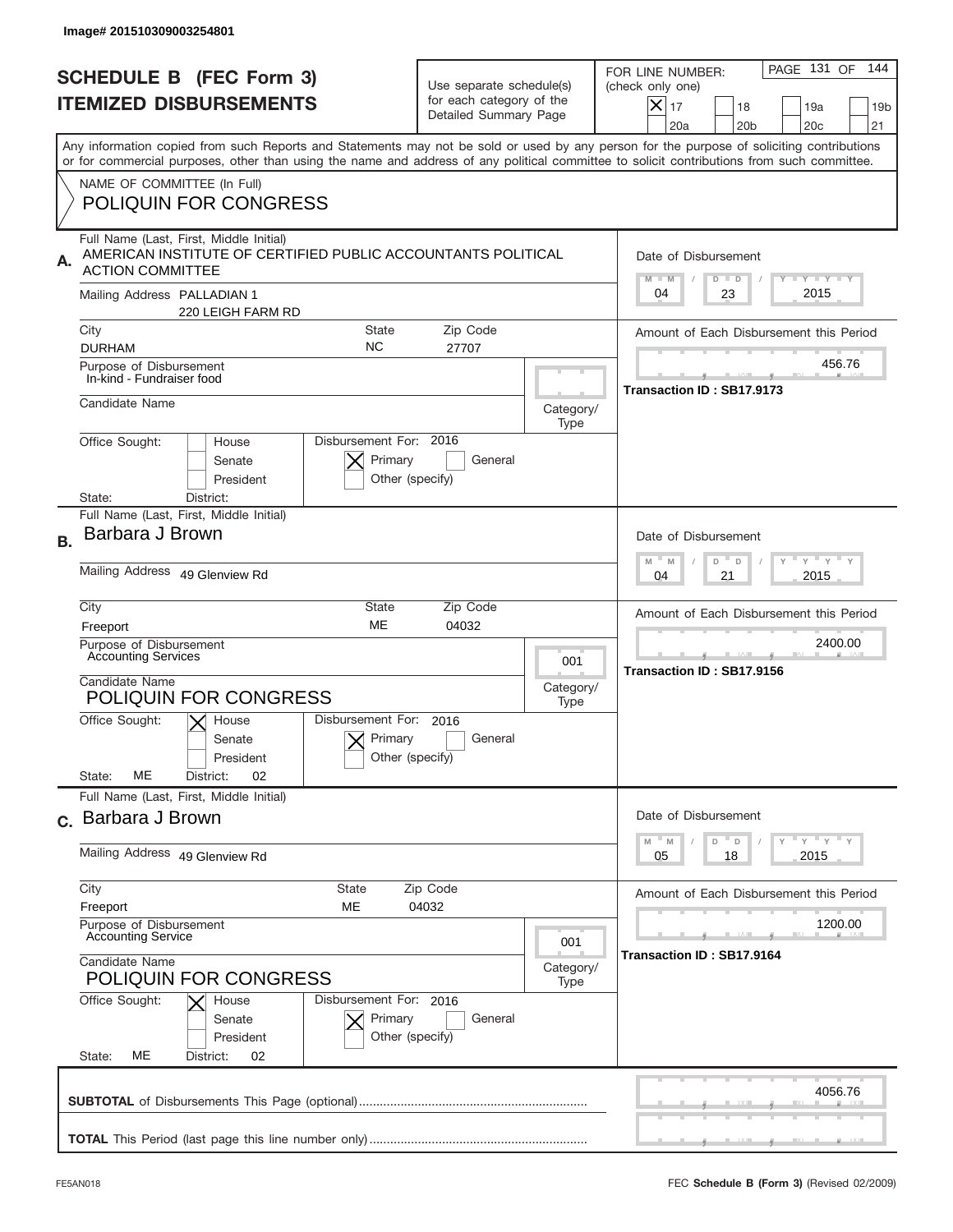|           | Image# 201510309003254802                                                                                                                                                                                                                                                               |                                                                               |                                                            |                                                                                                                                                          |
|-----------|-----------------------------------------------------------------------------------------------------------------------------------------------------------------------------------------------------------------------------------------------------------------------------------------|-------------------------------------------------------------------------------|------------------------------------------------------------|----------------------------------------------------------------------------------------------------------------------------------------------------------|
|           | <b>SCHEDULE B (FEC Form 3)</b><br><b>ITEMIZED DISBURSEMENTS</b>                                                                                                                                                                                                                         | Use separate schedule(s)<br>for each category of the<br>Detailed Summary Page |                                                            | 144<br>PAGE 132 OF<br>FOR LINE NUMBER:<br>(check only one)<br>X<br>17<br>18<br>19a<br>19 <sub>b</sub><br>21<br>20a<br>20 <sub>b</sub><br>20 <sub>c</sub> |
|           | Any information copied from such Reports and Statements may not be sold or used by any person for the purpose of soliciting contributions<br>or for commercial purposes, other than using the name and address of any political committee to solicit contributions from such committee. |                                                                               |                                                            |                                                                                                                                                          |
|           | NAME OF COMMITTEE (In Full)<br><b>POLIQUIN FOR CONGRESS</b>                                                                                                                                                                                                                             |                                                                               |                                                            |                                                                                                                                                          |
| А.        | Full Name (Last, First, Middle Initial)<br>CapitalOne                                                                                                                                                                                                                                   |                                                                               |                                                            | Date of Disbursement<br>$T - Y$ $T - Y$<br>$M - M$<br>$D$ $D$                                                                                            |
|           | Mailing Address PO Box 71083                                                                                                                                                                                                                                                            |                                                                               |                                                            | 2015<br>08<br>04                                                                                                                                         |
|           | <b>State</b><br>City<br><b>NC</b><br>Charlotte<br>Purpose of Disbursement                                                                                                                                                                                                               | Zip Code<br>28272                                                             |                                                            | Amount of Each Disbursement this Period<br>635.23                                                                                                        |
|           | <b>Credit Card Payment</b><br>Candidate Name                                                                                                                                                                                                                                            |                                                                               | 002<br>Category/                                           | Transaction ID: SB17.9180                                                                                                                                |
|           | <b>POLIQUIN FOR CONGRESS</b><br>Disbursement For: 2016<br>Office Sought:<br>House<br>Primary<br>Senate<br>President<br>Other (specify)<br>ME<br>02<br>State:<br>District:                                                                                                               | General                                                                       | Type                                                       |                                                                                                                                                          |
| <b>B.</b> | Full Name (Last, First, Middle Initial)<br>Capitol Hill Club                                                                                                                                                                                                                            |                                                                               |                                                            | Date of Disbursement<br>$\cdots$ $\gamma$ $\cdots$ $\gamma$ $\cdots$ $\gamma$<br>$M - M$<br>D<br>$\Box$                                                  |
|           | Mailing Address 300 1st Street SE                                                                                                                                                                                                                                                       | 2015<br>04<br>08                                                              |                                                            |                                                                                                                                                          |
|           | City<br>State<br>DC<br>Washington                                                                                                                                                                                                                                                       | Zip Code<br>20003                                                             | Amount of Each Disbursement this Period                    |                                                                                                                                                          |
|           | Purpose of Disbursement<br><b>Fundraising Food</b><br>Candidate Name<br><b>POLIQUIN FOR CONGRESS</b>                                                                                                                                                                                    | 002<br>Category/<br>Type                                                      | 176.10<br>__<br>Transaction ID: SB17.9180.0<br>[MEMO ITEM] |                                                                                                                                                          |
|           | Disbursement For:<br>Office Sought:<br>$X$ House<br>Primary<br>Senate<br>Other (specify)<br>President<br>MЕ<br>02<br>State:<br>District:                                                                                                                                                | 2016<br>General                                                               |                                                            |                                                                                                                                                          |
|           | Full Name (Last, First, Middle Initial)<br>c. USPS                                                                                                                                                                                                                                      |                                                                               |                                                            | Date of Disbursement                                                                                                                                     |
|           | Mailing Address 62 Water St                                                                                                                                                                                                                                                             | ү"ү"ү"ү<br>$-M$<br>D<br>M<br>D<br>08<br>2015<br>04                            |                                                            |                                                                                                                                                          |
|           | City<br><b>State</b><br>Oakland<br>MЕ                                                                                                                                                                                                                                                   | Zip Code<br>04963                                                             |                                                            | Amount of Each Disbursement this Period                                                                                                                  |
|           | Purpose of Disbursement<br>Postage<br>Candidate Name                                                                                                                                                                                                                                    |                                                                               | 001<br>Category/                                           | 42.00<br>Transaction ID: SB17.9180.1                                                                                                                     |
|           | <b>POLIQUIN FOR CONGRESS</b><br>Office Sought:<br>Disbursement For: 2016<br>House<br>Primary<br>Senate<br>Other (specify)<br>President<br>State:<br>МE<br>District:<br>02                                                                                                               | [MEMO ITEM]                                                                   |                                                            |                                                                                                                                                          |
|           |                                                                                                                                                                                                                                                                                         |                                                                               |                                                            | 635.23                                                                                                                                                   |
|           |                                                                                                                                                                                                                                                                                         |                                                                               |                                                            |                                                                                                                                                          |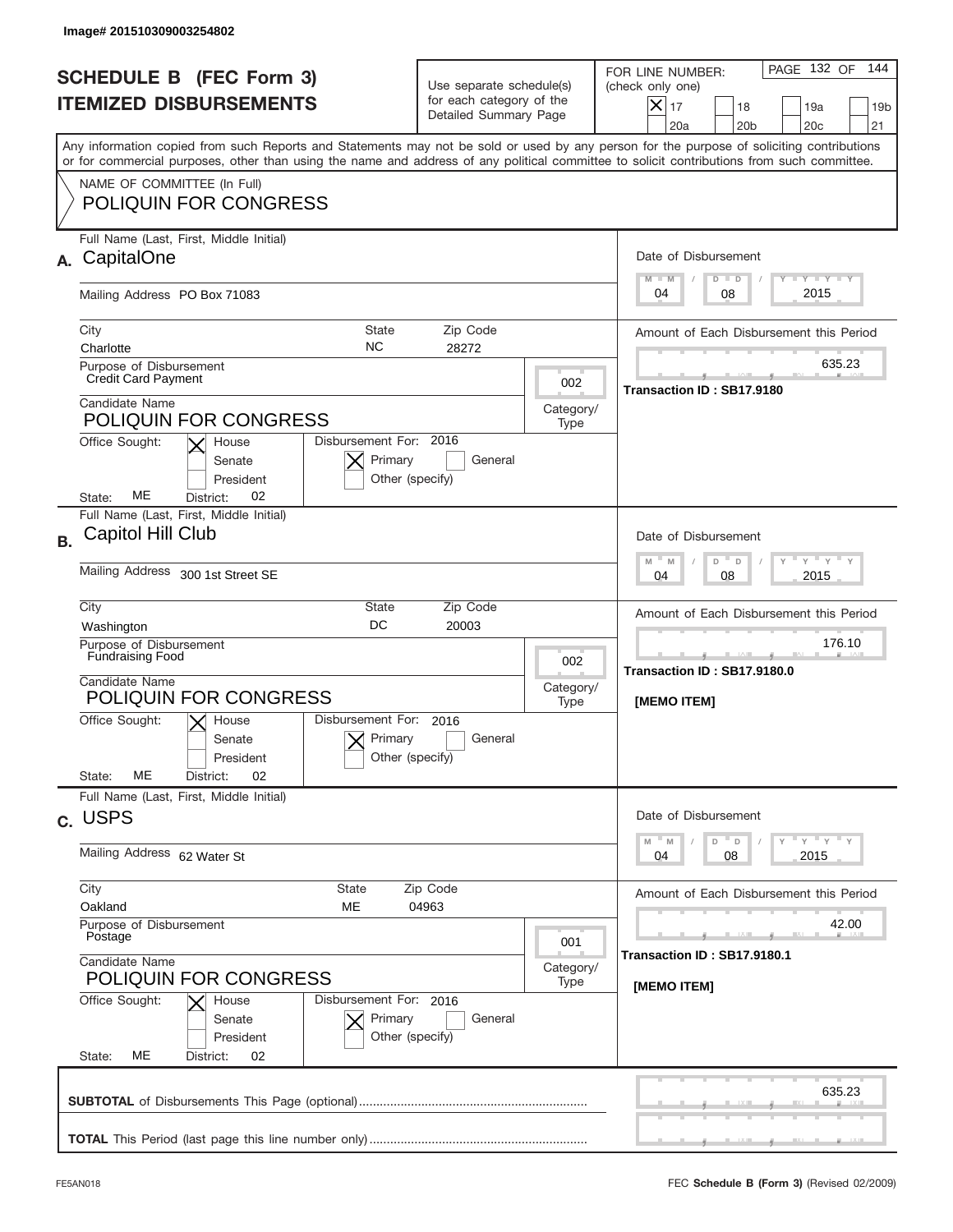|                                                                 | Image# 201510309003254803                                                                                                                                                                                                                                                               |                                                                                                 |                  |                                                                                                                                                            |  |  |
|-----------------------------------------------------------------|-----------------------------------------------------------------------------------------------------------------------------------------------------------------------------------------------------------------------------------------------------------------------------------------|-------------------------------------------------------------------------------------------------|------------------|------------------------------------------------------------------------------------------------------------------------------------------------------------|--|--|
| <b>SCHEDULE B</b> (FEC Form 3)<br><b>ITEMIZED DISBURSEMENTS</b> |                                                                                                                                                                                                                                                                                         | Use separate schedule(s)<br>for each category of the<br>Detailed Summary Page                   |                  | 144<br>PAGE 133 OF<br>FOR LINE NUMBER:<br>(check only one)<br>$X _{17}$<br>18<br>19a<br>19 <sub>b</sub><br>20a<br>20 <sub>b</sub><br>20 <sub>c</sub><br>21 |  |  |
|                                                                 | Any information copied from such Reports and Statements may not be sold or used by any person for the purpose of soliciting contributions<br>or for commercial purposes, other than using the name and address of any political committee to solicit contributions from such committee. |                                                                                                 |                  |                                                                                                                                                            |  |  |
|                                                                 | NAME OF COMMITTEE (In Full)<br><b>POLIQUIN FOR CONGRESS</b>                                                                                                                                                                                                                             |                                                                                                 |                  |                                                                                                                                                            |  |  |
| А.                                                              | Full Name (Last, First, Middle Initial)<br>Uber                                                                                                                                                                                                                                         |                                                                                                 |                  | Date of Disbursement<br><b>TANK TANK</b><br>$M - M$<br>$D$ $D$                                                                                             |  |  |
|                                                                 | Mailing Address nationwide                                                                                                                                                                                                                                                              |                                                                                                 |                  | 2015<br>08<br>04                                                                                                                                           |  |  |
|                                                                 | City<br>State<br>CA<br>LosAngeles<br>Purpose of Disbursement                                                                                                                                                                                                                            | Amount of Each Disbursement this Period<br>77.00                                                |                  |                                                                                                                                                            |  |  |
|                                                                 | Transportation<br>Candidate Name<br><b>POLIQUIN FOR CONGRESS</b>                                                                                                                                                                                                                        |                                                                                                 | 002<br>Category/ | Transaction ID: SB17.9180.3                                                                                                                                |  |  |
|                                                                 | Disbursement For: 2016<br>Office Sought:<br>House<br>Primary<br>Senate<br>President<br>Other (specify)<br>ME<br>02<br>State:<br>District:                                                                                                                                               | General                                                                                         | Type             | <b>IMEMO ITEM1</b>                                                                                                                                         |  |  |
| <b>B.</b>                                                       | Full Name (Last, First, Middle Initial)<br><b>Hyatt Hotels</b>                                                                                                                                                                                                                          |                                                                                                 |                  | Date of Disbursement<br>$-\gamma + \gamma - \gamma$<br>$M - M$<br>D                                                                                        |  |  |
|                                                                 | Mailing Address 101 Harborside Dr                                                                                                                                                                                                                                                       | $\Box$<br>2015<br>04<br>08                                                                      |                  |                                                                                                                                                            |  |  |
|                                                                 | City<br>State<br>MA<br><b>Boston</b><br>Purpose of Disbursement                                                                                                                                                                                                                         | Amount of Each Disbursement this Period<br>206.23<br>Transaction ID: SB17.9180.4<br>[MEMO ITEM] |                  |                                                                                                                                                            |  |  |
|                                                                 | travel<br>Candidate Name<br>POLIQUIN FOR CONGRESS                                                                                                                                                                                                                                       |                                                                                                 |                  |                                                                                                                                                            |  |  |
|                                                                 | Disbursement For:<br>Office Sought:<br>$X$ House<br>Primary<br>Senate<br>Other (specify)<br>President<br>MЕ<br>02<br>State:<br>District:                                                                                                                                                | 2016<br>General                                                                                 |                  |                                                                                                                                                            |  |  |
|                                                                 | Full Name (Last, First, Middle Initial)<br>c. CapitalOne                                                                                                                                                                                                                                |                                                                                                 |                  | Date of Disbursement                                                                                                                                       |  |  |
|                                                                 | Mailing Address PO Box 71083                                                                                                                                                                                                                                                            | ү " ү " ү " ү<br>M<br>M<br>D<br>D<br>2015<br>05<br>08                                           |                  |                                                                                                                                                            |  |  |
|                                                                 | City<br>State<br>Zip Code<br>Charlotte<br>NC.<br>28272                                                                                                                                                                                                                                  | Amount of Each Disbursement this Period                                                         |                  |                                                                                                                                                            |  |  |
|                                                                 | Purpose of Disbursement<br><b>Credit Card Payment</b><br>Candidate Name<br><b>POLIQUIN FOR CONGRESS</b>                                                                                                                                                                                 |                                                                                                 |                  | 507.87<br>Transaction ID: SB17.9189                                                                                                                        |  |  |
|                                                                 | Office Sought:<br>Disbursement For: 2016<br>House<br>Primary<br>Senate<br>Other (specify)<br>President<br>State:<br>МE<br>District:<br>02                                                                                                                                               |                                                                                                 |                  |                                                                                                                                                            |  |  |
|                                                                 |                                                                                                                                                                                                                                                                                         |                                                                                                 |                  | 507.87                                                                                                                                                     |  |  |
|                                                                 |                                                                                                                                                                                                                                                                                         |                                                                                                 |                  |                                                                                                                                                            |  |  |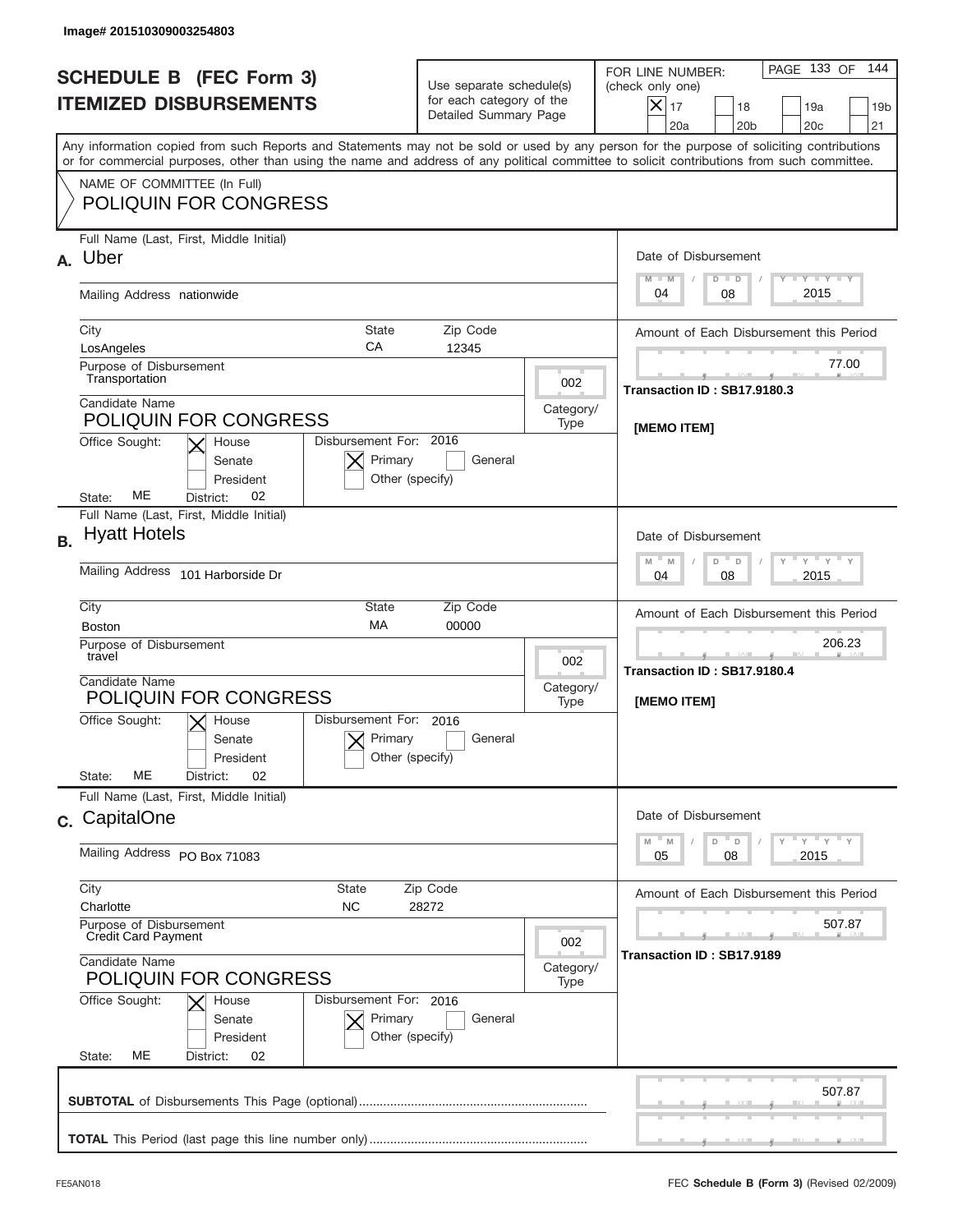|                                                                 | Image# 201510309003254804                                                                                                                                                                                                                                                                                              |                                                                               |      |                                                                                                                                                            |  |  |
|-----------------------------------------------------------------|------------------------------------------------------------------------------------------------------------------------------------------------------------------------------------------------------------------------------------------------------------------------------------------------------------------------|-------------------------------------------------------------------------------|------|------------------------------------------------------------------------------------------------------------------------------------------------------------|--|--|
| <b>SCHEDULE B (FEC Form 3)</b><br><b>ITEMIZED DISBURSEMENTS</b> |                                                                                                                                                                                                                                                                                                                        | Use separate schedule(s)<br>for each category of the<br>Detailed Summary Page |      | 144<br>PAGE 134 OF<br>FOR LINE NUMBER:<br>(check only one)<br>$X _{17}$<br>18<br>19a<br>19 <sub>b</sub><br>20a<br>20 <sub>b</sub><br>20 <sub>c</sub><br>21 |  |  |
|                                                                 | Any information copied from such Reports and Statements may not be sold or used by any person for the purpose of soliciting contributions<br>or for commercial purposes, other than using the name and address of any political committee to solicit contributions from such committee.<br>NAME OF COMMITTEE (In Full) |                                                                               |      |                                                                                                                                                            |  |  |
|                                                                 | <b>POLIQUIN FOR CONGRESS</b>                                                                                                                                                                                                                                                                                           |                                                                               |      |                                                                                                                                                            |  |  |
| А.                                                              | Full Name (Last, First, Middle Initial)<br>Capitol Hill Club                                                                                                                                                                                                                                                           |                                                                               |      | Date of Disbursement<br><b>TANK TANK</b><br>$M - M$<br>$D$ $D$                                                                                             |  |  |
|                                                                 | Mailing Address 300 1st Street SE                                                                                                                                                                                                                                                                                      |                                                                               |      | 2015<br>05<br>08                                                                                                                                           |  |  |
|                                                                 | City<br><b>State</b><br>DC<br>Washington                                                                                                                                                                                                                                                                               | Amount of Each Disbursement this Period<br>308.29                             |      |                                                                                                                                                            |  |  |
|                                                                 | Purpose of Disbursement<br>Fundraising food<br>Candidate Name                                                                                                                                                                                                                                                          |                                                                               |      | Transaction ID: SB17.9189.0                                                                                                                                |  |  |
|                                                                 | <b>POLIQUIN FOR CONGRESS</b><br>Disbursement For: 2016<br>Office Sought:<br>House<br>Primary<br>Senate<br>President<br>Other (specify)<br>ME<br>02<br>State:<br>District:                                                                                                                                              | General                                                                       | Type | [MEMO ITEM]                                                                                                                                                |  |  |
| <b>B.</b>                                                       | Full Name (Last, First, Middle Initial)<br><b>Staples</b>                                                                                                                                                                                                                                                              |                                                                               |      | Date of Disbursement<br>$M - M$<br>≡ γ ≡ γ ≡ γ<br>D<br>$\Box$                                                                                              |  |  |
|                                                                 | Mailing Address 14 Crossing Way                                                                                                                                                                                                                                                                                        | 2015<br>05<br>08                                                              |      |                                                                                                                                                            |  |  |
|                                                                 | City<br>State<br>ME<br>Augusta<br>Purpose of Disbursement                                                                                                                                                                                                                                                              | Amount of Each Disbursement this Period<br>86.48                              |      |                                                                                                                                                            |  |  |
|                                                                 | Office supplies<br>Candidate Name<br><b>POLIQUIN FOR CONGRESS</b>                                                                                                                                                                                                                                                      |                                                                               |      | <u>.</u><br>Transaction ID: SB17.9189.1<br>[MEMO ITEM]                                                                                                     |  |  |
|                                                                 | Disbursement For:<br>Office Sought:<br>$X$ House<br>Primary<br>Senate<br>Other (specify)<br>President<br>MЕ<br>02<br>State:<br>District:                                                                                                                                                                               | 2016<br>General                                                               |      |                                                                                                                                                            |  |  |
|                                                                 | Full Name (Last, First, Middle Initial)<br>c. CapitalOne                                                                                                                                                                                                                                                               |                                                                               |      | Date of Disbursement                                                                                                                                       |  |  |
|                                                                 | Mailing Address PO Box 71083                                                                                                                                                                                                                                                                                           | ү " ү " ү " ү<br>M<br>M<br>D<br>D<br>2015<br>06<br>13                         |      |                                                                                                                                                            |  |  |
|                                                                 | City<br>State<br>Zip Code<br>Charlotte<br>NC.<br>28272                                                                                                                                                                                                                                                                 | Amount of Each Disbursement this Period                                       |      |                                                                                                                                                            |  |  |
|                                                                 | Purpose of Disbursement<br>credit card payment<br>Candidate Name<br><b>POLIQUIN FOR CONGRESS</b>                                                                                                                                                                                                                       |                                                                               |      | 2635.26<br>Transaction ID: SB17.9193                                                                                                                       |  |  |
|                                                                 | Office Sought:<br>Disbursement For: 2016<br>House<br>Primary<br>Senate<br>Other (specify)<br>President<br>State:<br>МE<br>District:<br>02                                                                                                                                                                              |                                                                               |      |                                                                                                                                                            |  |  |
|                                                                 |                                                                                                                                                                                                                                                                                                                        |                                                                               |      | 2635.26                                                                                                                                                    |  |  |
|                                                                 |                                                                                                                                                                                                                                                                                                                        |                                                                               |      |                                                                                                                                                            |  |  |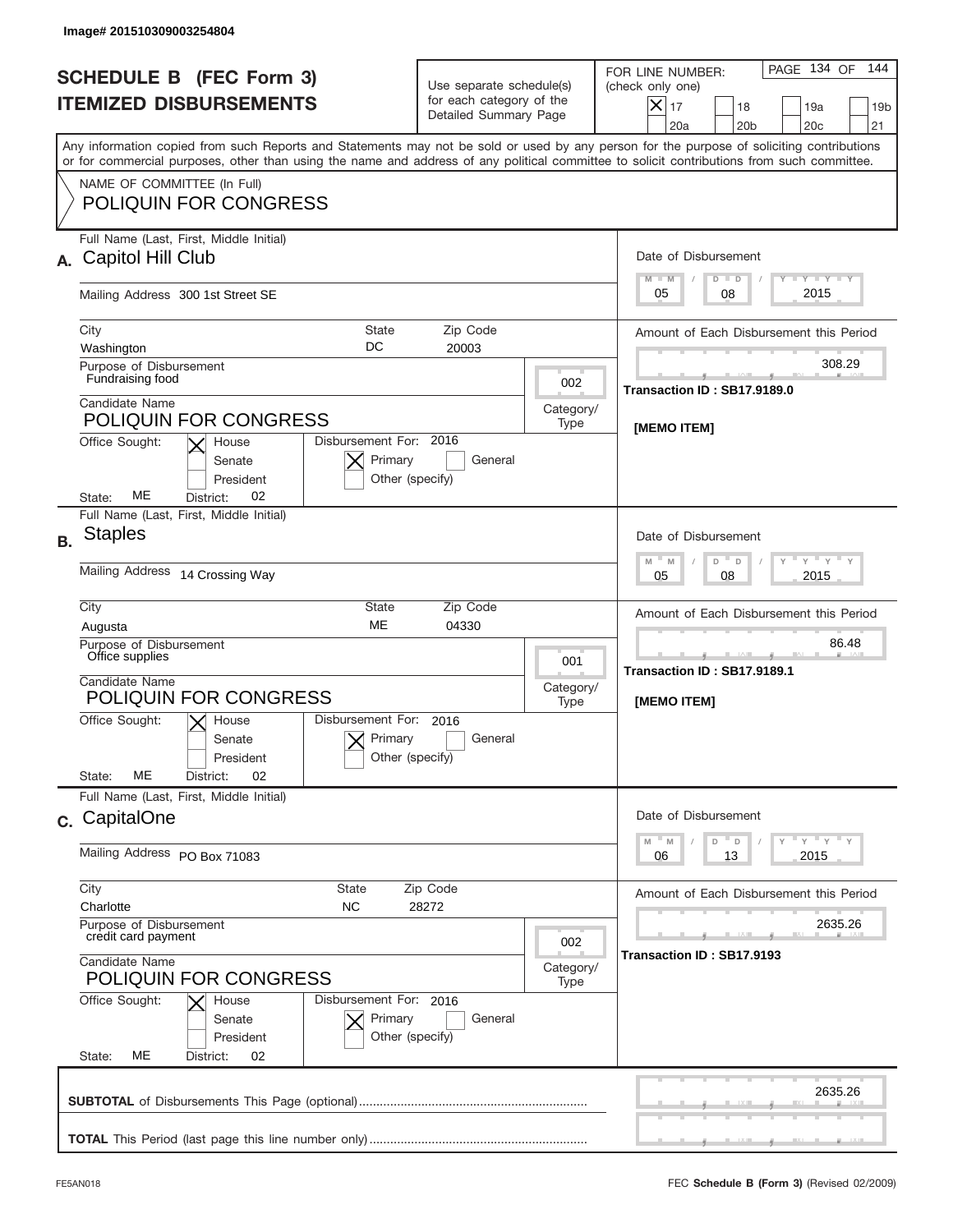|                                                                 | Image# 201510309003254805                                                                                                                                                                                                                                                               |                                                                               |                   |                                                                                                                                                                 |  |  |  |
|-----------------------------------------------------------------|-----------------------------------------------------------------------------------------------------------------------------------------------------------------------------------------------------------------------------------------------------------------------------------------|-------------------------------------------------------------------------------|-------------------|-----------------------------------------------------------------------------------------------------------------------------------------------------------------|--|--|--|
| <b>SCHEDULE B (FEC Form 3)</b><br><b>ITEMIZED DISBURSEMENTS</b> |                                                                                                                                                                                                                                                                                         | Use separate schedule(s)<br>for each category of the<br>Detailed Summary Page |                   | 144<br>PAGE 135 OF<br>FOR LINE NUMBER:<br>(check only one)<br>$\times$<br>17<br>18<br>19a<br>19 <sub>b</sub><br>20 <sub>c</sub><br>21<br>20a<br>20 <sub>b</sub> |  |  |  |
|                                                                 | Any information copied from such Reports and Statements may not be sold or used by any person for the purpose of soliciting contributions<br>or for commercial purposes, other than using the name and address of any political committee to solicit contributions from such committee. |                                                                               |                   |                                                                                                                                                                 |  |  |  |
|                                                                 | NAME OF COMMITTEE (In Full)<br><b>POLIQUIN FOR CONGRESS</b>                                                                                                                                                                                                                             |                                                                               |                   |                                                                                                                                                                 |  |  |  |
| А.                                                              | Full Name (Last, First, Middle Initial)<br><b>USPS</b>                                                                                                                                                                                                                                  |                                                                               |                   | Date of Disbursement<br>$T - Y$ $T - Y$<br>$M - M$<br>$D$ $D$                                                                                                   |  |  |  |
|                                                                 | Mailing Address 62 Water St                                                                                                                                                                                                                                                             | 2015<br>06<br>15                                                              |                   |                                                                                                                                                                 |  |  |  |
|                                                                 | <b>State</b><br>City<br>ME<br>Oakland                                                                                                                                                                                                                                                   | Amount of Each Disbursement this Period<br>208.45                             |                   |                                                                                                                                                                 |  |  |  |
|                                                                 | Purpose of Disbursement<br>postage<br>Candidate Name                                                                                                                                                                                                                                    |                                                                               | 003               | Transaction ID: SB17.9193.0                                                                                                                                     |  |  |  |
|                                                                 | <b>POLIQUIN FOR CONGRESS</b><br>Disbursement For: 2016<br>Office Sought:<br>House                                                                                                                                                                                                       |                                                                               | Category/<br>Type | [MEMO ITEM]                                                                                                                                                     |  |  |  |
|                                                                 | Primary<br>Senate<br>President<br>Other (specify)<br>ME<br>02<br>District:<br>State:                                                                                                                                                                                                    | General                                                                       |                   |                                                                                                                                                                 |  |  |  |
| <b>B.</b>                                                       | Full Name (Last, First, Middle Initial)<br>Capitol Hill Club                                                                                                                                                                                                                            |                                                                               |                   | Date of Disbursement<br>$\cdots$ $\gamma$ $\cdots$ $\gamma$ $\cdots$ $\gamma$                                                                                   |  |  |  |
|                                                                 | Mailing Address 300 1st Street SE                                                                                                                                                                                                                                                       | $M - M$<br>D<br>D<br>2015<br>06<br>15                                         |                   |                                                                                                                                                                 |  |  |  |
|                                                                 | City<br>State<br>DC<br>Washington                                                                                                                                                                                                                                                       | Amount of Each Disbursement this Period                                       |                   |                                                                                                                                                                 |  |  |  |
|                                                                 | Purpose of Disbursement<br>Fundraiser food<br>Candidate Name<br>POLIQUIN FOR CONGRESS                                                                                                                                                                                                   |                                                                               |                   | 1675.18<br>Transaction ID: SB17.9193.1<br>[MEMO ITEM]                                                                                                           |  |  |  |
|                                                                 | Disbursement For:<br>Office Sought:<br>$\mathsf{X}$ House<br>Primary<br>Senate<br>President<br>Other (specify)<br>ME<br>02<br>State:<br>District:                                                                                                                                       | 2016<br>General                                                               |                   |                                                                                                                                                                 |  |  |  |
|                                                                 | Full Name (Last, First, Middle Initial)<br>c. Staples                                                                                                                                                                                                                                   |                                                                               |                   | Date of Disbursement                                                                                                                                            |  |  |  |
|                                                                 | Mailing Address 14 Crossing Way                                                                                                                                                                                                                                                         | ү" ү" ү" ү<br>$-$ M<br>M<br>D<br>D<br>2015<br>06<br>15                        |                   |                                                                                                                                                                 |  |  |  |
|                                                                 | City<br>State<br>ME<br>Augusta                                                                                                                                                                                                                                                          | Zip Code<br>04330                                                             |                   | Amount of Each Disbursement this Period                                                                                                                         |  |  |  |
|                                                                 | Purpose of Disbursement<br>fundraising supplies<br>Candidate Name<br>Category/                                                                                                                                                                                                          |                                                                               |                   | 590.49<br>Transaction ID: SB17.9193.2                                                                                                                           |  |  |  |
|                                                                 | <b>POLIQUIN FOR CONGRESS</b><br>Office Sought:<br>Disbursement For: 2016<br>House<br>Primary<br>Senate<br>President<br>Other (specify)<br>МE<br>State:<br>District:<br>02                                                                                                               | General                                                                       | [MEMO ITEM]       |                                                                                                                                                                 |  |  |  |
|                                                                 |                                                                                                                                                                                                                                                                                         |                                                                               |                   | 0.00                                                                                                                                                            |  |  |  |
|                                                                 |                                                                                                                                                                                                                                                                                         |                                                                               |                   |                                                                                                                                                                 |  |  |  |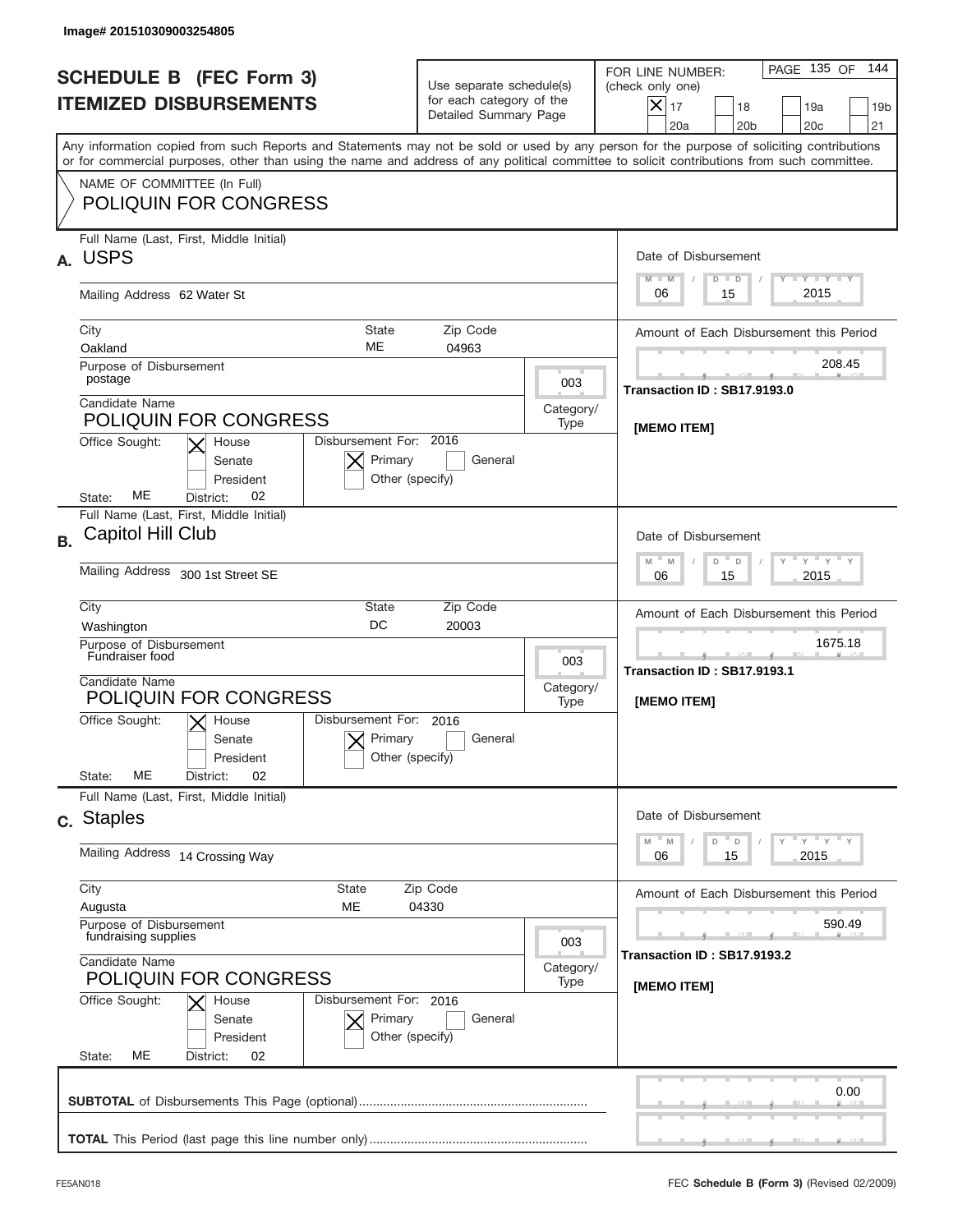| Image# 201510309003254806                                       |                                                                                                         |                                                                                      |                          |                                                                                                                                                                                                                                                                                         |  |  |
|-----------------------------------------------------------------|---------------------------------------------------------------------------------------------------------|--------------------------------------------------------------------------------------|--------------------------|-----------------------------------------------------------------------------------------------------------------------------------------------------------------------------------------------------------------------------------------------------------------------------------------|--|--|
| <b>SCHEDULE B (FEC Form 3)</b><br><b>ITEMIZED DISBURSEMENTS</b> |                                                                                                         | Use separate schedule(s)<br>for each category of the<br>Detailed Summary Page        |                          | PAGE 136 OF<br>144<br>FOR LINE NUMBER:<br>(check only one)<br>$ \mathsf{X} _{17}$<br>18<br>19a<br>19 <sub>b</sub><br>20a<br>20 <sub>b</sub><br>20 <sub>c</sub><br>21                                                                                                                    |  |  |
|                                                                 |                                                                                                         |                                                                                      |                          | Any information copied from such Reports and Statements may not be sold or used by any person for the purpose of soliciting contributions<br>or for commercial purposes, other than using the name and address of any political committee to solicit contributions from such committee. |  |  |
| NAME OF COMMITTEE (In Full)                                     | <b>POLIQUIN FOR CONGRESS</b>                                                                            |                                                                                      |                          |                                                                                                                                                                                                                                                                                         |  |  |
| Full Name (Last, First, Middle Initial)<br>Facebook<br>А.       |                                                                                                         |                                                                                      |                          | Date of Disbursement<br>Y FY FY FY<br>$M - M$                                                                                                                                                                                                                                           |  |  |
| Mailing Address 1 Hacker Way                                    |                                                                                                         |                                                                                      |                          | $D$ $D$<br>2015<br>06<br>15                                                                                                                                                                                                                                                             |  |  |
| City<br><b>State</b><br>СA<br>Menlo Park                        |                                                                                                         | Zip Code<br>94025                                                                    |                          | Amount of Each Disbursement this Period                                                                                                                                                                                                                                                 |  |  |
| Purpose of Disbursement<br>advertising                          |                                                                                                         |                                                                                      | 004                      | 169.89<br>Transaction ID: SB17.9193.3                                                                                                                                                                                                                                                   |  |  |
| Candidate Name                                                  | <b>POLIQUIN FOR CONGRESS</b>                                                                            |                                                                                      | Category/<br>Type        | <b>IMEMO ITEMI</b>                                                                                                                                                                                                                                                                      |  |  |
| Office Sought:<br>MЕ<br>State:                                  | Disbursement For: 2016<br>House<br>Primary<br>Senate<br>President<br>Other (specify)<br>02<br>District: | General                                                                              |                          |                                                                                                                                                                                                                                                                                         |  |  |
| Full Name (Last, First, Middle Initial)<br>Uber<br><b>B.</b>    |                                                                                                         |                                                                                      |                          | Date of Disbursement                                                                                                                                                                                                                                                                    |  |  |
| Mailing Address nationwide                                      |                                                                                                         | ү " ү " ү " ү<br>$M$ M<br>D<br>$\Box$<br>2015<br>06<br>15                            |                          |                                                                                                                                                                                                                                                                                         |  |  |
| City<br>LosAngeles                                              | State<br>CA                                                                                             | Zip Code<br>12345                                                                    |                          | Amount of Each Disbursement this Period                                                                                                                                                                                                                                                 |  |  |
| Purpose of Disbursement<br>Transportation<br>Candidate Name     | <b>POLIQUIN FOR CONGRESS</b>                                                                            |                                                                                      | 002<br>Category/<br>Type | $-8.75$<br>____<br>Transaction ID: SB17.9193.4<br>[MEMO ITEM]                                                                                                                                                                                                                           |  |  |
| Office Sought:<br>MЕ<br>State:                                  | Disbursement For:<br>$X$ House<br>Primary<br>Senate<br>President<br>Other (specify)<br>02<br>District:  | 2016<br>General                                                                      |                          |                                                                                                                                                                                                                                                                                         |  |  |
| Full Name (Last, First, Middle Initial)<br>C.                   | DEPOSITORY TRUST AND CLEARING CORPORATION PAC - DTCC PAC; THE                                           |                                                                                      |                          | Date of Disbursement                                                                                                                                                                                                                                                                    |  |  |
| Mailing Address                                                 | 1455 PENNSYLVANIA AVE., NW<br>SUITE 725                                                                 | $\gamma$ $\gamma$ $\gamma$ $\gamma$ $\gamma$<br>D<br>M<br>M<br>D<br>2015<br>05<br>14 |                          |                                                                                                                                                                                                                                                                                         |  |  |
| City<br><b>WASHINGTON</b>                                       | State<br>DC                                                                                             | Zip Code<br>20005                                                                    |                          | Amount of Each Disbursement this Period                                                                                                                                                                                                                                                 |  |  |
|                                                                 | Purpose of Disbursement<br>In-kind - Fundraising expense                                                |                                                                                      |                          | 650.00<br>Transaction ID : SB17.9174                                                                                                                                                                                                                                                    |  |  |
|                                                                 | Candidate Name<br>Category/<br>Type                                                                     |                                                                                      |                          |                                                                                                                                                                                                                                                                                         |  |  |
| Office Sought:<br>State:                                        | Disbursement For: 2016<br>House<br>Senate<br>Primary<br>President<br>Other (specify)<br>District:       | General                                                                              |                          |                                                                                                                                                                                                                                                                                         |  |  |
|                                                                 |                                                                                                         |                                                                                      |                          | 650.00                                                                                                                                                                                                                                                                                  |  |  |
|                                                                 |                                                                                                         |                                                                                      |                          |                                                                                                                                                                                                                                                                                         |  |  |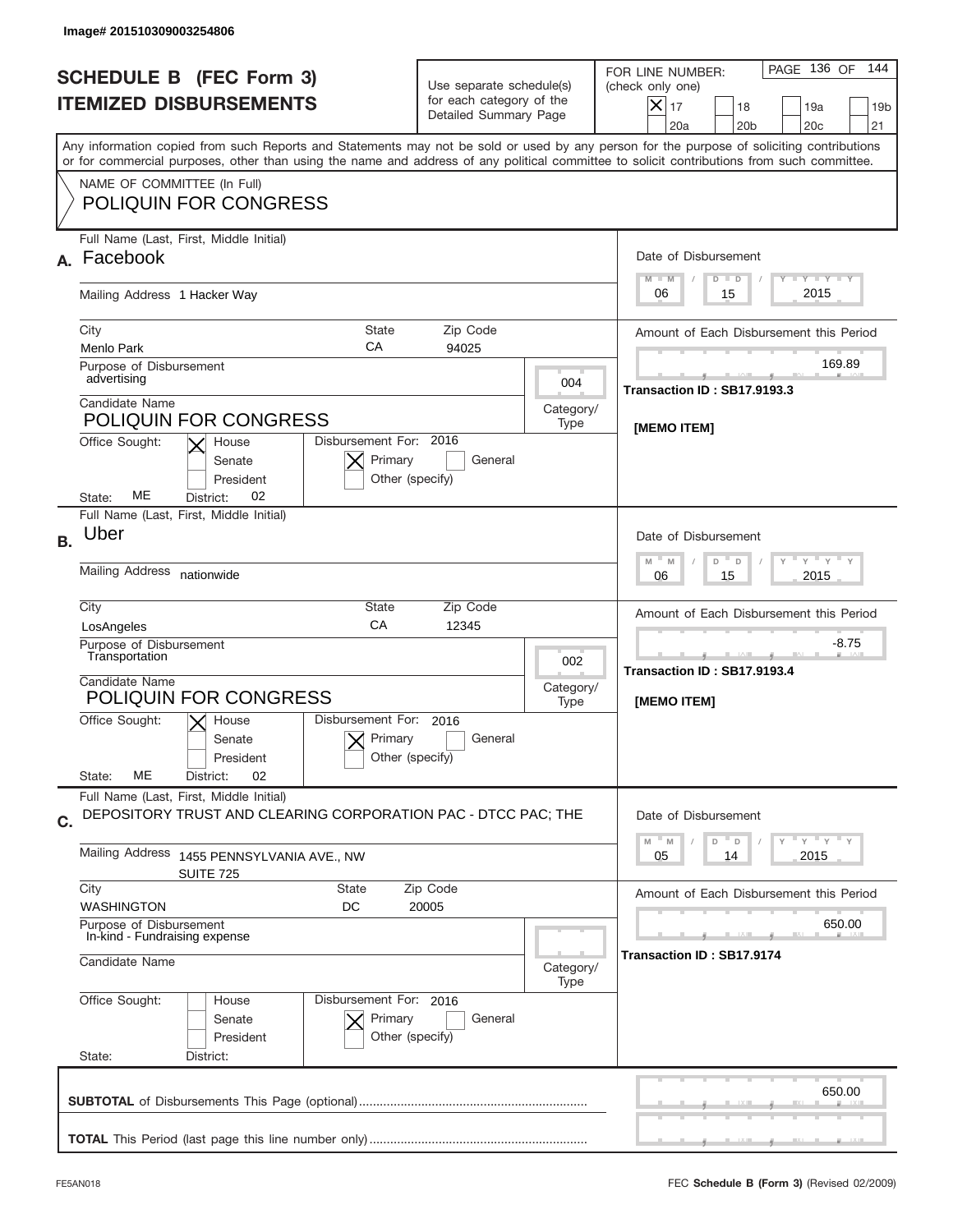|                                                                 | Image# 201510309003254807                                                                                                                                                                                                                                                               |                                                                               |                   |                                                                                                                                                            |  |  |
|-----------------------------------------------------------------|-----------------------------------------------------------------------------------------------------------------------------------------------------------------------------------------------------------------------------------------------------------------------------------------|-------------------------------------------------------------------------------|-------------------|------------------------------------------------------------------------------------------------------------------------------------------------------------|--|--|
| <b>SCHEDULE B (FEC Form 3)</b><br><b>ITEMIZED DISBURSEMENTS</b> |                                                                                                                                                                                                                                                                                         | Use separate schedule(s)<br>for each category of the<br>Detailed Summary Page |                   | PAGE 137 OF<br>144<br>FOR LINE NUMBER:<br>(check only one)<br>$X _{17}$<br>18<br>19a<br>19 <sub>b</sub><br>20a<br>20 <sub>b</sub><br>20 <sub>c</sub><br>21 |  |  |
|                                                                 | Any information copied from such Reports and Statements may not be sold or used by any person for the purpose of soliciting contributions<br>or for commercial purposes, other than using the name and address of any political committee to solicit contributions from such committee. |                                                                               |                   |                                                                                                                                                            |  |  |
|                                                                 | NAME OF COMMITTEE (In Full)<br><b>POLIQUIN FOR CONGRESS</b>                                                                                                                                                                                                                             |                                                                               |                   |                                                                                                                                                            |  |  |
|                                                                 | Full Name (Last, First, Middle Initial)<br><b>Gula Graham</b>                                                                                                                                                                                                                           |                                                                               |                   | Date of Disbursement<br>Y I Y I Y I Y<br>$M - M$<br>$D$ $D$                                                                                                |  |  |
|                                                                 | Mailing Address 499 S Capitol St SW Ste 420                                                                                                                                                                                                                                             |                                                                               |                   | 2015<br>04<br>17                                                                                                                                           |  |  |
|                                                                 | City<br>State<br>DC<br>Washington                                                                                                                                                                                                                                                       | Amount of Each Disbursement this Period                                       |                   |                                                                                                                                                            |  |  |
|                                                                 | Purpose of Disbursement<br><b>Fundraising Expenses</b>                                                                                                                                                                                                                                  |                                                                               | 003               | 6011.52<br>Transaction ID: SB17.9150                                                                                                                       |  |  |
|                                                                 | Candidate Name<br><b>POLIQUIN FOR CONGRESS</b>                                                                                                                                                                                                                                          |                                                                               | Category/<br>Type |                                                                                                                                                            |  |  |
|                                                                 | Disbursement For: 2016<br>Office Sought:<br>House<br>Primary<br>Senate<br>President<br>Other (specify)<br>ME<br>02<br>District:<br>State:                                                                                                                                               | General                                                                       |                   |                                                                                                                                                            |  |  |
| <b>B.</b>                                                       | Full Name (Last, First, Middle Initial)<br>Gula Graham                                                                                                                                                                                                                                  |                                                                               |                   | Date of Disbursement<br>$\cdots$ $\gamma$ $\cdots$ $\gamma$ $\cdots$ $\gamma$<br>$-M$<br>M<br>D<br>D                                                       |  |  |
|                                                                 | Mailing Address 499 S Capitol St SW Ste 420                                                                                                                                                                                                                                             | 2015<br>05<br>18                                                              |                   |                                                                                                                                                            |  |  |
|                                                                 | City<br>State<br>DC<br>Washington                                                                                                                                                                                                                                                       | Zip Code<br>20003                                                             |                   |                                                                                                                                                            |  |  |
|                                                                 | Purpose of Disbursement<br><b>Fundraising Consulting</b>                                                                                                                                                                                                                                |                                                                               |                   | 19530.00<br>Transaction ID: SB17.9162                                                                                                                      |  |  |
|                                                                 | Candidate Name<br><b>POLIQUIN FOR CONGRESS</b>                                                                                                                                                                                                                                          |                                                                               |                   |                                                                                                                                                            |  |  |
|                                                                 | Disbursement For:<br>Office Sought:<br>$X$ House<br>Primary<br>Senate<br>Other (specify)<br>President                                                                                                                                                                                   | 2016<br>General                                                               |                   |                                                                                                                                                            |  |  |
|                                                                 | ME<br>02<br>State:<br>District:<br>Full Name (Last, First, Middle Initial)                                                                                                                                                                                                              |                                                                               |                   |                                                                                                                                                            |  |  |
|                                                                 | c. Gula Graham                                                                                                                                                                                                                                                                          |                                                                               |                   | Date of Disbursement<br>$\gamma$ = $\gamma$ = $\gamma$ = $\gamma$<br>M<br>D<br>M<br>D                                                                      |  |  |
|                                                                 | Mailing Address 499 S Capitol St SW Ste 420                                                                                                                                                                                                                                             |                                                                               |                   | 2015<br>05<br>18                                                                                                                                           |  |  |
|                                                                 | City<br>State<br>Washington<br>DC                                                                                                                                                                                                                                                       | Zip Code<br>20003                                                             |                   | Amount of Each Disbursement this Period                                                                                                                    |  |  |
|                                                                 | Purpose of Disbursement<br><b>Fundraising Expense</b>                                                                                                                                                                                                                                   |                                                                               |                   | 1709.01<br>Transaction ID: SB17.9163                                                                                                                       |  |  |
|                                                                 | Candidate Name<br><b>POLIQUIN FOR CONGRESS</b>                                                                                                                                                                                                                                          |                                                                               |                   |                                                                                                                                                            |  |  |
|                                                                 | Office Sought:<br>Disbursement For: 2016<br>House<br>Primary<br>Senate<br>Other (specify)<br>President<br>МE<br>State:<br>02<br>District:                                                                                                                                               | General                                                                       |                   |                                                                                                                                                            |  |  |
|                                                                 |                                                                                                                                                                                                                                                                                         |                                                                               |                   | 27250.53                                                                                                                                                   |  |  |
|                                                                 |                                                                                                                                                                                                                                                                                         |                                                                               |                   |                                                                                                                                                            |  |  |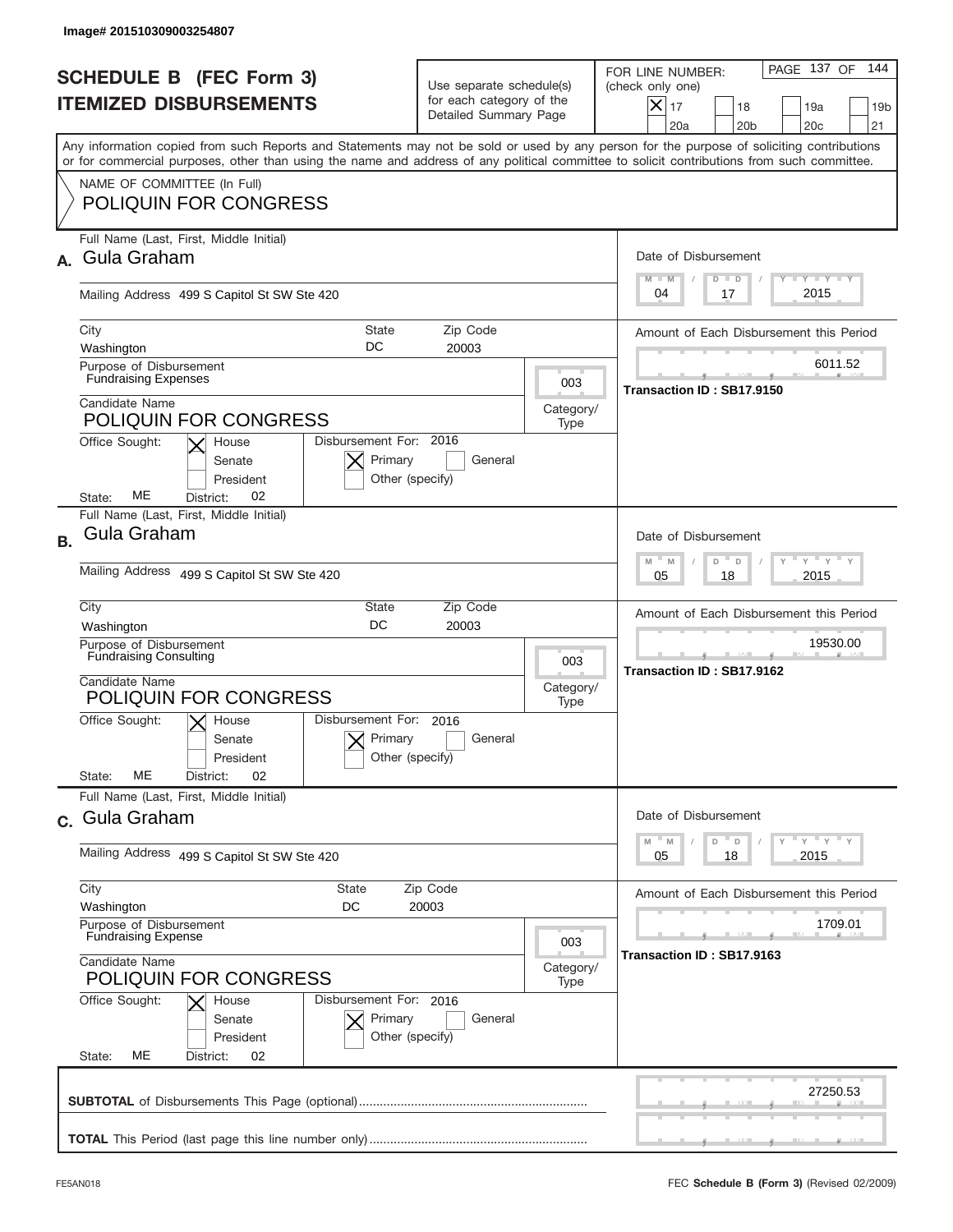|                                                                 | Image# 201510309003254808                                                                                                                                                                                                                                                               |                                                                               |                   |                                                                                                                                                                 |  |  |
|-----------------------------------------------------------------|-----------------------------------------------------------------------------------------------------------------------------------------------------------------------------------------------------------------------------------------------------------------------------------------|-------------------------------------------------------------------------------|-------------------|-----------------------------------------------------------------------------------------------------------------------------------------------------------------|--|--|
| <b>SCHEDULE B</b> (FEC Form 3)<br><b>ITEMIZED DISBURSEMENTS</b> |                                                                                                                                                                                                                                                                                         | Use separate schedule(s)<br>for each category of the<br>Detailed Summary Page |                   | PAGE 138 OF<br>144<br>FOR LINE NUMBER:<br>(check only one)<br>$\times$<br>17<br>18<br>19a<br>19 <sub>b</sub><br>20 <sub>b</sub><br>20 <sub>c</sub><br>21<br>20a |  |  |
|                                                                 | Any information copied from such Reports and Statements may not be sold or used by any person for the purpose of soliciting contributions<br>or for commercial purposes, other than using the name and address of any political committee to solicit contributions from such committee. |                                                                               |                   |                                                                                                                                                                 |  |  |
|                                                                 | NAME OF COMMITTEE (In Full)<br><b>POLIQUIN FOR CONGRESS</b>                                                                                                                                                                                                                             |                                                                               |                   |                                                                                                                                                                 |  |  |
|                                                                 | Full Name (Last, First, Middle Initial)<br><b>Littlefield Consulting</b>                                                                                                                                                                                                                |                                                                               |                   | Date of Disbursement<br>Y TY TY TY<br>$M - M$<br>$D$ $D$                                                                                                        |  |  |
|                                                                 | Mailing Address 455 Massachusetts Ave NW<br>Suite #108                                                                                                                                                                                                                                  |                                                                               |                   | 2015<br>04<br>27                                                                                                                                                |  |  |
|                                                                 | City<br>Zip Code<br>State<br>DC<br>20001<br>Washington                                                                                                                                                                                                                                  |                                                                               |                   | Amount of Each Disbursement this Period                                                                                                                         |  |  |
|                                                                 | Purpose of Disbursement<br><b>Campaign Consulting</b>                                                                                                                                                                                                                                   |                                                                               | 001               | 8000.00                                                                                                                                                         |  |  |
|                                                                 | Candidate Name<br><b>POLIQUIN FOR CONGRESS</b>                                                                                                                                                                                                                                          |                                                                               | Category/<br>Type | Transaction ID: SB17.9160                                                                                                                                       |  |  |
|                                                                 | Disbursement For: 2014<br>Office Sought:<br>House<br>Primary<br>Senate<br>President<br>Other (specify)<br>ME<br>02<br>District:<br>State:                                                                                                                                               | General                                                                       |                   |                                                                                                                                                                 |  |  |
| <b>B.</b>                                                       | Full Name (Last, First, Middle Initial)<br><b>Littlefield Consulting</b>                                                                                                                                                                                                                |                                                                               |                   | Date of Disbursement<br>$\cdots$ $\gamma$ $\cdots$ $\gamma$ $\cdots$                                                                                            |  |  |
|                                                                 | Mailing Address<br>455 Massachusetts Ave NW<br>Suite #108                                                                                                                                                                                                                               | $M - M$<br>D<br>$\Box$<br>2015<br>05<br>06                                    |                   |                                                                                                                                                                 |  |  |
|                                                                 | City<br>State<br><b>DC</b><br>Washington                                                                                                                                                                                                                                                | Zip Code<br>20001                                                             |                   | Amount of Each Disbursement this Period                                                                                                                         |  |  |
|                                                                 | Purpose of Disbursement<br>Campaign Consulting<br>Candidate Name<br>POLIQUIN FOR CONGRESS                                                                                                                                                                                               |                                                                               | 001<br>Category/  | 10500.00<br>Transaction ID: SB17.9157                                                                                                                           |  |  |
|                                                                 | Disbursement For: 2016<br>Office Sought:<br>$\vert\mathsf{X}\vert$ House<br>Primary<br>Senate<br>Other (specify)<br>President<br>MЕ<br>02<br>State:<br>District:                                                                                                                        | General                                                                       | Type              |                                                                                                                                                                 |  |  |
|                                                                 | Full Name (Last, First, Middle Initial)<br>c. Littlefield Consulting                                                                                                                                                                                                                    |                                                                               |                   | Date of Disbursement                                                                                                                                            |  |  |
|                                                                 | Mailing Address<br>455 Massachusetts Ave NW<br>Suite #108                                                                                                                                                                                                                               |                                                                               |                   | $\gamma$ = $\gamma$ = $\gamma$ = $\gamma$<br>$M$ <sup><math>=</math></sup><br>D<br>M<br>D<br>2015<br>05<br>06                                                   |  |  |
|                                                                 | City<br><b>State</b>                                                                                                                                                                                                                                                                    | Zip Code                                                                      |                   | Amount of Each Disbursement this Period                                                                                                                         |  |  |
|                                                                 | Washington<br>DC<br>Purpose of Disbursement<br>Direct Marketing                                                                                                                                                                                                                         | 20001                                                                         | 004               | 568.01                                                                                                                                                          |  |  |
| Candidate Name<br><b>POLIQUIN FOR CONGRESS</b>                  |                                                                                                                                                                                                                                                                                         |                                                                               | Category/<br>Type | Transaction ID: SB17.9158                                                                                                                                       |  |  |
|                                                                 | Office Sought:<br>Disbursement For: 2016<br>House<br>Primary<br>Senate<br>Other (specify)<br>President<br>State:<br>МE<br>District:<br>02                                                                                                                                               | General                                                                       |                   |                                                                                                                                                                 |  |  |
|                                                                 |                                                                                                                                                                                                                                                                                         |                                                                               |                   | 19068.01                                                                                                                                                        |  |  |
|                                                                 |                                                                                                                                                                                                                                                                                         |                                                                               |                   |                                                                                                                                                                 |  |  |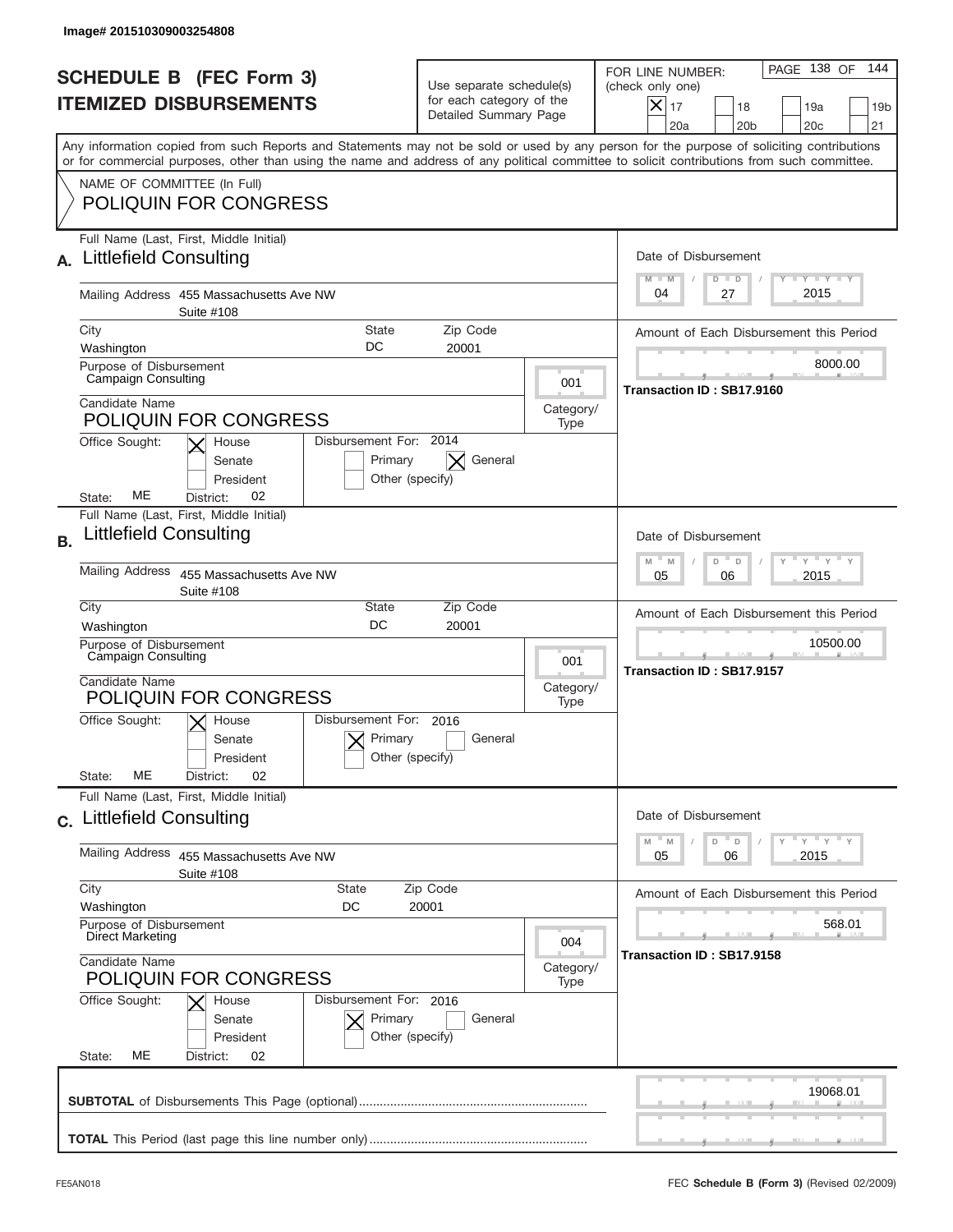|                                                                 | Image# 201510309003254809                                                                                                                                                                                                                                                                                              |                                                                               |                   |                                                                                                                                                                 |  |  |
|-----------------------------------------------------------------|------------------------------------------------------------------------------------------------------------------------------------------------------------------------------------------------------------------------------------------------------------------------------------------------------------------------|-------------------------------------------------------------------------------|-------------------|-----------------------------------------------------------------------------------------------------------------------------------------------------------------|--|--|
| <b>SCHEDULE B (FEC Form 3)</b><br><b>ITEMIZED DISBURSEMENTS</b> |                                                                                                                                                                                                                                                                                                                        | Use separate schedule(s)<br>for each category of the<br>Detailed Summary Page |                   | 144<br>PAGE 139 OF<br>FOR LINE NUMBER:<br>(check only one)<br>$\times$<br>17<br>18<br>19a<br>19 <sub>b</sub><br>20a<br>20 <sub>b</sub><br>20 <sub>c</sub><br>21 |  |  |
|                                                                 | Any information copied from such Reports and Statements may not be sold or used by any person for the purpose of soliciting contributions<br>or for commercial purposes, other than using the name and address of any political committee to solicit contributions from such committee.<br>NAME OF COMMITTEE (In Full) |                                                                               |                   |                                                                                                                                                                 |  |  |
|                                                                 | <b>POLIQUIN FOR CONGRESS</b>                                                                                                                                                                                                                                                                                           |                                                                               |                   |                                                                                                                                                                 |  |  |
|                                                                 | Full Name (Last, First, Middle Initial)<br><b>BRUCE L POLIQUIN</b>                                                                                                                                                                                                                                                     |                                                                               |                   | Date of Disbursement<br>$T - Y$ $T - Y$<br>$M - M$<br>$D$ $D$                                                                                                   |  |  |
|                                                                 | Mailing Address 123 Snow Pond Rd                                                                                                                                                                                                                                                                                       |                                                                               |                   | 2015<br>30<br>04                                                                                                                                                |  |  |
|                                                                 | City<br><b>State</b><br>ME<br><b>OAKLAND</b><br>Purpose of Disbursement                                                                                                                                                                                                                                                | Amount of Each Disbursement this Period<br>321.66                             |                   |                                                                                                                                                                 |  |  |
|                                                                 | In-kind - Fundraiser Food                                                                                                                                                                                                                                                                                              |                                                                               |                   | Transaction ID: SB17.9178                                                                                                                                       |  |  |
|                                                                 | Candidate Name<br>Disbursement For: 2016<br>House                                                                                                                                                                                                                                                                      |                                                                               | Category/<br>Type |                                                                                                                                                                 |  |  |
|                                                                 | Office Sought:<br>Primary<br>Senate<br>President<br>Other (specify)<br>MЕ<br>02<br>State:<br>District:                                                                                                                                                                                                                 | General                                                                       |                   |                                                                                                                                                                 |  |  |
| В.                                                              | Full Name (Last, First, Middle Initial)<br><b>BRUCE L POLIQUIN</b>                                                                                                                                                                                                                                                     |                                                                               |                   | Date of Disbursement                                                                                                                                            |  |  |
|                                                                 | Mailing Address 123 Snow Pond Rd                                                                                                                                                                                                                                                                                       | $M - M$<br>≡ γ ≡ γ ≡<br>D<br>D<br>2015<br>05<br>04                            |                   |                                                                                                                                                                 |  |  |
|                                                                 | City<br>State<br><b>ME</b><br><b>OAKLAND</b>                                                                                                                                                                                                                                                                           | Amount of Each Disbursement this Period                                       |                   |                                                                                                                                                                 |  |  |
|                                                                 | Purpose of Disbursement<br>In-kind - Food<br>Candidate Name                                                                                                                                                                                                                                                            |                                                                               |                   | 52.08<br>Transaction ID: SB17.9177                                                                                                                              |  |  |
|                                                                 | Disbursement For: 2016<br>Office Sought:<br>$\times$ House<br>Primary<br>Senate<br>Other (specify)<br>President<br>ME<br>02<br>State:<br>District:                                                                                                                                                                     | General                                                                       | Type              |                                                                                                                                                                 |  |  |
|                                                                 | Full Name (Last, First, Middle Initial)<br>c. Jessica Sorensen                                                                                                                                                                                                                                                         |                                                                               |                   | Date of Disbursement                                                                                                                                            |  |  |
|                                                                 | Mailing Address 9 Fairbanks St                                                                                                                                                                                                                                                                                         | ≡ γ ≡ γ ≡ γ<br>M<br>M<br>D<br>D<br>2015<br>04<br>01                           |                   |                                                                                                                                                                 |  |  |
|                                                                 | City<br><b>State</b><br>Zip Code<br>МE<br>Augusta                                                                                                                                                                                                                                                                      | Amount of Each Disbursement this Period                                       |                   |                                                                                                                                                                 |  |  |
|                                                                 | 04330<br>Purpose of Disbursement<br><b>Fundraising Consulting</b>                                                                                                                                                                                                                                                      |                                                                               |                   | 3000.00<br>Transaction ID: SB17.9147                                                                                                                            |  |  |
|                                                                 | Candidate Name<br><b>POLIQUIN FOR CONGRESS</b>                                                                                                                                                                                                                                                                         |                                                                               |                   |                                                                                                                                                                 |  |  |
|                                                                 | Office Sought:<br>Disbursement For: 2016<br>House<br>Primary<br>Senate<br>Other (specify)<br>President<br>MЕ<br>State:<br>District:<br>02                                                                                                                                                                              |                                                                               |                   |                                                                                                                                                                 |  |  |
|                                                                 |                                                                                                                                                                                                                                                                                                                        |                                                                               |                   | 3373.74                                                                                                                                                         |  |  |
|                                                                 |                                                                                                                                                                                                                                                                                                                        |                                                                               |                   |                                                                                                                                                                 |  |  |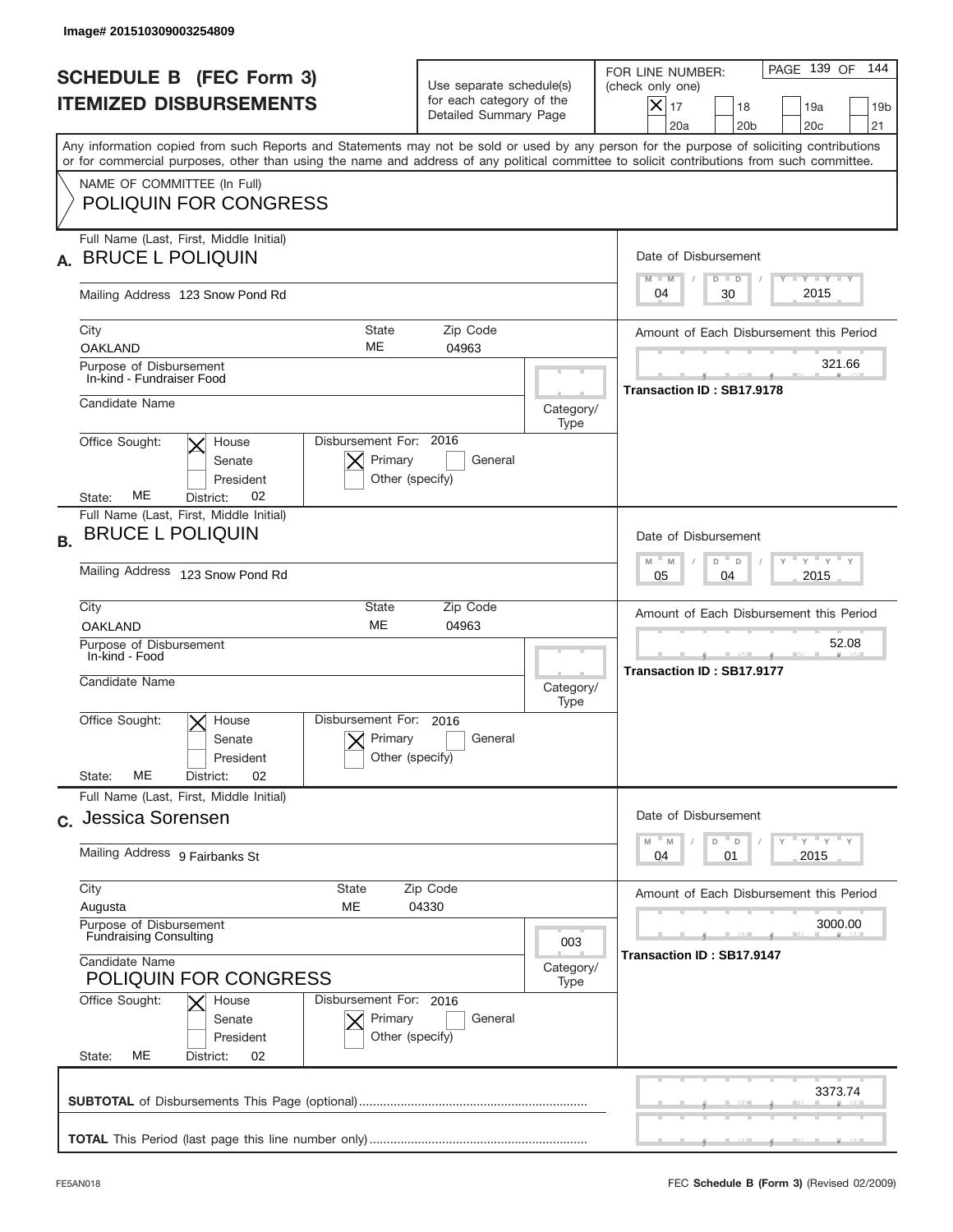|                                                                 | Image# 201510309003254810                                                                                                                                                                                                                                                               |                                                                                                     |                   |                                                                                                                                                                 |  |  |
|-----------------------------------------------------------------|-----------------------------------------------------------------------------------------------------------------------------------------------------------------------------------------------------------------------------------------------------------------------------------------|-----------------------------------------------------------------------------------------------------|-------------------|-----------------------------------------------------------------------------------------------------------------------------------------------------------------|--|--|
| <b>SCHEDULE B (FEC Form 3)</b><br><b>ITEMIZED DISBURSEMENTS</b> |                                                                                                                                                                                                                                                                                         | Use separate schedule(s)<br>for each category of the<br>Detailed Summary Page                       |                   | 144<br>PAGE 140 OF<br>FOR LINE NUMBER:<br>(check only one)<br>$\times$<br>17<br>18<br>19a<br>19 <sub>b</sub><br>20a<br>20 <sub>b</sub><br>20 <sub>c</sub><br>21 |  |  |
|                                                                 | Any information copied from such Reports and Statements may not be sold or used by any person for the purpose of soliciting contributions<br>or for commercial purposes, other than using the name and address of any political committee to solicit contributions from such committee. |                                                                                                     |                   |                                                                                                                                                                 |  |  |
|                                                                 | NAME OF COMMITTEE (In Full)<br><b>POLIQUIN FOR CONGRESS</b>                                                                                                                                                                                                                             |                                                                                                     |                   |                                                                                                                                                                 |  |  |
|                                                                 | Full Name (Last, First, Middle Initial)<br>Jessica Sorensen                                                                                                                                                                                                                             |                                                                                                     |                   | Date of Disbursement<br><b>TANK TANK</b><br>$M - M$<br>$D$ $D$                                                                                                  |  |  |
|                                                                 | Mailing Address 9 Fairbanks St                                                                                                                                                                                                                                                          | 2015<br>04<br>14                                                                                    |                   |                                                                                                                                                                 |  |  |
|                                                                 | City<br><b>State</b><br>ME<br>Augusta<br>Purpose of Disbursement<br><b>Fundraising Consulting</b>                                                                                                                                                                                       | Zip Code<br>04330                                                                                   | 003               | Amount of Each Disbursement this Period<br>34134.84                                                                                                             |  |  |
|                                                                 | Candidate Name<br><b>POLIQUIN FOR CONGRESS</b><br>Disbursement For: 2016<br>Office Sought:<br>House<br>Primary<br>Senate<br>President<br>Other (specify)<br>MЕ<br>02<br>State:<br>District:                                                                                             | General                                                                                             | Category/<br>Type | Transaction ID: SB17.9148                                                                                                                                       |  |  |
| <b>B.</b>                                                       | Full Name (Last, First, Middle Initial)<br>Jessica Sorensen                                                                                                                                                                                                                             |                                                                                                     |                   | Date of Disbursement<br>$M - M$<br>≡ γ ≡ γ ≡ γ<br>D<br>D                                                                                                        |  |  |
|                                                                 | Mailing Address 9 Fairbanks St                                                                                                                                                                                                                                                          | 2015<br>04<br>14<br>Amount of Each Disbursement this Period<br>1011.14<br>Transaction ID: SB17.9149 |                   |                                                                                                                                                                 |  |  |
|                                                                 | City<br><b>State</b><br><b>ME</b><br>Augusta<br>Purpose of Disbursement                                                                                                                                                                                                                 |                                                                                                     |                   |                                                                                                                                                                 |  |  |
|                                                                 | Mileage reimbursement<br>Candidate Name<br><b>POLIQUIN FOR CONGRESS</b>                                                                                                                                                                                                                 |                                                                                                     |                   |                                                                                                                                                                 |  |  |
|                                                                 | Disbursement For: 2016<br>Office Sought:<br>$X$ House<br>Primary<br>Senate<br>Other (specify)<br>President<br>ME<br>02<br>State:<br>District:                                                                                                                                           | General                                                                                             |                   |                                                                                                                                                                 |  |  |
|                                                                 | Full Name (Last, First, Middle Initial)<br>c. Jessica Sorensen                                                                                                                                                                                                                          |                                                                                                     |                   | Date of Disbursement                                                                                                                                            |  |  |
|                                                                 | Mailing Address 9 Fairbanks St                                                                                                                                                                                                                                                          | ≡ γ ≡ γ ≡ γ<br>$-M$<br>D<br>M<br>D<br>2015<br>05<br>01                                              |                   |                                                                                                                                                                 |  |  |
|                                                                 | City<br><b>State</b><br>Zip Code<br>МE<br>04330<br>Augusta                                                                                                                                                                                                                              | Amount of Each Disbursement this Period                                                             |                   |                                                                                                                                                                 |  |  |
|                                                                 | Purpose of Disbursement<br><b>Fundraising Consulting</b><br>Candidate Name<br><b>POLIQUIN FOR CONGRESS</b>                                                                                                                                                                              |                                                                                                     |                   | 2270.86<br>Transaction ID: SB17.9161                                                                                                                            |  |  |
|                                                                 | Office Sought:<br>Disbursement For: 2016<br>House<br>Primary<br>Senate<br>Other (specify)<br>President<br>MЕ<br>State:<br>District:<br>02                                                                                                                                               | General                                                                                             |                   |                                                                                                                                                                 |  |  |
|                                                                 |                                                                                                                                                                                                                                                                                         |                                                                                                     |                   | 37416.84                                                                                                                                                        |  |  |
|                                                                 |                                                                                                                                                                                                                                                                                         |                                                                                                     |                   |                                                                                                                                                                 |  |  |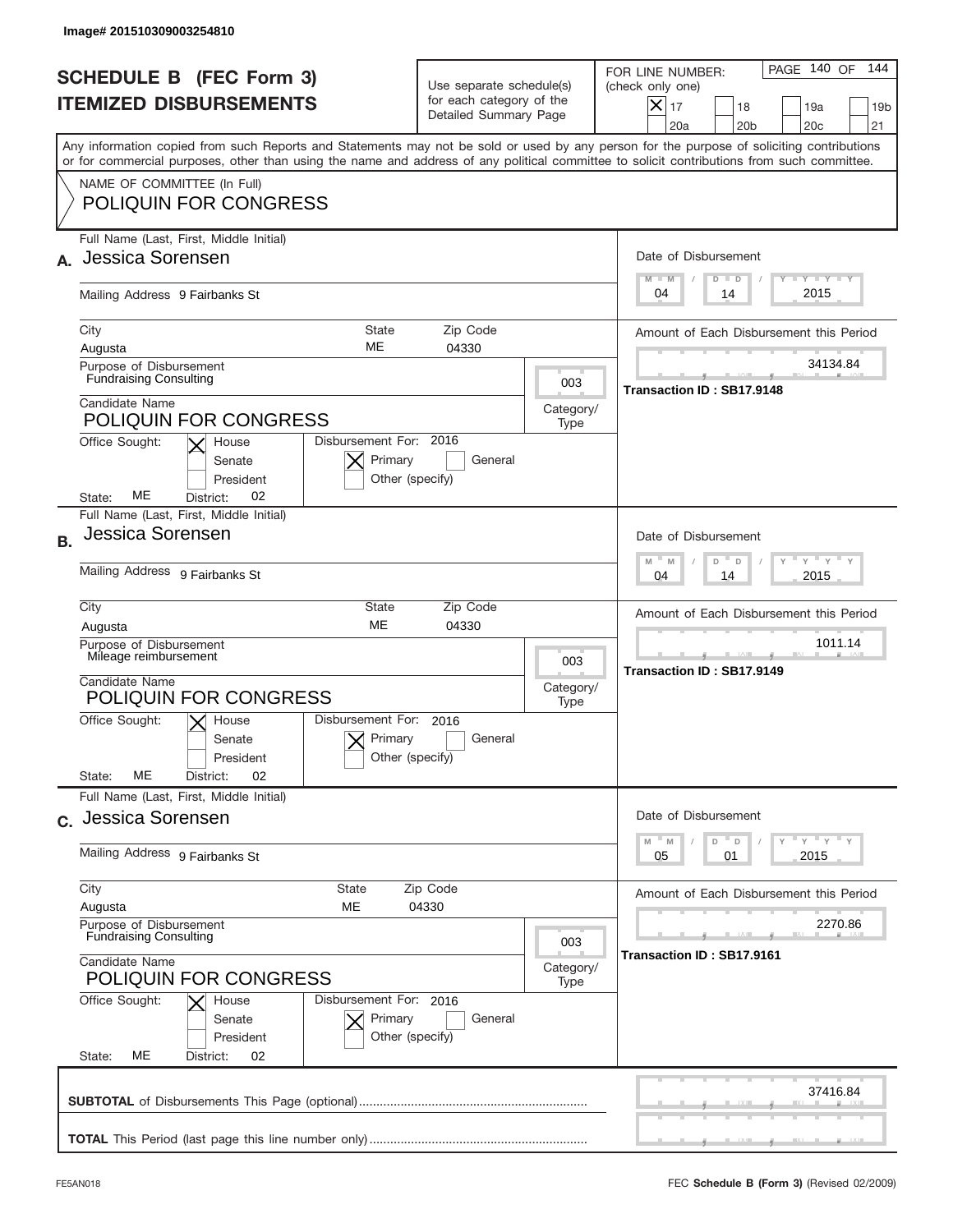|                                                                 | Image# 201510309003254811                                                                                                                                                                                                                                                               |                                                                               |                                     |                                                                                                                                                            |  |  |
|-----------------------------------------------------------------|-----------------------------------------------------------------------------------------------------------------------------------------------------------------------------------------------------------------------------------------------------------------------------------------|-------------------------------------------------------------------------------|-------------------------------------|------------------------------------------------------------------------------------------------------------------------------------------------------------|--|--|
| <b>SCHEDULE B (FEC Form 3)</b><br><b>ITEMIZED DISBURSEMENTS</b> |                                                                                                                                                                                                                                                                                         | Use separate schedule(s)<br>for each category of the<br>Detailed Summary Page |                                     | 144<br>PAGE 141 OF<br>FOR LINE NUMBER:<br>(check only one)<br>$X _{17}$<br>18<br>19a<br>19 <sub>b</sub><br>20a<br>20 <sub>b</sub><br>20 <sub>c</sub><br>21 |  |  |
|                                                                 | Any information copied from such Reports and Statements may not be sold or used by any person for the purpose of soliciting contributions<br>or for commercial purposes, other than using the name and address of any political committee to solicit contributions from such committee. |                                                                               |                                     |                                                                                                                                                            |  |  |
|                                                                 | NAME OF COMMITTEE (In Full)<br><b>POLIQUIN FOR CONGRESS</b>                                                                                                                                                                                                                             |                                                                               |                                     |                                                                                                                                                            |  |  |
|                                                                 | Full Name (Last, First, Middle Initial)<br>Jessica Sorensen                                                                                                                                                                                                                             |                                                                               |                                     | Date of Disbursement<br><b>TANK TANK</b><br>$M - M$<br>$D$ $D$                                                                                             |  |  |
|                                                                 | Mailing Address 9 Fairbanks St                                                                                                                                                                                                                                                          |                                                                               |                                     | 2015<br>06<br>01                                                                                                                                           |  |  |
|                                                                 | City<br><b>State</b><br>ME<br>Augusta                                                                                                                                                                                                                                                   | Zip Code<br>04330                                                             |                                     | Amount of Each Disbursement this Period<br>2270.86                                                                                                         |  |  |
|                                                                 | Purpose of Disbursement<br><b>Fundraising Consulting</b><br>Candidate Name                                                                                                                                                                                                              |                                                                               | 003                                 | Transaction ID: SB17.9168                                                                                                                                  |  |  |
|                                                                 | <b>POLIQUIN FOR CONGRESS</b>                                                                                                                                                                                                                                                            |                                                                               | Category/<br>Type                   |                                                                                                                                                            |  |  |
|                                                                 | Disbursement For: 2016<br>Office Sought:<br>House<br>Primary<br>Senate<br>President<br>Other (specify)<br>ME<br>02<br>State:<br>District:                                                                                                                                               | General                                                                       |                                     |                                                                                                                                                            |  |  |
| <b>B.</b>                                                       | Full Name (Last, First, Middle Initial)<br>VFW                                                                                                                                                                                                                                          |                                                                               |                                     | Date of Disbursement                                                                                                                                       |  |  |
|                                                                 | Mailing Address 405 Western Ave #329                                                                                                                                                                                                                                                    | $M - M$<br>≡ γ ≡ γ ≡ γ<br>D<br>D<br>2015<br>04<br>21                          |                                     |                                                                                                                                                            |  |  |
|                                                                 | City<br>State<br>ME<br>South Portland                                                                                                                                                                                                                                                   | Amount of Each Disbursement this Period                                       |                                     |                                                                                                                                                            |  |  |
|                                                                 | Purpose of Disbursement<br>Advertising print<br>Candidate Name<br>POLIQUIN FOR CONGRESS                                                                                                                                                                                                 | 003<br>Category/                                                              | 250.00<br>Transaction ID: SB17.9154 |                                                                                                                                                            |  |  |
|                                                                 | Disbursement For:<br>Office Sought:<br>$X$ House<br>Primary<br>Senate<br>Other (specify)<br>President                                                                                                                                                                                   | 2016<br>General                                                               | Type                                |                                                                                                                                                            |  |  |
|                                                                 | MЕ<br>State:<br>02<br>District:<br>Full Name (Last, First, Middle Initial)                                                                                                                                                                                                              |                                                                               |                                     |                                                                                                                                                            |  |  |
| C.                                                              |                                                                                                                                                                                                                                                                                         |                                                                               |                                     | Date of Disbursement<br><u>"γ</u><br>D<br>$\mathsf D$                                                                                                      |  |  |
|                                                                 | <b>Mailing Address</b>                                                                                                                                                                                                                                                                  |                                                                               |                                     |                                                                                                                                                            |  |  |
|                                                                 | City<br>State<br>Zip Code                                                                                                                                                                                                                                                               | Amount of Each Disbursement this Period                                       |                                     |                                                                                                                                                            |  |  |
|                                                                 | Purpose of Disbursement<br>Candidate Name                                                                                                                                                                                                                                               |                                                                               |                                     |                                                                                                                                                            |  |  |
|                                                                 | Office Sought:<br>Disbursement For:<br>House<br>Primary<br>Senate                                                                                                                                                                                                                       |                                                                               |                                     |                                                                                                                                                            |  |  |
|                                                                 | Other (specify)<br>President<br>State:<br>District:                                                                                                                                                                                                                                     |                                                                               |                                     |                                                                                                                                                            |  |  |
|                                                                 |                                                                                                                                                                                                                                                                                         |                                                                               |                                     | 2520.86                                                                                                                                                    |  |  |
|                                                                 |                                                                                                                                                                                                                                                                                         |                                                                               |                                     | 98115.10                                                                                                                                                   |  |  |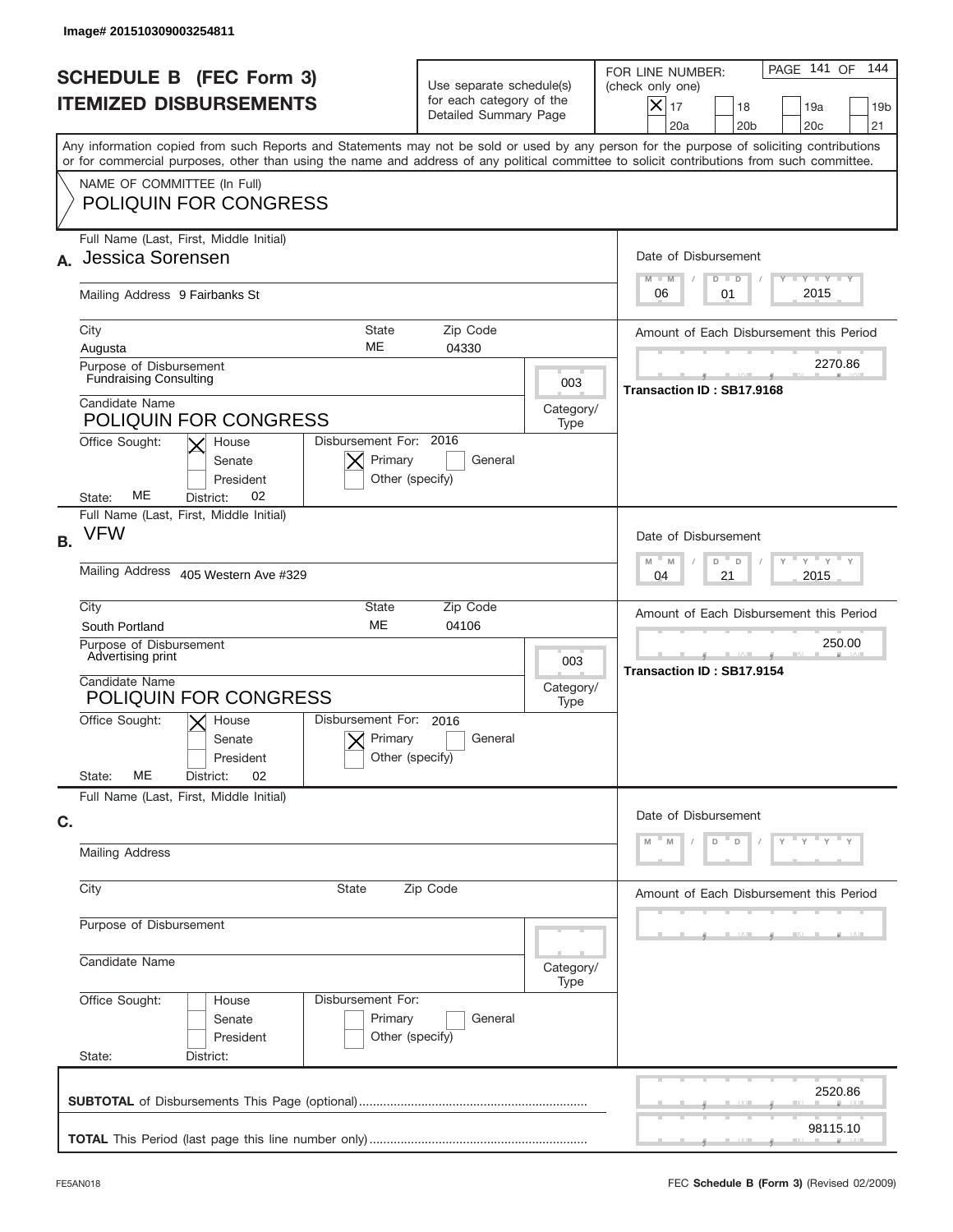| 144<br>PAGE 142 OF<br>FOR LINE NUMBER:<br>$\overline{\times}$<br>13a<br>(check only one)<br>13 <sub>b</sub> |
|-------------------------------------------------------------------------------------------------------------|
| Transaction ID: SC/10.6196                                                                                  |
| Election: 2014                                                                                              |
| Other (specify) $\blacktriangledown$                                                                        |
|                                                                                                             |
|                                                                                                             |
| Balance Outstanding at Close of This Period<br>4000.00                                                      |
| Secured:                                                                                                    |
| $%$ (apr)                                                                                                   |
| Yes<br>No.                                                                                                  |
|                                                                                                             |
|                                                                                                             |
|                                                                                                             |
|                                                                                                             |
|                                                                                                             |
|                                                                                                             |
|                                                                                                             |
|                                                                                                             |
|                                                                                                             |
|                                                                                                             |
|                                                                                                             |
|                                                                                                             |
|                                                                                                             |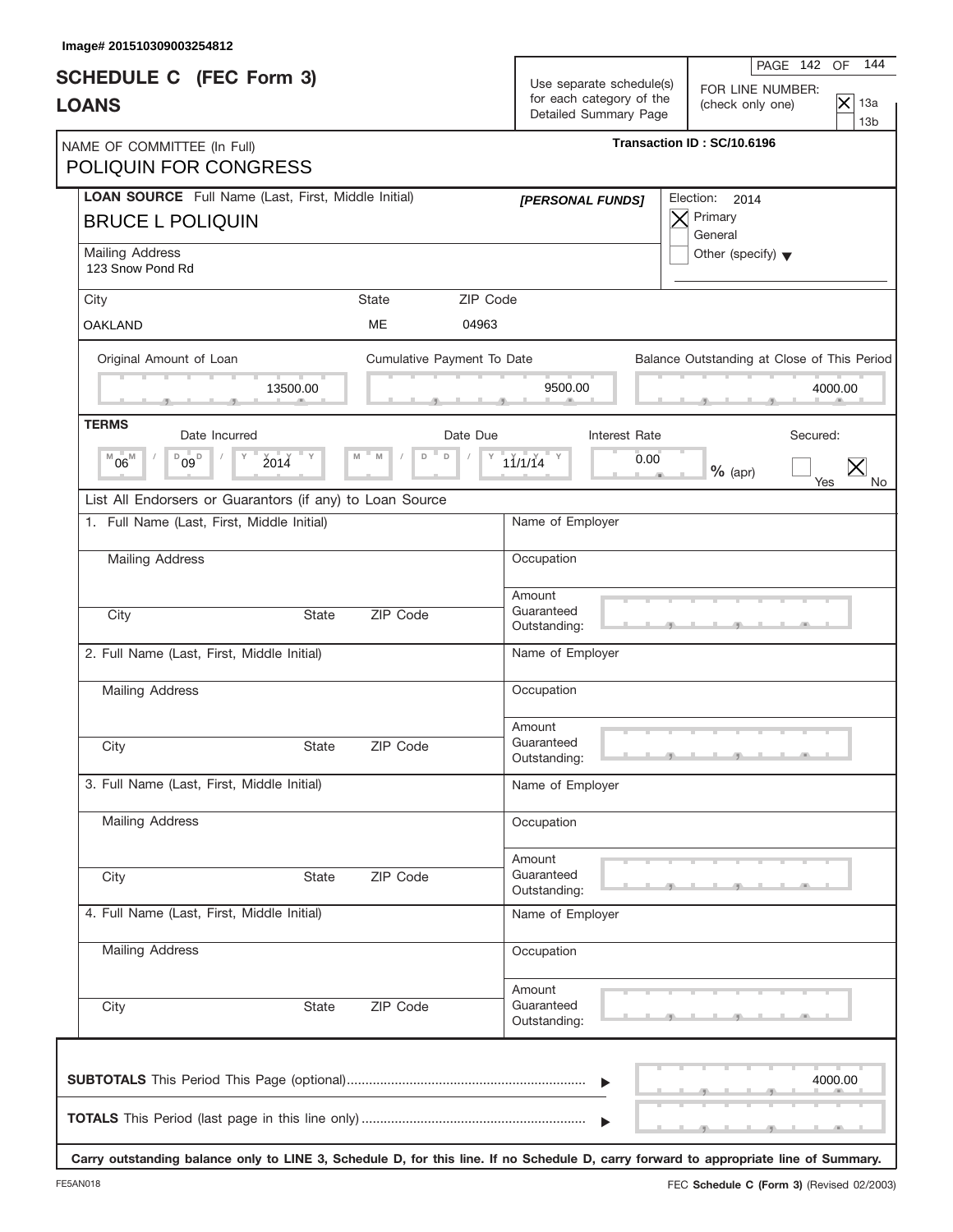| Image# 201510309003254813                                   |                                                      |                                      |                                                                                                 |                                             |                        |                 |
|-------------------------------------------------------------|------------------------------------------------------|--------------------------------------|-------------------------------------------------------------------------------------------------|---------------------------------------------|------------------------|-----------------|
| <b>SCHEDULE C</b> (FEC Form 3)<br><b>LOANS</b>              | Use separate schedule(s)<br>for each category of the |                                      | 144<br>PAGE 143<br>OF<br>FOR LINE NUMBER:<br>$\overline{\mathsf{x}}$<br>13a<br>(check only one) |                                             |                        |                 |
|                                                             |                                                      | Detailed Summary Page                |                                                                                                 |                                             |                        | 13 <sub>b</sub> |
| NAME OF COMMITTEE (In Full)<br><b>POLIQUIN FOR CONGRESS</b> |                                                      |                                      | Transaction ID: SC/10.7246                                                                      |                                             |                        |                 |
| <b>LOAN SOURCE</b> Full Name (Last, First, Middle Initial)  |                                                      | [PERSONAL FUNDS]                     |                                                                                                 | Election: 2014                              |                        |                 |
| <b>BRUCE L POLIQUIN</b>                                     |                                                      |                                      |                                                                                                 | Primary<br>$\times$ General                 |                        |                 |
| Mailing Address<br>123 Snow Pond Rd                         |                                                      |                                      |                                                                                                 | Other (specify) $\blacktriangledown$        |                        |                 |
| <b>State</b><br>City                                        |                                                      | ZIP Code                             |                                                                                                 |                                             |                        |                 |
| <b>OAKLAND</b>                                              | ME                                                   | 04963                                |                                                                                                 |                                             |                        |                 |
| Original Amount of Loan                                     | Cumulative Payment To Date                           |                                      |                                                                                                 | Balance Outstanding at Close of This Period |                        |                 |
| 200000.00                                                   |                                                      | 0.00                                 |                                                                                                 |                                             | 200000.00              |                 |
| <b>TERMS</b><br>Date Incurred                               | Date Due                                             |                                      | Interest Rate                                                                                   | Secured:                                    |                        |                 |
| $B_{30}$<br>2014<br>$^{M}09^{M}$<br>M                       | $\mathsf D$<br>M<br>D                                | 11/30/14 Y                           | 0.00                                                                                            |                                             |                        |                 |
|                                                             |                                                      |                                      |                                                                                                 | $%$ (apr)                                   | Yes                    | No.             |
| List All Endorsers or Guarantors (if any) to Loan Source    |                                                      |                                      |                                                                                                 |                                             |                        |                 |
| 1. Full Name (Last, First, Middle Initial)                  |                                                      | Name of Employer                     |                                                                                                 |                                             |                        |                 |
| Mailing Address                                             |                                                      | Occupation                           |                                                                                                 |                                             |                        |                 |
|                                                             |                                                      | Amount<br>Guaranteed                 |                                                                                                 |                                             |                        |                 |
| City<br><b>State</b>                                        | ZIP Code                                             | Outstanding:                         |                                                                                                 |                                             |                        |                 |
| 2. Full Name (Last, First, Middle Initial)                  |                                                      | Name of Employer                     |                                                                                                 |                                             |                        |                 |
| <b>Mailing Address</b>                                      |                                                      | Occupation                           |                                                                                                 |                                             |                        |                 |
|                                                             |                                                      | Amount                               |                                                                                                 |                                             |                        |                 |
| City<br>State                                               | ZIP Code                                             | Guaranteed<br>Outstanding:           |                                                                                                 |                                             |                        |                 |
| 3. Full Name (Last, First, Middle Initial)                  |                                                      | Name of Employer                     |                                                                                                 |                                             |                        |                 |
| Mailing Address                                             |                                                      | Occupation                           |                                                                                                 |                                             |                        |                 |
|                                                             |                                                      | Amount                               |                                                                                                 |                                             |                        |                 |
| City<br><b>State</b>                                        | ZIP Code                                             | Guaranteed<br>Outstanding:           |                                                                                                 |                                             |                        |                 |
| 4. Full Name (Last, First, Middle Initial)                  |                                                      | Name of Employer                     |                                                                                                 |                                             |                        |                 |
| Mailing Address                                             |                                                      | Occupation                           |                                                                                                 |                                             |                        |                 |
| City<br>State                                               | ZIP Code                                             | Amount<br>Guaranteed<br>Outstanding: |                                                                                                 |                                             |                        |                 |
|                                                             |                                                      |                                      |                                                                                                 |                                             | 200000.00<br>204000.00 |                 |

**Carry outstanding balance only to LINE 3, Schedule D, for this line. If no Schedule D, carry forward to appropriate line of Summary.**